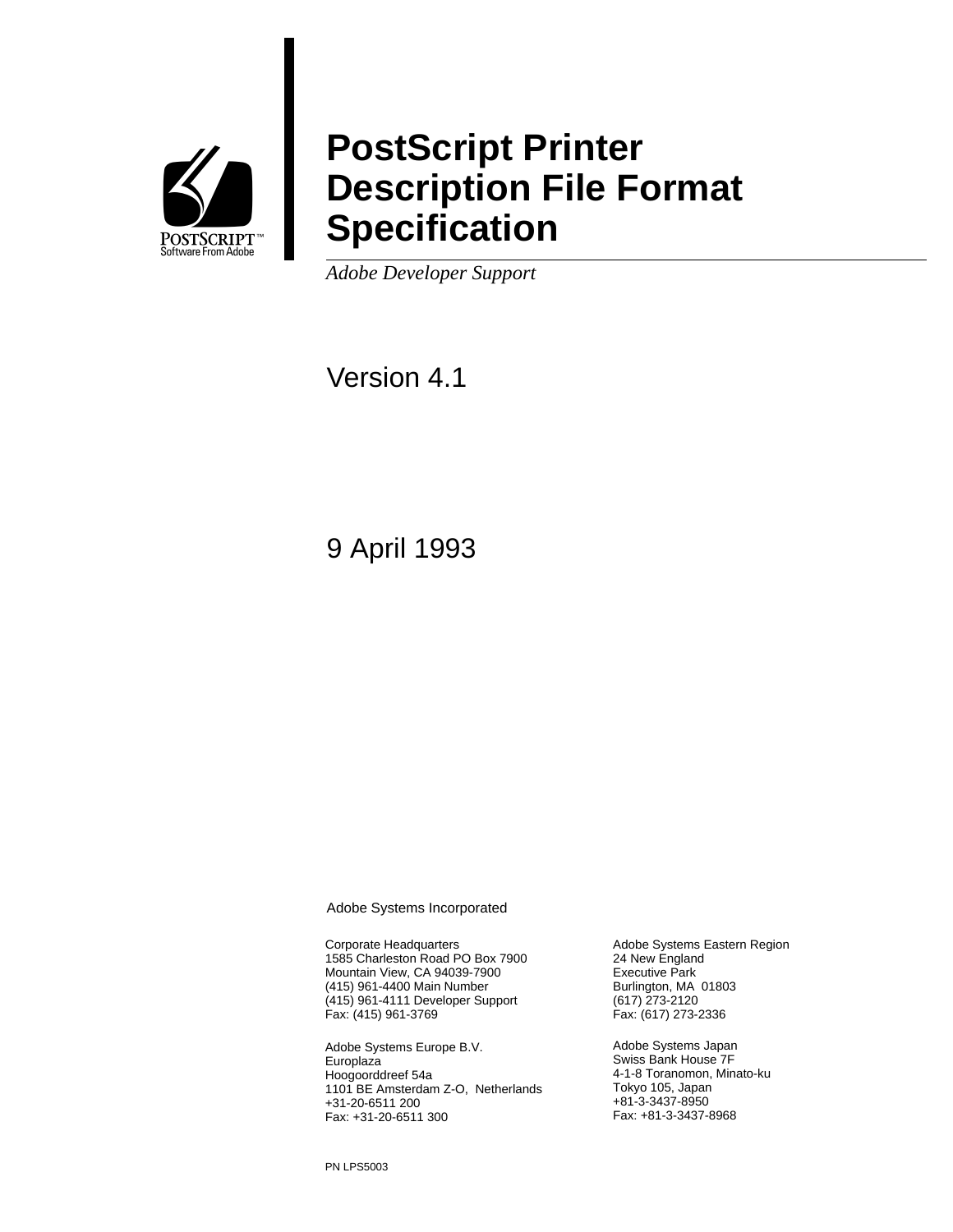Copyright © 1987-1993 by Adobe Systems Incorporated. All rights reserved.

No part of this publication may be reproduced, stored in a retrieval system, or transmitted, in any form or by any means, electronic, mechanical, photocopying, recording, or otherwise, without the prior written consent of the publisher. Any software referred to herein is furnished under license and may only be used or copied in accordance with the terms of such license.

PostScript is a registered trademark of Adobe Systems Incorporated. All instances of the name PostScript in the text are references to the PostScript language as defined by Adobe Systems Incorporated unless otherwise stated. The name PostScript also is used as a product trademark for Adobe Systems' implementation of the PostScript language interpreter.

Any references to a "PostScript printer," a "PostScript file," or a "PostScript driver" refer to printers, files, and driver programs (respectively) which are written in or support the PostScript language. The sentences in this book that use "PostScript language" as an adjective phrase are so constructed to reinforce that the name refers to the standard language definition as set forth by Adobe Systems Incorporated.

PostScript, the PostScript logo, Display PostScript, Adobe, and the Adobe logo are trademarks of Adobe Systems Incorporated which may be registered in certain jurisdictions. Apple, AppleTalk, LaserWriter, and Macintosh are registered trademarks of Apple Computer, Inc. Other brand or product names are the trademarks or registered trademarks of their respective holders.

*This publication and the information herein is furnished AS IS, is subject to change without notice, and should not be construed as a commitment by Adobe Systems Incorporated. Adobe Systems Incorporated assumes no responsibility or liability for any errors or inaccuracies, makes no warranty of any kind (express, implied or statutory) with respect to this publication, and expressly disclaims any and all warranties of merchantability, fitness for particular purposes and noninfringement of third party rights.*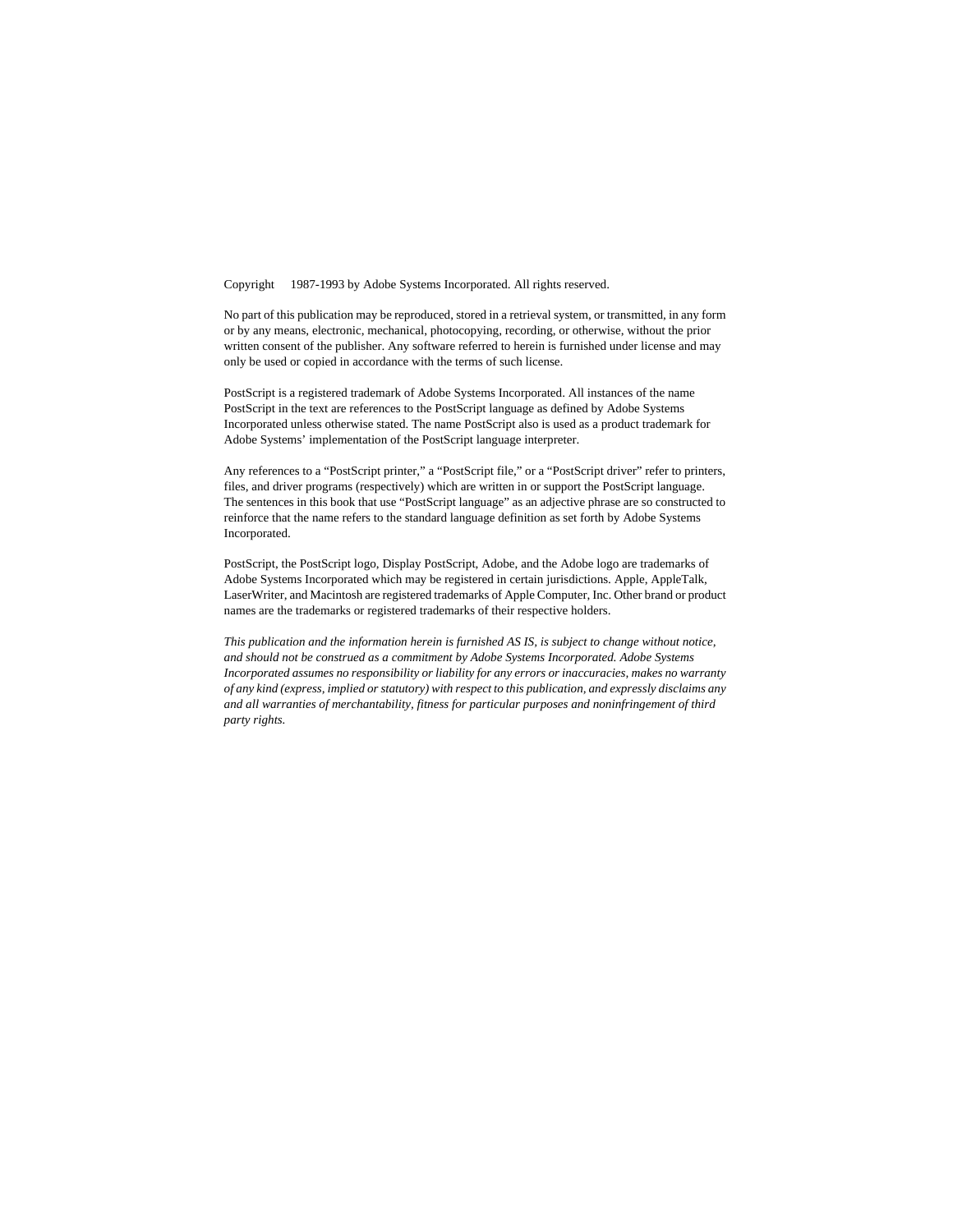## **Contents**

#### **PostScript Printer Description File Format Specification** 1

- 1 Introduction 1
- 2 Using PPD Files 2 Building a User Interface for Printing 3 Inserting Print-Time Features 4 Post-Processing 5 Error Handling 6 Order Dependencies 7 Local Customization of PPD Files 8
- 3 Format 11

ASCII Code Chart 11 Definition of Terms 12 General Parsing Summary 14 Main Keywords 14 Option Keywords 17 Syntax of Values 19 Translation String Syntax 24 Human-Readable Comments 27 PostScript Language Sequences 28 PPD File Structure 28

- 4 Syntax of Specification 29 General Syntax 29 Elementary Types 30 Sample Keyword Entries 32
- 5 Keywords 34

Standard Option Values for Main Keywords 34 General Information Keywords 36 Basic Device Capabilities 42 Emulations and Protocols 46 Structure Keywords 49 Symbolic References to Data 56 Installable Options 59 Introduction to Media Handling 63 Media Option Keywords 65 Media Selection 70 Information About Media Sizes 73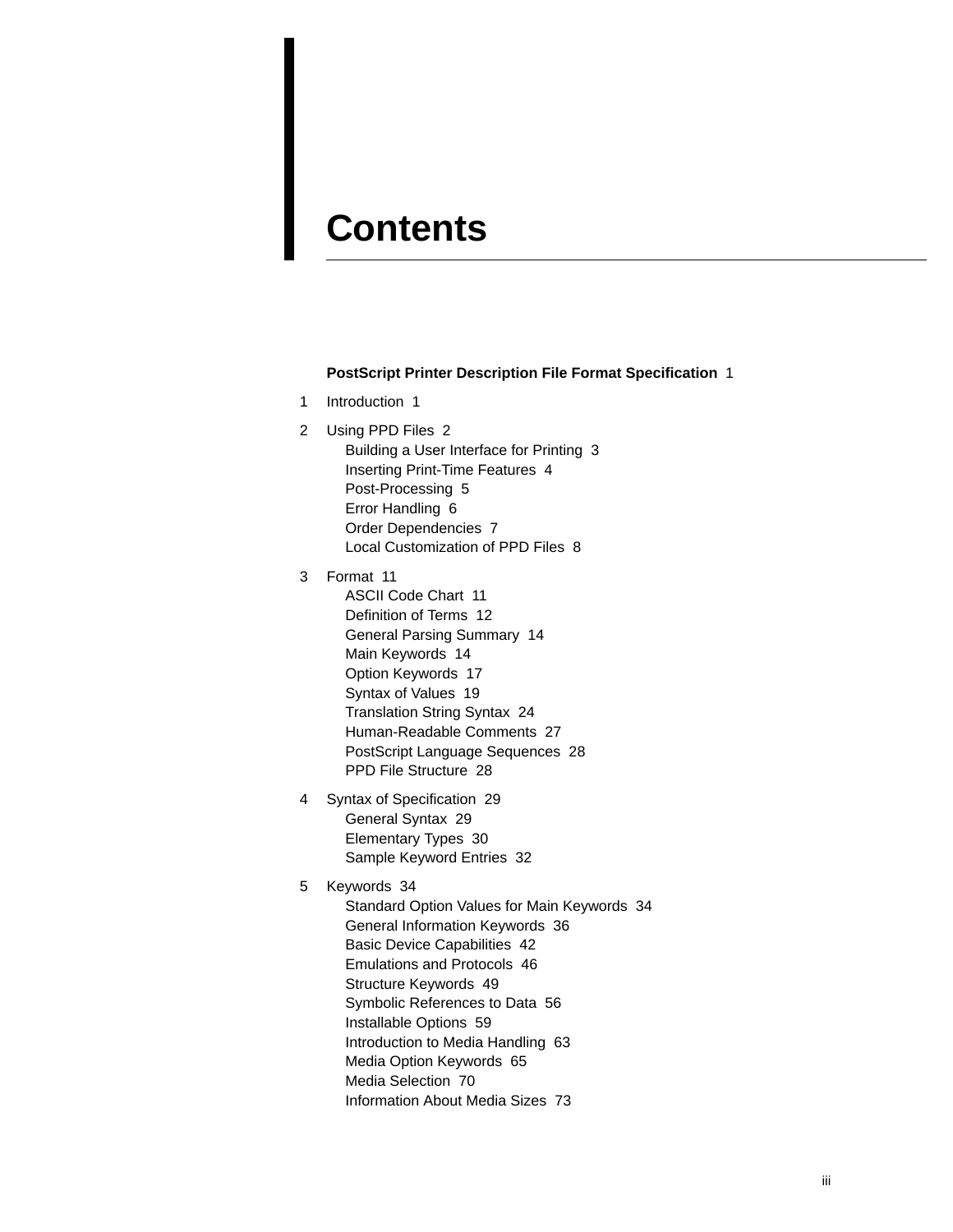Custom Page Sizes 76 Media Handling Features 85 Finishing Features 93 Imagesetter Features 105 Resolution and Appearance Control 107 Gray Levels and Halftoning 111 Color Issues 114 Color Separation Keywords 116 Font Related Keywords 120 Printer Messages 125 System Management 127 Features Accessible Only Through Job Control Language 130

6 Sample PPD File Structure 133 Level 1 300 DPI Monochrome Printer 133 Level 2 Color Printer 141 Level 1 Imagesetter 146

#### **Appendix A: User Interface Keywords** 153

#### **Appendix B: Repeated Keywords** 155

#### **Appendix C: Character Encodings** 157

- C.1 All Encodings Indexed By Byte Code 158
- C.2 Conversions from WindowsANSI Encoding 160
- C.3 Conversions from MacStandard Encoding 162
- C.4 Conversions from ISOLatin1 Encoding 164

#### **Appendix D: Changes Since Earlier Versions** 167

- D.1 Changes since Version 4.0, October 14, 1992 167
- D.2 Changes since February 14, 1992 168
- D.3 Changes since Version 3.0, dated March 8, 1989 168 Changes to Text 168 New Keywords 171 Changes to Existing Keywords 172 Changes to Descriptions of Existing Keywords 172
	- **Index** 177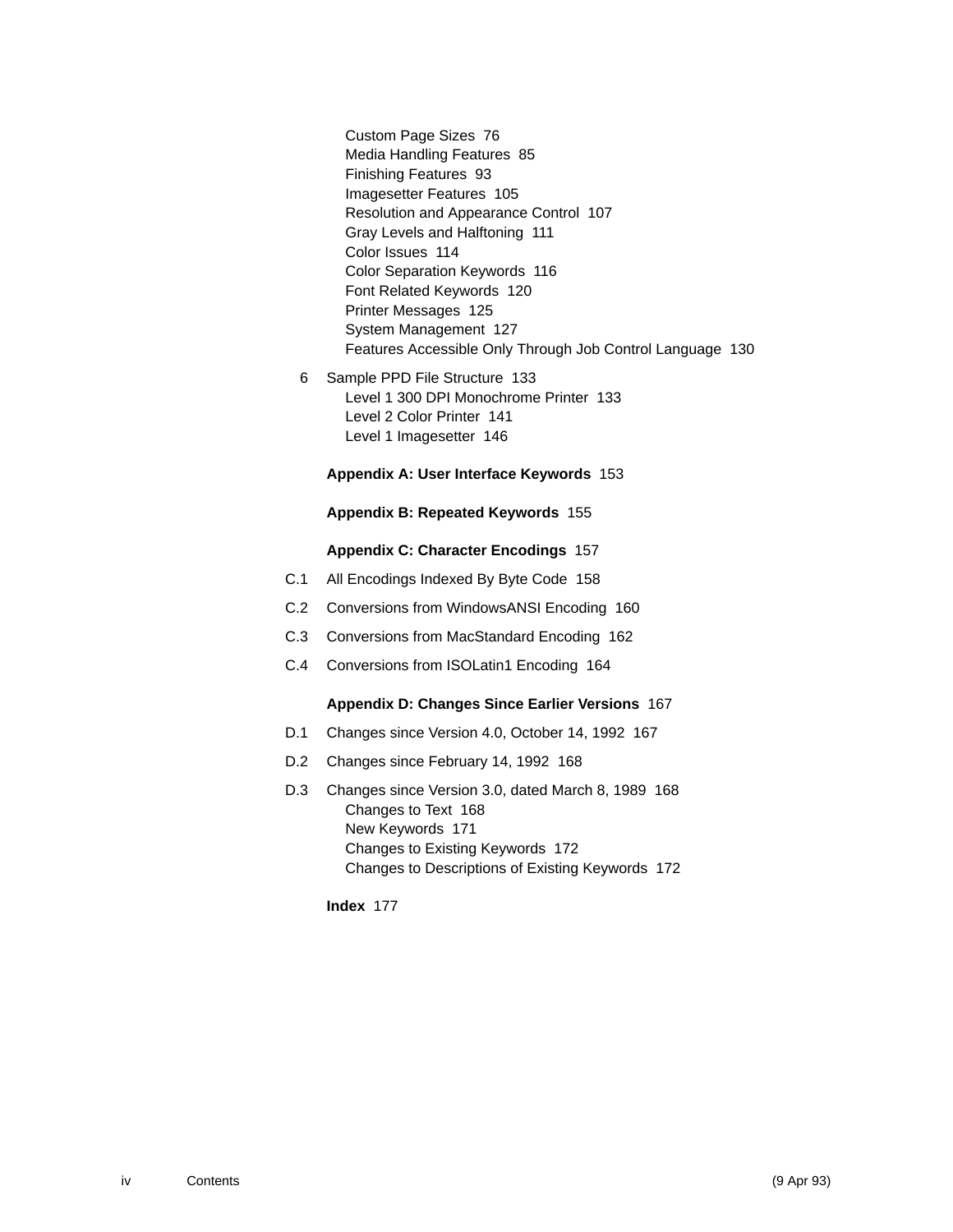# **PostScript Printer Description File Format Specification**

## **1 Introduction**

PostScript<sup>™</sup> printer description files (also known as PPD files) are humanreadable, machine-parsable text files that provide a uniform approach to using the diverse special features of devices that contain PostScript interpreters. These features include different page sizes, different methods of paper and film handling, memory size, font availability, and finishing features such as duplex printing and stapling. All devices do not have the same set of features, and even devices with the same features do not necessarily invoke those features in the same way.

The information contained in PPD files serves as a list of available features, as basis for building a user interface, and as a mechanism for invoking the features on a particular device.

In this specification, the term device means any output device containing a PostScript interpreter, such as a printer, imagesetter, or film recorder. Each device has a PPD file associated with it. The PPD files for all devices that are accessible to a given host computer are stored on that host computer, where they can be parsed by applications.

Applications can parse PPD files to discover the list of available features on the currently selected device. PPD files contain structures that allow "blind" parsing of a list of features. Applications can parse for these structures without understanding the features they contain. Applications can then build a user interface from the list of features found in the PPD file for the selected device.

The PPD file also contains the PostScript language code to invoke each feature. In this specification, the term output file refers to the file containing the PostScript language description of the document composed by the user. When a user selects a feature from the user interface, such as manual feed or duplex printing, the code for each selected feature is extracted from the PPD file and included in the output file before the output file is sent to the device.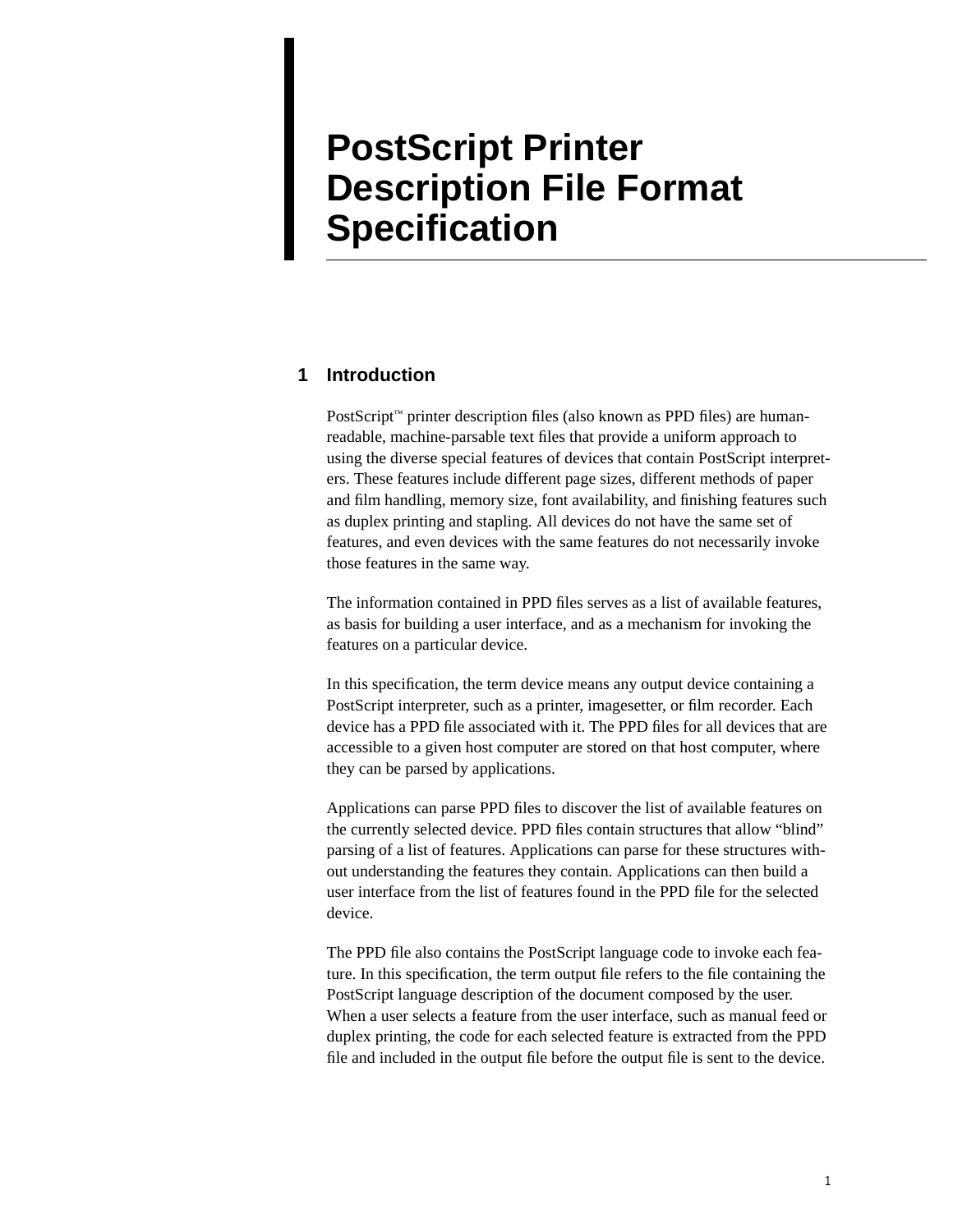Local customizations to a PPD file can be added at the user site to accommodate additions to the printer, such as the addition of fonts or memory, or to configure a device a certain way (for example, to always print on both sides of the paper).

There is a close relationship between PPD files and the Adobe Systems *document structuring conventions* (also known as DSC). These comment conventions can be used in an output file to identify the code that invokes devicespecific features. This allows the output file to be redirected from one device to another by a spooler or other post-processing software. As an output file is routed across a network, a spooler can extract device-specific code by parsing for the associated DSC comments. The spooler can then parse the PPD file for the new device, extract new device-specific code, and insert new devicespecific code to satisfy the needs of the output file.

Every piece of code that is extracted from a PPD file and inserted into an output file should be enclosed by the appropriate DSC comments. Version 3.0 of the Document Structuring Conventions specification is documented in Appendix G of the *PostScript Language Reference Manual, Second Edition*. Any later versions of this specification can be obtained from the Adobe<sup>™</sup> Developers Association.

## **2 Using PPD Files**

PPD files can be used during several phases of document production. First, the user selects an output device and, implicitly or explicitly, a PPD file. The association of the PPD file with the printer can be handled by an application, or the user may select the PPD file explicitly. At this time, the PPD file can be used as data for a configuration tool An application can parse the PPD file for a list of the optional accessories, and display a configuration panel that asks the user which accessories are installed. This information can be used later by a printing application to choose which options to display to the user at print time.

*Note This specification does not address the uses of PPD files at document composition time. For information about using a PPD file at document composition time, see Technical Note #5117, "Supporting Device Features."*

At print time, the selected PPD file can be used to construct a user interface that displays the available features of the requested device, such as duplex printing or manual feeding. After the user selects various printing features, the code to invoke those features can be extracted from the PPD file and inserted into the output file. Finally, PPD files for other devices can be used by a post-processor, such as a spooler, to insert new device-specific code into the output file and route the file to a different device. This section provides more detail on the use of PPD files in each phase of document production.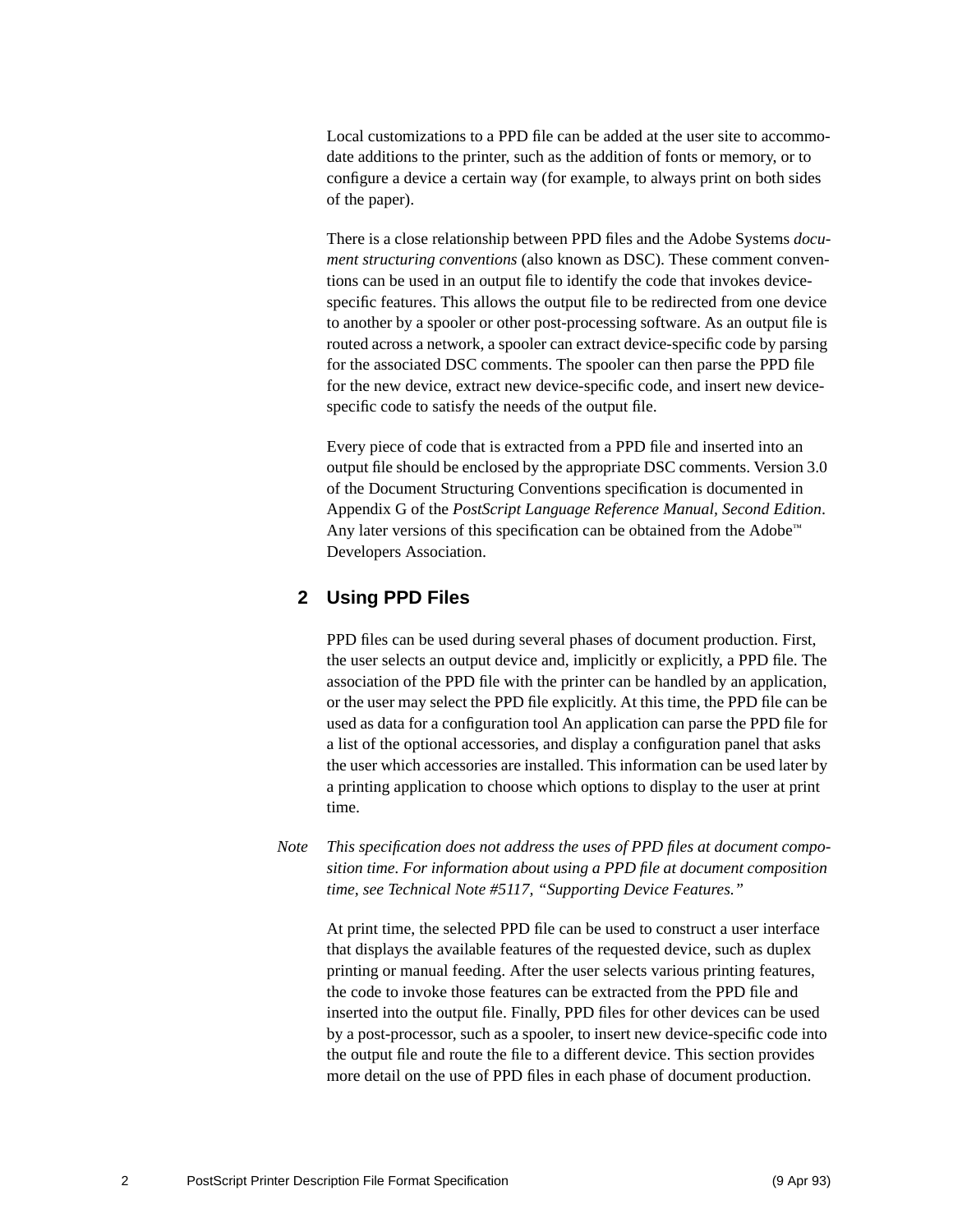In this specification, the application that parses the PPD file for device features and provides the print panel function is referred to as a print manager. Often, it is the same piece of software that converts an application's internal representation of a document to the PostScript language representation of the same document. The function of the print manager might be provided by a system-level driver, by a separate piece of software, or it might be part of an application.

Among its other duties, the print manager

- takes input from the user via some user interface, such as a print panel or command line,
- extracts from the PPD file the corresponding code sequences to invoke the requested features,
- inserts the code sequences into the appropriate setup section of the output file, and
- surrounds the code sequences with the appropriate DSC comments.

Some device features require additional memory or other hardware before they can be invoked. For example, a device might need more than the minimum amount of memory to print a legal-size page, or to do color separations, or it might need an external device attached to fold paper. The PPD file for the device will record support for all of these features if they are supported by the device hardware and the PostScript interpreter; it is up to the user to install the correct peripherals and memory needed to make these features accessible.

### **2.1 Building a User Interface for Printing**

At print time, a user must be able to select various device features, such as paper size or manual feed, through a user interface such as a print panel or a command line. The features offered to the user by a print panel can be constructed by parsing the PPD file for the selected device, discovering the available features, and displaying them to the user for selection. For example, the PPD file contains a list of paper sizes supported by the device. A user interface can display that list to the user and allow the user to select a paper size from the list.

The PPD file also contains information about the default state of the device as it is shipped from the factory. The default state of the device can be used as a starting point for setting the initial state of the user interface. For example, the default state of optional accessories can be used to indicate whether or not those accessories are installed, and, therefore, whether or not to display them to the user.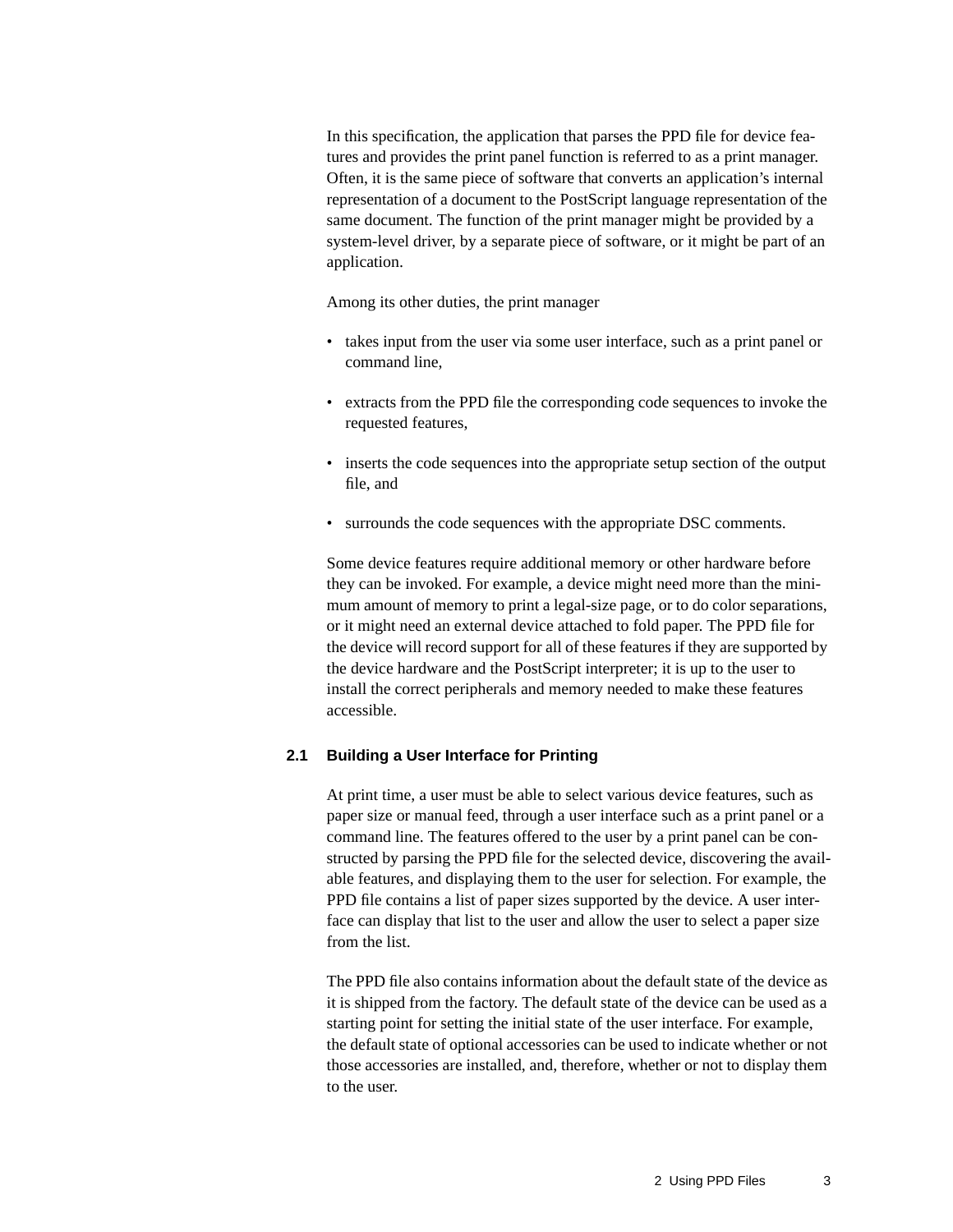Second, the default state of individual features can be used to determine how they are initially displayed. For example, if the default state of the device is to print on letter-size paper with manual feed turned off, the user interface could initially appear with letter-size paper selected and manual feed not selected. This tells the users that if they change nothing, their documents will be printed on letter-size paper with manual feed disabled. The PPD file can thus be used both to tell users both what they can do and what will happen if they do nothing.

It is important to realize that the defaults do not necessarily reflect the current state of the device, as any previous job could have changed the state of the device. Print managers should ensure that if the user selects nothing else, the defaults shown in the user interface are invoked.

#### **2.2 Inserting Print-Time Features**

When the user has finished selecting features, the print manager can consult the PPD file for additional information, such as

- whether this is a Level 1 or a Level 2 device, so the print manager knows whether or not it can generate code that uses Level 2 features
- if it is a Level 1 device, which extensions to the PostScript language are supported, if any
- the code sequences that invoke the features the user has selected via the user interface
- any additional information that the author of the print manager thinks would be useful in generating an efficient output file.

Armed with information, the print manager converts the internal representation of the document into the PostScript language representation of the document. It includes the device-specific code for the features requested by the user, and surrounds these feature requests with DSC comments for possible later parsing by other applications.

The following example shows a PostScript language output file that describes a very small document. In this example, the output file does not yet contain DSC comments or device-specific code. Throughout this section, this output file will grow as DSC comments and device-specific code are added.

```
/sp /showpage load def
100 100 translate
20 50 moveto
20 100 lineto
stroke
sp
```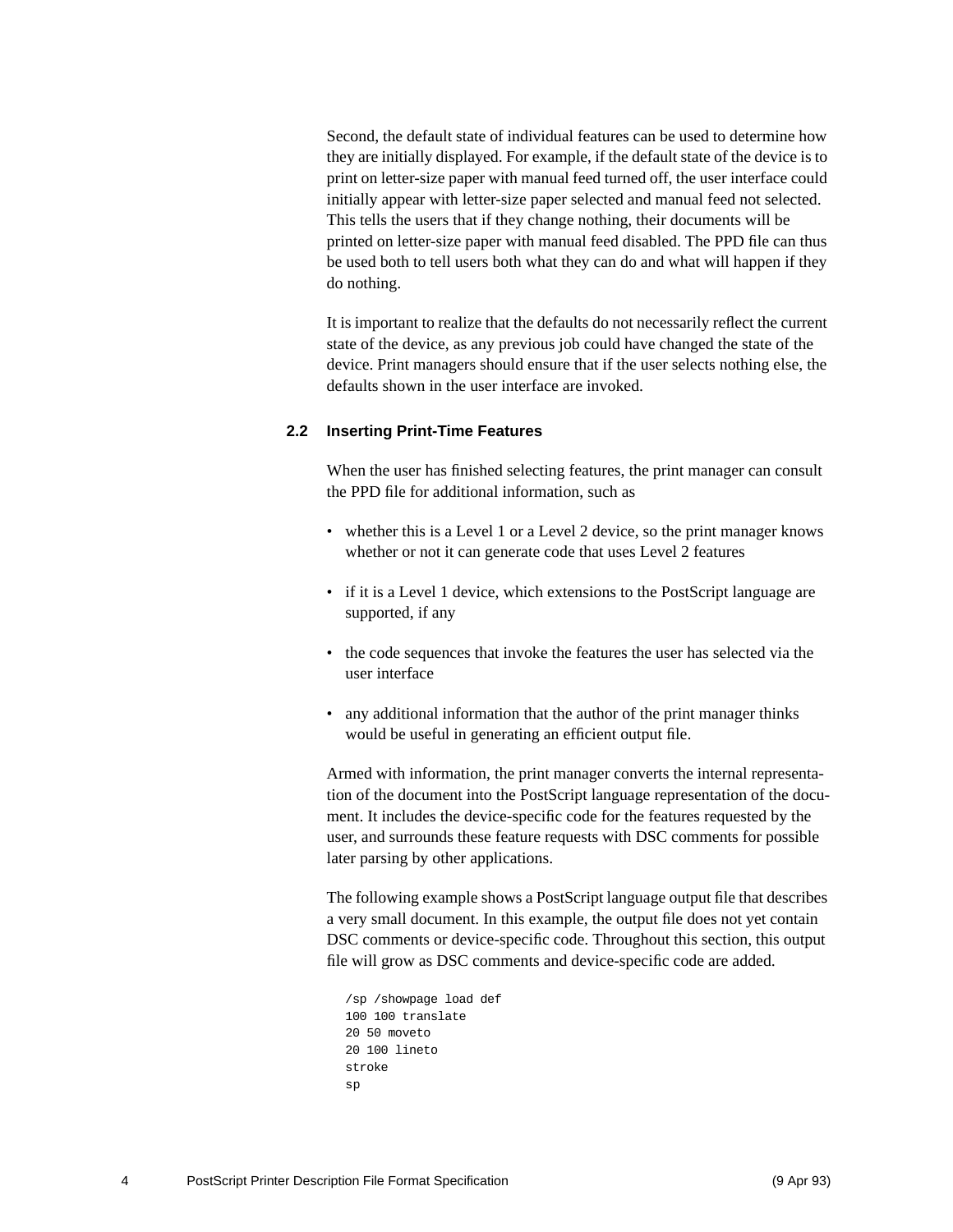In the next example, assume that the user requested letter-size paper via some user interface. The print manager extracts from the PPD file the device-specific code to invoke letter-size paper, inserts the code into the output file, inserts the appropriate DSC comments, and sends the output file to the output device.

The following is the example with DSC comments and device-specific code added. The code sequence extracted from a PPD file is in boldface.

```
%!PS-Adobe-3.0
%%Title: test.ps
%%EndComments
/sp /showpage load def
%%EndProlog
%%BeginSetup
%%BeginFeature: *PageSize Letter
   statusdict /lettertray get exec
%%EndFeature
%%EndSetup
%%Page: one 1
100 100 translate
20 50 moveto
20 100 lineto
stroke
sp
%%Trailer
```
When the output file is sent to the output device, the interpreter ignores the comments and executes the PostScript language commands, including the code sequence that sets up the letter-size input tray.

For most user-selectable features of a device, there is no clear inverse operation. That is, unsetting, for example, a ledger-size paper tray will typically mean establishing a different paper tray as the current paper tray. Explicitly setting the device back to its default condition has the same effect; it will "undo" the effects of having previously set a given feature. Unless there is a specific reason to do so, it is not necessary to reverse the effects of invoking device-specific features for any particular print job, since the job server should provide that service, returning device features to their default settings at the end of each job.

## **2.3 Post-Processing**

In some environments, there might be a post-processor, such as a spooler, which also acts as a print manager. In this context, the requested device might be unavailable, and the print manager/spooler might need to redirect an output file from one device to another. If an output file is to be redirected, the print manager parses the DSC comments in the output file, and strips out the original device-specific code. It then parses the PPD file of the newly selected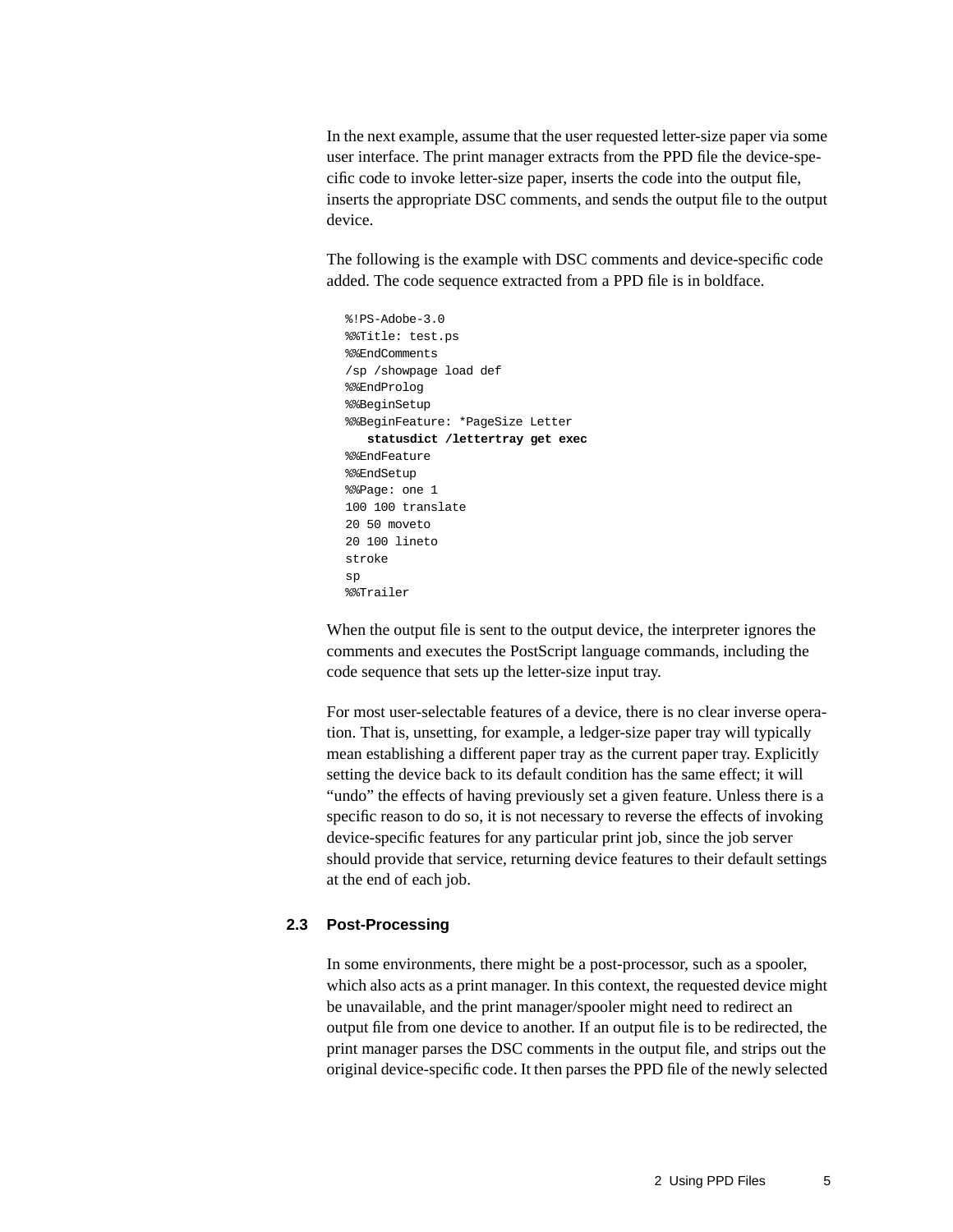device, extracts from the new PPD file the device-specific code requested by the DSC comments, inserts the device-specific code from the new PPD file into the output file, and sends the output file to the new device.

The following is the example file as it is sent to the new device (note that the device-specific code is different):

```
%!PS-Adobe-3.0
%%Title: test.ps
%%LanguageLevel: "2"
%%EndComments
/sp /showpage load def
%%EndProlog
%%BeginSetup
%%BeginFeature: *PageSize Letter
  1 dict dup /PageSize [612 792] put setpagedevice
%%EndFeature
%%EndSetup
%%Page: one 1
100 100 translate
20 50 moveto
20 100 lineto
stroke
sp
%%Trailer
```
#### **2.4 Error Handling**

It is possible that a print manager might encounter PPD files that contain errors. Print managers are encouraged to include a reasonable level of errorhandling. Examples of possible errors that need handling are dangling symbolic references (section 5.6), missing information about page sizes (section 5.8, section 5.10, and section 5.11), and missing required keywords (section 3.4).

Files that conform to this specification are portable across systems and communication channels, with the exception of system-dependent filenames in \*Include statements (see section 2.6 and section 4.2.) Non-conforming files might be accepted by some software, but their portability is at risk. For example, some software might accept out-of-range byte codes in a PPD file and treat them in a system-dependent manner, but when ported to another system with stricter software, the same file might fail.

When inserting invocation code from a PPD file into a job stream, print managers are encouraged to execute such code in a **stopped** context to catch any errors, and to surround the code with **mark** and **cleartomark** to ensure that the operand stack is cleaned up if an error occurs while executing the code.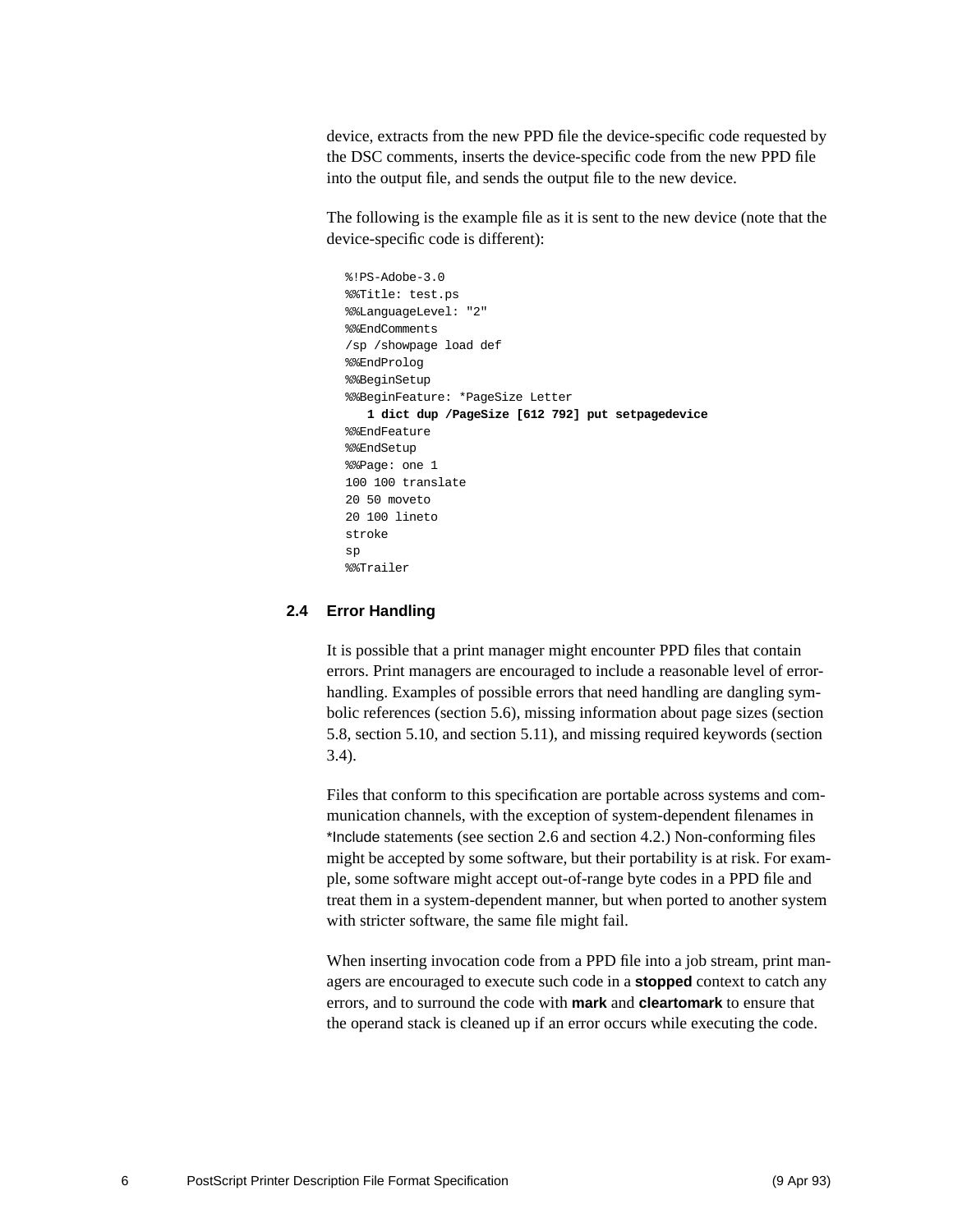### **2.5 Order Dependencies**

When a print manager is inserting device-specific code into an output file, the order of certain operators with respect to each other is important and must be considered. The following are the types of operators concerned, shown in their respective order

- resolution invocations
- media tray invocations
- media size/imageable region invocations

Any of the types of operators listed can occur in either the document setup or page setup sections of the output file. For information about the document setup and page setup sections of an output file, see the Document Structuring Conventions specification referenced on page 2.

If any of these types of invocations occur together in any setup section, the order shown above must be maintained to achieve the expected results. Specifically, the following guidelines for ordering should be applied:

- Any resolution invocation (available only on devices where the user can change the resolution of the device via software) must occur before any media tray or media size selection. This is important because on many devices, the resolution is not actually set until the tray or size selection occurs, so the tray or size selection must occur after the resolution invocation.
- If both a specific media tray invocation (for example, Upper) and a specific imageable region invocation (for example, Letter) occur in the output file, the media tray invocation should precede the imageable region invocation. Otherwise, the tray invocation might invalidate the imageable region invocation.

The following items generally occur after media size selection:

- job control requests such as duplex, automatic tray switching, signaturing, output bin selection, fine tuning, facsimile, and finishing features
- halftone invocations (including halftone screen setup, transfer functions, and accurate screens)

Any modifications to the halftone screens, including modifications to the screen angle, screen frequency, spot function, transfer function, and the invocation of the accurate screens feature, must occur after the media size invocation. This is because the media size invocation will set the halftone screen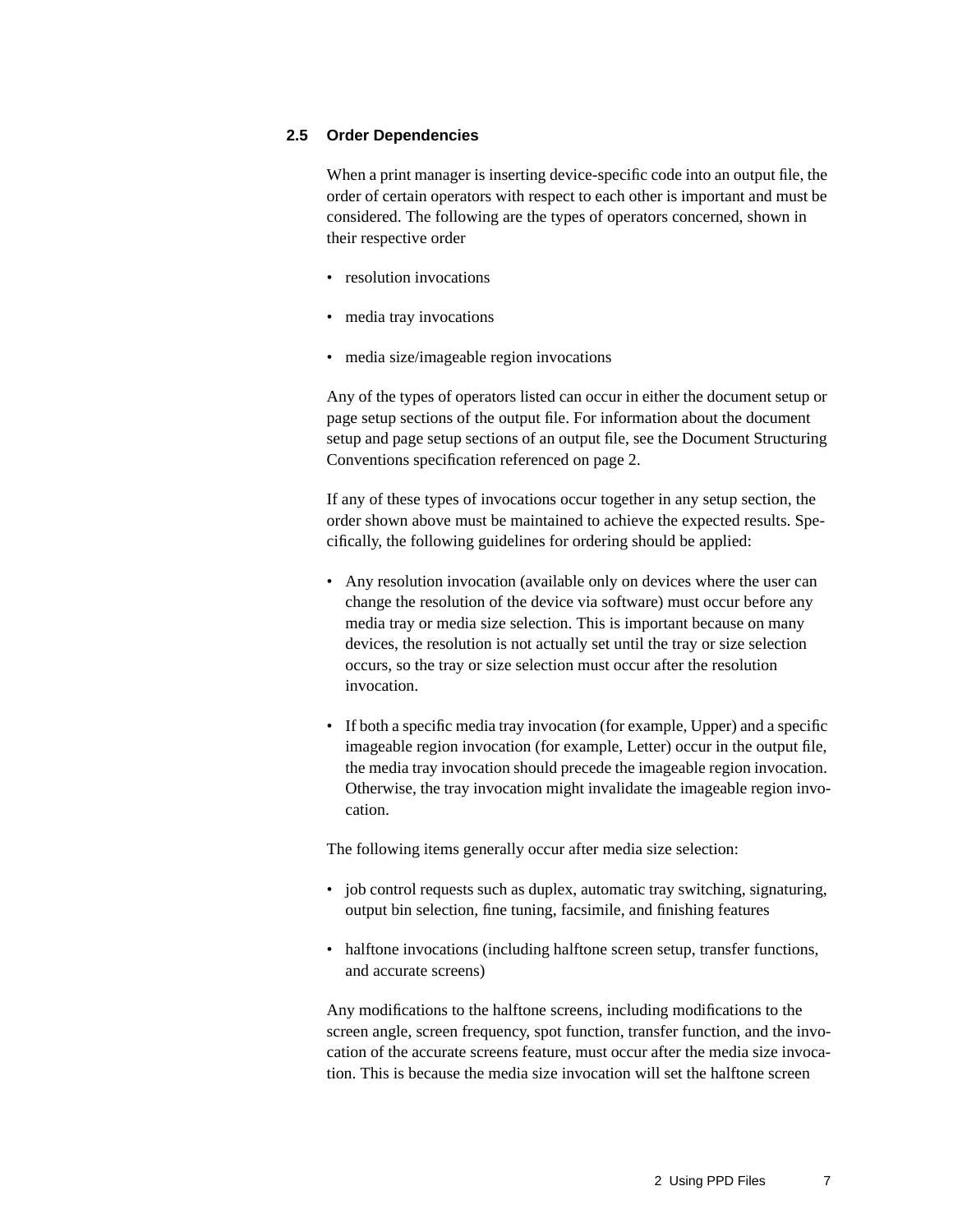settings to their default settings. Modifications to the halftone screens are not confined to the setup sections; they can occur anywhere on a page in the output file.

The keyword \*OrderDependency provides information about the appropriate setup section and ordering of each PostScript invocation in a PPD file.

#### **2.6 Local Customization of PPD Files**

A PPD file is a static representation of the features available on a device. It contains information on the features available on a device as it is shipped from the factory. In general, this will be the minimum amount of memory available for that device, the minimum font set, and the maximum list of optional accessories, such as paper trays, so that all the necessary invocation code is present in the PPD file, even if the accessories are not installed when shipped from the factory. Optional accessories will be marked as optional in the PPD file.

Once a device is installed, features such as additional memory and fonts might be added to the device. In this specification, the term"system administrator" is used to mean the person who adds memory and fonts and otherwise is generally responsible for the device. In a single-user, single-printer environment, the role of system administrator is typically played by the user.

The task of managing a device is a dynamic issue that requires keeping track of fonts downloaded to disk, error handlers, RAM-based fonts and procedure sets, default device setup, and so forth. This kind of device management is beyond the scope of PPD files. However, there are provisions for customizing the information contained in PPD files to adapt them to local instances of devices.

One approach to customization is for a print manager to parse all of the PPD files available on a host system and store the data into a database. The print manager (or other utility) can then update the database dynamically to accommodate additional memory, fonts, available trays, and other changeable printer features.

Another approach is to permit *editable customization files*, which include a reference to the original PPD file. In any given computing environment, there should be a single PPD file for each type of device in use. If particular software products (or individual users) want to add to or modify the contents of a PPD file, they should do so by creating a local customization file that contains entries only for items they want to change or add. For example, a customization file might contain information about additional memory and fonts that were added to the device after it was received from the factory. Using local customization files permits a system administrator to replace the original PPD without forcing users to reedit their local customization files.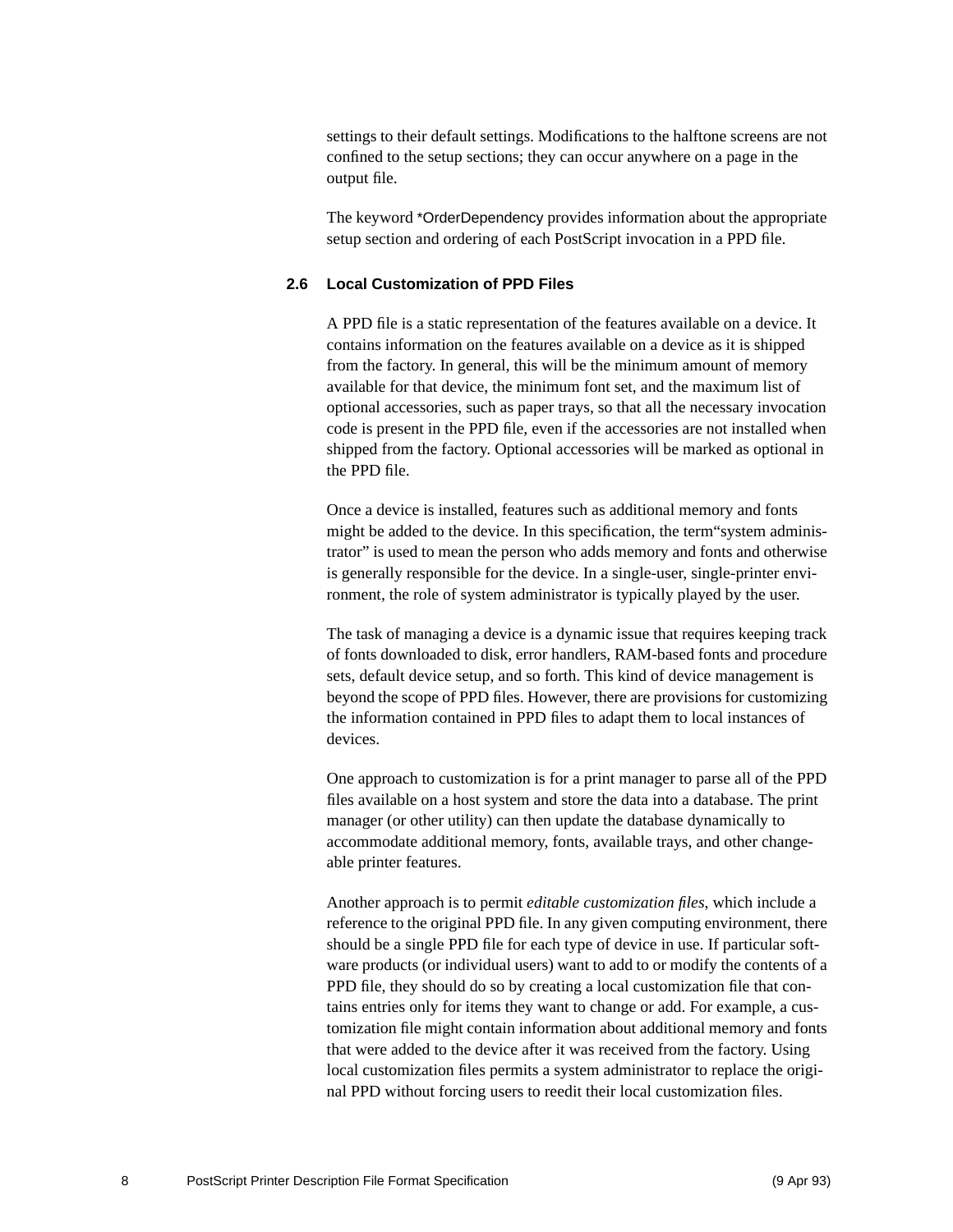To be understood by applications parsing PPD files, this local customization file must conform to the PPD specification, so in a sense, the customization file is itself a PPD file. The customization file should be given a unique name that represents a particular device (for example, *MyPrntr.PPD*). The *.PPD* extension should be preserved, with case irrelevant, in case applications or print managers are searching for files with that extension. In addition, certain application developers might create customization files with different extensions, which are read only by their application.

The local customization file and the original PPD file are related through the use of the following entry:

\*Include: "filename"

Because the original PPD file should not be modified by the addition of the \*Include keyword, this keyword appears in the customization file, and references the original PPD file by naming it with *filename* (see the sample local customization file below).

When a PPD file is included by another file, the parsing details change somewhat. In particular, there might be several instances of the same keyword in the "composite" file. In this case, the *first* instance of a given keyword (or, if the keyword takes an option, of a keyword-option pair) is correct. This enables a parser to ignore subsequent versions of the same entry, possibly reducing the parsing time.

*Note The concept of "first instance is correct" does not apply to optionless keywords such as* \*PrinterError, *which normally have multiple instances in a PPD file, and which do not have option keywords to distinguish those instances. In this case, all instances must always be parsed and recorded.*

*For a keyword such as* \*FreeVM*, which would not normally have multiple entries, or for a main keyword-option keyword combination such as* \*PageSize Letter*, which has an option keyword to distinguish the entry and, therefore, would normally have only one instance in a PPD file, the first instance encountered is considered correct. This implies that a parser must either have knowledge of the semantics of the PPD keywords when parsing, or it must save all instances in some form for a later, smarter processor to decide which are rightfully multiple instances. See Appendix B for a list of optionless keywords that might occur multiple times in a file.*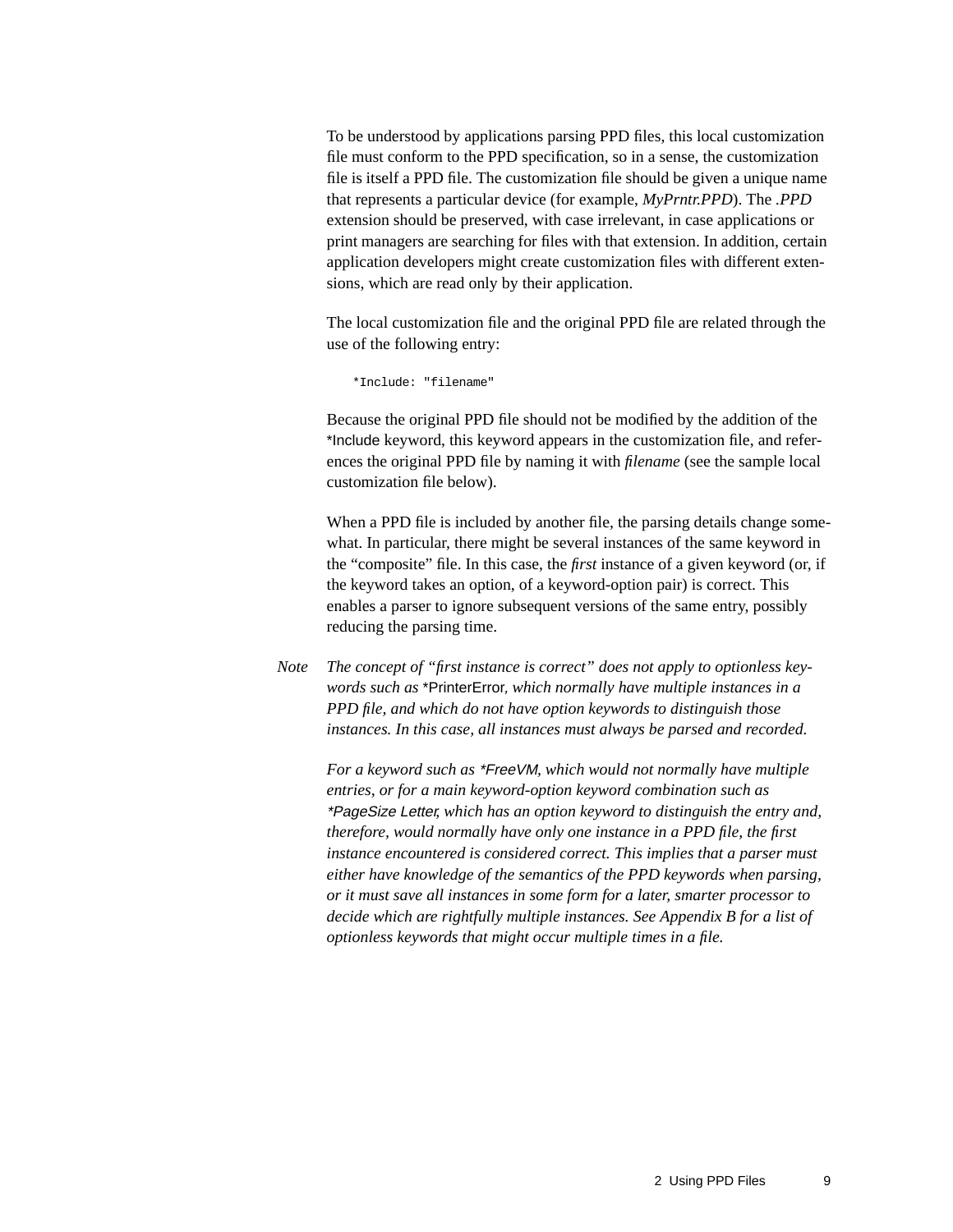By logical extension, if the first instance of a keyword is the correct instance, than all keywords in a local customization file should occur *before* the \*Include statement that references the original PPD file.For example, assuming the original PPD file is called *TIm35521.PPD*, a local customization file would look like this

```
*% Local Customization File for TI microLaser in Bldg A
*NickName: "microLaser - Building A"
*FreeVM: "1907408"
*DefaultManualFeed: True
*Include: "TIm35521.PPD"
*% end of local customization file
```
The local customization file might be named *Micro-A.PPD*. A parser reading this file would record the values of \*NickName, \*FreeVM, and \*DefaultManualFeed as shown above, and would ignore subsequent occurrences of those keywords in the included PPD file, *TIm35521.PPD*.

This inclusion scheme permits the original file, *TIm35521.PPD*, to be easily replaced if a new version is issued. Users will not have to edit their local customization files to take advantage of a new version of a PPD file; if the new PPD file has the same name as the old one, it will automatically be referenced by the local customization file.

If a keyword that is normally enclosed by the \*OpenUI/\*CloseUI keyword pair in the original PPD file is repeated (replaced) in a local customization file, it should also be bracketed by \*OpenUI/\*CloseUI in the customization file. It should also include any \*OpenGroup/\*CloseGroup keywords, if appropriate. See section 5.5 for details on the \*OpenUI/\*CloseUI and \*OpenGroup/ \*CloseGroup keywords. This means that a print manager, when parsing the PPD file, must be prepared to find multiple instances of a given \*OpenUI/ \*CloseUI group, both in the original PPD file and in any local customization files that might exist.

## **Using and Changing Default Settings**

When building a user interface from a PPD file, a print manager can use the \*Default- keywords to select defaults for the various features displayed to the user. For example, if the PPD file for the selected device contains this entry:

```
*DefaultManualFeed: False
```
then the print manager can indicate in the user interface that manual feeding of the media is, by default, turned off, and provide a way for the user to turn on manual feeding.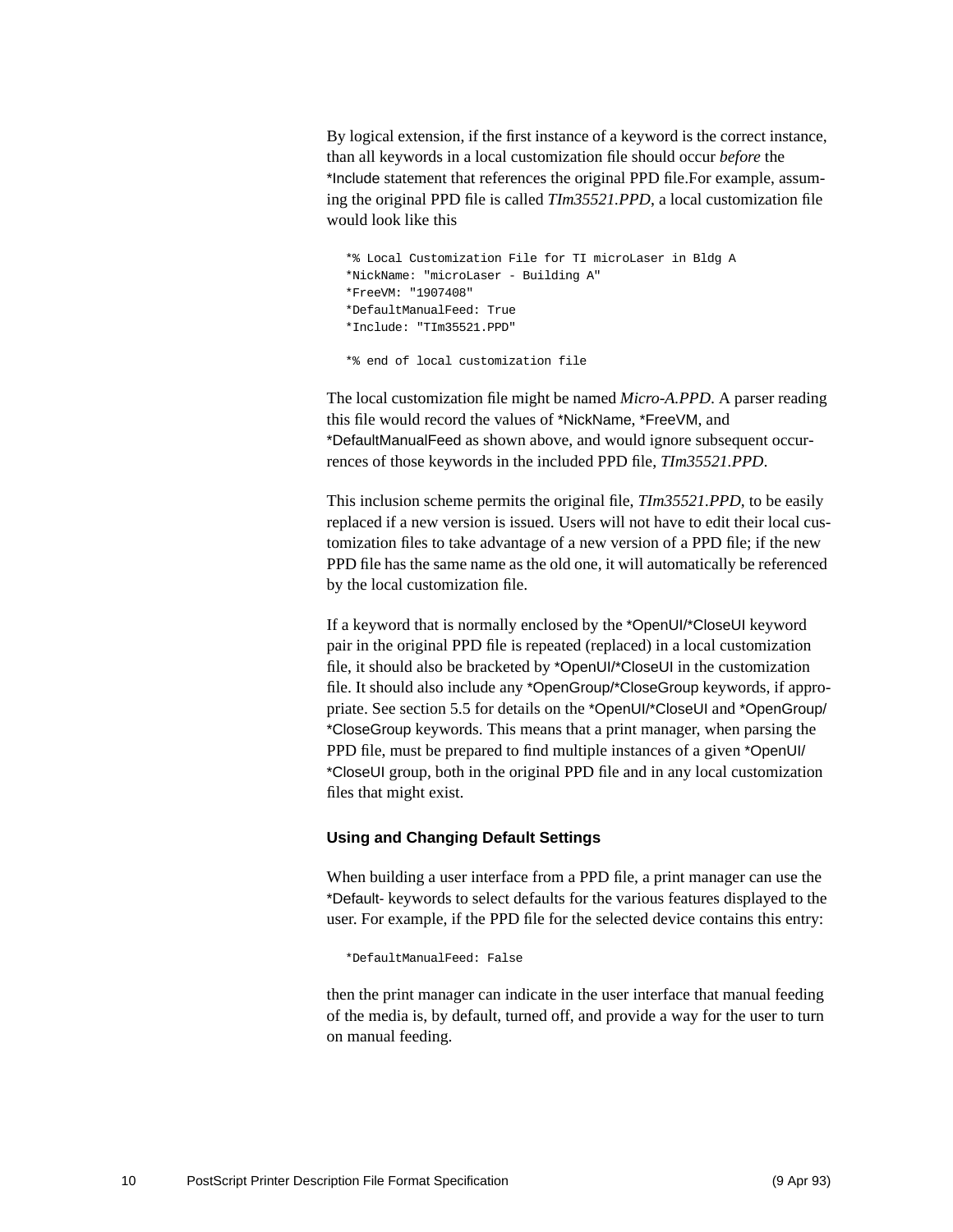The defaults listed in the original PPD file reflect the state of the device when it is shipped from the factory. If the system administrator wants to set up the device differently, the new defaults should be included in the local customization files. For example, if the device in the previous example was set up to always feed from the manual feed slot, then the local customization file should contain this entry

\*DefaultManualFeed: True

This allows the print manager to indicate in the user interface that manual feeding of the media on this device is, by default, turned on.

As noted earlier, the print manager should ensure that the code to invoke defaults is included in the output file, if no non-default option has been selected by the user.

## **3 Format**

PPD files provide several fundamental kinds of information about device features, including the feature options, the default settings, how to change the settings, and other information that might be used for scheduling jobs. The syntax of PPD files is a simple line-oriented format where the options, defaults, and invocation strings (PostScript language code sequences that change a feature setting) are made available through a regular set of keywords. Where applicable, there is also information supplied about how to determine the current setting of any of these configurable options (known as querying the device ).

## **3.1 ASCII Code Chart**

Throughout the next few sections, certain ASCII characters are referenced repeatedly. For completeness, they are all shown here with their decimal ASCII equivalents:

- *space* (decimal ASCII 32)
- *tab* (horizontal), (decimal ASCII 9)
- *asterisk*, '\*' (decimal ASCII 42)
- *colon*, "*:* (decimal ASCII 58)
- *slash*, '/' (decimal ASCII 47)
- *question mark*, '?' (decimal ASCII 63)
- *double quote*, '"' (decimal ASCII 34)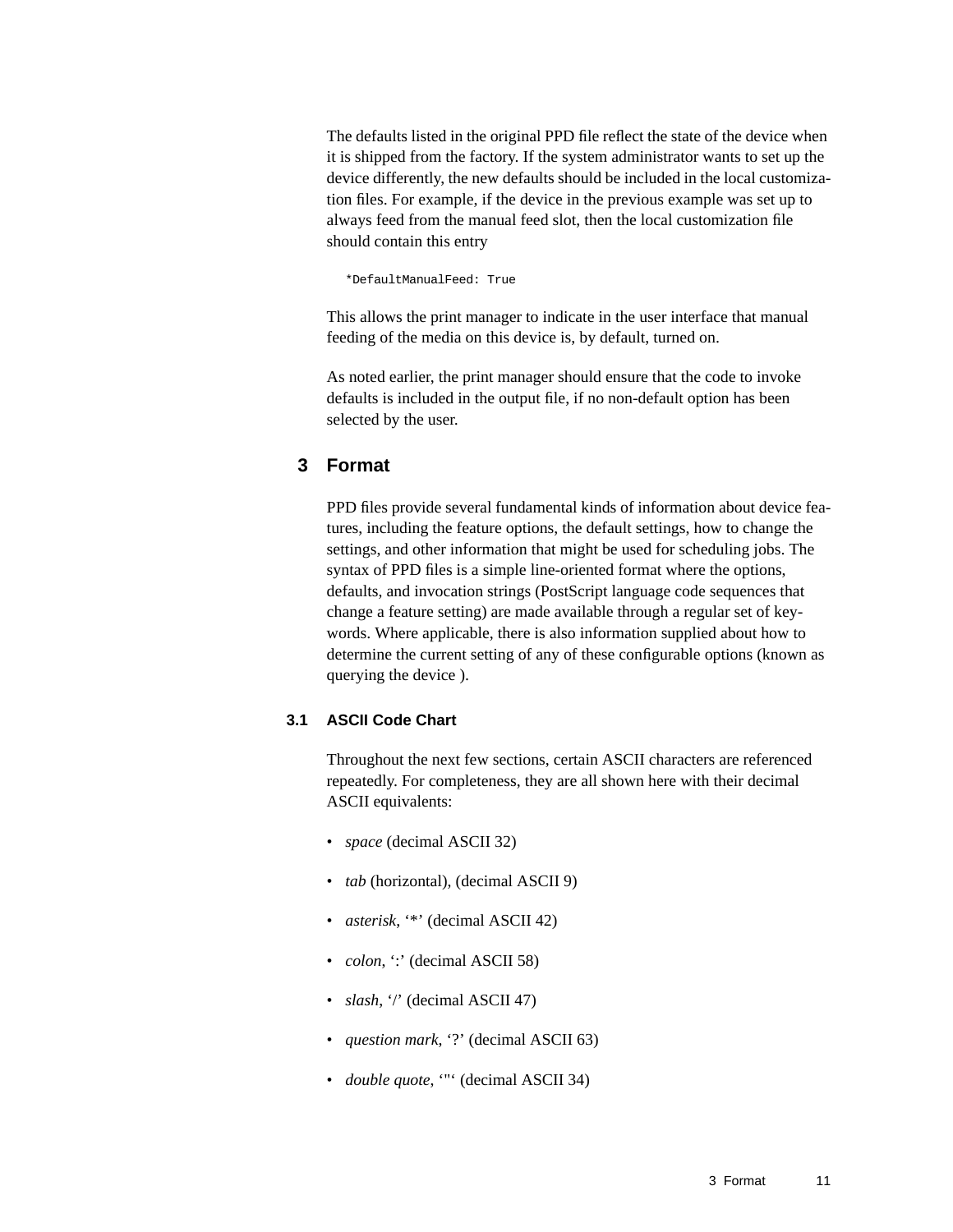- *newline* any combination of carriage return (decimal ASCII 13) and line feed (decimal ASCII 10)
- *caret*, '^' (decimal ASCII 94)
- *open angle bracket*, '<' (decimal ASCII 60)
- *closing angle bracket*, '>' (decimal ASCII 62)

## **3.2 Definition of Terms**

This section defines many of the terms used throughout this specification.

There are two basic types of keywords: *main keywords* and *option keywords*. Main keywords describe a class of features, such as page sizes and input slots (\*PageSize, \*InputSlot). Main keywords either provide information about a feature, such as how much memory is available or which fonts are resident, or they provide the code to invoke a user-selectable feature, such as an input tray or manual feed.

Option keywords, which modify main keywords, describe the list of available options for a feature. For example, the option keywords for the keyword \*PageSize describe the available page sizes, such as Letter, Legal, A4, Tabloid, and so on. The option keywords for the main keyword \*InputSlot describe the available input slots, such as Upper, Lower, and so on.

The registry of main keywords is controlled by Adobe Systems, and all valid main keywords are described in this specification. Adobe Systems will issue an addendum to this specification when new main keywords are added to the registry.

The registry of option keywords is also controlled by Adobe Systems, but is subject to more frequent change and additions. Any OEM can add the option keywords necessary to describe new device features, but these option keywords must be approved by Adobe Systems. This is to avoid proliferation of different option keywords that mean the same thing or of one option keyword meaning different things on different devices. All currently registered option keywords are documented herein, but more can be added at any time.

## *Note Releases of the keyword registry are uniquely identified by the date of the release. Send requests to the appropriate address on the title page of this specification.*

Two subsets of the main keyword class are *default keywords* and *query keywords*. Default keywords provide information about the default state of the device as shipped from the factory. Query keywords provide a code sequence, which, when downloaded to the device, returns information about the current state of the device. This can be useful for print managers/spoolers to deter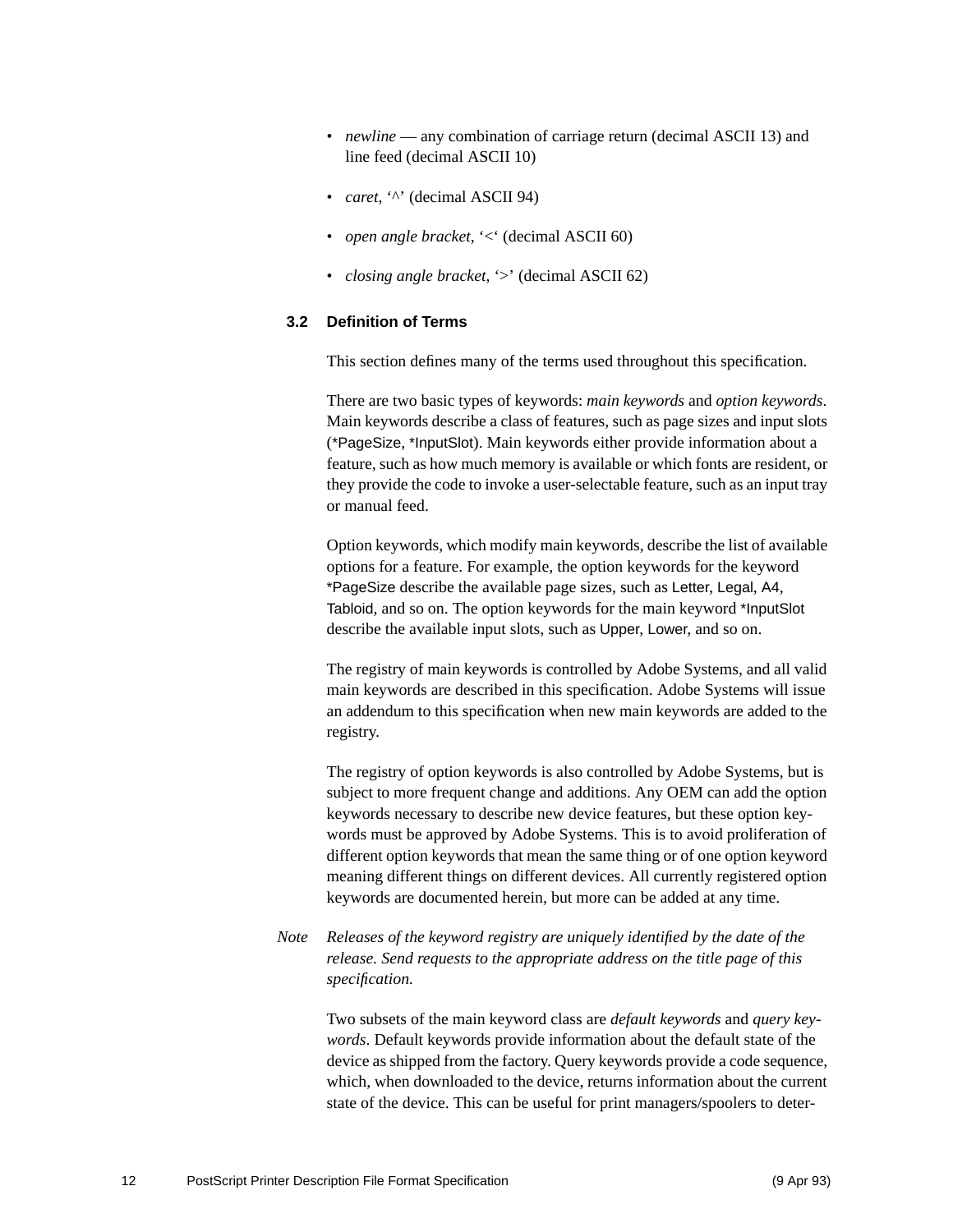mine the state of a device and perhaps request operator intervention (for example, if the appropriate media tray is not present). Queries can only be used when the physical interface to the device permits feedback from the device.

An *entry* is a convenient term used to describe a main keyword and its associated option and value, or a group of main keywords, options, and values that are specified as belonging together.

There are seven canonical forms of entries:

- \*MainKey
- \*MainKey: StringValue
- \*MainKey: "QuotedValue"
- \*MainKey: ^SymbolValue
- \*MainKey OptionKey: StringValue
- \*MainKey OptionKey: "InvocationValue"
- \*MainKey OptionKey: ^SymbolValue

Each entry in a PPD file falls into one of these forms. The various value types are defined in section 3.6.

The line length of any line in a PPD file must be less than or equal to 255 characters, including line termination characters. Line termination in PPD files can consist of any combination of carriage return (decimal ASCII 13) and line feed (decimal ASCII 10). In this specification, the set of line termination characters is referred to as *newline*. Different computer systems can represent the line endings differently without affecting the actual data representation.

*White space* is defined as any combination of the characters *space* and *tab.* Newline characters should not be treated the same as white space characters, because the newline character (or pair of characters) signals termination of an individual PPD entry (exceptions to this rule are noted later).

All byte codes in a PPD file must be within a range corresponding to printable 7-bit ASCII; that is, byte codes must be within the range of decimal ASCII 32 through decimal ASCII 126 inclusive, plus decimal ASCII 9 (horizontal tab), decimal ASCII 10 (line feed), and decimal ASCII 13 (carriage return). Characters that fall within this range are called *in-range byte codes*. Characters that fall outside of this range are called *out-of-range byte codes*. See section 3.7 for details on how to handle byte codes outside this range.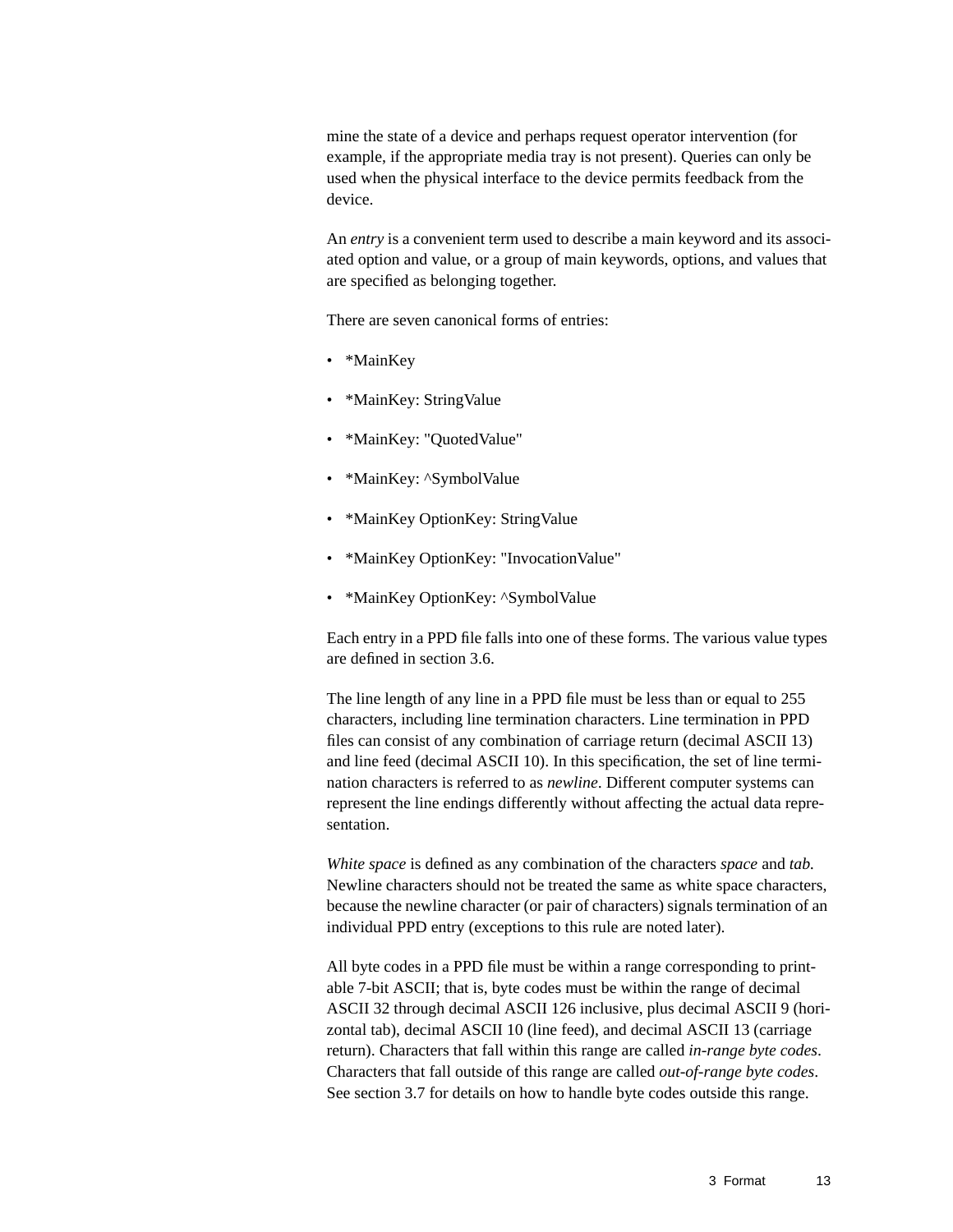A *hexadecimal substring* consists of a sequence of zero or more pairs of hexadecimal digits, preceded by the < (less than) character (decimal ASCII 60) and followed by the  $>$  (greater than) character (decimal ASCII 62). Hexadecimal digits consist of the characters 0 through 9, a through f, and A through F (case is insignificant). Spaces, newlines, and tabs can be intermixed with the hexadecimal digits and should be ignored, with exceptions to this rule noted later. See section 3.7 for details on the treatment of newlines. All other characters should be considered an error. An odd number of hexadecimal digits is also an error.

## **3.3 General Parsing Summary**

The following are parsing rules that apply to the PPD file as a whole:

- Any line that exceeds 255 characters in length is considered an error.
- Any character that falls outside the byte code range of decimal ASCII 32 through decimal ASCII 126 inclusive, plus decimal ASCII 9 (horizontal tab), decimal ASCII 10 (line feed), and decimal ASCII 13 (carriage return), is considered an error.

## **3.4 Main Keywords**

All main keywords start with the leading special character \* (decimal ASCII 42). This makes recognition of keywords easier, and reduces the possibility of keywords being confused with PostScript language identifiers in code sequences.

Query keywords start with the leading characters \*?, differentiated from other main keywords by the presence of the ? character (decimal ASCII 63).

Default keywords start with the prefix \*Default, as in \*DefaultPageSize. Where applicable, there is a relationship between the three kinds of main keywords, as in \*PageSize, \*DefaultPageSize, and \*?PageSize. A complete list of keywords appears later in this specification.

There is also a relationship between keywords that start with the prefix \*Param, as in \*ParamCustomPageSize, and the associated root keyword (\*CustomPageSize, in this case). The prefix \*Param signifies that this keyword documents parameters needed by the root keyword. See \*CustomPageSize and \*ParamCustomPageSize for more explanation.

No single keyword is wholly contained as a substring in another keyword, so that line-oriented searching programs such as *grep* can be used to parse for complete keywords, including the \* as part of the keyword name. For exam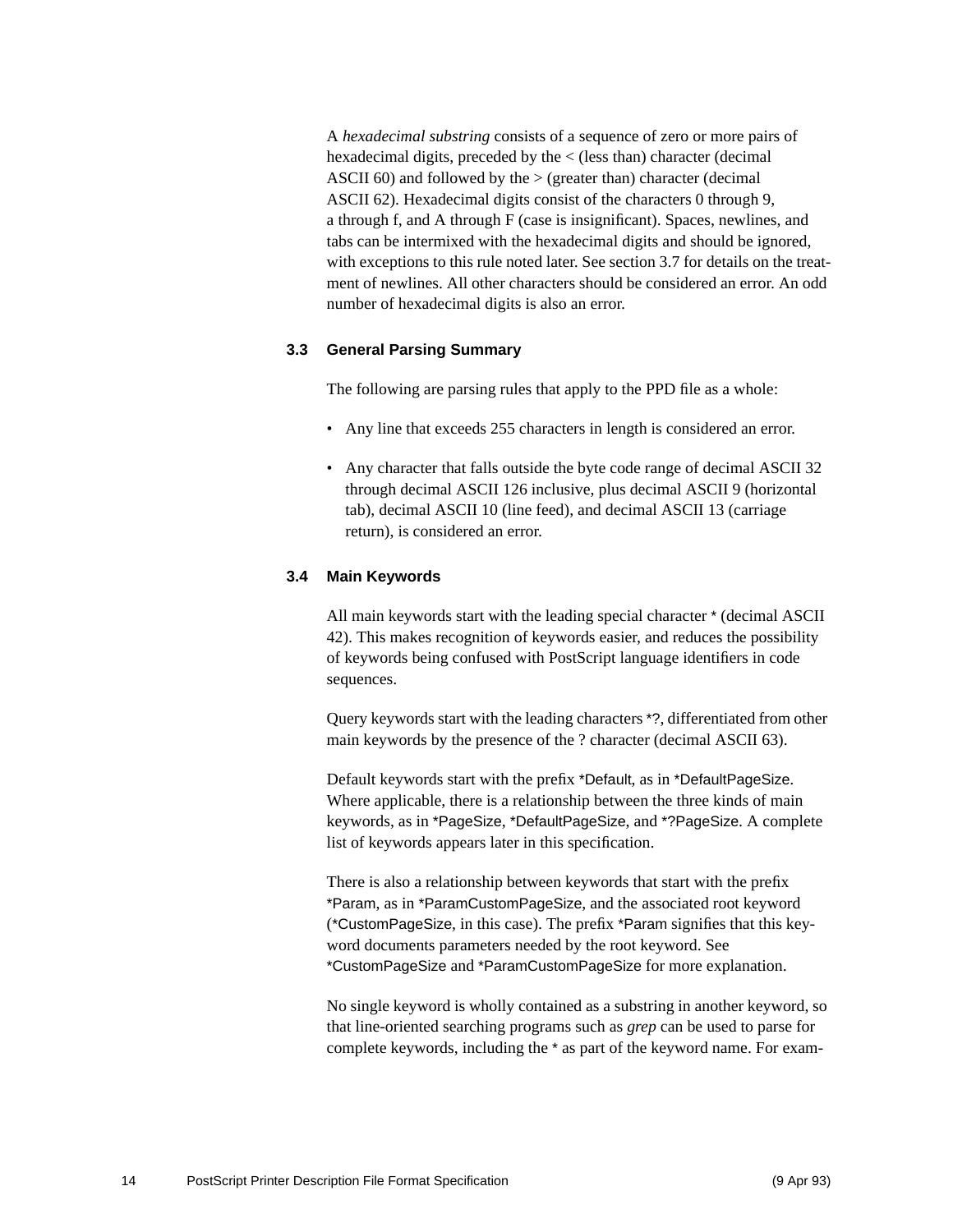ple, there will not be similar keywords such as \*Paper and \*PaperSize. However, \*PageSize and \*CustomPageSize are legal, because \*PageSize is not a substring of \*CustomPageSize.

Since the format is line-oriented, all entries will start at the beginning of a line. The \* (asterisk) character that begins the main keywords in the entry must be in the first column.

Main keywords can contain any *printable* ASCII characters within the range of decimal 33 to decimal 126 inclusive, except for the characters colon, slash, space, or tab, because these characters serve as keyword delimiters.There is no escape mechanism for this prohibition, such as using double quotes to surround illegal characters (for example, \*"Quoted Keyword" is not legal, because of the space in the keyword name).

The basic format of an entry looks like this

```
*Default<main keyword>: <option<sub>n</sub>>
*<main keyword> <option<sub>1</sub>>: "PostScript language code"
*<main keyword> <option<sub>n</sub>>: "some other PostScript language code"
*?<query keyword>: "PostScript language query code"
```
An example entry

```
*DefaultPageSize: Letter
*PageSize Letter: "lettertray"
*PageSize Legal: "legaltray"
*?PageSize: "save [(Letter)(Legal)] papertray get = flush restore"
```
The information is represented as tuples. They will typically either be 2-tuples (keyword/value pairs) or 3-tuples (keyword/option/value triplets). Where simple information is supplied, such as the name of the device, a simple keyword/value pair is used. Where there are optional parameters, 3-tuples are used (as in the example above) to provide information about a specific option.

The format conveys the possibilities for a feature: the default setting for this feature, the current setting, and how to invoke each of the options. Any lines that start with the same keyword will be contiguous in the PPD file, to make it easier to parse them. However, there is no mandatory order to the lines in an entry; for example, the query could appear above the default.

#### **Parsing Summary for Main Keywords**

When parsing main keywords, remember

• The absence of a main keyword means that the feature does not exist (or does not make sense) on that particular device.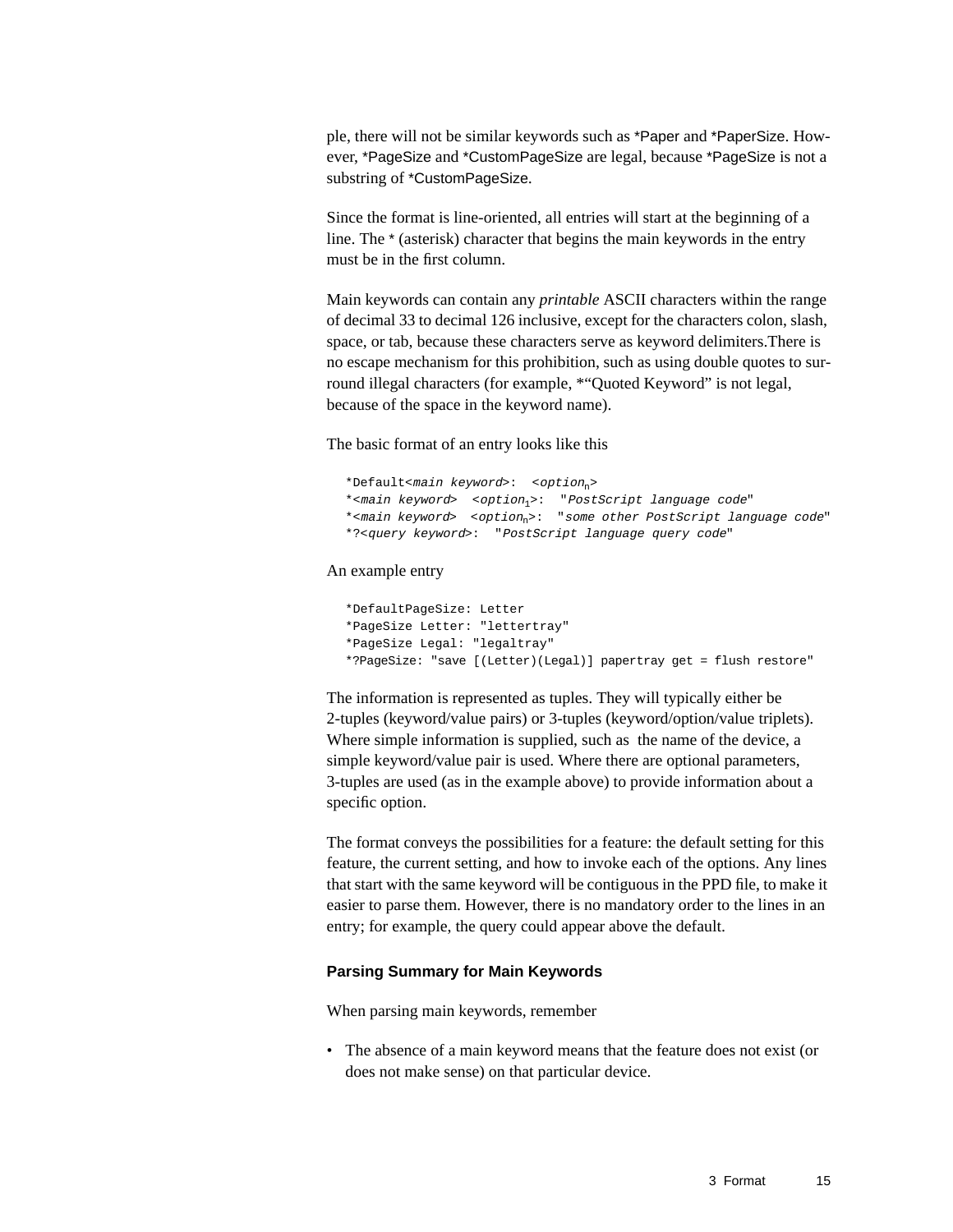• The following keywords are required to be present:

| *NickName       | *ModelName        | *PCFileName      |
|-----------------|-------------------|------------------|
| *Product        | *PSVersion        | *FileVersion     |
| *FormatVersion  | *LanguageEncoding | *LanguageVersion |
| *PageSize       | *PageRegion       | *ImageableArea   |
| *PaperDimension | *PPD-Adobe        |                  |
|                 |                   |                  |

For parsing, a chain of local customization files and included PPD files are considered one file, so the required keywords can appear anywhere in the chain of files and do not have to be repeated in each file in the chain. The absence of any of these keywords might be considered an error, or the parser might have backup strategies for handling their absence.

- If a main keyword is not recognized, the entire entry (including multi-line code segments) should be skipped. However, keep in mind that the point of the \*OpenUI/\*CloseUI structures is to allow new main keywords to appear without a print manager explicitly recognizing them. The most functionality will be provided to the user if a print manager handles all main keywords that occur within the \*OpenUI/\*CloseUI structure, displaying them and invoking their associated code to the best of its ability. Unrecognized main keywords that occur outside of the \*OpenUI/\*CloseUI structure should be skipped.
- $\bullet$  A  $*$  in the first column denotes the beginning of a main keyword. Any text or white space before the \* should be considered an error.
- The case of main keywords is significant. For example, \*PageSize is distinct from \*Pagesize. The proliferation of keywords, which are the same textually except for case is strongly discouraged.
- 40 characters is the maximum length for main keywords.
- Main keywords can contain any printable ASCII characters within the range of decimal 33 to decimal 126 inclusive, excluding the characters space, tab, colon or newline, because these characters serve as keyword delimiters.
- Delimiters for main keywords are space, tab, colon, or newline. After the initial \* symbol is recognized, all characters through (but not including) the next space, tab, colon, or newline character are considered part of the main keyword.
- If a main keyword is not terminated with a colon or newline, an option keyword can be expected. See section 3.5 for information on option keywords.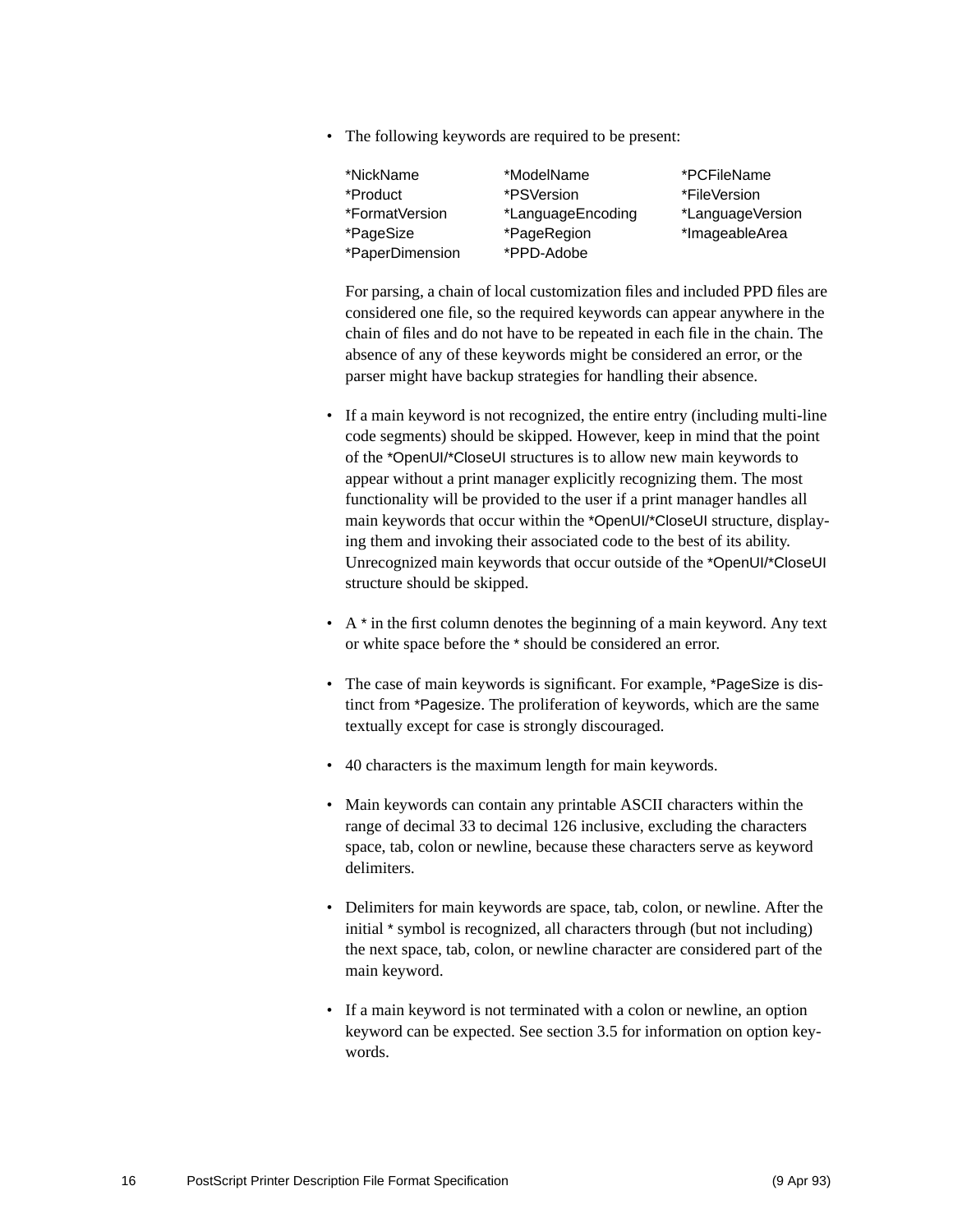## **3.5 Option Keywords**

Option keywords are provided whenever there are several choices for a particular feature. For example, there might be many different media sizes listed in the \*PageSize section. These choices are specified using option keywords. The option keyword immediately follows the main keyword, separated from it by one or more spaces. For example, in the following entry, the string Letter is the option keyword:

\*PaperDimension Letter: 612 792

The list of option keywords is completely extensible by the person building the PPD file (generally, someone at Adobe Systems). This enables a PPD file to be generated for a device using names specified by the device manufacturer, without making constant updates to the PPD specification.

The option keywords currently known for each main keyword are registered by Adobe Systems, and their semantics are described in this specification. As new option keywords are added, updates will be generated. It should be clear, however, that the list of option keywords is never complete. That is, a new option keyword can be registered at any time. Registering the option keywords is done to prevent redundancy in naming; it is not meant to restrict the list of option keywords available.

Option keywords are composed of printable ASCII text. The following characters are forbidden, either because they are not representable within the valid byte code range or because they have special meaning:

- out-of-range byte codes
- the characters slash, colon, space, tab, or newline

An option keyword can be the name of a main keyword or of a symbol. The following examples all contain valid option keywords:

```
*InputSlot Letter: "code"
*OpenUI *InputSlot: PickOne
*SymbolValue ^MySymbol: "code"
```
An option keyword is terminated by a colon or a slash if there is a translation string (see section 3.7 for information on translation strings). There is no escape mechanism for the forbidden characters listed above.

Option keywords can have extensions called qualifiers. Qualifiers are appended to option keywords with the . (period) character (decimal ASCII 46) as a separator. Any number of these qualifiers can be appended to an option keyword, as appropriate.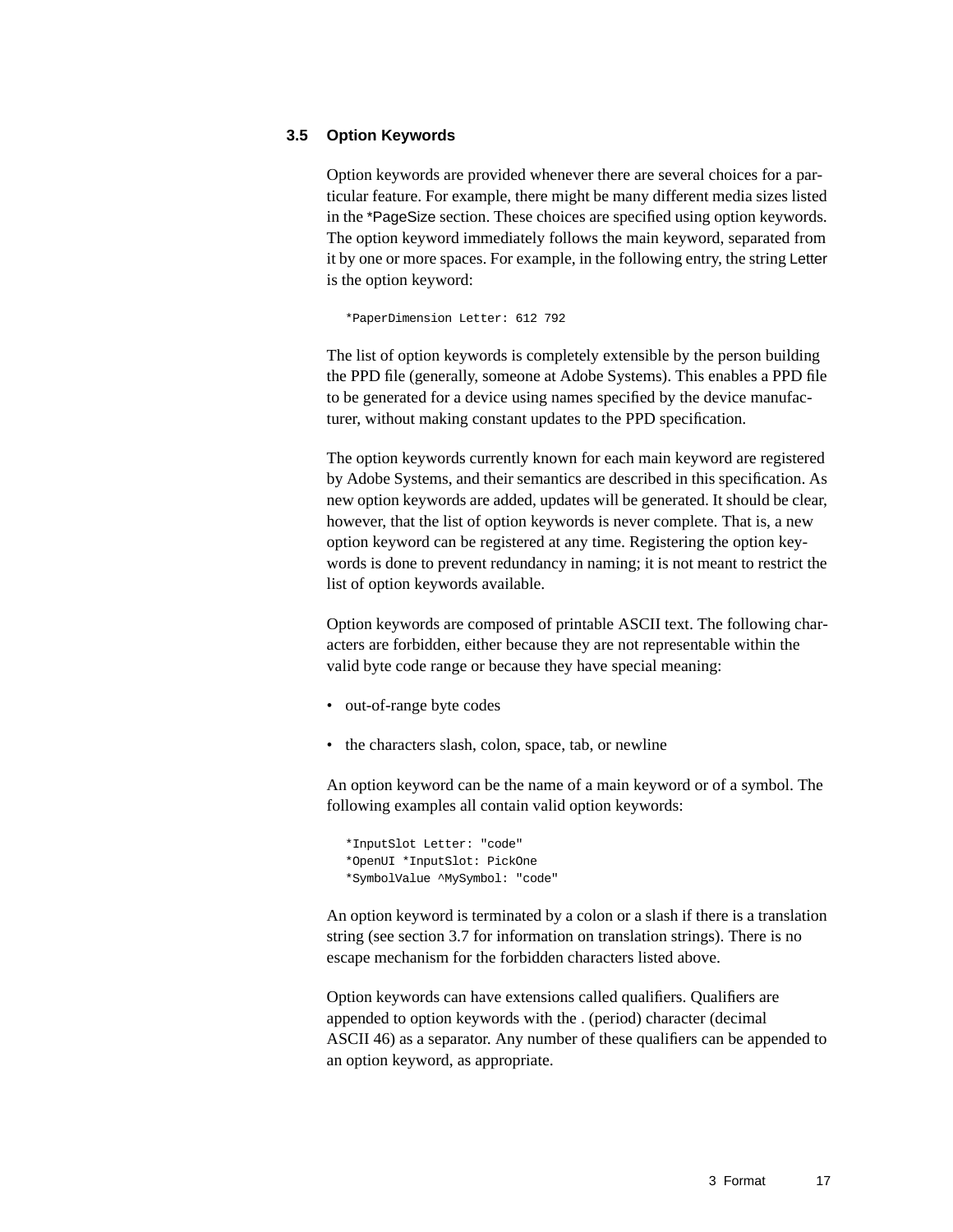The following is an example:

```
*PageSize Letter: "0 setpapertray"
*PageSize Letter.Transverse: "1 setpapertray"
*PageSize Letter.2: "2 setpapertray"
```
In this example, qualifiers are used to differentiate between several instances of a particular media type that differ only slightly. For example, the .Transverse qualifier signifies that Letter differs from Letter.Transverse only in the direction that the media is fed into the device.

The numeric qualifier .2 in Letter.2 is called a serialization extension. A serialization extension is an integer appended to an option keyword to distinguish it from an otherwise identical option keyword (for example, a device with two letter trays might refer to them as Letter.1 and Letter.2). Qualifiers will be registered when appropriate, with the exception of serialization extensions, which make no sense to register.

#### **Parsing Summary for Option Keywords**

For print managers, the rapid extensibility of option keywords implies that a print manager should not parse for specific option keywords for two reasons:

- There might be option keywords in the PPD file that are not in this specification. New option keywords can be added to PPD files at build time when necessary. If a parser only recognizes the option keywords registered in this specification, it might limit the feature set that can be offered to the user.
- Certain option keywords might not be present in the PPD file for a given device. Manufacturers will inevitably call features by different names and use different option keywords to describe those features, so parsing for \*PageSize Ledger is futile if the PPD file being parsed describes that particular feature as \*PageSize 11x17. Again, this can limit the feature set offered to the user, and might cause an error if the parser cannot find a specific option keyword.

Rather than parsing for specific option keywords, a print manager should parse for main keywords and display all available option keywords found. To facilitate easier parsing, all option keywords of a given main keyword (that is conceivably part of a user interface) are bracketed by the \*OpenUI/\*CloseUI keywords (more on this later).

Other things to remember about parsing option keywords: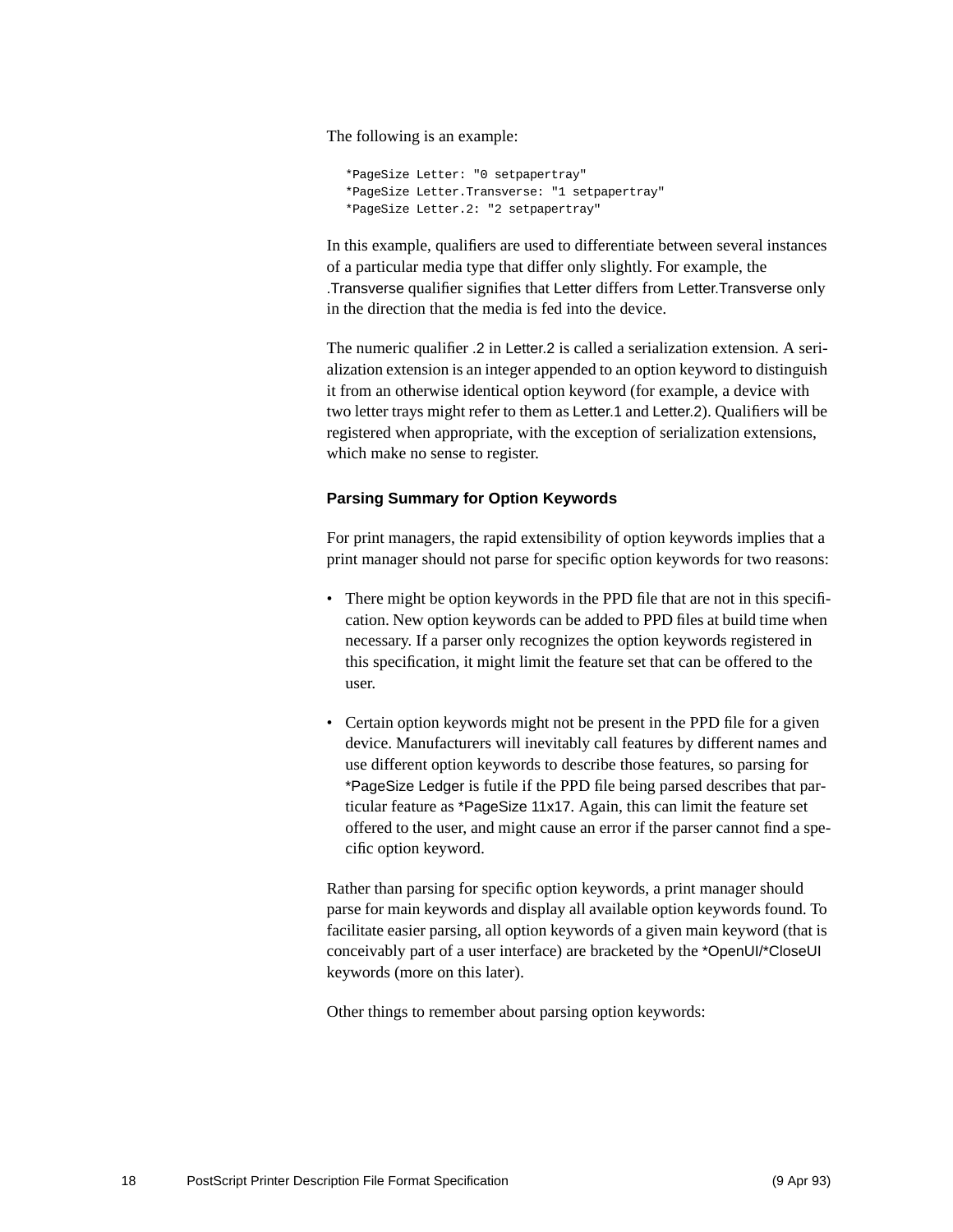- An option keyword begins with the first character after white space after a main keyword. In other words, if a main keyword is not terminated by a colon, but is followed by white space instead, an option keyword will be the next non-white-space text encountered.
- The case of option keywords is significant. For example, letter is distinct from Letter.
- 40 characters is the maximum length for option keywords.
- Option keywords can contain any printable ASCII characters within the range of decimal 33 to decimal 126 inclusive, except for the characters colon and slash, which serve as keyword delimiters. Once the option keyword is encountered, and before it is properly terminated, a space, tab, or newline character should be regarded as an error.
- The option keyword is terminated by either a colon or a slash, which indicates the presence of a translation string. If a translation string is present, it is terminated by a colon (spaces and slashes are allowed in the translation string). A newline encountered before the colon should considered an error.
- There can be spaces and/or tabs after the colon, as in most of the examples in this specification. Spaces or tabs before the colon are interpreted as keyword delimiters, if appearing before the option keyword; as errors, if appearing within the option keyword; or, if appearing after a slash, as part of a translation string.

## **3.6 Syntax of Values**

The : (colon) character(decimal ASCII 58) is used to separate keywords (and options, if any) from values. Any number of tabs and spaces are permitted after the colon and before the value.

Values can contain any printable ASCII characters within the range of decimal 32 to decimal 126 inclusive, except for the character slash, which serves as a delimiter. The characters caret and double quote also have special meaning for some values; exceptions to their use will be noted later.

A simple key/value pair looks like this

\*MainKeyword: value

and a 3-tuple typically looks like this:

\*MainKeyword option: value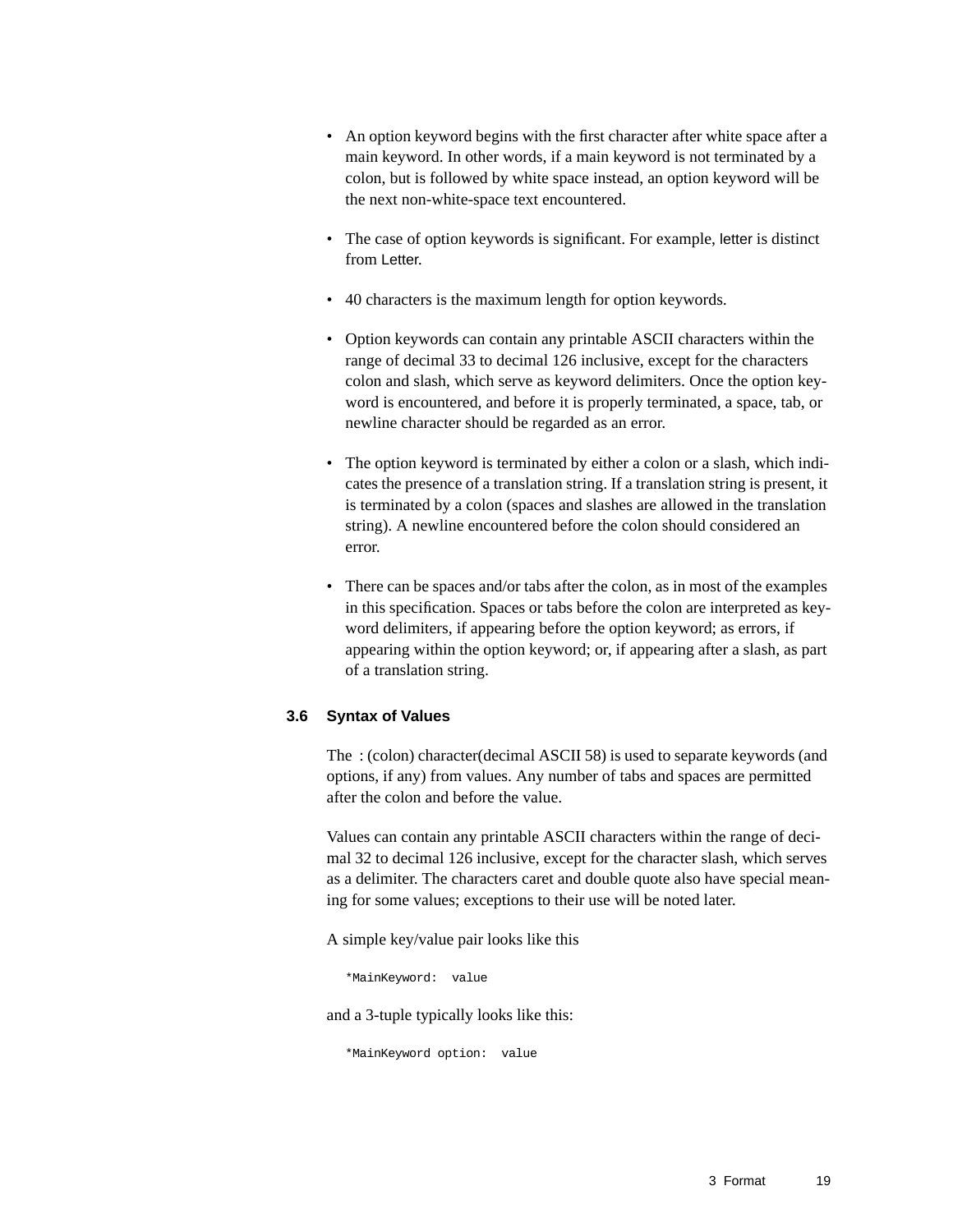There are five basic types of values:

- Invocation Value
- QuotedValue
- SymbolValue
- StringValue
- NoValue

## **InvocationValue**

An InvocationValue is a value that meets the following conditions:

- Occurs only in entries where there is an option keyword present.
- Starts and ends with the double quote character " (decimal ASCII 67).
- Everything between the double quotes is treated as literal; that is, *newlines* and hexadecimal substrings are allowed and are placed in the output file to be passed on to the interpreter. In this case, a newline does not terminate the PPD file entry.
- The following characters are forbidden between the starting and ending double quote characters:
	- out-of-range byte codes
	- double quote character " (decimal ASCII 67)

There is no escape mechanism or alternate way to represent forbidden characters.

The syntax of an InvocationValue is usable directly by the PostScript interpreter. This allows InvocationValue to be stripped out of the PPD file and placed directly into output files being generated.

### **QuotedValue**

A QuotedValue is a value that meets the following conditions:

- Occurs only in entries where there is no option keyword present. The exception to this rule is that the \*JCL keywords may have an option present.
- Starts and ends with a double quote character " (decimal ASCII 67).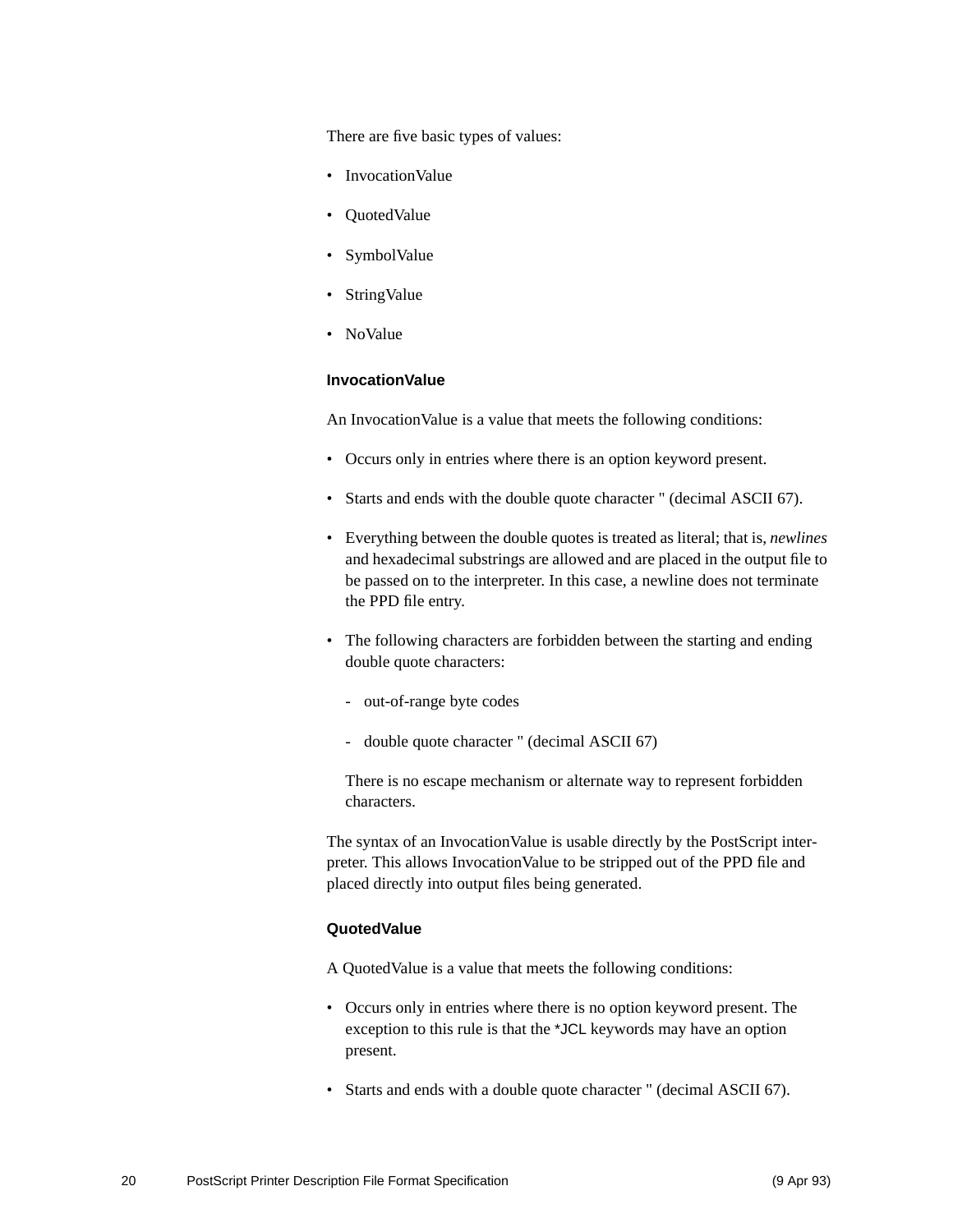- Between the double quote characters, a QuotedValue consists of a sequence of literal and/or hexadecimal substrings. A hexadecimal substring is defined in section 3.2. A literal substring is a sequence of in-range byte codes, with the following characters forbidden:
	- out-of-range byte codes
	- double quote character " (decimal ASCII 67)
	- open angle bracket < (decimal ASCII 60) because this character marks the beginning of a hexadecimal substring
	- closing angle bracket > (decimal ASCII 62) because this character marks the end of a hexadecimal substring

Unlike an InvocationValue, forbidden literal substring characters in a QuotedValue can be represented as hexadecimal substrings, bounded by opening and closing angle brackets < (decimal ASCII 60) and > (decimal ASCII 62) as defined in section 3.2. A print manager parsing a QuotedValue is responsible for converting a hexadecimal substring into a sequence of bytes, which might include out-of-range byte codes, and placing the byte codes in the output file.

- The < and > characters must be represented as hexadecimal substrings if they occur in the value as anything other than hexadecimal substring delimiters.
- The value can be intermixed literal and hexadecimal substrings. For example, the following entries both have valid QuotedValues:

```
*MainKeyword: "Hi there <ABCDEF> everybody"
*MainKeyword: "<ABCDEF>"
```
*Note As a guideline, PostScript language code should not appear in a QuotedValue, but rather in an InvocationValue. If older parsers expecting literal substrings encounter a hexadecimal substring, which is new as of the 4.0 specification, errors will probably result.*

#### **SymbolValue**

A SymbolValue is a value that meets the following conditions:

- Starts with a caret  $\wedge$  (decimal ASCII 94)
- Contains only in-range byte codes and is terminated by a newline. No white space is allowed.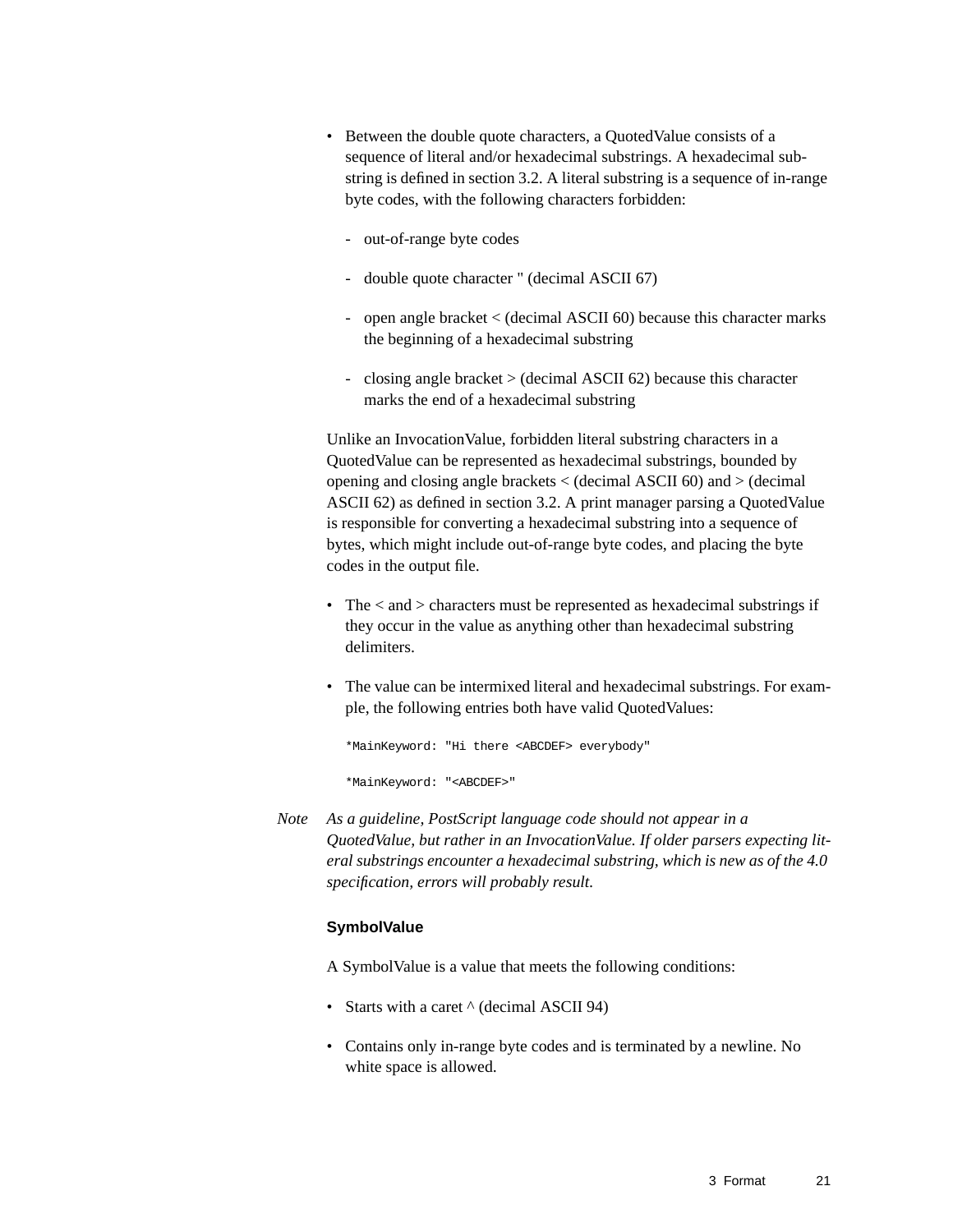• The actual text of the SymbolValue is further constrained by the requirements documented in section 5.6.

A SymbolValue is used as pointer to a body of PostScript language code (an InvocationValue). A SymbolValue can occur in an entry whether or not there is an option keyword present.

## **StringValue**

A value of the form StringValue meets the following conditions:

- The value is not surrounded by the double quote character.
- The first character of the value cannot be a double quote character, to avoid a parser confusing a StringValue with a QuotedValue or an InvocationValue.
- The first character of the value cannot be a caret  $\land$  (decimal ASCII 94), to avoid confusing a StringValue with a SymbolValue.
- The value is composed of in-range byte codes (printable ASCII strings), possibly separated by white space into multiple components. It is terminated by a newline, or a slash, in the case of a translation string.
- There is no escape mechanism for forbidden characters. The following characters are not allowed in the value:
	- out-of-range byte codes
	- the character slash / (decimal ASCII 47)

A StringValue can occur in an entry whether or not there is an option keyword present.

## **NoValue**

A value of type NoValue meets the following conditions:

- There is no option keyword present.
- There is no value present.
- The main keyword stands alone.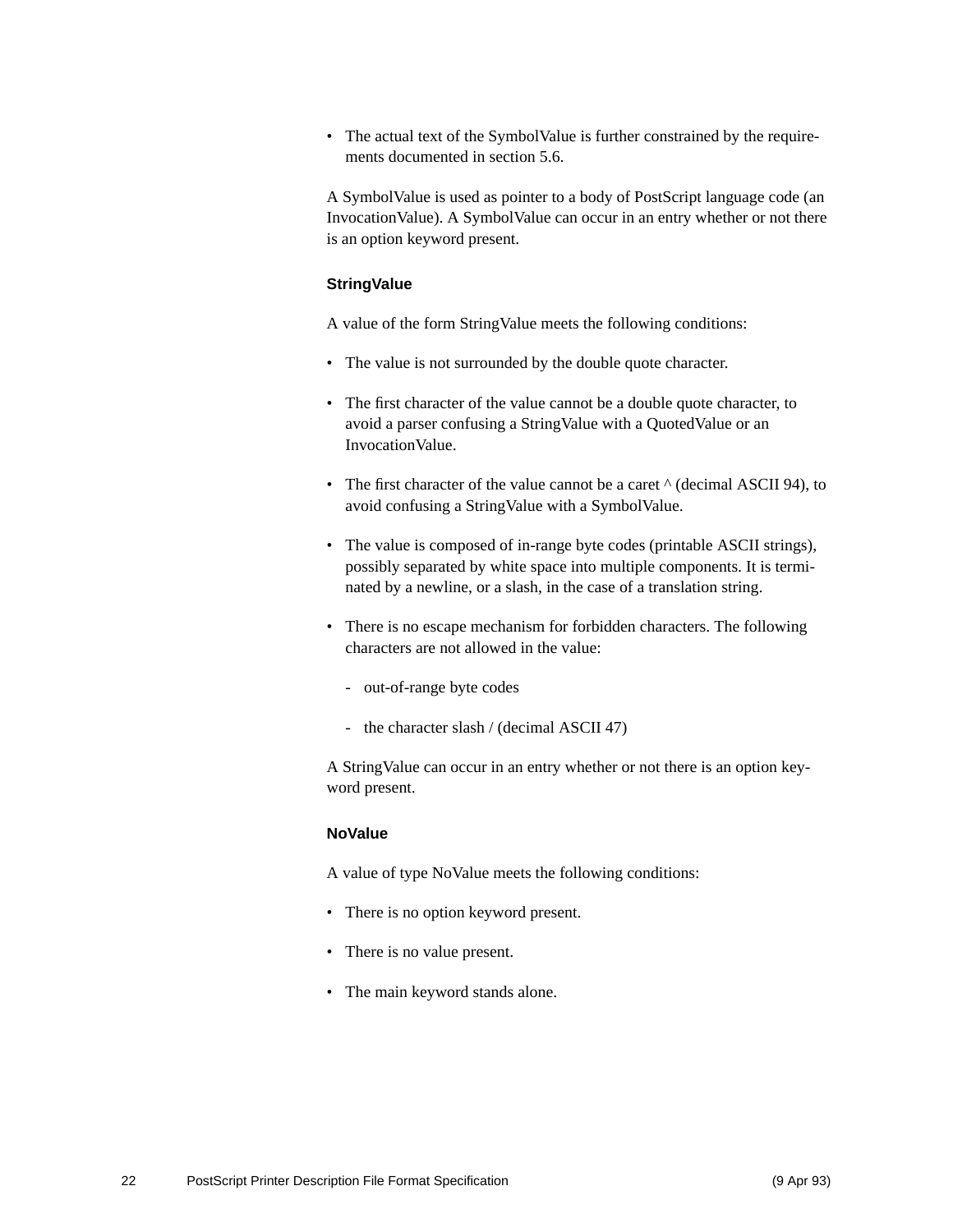#### **Parsing Summary for Values**

When parsing values, be aware of the following:

- If there is an option keyword in an entry, and the first nonwhite-space character after the colon is a double quote, " (decimal ASCII 67), the value is an InvocationValue. The exception to this rule is that if the main keyword starts with the string \*JCL, the value should be treated like a QuotedValue. See section 5.23 for a description of the \*JCL keywords.
- If there is an option keyword in an entry, and the first nonwhite-space character after the colon is a caret,  $\wedge$  (decimal ASCII 94), the value is a SymbolValue.
- If there is an option keyword in an entry, and the first nonwhite-space character after the colon is neither a double quote, " (decimal ASCII 67) nor a caret, ^ (decimal ASCII 94), the value is a StringValue.
- If there is no option keyword, and the first nonwhite-space character after the *colon* is a double quote, " (decimal ASCII 67), the value is a QuotedValue.
- If there is no option keyword, and the first nonwhite-space character after the colon is a caret, ^ (decimal ASCII 94), the value is a SymbolValue.
- If there is no option keyword, and the first nonwhite-space character after the colon is neither a double quote, " (decimal ASCII 67) nor a caret, ^ (decimal ASCII 94), the value is a StringValue.
- The value of a \*Default- main keyword entry must be a StringValue and must be a string matching a valid option keyword in that entry.
- StringValues can contain spaces, because there might be multiple components of a value.
- An InvocationValue or a QuotedValue is terminated by the closing double quote, and can be followed by a translation string, indicated by a slash after the closing double quote and before the newline. If the value has a translation string, the translation string is terminated by a newline.
- A SymbolValue, StringValue, or NoValue is terminated by a newline.
- When parsing an Invocation Value or a Quoted Value, parsing should continue until the matching closing double quote is found, even if it crosses a line boundary. Line boundaries are considered significant white space within an InvocationValue or QuotedValue. That is, lines will not be broken in the middle of PostScript language tokens. An InvocationValue or QuotedValue are considered a single "token" when parsing PPD files.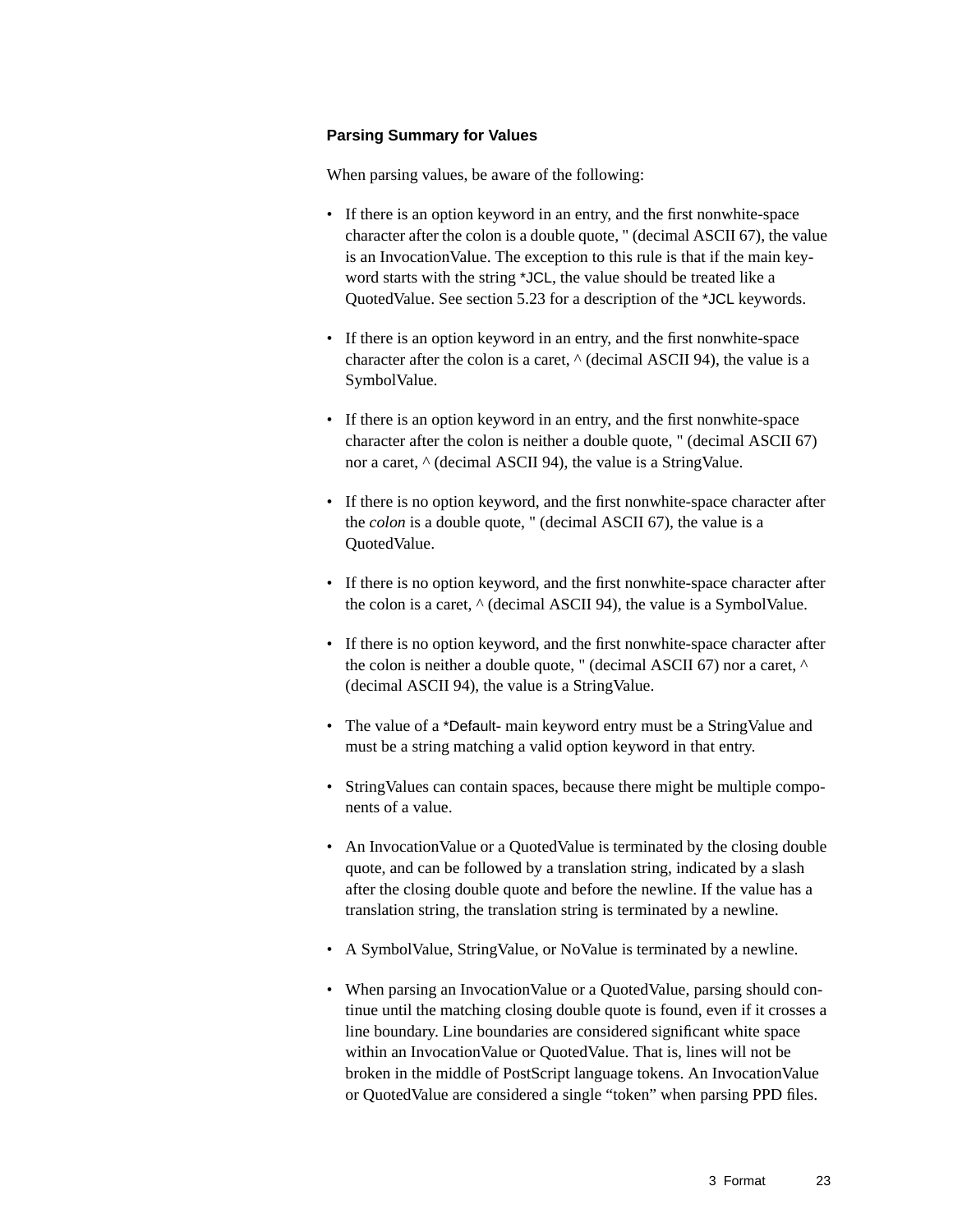- If an InvocationValue or QuotedValue breaks across a line, the \*End keyword should occur as the next entry in the PPD file after the closing double quote delimiter. If it is not found, this is considered a *parse error* with a missing close delimiter. The \*End keyword appears only where an InvocationValue or QuotedValue extends across a line boundary. Care should be taken to preserve the line breaks in InvocationValues and QuotedValues. This will ensure that comments within code segments will end where they were intended to end.
- All characters inside an InvocationValue are treated as literals and are placed directly in the output file. Particularly: a slash appearing within the double quotes is not treated as a marker for the beginning of the translation string, newlines do not terminate the entry, and hexadecimal substrings do not have to be specially interpreted by the parser.
- When parsing a QuotedValue, an open angle bracket signifies the beginning of a hexadecimal substring, which is terminated by a closing angle bracket. Everything between the angle brackets should be converted to byte codes, which can be out-of range, and placed in the output file. Any non-hex data found between the angle brackets is considered an error, as is an odd number of hex digits. Ignore any white space or newlines found between the angle brackets.
- A file referenced by the \*Include keyword should be treated as though it were in-line in the including (local customization) file. Be prepared for nested includes. See section 2.6 for discussion on the semantics of repeated entries and keywords.

### **3.7 Translation String Syntax**

There are many entries in a PPD file that can be encountered at the user level, including main keywords and option keywords displayed as selectable choices in a user interface, and messages from the device. Sometimes these keywords and device messages can be cryptically worded and must be reworded for clarity, or they might need to be translated into another language for the user to understand them.

If keywords and messages changed with each translation of the PPD file to a new language, a parsing program would have to be written to recognize the keywords in each new language, which would greatly expand the size of the parser and the amount of work involved in writing it. Instead, a syntax is provided for the optional use of *translation strings*, which are appended to the original keywords and messages. Thus, normal keyword searches can be carried out, and the translation strings can optionally be presented to users instead of (or in addition to) the keywords.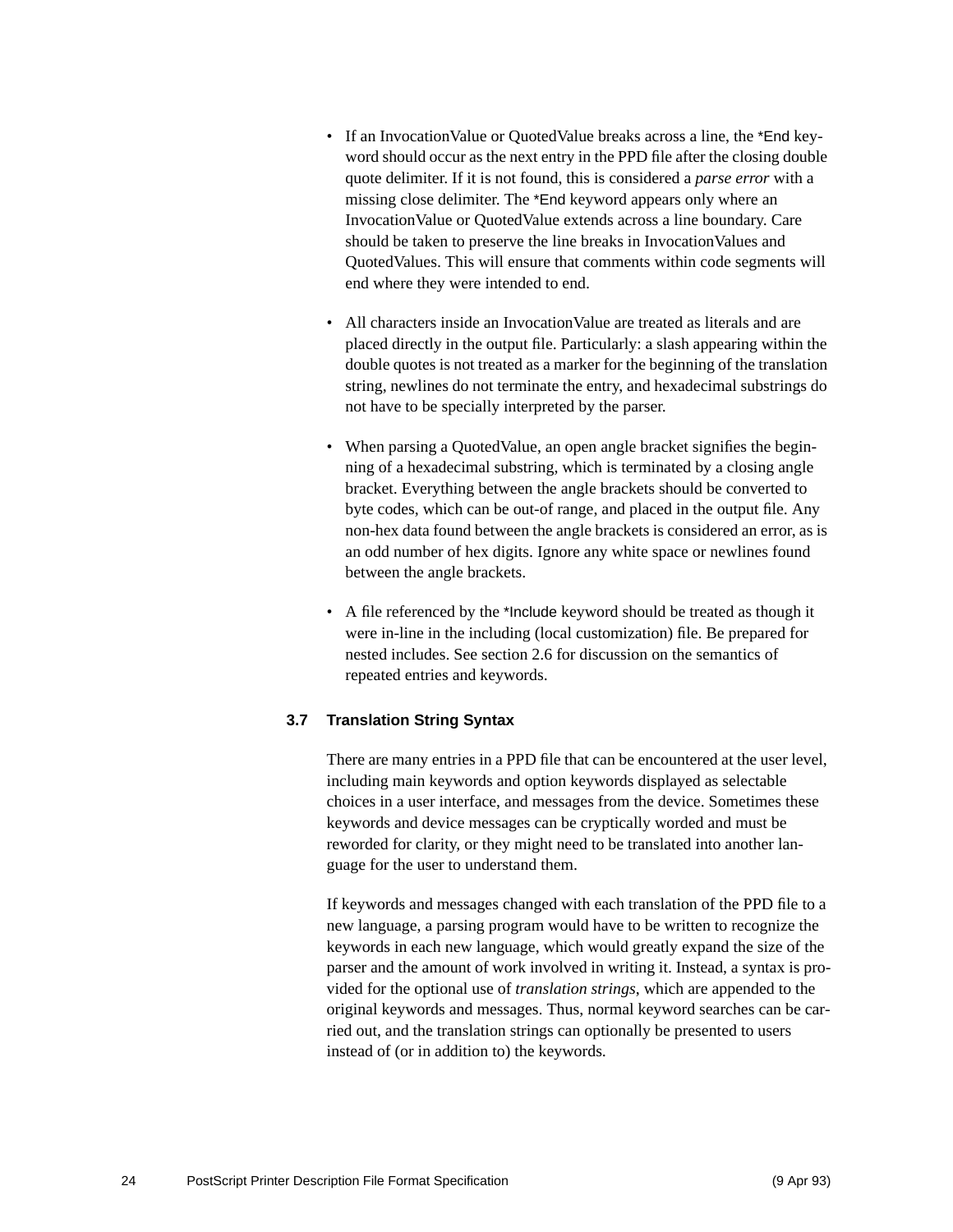If the PPD file is translated into several languages, there will be one PPD file for each language. There will be a main keyword entry in the PPD file that identifies the language of the translation strings to make clear in which language and encoding these strings are expressed. In various language versions of a PPD file, only the translation strings, and possibly the comments, will differ. All other information, including main keywords and option keywords, will remain the same.

A translation string can occur after an option keyword or after any type of value except a SymbolValue. A translation string is detected by the presence of a slash (**/**) character (decimal ASCII 47), and continues until a colon (if the translation string is on an option keyword) or a newline (if the translation string is on a value) is encountered.

The following is an example of the translation string syntax showing both the translation from English into French of an option keyword (Ledger) and a value (the message "out of paper"):

```
*LanguageVersion: French
*PageSize Ledger/Papier Ledger: "statusdict /ledgertray get exec"
*PrinterError: "out of paper"/Il n'y en a plus de papier.
```
This example shows the translation of an option keyword and a cryptic message into strings that are more meaningful to the user (for example, a "translation" into English):

\*LanguageVersion: English \*PageSize Letter/Portrait Letter: "letter" \*PrinterError: "CVR OPN"/cover open

The presence of translation strings in a PPD file is optional. If translation strings are present, the translation strings should be used for display to the user, rather than the option keywords or messages themselves. If there are no translation strings, the option keywords and values must be displayed directly as appropriate. A parser must be especially careful not to confuse a translation string following an option keyword with the PostScript language sequence that follows in the value field, after the *colon*.

*Note A* \*Default*– entry would not normally have a translation string, because the* \*Default*– entry is typically thought of as a pointer to one of the entries in a list of options, in which case the option keyword in the list provides the translation string. However, if there is a* \*Default*– entry with no associated option list, the* \*Default*– entry can have a translation string. See section 2.6 and section 3.4 for more information about* \*Default*– entries.*

To unambiguously relate natural-language characters to byte codes, an encoding is specified for each language that can be used in a PPD file. These encodings are documented in the description of the \*LanguageVersion keyword in section 5.2. Translation strings in these encodings often include byte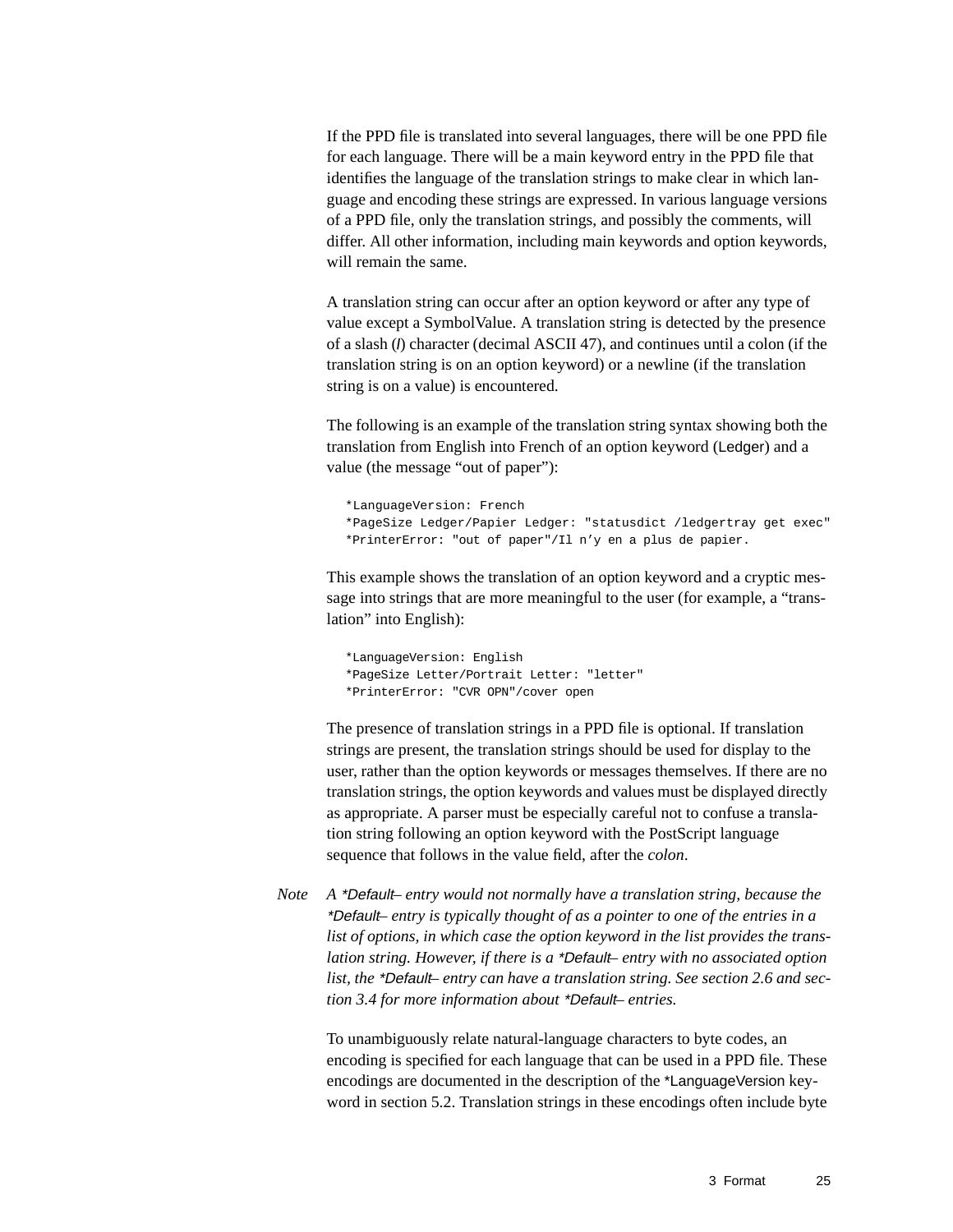codes that are outside the valid range of byte codes allowed in a PPD file, such as characters with accents, or they may include characters that conflict with the translation string syntax, such as translation string delimiters.

To resolve these issues, a translation string can be represented partially or wholly as a hexadecimal substring surrounded by single angle brackets (< and > decimal ASCII 60 and 62). The print manager, when parsing the file, converts the hexadecimal substring to a sequence of byte codes, which might be out-of-range, and insert the sequence into the output file.

For example, the following is a legal representation in a PPD file of the Swedish translation string for the printer error message "cover open," using a hexadecimal substring to represent the single eight-bit ISOLatin1 character "Odieresissmall."

```
*LanguageVersion: Swedish
*PrinterError: "cover open"/lucka <F6>ppen
```
Here is the same message, with the Swedish translation displayed entirely as a hexadecimal substring:

\*PrinterError: "cover open"/<6C75636B61 20 F67070656E>

The following characters must be represented as hexadecimal substrings:

- All byte codes outside the valid range, as described in section 3.2.
- The character colon : (decimal ASCII 58, if the translation string is on an option keyword.
- The characters  $<$  and  $>($  decimal ASCII 60 and 62), if they are part of the actual text of the translation string.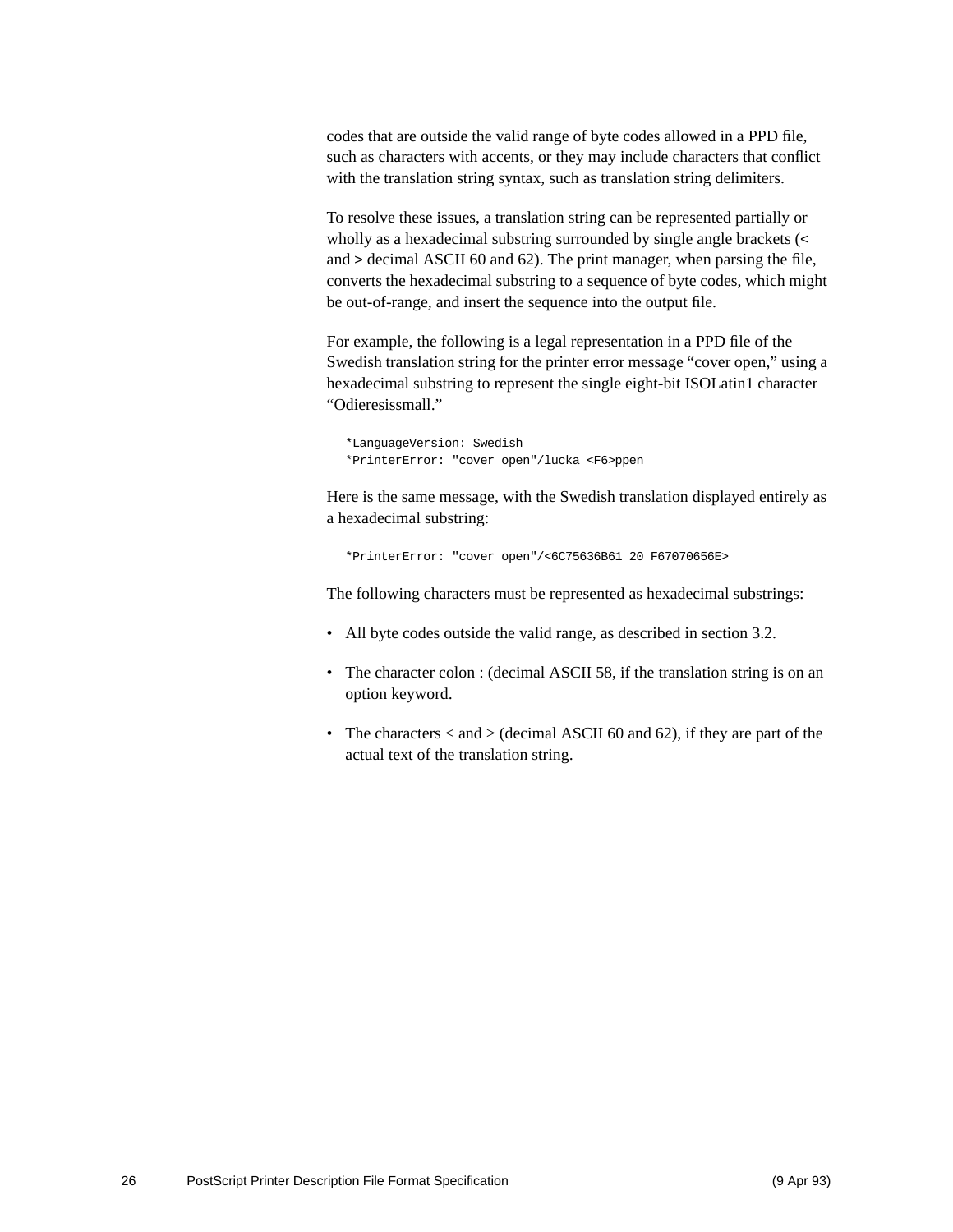### **Parsing Summary for Translation Strings**

When parsing option keywords and values, remember:

- The translation string is optional (there might be 0 or 1 translation string). All parsers should be written to permit them without requiring them. If present, translation strings should be used for display to the user.
- If present, the translation string consists of a sequence of literal and/or hexadecimal substrings.
- A literal substring is a sequence of in-range byte codes, except that it cannot contain the following characters: newline, < (decimal ASCII 60) and > (decimal ASCII 62). Additionally, a colon is forbidden when the translation string is on an option keyword, because an option keyword is terminated by a colon.
- A hexadecimal substring is as defined in section 3.2 except that in a translation string, a newline in a hexadecimal string is illegal, since a newline terminates the translation string.
- The translation string begins with the first character immediately after the slash, even if it is white space. Note that the slash and white space characters are permitted in a literal substring.
- If the translation string occurs before a colon (that is, on an option keyword), it is terminated by a colon (:) or a newline. However, a newline encountered after an option keyword and before the colon will violate the syntax of option keywords.
- If the translation string occurs after a colon (that is, on a value), it is terminated by a newline.
- Out-of-range byte codes should be considered an error.

#### **3.8 Human-Readable Comments**

Comments are supported in the PPD files using the main keyword '\*%'. Anything following this main keyword (through the end of the line on which it appears) should be ignored by a parsing program. The \* character is the same introductory symbol used for all main keywords, and the % character is borrowed from PostScript language syntax as its comment character. These comments will begin only in column one, for simplicity.

There can also be comments in any PostScript language code, using the standard syntax of starting the comment with a %. Comments in code should be kept to a minimum, however, to reduce transmission time.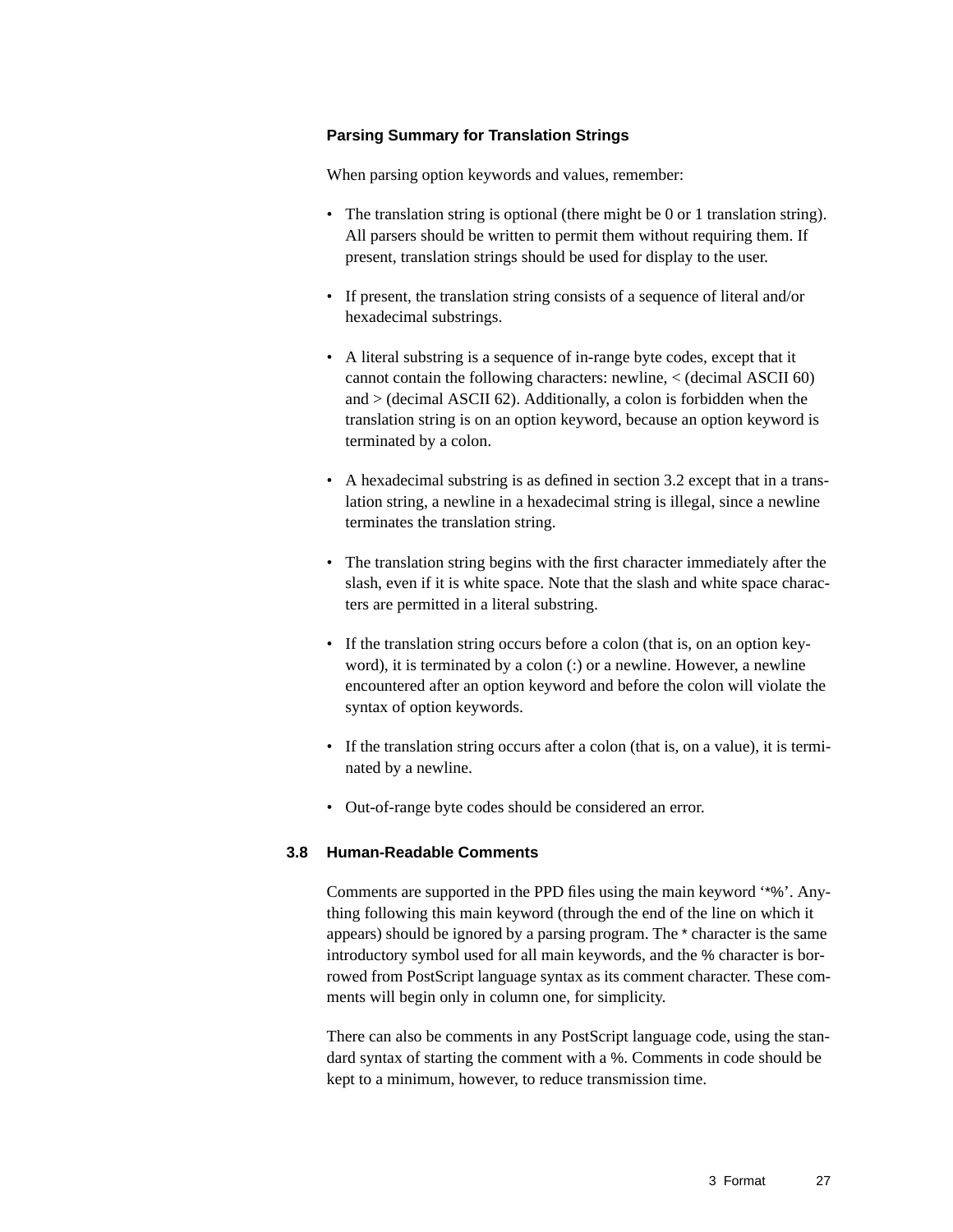### **3.9 PostScript Language Sequences**

The PostScript language sequences supplied for invoking device features are usually represented as InvocationValues. Sometimes they are represented as QuotedValues, for example, when they contain binary data.

For multiple-line InvocationValues or QuotedValues, the main keyword \*End is used as an extra delimiter to help line-extraction programs (such as *grep* or *awk* in UNIX). The keyword \*End also makes the PPD file more easily readable by humans, because the double quote delimiter is sometimes difficult to see at the end of a long string of code. The \*End keyword will not be needed by most parsers, since the delimiting double quotes uniquely define the code segment.

\*End is used only when the code requires more than one line in the PPD file. The following are two examples, one of which fits on one line, the other of which is an "extended" code sequence:

```
*PageSize Legal: "serverdict begin legaltray end"
*?PageRegion: "save
  newpath clippath pathbbox
  4 -1 roll =
  3 -1 roll =
  exch = = flush restore "
*End
```
The PostScript language sequences supplied in the PPD files are guaranteed to work only on the device for which the file was prepared. The sequences assume the default state of the interpreter. Only **userdict** and **systemdict** (and **globaldict** on Level 2 devices) are assumed to be on the dictionary stack. There will be no memory use (**save** and **restore** are used where appropriate) except as in setting frame buffers, where memory use is necessary.

#### **3.10 PPD File Structure**

To enable parsing, there is some minimal structure to a PPD file.

The first line of a PPD file must be

\*PPD-Adobe: "nnn"

where the value "nnn" is a real number that designates conformance to a version of the PPD specification. (See section 5.5 for details on this keyword.) Files conforming to this version of the specification would have the following entry:

\*PPD-Adobe: "4.1"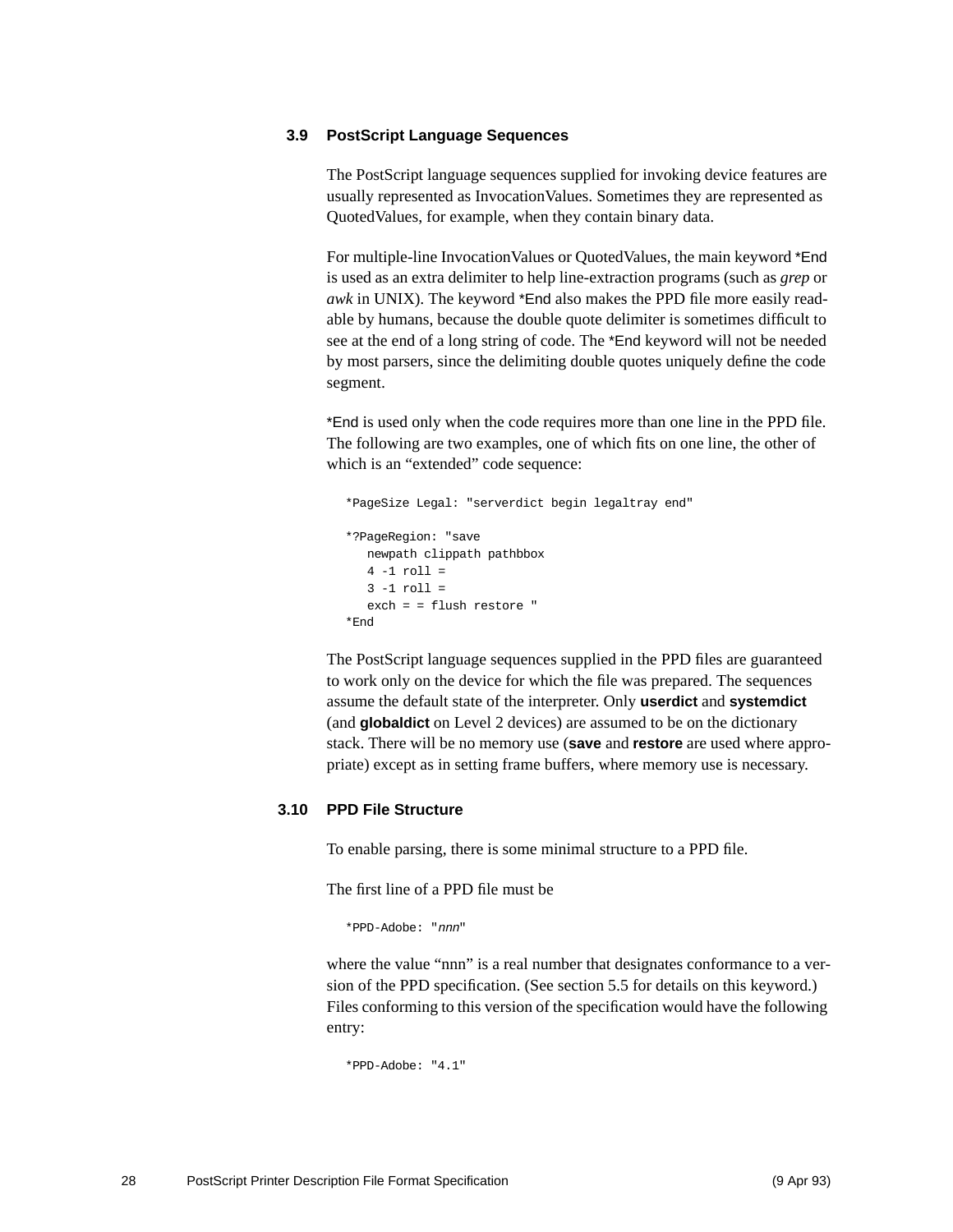This line is generally followed by comment lines containing copyright and licensing restrictions.

Certain keywords are required in a PPD file. Required keywords are marked as such in their individual descriptions in this document and are listed in Parsing Summary for Main Keywords on page 15. By convention, the following *subset* of required keywords generally appears immediately after the copyright, in any order. This general information is often needed by print managers, and parsing the PPD file may be faster if the following information is included near the beginning of the file:

| *PPD-Adobe     | *NickName         | *ModelName       |
|----------------|-------------------|------------------|
| *Product       | *PSVersion        | *PCFileName      |
| *FormatVersion | *LanguageEncoding | *LanguageVersion |
| *FileVersion   |                   |                  |

\*ShortNickname is not required, but if it is present, it must occur before \*NickName.

## **4 Syntax of Specification**

Throughout this specification, certain syntactical conventions are followed to make things clearer for the reader.

#### **4.1 General Syntax**

The following notation is used to describe keywords.

- Main keywords, option keywords, and actual values always appear in sans serif type: \*MainKeyword:, True, Null.
- Placeholder items (which will be replaced by an actual value in the PPD) appear in sans italic type: mediaOption, invocation.
- The vertical bar ( ) character is used to mean "or", where "or" is an exclusive or. For example, this entry in the PPD specification:

\*DefaultManualFeed: True | False

This entry in the PPD file will read either \*DefaultManualFeed: True or \*DefaultManualFeed: False, but True and False cannot both appear in this entry.

• The ellipsis (...) means that more than one instance of a token can appear, separated by white space. For example, this entry in the PPD specification

\*Extensions: extension...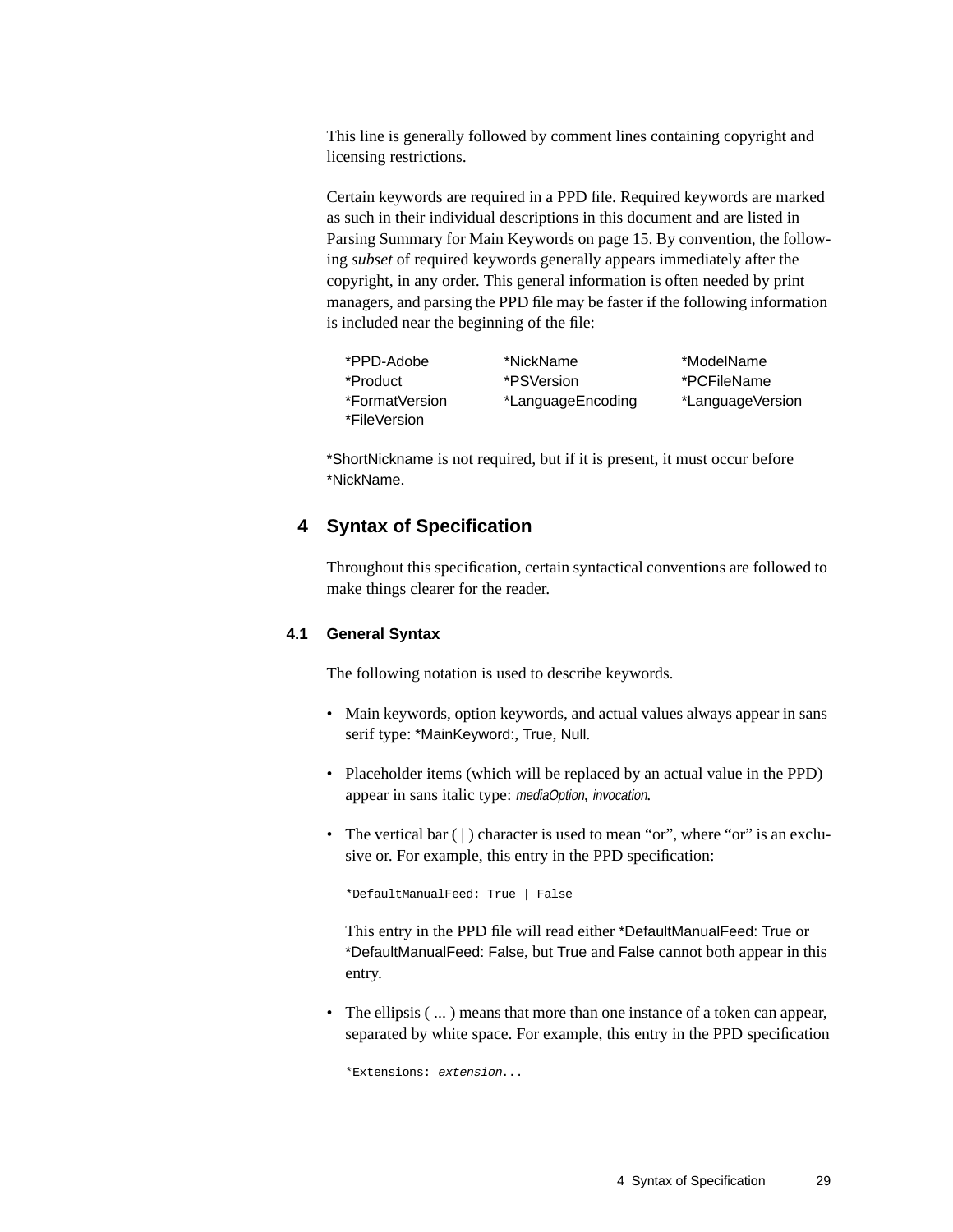This main keyword has several possible values, indicating which language extensions are supported by the device. Because a device can support several language extensions, this keyword can have multiple values, separated by white space.

For example, both of these PPD file entries are valid

```
*Extensions: FileSystem
*Extensions: CMYK FileSystem Composite
```
Note that a few of the main keywords may require exiting the server loop for **†** correct execution. These have been flagged by a dagger in the left margin as shown here. The print manager is responsible for obtaining the value supplied by the \*Password entry, or an alternate password as supplied by system software or the user, and prepending it to the code sequence that is the value of the flagged entry. The code contained in these flagged entries must check for the existence of a valid password on the operand stack when executing.



Main keywords that will be bracketed with the \*OpenUI/\*CloseUI keywords in PPD files built by Adobe Systems will be marked in this specification with this symbol (for "user interface") by the keyword definition. See section 5.5 for more details on \*OpenUI/\*CloseUI.

#### **4.2 Elementary Types**

The PPD specification employs various elementary types of expressions. These types are defined in this section.

#### **filename**

A *filename* is a QuotedValue and is subject to the rules of QuotedValues.

Currently, filename is used only by the \*Include keyword. It can be the name of the file itself, or it might be a path to the file. The following are all examples of legal filenames:

```
*Include: "MyDevice.PPD"
*Include: "/home/adobe/PPDfiles/myfile.ppd"
*Include: "My<3C>test<3C>file.ppd"
*Include: "C:\lib\MyDevice.PPD"
```
In the third example, the filename contains the double quote character. This character is represented as a hex string, according to the rules of a QuotedValue. The encoding of a filename is system-dependent and is not necessarily portable to other systems. At minimum, the filename or pathname might have to be edited when porting.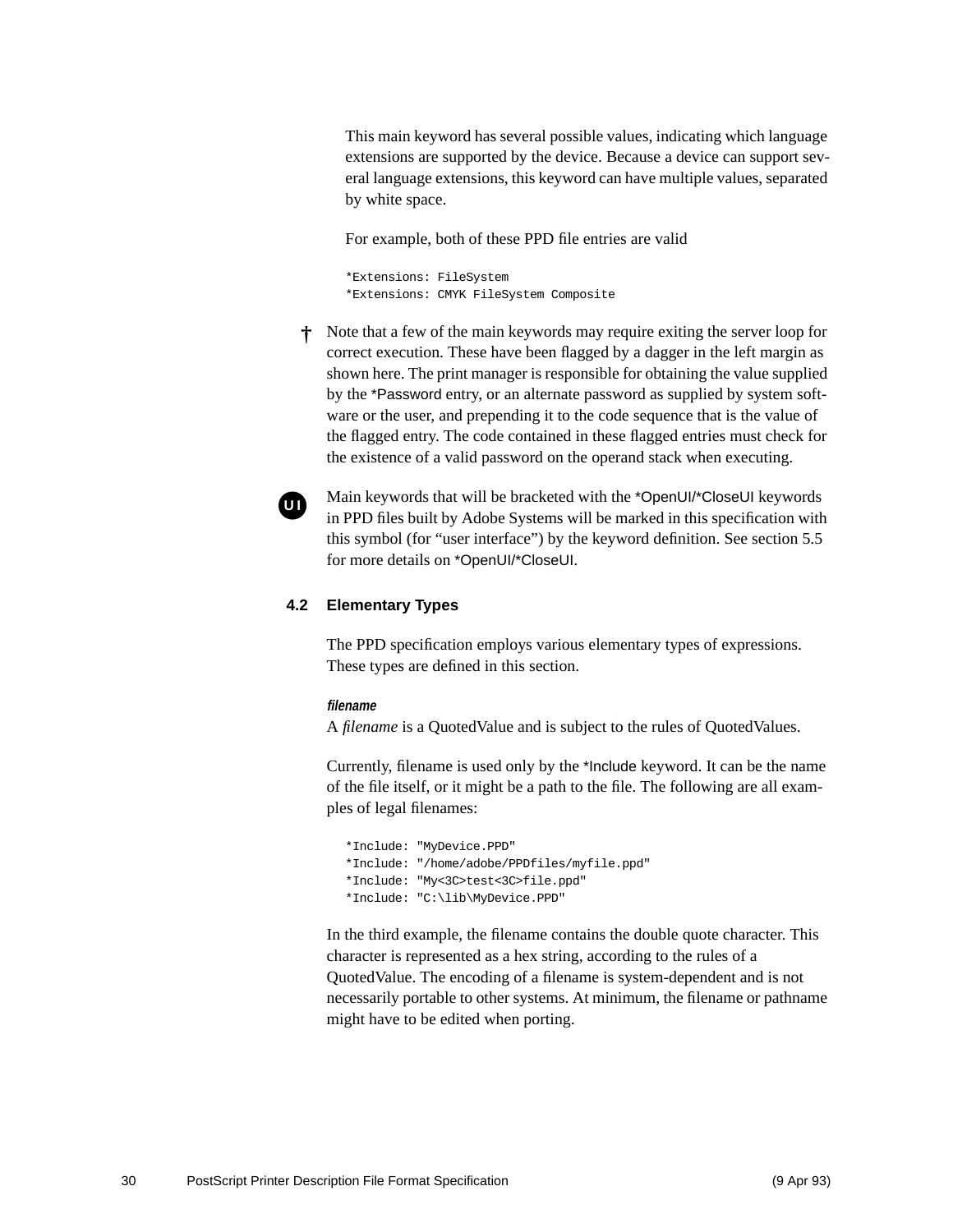#### **fontname**

A fontname is a simple text string, subject to the rules defined in section 3.3. A fontname is delimited by blanks. Examples of standard fontnames can be found in Standard Character Sets and Encoding Vectors, in Appendix E of the PostScript Language Reference Manual, Second Edition, and some are listed here:

```
Times-Roman
Helvetica-Bold
NewCenturySchoolbook-Italic
```
Notice that fontname does not start with a slash character  $($   $/$  as it does in the PostScript language when the fontname is specified as a literal.

#### **int**

An *integer*, as used in this specification, is a non-fractional number that has no sign. There are practical limitations for an *integer*'s maximum value, but as a default it should range between 0 and  $4.295 \times 10^9$  (32 bits).

#### **invocation**

An *invocation* is an arbitrary sequence of valid PostScript language commands. An invocation is generally used to perform some manipulation of the device. It can be represented either as a QuotedValue or as an InvocationValue, depending on the keyword described.

## **JCL**

*JCL* is an arbitrary sequence of valid job control language commands. This code is generally used to perform some manipulation of the device outside of the control of the PostScript interpreter. It is represented as a QuotedValue because it may contain out-of-range byte codes.

#### **option**

An *option keyword*, or simply *option*, is a text string subject to the rules defined in section 3.3. In this specification, the placeholders for option keywords are generally preceded by some sort of nominal qualifier, such as mediaOption or trayOption.

#### **query**

A *query* is an arbitrary sequence of valid PostScript language commands that returns one or more values to the host via the reverse channel of the device. Queries are used to request information from the device about the current state. Queries only work on devices that are connected to a host by a bidirectional channel, so information can be returned to the host.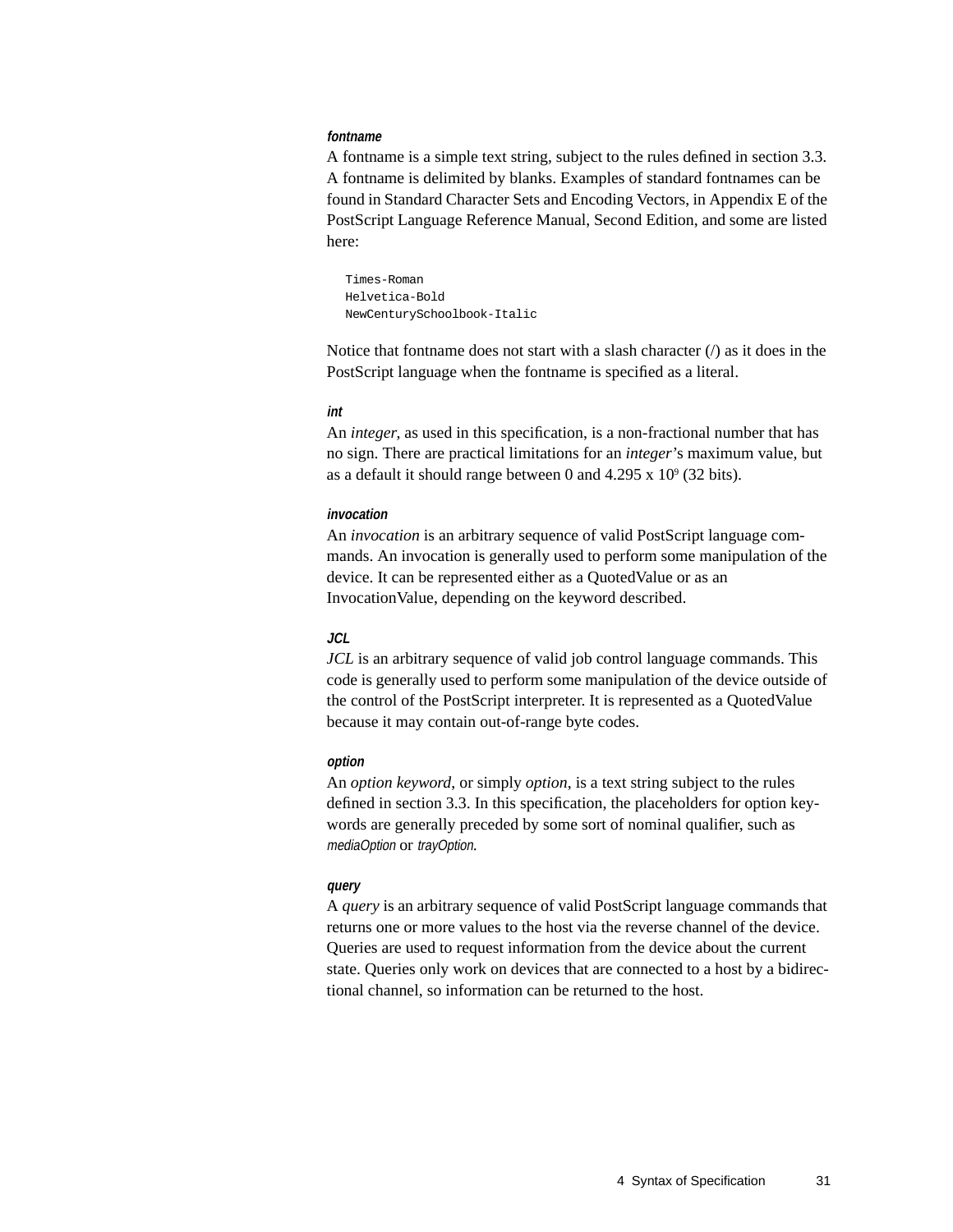*Note Because of its format, the value of a query is a QuotedValue, but it is strongly recommended that writers of PPD files follow the rules for InvocationValues when writing queries. Older parsers might produce errors if faced with the hexadecimal substrings and other odd characters allowed in QuotedValues but not in InvocationValues.*

#### **real**

A *real* number is a fractional number that can be signed or unsigned. There are practical limitations on the maximum size of a *real*, but as a default it should range between  $3.4 \times 10^{-38}$  to  $3.4 \times 10^{+38}$ .

#### **string**

A *string* is comprised of any printable characters. It is delimited by blanks except when it is specifically stated that the string may contain blanks, in which case another set of delimiters is also stated. For example, in translation strings, the delimiters are a preceding slash and a succeeding colon or newline, and the string may contain blanks.

Thisisatextstring keyword/This is a translation string:

The length of a string is limited by the 255 characters-per-line limit described in section 3.3.

### **4.3 Sample Keyword Entries**

The format of this section shows the main keyword, the possible option keywords, and a pseudo-code syntax to illustrate its value. A main keyword can have either a restricted option keyword list (option keywords are restricted to those listed), an unlimited option keyword list (option keywords can be added at any time), or no option keywords at all.

The value type of each keyword (InvocationValue, QuotedValue, SymbolValue, StringValue) is recorded in the description of the keyword, with the following exceptions:

- Query keywords, which are always of type QuotedValue
- \*Default- keywords, which are always of type StringValue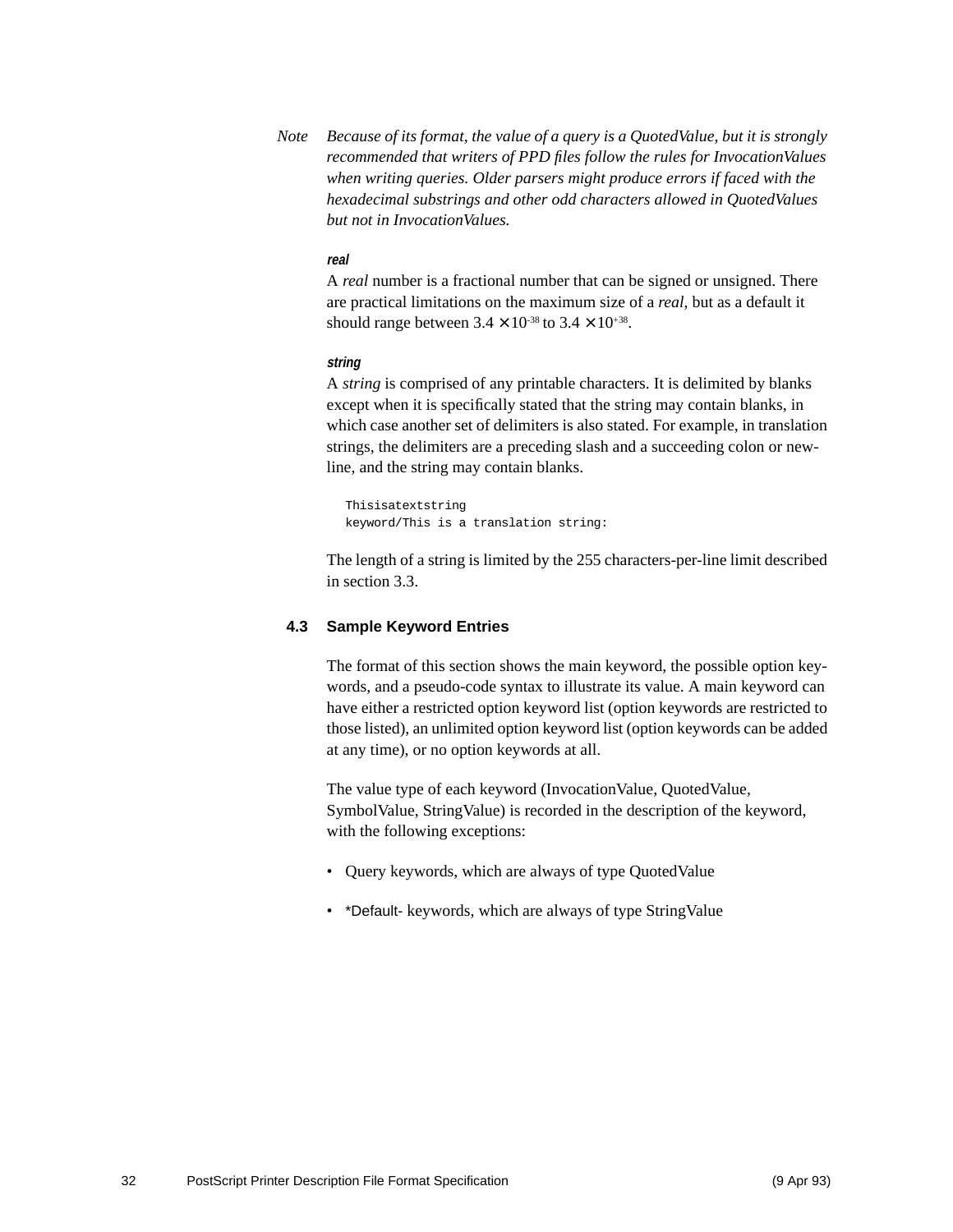Here are examples of what each type of entry looks like in this specification:

### **\*MainKeyword** Option1 | Option2: "invocation"

This indicates that for the main keyword \*MainKeyword, there are two viable option keywords (Option1, Option2), and the appropriate syntax for the value of the tuple is a PostScript language invocation string enclosed in double quotes. In the PPD file, there would be one entry for each main keywordoption keyword pair:

```
*MainKeyword Option1: "invocation"
*MainKeyword Option2: "invocation"
```
A typical example of a restricted option list would be a keyword whose only options are True and False:

\*Collate True: "1 dict dup /Collate true put setpagedevice" \*Collate False: "1 dict dup /Collate false put setpagedevice"

#### **\*MainKeyword** optiontype: "invocation"

This indicates that for the keyword \*MainKeyword, there can be many viable option keywords. The currently known option keywords will be listed in this specification with the main keyword, but others can be added at any time. As above, the appropriate syntax for the value of the tuple is a PostScript language invocation string enclosed in double quotes. Again, in the PPD file, there would be one entry for each main keyword-option keyword pair:

```
*DifferentKeyword Option<sub>1</sub>: "invocation"
...
*DifferentKeyword Option<sub>n</sub>: "invocation"
```
For example, the list of page sizes offered by a device is an extensible list:

```
*OpenUI *PageSize: PickOne
*DefaultPageSize: Letter
*OrderDependency: 30 AnySetup *PageSize
*PageSize Letter: "lettertray"
*PageSize Legal: "legaltray"
*PageSize Ledger: "ledgertray"
*PageSize A4: "a4tray"
*PageSize B5: "b5tray"
*?PageSize: "query code"
*CloseUI: *PageSize
```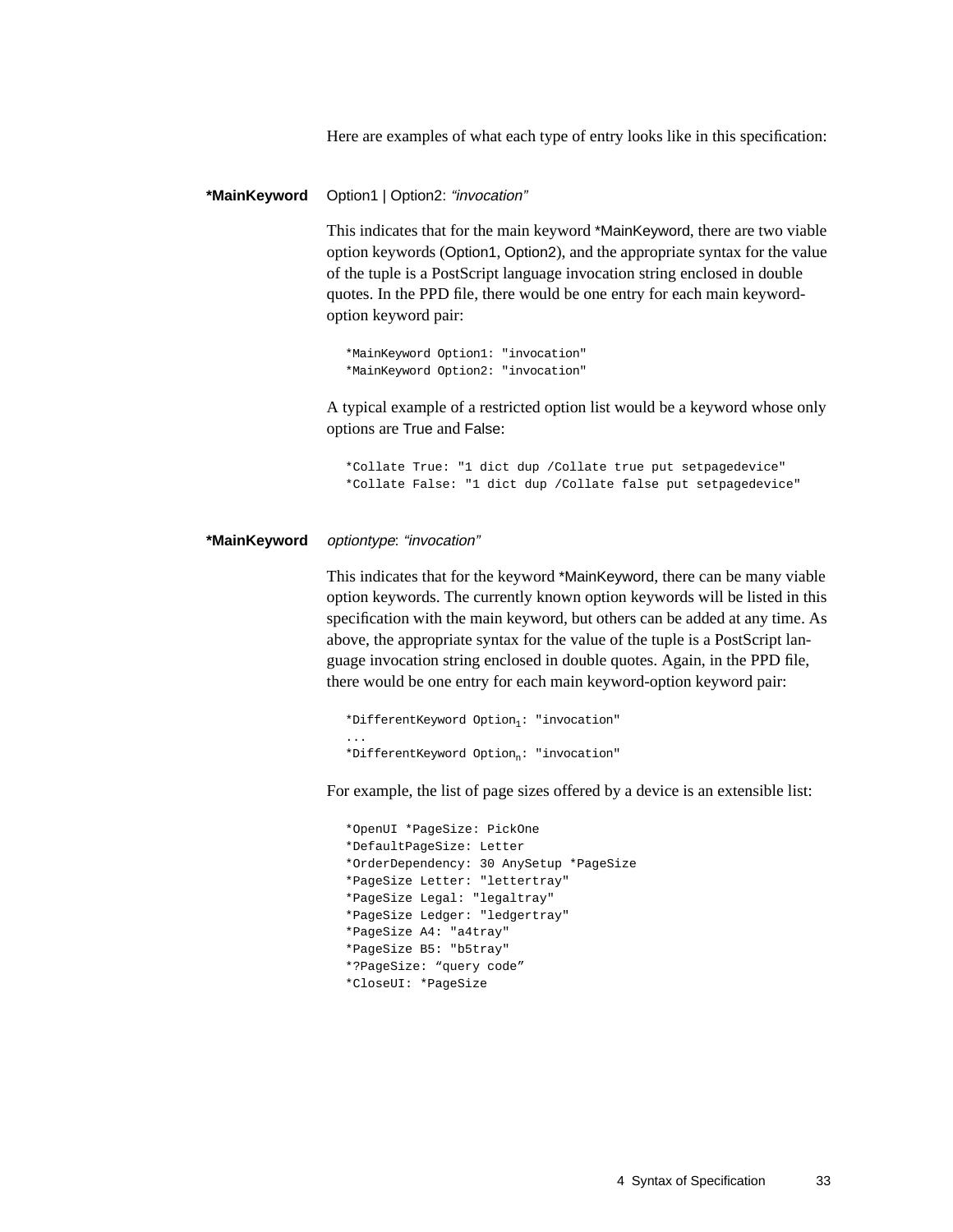#### **\*MainKeyword:** "int"

This main keyword has no option keywords, and the appropriate syntax for the value of the tuple is an integer enclosed in double quotes. For example

\*FreeVM: "110980"

# **5 Keywords**

This section contains a list of the currently defined keywords and a description of their uses. The keywords are grouped according to their functionality. Where appropriate, registered option keywords are documented along with the keywords with which they are associated. This is to ensure that there will never be two different PPD files containing the same option keyword, where the keyword has different semantics in each file.

If there is no option keyword describing a particular aspect of a documented feature, then the device manufacturer can request a new option keyword from Adobe. If an option keyword already exists to describe a feature, it will be used.

All keywords are optional in a PPD file, unless noted as *Required* in the keyword description.

*Note If a feature is not supported by a device, that feature's default, invocation, and query are omitted from the PPD file. Absence of a feature in the PPD implies lack of device support for that feature.*

# **5.1 Standard Option Values for Main Keywords**

The following option keywords are used with many different main keywords and have universal meaning throughout a PPD file.

# **True**

True is used in a PPD file in two ways. When used as the value of a \*Default keyword, True means that the default state of that particular feature is on. For example, the following entry means that this device will feed media from the manual feed slot unless explicitly told to do otherwise.

\*DefaultManualFeed: True

When used as an option to a main keyword, True means that the value of that option of the keyword is the PostScript language code required to "turn on" or invoke the feature. For example, the following entry contains the code to enable the manual feed slot:

\*ManualFeed True: "statusdict /manualfeed true put"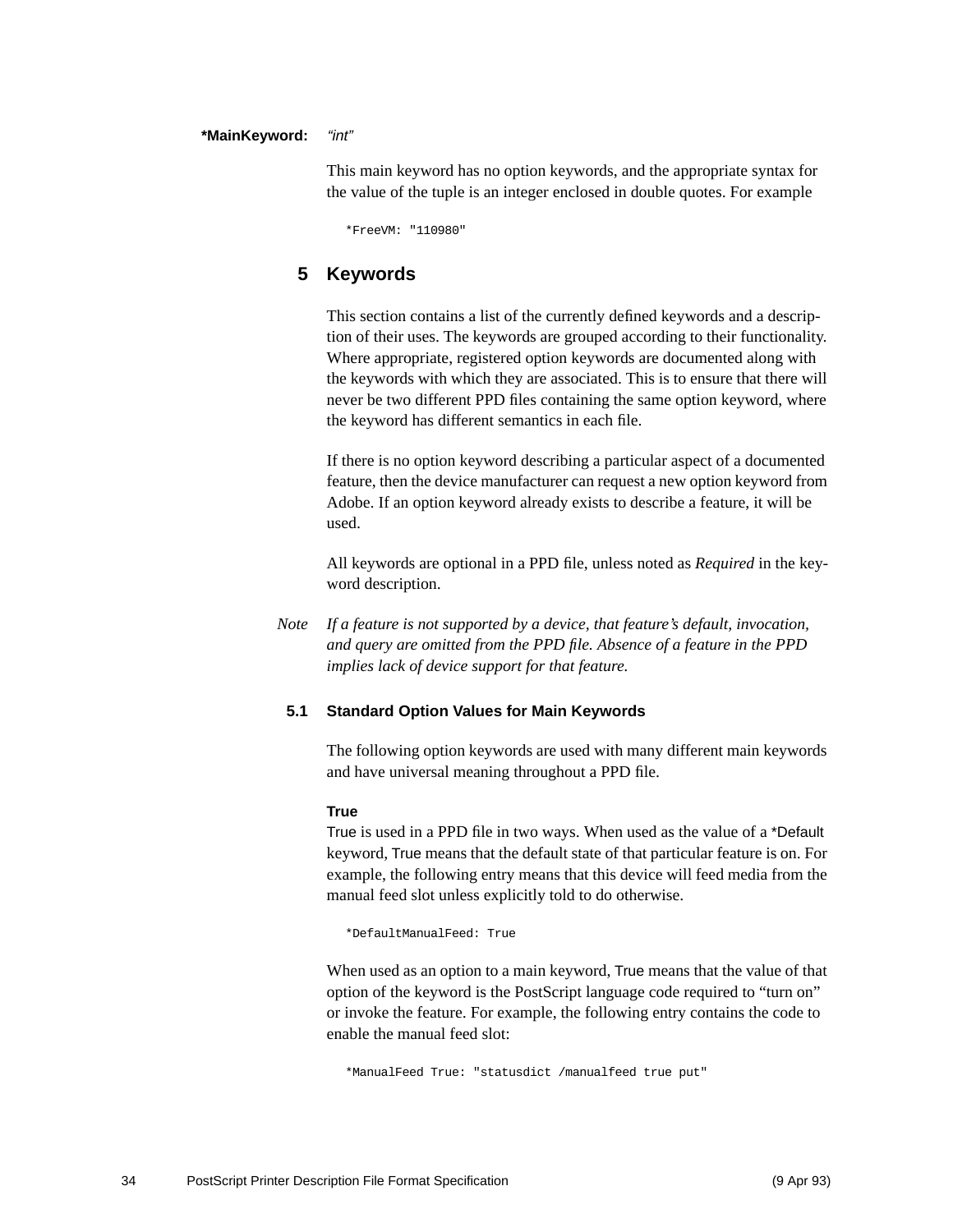### **False**

Like True, False is used throughout a PPD file in two ways. When used as the value of a \*Default- keyword whose value is a boolean True or False, False means that the default state of that particular feature is "off." For example, the following entry means that this device will not feed media from the manual feed slot unless explicitly told to do so.

```
*DefaultManualFeed: False
```
When used as an option to a main keyword, False means that the value of that option of the keyword is the PostScript language code required to "turn off" or disable the feature. For example, the following entry contains the code to disable the manual feed slot.

\*ManualFeed False: "statusdict /manualfeed false put"

#### **None**

Like False, None is used to indicate that a certain feature is disabled (off) by default, and also to indicate how to disable (turn off) a feature. False is used with boolean features; None is used for features with more than two states. For example:

\*DefaultFoldType: None \*FoldType None: "code to turn off folding" \*FoldType Saddle: "code to invoke a saddle fold" \*FoldType ZFold: "code to invoke a z-gate fold"

Code associated with a None option will explicitly disable the feature in question. In the example above, the None option would contain code to explicitly invoke "no folding."

*Note* None *is never used to indicate the absence of a feature. If a feature is absent, the feature's keywords will be omitted from the PPD file. For example, if a device does not support manual feed, the manualfeed keywords are omitted entirely.* \*DefaultManualFeed: None *is invalid.*

### **Unknown**

This string is returned from queries if the correct information can not be determined, or none of the valid keywords can be returned. It is also used as an option keyword with \*Default- keywords to denote that there is no specific default state (for example, \*DefaultPageSize: Unknown on a device whose page size is not set until the user requests a page size.)

*Note Like* None*,* Unknown *is not used to indicate complete absence of a feature; if a feature is absent, the feature's keywords will be completely omitted from the PPD file.*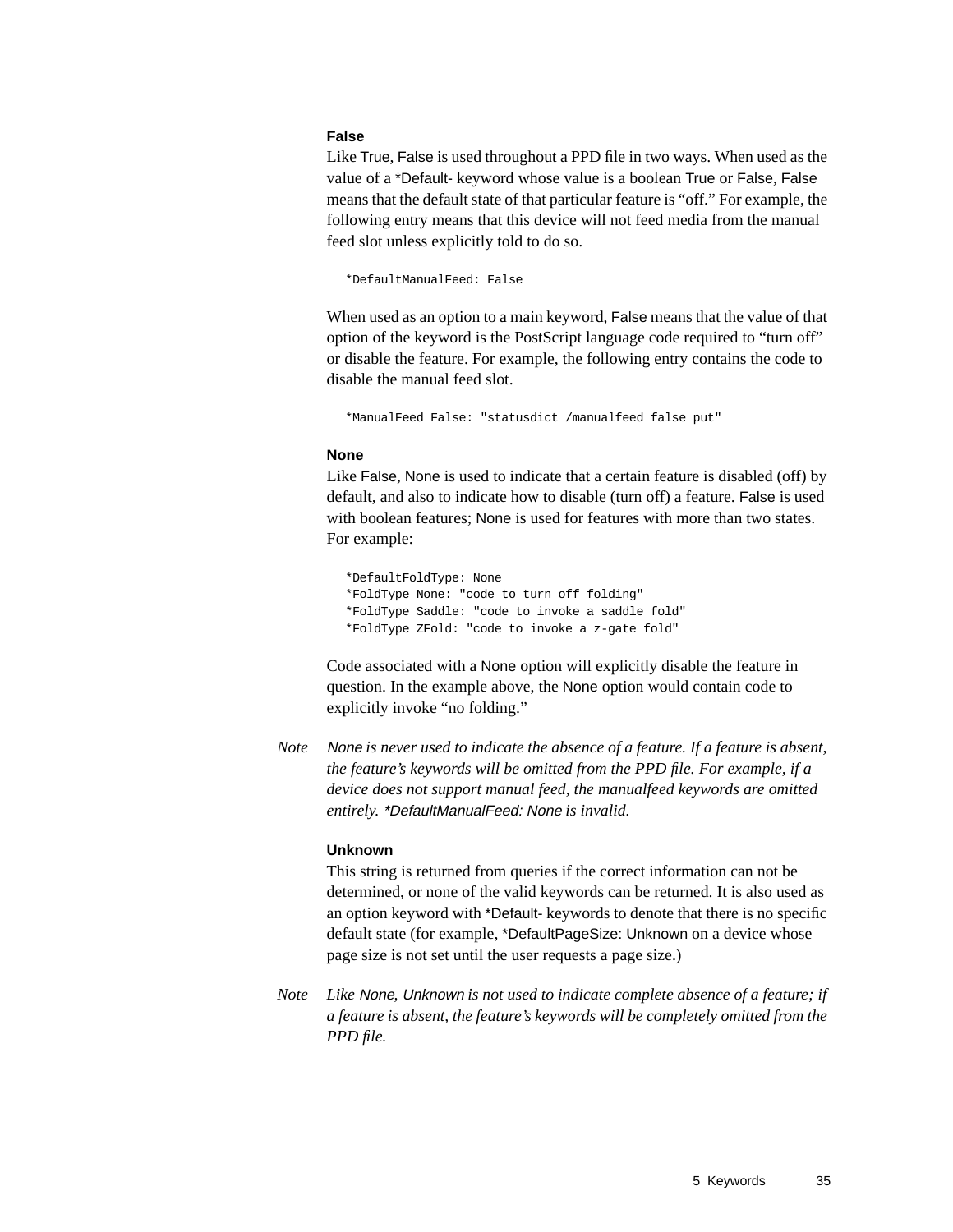# **5.2 General Information Keywords**

The keywords in this section provide general information about the PPD file and the device it describes. The keywords in this section do not invoke any device features.

# **\*FileVersion:** "string"

*Required*. This keyword identifies the version number of the PPD file itself. It is used only to distinguish between releases of the same file, not to distinguish one file from another.

The value, a QuotedValue, is a string of the form "1.0. A standard version numbering scheme is employed. For major changes to the device and the PPD file, the entire number will be incremented to the next whole number (for example, from 1.0 to 2.0). For minor fixes to the PPD file (including typographical errors), the integer to the right of the decimal will be incremented (for example, from 1.0 to 1.1). This permits the various versions of a PPD file to be identical in most ways (including file name) but still be distinguished from one another. All released PPD files will initially have the string "1.0" in this field

# **\*FormatVersion:** "string"

*Required*. This provides the version number of the PPD file format specification to which the PPD file conforms. It is retained primarily for backward compatibility, as the newer keyword \*PPD-Adobe: "4.1" provides both the information that this file is a PPD file *and* the specification version to which the file conforms.

The value, a QuotedValue, is a string of the form "1.0." A standard version numbering scheme is employed, where digits to the left of the decimal imply incompatible changes, and digits to the right of the decimal imply minor revisions. Any revisions to the format will be documented in an update to this specification. For a PPD file to conform to the version of the specification detailed in this document, the value of \*FormatVersion must be "4.1".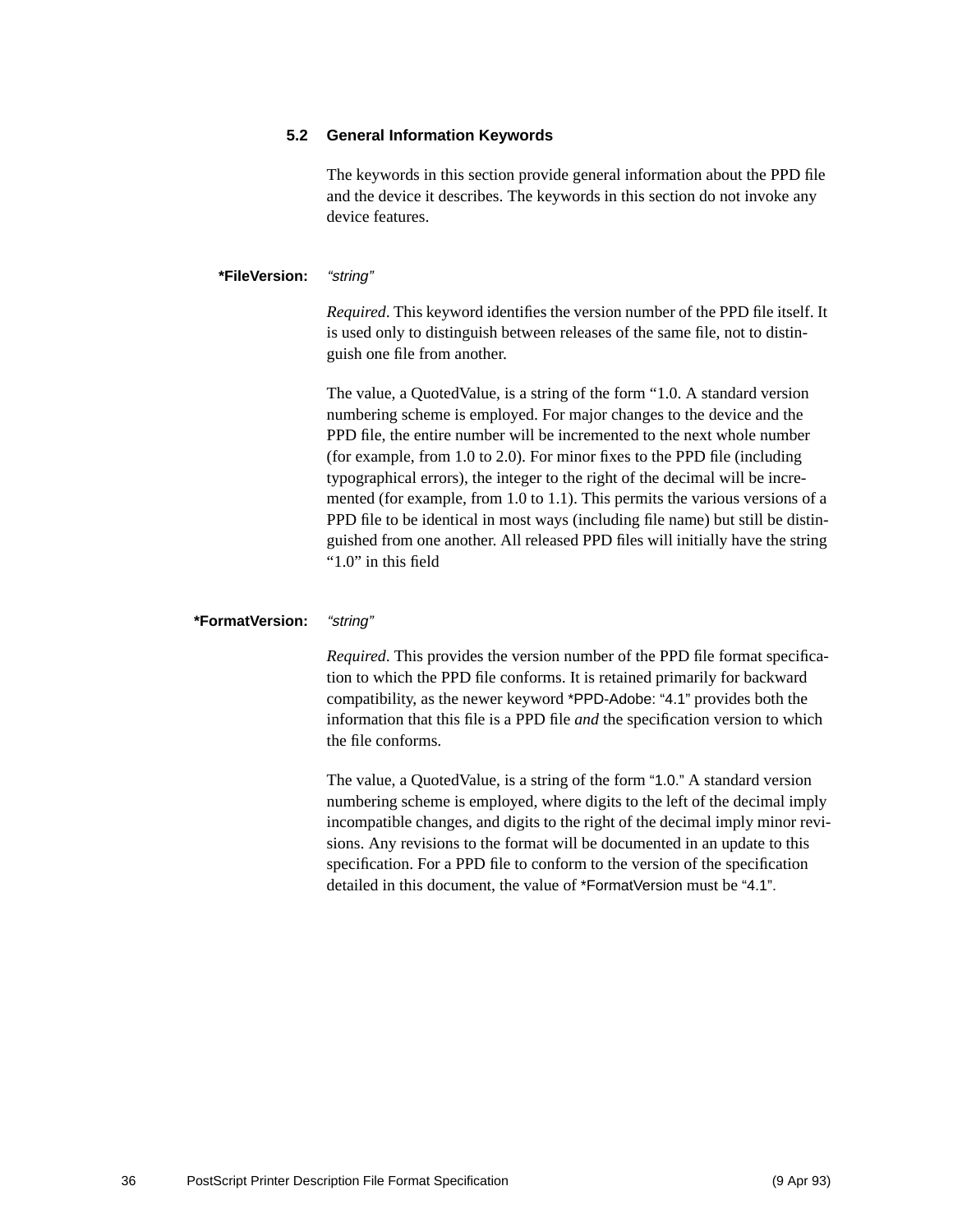### **\*LanguageEncoding:** encodingOption

*Required*.This keyword complements and partially supercedes the older \*LanguageVersion keyword (see page 38 for a description of \*LanguageVersion). \*LanguageEncoding identifies the encoding (mapping from natural language characters to byte codes) used in the human-readable comments, translation strings, and certain QuotedValues such as the value of \*NickName. The encoding of any part of the PPD file other than these strings is systemdependent.

\*LanguageEncoding does not identify the natural language of the PPD file; that is the role of the \*LanguageVersion keyword. In most cases, a parser needs only to parse the \*LanguageEncoding keyword, and \*LanguageVersion can be ignored. The value of \*LanguageEncoding contains the information needed to allow a parser to convert text strings from the encoding used in the PPD file to the encoding used on the host system.

If \*LanguageEncoding is present, its value overrides the default encoding implied by the \*LanguageVersion keyword.

The values of *encodingOption*, a StringValue, are as follows:

- ISOLatin1—Uses the ISOLatin1 encoding
- JIS83-RKSJ—Uses the RKSJ (informally known as "Shift JIS") encoding and the JIS X0208-1983 character set
- MacStandard—Uses Macintosh<sup>®</sup> standard encoding
- WindowsANSI—Uses Windows<sup>®</sup> ANSI encoding, as defined by Microsoft® for use in the Windows operating system
- None—The encoding is not specified

Appendix C provides tables to convert between the ISOLatin1, MacStandard, and WindowsANSI encodings.

Translation strings and QuotedValues may include byte codes that are outside the valid range allowed in a PPD file. To resolve this, a translation string or QuotedValue can be represented wholly or partially as a hexadecimal substring. See section 3.7 for details on translation string syntax.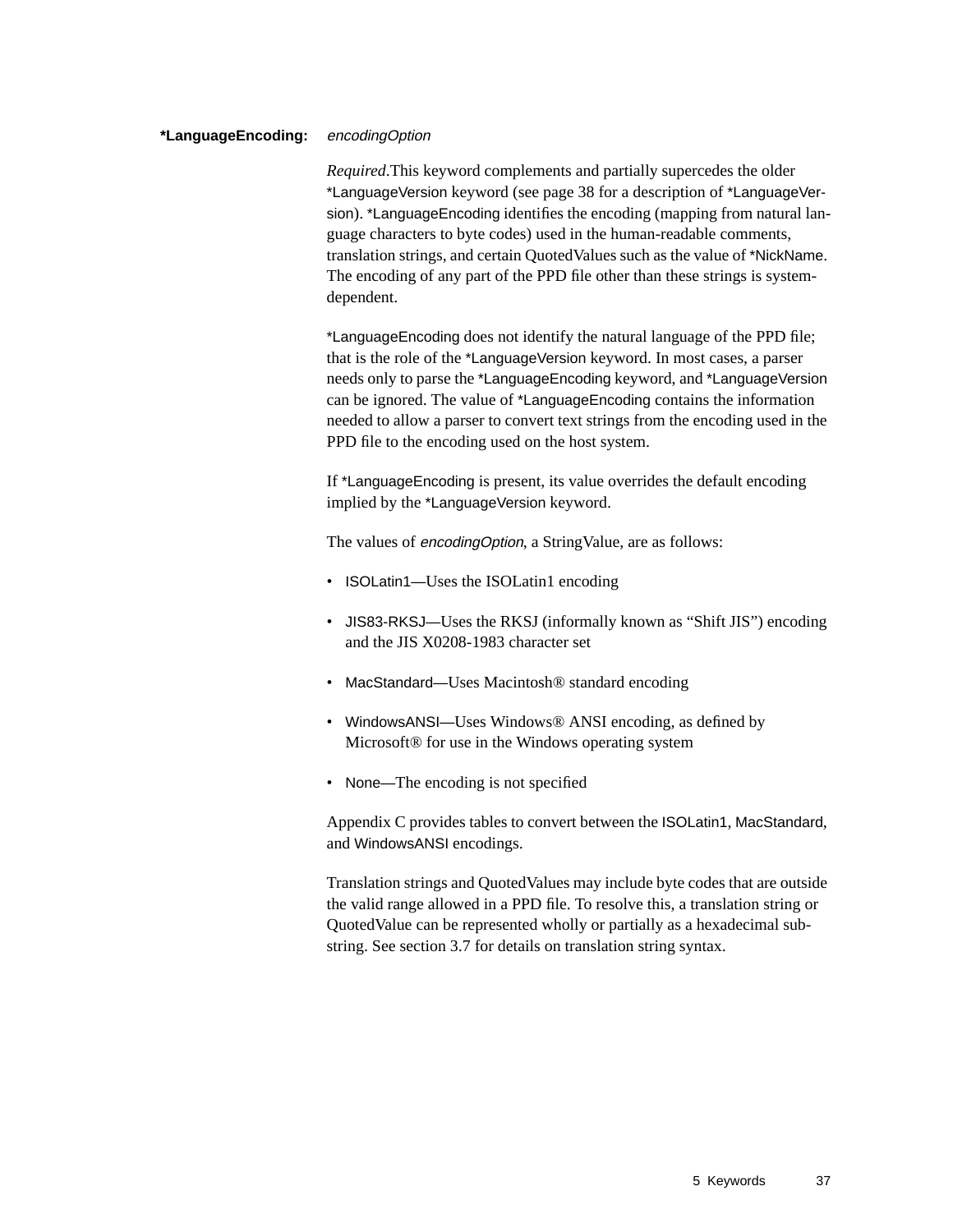# **\*LanguageVersion:** languageOption

*Required*. This identifies the natural language used in the PPD file. For simplicity, the valid values of *languageOption* are the English words for the natural languages. The value of languageOption (for instance, French or German) affects only the human-readable comments, translation strings, and certain QuotedValues such as the value of \*NickName. The encoding (mapping from natural language characters to byte codes) of any part of the PPD file other than these strings is system-dependent.

The \*LanguageEncoding keyword (defined on page 37) specifies the encoding for the strings mentioned above. If \*LanguageEncoding is absent, the encoding of these strings can be deduced from the value of \*LanguageVersion. The currently registered values for languageOption, which is a StringValue, and their corresponding encodings (defined under \*LanguageEncoding) are:

| languageOption    | encoding         |
|-------------------|------------------|
| <b>English</b>    | <b>ISOLatin1</b> |
| <b>Chinese</b>    | None             |
| <b>Danish</b>     | <b>ISOLatin1</b> |
| <b>Dutch</b>      | <b>ISOLatin1</b> |
| <b>Finnish</b>    | <b>ISOLatin1</b> |
| <b>French</b>     | <b>ISOLatin1</b> |
| German            | <b>ISOLatin1</b> |
| <b>Italian</b>    | <b>ISOLatin1</b> |
| Japanese          | JIS83-RKSJ       |
| Norwegian         | ISOLatin1        |
| <b>Portuguese</b> | <b>ISOLatin1</b> |
| <b>Russian</b>    | None             |
| <b>Spanish</b>    | <b>ISOLatin1</b> |
| <b>Swedish</b>    | <b>ISOLatin1</b> |

**Table 1** *Values for languageOption and their encodings*

### **\*ModelName:** "string"

*Required*. This value, a QuotedValue, is a string created by the builder of the PPD file that represents the common name of the device. It is unique for a given model of device, but not for a given instance of that model. Because \*Product is not always unique or descriptive, \*ModelName can be used to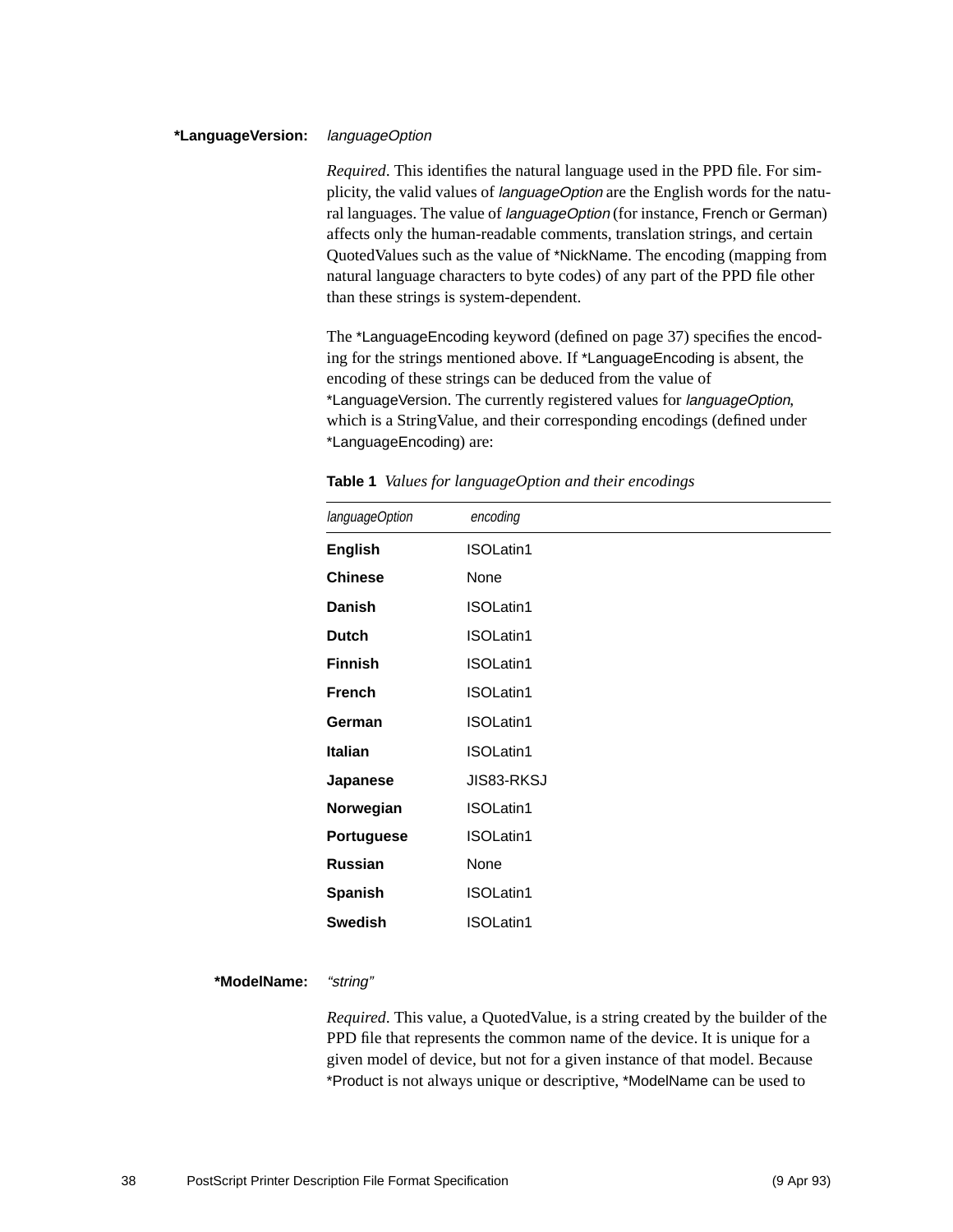identify a PPD file for a specific device model. See the description of \*Product for an example of how \*ModelName, \*NickName, and \*Product are used together.

Because \*ModelName is used as a base for the PPD file name in some environments, certain punctuation characters are illegal. The value of \*ModelName can contain only the following:

- alphanumeric characters
- space (decimal ASCII 32)
- period, . (decimal ASCII 46
- hyphen, (decimal ASCII 45)
- slash, / (decimal ASCII 47)
- plus,  $+$  (decimal ASCII 43)

No other punctuation characters are allowed.

Because \*ModelName describes a unique printer model, and because it may be used as a filename in some environments, there should be only one \*ModelName entry per PPD file. If a PPD file describes two or more models, that fact should be reflected in the value of \*ModelName. For example:

\*ModelName: "Acme FunPrinter or NiftyPrinter"

#### **\*NickName:** "string"

*Required*. This value, a QuotedValue, is the local name for the device. It is unique for an instance of a device model. It is used primarily at the user interface level when selecting a device or to distinguish between two otherwise indistinguishable devices (for example, if a single controller is used to drive more than one type of marking engine).

Initially, the value of \*NickName is usually the same as the value of \*Model-Name, but it can be edited in a local customization file, to reflect a local instance of a printer. Alternatively, the value may have a translation string for localization. See the description of \*Product for an example of how \*ModelName, \*NickName, and \*Product are used together.

Note that the value of \*NickName, as a QuotedValue, can include hexadecimal substrings. These substrings should be translated to natural language characters according to the values of \*LanguageEncoding and/or \*Language-Version.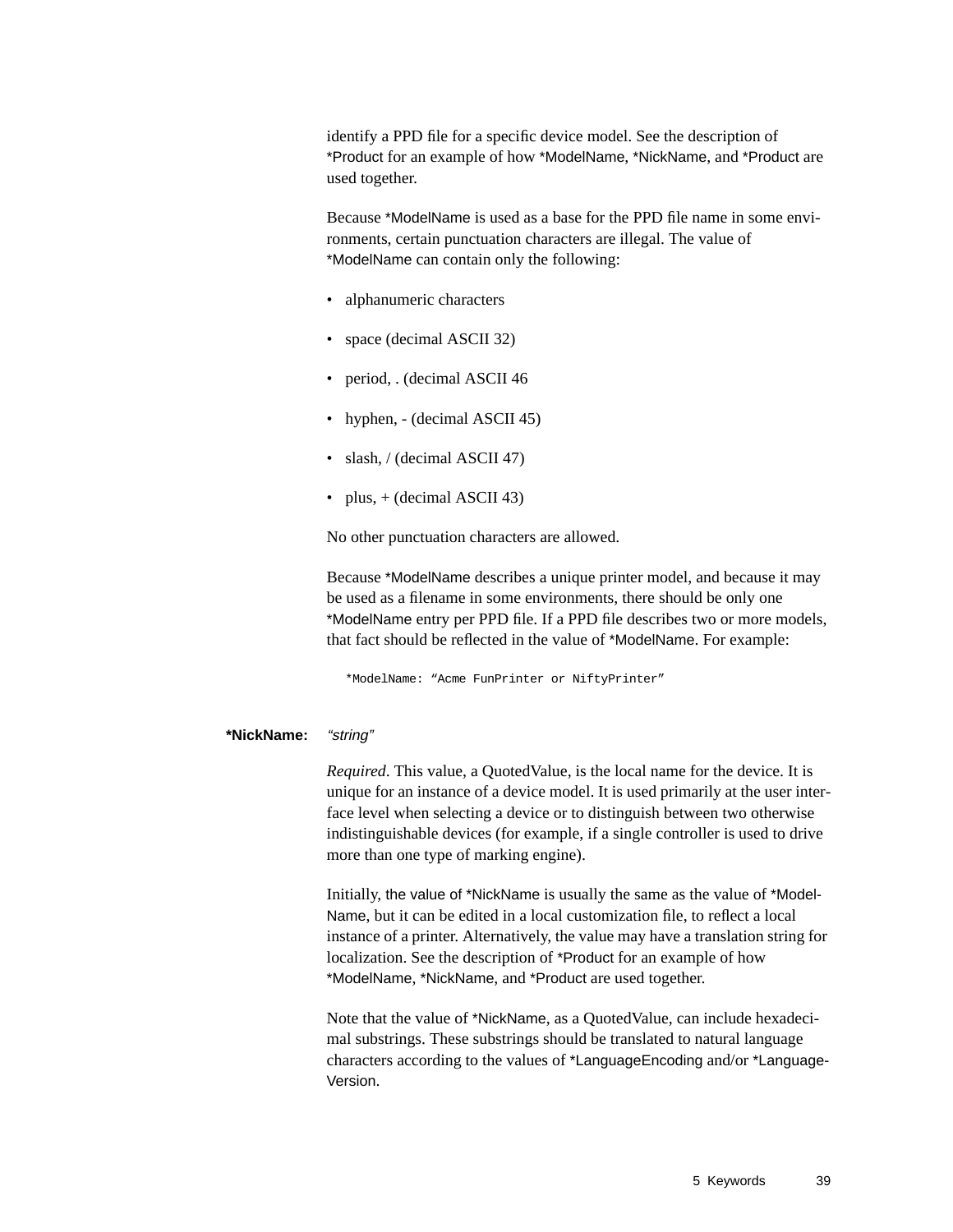Because \*NickName can be used to describe a single instance of a unique printer model, there should be only one \*NickName entry per PPD file. The length of the value of \*NickName is unrestricted. For situations where the length of the nickname must be restricted, see the description of \*ShortNickName on page 42.

#### **\*PCFileName:** "string"

*Required*. This value, a QuotedValue, provides the name of the PPD file as it would appear in a PC environment. This name is limited to eight characters followed by a dot and a three character suffix. It is provided in the PPD file so that a PPD file with a longer name, transferred from another platform, can be renamed to a unique PPD filename appropriate to the PC environment.

# **\*Product:** "(string)"

*Required*. This value, a QuotedValue, corresponds exactly to the product string of the device. On Level 1 devices, it is the value returned by the code sequence

statusdict /product get exec == flush end

and on Level 2 devices, the value is returned by this code sequence

product == flush

There can be more than one instance of the \*Product keyword if the PPD file is valid for more than one product.

\*Product, \*NickName, and \*ModelName are used together in the following manner. In this example, \*NickName has been customized by a system administrator at a local site:

\*Product: "(LaserPrinter)" \*ModelName: "Acme SuperPrinter" \*NickName: "Joe's Printer in Room 101"

**\*PSVersion:** "(string) int"

*Required*. This QuotedValue is composed of two parts. The string in parentheses is the version number of the PostScript interpreter, as returned by the code sequence

version == flush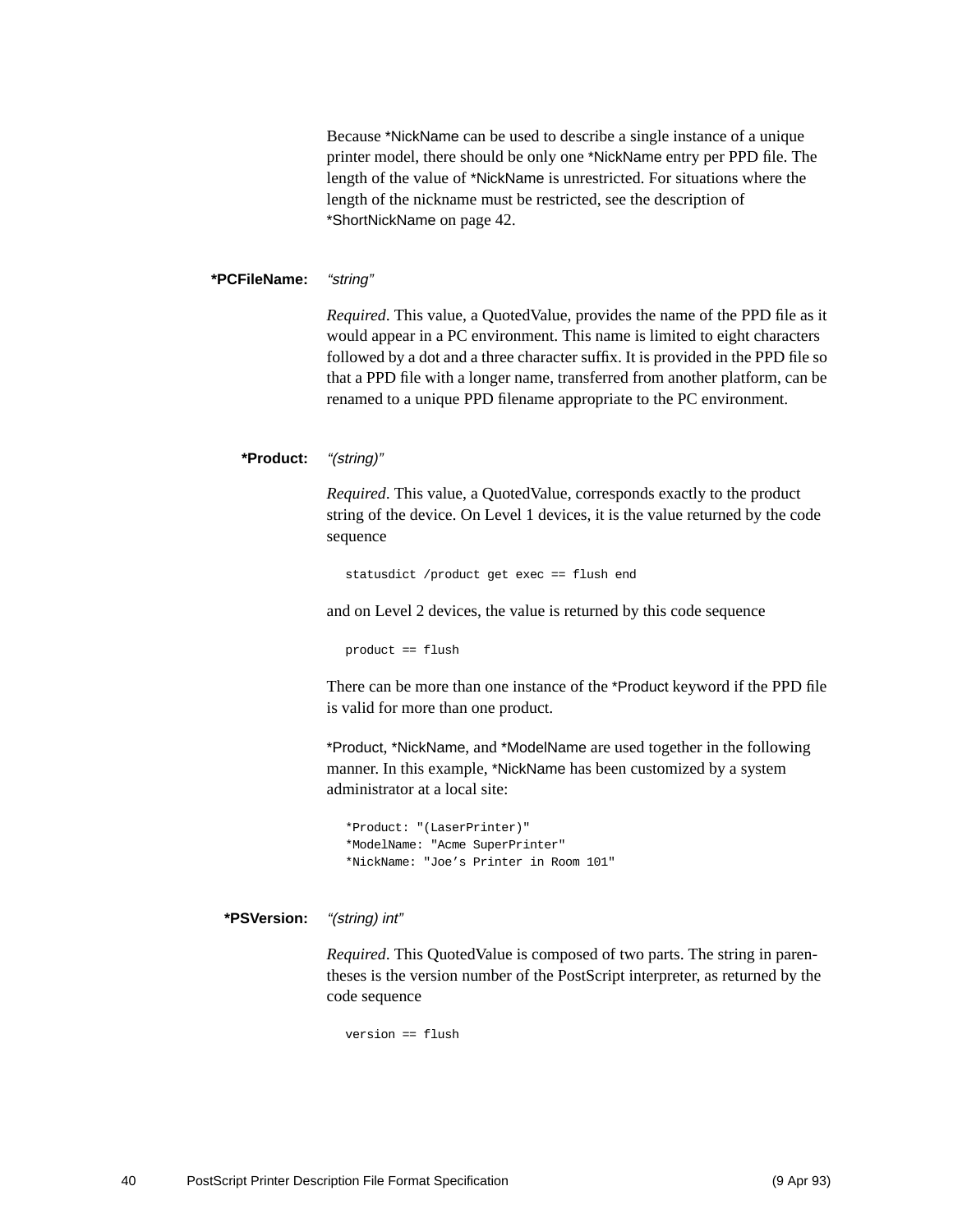The integer following the parentheses is the interpreter's revision number. On Level 2 devices, this number is returned by the code sequence

```
revision == flush
```
On Level 1 devices, the revision number is returned by the code sequence

statusdict /revision get exec == flush

The values are presented in PostScript language form so that they can be compared with the actual values in the device to determine whether or not the PPD file matches the device.

There can be more than one instance of the \*PSVersion keyword in a PPD file if the PPD file is valid for more than one version (and revision) of the interpreter. For example, when the PPD file is built, it might be known that the PPD files for version 52.3 revision 1 and for version 54.0 revision 0 of the interpreter on that device are identical, so they can be combined into one PPD file with the following entries:

```
*PSVersion: "(52.3) 1"
*PSVersion: "(54.0) 0"
```
For a given device, the PPD file can be useful even if the interpreter version number in the PPD file does not match the version number of the interpreter in the device. For example, the device's interpreter can be upgraded with faster font rasterization algorithms. The upgraded interpreter would have a new version number, but, because faster algorithms are not reflected in the PPD file, a new PPD file is not necessary. Therefore, as long as the change to the interpreter does not affect the PPD file, a user can safely use a newer version of the interpreter with a PPD file built for an older interpreter. Conversely, if a PPD file is available for the newer version of the interpreter, a user could use that PPD file with an older version of the interpreter.

Likewise, a match between the version number in the PPD file and the version number of the interpreter is not necessarily significant. For example, a manufacturer might use a single controller to drive several different marking engines. In this case, a PPD file should be built to describe each controllerengine combination, not just the controller alone. However, the product name, version, and revision number might be the same in each PPD file.

For example, imagine a controller called SuperRIP, which can drive two different engines called the S2500 and the S5000. The SuperRIP controller contains interpreter version 50.3, and the product name is always "SuperRIP," regardless of which engine is attached to the controller. In this case, there would be two PPD files: one for the combination of SuperRIP and the S2500 engine, and one for the combination of SuperRIP and the S5000 engine. These PPD files would be called, respectively, *S2500503.PPD* and *S5000503.PPD*.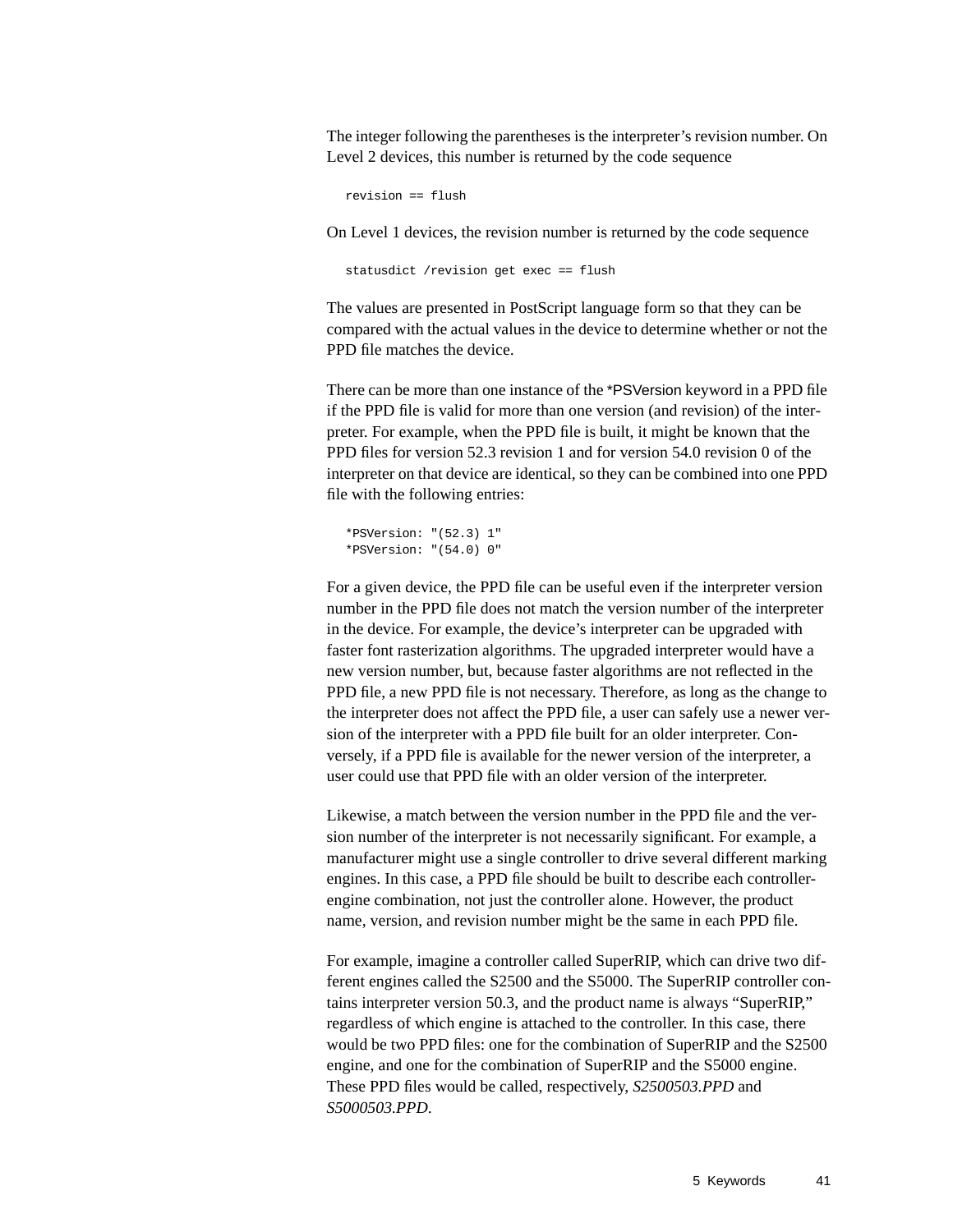The relevant entries in *S2500503.PPD* would look like this:

```
*PSVersion: (50.3) 1
*Product: "(SuperRIP)"
*NickName: "SuperRIP with S2500 v.50.3"
```
and the relevant entries in *S5000503.PPD* would look like this

```
*PSVersion: (50.3) 1
*Product: "(SuperRIP)"
*NickName: "SuperRIP with S5000 v.50.3"
```
These two PPD files, while matching in product name and interpreter version number, are differentiated by their \*NickName entries and their filenames. The real responsibility of matching PPD files with physical devices lies with the system administrator and/or system software that uses these files. The process might be to simply ask the user to select one, or the installation process might make the proper association between PPD file and device.

#### **\*ShortNickName:** "string"

This keyword is identical to the \*NickName keyword except that the length of the string value is limited to 31 or fewer characters. This keyword is provided to overcome certain string length restrictions in some host environments.

The value, a QuotedValue describing the device, must be unique within the set of PPD files on the local system. That is, there should not be two different PPD files with the same value for \*ShortNickName. Also, there should be only one instance of \*ShortNickName per PPD file.

Generally, \*ShortNickName will only appear in a PPD file when the value of \*NickName is longer than 31 characters. If \*ShortNickName is present, it must occur in the PPD file before the instance of \*NickName.

### **5.3 Basic Device Capabilities**

The keywords in this section provide information about the device's basic capabilities.

#### **\*ColorDevice:** True | False

This keyword indicates whether or not the device physically outputs color. See \*Extensions for information about black and white devices that support the color extensions to the PostScript language. The value is of type StringValue.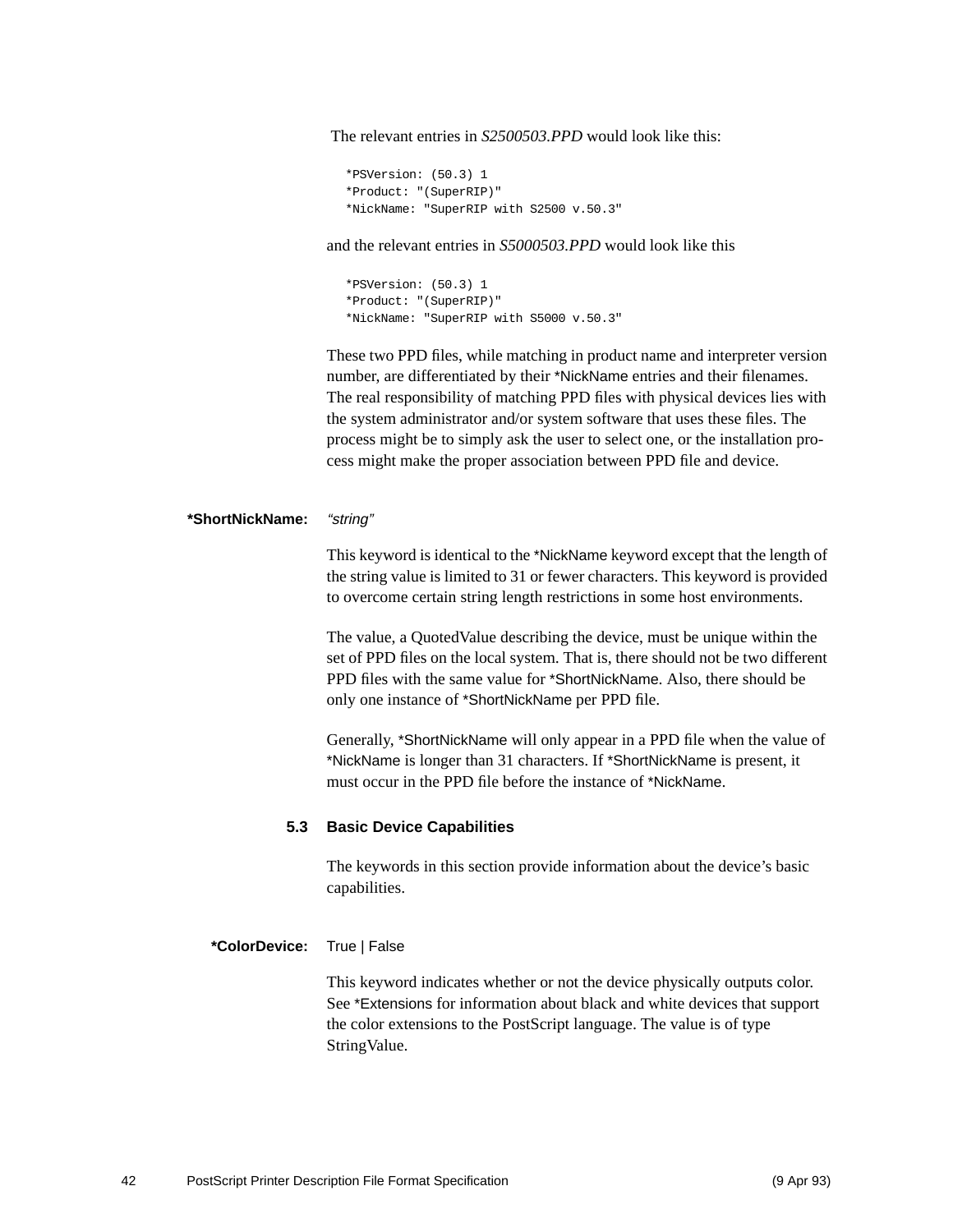### **\*DefaultColorSpace:** colorspaceOption

This keyword indicates the default native color space of the device. The native color space is the color space that all colors are converted into before rendering. The currently registered values for *colorspaceOption* (a StringValue) are

- CMY—This device uses the cyan-magenta-yellow color space as its native color space.
- CMYK—This device uses the cyan-magenta-yellow-black color space as its native color space.
- RGB—This device uses the red-green-blue color space as its native color space.
- Gray—This device uses a gray-scale native color space.

# **\*Extensions:** extensionOption ...

This keyword indicates that this device supports the PostScript language extensions listed. One or more extensions may be listed, separated by white space. Operators specific to each extension are documented in Appendix A of the *PostScript Language Reference Manual, Second Edition*.

The currently registered values for extensionOption (a StringValue) are

- DPS—This device contains a PostScript Level 1 implementation that also supports the Display PostScript™ Extensions.
- CMYK—This device contains a PostScript Level 1 implementation that also supports the Color Extensions
- Composite—This device contains a PostScript Level 1 implementation that also supports the Composite Font Extensions
- FileSystem—This device contains a PostScript Level 1 implementation that also supports the File System Extensions

### **\*FaxSupport:** faxOption

If the device can act as a facsimile (fax) device, this keyword lists the various fax-related capabilities of the device. One or more capabilities can be listed, separated by white space.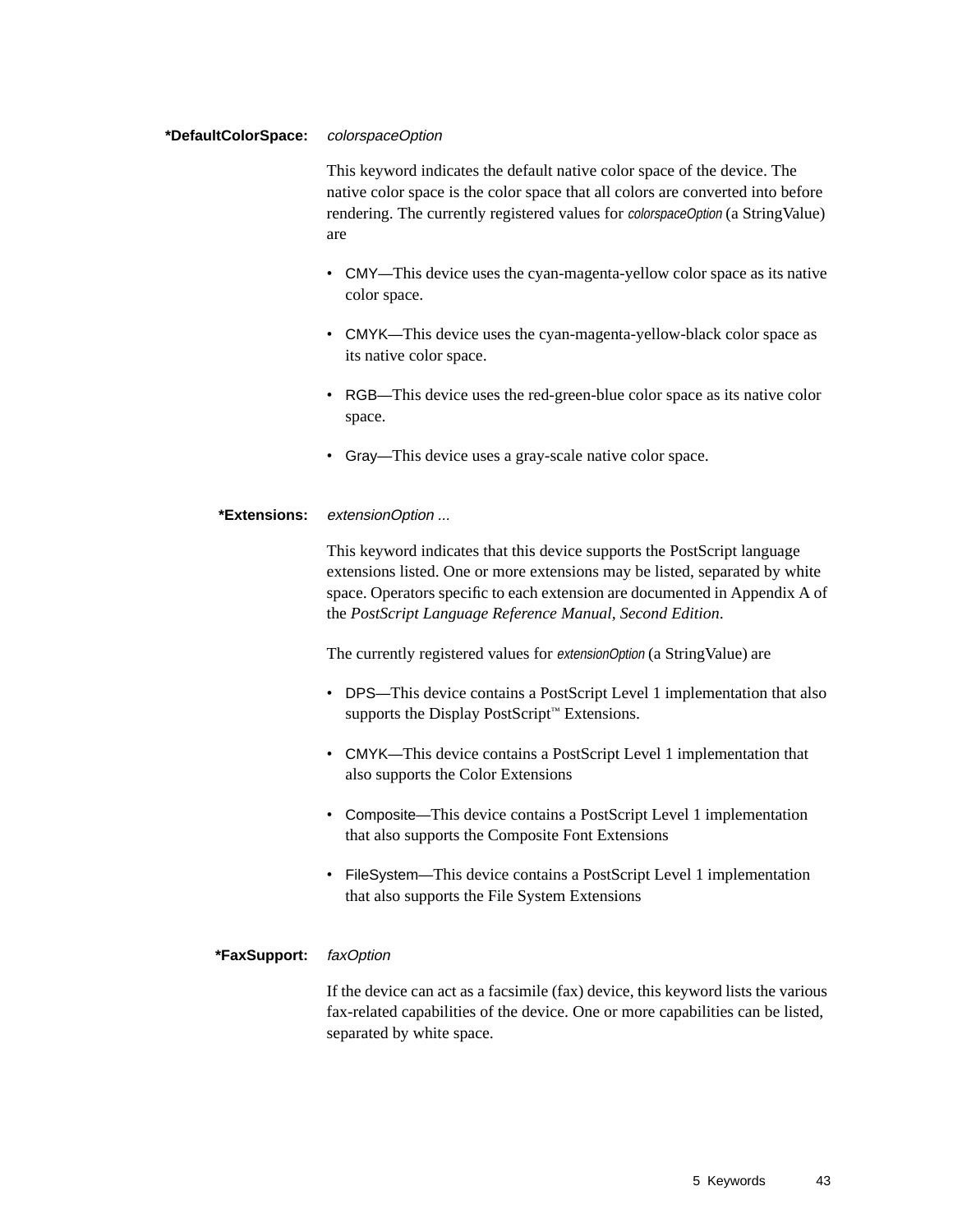Currently, the only registered value (a StringValue) is

• Base—This device can encode the rasterized version of a document in fax format and transmit the fax to another fax device.

# **\*FileSystem:** True | False

This StringValue indicates whether or not the PostScript device has the capability for a writable file system. Normally this means the presence of a hard disk or SCSI controller on the device. This information can be used by a printing manager to determine the capability for internal file system support. Note that some devices might have the capability for a file system but might not in fact have a disk installed (in this case the value for this keyword would be True, but the associated query would return False). The \*?FileSystem query can be used to dynamically determine whether or not a file system is actually present. If the device has no capability of having a file system, this entry can be omitted.

# **\*?FileSystem:** "query"

This query will return True if a writable file system is currently online, False if not, and Unknown if the state cannot be determined. The results of this query do not convey any information about whether or not the disk is initialized, or how many free pages there are. If this device cannot support a file system, this entry will be omitted.

### **\*LanguageLevel:** "int"

This QuotedValue designates the PostScript language level supported by the PostScript interpreter in this device. If the value is 2, the PostScript interpreter in this device supports all PostScript Level 2 features. If the value is 1 or if this keyword is not present, the PostScript interpreter supports all Post-Script Level 1 features. See \*Extensions for further information.

## **\*Throughput:** "int"

This QuotedValue is the nominal throughput in pages per minute. It represents the marking engine's rated capacity for throughput. It might be used to determine the fastest of a number of devices if there are many to choose from, but should not be construed as any kind of "benchmark" figure.

In the case of roll-fed machines, the number indicates the number of 8-1/2 inch sections of media that can be fed in one minute by the marking engine. In the case of duplex devices, which can print on both sides of the paper, the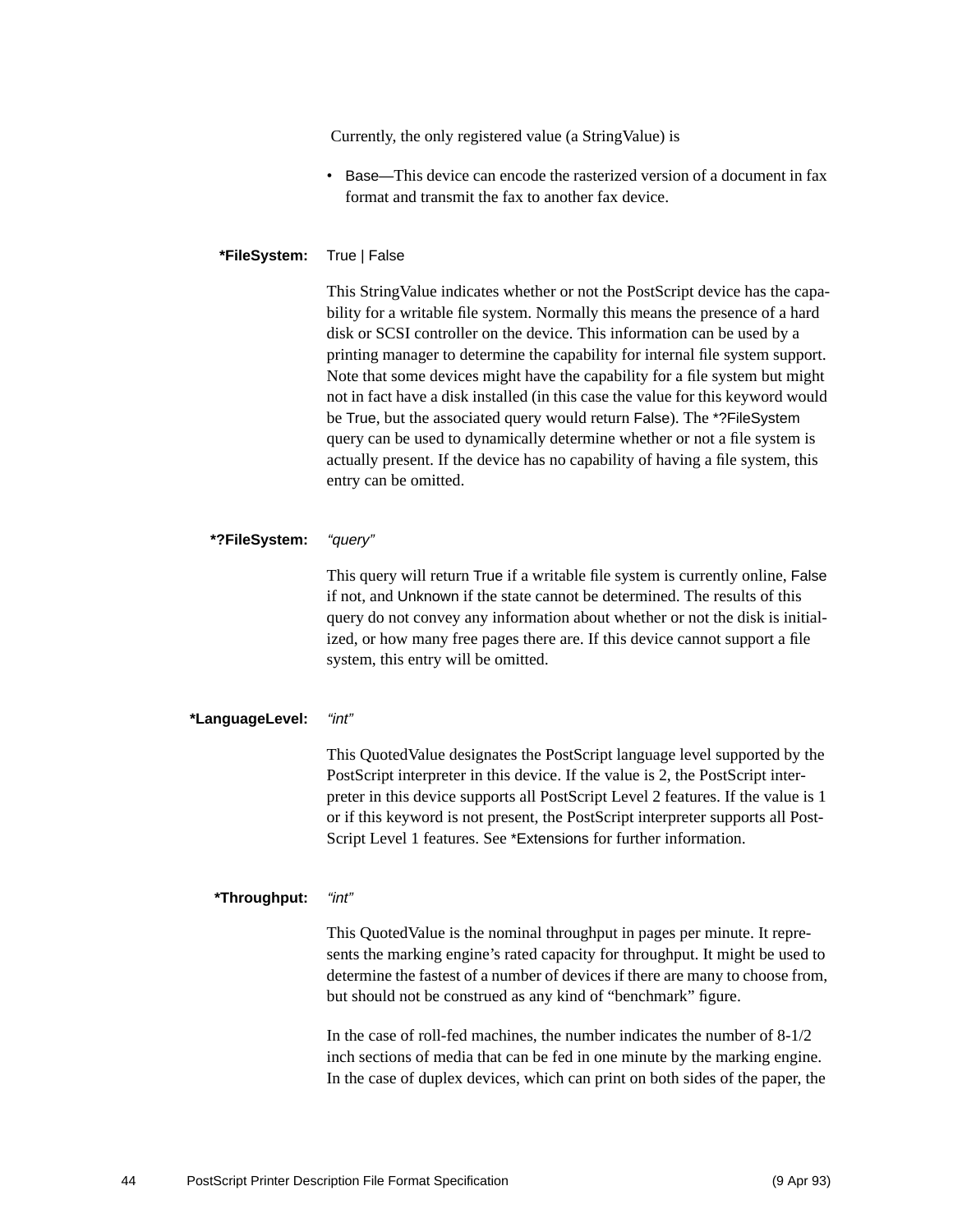number indicates the number of pages that can be printed in one minute in simplex (one-sided) mode. If the value is fractional, it is rounded up to the nearest number (it must be 1 or larger).

### **\*TTRasterizer:** rasterizerOption

This keyword indicates whether or not this device contains software to create font bitmaps from Type  $42$  (TrueType<sup>™</sup>) font outlines. If the device does contain such "rasterizer" software, the *rasterizerOption* indicates whether the software is built into the device, is downloadable, or other details.

The currently registered values (of type StringValue) for rasterizerOption are

- None—This device does not contain a Type 42 rasterizer and the device is not capable of receiving a downloaded rasterizer.
- Accept68K—This device does not contain a Type 42 rasterizer, but the device can accept a downloaded rasterizer that is 68000-compatible. A driver wishing to download a rasterizer should also query the current state of free VM on the device to determine whether there is enough memory to accept the rasterizer.
- Type42—This device contains a Type 42 rasterizer in ROM.

# **\*?TTRasterizer:** "query"

This query returns the *rasterizerOption* corresponding to the device's capability regarding Type 42 rasterizer software. The value returned must be one of the *rasterizerOptions* listed under \*TTRasterizer or it will be Unknown. If Accept68K is returned by this query, a parser should also query the current state of free VM to determine whether there is enough memory to download the rasterizer.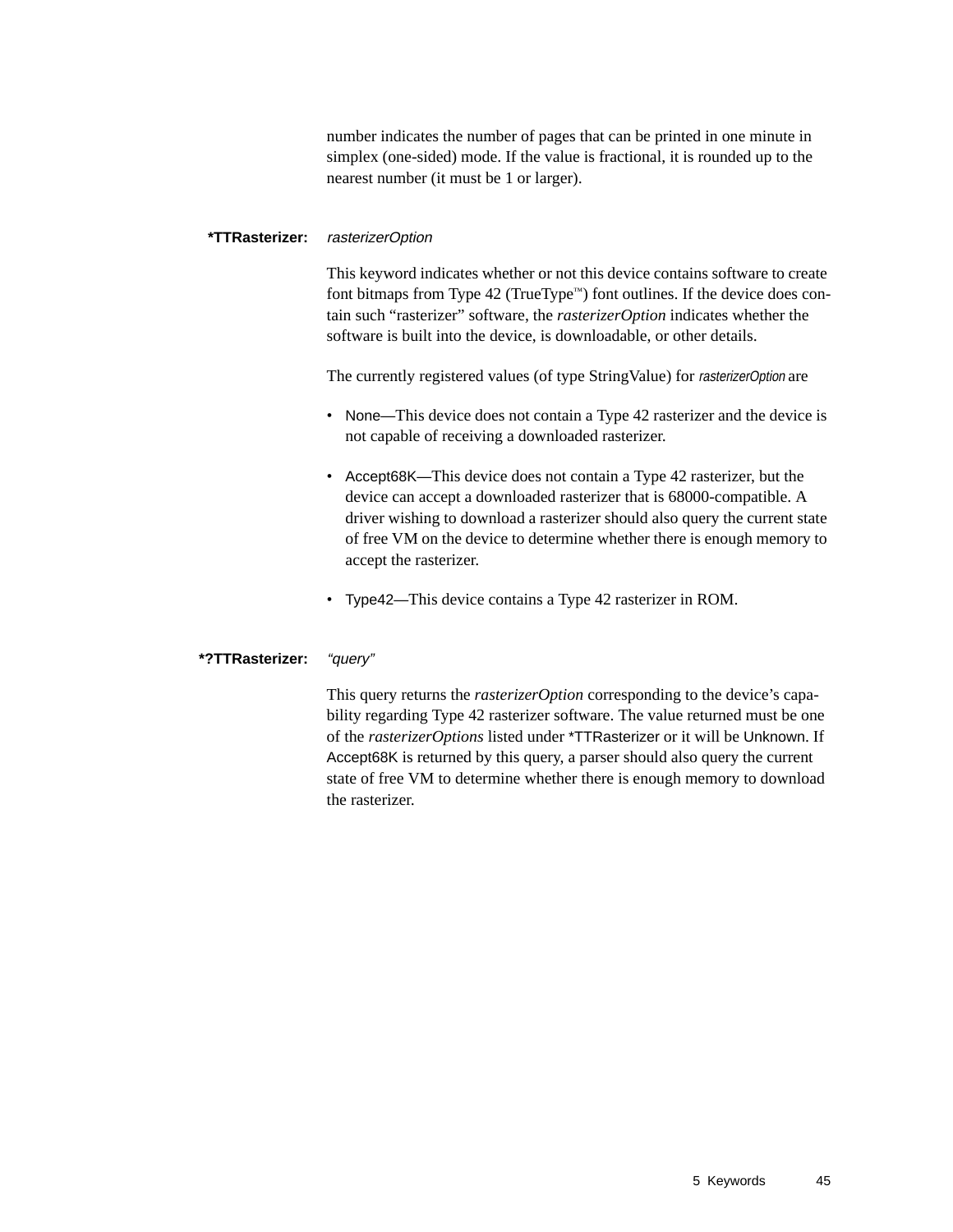# **5.4 Emulations and Protocols**

The keywords in this section provide information about emulators and protocols supported by the device.

# **\*Protocols:** protocolOption ...

This provides a StringValue that indicates the protocols supported by this device. One or more extensions can be listed, separated by white space.

Valid values for *protocolOption* are:

- BCP—This device supports the Adobe binary communications protocols, as documented in section 3 of the Technical Specification, "Adobe Serial and Parallel Communications Protocols Specification", available from the Adobe Developers Association. The binary communications protocol provides a clear channel on a serial or parallel line and is used to transparently pass certain control characters that might be contained in binary data. On a clear channel, switching between the PostScript language and certain emulators can be accomplished transparently using language commands from within a job.
- PJL—This device can support multiple printer languages, including the PostScript language. Hewlett Packard's printer job language (PJL) provides a means of switching between languages. This device supports the PJL language switching sequences that begin and end PostScript language jobs.

*Note: PPD files that conform to specification version 4.1 and higher and that contain this entry will also contain the \*JCL keywords that provide the appropriate PJL language switching sequences. In version 4.0 PPD files, the \*JCL keywords do not exist and the print manager must provide the appropriate PJL commands.*

• TBCP—This device supports the tagged binary communications protocol, as documented in section 4 of the Technical Specification, "Adobe Serial and Parallel Communications Protocols Specification", available from the Adobe Developers Association.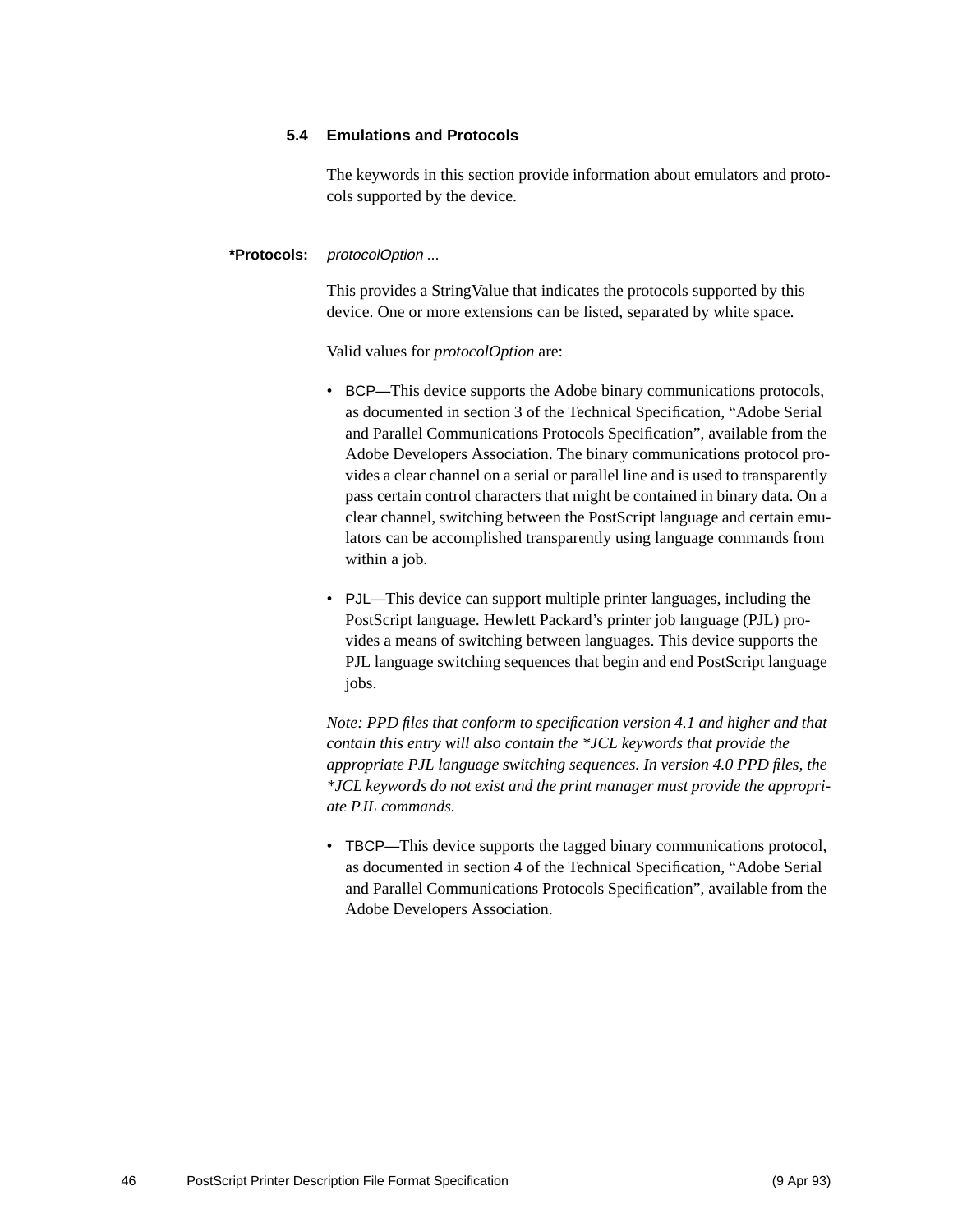### **\*Emulators:** emulatorOption ...

This keyword provides a StringValue that enumerates the emulators that can be invoked from within a PostScript language job on this device. The value consists of one or more emulatorOption keywords.

For each emulatorOption present, corresponding main keywords may also be present which describe the command sequence necessary to start and stop the emulator named emulatorOption. These main keywords are formed by concatenating the strings \*StartEmulator\_ and \*StopEmulator\_ with the emulatorOption string.

For example:

\*Emulators: hplj proprinter \*StartEmulator\_hplj: "code" \*StopEmulator\_hplj: "code" \*StartEmulator\_proprinter: "code" \*StopEmulator\_proprinter: "code"

An emulatorOption must appear in a \*Emulators entry before the corresponding \*StartEmulator\_ and \*StopEmulator\_ keywords appear. Multiple \*Emulators entries may appear, and their contents should be accumulated. For each emulatorOption listed under \*Emulators, there must be corresponding \*StartEmulator\_ and \*StopEmulator\_ entries.

The currently registered option keywords for emulatorOptions are

- diablo630—Diablo 630
- decppl3—Digital ANSI-Compliant Printing Protocol (level 3)
- hpgl—Hewlett Packard Graphics Language
- hplj—Hewlett Packard LaserJet and LaserJet Plus (HP-PCL)
- proprinter—IBM ProPrinter
- ti855—Texas Instruments 855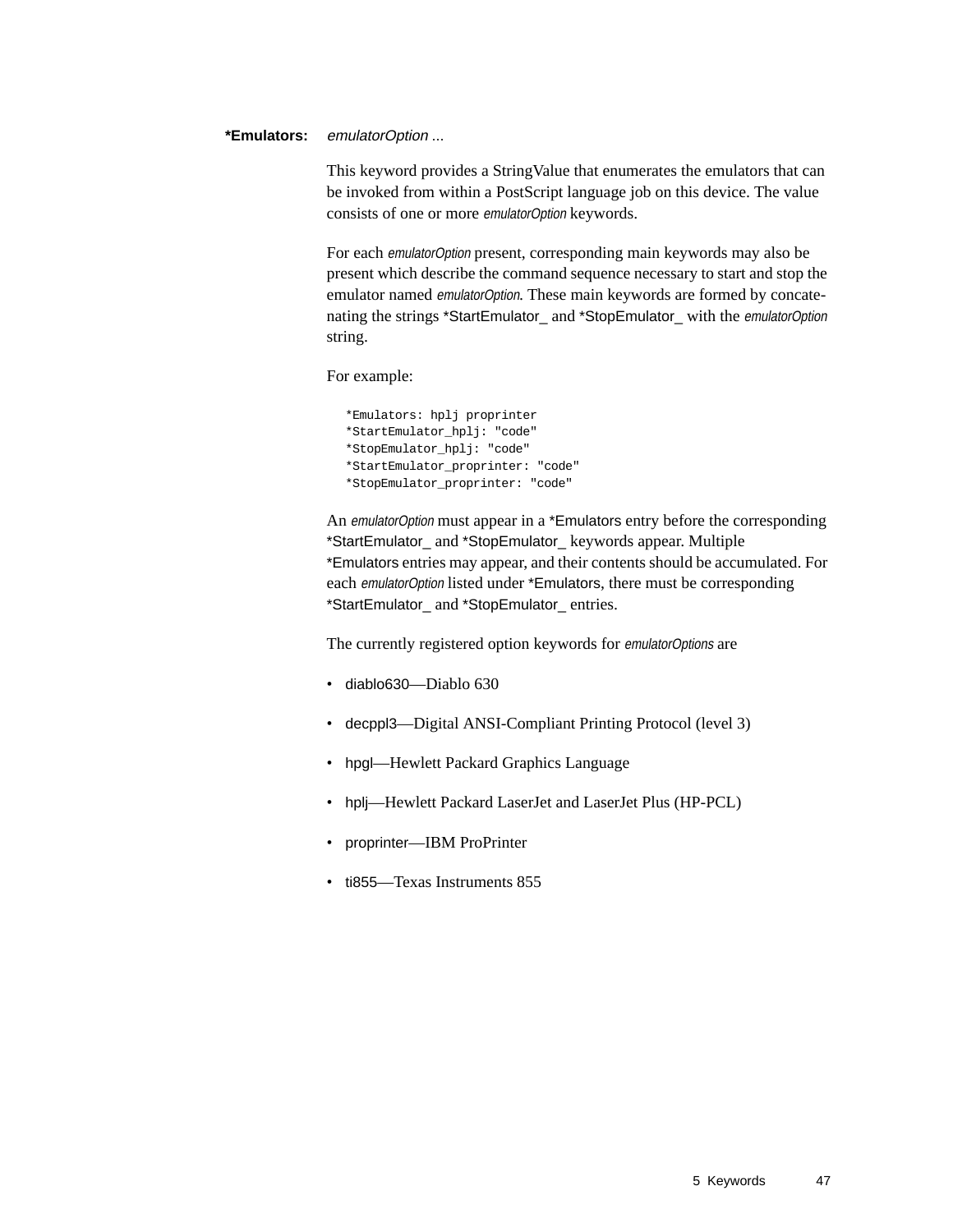#### **\*StartEmulator\_emulatorOption:**"invocation"

|                  | This Quoted Value provides the PostScript language code to invoke the emu-<br>lator named emulatorOption, from within the current job. The invocation is rep-<br>resented as a Quoted Value in case the invocation code contains 8-bit control<br>characters, which must be represented as hexadecimal substrings. This key-<br>word is formed by concatenating the string *StartEmulator_ with the string<br>from the list of valid emulatorOptions listed under *Emulators. |
|------------------|-------------------------------------------------------------------------------------------------------------------------------------------------------------------------------------------------------------------------------------------------------------------------------------------------------------------------------------------------------------------------------------------------------------------------------------------------------------------------------|
|                  | The code in the QuotedValue must end with a space or newline, so that the<br>final PostScript language token is executed. Any data sent by the print man-<br>ager following the invocation code will be executed by the named emulator.<br>For example:                                                                                                                                                                                                                       |
| *Emulators: hplj | *StartEmulator_hplj: "currentfile /hpcl statusdict /emulate get exec "                                                                                                                                                                                                                                                                                                                                                                                                        |
|                  | Before invoking any emulators, a clear channel must be established. See the<br>description of the keyword *Protocols for more information about establish-<br>ing a clear channel.                                                                                                                                                                                                                                                                                            |
| <i>Note</i>      | Before beginning an emulation, most emulators will erase the current page,<br>initialize the graphics state, and clear the operand and execution stacks.                                                                                                                                                                                                                                                                                                                      |

### **\*StopEmulator\_emulatorOption:**"hexadecimal data"

This QuotedValue provides the data needed to exit the emulator named emulatorOption and return to PostScript interpretation. The invocation is represented as a QuotedValue because typically the code contains control characters, which must be represented as hexadecimal substrings.These hexadecimal substrings should be parsed by the print manager, and the appropriate 8-bit characters should be sent to the device.

This keyword is formed by concatenating the string \*StopEmulator\_ with the a string from the list of valid emulatorOptions listed under \*Emulators. For example:

\*Emulators: hplj \*StartEmulator\_hplj: "currentfile /hpcl statusdict /emulate get exec " \*StopEmulator\_hplj: "<1B7F>0"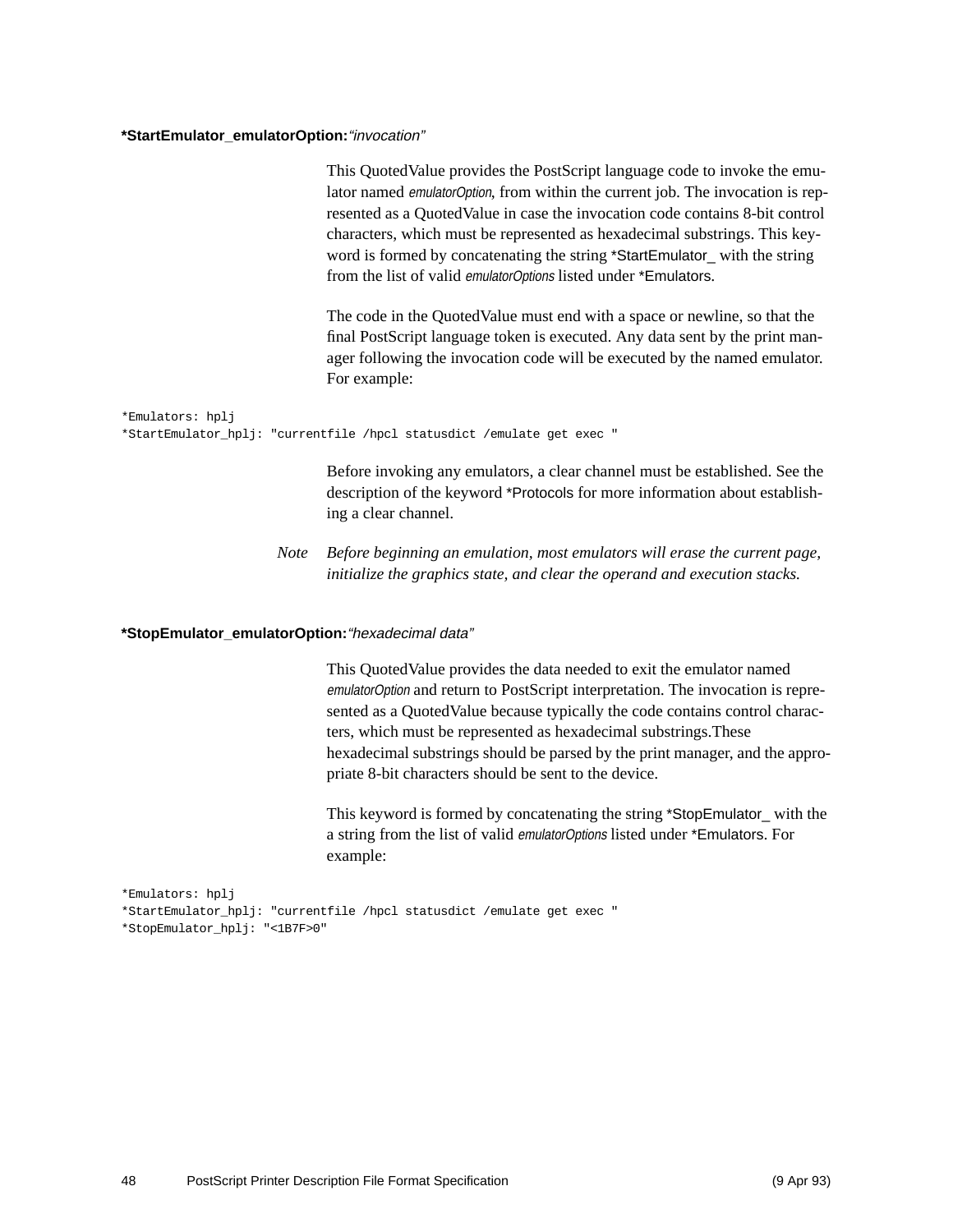# **5.5 Structure Keywords**

The keywords in this section provide structure to the PPD file by enclosing certain groups of keywords to provide added meaning to a parser. The keywords in this section do not invoke any device features. Instead, they are intended to assist with parsing the PPD file and building a user interface.

### **\*PPD-Adobe:** "4.1"

*Required*. This keyword must be the first line in a valid PPD file. The 4.1 at the end signifies conformance to the 4.1 version of this specification. Conformance to a later version of this specification would be indicated by a higher number. This entry is of type QuotedValue.

### **\*OpenUI** mainKeyword: PickOne | PickMany | Boolean

# **\*CloseUI:** mainKeyword

When parsing a list of options, it is convenient for a parser to distinguish between main keywords that refer to features commonly displayed in a user interface for selection by a user, and main keywords that provide information about the device. To this end, \*OpenUI and \*CloseUI are used to bracket all the information about a given main keyword, if that main keyword describes device features that can be selected by the user.

For example, the list of page size options offered by the \*PageSize keyword will be bracketed with \*OpenUI/\*CloseUI, because the device supports the user selection of a page size, but the keyword \*Throughput, which describes the rated printing capacity of the device, would not be bracketed by \*OpenUI/\*CloseUI, because the throughput is not selectable by the user. Query keywords, \*Default- keywords, and any other associated keywords, such as \*Param- keywords and \*OrderDependency, are included in the \*OpenUI/\*CloseUI bracketing for convenience and readability.

The StringValue values PickOne, PickMany, and Boolean denote the type of option list for this feature. They assist in building a user interface that makes sense for this feature.

• PickOne means that, for this feature, the device supports only one choice at a time from the list of available options. The print manager can use this information when building a user interface, so that when a user selects any single choice from the list, the other choices are disabled. An example of a PickOne type of list is \*PageSize, which displays the list of available page sizes. A page must always have a size, and it cannot be two sizes at once.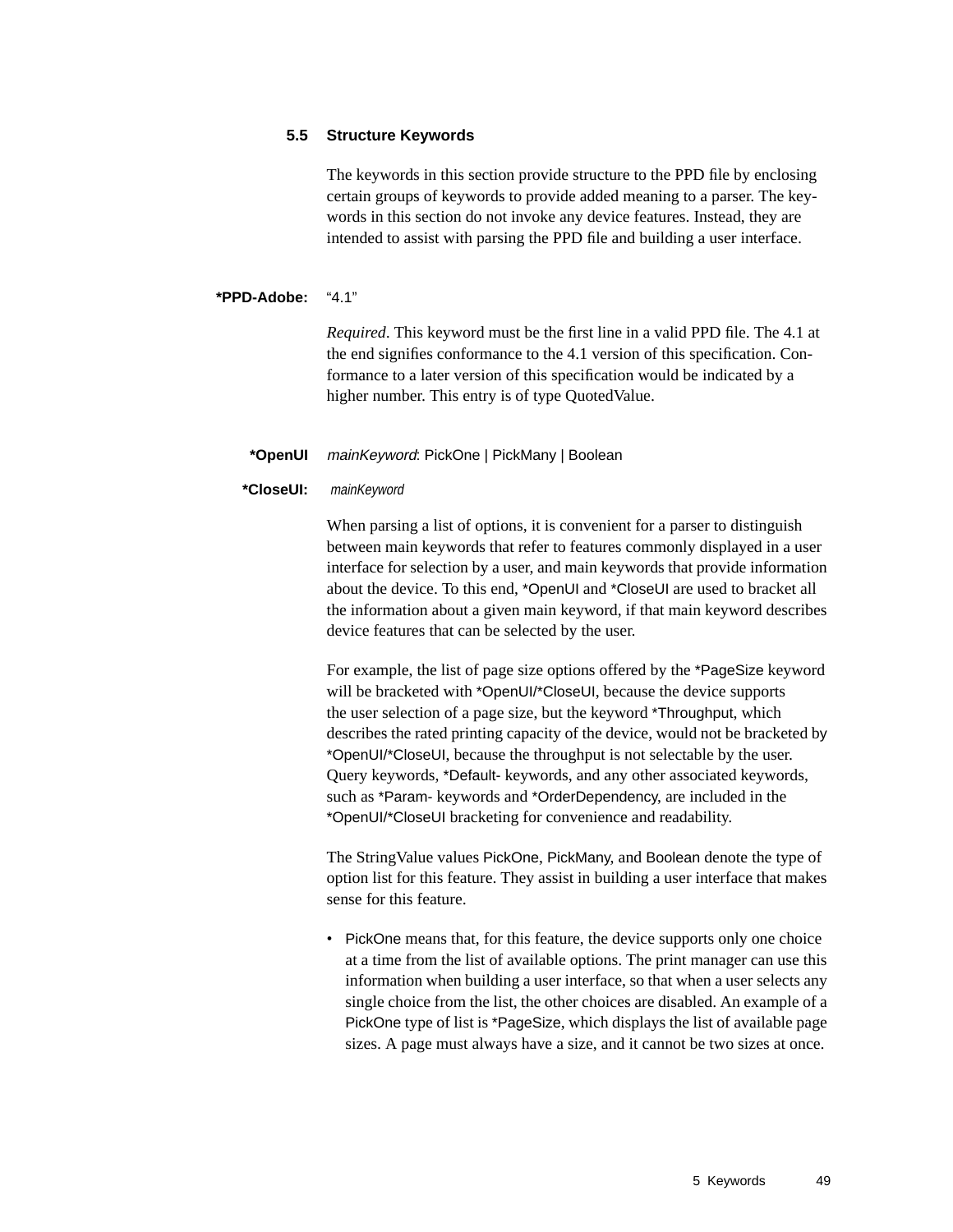In a PickOne type of option list, the option None has special meaning. If one of the options is None, the code associated with None will explicitly disable the other options. For example, a list of stapling options might include None, meaning "do not staple." If the user selects None, the print manager is responsible for sending the code supplied to disable stapling, in case the device is set up to staple by default.

• PickMany means that, for this feature, the device supports one or more choices at a time from the list of available options. For example, a device might allow two kinds of folding to occur at once. The print manager can use this information when building a user interface, so that when a user selects any single choice, the other choices in the list are not disabled or deselected.

In a PickMany type of option list, one of the options must be None. The None option is an exception to the general PickMany rule of allowing more than one choice at a time. As with a PickOne list, the code associated with the option None must explicitly disable all other choices. In a user interface, if a user selects None, all other options should be deselected by the print manager. If a user selects any option other than None, then None should be deselected.

• Boolean means that there are only two choices, True and False, and thus informs a print manager that this item could be displayed as a check box or as radio buttons, rather than as a menu list.

The option of \*OpenUI and the StringValue value of \*CloseUI, mainKeyword, is the keyword whose options are listed within the \*OpenUI/\*CloseUI pair. It must be one of the main keywords registered in this specification or in an addendum to this specification. The value may optionally have a translation string to record the manufacturer's preferred name for this particular feature.

The following is a sample entry:

```
*OpenUI *Smoothing/Smooth Characters: Boolean
*DefaultSmoothing: False
*OrderDependency: 40 AnySetup *Smoothing
*Smoothing True: "invocation code"
*Smoothing False: "invocation code"
*?Smoothing: "query code"
*CloseUI: *Smoothing
```
Given this entry in a PPD file, the print manager could use this information to display a menu or radio buttons labeled "Smooth Characters" with two options, True and False.

\*OpenUI/\*CloseUI allows for the automatic building of a user interface. The user-selectable options bracketed by \*OpenUI/\*CloseUI all follow a certain form. Each entry consists of a main keyword, an option keyword, and a value,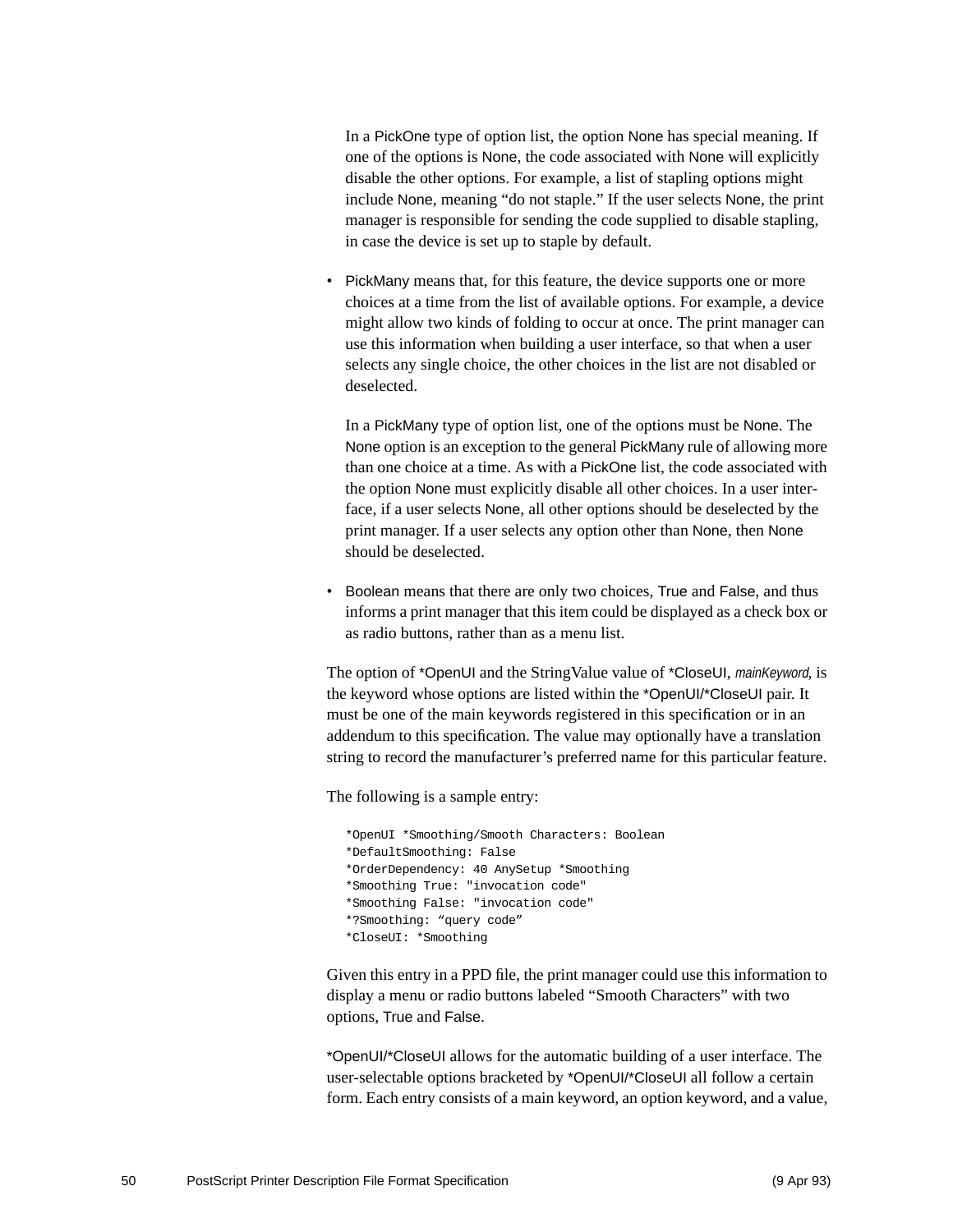which is a code sequence. The print manager can display all options listed bracketed by \*OpenUI/\*CloseUI, record the user's selection of an option, extract the code related to that option, and send the code to the device.

The print manager never has to know exactly which code is being sent. It follows, then, that options could be added to a main keyword without the print manager having to be rewritten to parse for them. As long as the print manager displays and executes all options bracketed by \*OpenUI/\*CloseUI, options can be added to this specification without rewriting the print manager code.

Likewise, new main keywords can be parsed, if they are of the proper form that can be enclosed in \*OpenUI/\*CloseUI. A print manager that parses \*OpenUI/\*CloseUI properly should not parse for a specific main keyword, and, therefore, should not care if a new main keyword is added. Not all new main keywords fall into the \*OpenUI/\*CloseUI category, but if they do, a print manager should read them, display their options, and execute the associated code without having to be rewritten.

Before invoking certain features, a print manager must do extra work, such as opening a communication channel or requesting information from a user. These more complex features are not amenable to the simplistic syntax of \*OpenUI/\*CloseUI, so their keyword/option lists will not be bracketed with \*OpenUI/\*CloseUI.



Main keywords that will be bracketed with \*OpenUI/\*CloseUI in PPD files built by Adobe Systems will be marked in this specification with the UI symbol (for user interface) by the keyword definition.

\*OpenUI/\*CloseUI is provided as a supplementary service designed to assist in building a user interface. It is not intended to constrain a print manager or other application in any way. If a print manager does not want to display to the user a feature marked with \*OpenUI/\*CloseUI, the print manager can parse for that feature's keyword and not display the feature. Likewise, if a print manager wants to display additional features not marked by \*OpenUI/ \*CloseUI, the print manager can parse for that feature's keyword and display the feature to the user.

The \*OpenUI/\*CloseUI provides most of what typically constitutes a user interface, so that a "dumb" parser could construct a reasonable user interface simply by reading all the features marked by \*OpenUI/\*CloseUI and displaying them. It is not meant to be a complete user interface design tool.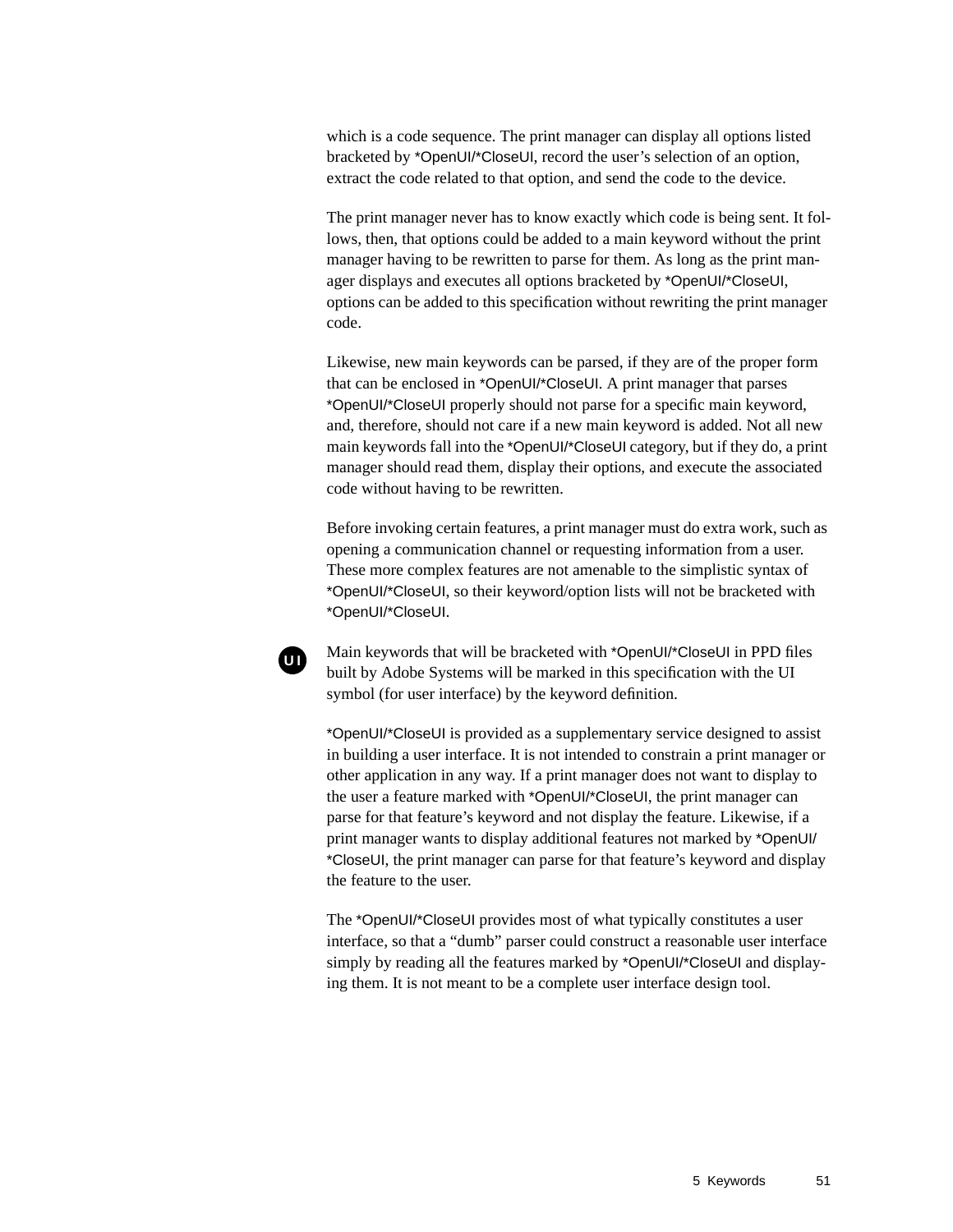**\*OpenGroup:** string

# **\*CloseGroup:** string

Like \*OpenUI/\*CloseUI, this pair of keywords is provided to assist in building a user interface. Because of the limited physical space of some displays, print manager writers often need a way to group certain features behind one "button" or menu item. Within a PPD file, certain classes of features lend themselves particularly well to grouping. A selection of features can be grouped by placing a \*OpenGroup/\*CloseGroup pair around the feature set.

Features within a group are not mutually exclusive; several features can be chosen from a group. For example, a group of finishing features might contain stapling, folding, binding, and other finishing features that are not exclusive of one another.

The StringValue value of both \*OpenGroup and \*CloseGroup is a descriptive string that represents the name of the group. It is provided for the print manager to display to the user.

The example below groups all of the finishing features of the device (the invocation code is completely imaginary):

```
*OpenGroup: Finishing
*OpenUI *FoldType: PickOne
*DefaultFoldType: None
*FoldType Saddle: "1 dict dup /Fold 1 put setpagedevice"
*FoldType None: "1 dict dup /Fold 0 put setpagedevice"
*CloseUI: *FoldType
*OpenUI *Collate: Boolean
*DefaultCollate: True
*Collate True: "1 dict dup /Collate true put setpagedevice"
*Collate False: "1 dict dup /Collate false put setpagedevice"
*CloseUI: *Collate
*CloseGroup: Finishing
```
The sample PPD file at the end this specification groups imagesetter features into one group. Another logical group is finishing features. By parsing for \*OpenGroup/\*CloseGroup, a print manager can display Finishing and Imagesetting to the user, and all the finishing features and imagesetting features can be in separate dialog boxes, hidden from the user until they are needed.

This syntax, like the syntax of \*OpenUI/\*CloseUI, allows features to be added to a group without the print manager needing to know about them. New \*OpenUI/\*CloseUI features can be added within an \*OpenGroup/\*CloseGroup grouping, and a print manager that parses for \*OpenUI/\*CloseUI correctly should be able to parse for the new features in the same manner. This enables a print manager to add new items to the user interface without the print manager itself having to be rewritten.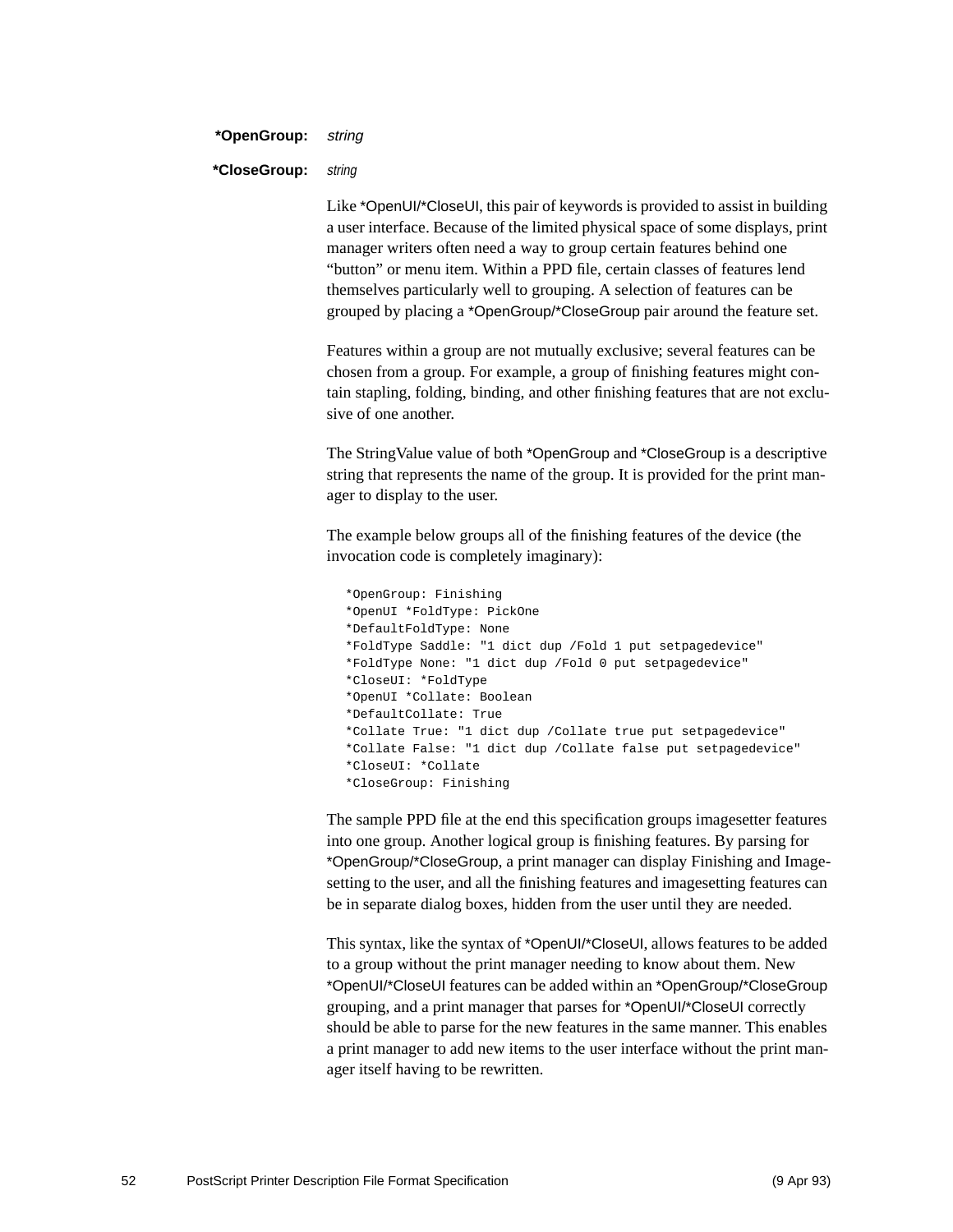### **\*OrderDependency:** real section mainKeyword optionKeyword

This keyword classifies and provides a partial ordering of the fragments of device-specific code in a PPD file. This allows a print manager to output the code in the correct order, so that later fragments will not undo the effects of earlier fragments. See section 2.5 for more information about order dependency.

The values are all StringValues. The *mainKeyword* and *optionKeyword* parameters specify a piece of device-specific code present in the PPD file. The *optionKey*word must be omitted if the feature in question has no option keyword. The optionKeyword may be omitted if the code fragments for all option keywords for the given feature have the same classification and ordering.

The section parameter describes where in the job the code fragment can be emitted. The possible values for section correspond to the sections of a document file, as defined by the *Adobe Document Structuring Conventions, version 3.0*. Valid values for section are as follows:

- ExitServer—This code makes a change to the device which will take effect at the start of the next job. This code should be sent as a separate job, before the job which it will affect. The correct password (the value of \*Password) must be supplied before this invocation.
- Prolog—This code supplies resources that must be in the Prolog section of a document.
- DocumentSetup—This code must be emitted in the Document Setup section, after the %%BeginSetup comment
- PageSetup—This code must be emitted in the Page Setup section after the %%BeginPageSetup comment and before the page level **save**.
- JCLSetup—This code provides job level control for devices that support a job control language. This code must be emitted after the code emitted by \*JCLBegin and before the code emitted by \*JCLToPSInterpreter.
- AnySetup—This code must be emitted in either the document setup or page setup section.

The parameter real specifies the relative order in which this code should be emitted. It defines the ordering across all device-specific code fragments, not just the code in the same section. The absolute values of ordering numbers are not important, only their values relative to other ordering numbers. Code assigned a lower number should be emitted before code assigned a higher number. Multiple code fragments can be assigned the same ordering number. If the numbers assigned to two code fragments are equal, they can be emitted in either order.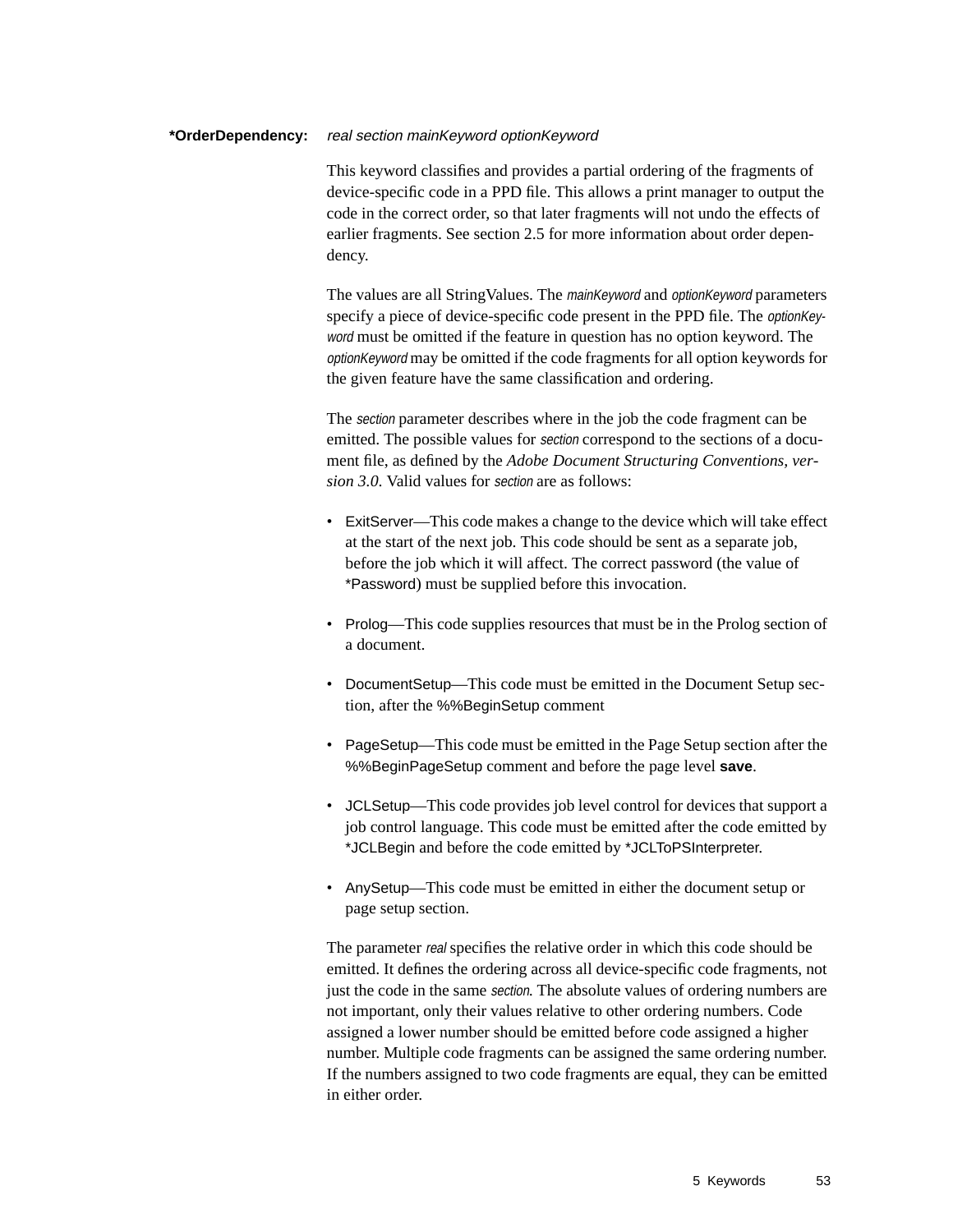Some code fragments might not have an \*OrderDependency entry, and thus are not assigned an ordering number or a section. Such code fragments can be used anywhere during the imaging of a page. Executing such code will affect the appearance of future imaging, but will not affect imaging already done. Such code has no defined order, except that it must be emitted after all fragments that do have ordering numbers.

The following example illustrates that code to change the resolution must be emitted before code to change the input slot:

```
*OpenUI *Resolution: PickOne
*OrderDependency: 10 AnySetup *Resolution
*Resolution 2504: "..."
*CloseUI: *Resolution
*OpenUI *InputSlot: PickOne
*OrderDependency: 20 AnySetup *InputSlot
*InputSlot Upper: "..."
*InputSlot Lower: "..."
*CloseUI: *InputSlot
```
The \*OrderDependency entry for a given main keyword should be within the \*OpenUI/\*CloseUI bracketing for that keyword.

### **\*UIConstraints:** keyword1 option1 keyword2 option2

This keyword, whose values are StringValues, denotes a mutually exclusive set of keywords representing device features. It tells a print manager which device features cannot be supported together, allowing the print manager to prevent the selection of both features at once in the user interface. For example, a device might forbid duplex printing when feeding from the envelope tray, or perhaps A4 size paper can only be fed from the upper slot, which would be expressed as a constraint of A4 page size and all input slots other than the upper slot.

This keyword can also be used to express the relationship between an optional component and the features it enables. For example, the presence of a fax board would enable the optional fax feature, or the presence of an extra memory board might enable higher resolution settings, but the absence of these optional components would prevent the display and use of their associated features.

The syntax is that the first keyword-option pair invalidates the second keyword-option pair. That is, if the first keyword-option pair is invoked, the device will not allow the second keyword-option pair to be invoked. Constraints on a device are usually reciprocal, so there will usually be two entries for each pair of features. One entry tells you that FeatureA-Option1 constrains FeatureB-Option5, and the other entry tells you that FeatureB-Option5 constrains FeatureA-Option1.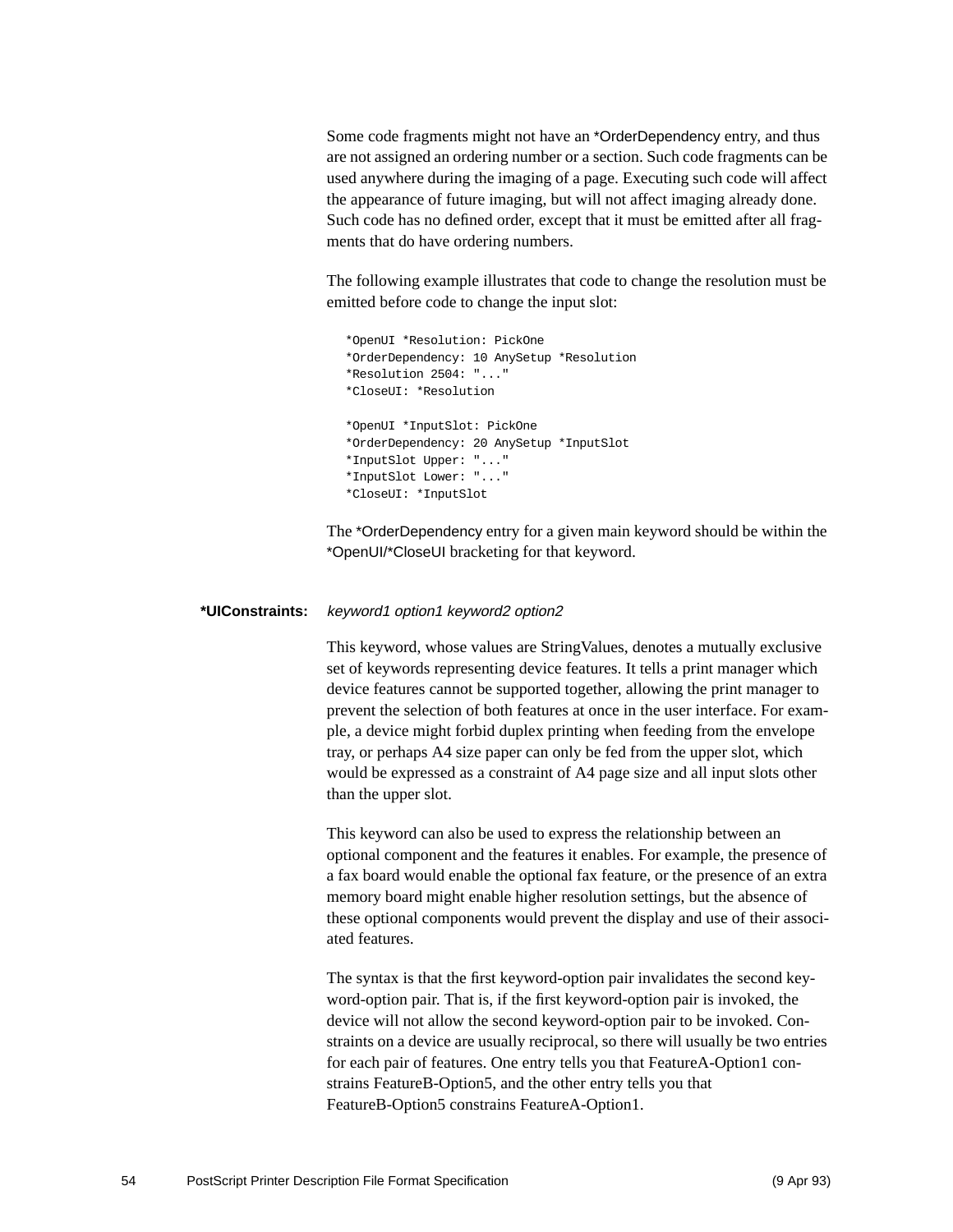For example, a device might not allow transparencies to be output into the upper output bin, because transparency stock is too stiff to go through the convoluted paper path leading to the upper output bin. The \*UIConstraints entry would look like this:

\*UIConstraints: \*MediaType Transparent \*OutputBin Upper \*UIConstraints: \*OutputBin Upper \*MediaType Transparent

The semantics of this in a user interface might be as follows: When the media type Transparent has been selected, the output bin labeled Upper is not available. The reverse is also true; when the output bin labeled Upper has been selected, the media type Transparent is not available. A print manager should make the choices unavailable to the user, either by "graying out" these items in the print panel or by some other method appropriate to the user interface.

The second keyword-option pair can also be a keyword-value pair, if the keyword has no options. This is most commonly used when the presence of an optional hardware component is necessary to enable a feature. See Keyword-Value Pairs on page 62 for an example of this usage.

Alternatively, each feature or both features may be specified without any options. For example, a constraint might take this form:

\*UIConstraints: \*FeatureA \*FeatureB Option1

If no option is specified for Feature A, then Feature B is unconstrained until some option of the first feature, other than None or False, is selected. At that point, Option 1 of Feature B becomes constrained. For example:

\*UIConstraints: \*Staple \*MediaType Transparent

The semantics of this are as follows: If any option for \*Staple, other than None or False, is selected, transparent media cannot be selected.

The complement of the above form is

\*UIConstraints: \*FeatureA Option1 \*FeatureB

If no option is specified for Feature B, and Option 1 of Feature A is selected, the constraint forces the selection of the None or False option of Feature B. For example:

\*UIConstraints: \*MediaType Transparent \*Staple

If transparent media is selected, no \*Staple options can be selected, except for None or False.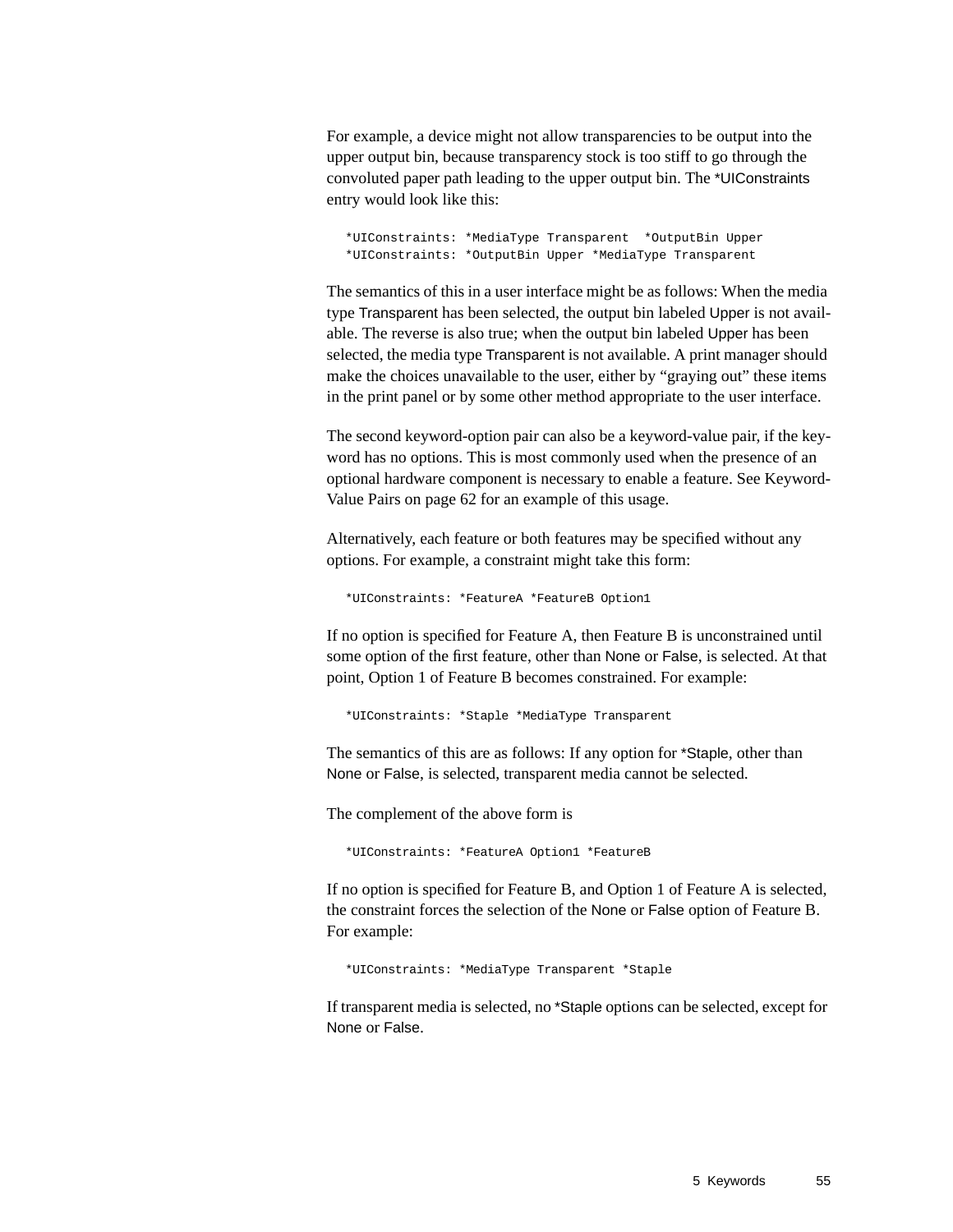Finally, it is legal to omit options for both Feature A and Feature B. This means that if the option selected for Feature A is None or False, Feature B is unconstrained, but if any other option of Feature A is selected, the only valid options for Feature B are None or False.

It is illegal to omit an option for Feature B if it is a PickOne style without a None option, because that effectively disables all options of Feature B. It is also illegal to omit an option for Feature A if it is a style without a None style, because it effectively disables the specified option of Feature B for all cases.

### **\*Include:** "filename"

This allows the explicit inclusion of another PPD file (or partial file) into the current PPD file. The QuotedValue filename is the name of the file to be included. See section 4.2 for details on the syntax of filename.

# \*End

This keyword is used to close multiple-line InvocationValues and QuotedValues. The double quotes are still used to delimit the code sequence, but as an extra parsing check and for added human readability, the \*End keyword is included after the closing double quote of a multiple-line PostScript language sequence. The keyword itself is of type NoValue.

# **5.6 Symbolic References to Data**

The keywords in this section provide a way for parsers to skip large amounts of data contained in a PPD file when the parsers are not interested in that particular type of data. This is accomplished by providing a symbolic reference in place of a large body of PostScript language code.

Where an InvocationValue is normally permitted, it is legal to have a symbol name instead. A symbol name must start with the character caret, ^ (decimal ASCII 94). This symbol name is associated with a PostScript language sequence (InvocationValue) that appears at some later place in the PPD file (or in an attached local customization file). Since the InvocationValue might be large, a length hint can be provided to allow parsers to skip the large value quickly.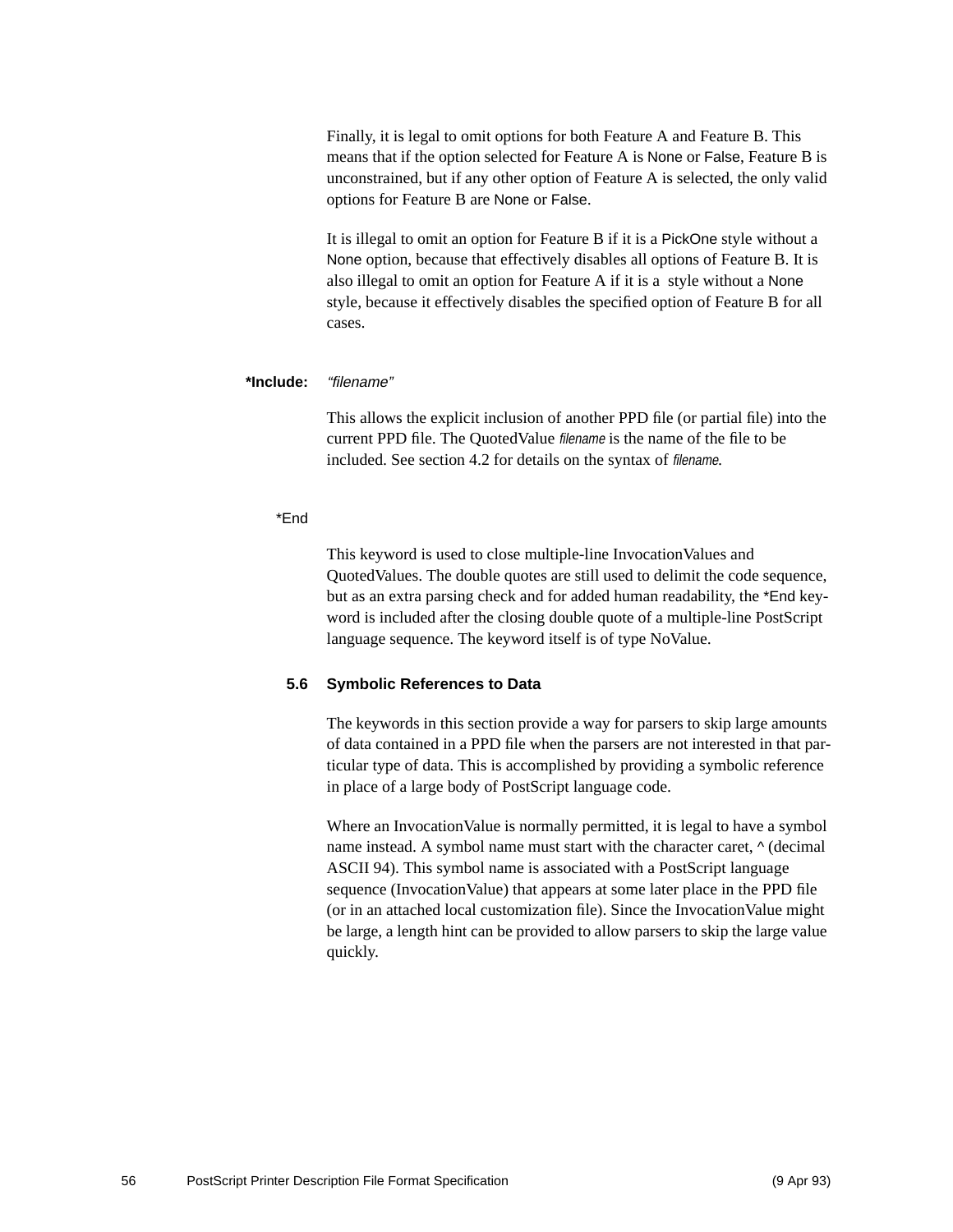# For example:

```
*OpenUI *MainFeature: PickOne
*MainFeature Option1: ^MySymbol
*MainFeature Option2: "..."
*CloseUI: *MainFeature
*SymbolLength ^MySymbol: bytecount EOLcount
*SymbolValue ^MySymbol: "
  ... bulky data here (e.g. color rendering dictionary)
"
*SymbolEnd: ^MySymbol
```
If a parser encounters a symbol name as a value, the parser should expect to find a \*SymbolValue entry with the same symbol name later in the file. The rest of this section describes the individual keywords used to indicate symbolic pointers to bodies of data.

*Note The use of a symbol name in place of an InvocationValue is incompatible with version 3.0 of the PPD file specification and might cause problems for existing parsers. It is intended for use only when the code is very large—on the order of tens of kilobytes—and this is likely to occur only with new feature keywords which existing parsers are not scanning. Symbol names should not be used as the values of keywords that existed in older versions of this specification or for commonly-referenced keywords, such as* \*PageSize*.*

#### **\*SymbolLength** symbolName: bytecount EOLcount

This keyword provides a hint to a parser about how long the body of data is, so the parser knows how many bytes to skip if it wants to skip this data. The option symbolName must be the same as the symbolName used in the associated \*SymbolValue entry.

The StringValue values bytecount and EOLcount are unsigned integers. Together they measure the length in bytes of the data from the '\*' byte of \*SymbolValue to the '\*' byte of \*SymbolEnd. The first value gives the number of bytes, excluding the bytes that comprise end-of-line sequences. The second value gives the number of end-of-line sequences.

The parser must determine the number of bytes in an end-of-line sequence in the PPD file (usually 1 or 2).This number is usually a function of the operating system or platform on which the parser is operating, so it is usually known to the parser. It can then compute the byte offset of the \*SymbolEnd keyword in the file by the formula

ibEnd = ibValue + bytecount + (cbEOL\*EOLcount)

where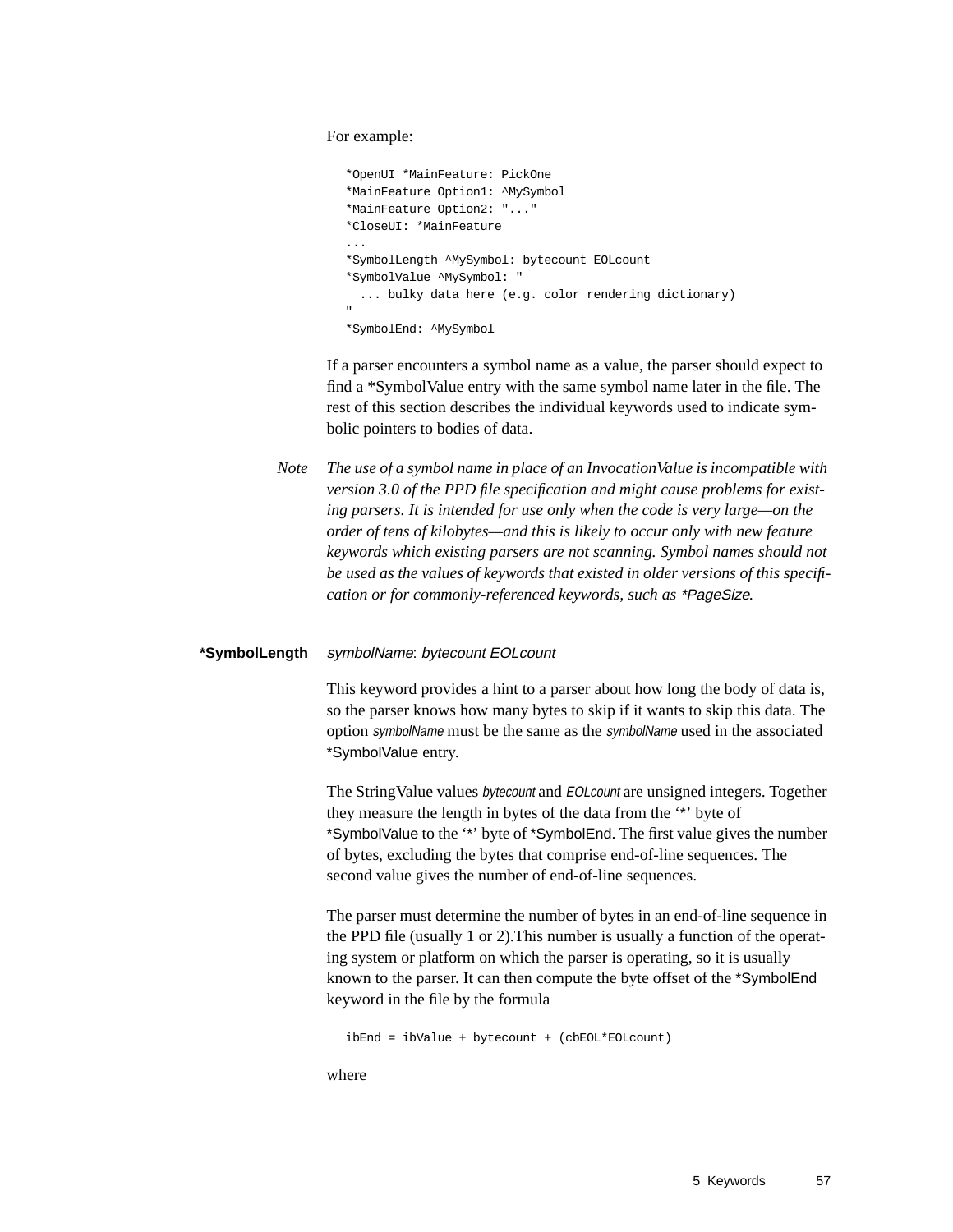```
ibEnd = byte offset of '*' in '*SymbolEnd'
ibValue = byte offset of '*' in '*SymbolValue'
cbEOL = number of bytes per end-of-line sequence
```
and the values of bytecount and EOLcount are taken from the \*SymbolLength keyword.

The information given by the \*SymbolLength keyword is a hint only; parsers must not rely on it being correct or even present. If it is not correct or present, the parser must skip the value definition by scanning through the file until it reaches the \*SymbolEnd keyword with the appropriate symbolName.

\*SymbolLength must occur in a PPD file immediately before \*SymbolValue.

# **\*SymbolValue** symbolName: "invocation"

This keyword marks the beginning of a body of data of type InvocationValue. Symbol names must be defined in a \*SymbolValue entry if they are referenced by a main keyword. It is an error for a PPD file to reference a symbol name that is not later defined. If a name is referenced but not defined, parsers can substitute a value of " " (empty quotes). The \*SymbolValue entry for a given symbolName must occur after the reference to symbolName by a main keyword. That is, once a parser encounters a main keyword referencing symbolName, it can expect to find a corresponding \*SymbolValue entry either later in the PPD file or in an included PPD file. The following two examples are both valid.

# **Example 1:** *PPD file 'A'*

```
*%File: A
...
*Jog True: ^JogTrue
...
*SymbolLength ^JogTrue: 2000 500
*SymbolValue ^JogTrue: "..."
*SymbolEnd: ^JogTrue
...
```
### **Example 2:** *PPD file 'B'*

```
*%File: B
...
*Jog True: ^JogTrue
...
*Include: "C" ---------> *%File: C
                           ...
... *SymbolLength ^JogTrue: 2000 500
                           *SymbolValue ^JogTrue: "..."
                           *SymbolEnd: ^JogTrue
```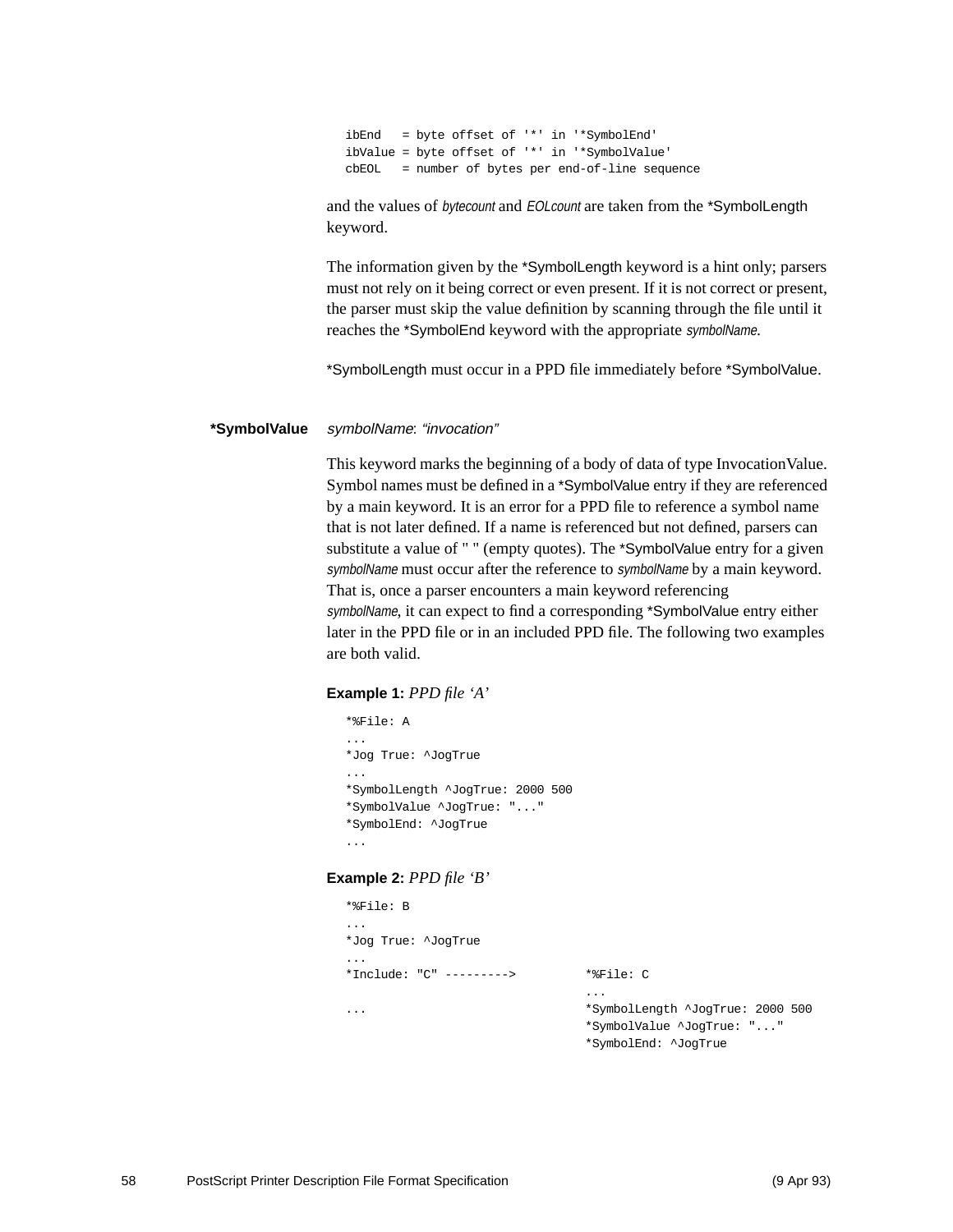Alternatively, the reference to symbolName can be in an included PPD file as long as the **\***SymbolValue entry is encountered after the \*Include statement in the including file. For example, the following is valid because included files are treated as in-line files, so the parser must finish parsing File E before it encounters the **\***SymbolValue in File D

```
*%File: D
...
*Include: "E" -------------------> *%File: E
                                     ... *Jog True: ^JogTrue
... ...
*SymbolLength ^JogTrue: 2000 500
*SymbolValue ^JogTrue: "..."
*SymbolEnd: ^JogTrue
```
The rules for legal symbolNames are the same as for legal option keywords. By convention, Adobe-generated PPD files will construct symbol names by concatenating the main and option keywords together (omitting the *asterisk* from the main keyword). For example:

```
*ColorRenderDict Bond: ^ColorRenderDictBond
...
*SymbolValue ^ColorRenderDictBond: "..."
```
If there are multiple occurrences of \*SymbolValue for a given symbolName, the first occurrence has precedence.

#### **\*SymbolEnd:** symbolName

This keyword must appear on the next line following the closing *double quote* of the symbol value. The StringValue value, *symbolName*, must be the same as the *symbolName* used in the associated \*SymbolValue entry.

#### **5.7 Installable Options**

Most printers ship in some standard, minimal configuration but accept optional features or accessories, usually sold separately. These *installable options* can be paper trays, envelope feeders, font cards, and so on. The PPD specification provides a way to describe these accessories, label them as optional and initially not installed, and a way to install them later. Thus an application can list the installable options in its user interface, but can display them in some special way (for instance, grayed out) to indicate that the basic configuration does not support them.

Additionally, a customization file can be created to reflect a specific printer, and within that customization file, certain accessories can be marked as installed, so that applications can then allow them to be selected from the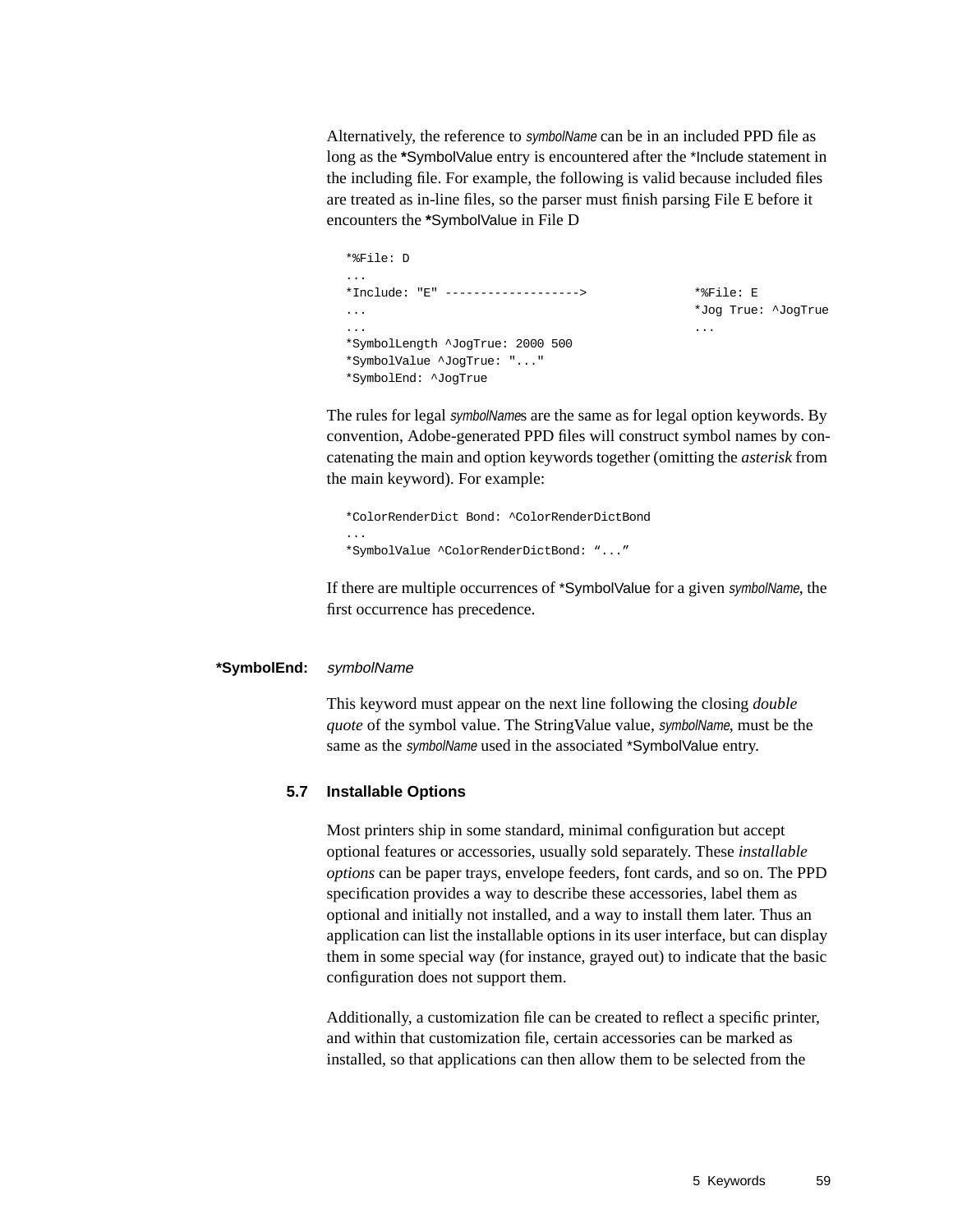user interface. The PPD specification also offers a way for an application to query the user for this configuration information, which can be used to update an application's internal database.

Without this information, an application might display all installable options, whether they are installed or not, and risk having the user select an uninstalled option and get errors or unexpected results.

# **Syntax and Use**

The \*OpenGroup structure keyword (described in section 5.5) is used to denote the beginning of the installable options group. The option keyword InstallableOptions describes this special group. InstallableOptions is a registered option keyword that should not be used as an option for any other group in a PPD file. Like other values, it can have a translation string attached for clarity.

For example:

\*OpenGroup: InstallableOptions/Options Installed

The installable options group contains one entry for each optional accessory that the printer can accept. Each entry consists of an \*OpenUI/\*CloseUI keyword pair, which surrounds the choices for the accessory. Within the entry, the \*Default- entry denotes the current state of the accessory; that is, whether it is installed or not.

The actual main keywords used in this group consist of the generic string \*Option followed by an integer; for example, \*Option1, \*Option2. Each installable option (each \*OpenUI entry) must have a unique \*Option name. The \*UIConstraints section then maps the generic \*Option keywords to the actual PPD feature entries. For example:

```
*OpenGroup: InstallableOptions/Options Installed
*OpenUI *Option1/Envelope Feeder: Boolean
*DefaultOption1: False
*Option1 True/Installed: ""
*Option1 False/Not Installed: ""
*CloseUI: *Option1
*CloseGroup: InstallableOptions
*UIConstraints: *Option1 False *InputSlot Envelope
```
The \*UIConstraints entry tells a print manager that if \*Option1 is False, then the Envelope option of the \*InputSlot keyword is not available for selection by the user.

A print manager can use the InstallableOptions group in two ways. First, at printer installation or configuration time, a print manager can create a configuration panel based on the information found in the InstallableOptions group.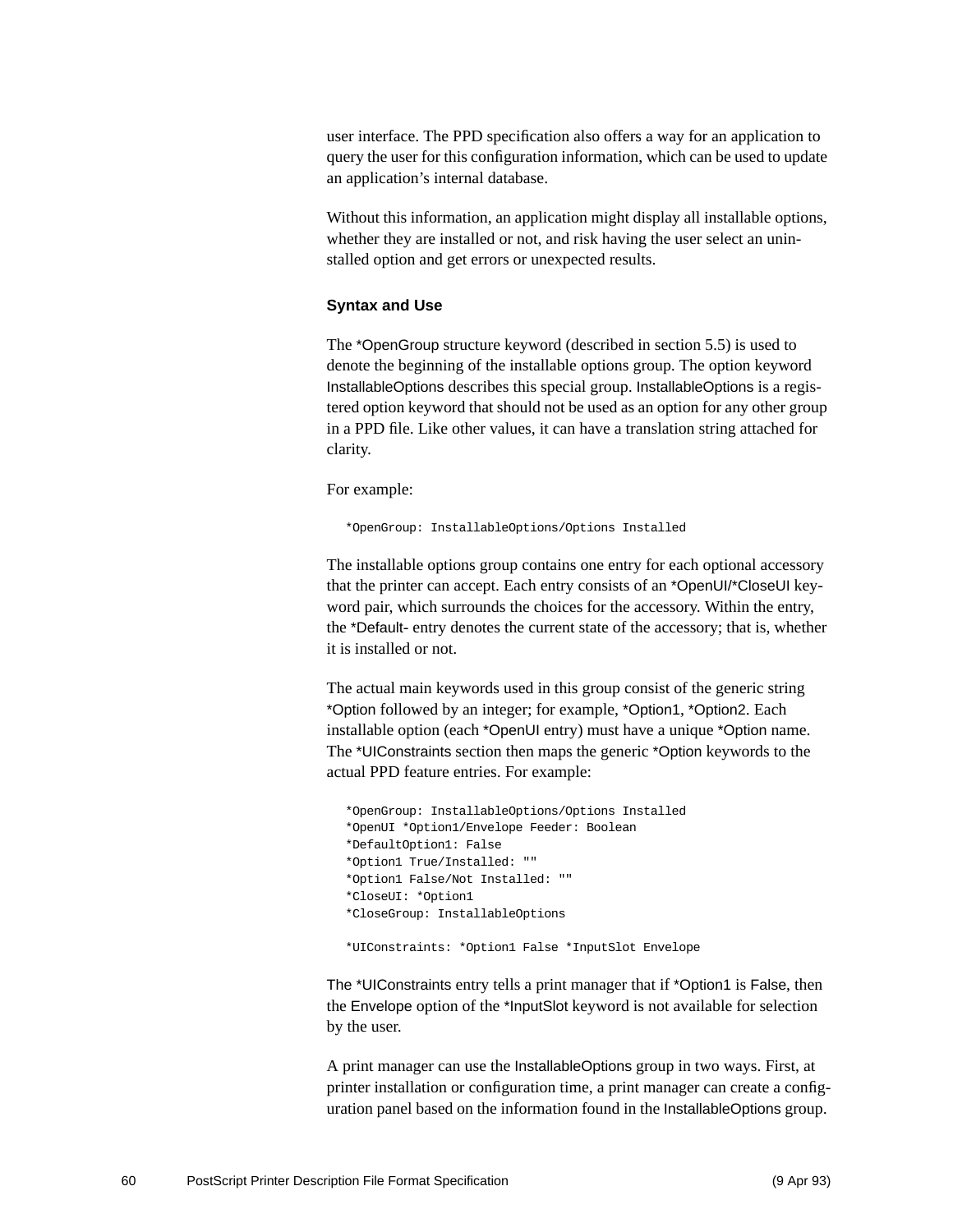On this configuration panel the print manager posts the optional accessories listed, using the PickOne and Boolean values of the \*OpenUI entries to determine whether an accessory requires a menu of choices or a boolean check box that denotes whether or not an accessory is installed. The user then informs the print manager which printer accessories are installed by selecting from the menus or checking the check boxes for each optional accessory. The print manager then stores this information in an internal database and later uses it to decide which options to offer the user at print time.

Second, a user or application might permanently configure the print manager by providing a local customization file that contains \*Default- settings that reflect the installation of accessories.

For example, a local customization file might contain the following:

```
*OpenUI *Option1/Envelope Feeder: Boolean
*DefaultOption1: True
*CloseUI: *Option1
```
From this entry, a print manager can record that the value of \*Option1 is currently True and use that information, in conjunction with the \*UIConstraints entry in the base PPD file, to later decide which other options to offer to the user at print time. If the author of the print manager does not want to offer a configuration panel that interacts with the user, the print manager can be coded so that it looks at the \*Default- setting and treats it as if it were a selection from the user. Instead of querying the user for configuration information, the print manager relies on the \*Default- settings to be correct. This method is perhaps simpler to implement, but is less flexible for the user and requires that the user or some application edit a local customization file to record the configuration information.

Most \*OpenUI entries in the InstallableOptions group are Boolean choices, as shown in the examples above. If an entry contains mutually exclusive choices, those choices can be grouped into one entry. For example, if a printer accepts memory upgrades of 2 MB or 4MB, the user can add either 2 MB or 4 MB but not both. Therefore, this choice can be represented in one entry, like this:

```
*OpenGroup: InstallableOptions
*OpenUI *Option2/Memory Configuration: PickOne
*DefaultOption2: None
*Option2 None/Basic Memory: ""
*Option2 2Meg/2Meg Memory Upgrade: ""
*Option2 4Meg/4Meg Memory Upgrade: ""
*CloseUI: *Option2
*CloseGroup: InstallableOptions
*UIConstraints: *Option2 None *Smoothing Medium
*UIConstraints: *Option2 None *Smoothing Dark
*UIConstraints: *Option2 2Meg *Smoothing Dark
```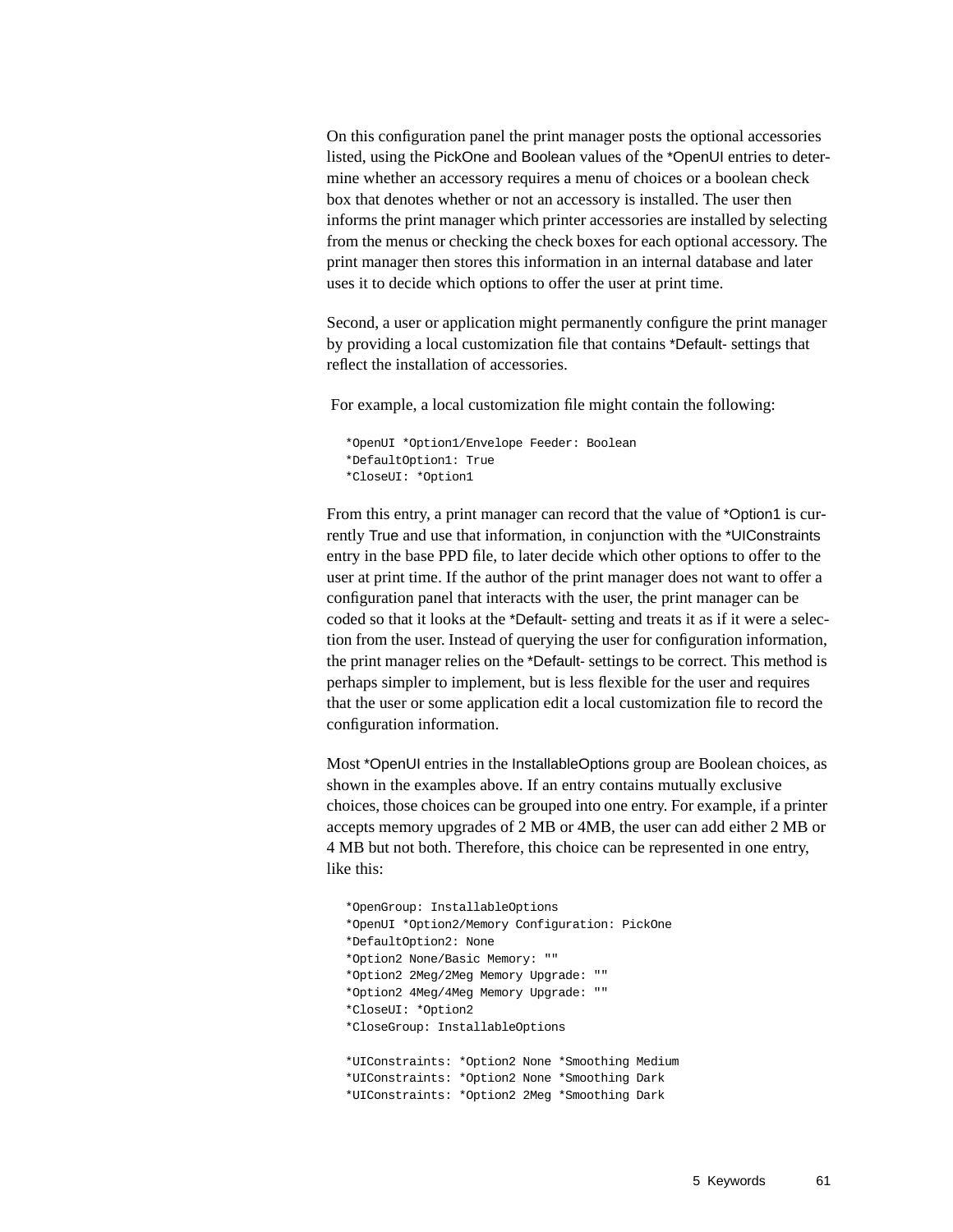This \*UIConstraints entry tells a print manager that if None has been selected for \*Option2, then neither the Medium nor Dark options of the \*Smoothing keyword are available, and if 2Meg has been selected for \*Option2, then only the Dark option of \*Smoothing is not available. This provides a way for the print manager to present various options to the user based on the amount of memory installed in the printer.

The InvocationValues of the main keywords are null quotes because no code is invoked; the print manager is simply recording information either from the user or from the \*Default- entries.

# **Keyword-Value Pairs**

The constrained feature (the second keyword-option pair in the \*UIConstraints entry) may also be a keyword-value pair, if the keyword has no options. For example, suppose a device could transmit faxes, but only if an optional fax board was installed. The keyword-value pair that denotes fax support is:

\*FaxSupport: Base

The corresponding entry would look like this:

```
*OpenGroup: InstallableOptions
*OpenUI *Option5/Fax Board: Boolean
*DefaultOption5: False
*Option5 False/Not Installed: ""
*Option5 True/Installed: ""
*CloseUI: *Option5
*CloseGroup: InstallableOptions
*UIConstraints: *Option5 False *FaxSupport Base
```
If the constrained feature is a multi-valued keyword, additional \*UIConstraints entries would be added for each value of the keyword. For example, if the \*FaxSupport entry in the PPD file had multiple values:

\*FaxSupport: Base Extended

then the corresponding \*UIConstraints entries would be:

\*UIConstraints: \*Option5 False \*FaxSupport Base \*UIConstraints: \*Option5 False \*FaxSupport Extended

#### **\*VMOption** vmOption: "int"

This QuotedValue denotes potential values of the \*FreeVM keyword with various optional memory (VM) configurations installed. The vmOption None denotes the basic, standard memory configuration, with no additional memory upgrades.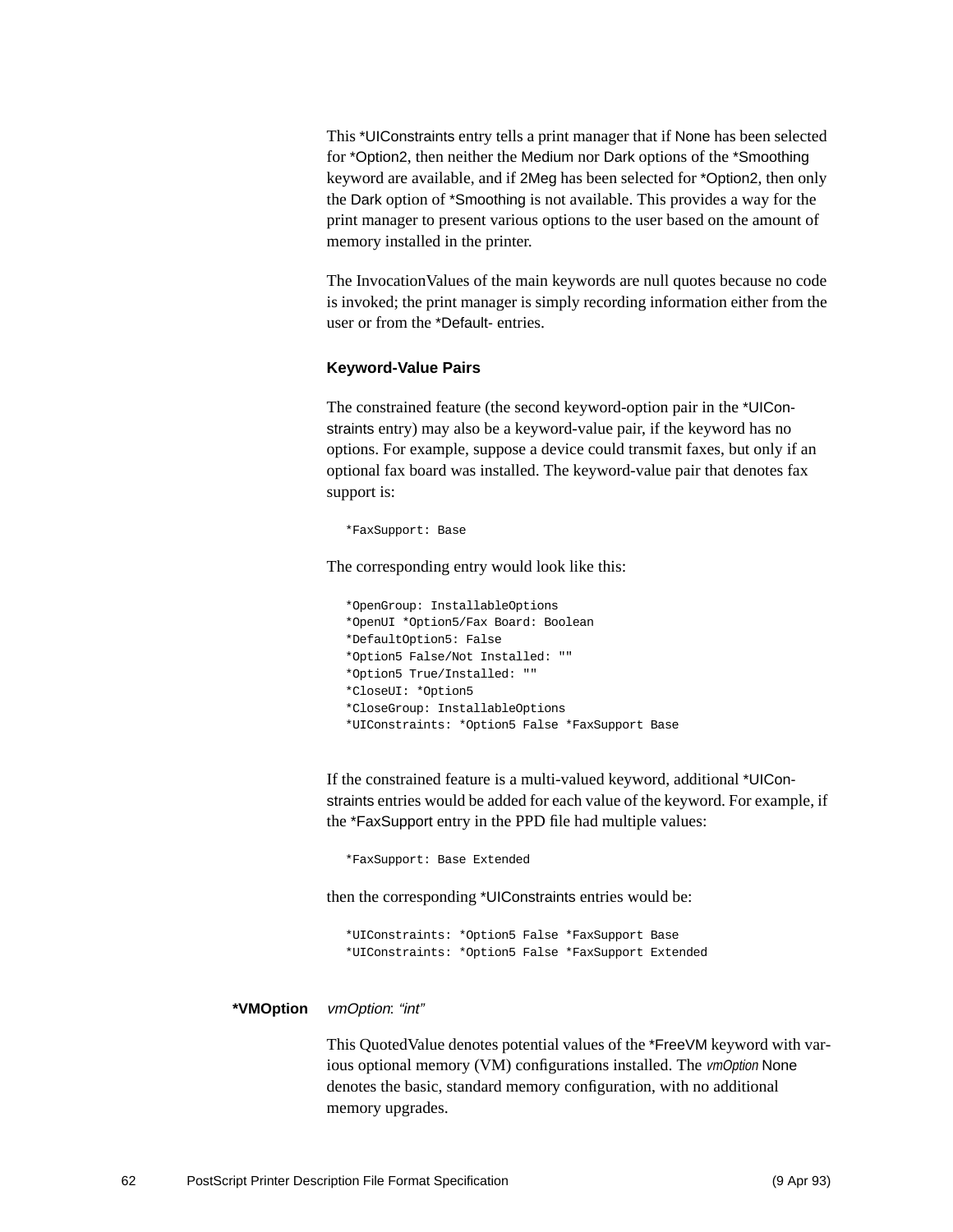A PPD file with a \*VMOption entry must also have a \*FreeVM entry. The \*FreeVM entry gives the amount of memory available for use by a PostScript language job available in the product's standard configuration. At least one \*VMOption entry will contain the same value as the \*FreeVM entry.

For example, the following entry indicates that the standard configuration contains 100,000 bytes of free memory at boot time, while the upgrade called 2Meg provides 1,100,000 bytes of free memory:

```
*FreeVM: "100000"
*VMOption None/Standard: "100000"
*VMOption 2Meg: "1100000"
```
\*UIConstraints, the InstallableOptions group, and \*VMOption can be used to show how much free memory is made available by installing additional memory. In the following example, the printer in its standard configuration, with no memory upgrades, has 100,000 bytes of free memory. Memory upgrades to 2 megabytes and 4 megabytes are available, but are not installed. Each memory upgrade makes the appropriate \*VMOption available.

```
*FreeVM: "100000"
*VMOption None/Standard: "100000
*VMOption 2Meg: "1100000"
*VMOption 4Meg: "3100000"
...
*OpenGroup: InstallableOptions
*OpenUI *Option2/Memory Configuration: PickOne
*DefaultOption2: None
*Option2 None/Basic Memory: ""
*Option2 2Meg/2Meg Memory Upgrade: ""
*Option2 4Meg/4Meg Memory Upgrade: ""
*CloseUI: *Option2
*CloseGroup: InstallableOptions
*UIConstraints: *Option2 None *VMOption
*UIConstraints: *Option2 2Meg *VMOption 4Meg
*UIConstraints: *Option2 2Meg *VMOption None
*UIConstraints: *Option2 4Meg *VMOption 2Meg
*UIConstraints: *Option2 4Meg *VMOption None
```
### **5.8 Introduction to Media Handling**

PPD files are most commonly used to take advantage of the different media sizes supported by a device. There are many devices on the market and many different sizes and types of media and finishing features supported on each device. The actual invocation code for a particular type of media often varies from one device to another—it might require the use of the operator **setpageparams** on one device, **setpapertray** on another, and **setpagedevice** on a third. The keywords in the next several sections are used to address the issues of choosing the input media, selecting a method of output, and requesting various finishing features.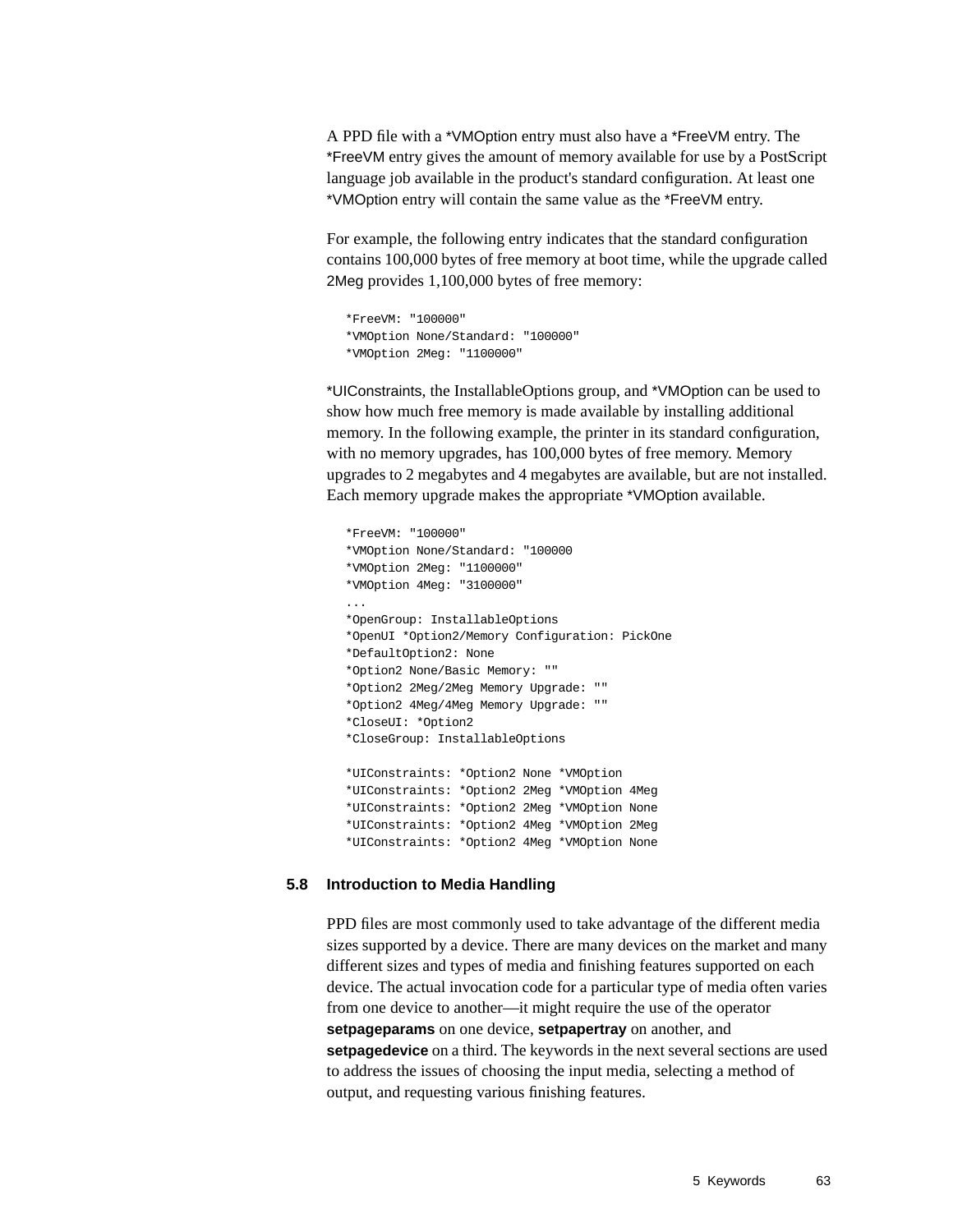In many instances what is wanted, at a user level, is "please print this on ledger paper," where the user does not care from which tray the paper comes. For this situation, there is a keyword, \*PageSize, whose corresponding invocation code selects a tray that contains the requested size of paper. Unless there are special media handling needs, it is suggested that the \*PageSize keyword be used to set an input media type.

For more control over the media handling capabilities, there are keywords for directly selecting the input slots, the output bins, the output order of the pages, the imageable area of a given page, and finishing features, such as stapling. Each of these has a specific use that might be needed beyond the simplistic notion "please give me ledger paper." For instance, if the manual feed feature is used, the \*PageRegion keyword should be used to set up an imageable area for the manually fed sheet of paper.

*Note The author of a print manager should assume that all media handling requests (requests for a particular page size, media tray, and so on) will initiate a new, blank page. That is, assume that a request for a media handling feature will clear the frame buffer and perform the equivalent of the PostScript language operators* **initgraphics** *and* **erasepage***.*

*This does not happen on all PostScript Level 1 devices, but is true for all PostScript Level 2 devices, and to be safe, you should assume it will happen on all Level 1 devices. Print managers should ensure that all media handling requests are placed in the output file before any page manipulation is performed and before any marks are made on the page.*

A primary use of a PPD file is for a print manager to be able to determine a list of all supported media types and to be able to determine the salient features of each page size (for example, the media dimensions and the imageable area). This list can then be displayed to the user in a user interface, or consulted by the print manger when a user requests a certain page size. In addition to the keywords that supply invocation code for the various media types, there are keywords that provide information about each media size. For example, the physical media dimensions are described by the \*PaperDimension keyword, and the actual area of the page which is "writable" by the PostScript interpreter is described by the \*ImageableArea keyword.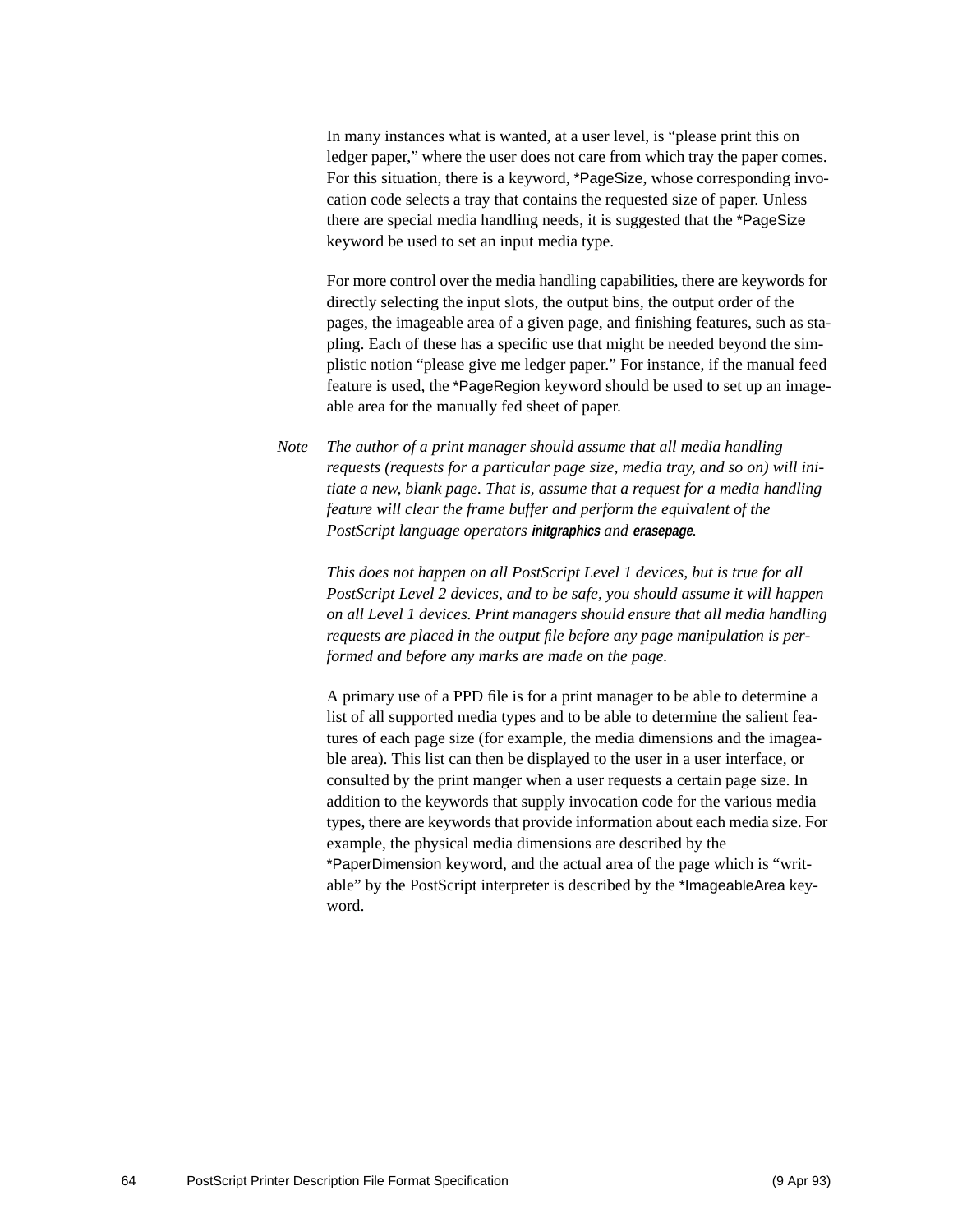# **5.9 Media Option Keywords**

In a PPD file, each type of media is described by an option keyword. The same option keyword is used with several different main keywords to describe different aspects of a given media type. For example, the entries \*PageSize Letter, \*PaperDimension Letter, and \*ImageableArea Letter all address different aspects of a letter-size page. Because the same option keywords are used often in the next several sections, they are all described in this introductory section. Any of these option keywords can be substituted where the placeholder word mediaOption appears in a main keyword description.

Note that other media option keywords can be added to the list of registered option keywords at any time. To ensure that the set of features is not artificially limited, a parser should parse for the complete list of option keywords in a main keyword entry delimited by \*OpenUI/\*CloseUI rather than parsing for specific option keywords. See section 5.5 for more information about the extensibility of option keywords using the \*OpenUI/\*CloseUI delimiters.

Remember that not all known media sizes are specified here, only the most common. A device manufacturer is free to request a new size to be listed in the PPD file for a new device. However, when Adobe is creating the PPD file, care will be taken to avoid duplicating the semantics of a registered option with a new option of a different name. Also, when creating a new option keyword, the capitalization conventions shown in the following tables will be followed as much as possible; that is, the first letters of logical words should be capitalized.

Each of these option keywords can be further qualified by an extension to indicate a slightly distinct treatment of the media size. The only currently defined qualifier is Transverse, which indicates that the paper is fed in an orientation that is rotated 90 degrees from the orientation of the base paper size. Since most printers feed paper with the short edge of the paper perpendicular to the feed direction ("short edge feed"), Transverse generally means "long edge feed." That is, a Transverse size generally indicates that the long edge of the image (on an imagesetter) or of the physical page (on a cut-sheet printer) is perpendicular to the feed direction. The option keyword qualifiers are appended with a period, like this: Letter.Transverse, A5.Transverse, and so on.

*Note Feeding the media transversely does not affect the relationship of user space to the physical page, but it does mean that the page is oriented differently with respect to device space. Transverse is* **not** *the same as landscape orientation of a page. The orientation of the image on the page is exactly the same for transverse as for non-transverse pages. A page fed transversely will appear identical to a page fed non-transversely, except that on certain printers, certain patterns and asymmetric halftone screens will image differently*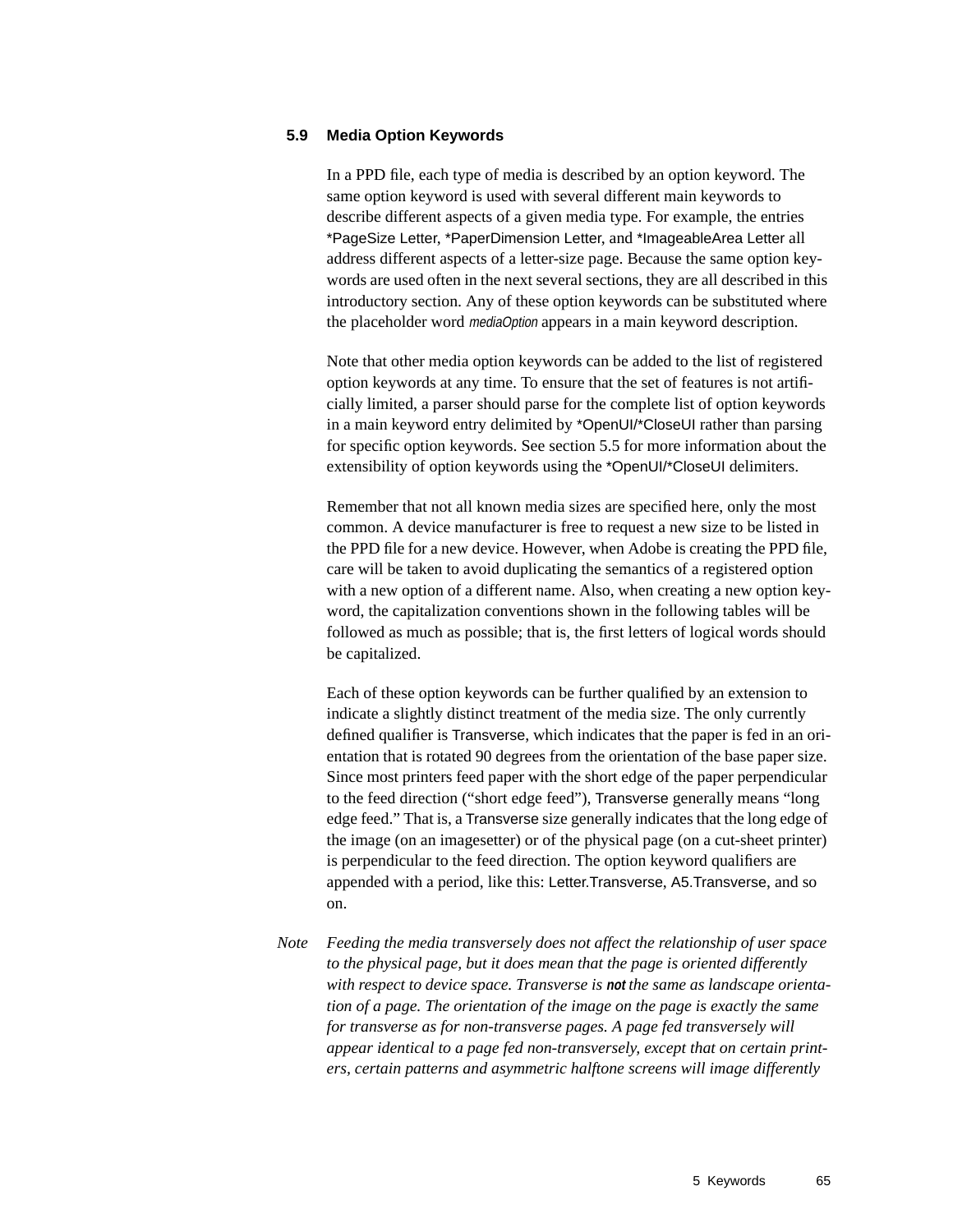*when the page is fed transversely, due to device and driver limitations. Also, on older devices, the printing speed when using the* **image** *operator might be different for a page that is fed transversely.*

Any of the media option keywords can have a serialization extension which is a number used to distinguish between two otherwise equivalent instances of the same option keyword. For example, if there are two Letter-size media trays, they can be numbered to differentiate them (as in Letter.1, Letter.2). These extensions can be combined with Transverse (for example, Letter.1.Transverse) or other qualifiers, as appropriate.

The option keywords describing page sizes are shown in a series of tables. The dimensions given below are in PostScript default units, and they refer to the actual physical dimensions of the page, not the imageable region, unless otherwise specified. When media sizes are given as ISO or JIS standard sizes, the dimensions in millimeters (mm) are exact, and the dimensions in Post-Script default units and inches are approximate.

# **ISO/JIS Standard "A" Sizes**

The following is a table of option keywords for the standard ISO/JIS "A" paper sizes. All sizes are given with the *x* dimension first, followed by the *y* dimension.

| <b>Option Keyword</b> | Size (points)    | Size (mm)        | Size (inches)       |
|-----------------------|------------------|------------------|---------------------|
| A0                    | 2384 x 3370      | 841 x 1189       | 33.11 x 46.81       |
| A1                    | 1684 x 2384      | 594 x 841        | 23.39 x 33.11       |
| A2                    | 1191 x 1684      | $420 \times 594$ | 16.54 x 23.39       |
| A <sub>3</sub>        | 842 x 1191       | $297 \times 420$ | 11.69 x 16.54       |
| A4                    | 595 x 842        | 210 x 297        | $8.27 \times 11.69$ |
| A5                    | 420 x 595        | $148 \times 210$ | 5.83 x 8.27         |
| A6                    | $297 \times 420$ | $105 \times 148$ | 4.13 x 5.83         |
| A7                    | 210 x 297        | 74 x 105         | $2.91 \times 4.13$  |
| A8                    | $148 \times 210$ | 52 x 74          | $2.05 \times 2.91$  |
| A9                    | $105 \times 148$ | $37 \times 52$   | $1.46 \times 2.05$  |
| A10                   | 73 x 105         | $26 \times 37$   | $1.02 \times 1.46$  |
|                       |                  |                  |                     |

**Table 2** *Option keywords for standard ISO/JIS "A" paper sizes*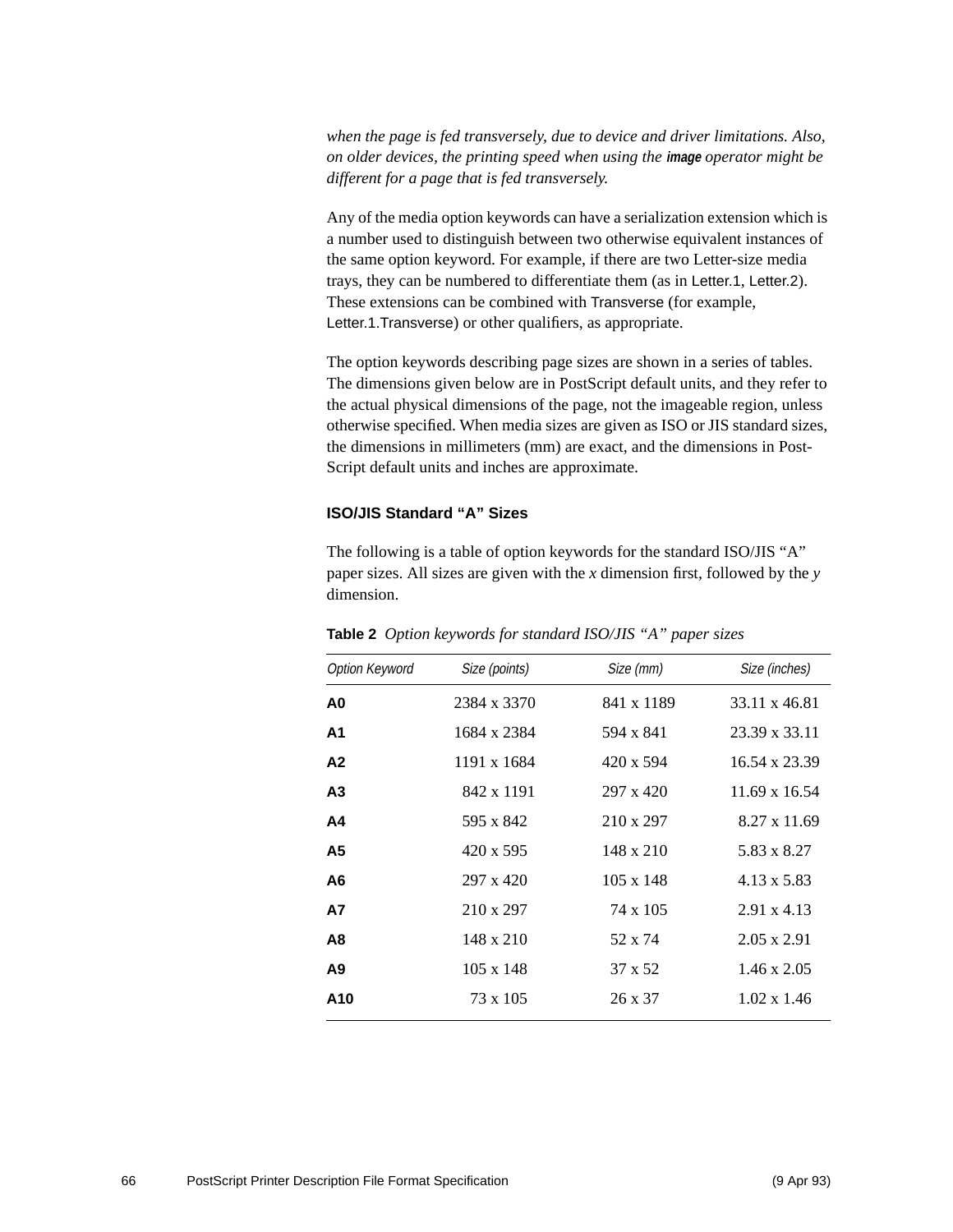# **JIS Standard "B" Sizes**

The following is a table of keywords for the standard JIS "B" paper sizes. All sizes are given with the *x* dimension first, followed by the *y* dimension.

| <b>Option Keyword</b> | Size (points)      | Size (mm)          | Size (inches)        |
|-----------------------|--------------------|--------------------|----------------------|
| B <sub>0</sub>        | 2920 x 4127        | $1030 \times 1456$ | 40.55 x 57.32        |
| <b>B1</b>             | 2064 x 2920        | 728 x 1030         | 28.66 x 40.55        |
| <b>B2</b>             | $1460 \times 2064$ | 515 x 728          | 20.28 x 28.66        |
| B <sub>3</sub>        | $1032 \times 1460$ | $364 \times 515$   | 14.33 x 20.28        |
| <b>B4</b>             | 729 x 1032         | 257 x 364          | $10.12 \times 14.33$ |
| <b>B5</b>             | 516 x 729          | 182 x 257          | 7.17 x 10.12         |
| <b>B6</b>             | $363 \times 516$   | 128 x 182          | 5.04 x 7.17          |
| <b>B7</b>             | 258 x 363          | 91 x 128           | $3.58 \times 5.04$   |
| B8                    | 181 x 258          | 64 x 91            | $2.52 \times 3.58$   |
| B9                    | $127 \times 181$   | $45 \times 64$     | $1.77 \times 2.52$   |
| <b>B10</b>            | 91 x 127           | $32 \times 45$     | $1.26 \times 1.77$   |
|                       |                    |                    |                      |

**Table 3** *Option keywords for standard JIS "B" paper sizes*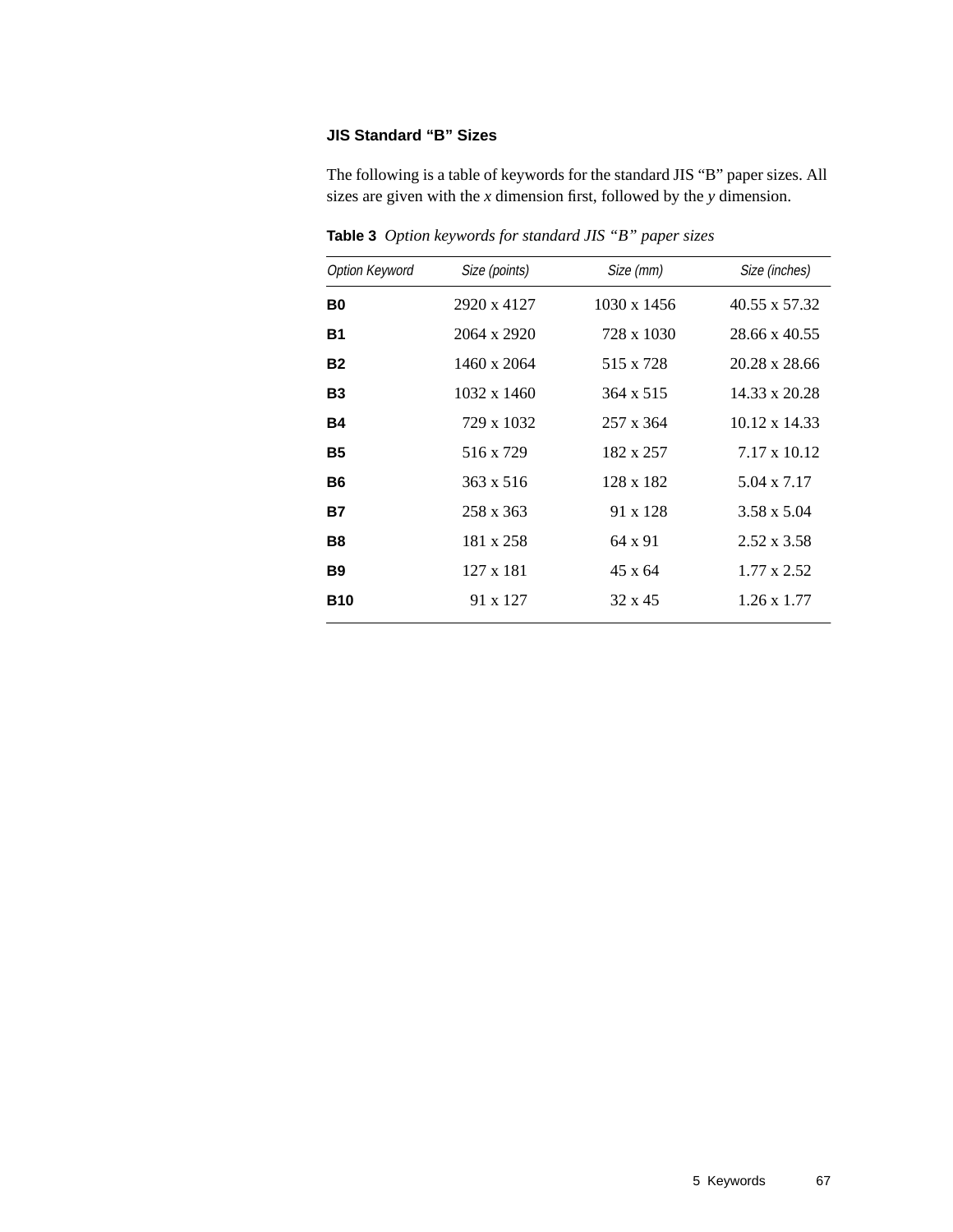### **ISO Standard "B" Sizes**

The following is a table of keywords for the standard ISO "B" paper sizes. All sizes are given with the *x* dimension first, followed by the *y* dimension.

| <b>Option Keyword</b> | Size (points)      | Size (mm)          | Size (inches)      |
|-----------------------|--------------------|--------------------|--------------------|
| <b>ISOB0</b>          | 2835 x 4008        | $1000 \times 1414$ | 39.37 x 55.67      |
| <b>ISOB1</b>          | 2004 x 2835        | 707 x 1000         | 27.83 x 39.37      |
| <b>ISOB2</b>          | 1417 x 2004        | 500 x 707          | 19.68 x 27.83      |
| <b>ISOB3</b>          | $1001 \times 1417$ | $353 \times 500$   | 13.90 x 19.68      |
| <b>ISOB4</b>          | 709 x 1001         | $250 \times 353$   | 9.84 x 13.90       |
| <b>ISOB5</b>          | 499 x 709          | $176 \times 250$   | $6.93 \times 9.84$ |
| <b>ISOB6</b>          | 354 x 499          | $125 \times 176$   | $4.92 \times 6.93$ |
| <b>ISOB7</b>          | 249 x 354          | 88 x 125           | 3.46 x 4.92        |
| <b>ISOB8</b>          | 176 x 249          | 62 x 88            | $2.44 \times 3.46$ |
| <b>ISOB9</b>          | $125 \times 176$   | 44 x 62            | $1.73 \times 2.44$ |
| <b>ISOB10</b>         | 88 x 125           | $31 \times 44$     | $1.22 \times 1.73$ |
|                       |                    |                    |                    |

**Table 4** *Option keywords for standard ISO "B" paper sizes*

# **ISO Standard "C" Envelope Sizes**

The following is a table of keywords for the standard ISO "C" envelope sizes. All sizes are given with the *x* dimension first, followed by the *y* dimension.

**Table 5** *Option keywords for standard ISO "C" envelope sizes*

| <b>Option Keyword</b> | Size (points)    | Size (mm)        | Size (inches)        |
|-----------------------|------------------|------------------|----------------------|
| C <sub>0</sub>        | 2599 x 3676      | 917 x 1297       | $36.10 \times 51.06$ |
| C <sub>1</sub>        | 1837 x 2599      | 648 x 917        | 25.51 x 36.10        |
| C <sub>2</sub>        | 1298 x 1837      | 458 x 648        | 18.03 x 25.51        |
| C <sub>3</sub>        | 918 x 1296       | 324 x 458        | 12.75 x 18.03        |
| C4                    | 649 x 918        | 229 x 324        | $9.02 \times 12.75$  |
| C <sub>5</sub>        | $459 \times 649$ | $162 \times 229$ | $6.38 \times 9.02$   |
| C6                    | 323 x 459        | $114 \times 162$ | $4.49 \times 6.38$   |
| C7                    | 230 x 323        | 81 x 114         | $3.19 \times 4.49$   |
| DL                    | $312 \times 624$ | $110 \times 220$ | 4.33 x 8.66          |
|                       |                  |                  |                      |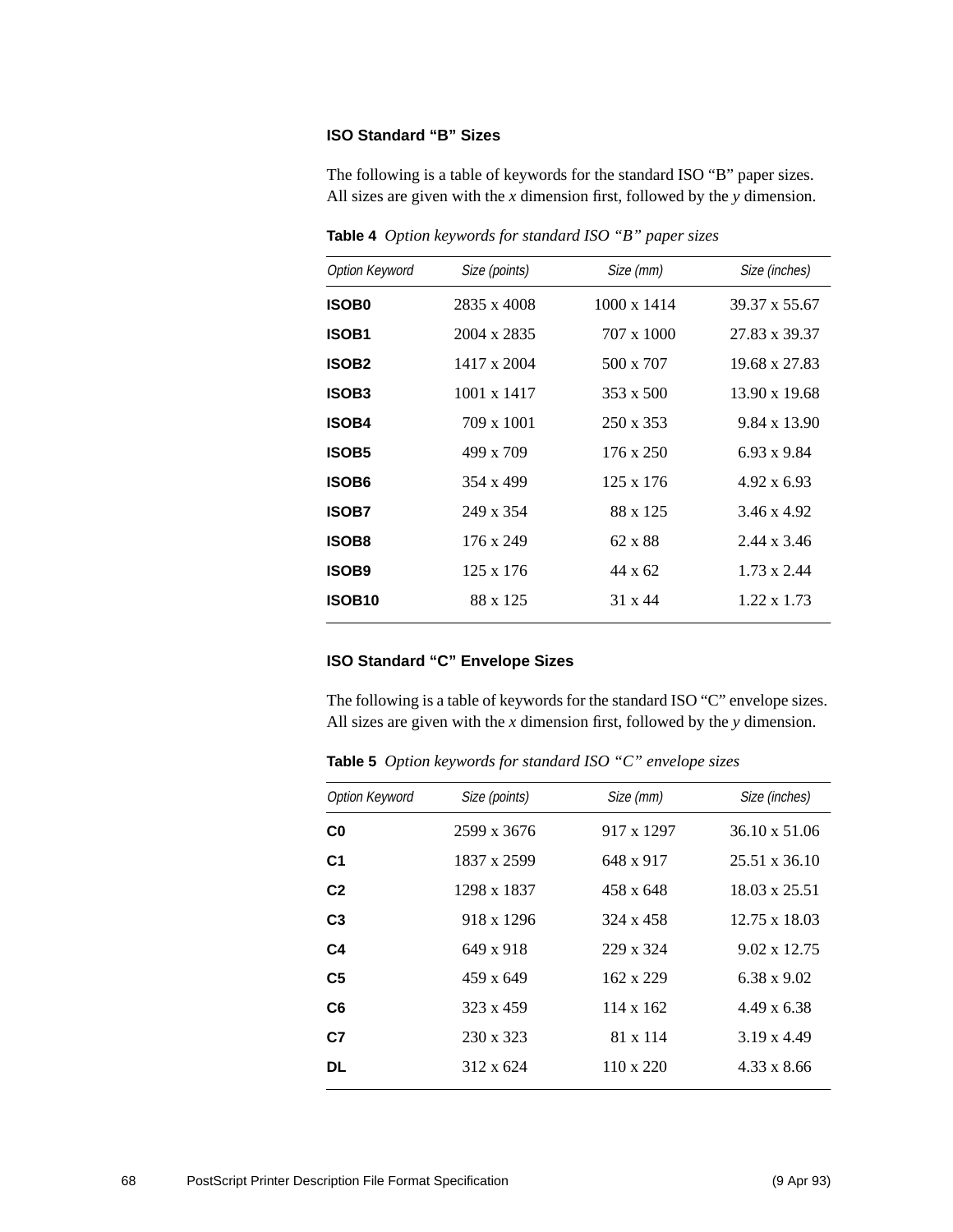## **Other Standard Page Sizes**

The following option keywords include U.S. standard paper and envelope sizes and other sizes that printer manufacturers have created and found useful. Unlike the ISO and JIS standard sizes, these U.S. standard sizes are typically defined in inches, and the millimeter measurements are provided only for comparison with the ISO and JIS standard sizes. All sizes are given with the *x* dimension first, followed by the *y* dimension.

| <b>Option Keyword</b> | Size (points)    | Size (mm)            | Size (inches)    |
|-----------------------|------------------|----------------------|------------------|
| Letter                | 612 x 792        | 215.9 x 279.4        | $8.5 \times 11$  |
| Legal                 | 612 x 1008       | 215.9 x 355.6        | $8.5 \times 14$  |
| <b>Statement</b>      | $396 \times 612$ | 139.7 x 215.9        | $5.5 \times 8.5$ |
| <b>Tabloid</b>        | 792 x 1224       | 279.4 x 431.8        | $11 \times 17$   |
| Ledger                | 1224 x 792       | 431.8 x 279.4        | $17 \times 11$   |
| 7x9                   | $504 \times 648$ | 177.8 x 228.6        | 7 x 9            |
| 9x11                  | 648 x 792        | 228.6 x 279.4        | 9 x 11           |
| 9x12                  | 648 x 864        | 228.6 x 304.8        | $9 \times 12$    |
| 10x13                 | 720 x 936        | 254.0 x 330.2        | $10 \times 13$   |
| 10x14                 | 720 x 1008       | $254.0 \times 355.6$ | $10 \times 14$   |
|                       |                  |                      |                  |

**Table 6** *Other standard page sizes*

- LetterSmall—This is used to describe a reduced-size imageable region based on the Letter media size. Its imageable area varies across devices, but is generally about 552 x 730 points, centered on an 8.5 x 11 inch page.
- A4Small—This is used to describe a reduced-size imageable region based on the A4 media size. Its imageable area varies across devices, but is generally about 537 x 780 points, centered on an A4 page.
- Executive—This describes a page whose physical size is generally about 540 x 720 points (7.5 x 10 inches). If a device offers several "executive" sizes that are very similar  $(7.25 \times 10.5 \text{ inch} (522 \times 756 \text{ points}), 7.5 \times 10.5$ inch, 7 x 10.5 inch, and so on), these sizes can be differentiated by a serialization extension and a translation string that denotes the exact size. For example:

```
*PageSize Executive.1/7.5 x 10 in: "7.5x10inchtray"
*PageSize Executive.2/7.25 x 10.5 in: "7.25x10.5inchtray"
*PageSize Executive.3/7.5 x 10.5 in: "7.5x10.5inchtray"
```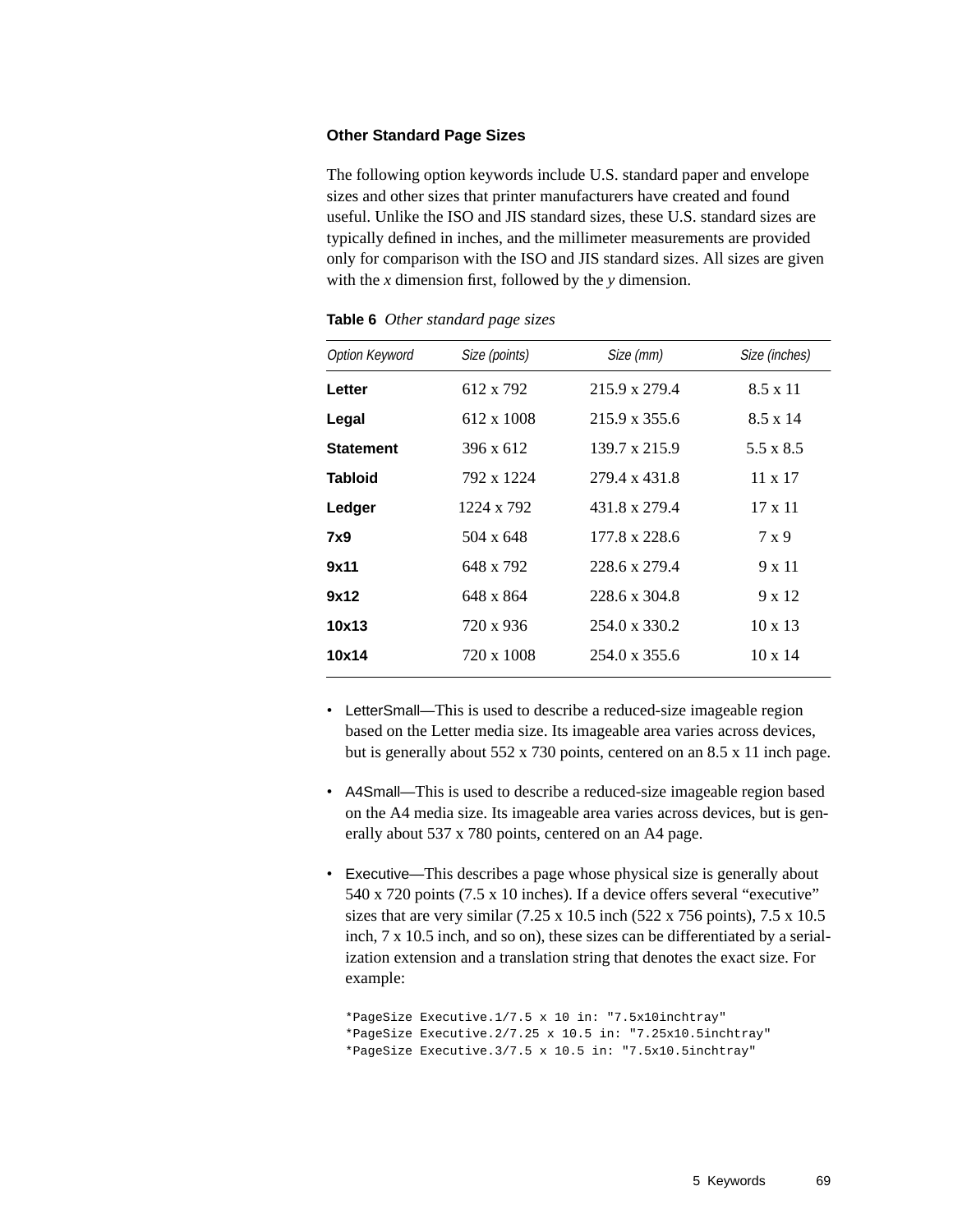- Folio—This is a 567 x 903.5 point imageable region, centered on an 8.5 x 13 inch (595 x 936 point) page (folio sheet).
- Quarto—This is a 567 x 744 point imageable region, centered on a 610 x 780 point page (quarto sheet).
- Comm10—This is a 297 x 684 point  $(4.125 \times 9.5 \text{ inch})$  envelope.
- Monarch—This is a 279 x 540 point  $(3.875 \times 7.5 \text{ inch})$  envelope.
- Envelope—This is a page size reserved for printing envelopes that have no standard name. This keyword can be qualified by an *x* and *y* dimension (specified in points), in the order **x.y**, where *x* is perpendicular to the feed direction and *y* is parallel to the feed direction.
- *Note In the 3.0 specification, all envelope sizes were specified in the format* Envelope.x.y*, where x and y were the width and height of the envelope in PostScript default units, with the x dimension perpendicular to the feed direction. The option keyword could be followed by a translation string for clarity. For example,* Envelope.612.792/Letter Envelope *was a valid option. In the 4.0 and later specifications, envelopes are simply another size of media, and most envelope sizes will be listed by their common names (Comm10, Monarch), but the 3.0 format is still recognized and is useful for envelopes without common names.*

# **5.10 Media Selection**

### **\*PageSize** mediaOption: "invocation"

*Required*. This keyword provides the InvocationValue to invoke supported page sizes. The invocations in this section will establish both an input slot and a frame buffer (an area in device memory to hold the imageable region of the page). The exception to this is on roll-fed devices, such as imagesetters, where there are no selectable input slots and the invocation will only set up the frame buffer.

\*PageSize should be used for the common case of a request for a certain size of media, with no special handling of media requested (for example, the user says, "give me legal size paper," but does not care which tray is used). \*PageSize is intended to be used in all but very specific circumstances (such as when using manual feed or when directly controlling a media tray).

The invocation strings provided in the \*PageSize section can provoke an error if the appropriate size of media is not available. The error message can be caught by the print manager and a more meaningful message generated.

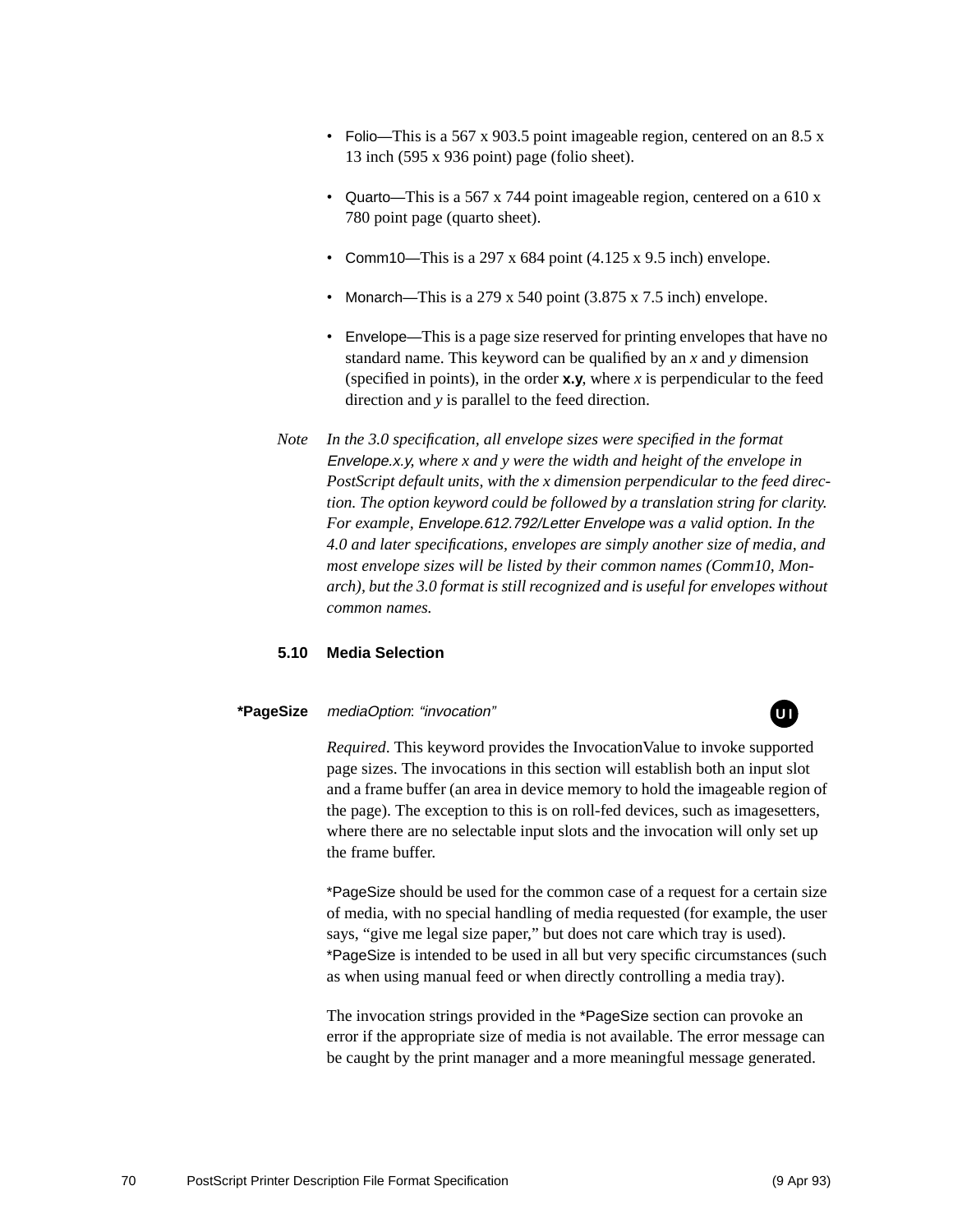An invocation string supplied by \*PageSize will generally override an invocation string supplied by \*PageRegion. Therefore, if a \*PageRegion invocation is present in the output file, it must come after a \*PageSize invocation to achieve the expected results. In a PPD file for an imagesetter, the invocation strings for \*PageSize and \*PageRegion are usually identical.

#### **\*DefaultPageSize:** mediaOption

This keyword indicates the default page size for the device when powered on. The value will correspond to one of the media options listed under \*PageSize, or it will be Unknown. On devices that support more than one page size, the value will generally be Unknown, as it is impossible to predict which media tray will be inserted or designated as the default tray.

### **\*?PageSize:** "query"

This query returns the media option corresponding to the current page size. The value returned must be one of the options listed under \*PageSize or it will be Unknown.

#### **\*PageRegion** mediaOption: "invocation"



*Required*. These InvocationValues set the imageable area to the appropriate media type without explicitly specifying the source of the media. It is intended to be used in conjunction with manual feed so that the imageable area is appropriate for the media to be fed. It is also used instead of the \*PageSize invocations when the user specifies an input tray and a page size (for example, Upper Tray, Letter Size), because the \*PageSize invocations generally select an input tray and would override the user's previous selection of a specific input tray.

### **\*DefaultPageRegion:** mediaOption

This indicates the default imageable area (in terms of media options) for the device when powered on. The value will correspond to one of the media options listed under \*PageRegion or it will be Unknown. Like \*DefaultPageSize, on most devices the value will be Unknown, because the imageable area is usually based on the size of the current media tray.

*Note The keywords* \*DefaultPaperTray*,* \*PaperTray*, and* \*?PaperTray*, which were present in the 3.0 spec, have been removed because they were redundant. In their place,* \*PageSize *should be used to select a particular size of paper,* \*PageRegion *should be used to select a particular imageable area for manualfeed, and* \*InputSlot *should be used to select a specific media tray.* \*InputSlot *is documented in section 5.13.*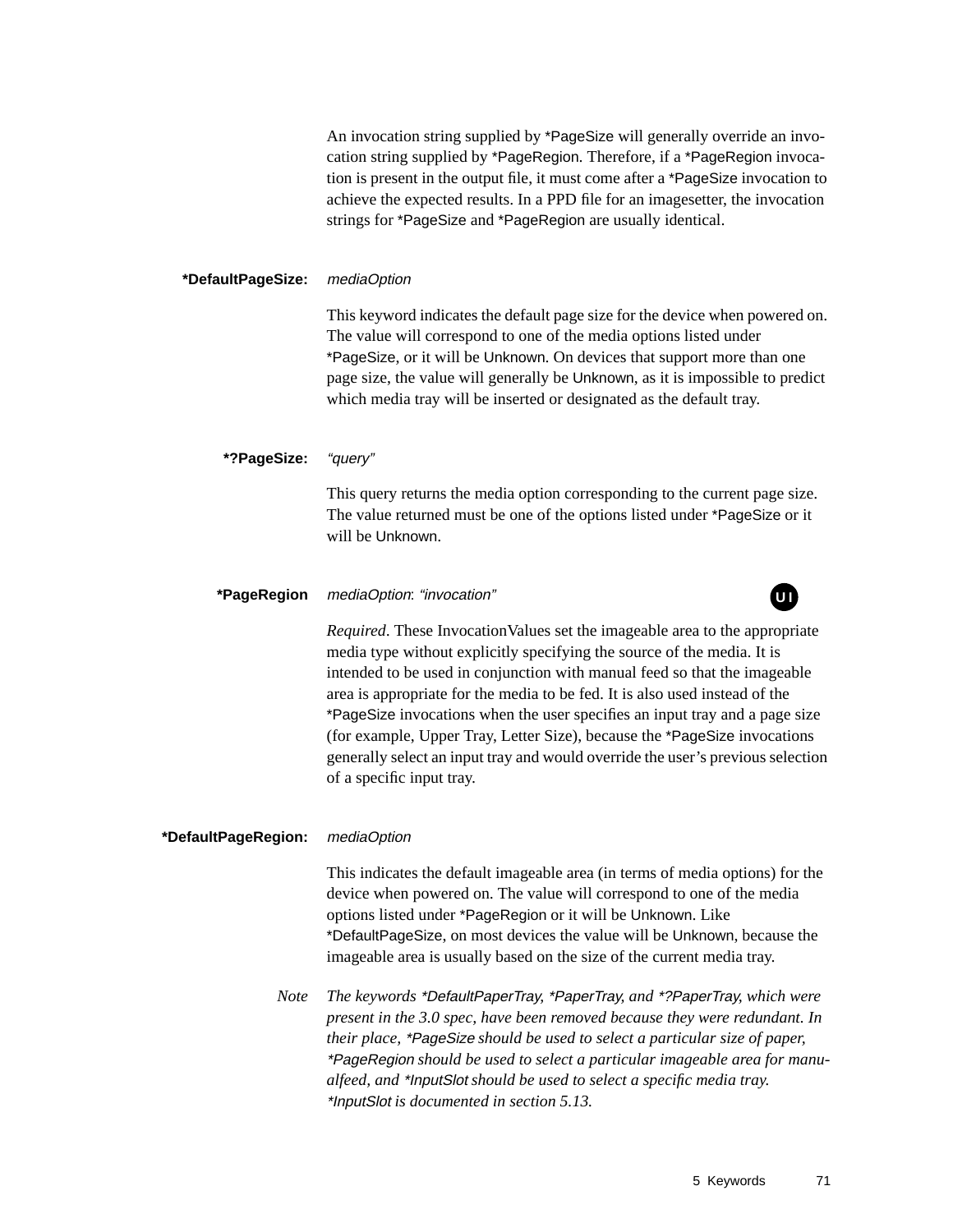

This keyword provides InvocationValues to select media by some characteristic other than size (or in addition to size). The options are product-dependent strings that describe the media. For example, a user might be able to select letterhead paper by specifying Letterhead as a media type. This method usually requires prior device setup, so that the device knows how to access a certain type of media. **\*DefaultMediaType:** typeOption This indicates the default media type. The value must match one of the options listed under \*MediaType. **\*?MediaType:** "query" This query returns a string denoting the currently selected media type. The returned value must match one of the options under \*MediaType or it will be Unknown. **\*MediaColor** colorOption: "invocation" This keyword provides InvocationValues to select media by color. The options are product-dependent strings that describe the available colors of media. This method usually requires prior device setup, so that the device knows how to access a certain color of media. **\*DefaultMediaColor:** colorOption This indicates the default media color. The value must match one of the options listed under \*MediaColor. **\*?MediaColor:** "query" This query returns a string denoting the currently selected media color. The returned value must match one of the options under \*MediaColor or it will be Unknown. **\*MediaWeight** weightOption: "invocation" This keyword provides InvocationValues to select media by weight. The **UUII UUII** 

options are product-dependent strings that describe the available media weights. This method of media selection usually requires prior device setup, so that the device knows how to access a certain weight of media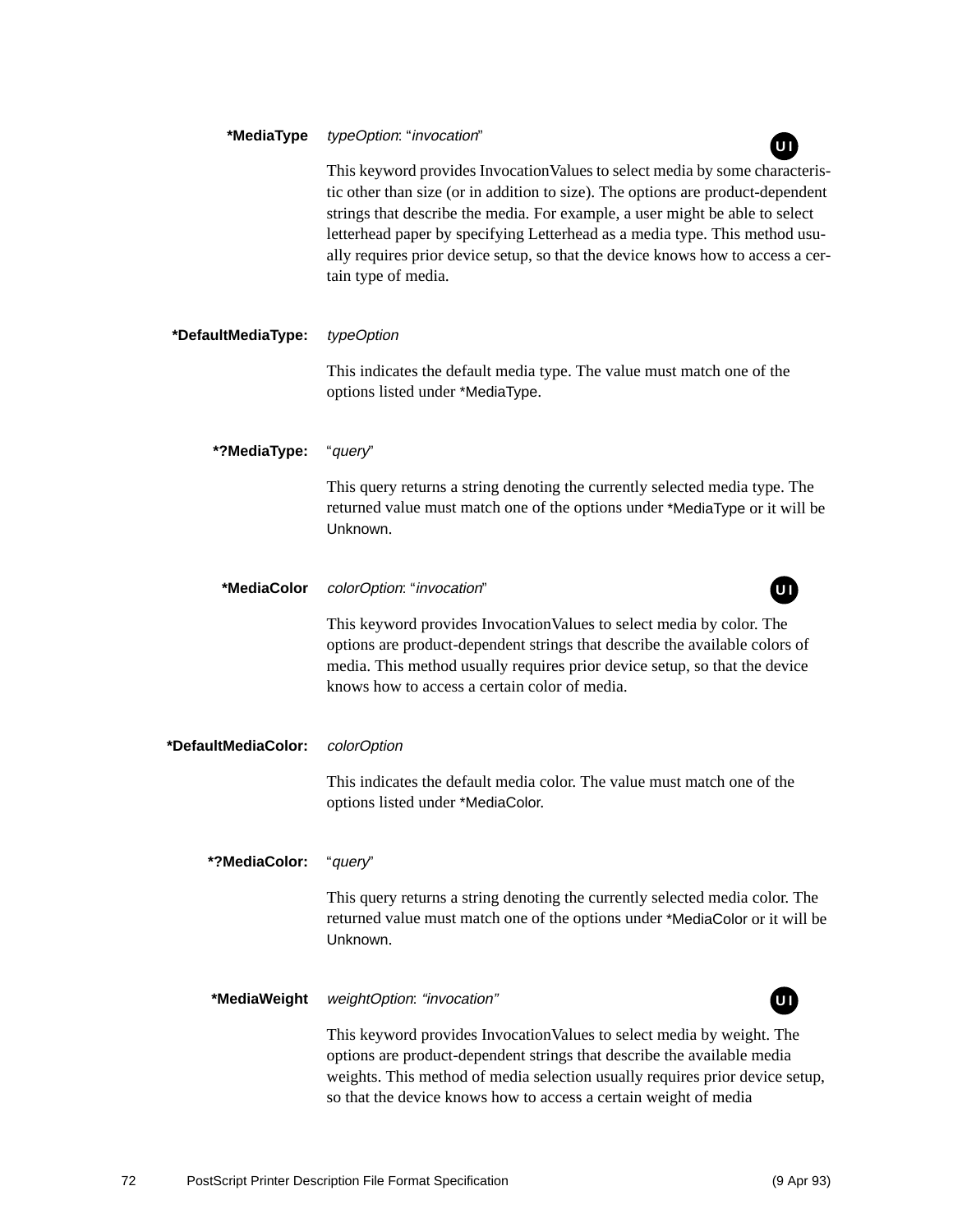#### **\*DefaultMediaWeight:** weightOption

This indicates the default media weight. The value must match one of the options listed under \*MediaWeight.

#### **\*?MediaWeight:** "query"

This query returns a string denoting the currently selected media weight. The returned value must match one of the options under \*MediaWeight or it will be Unknown.

### **5.11 Information About Media Sizes**

## $*$ **ImageableArea** mediaOption: "II<sub>x</sub> II<sub>v</sub> ur<sub>x</sub> ur<sub>y</sub>"

*Required*. This provides the bounding box of the imageable area for each given page size (mediaOption). The bounding box is given as four real numbers, representing the x and y coordinates of the lower left and upper right corners of the region, respectively, in the PostScript language default user space coordinate system. The *x* and *y* axes of a given page size correspond to the *x* and *y* axes of that page size in the \*PaperDimension entry.

The imageable region is defined as the part of the page where marks can actually be made. On many devices, there are margins imposed by the media transport mechanism in the marking engine that might prevent marks from being made close to the edges of the media. The \*ImageableArea entry will supply a region that represents a "reliable" area of the page in which marks can be made. This might exactly correspond to the *clipping path* set by the PostScript interpreter. The value is represented as an InvocationValue.

On some devices, the imageable area of a given page size varies as a result of the current resolution, amount of memory, the direction of paper feed, and other factors. For example, the imageable area of a Legal size page might be smaller at higher resolutions on a printer with variable resolution, or it might be shifted left or right depending on whether the page was fed long-edge-first or short-edge-first. In PPD files where the imageable area of a given page size can vary depending on other factors, the imageable area recorded for that page size will be the intersection of all possible imageable areas for that page size. While this means that the imageable area available in the current configuration might actually be larger than the imageable area shown in the PPD file, it at least guarantees that the available imageable area will not be smaller than that shown in the PPD file, and all marks made within the given imageable area will be visible.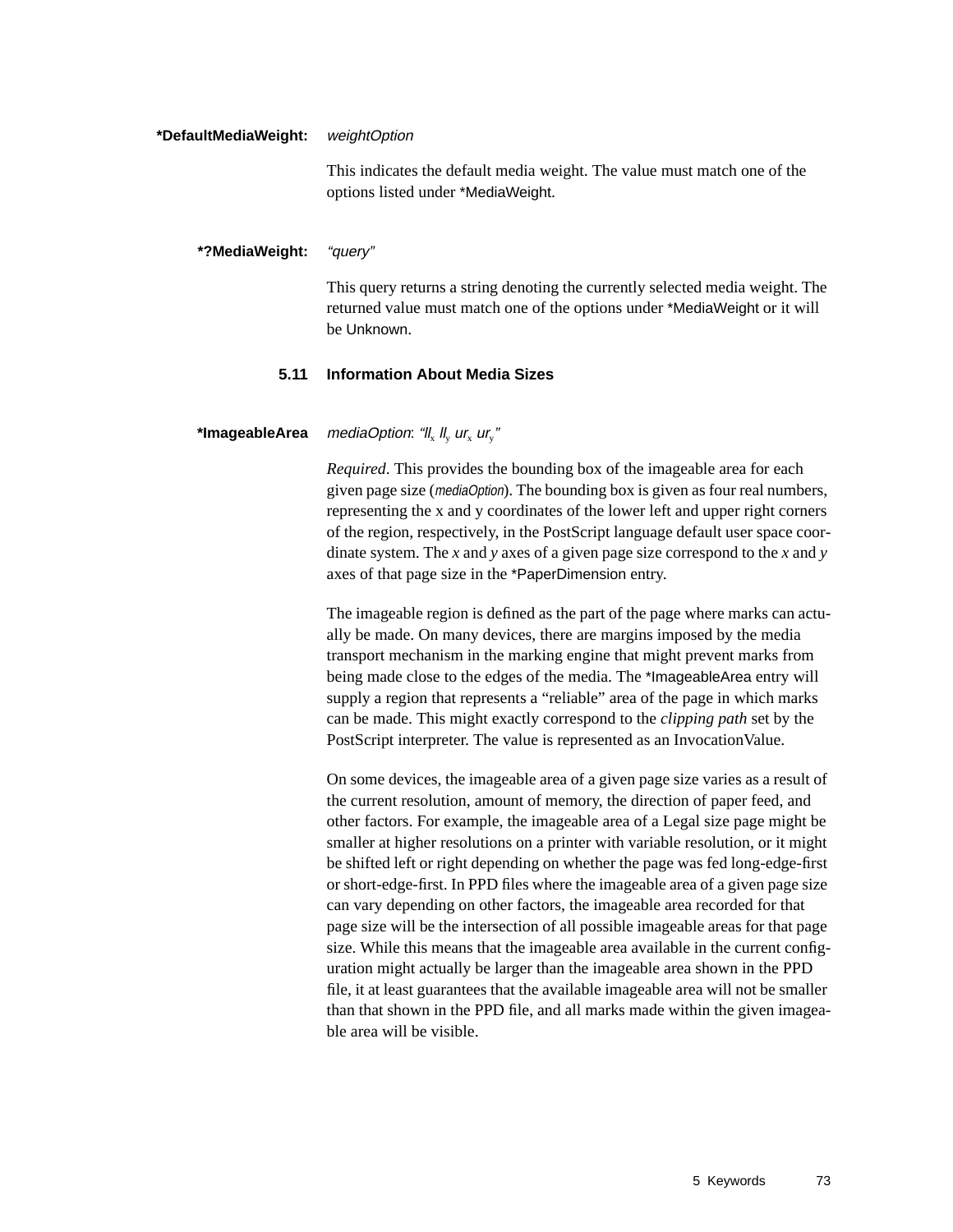| *DefaultImageableArea:  | mediaOption                                                                                                                                                                                                                                                                                                                                                                                                                                                                                                                                                                                                                                                                                                                                                                                                                                                  |  |  |  |
|-------------------------|--------------------------------------------------------------------------------------------------------------------------------------------------------------------------------------------------------------------------------------------------------------------------------------------------------------------------------------------------------------------------------------------------------------------------------------------------------------------------------------------------------------------------------------------------------------------------------------------------------------------------------------------------------------------------------------------------------------------------------------------------------------------------------------------------------------------------------------------------------------|--|--|--|
|                         | This provides the default imageable area in terms of media options. This<br>value must be one of the media options listed under *ImageableArea or it will<br>be Unknown.                                                                                                                                                                                                                                                                                                                                                                                                                                                                                                                                                                                                                                                                                     |  |  |  |
| *?ImageableArea:        | "query"                                                                                                                                                                                                                                                                                                                                                                                                                                                                                                                                                                                                                                                                                                                                                                                                                                                      |  |  |  |
|                         | This query returns four real numbers representing the bounding box of the<br>imageable area, as defined under *ImageableArea. Since it is virtually impos-<br>sible to determine hardware restrictions from software polling, this query will<br>usually return the default clipping region for the page size in effect. In gen-<br>eral, it is better to use the values supplied in the *ImageableArea keyword<br>section, since they can be adjusted by hand for particular hardware con-<br>straints.                                                                                                                                                                                                                                                                                                                                                     |  |  |  |
| *PaperDimension         | mediaOption: "real real"                                                                                                                                                                                                                                                                                                                                                                                                                                                                                                                                                                                                                                                                                                                                                                                                                                     |  |  |  |
|                         | Required. This lists physical dimensions for a particular media size, indepen-<br>dent of the imageable area of the page. There are only two numbers specified,<br>which represent the <i>width</i> (in the $x$ dimension) and <i>height</i> (in the $y$ dimen-<br>sion) of the media, respectively, in PostScript default units. The $x$ and $y$ axes<br>of a given page size correspond to the $x$ and $y$ axes of that page size in the<br>*ImageableArea entry. The value is represented as an InvocationValue.                                                                                                                                                                                                                                                                                                                                          |  |  |  |
| *DefaultPaperDimension: | mediaOption                                                                                                                                                                                                                                                                                                                                                                                                                                                                                                                                                                                                                                                                                                                                                                                                                                                  |  |  |  |
|                         | This provides the default physical media dimension in terms of media<br>options. This value must be one of the options listed under *PaperDimension<br>or it will be Unknown.                                                                                                                                                                                                                                                                                                                                                                                                                                                                                                                                                                                                                                                                                |  |  |  |
| *LandscapeOrientation:  | Plus90   Minus90   Any                                                                                                                                                                                                                                                                                                                                                                                                                                                                                                                                                                                                                                                                                                                                                                                                                                       |  |  |  |
|                         | Every print manager makes assumptions about the location of the origin of<br>default user space on the physical page. When a user selects landscape orien-<br>tation, a print manager must rotate and translate the origin of default user<br>space on the page. On certain printers, the orientation of the physical page is<br>dictated by either physical markings on the printer case, or by instructions in<br>the user manual. This dictated orientation might be incompatible with the<br>print manager's assumptions about the orientation of the physical page. This<br>is not significant for blank paper, but for pre-marked paper, such as letter-<br>head, 3-hole-punched paper, or envelopes, the printed output might appear<br>upside-down with respect to the letterhead, punch holes, envelope flap, or<br>other pre-markings on the page. |  |  |  |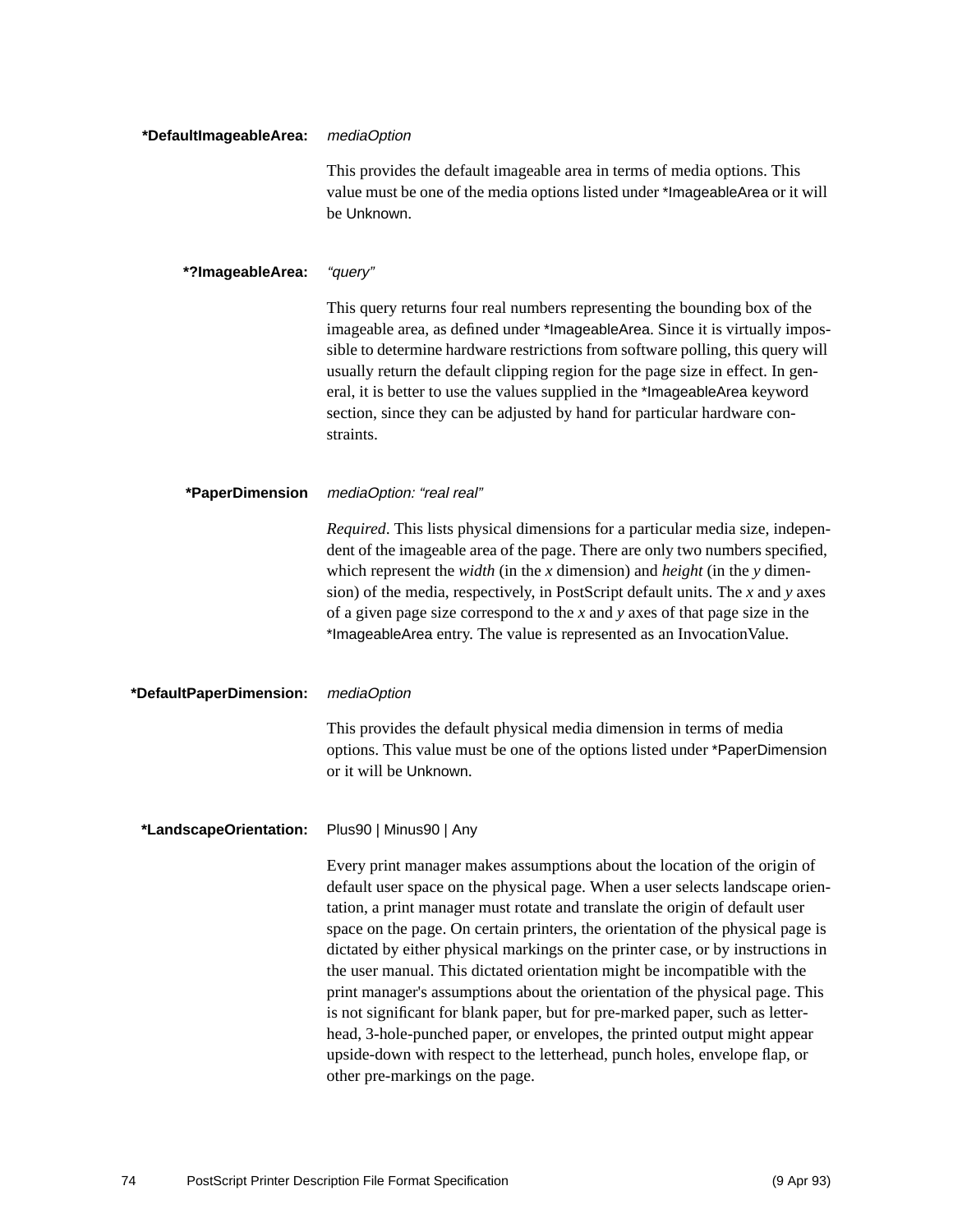This keyword, whose value of type StringValue is determined from knowledge of the printer's markings and instructions, provides a hint to a print manager as to which way it should rotate and translate the page, for the printed output to be compatible with the page feeding instructions on the printer or in the printer's user manual. If this keyword is present, it means that the printer requires the use of the transformations listed below for the correct printing results to occur.

The values have the following meanings:

• Plus90—This means that the print manager should perform the functional equivalent of the following fragment of PostScript language code:

90 rotate 0 pagewidth neg translate

where *pagewidth* is the width of the page in default user space. For example, on a letter-size page in portrait mode, after this transformation has been performed, the default user space would look like this:



• Minus90—This means that the print manager should perform the functional equivalent of the following fragment of PostScript language code:

90 neg rotate pageheight neg 0 translate

where *pageheight* is the height of the page in default user space. For example, on a letter-size page in portrait mode, after this transformation has been performed, the default user space would look like this:

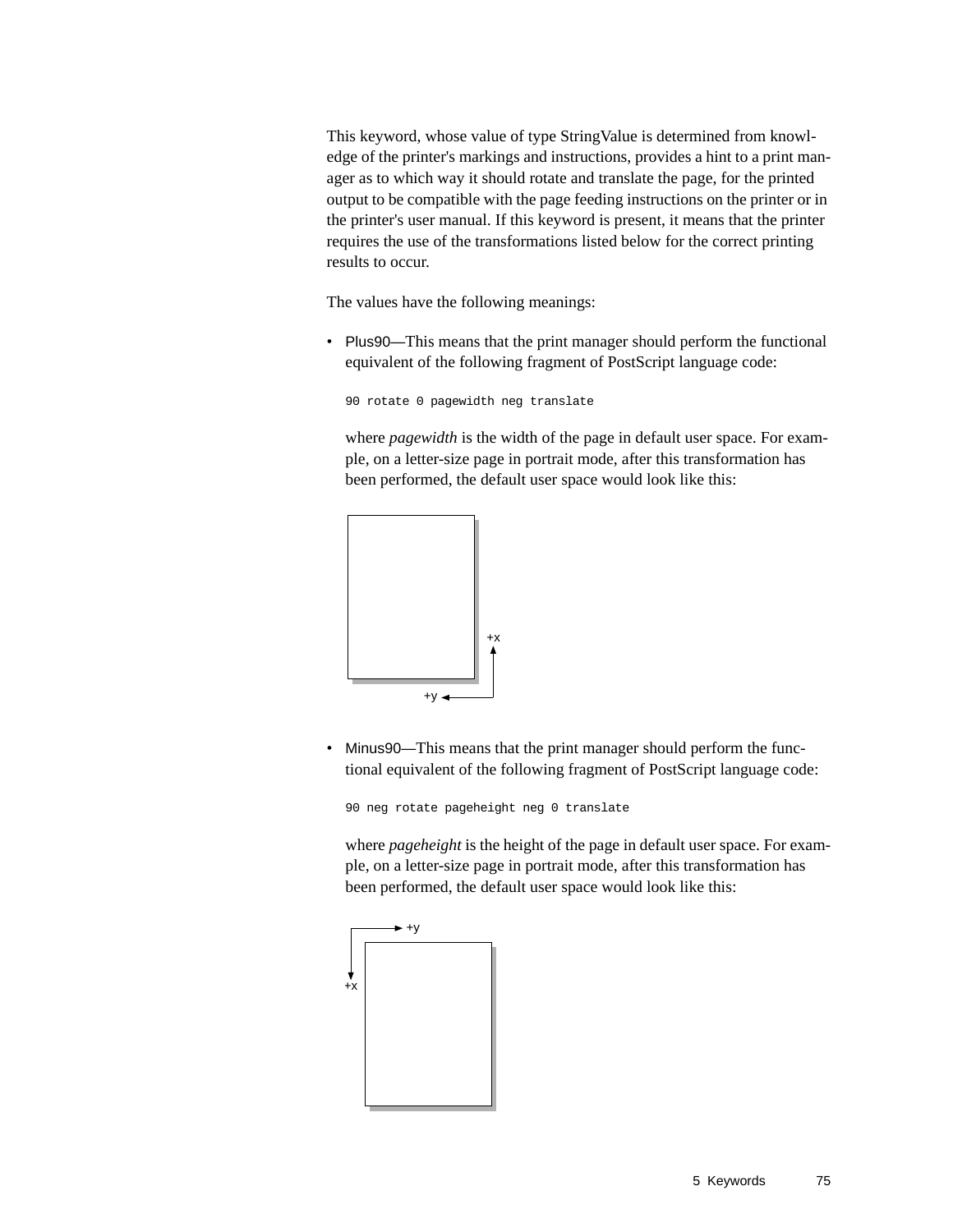• Any—This means that no hint is provided and the driver can follow its normal assumptions, but the results might be incorrect for certain printers.

\*LandscapeOrientation should appear only in the PPD files of printers in which the orientation of page feeding is dictated by printer markings or the printer's user manual. If this keyword is missing, assume that Any is the default value.

*Note If a printer treats envelopes differently from paper (for example, when an envelope size is requested, the printer performs its own rotations and translations to print "correctly" on the envelope), this keyword might not provide any assistance and the printing results might still be incorrect.*

# **5.12 Custom Page Sizes**

Some devices support user-defined page sizes by allowing the user to supply the page dimensions rather than selecting from a list of pre-defined page sizes. The keywords in this section are provided to support that capability.

Devices are divided into two categories, based on whether the device supports *roll-fed media* or *cut-sheet media*. On roll-fed media devices, such as an imagesetter supplied by a roll of film, the media is larger than the page size requested by the user. The requested page size is positioned somewhere on the larger physical media, and the imageable area is assumed to be identical to the requested page size.

Cut-sheet media devices accept individual pages of physical media of different sizes. The user is expected to supply media of the correct physical size, usually in a tray that adjusts to different media sizes. The requested page size is identical to the physical page size. However, due to media handling hardware requirements, the imageable area may be smaller than the requested page size. The unimageable margin area required by the hardware is denoted by the keyword \*HWMargins, which is described in this section.

The location and orientation of the page image on the media and of the initial PostScript coordinate system depends on the combination of the custom page size parameters. These parameters are named the same but are treated differently on roll-fed and on cut-sheet devices.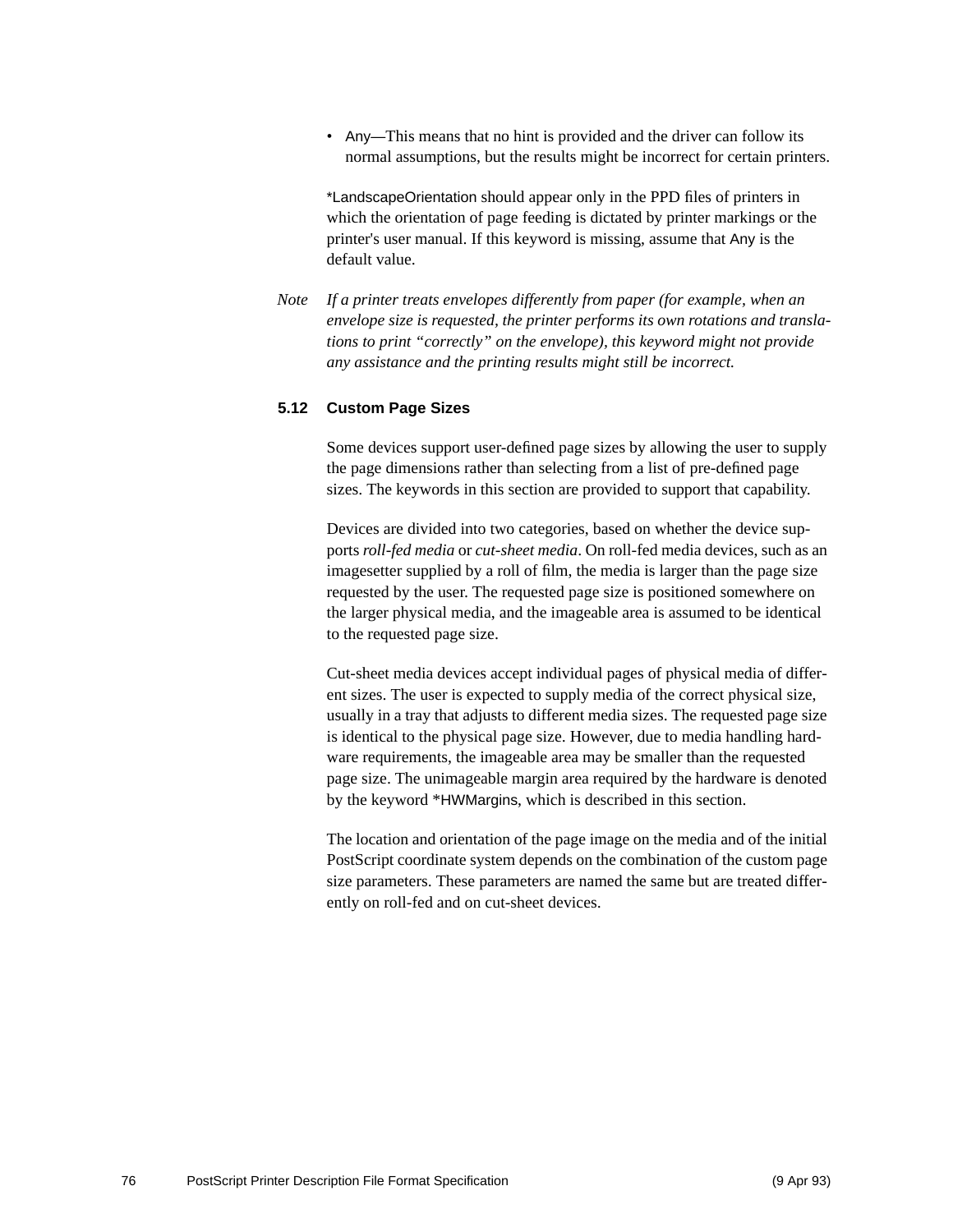# **Custom Page Size Parameters for Roll-Fed Devices**

On a roll-fed device, custom page size and orientation parameters are specified relative to the *media feed direction*, which is parallel to the length of the roll of media. Figure 1 illustrates media feed direction on a roll-fed device:

**Figure 1** *Media feed direction*



Custom page sizes are defined in terms of the following parameters:

- Width—On a roll-fed device, this indicates the width of the page perpendicular to the direction of media feed, in PostScript default units.
- Height— On a roll-fed device, this indicates the height of the page parallel to the direction of media feed, in PostScript default units.
- WidthOffset—On a roll-fed device, this indicates the amount, in PostScript default units, to offset the image perpendicular to the direction of media feed. The direction of the offset is in the direction of increasing *y* in user space for orientation 0.
- HeightOffset—On a roll-fed device, this indicates the amount, in Post-Script default units, to offset the image parallel to the direction of media feed. The direction of the offset is in the direction of increasing *x* in user space for orientation 0.
- Orientation—On a roll-fed device, this indicates the orientation of the image with respect to the media feed direction. Devices support a subset of four possible values. In orientation 0, the *x* axis in user space decreases in the media feed direction. The *y* axis therefore increases 90 degrees counterclockwise relative to increasing *x*, orthogonally to media feed direction. Orientations 1, 2, and 3 are rotated 90, 180, and 270 degrees (respectively) counterclockwise from orientation 0.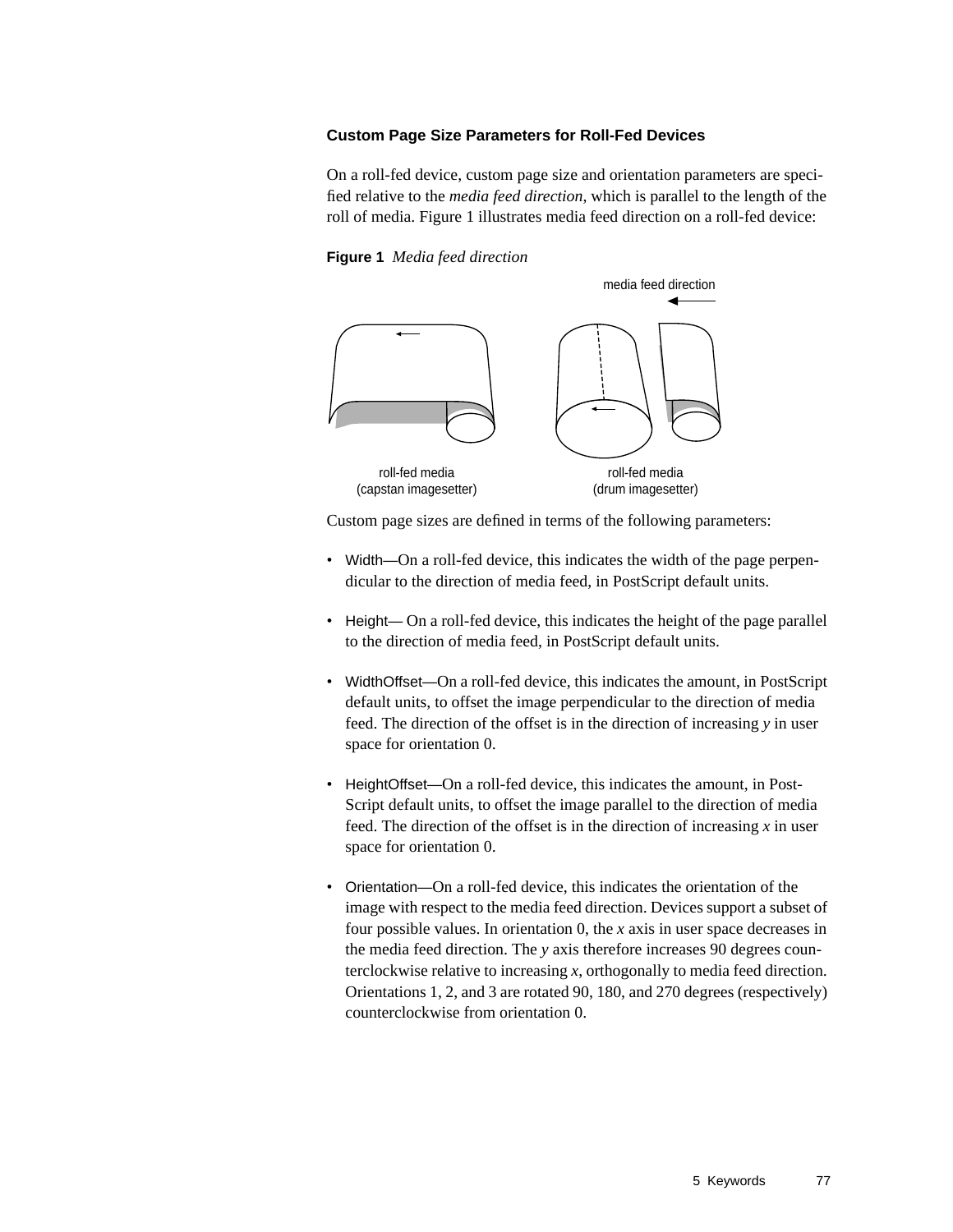Figure 2 shows the interaction between Width, Height and Orientation for rollfed media devices. Note that Width and Height are always defined with respect to the media feed direction. For a given Width and Height, two values of Orientation will produce a landscape coordinate system and two will produce a portrait coordinate system.





*Note On both cut-sheet and roll-fed devices, the actual size of a page might not be exactly what was requested, according to the current configuration of the device. On a roll-fed device, the actual orientation of a page might not exactly match the request, again because of the device's configuration. For example, an imagesetter manufacturer might configure a product to rotate a page automatically if the page cannot fit in the requested long-edge feed orientation. The* \*CustomPageSize *invocation code cannot be expected to override such behavior.*

# **Custom Page Size Parameters for Cut-Sheet Devices**

On a cut-sheet device, there is no relationship between the media feed direction and the custom page size parameters. The parameters are defined as follows:

- Width—On a cut-sheet device, Width describes, in PostScript default units, the width of the physical page as measured along the *x* axis.
- Height— On a cut-sheet device, Height describes, in PostScript default units, the height of the physical page as measured along the *y* axis.
- Width Offset—On cut-sheet devices, this parameter has no effect, so the \*CustomPageSize code will discard it.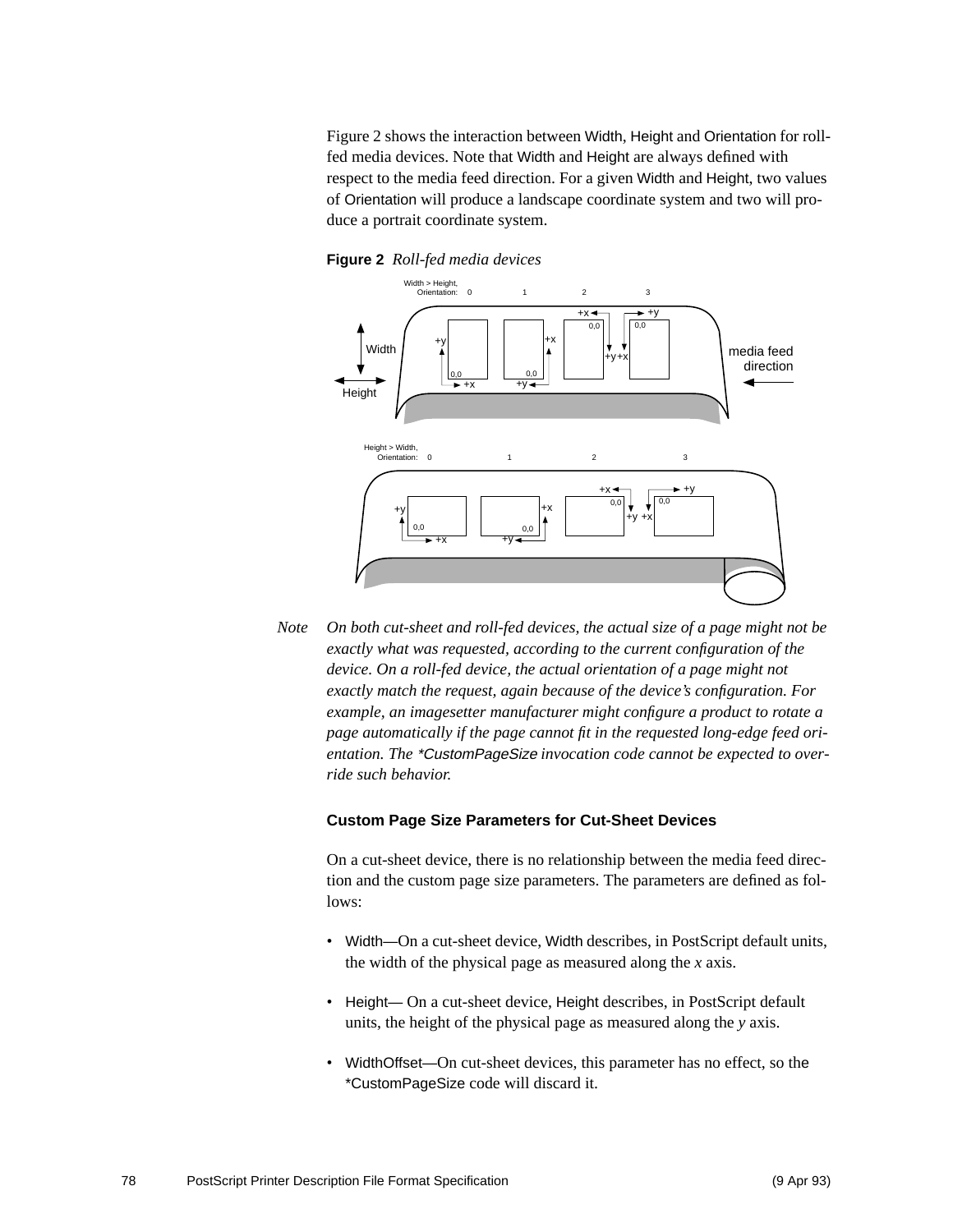- HeightOffset—On cut-sheet devices, this parameter has no effect, so the \*CustomPageSize code will discard it.
- Orientation—On cut-sheet devices, this parameter has no effect, so the \*CustomPageSize code will discard it. If a print manager wants to offer landscape orientation to the user, it must provide its own rotation code and user interface.

Figure 3 shows the interaction between Width and Height on cut-sheet media devices. The image is assumed to be in portrait orientation. Note that Width and Height are constant relative to the *x* and *y* axes of the page respectively, even though the media is fed long-edge first in one case and short-edge first in the other case.





### **\*CustomPageSize** True: "invocation"

This InvocationValue provides the code to set up a custom page size. The print manager is responsible for obtaining five parameters from the user and placing them on the operand stack in the correct order before executing the invocation code. The parameters are Width, Height, WidthOffset, HeightOffset, and Orientation, as described earlier. The order in which these parameters must be placed on the stack is described under \*ParamCustomPageSize.

*Note To be compatible with existing parsers,* \*CustomPageSize *conforms to the syntax of other True/False entries, but there is no reason to ever have a* \*CustomPageSize False *entry, since there is no sensible corresponding invocation code.*

### **\*ParamCustomPageSize** paramOption: order type min max

This provides the allowable types and ranges, expressed as a StringValue, for each of the custom page size parameters required by the invocation code of the \*CustomPageSize entry. There must be one \*ParamCustomPageSize entry for each of the custom page parameters: Width, Height, WidthOffset,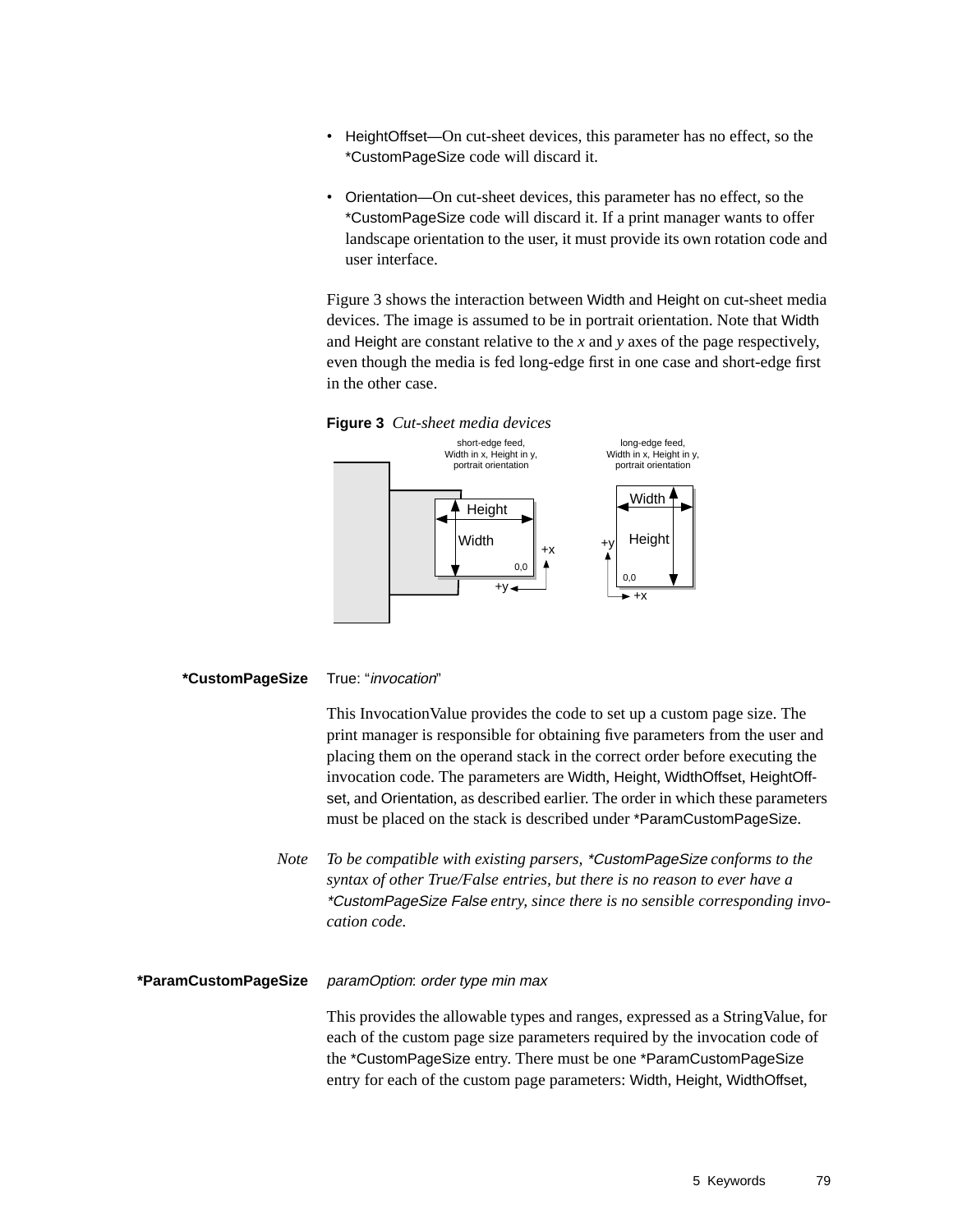HeightOffset, and Orientation. Like any option keyword, these options can have translation strings, allowing a print manager a more meaningful string to display to the user.

The value of *order* indicates the order in which this parameter must be placed on the stack and passed to the \*CustomPageSize code. A parameter with an order of "1" is placed on the stack first, followed by a parameter with an order of "2", and so on. An application program is responsible for obtaining these parameters from the user and putting them on the stack in the correct order before invoking the \*CustomPageSize code.

The *type* of each parameter is either *int*, *real*, or *points*, where *points* is a real number of PostScript default units. A value of *points* tells an application that, although the units might be obtained from the user in any form, such as inches or millimeters, they must be translated to PostScript interpreter's default units (1/72 inch) before they are placed on the stack.

The allowable range for each parameter is expressed as the minimum and maximum acceptable numbers, inclusive, with the minimum value first. The type of the minimum and maximum acceptable values for a parameter must match the *type* entry for that parameter. A print manager should use the minimum and maximum values for each parameter to ensure that the user provides parameters in the valid range.

The following is a sample custom page size entry for a PostScript Level 1 roll-fed device:

```
*LanguageLevel: "1"
*CustomPageSize True:"exch pop% discard HeightOffset
  statusdict /setpageparams get exec"
*End
*ParamCustomPageSize Width: 1 points 1 792
*ParamCustomPageSize Height: 2 points 1 5184
*ParamCustomPageSize WidthOffset: 3 points 0 791
*ParamCustomPageSize HeightOffset: 4 points 0 0
*ParamCustomPageSize Orientation: 5 int 0 1
```
*Note On some devices, requesting a width or height of zero will cause an error. Because of this, the minimum width and height bounds are set to small positive numbers. On PostScript Level 1 roll-fed devices that use the* **setpageparams** *operator in the* \*CustomPageSize *code,* HeightOffset *is not used, and thus will be discarded by the* \*CustomPageSize *invocation code, as shown above.*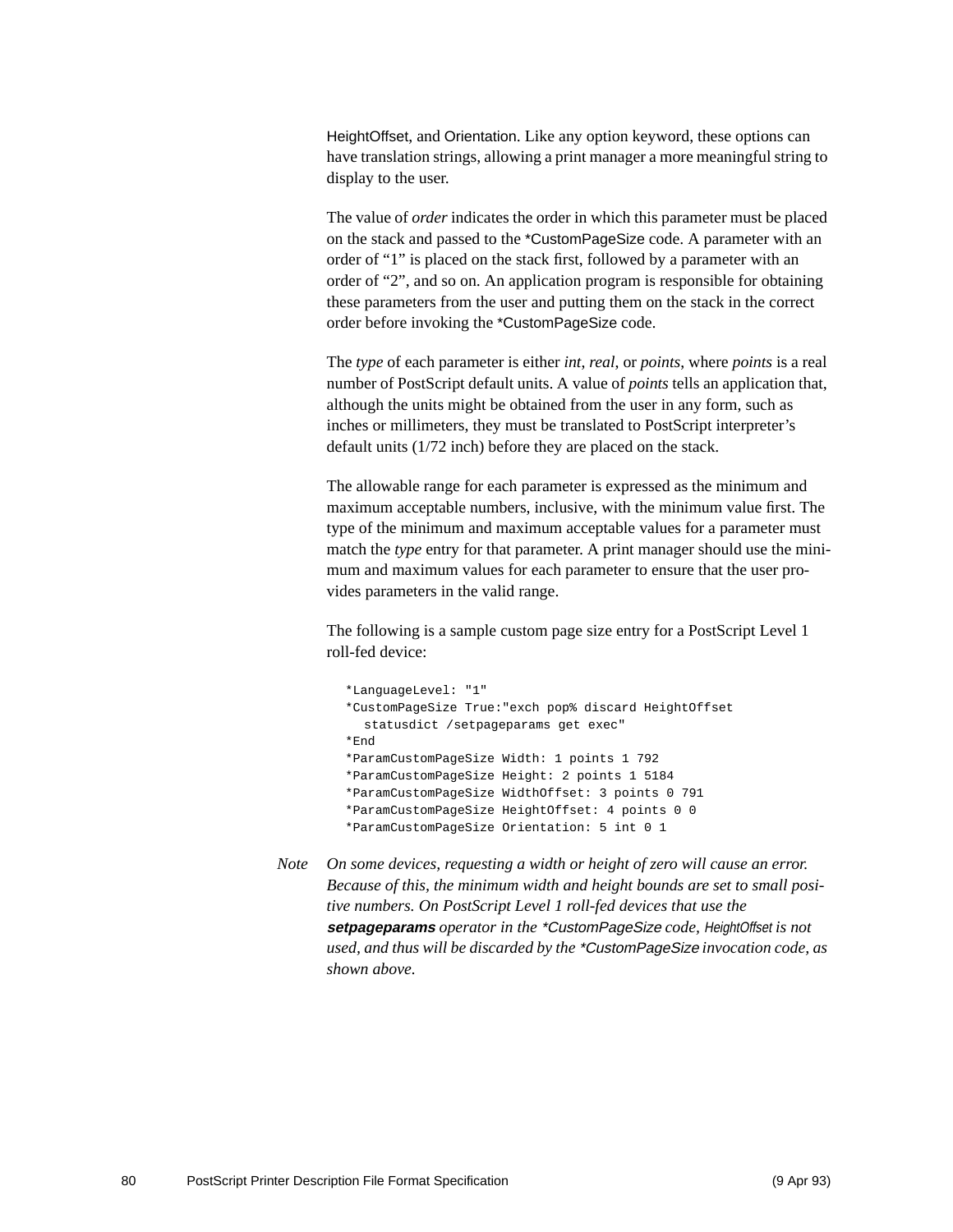The following is a sample custom page size entry for a PostScript Level 2 roll-fed device:

```
*LanguageLevel: "2"
*CustomPageSize True: "
   4 dict begin
   dup /Orientation exch def
   /PageOffset [ 5 -2 roll ] def
   /PageSize [
    5 2 roll dup 0 eq exch 2 eq or {exch} if
   ] def
   /ImagingBBox null def
currentdict end setpagedevice
"
*End
*ParamCustomPageSize Width: 1 points 100 864
*ParamCustomPageSize Height: 2 points 100 5184
*ParamCustomPageSize WidthOffset: 3 points 0 764
*ParamCustomPageSize HeightOffset: 4 points 0 5084
*ParamCustomPageSize Orientation: 5 int 0 3
```
The following is a sample custom page size entry for a PostScript Level 2 cut-sheet device:

```
*LanguageLevel: "2"
*CustomPageSize True: "
  pop pop pop % discard orientation & offsets
  2 dict begin
  /PageSize [
    4 -2 roll
   ] def
  /ImagingBBox null def
currentdict end setpagedevice
"
*End
*ParamCustomPageSize Width: 1 points 100 864
*ParamCustomPageSize Height: 2 points 100 1008
*ParamCustomPageSize WidthOffset: 3 points 0 0
*ParamCustomPageSize HeightOffset: 4 points 0 0
*ParamCustomPageSize Orientation: 5 int 0 0
```
*Note On cut-sheet media devices,* Orientation, HeightOffset *and* WidthOffset *are not used, and thus are discarded by the* \*CustomPageSize *invocation code.*

```
*MaxMediaWidth: "real"
```
On devices that support custom page sizes, this QuotedValue entry indicates the maximum media width allowed by the device when a custom page size is requested. On both roll-fed and cut-sheet devices, \*MaxMediaWidth is measured perpendicular to the media feed direction and is expressed in PostScript default units.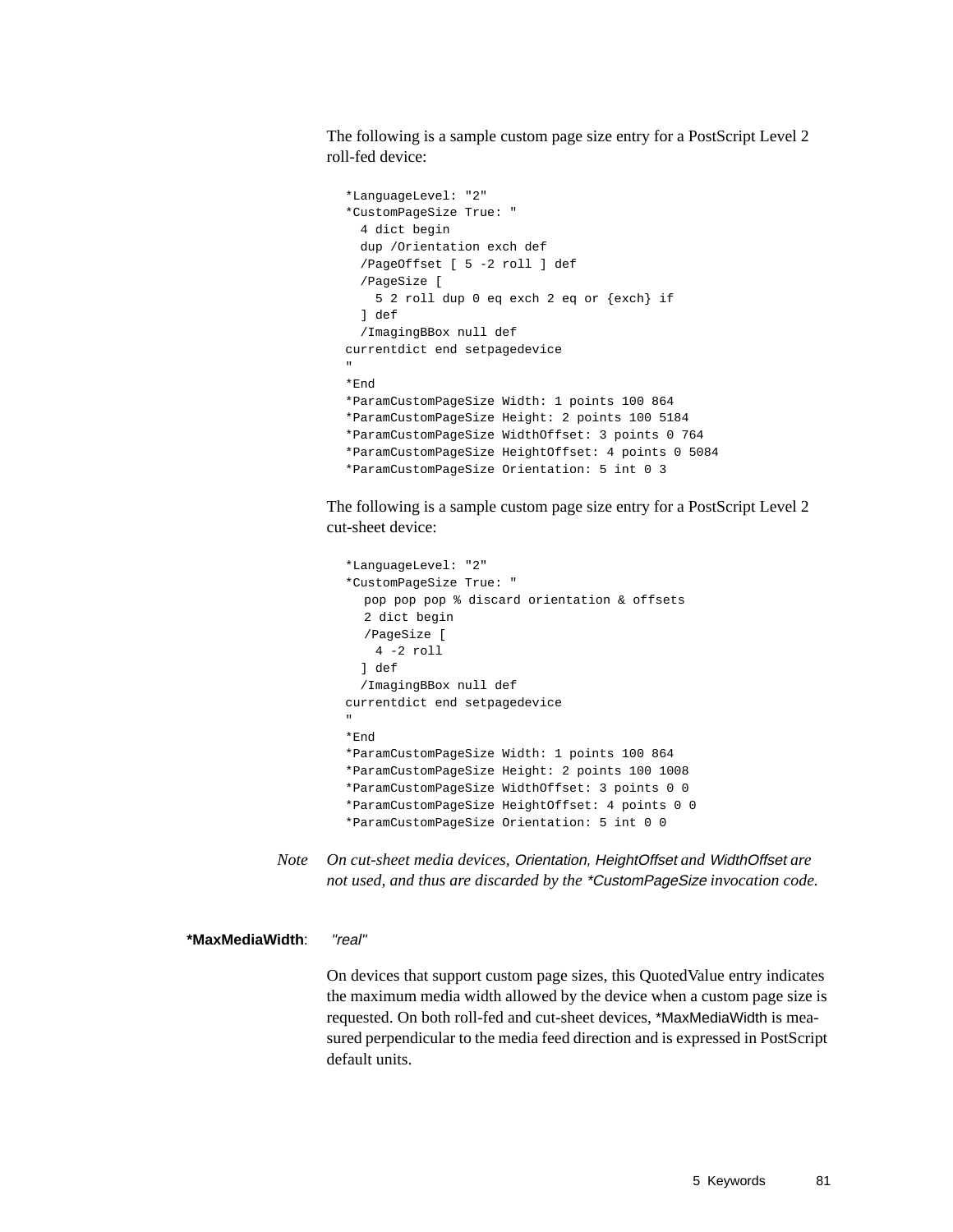On roll-fed devices, a print manager must ensure that the sum of the requested Width plus the requested WidthOffset does not exceed the value of \*MaxMediaWidth. On cut-sheet devices, since the media feed direction and orientation of the image are unknown, a print manager must ensure that the larger of Width and Height is less than or equal to the larger of \*MaxMediaWidth and \*MaxMediaHeight. Likewise, a print manager must ensure that the smaller of Width and Height is less than or equal to the smaller of \*MaxMediaWidth and \*MaxMediaHeight.

## **\*?CurrentMediaWidth:** "query"

The absolute maximum width of media supported by a device, as measured perpendicular to media feed direction, can be obtained from the value of \*MaxMediaWidth. However, some devices support different sizes of media cassettes, so the current maximum width might be less than the absolute maximum width. This query returns a real number specifying the maximum width, in PostScript default units, of the currently installed media.

If this query is available, a print manager can use it to replace the value of \*MaxMediaWidth in the print manager's internal data structures with the value returned by the query. The print manager can then proceed with range-checking as described under \*MaxMediaWidth.

### **\*MaxMediaHeight**: "real"

On devices that support custom page sizes, this QuotedValue entry indicates the maximum media height allowed by the device when a custom page size is requested. On both roll-fed and cut-sheet devices, \*MaxMediaHeight is measured parallel to the media feed direction and is expressed in PostScript default units.

On roll-fed devices, a print manager must ensure that the sum of the requested Height plus the requested HeightOffset does not exceed the value of \*MaxMediaHeight. On cut-sheet devices, since the media feed direction and orientation of the image are unknown, a print manager must ensure that the larger of Width and Height is less than or equal to the larger of \*MaxMediaWidth and \*MaxMediaHeight. Likewise, a print manager must ensure that the smaller of Width and Height is less than or equal to the smaller of \*MaxMediaWidth and \*MaxMediaHeight.

### **\*?CurrentMediaHeight:** "query"

The absolute maximum height of media supported by a device, as measured parallel to media feed direction, can be obtained from the value of \*MaxMediaHeight. However, some devices support different sizes of media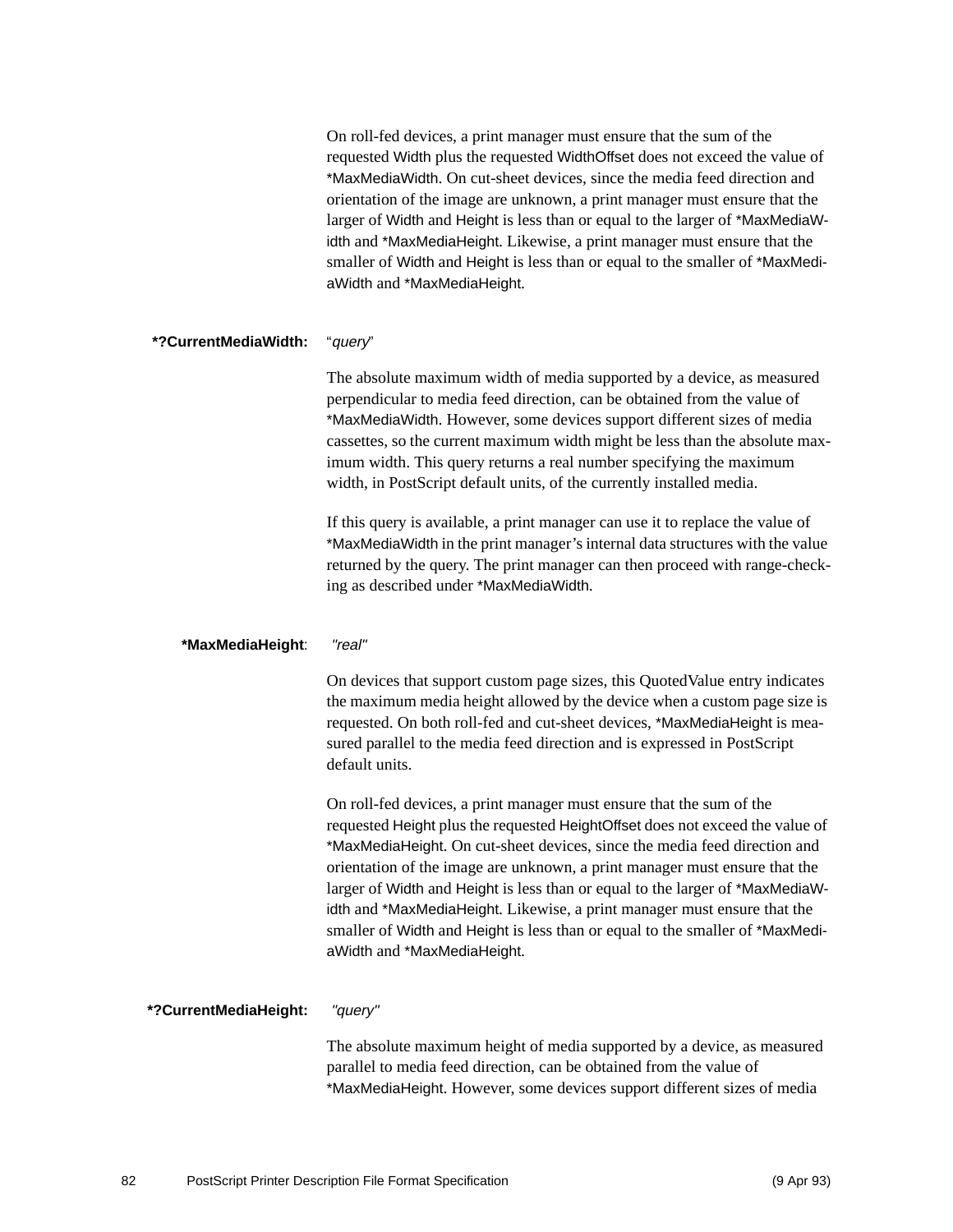cassettes, so the current maximum height might be less than the absolute maximum height. This query returns a real number specifying the maximum height, in PostScript default units, of the currently installed media.

If this query is available, a print manager can use it to replace the value of \*MaxMediaHeight in the print manager's internal data structures with the value returned by the query. The print manager can then proceed with rangechecking as described under \*MaxMediaHeight.

### **\*HWMargins:** left bottom right top

This keyword applies only to cut-sheet devices. It provides a StringValue that describes how much space around the outer edge of the page cannot be imaged because of hardware restrictions. A print manager might use this information to tell a user when the entire requested custom page size cannot be printed upon, or to show the user which part of the page can be imaged. For non-custom page sizes, the keyword \*ImageableArea provides the same information for each supported page size.

The values of \*HWMargins are in PostScript default units, and are defined in default user space as follows:

top = distance, in PostScript default units, from the top edge of the page to the nearest beginning of imageable area. The top edge is the edge of the page that enters the printer first.

right, left, and bottom are similarly defined, as shown in Figure 4.



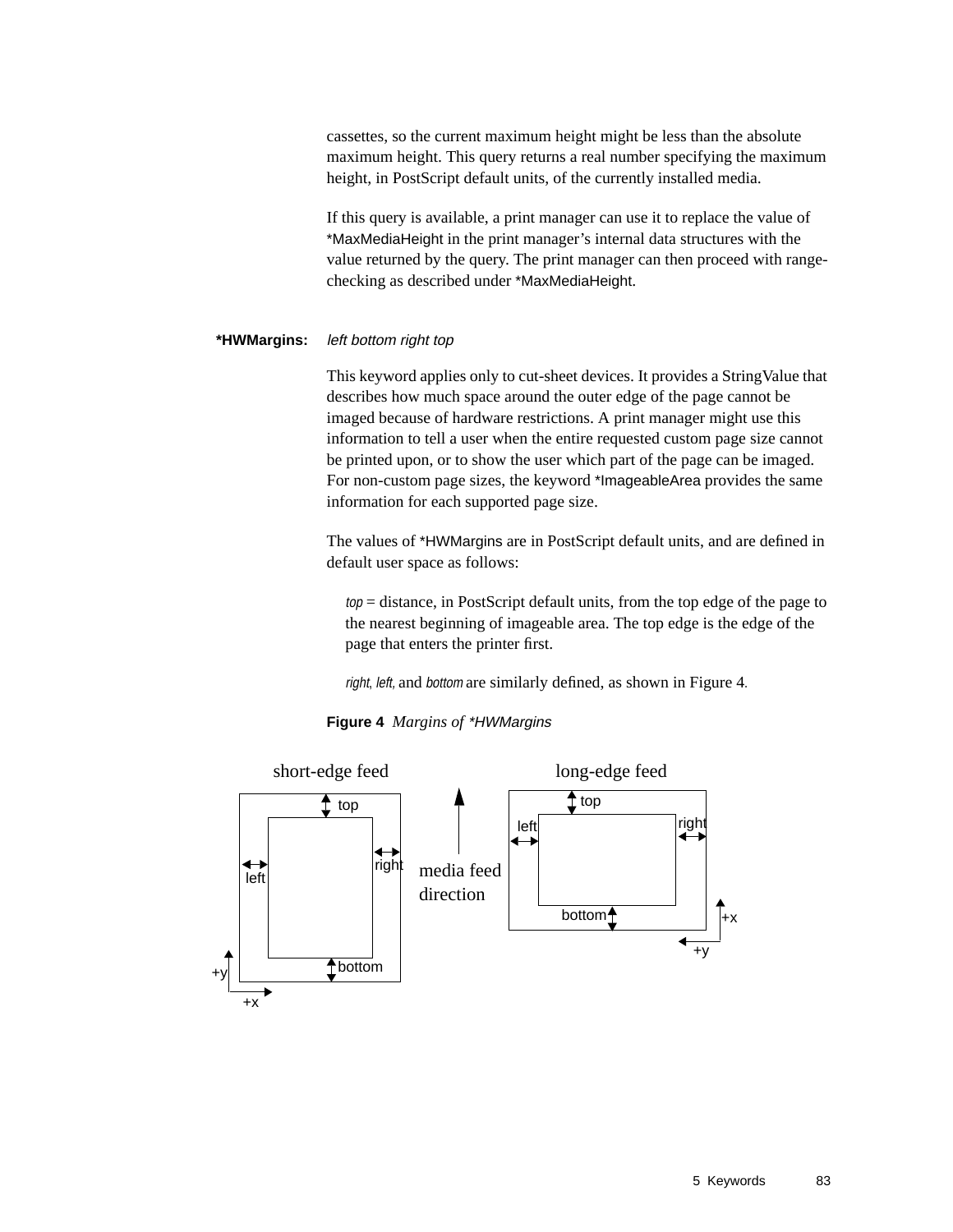For example, a printer might have an adjustable tray that accepts several sizes of paper, but the printer always needs 1 inch along the sides and 1/2 inch at the top and bottom to handle paper of any size. The \*HWMargins entry to describe this would be

\*HWMargins: 72 36 72 36

If the margin requirements of the printer vary with the paper size (for example, if the printer needs a 1 inch margin to handle some page sizes, and a 2 inch margin to handle other page sizes), the values of \*HWMargins will reflect the largest margin required by the printer (in this case, the 2 inch margin). For some page sizes, this might provide a smaller imageable area than is actually achievable by the printer, but at least it guarantees that marks made within the indicated imageable area will be visible on the page.

Since the media feed direction on cut-sheet devices is not known, a print manager does not know which edge, long or short, is the top edge. Therefore. the print manager must pick the largest of the four \*HWMargin values and subtract it from each edge of the page, to ensure a guaranteed imageable area.

\*HWMargins applies only to cut-sheet media devices. Roll-fed media devices are assumed to be able to image over the complete requested page size; any restrictions on page size due to hardware control mechanisms are described by \*MaxMediaWidth and \*MaxMediaHeight. The presence of \*HWMargins indicates a cut-sheet media device which supports \*CustomPageSize. If such a device has no hardware restrictions on imageable area, it should still include the following entry to distinguish it from a roll-fed device that supports custom page sizes:

\*HWMargins: 0 0 0 0

 This keyword must *not* be present in the PPD file of a roll-fed media device or of a cut-sheet media device that does not support \*CustomPageSize.

### **\*CenterRegistered:** True | False

This keyword applies only to roll-fed devices. It provides a StringValue that tells whether the device registers the film or paper stock from the center or from the edge of the scan. If a device uses center-registering, it is up to the user or the application to provide the correct value for WidthOffset, to move the image to the beginning edge of the stock. For example, on a center-registered device, if the user requests 10-inch wide stock on a 12-inch wide transport mechanism, either the user or the application must provide a 1-inch WidthOffset to get the image to start at the edge of the stock. On a device that does not use center-registering, this additional calculation is unnecessary.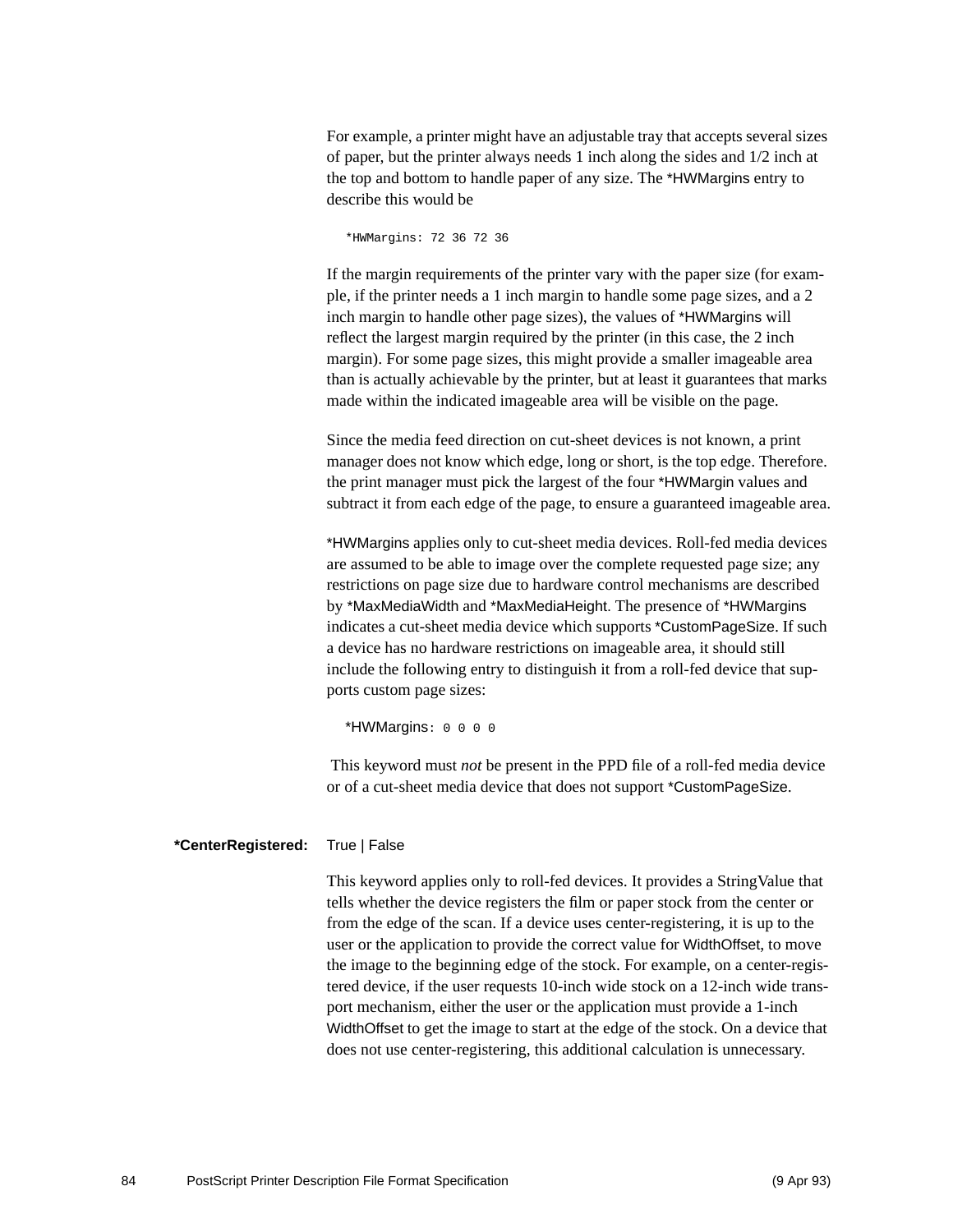## **\*VariablePaperSize:** True | False

This StringValue indicates whether the device supports infinitely variable media sizes.

*Note* \*VariablePaperSize *is retained only for backward compatibility with the 3.0 specification. The* \*CustomPageSize *and* \*ParamCustomPageSize *keywords handle custom media size more comprehensively and should be used instead.*

# **5.13 Media Handling Features**

**\*InputSlot** inputSlotOption: "invocation"



This provides the InvocationValue to select input slots for media trays. If present, this keyword implies that media can be selected by specifying, for instance, the upper or the lower slot, and accepting whatever is found there. The most common use of this keyword is to select a media tray that contains letterhead or other special paper. One entry is provided for each input slot.

## **\*DefaultInputSlot:** inputSlotOption

This denotes the default input slot. The value must match one of the available input tray options listed under \*InputSlot or it will be Unknown.

# **\*?InputSlot:** "query"

This query returns a string denoting the currently chosen input slot. The value returned must match one of the options listed under \*InputSlot or it will be Unknown.

Any arbitrary strings that appropriately describe the printer's input slots are valid inputSlotOptions. The following list documents commonly used inputSlotOptions:

- Lower—This is used for any tray for which there is no particular distinguishing feature other than it is lower than another tray similar to it. For instance, if there are two media input slots that are identical, they can be distinguished by their position relative to each other.
- Middle—This designates a tray that is in between other trays. See Lower.
- Upper—This designates a tray that is above other trays. See Lower.
- Rear—This designates a tray at the rear of the printer.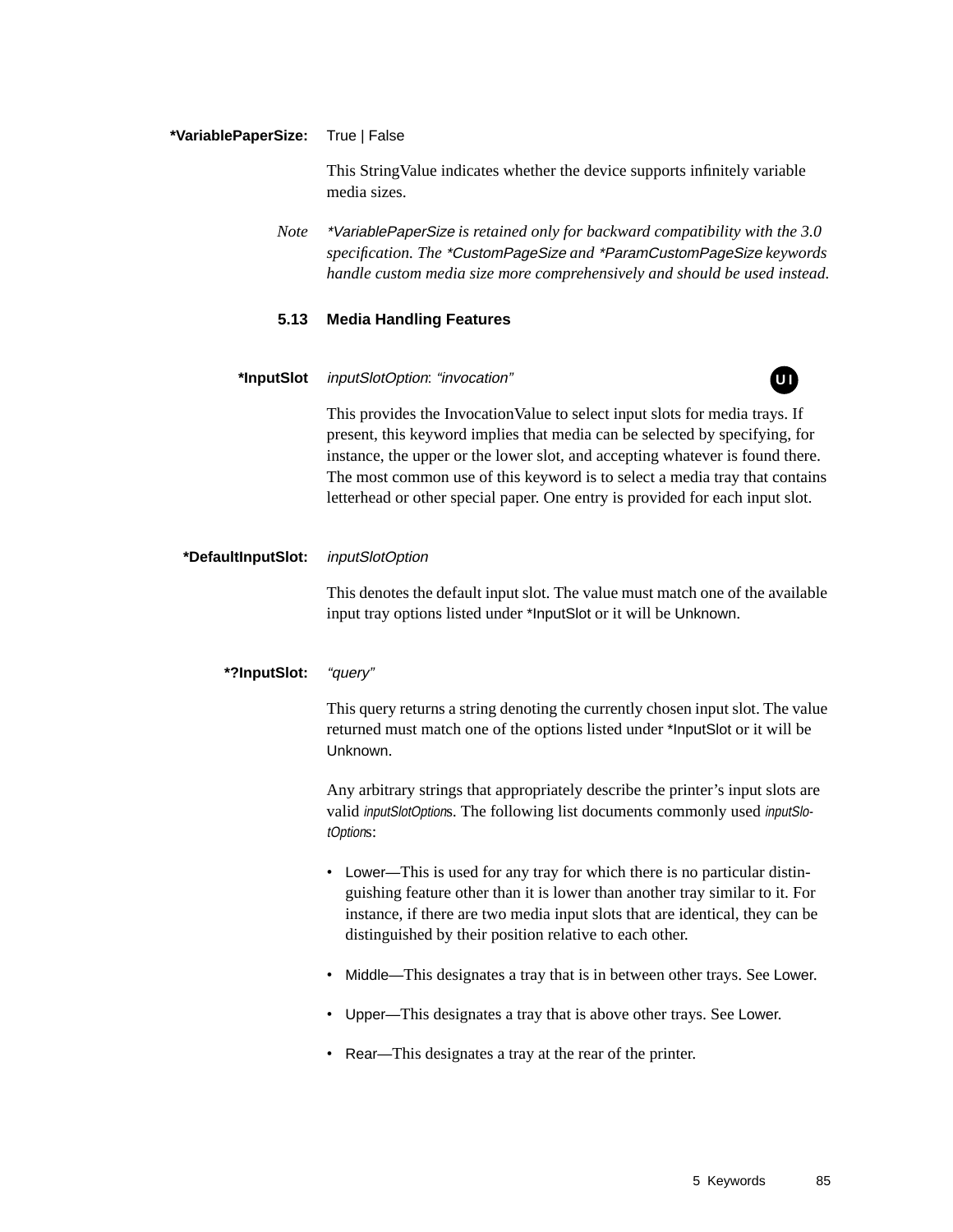- Cassette—This keyword can be used where Upper, Middle, and Lower make little sense (that is, if there is only one input slot, or if the printer is a roll-fed device). Since many print managers display the choices of input slot and manual feed on a single menu, Cassette provides differentiation for the user between the paper or film cassette and the manual feed slot, if one exists.
- LargeCapacity—This is used to refer to a large capacity media tray, such as an input paper tray that can hold more than one ream of paper.
- LargeFormat—This refers to an input slot that can hold "large format" media trays (ledger paper, for instance).
- AnySmallFormat—This is used to indicate a media tray that can hold any of the smaller format medias. This includes any media size that is up to (and including) 11 inches on the longer side.
- AnyLargeFormat—This option allows selection of a "universal" media tray that can contain any of the large format media sizes (those with one dimension greater than 11 inches).

# **\*RequiresPageRegion** inputSlotOption: True | False

This keyword provides a StringValue that indicates, for each input slot, whether or not the page size installed in that slot can be sensed by the printer. If the page size cannot be sensed, any invocation of that input slot must be followed by an invocation of the appropriate \*PageRegion code to set up the requested frame buffer and imageable area for the page. Therefore, if the printer cannot sense the page size in a slot, the \*PageRegion code is required, and the value of \*RequiresPageRegion will be True for that slot. If the page size in that slot can be sensed, the \*PageRegion code is not required, and the value of \*RequiresPageRegion will be False.

The option keyword inputSlotOption must be a valid inputSlotOption listed in the \*InputSlot entry in the PPD file. For example:

\*InputSlot Lower: "code" \*InputSlot Envelope: "code" ... \*RequiresPageRegion Lower: False \*RequiresPageRegion Envelope: True

An additional special option keyword All means that the entry applies to all paper sources on the printer. For example:

\*RequiresPageRegion All: False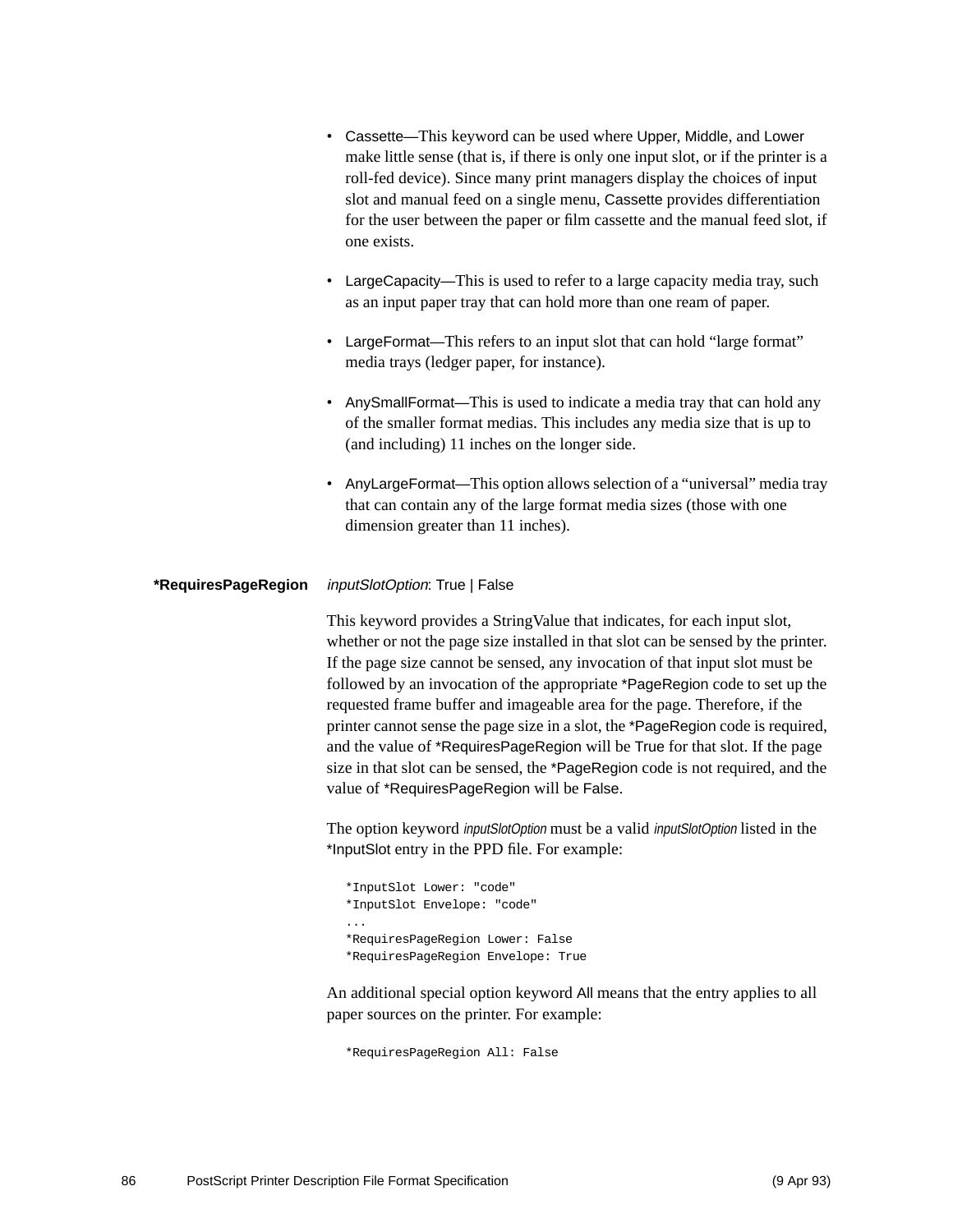|                    | This entry indicates that all the input slots can sense the page size in them,<br>and the *PageRegion code is never required after an input slot invocation.                                                                                                                                                                                                                     |  |  |
|--------------------|----------------------------------------------------------------------------------------------------------------------------------------------------------------------------------------------------------------------------------------------------------------------------------------------------------------------------------------------------------------------------------|--|--|
|                    | If *RequiresPageRegion for any slot (or all slots) is omitted from a PPD file,<br>it is assumed to be False for those slots. That is, the *PageRegion code<br>should not be invoked after an input slot invocation.                                                                                                                                                              |  |  |
| *OutputBin         | binOption: "invocation"<br>Ø                                                                                                                                                                                                                                                                                                                                                     |  |  |
|                    | This provides the Invocation Value to select different output paths for media.<br>If this entry is absent, this device does not provide software-selectable output<br>paths.                                                                                                                                                                                                     |  |  |
| *DefaultOutputBin: | <b>binOption</b>                                                                                                                                                                                                                                                                                                                                                                 |  |  |
|                    | This denotes the default output path. The value must match one of the avail-<br>able output paths listed under *OutputBin or it will be Unknown.                                                                                                                                                                                                                                 |  |  |
| *?OutputBin:       | "query"                                                                                                                                                                                                                                                                                                                                                                          |  |  |
|                    | This query returns a string denoting the current output path. The string<br>returned must match one of the option keywords listed under *OutputBin or it<br>will be Unknown.                                                                                                                                                                                                     |  |  |
|                    | The currently registered values for binOption are:                                                                                                                                                                                                                                                                                                                               |  |  |
|                    | • Upper—This refers to an output bin located above any other output bins.                                                                                                                                                                                                                                                                                                        |  |  |
|                    | • Lower—This refers to an output bin located below any other output bins.                                                                                                                                                                                                                                                                                                        |  |  |
|                    | Rear—This designates an output bin located to the rear of the device.                                                                                                                                                                                                                                                                                                            |  |  |
|                    | OnlyOne—This keyword is used where Upper, Rear, and other positional<br>keywords make little sense (that is, if there is only one output bin).                                                                                                                                                                                                                                   |  |  |
| *OutputOrder       | orderOption: "invocation"<br>$\overline{\mathbf{u}}$                                                                                                                                                                                                                                                                                                                             |  |  |
|                    | This entry provides the Invocation Value to invoke a specific page stacking<br>order for the duration of the current job. On many devices, the output order is<br>tied to the selection of the output bin. On some devices, invoking a new page<br>stacking order will cause a new output bin to be selected. On other devices, a<br>new output bin must be explicitly selected. |  |  |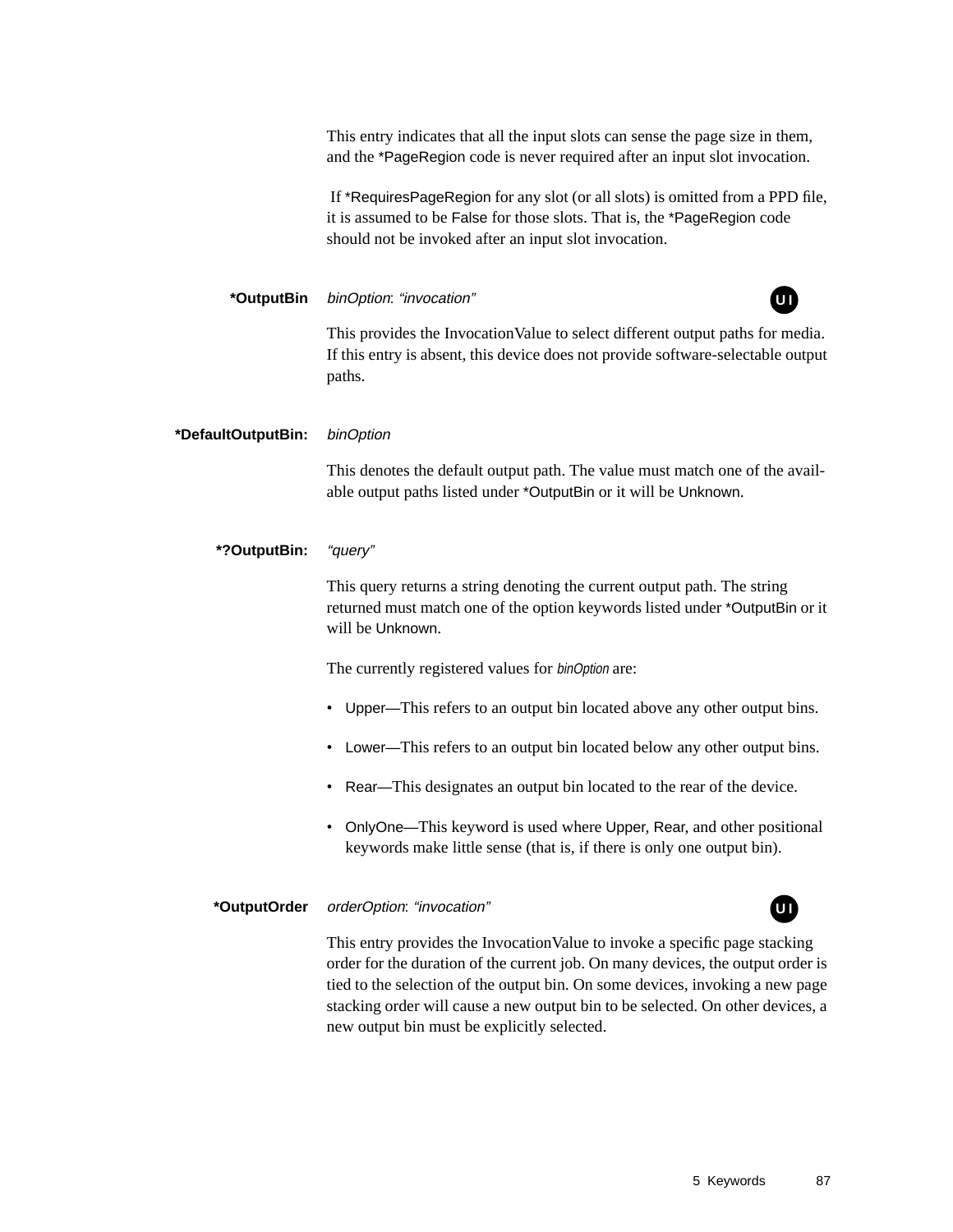## **\*DefaultOutputOrder:** orderOption

This entry indicates the default page stacking order (in other words, the page stacking order of the default output bin). This entry is useful in determining in which order the pages should be sent from the host. The value must match one of the options listed under \*OutputOrder.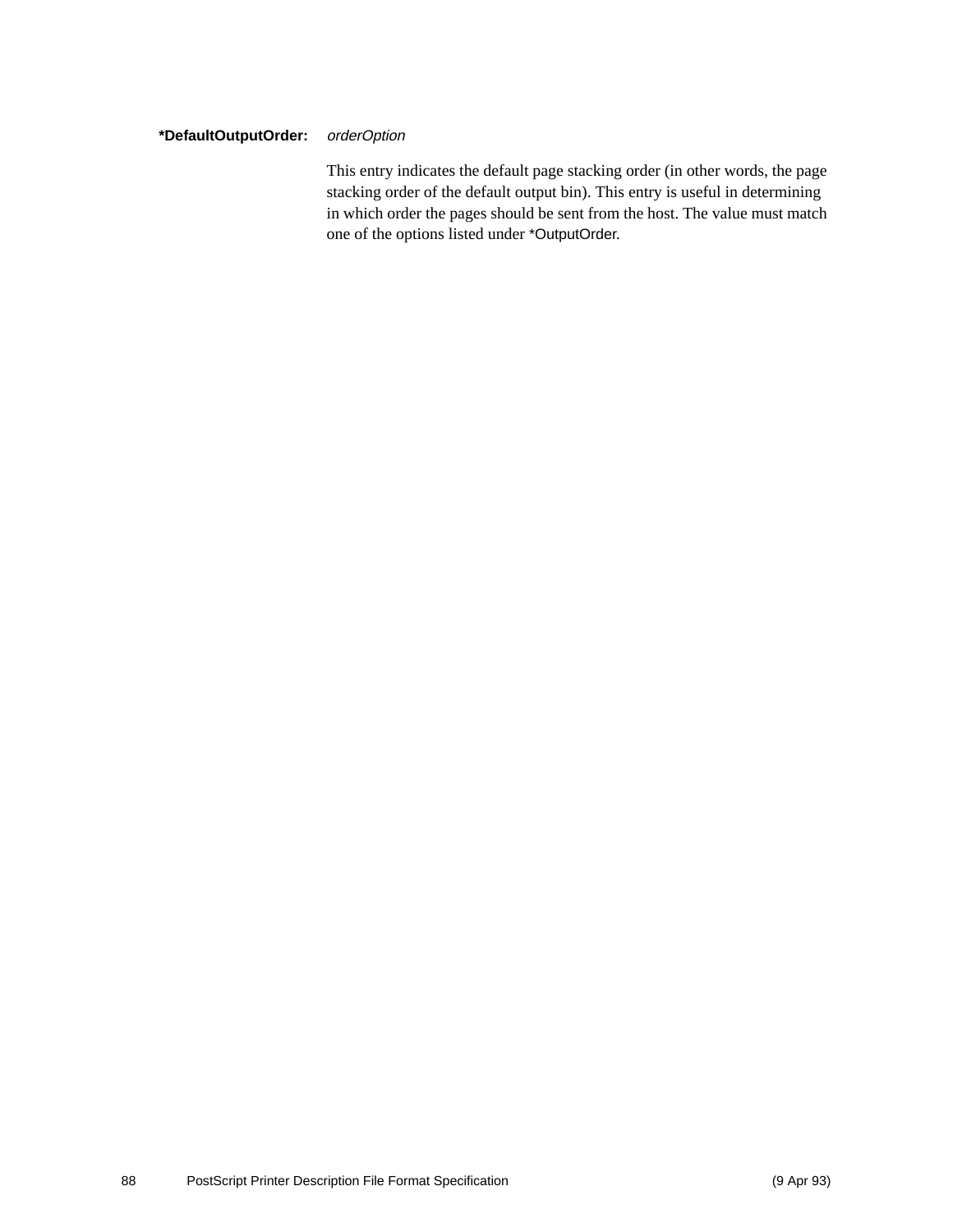### **\*?OutputOrder:** "query"

This query returns a string denoting the page stacking order of the current output bin. The returned value must match one of the option keywords listed under \*OutputOrder.

The currently registered values for orderOption are:

- Normal—This keyword indicates that if the pages are transmitted to the device in *1-n* order, they will be in *1-n* order when they are picked up from the output tray. This usually, but not always, means that the output pages are stacked face down in the output tray.
- Reverse—This keyword indicates that if the pages are transmitted to the device in *1-n* order, they will be in *n-1* order when they are picked up from the output tray (the last page will be on the top of the stack). This usually, but not always, means that the output pages are stacked face up in the output tray.

# **\*PageStackOrder** binOption: Normal | Reverse

This is an informational entry with a value of type StringValue, which indicates the page stacking order of each output bin, for a device with multiple software-selectable output bins. The option keyword binOption must be a valid option keyword listed under \*OutputBin. Normal and Reverse have the same meaning as defined under \*OutputOrder.

There is an implicit assumption that the stacking order of a given bin cannot be changed. This entry is useful in determining either which output path to select (to get the proper page ordering) or in which order the pages should be sent from the host (to utilize the stacking order of the chosen output path). This keyword will not be present if the device has only one output bin.

**\*TraySwitch** True | False: "invocation"



This provides the InvocationValue to turn automatic tray switching on (True) and off (False). Automatic tray switching is provided by some devices with multiple input trays, so that when one input tray runs out of media, another tray with the same type of media can be automatically used.

### **\*DefaultTraySwitch:** True | False

This denotes the default state of the automatic tray switching mechanism.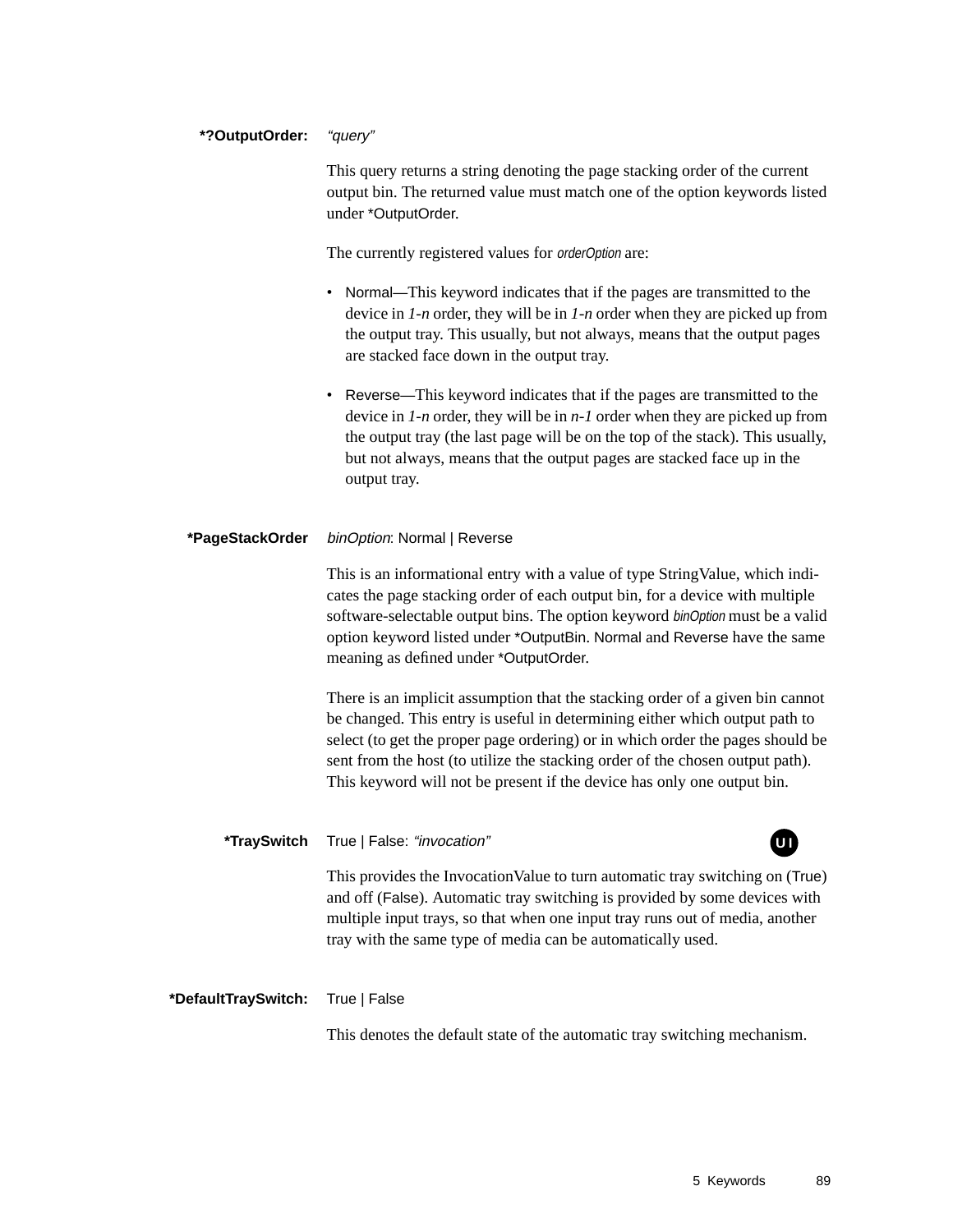| *?TraySwitch:       | "query"                                                                                                                                                                                                                                                                                                                                                                                                                                     |
|---------------------|---------------------------------------------------------------------------------------------------------------------------------------------------------------------------------------------------------------------------------------------------------------------------------------------------------------------------------------------------------------------------------------------------------------------------------------------|
|                     | This query returns True if automatic tray switching is currently enabled, and<br>False if it is currently disabled.                                                                                                                                                                                                                                                                                                                         |
| *ManualFeed         | True   False: "invocation"<br>UI                                                                                                                                                                                                                                                                                                                                                                                                            |
|                     | This provides the Invocation Value to turn manual feed on (True) and off<br>(False).                                                                                                                                                                                                                                                                                                                                                        |
| *DefaultManualFeed: | True   False                                                                                                                                                                                                                                                                                                                                                                                                                                |
|                     | This denotes the default state of the manualfeed mechanism. True means that<br>manualfeed is enabled; False means that manualfeed is disabled.                                                                                                                                                                                                                                                                                              |
| *?ManualFeed:       | "query"                                                                                                                                                                                                                                                                                                                                                                                                                                     |
|                     | This query returns True if manualfeed is currently enabled, or False if manu-<br>alfeed is currently disabled.                                                                                                                                                                                                                                                                                                                              |
| *Signature          | signatureOption: "invocation"<br>$\overline{u}$                                                                                                                                                                                                                                                                                                                                                                                             |
|                     | This provides the Invocation Value to invoke signature options. Signaturing is<br>the automatic ordering of virtual pages on physical pages, so that the output,<br>when properly folded and collated, will have all the virtual pages in the<br>proper order. One of the options must be None or False, to turn off the auto-<br>matic signature feature. Option keywords might include the number of virtual<br>images per physical page. |
|                     | The currently registered values for signatureOption are:                                                                                                                                                                                                                                                                                                                                                                                    |
|                     | • True—Turn on the signature option.                                                                                                                                                                                                                                                                                                                                                                                                        |
|                     | False—Turn off the signature option.                                                                                                                                                                                                                                                                                                                                                                                                        |
| *DefaultSignature:  | signatureOption                                                                                                                                                                                                                                                                                                                                                                                                                             |
|                     | This denotes the default state of the automatic signature feature. The value<br>must be one of the options listed under *Signature or it will be Unknown.                                                                                                                                                                                                                                                                                   |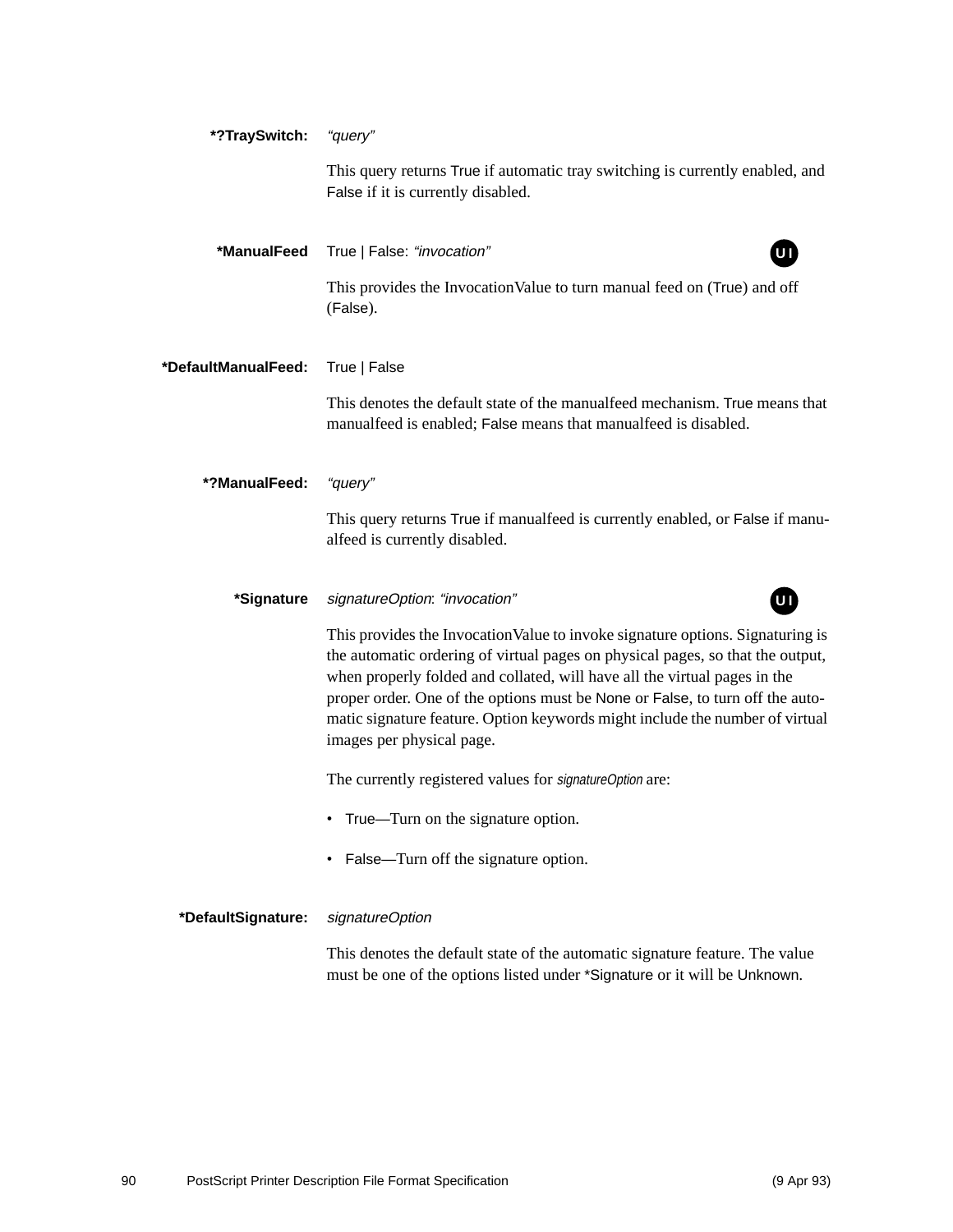### **\*?Signature:** "query"

This returns a string denoting the current state of the automatic signature feature. The value returned must be one of the options listed under \*Signature or it will be Unknown.

## **\*Duplex** duplexOption: "invocation"



This keyword provides the InvocationValue to control the duplex (two-sided printing) feature. One of the options must be None or False, for "no duplexing" (that is, produce simplex or one-sided printing).

### **\*DefaultDuplex:** duplexOption

This denotes the default state of the duplex feature. The value must be one of the options listed under \*Duplex or it will be Unknown.

## **\*?Duplex:** "query"

This query returns a string denoting the current state of the duplexing mechanism. The value returned must be one of the option keywords listed under \*Duplex or it will return Unknown.

These are the current option keywords used by the \*Duplex keywords. Tumbling is defined in section 4.11 of the *PostScript Language Reference Manual, Second Edition*. Briefly, to print a book, where the binding is along the left edge, the user selects NoTumble. To print a calendar, bound along the top edge so that successive pages are flipped upward, the user selects Tumble. Tumble is also referred to as "HeadToToe."

- DuplexTumble—Print on both sides of the paper and tumble the images while printing.
- DuplexNoTumble—Print on both sides of the paper but do not tumble the images.
- SimplexTumble—Print on only one side of the paper, but tumble the images while printing.
- None—Print the image on one side of the paper and do not tumble successive images (this is "normal" one-sided printing, equivalent to SimplexNoTumble).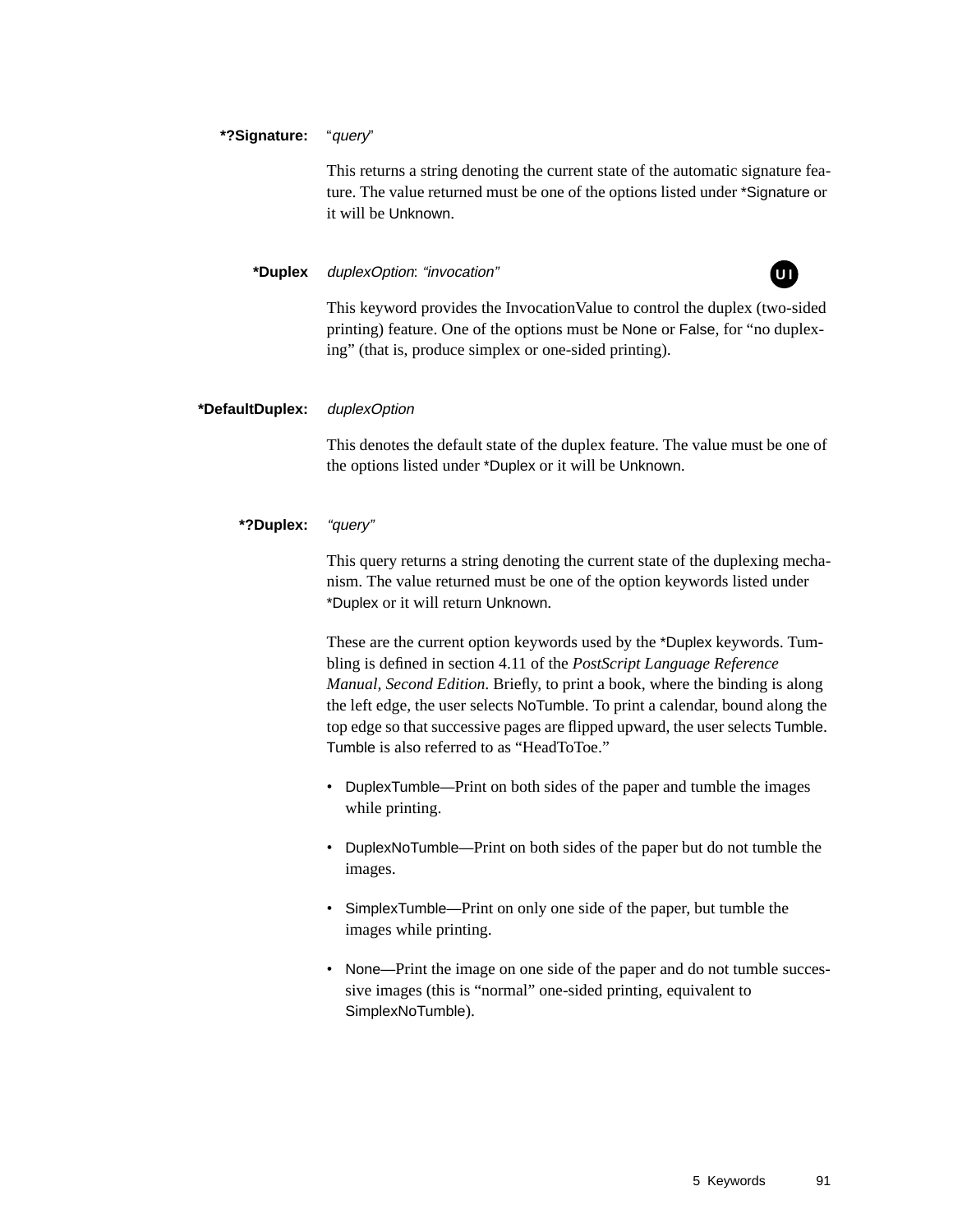

This provides InvocationValue to invoke different output modes. Output modes might be caused by mechanical variations in the printer, such as varying print-head direction or speed. The valid values for modeOption are strings that describe the level of output quality (for example, Draft or LetterQuality).

# **\*DefaultOutputMode:** modeOption

This denotes the default output mode. The value must be one of the options listed under \*OutputMode or it will be Unknown.

# **\*?OutputMode:** "query"

This query returns a string denoting the current output mode. The value returned must be one of the options listed under \*OutputMode or it will be Unknown.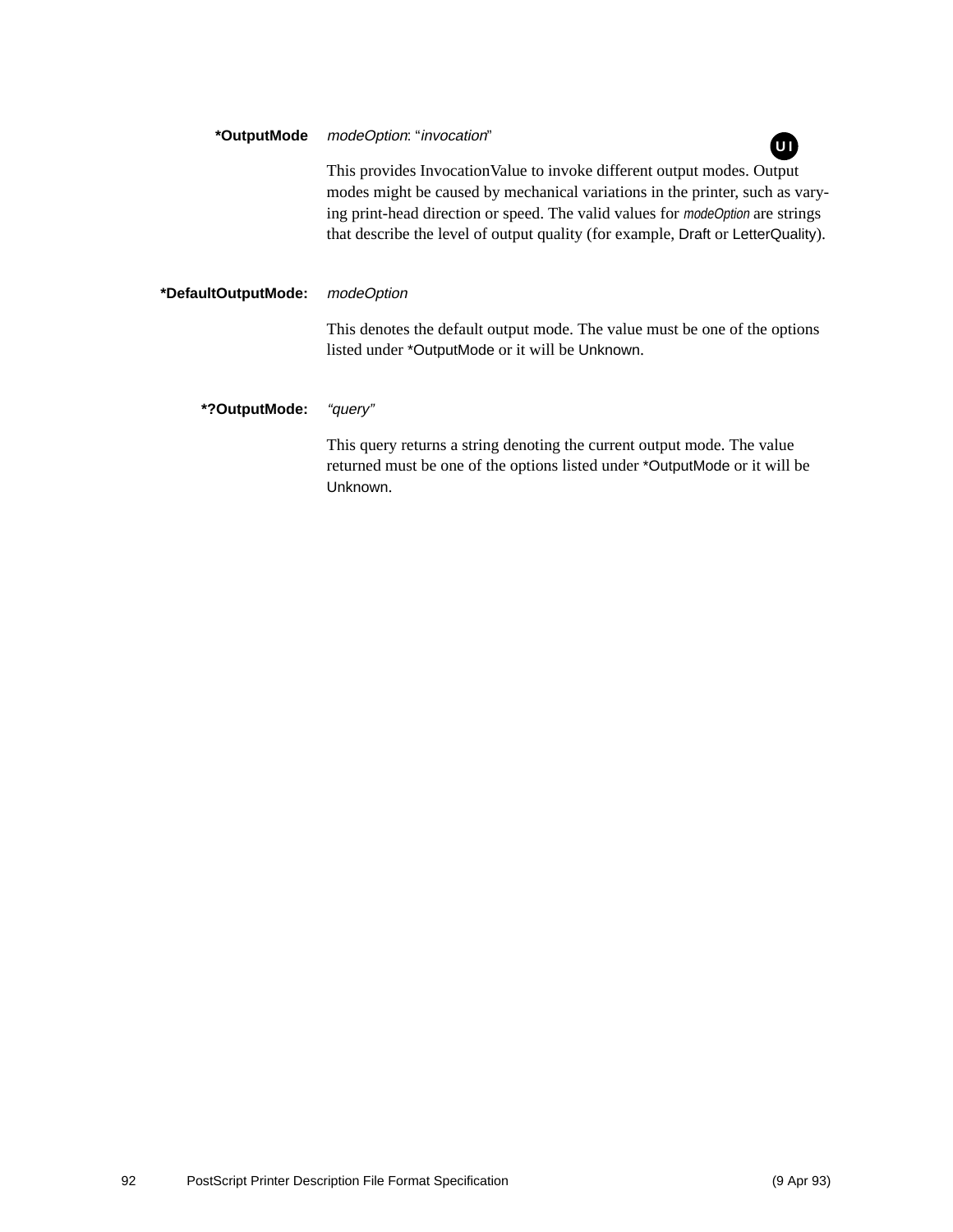# **5.14 Finishing Features**

This section documents finishing features, which typically affect a document after it has been printed or imaged. For the convenience of print managers, all finishing features in a PPD are grouped with \*OpenGroup/\*CloseGroup. For a complete example, refer to the sample PPD file in section 6.

# **\*Collate** collateOption: "invocation"



This keyword provides the InvocationValue to control collating. Collating is defined as follows: for three copies of a three-page document, collated pages are produced in the order 1-2-3-1-2-3-1-2-3, while uncollated pages are produced in the order 1-1-1-2-2-2-3-3-3. One of the options must be None or False, to turn off collating.

The currently registered values for collateOption are

- True—Turn on collation.
- False—Turn off collation.

# **\*DefaultCollate:** collateOption

This denotes the default state of the collator mechanism. The value must be one of the options listed under \*Collate or it will be Unknown.

**\*?Collate:** "query"

This query returns a string denoting the current state of the collator mechanism. The value returned must be one of the options listed under \*Collate or it will be Unknown.

# **\*FoldType** foldOption: "invocation"



This keyword provides the InvocationValue to control which type of fold is invoked, if any. \*FoldType should be ignored by a print manager unless \*FoldWhen has been invoked with a value other than None.

The following are the current foldOptions. Many of these folds are illustrated by Figure G.3 in Appendix G of the *PostScript Language Reference Manual, Second Edition*.

| ZFold     | Saddle | DoubleGate | LeftGate |
|-----------|--------|------------|----------|
| RightGate | Letter | XFold      |          |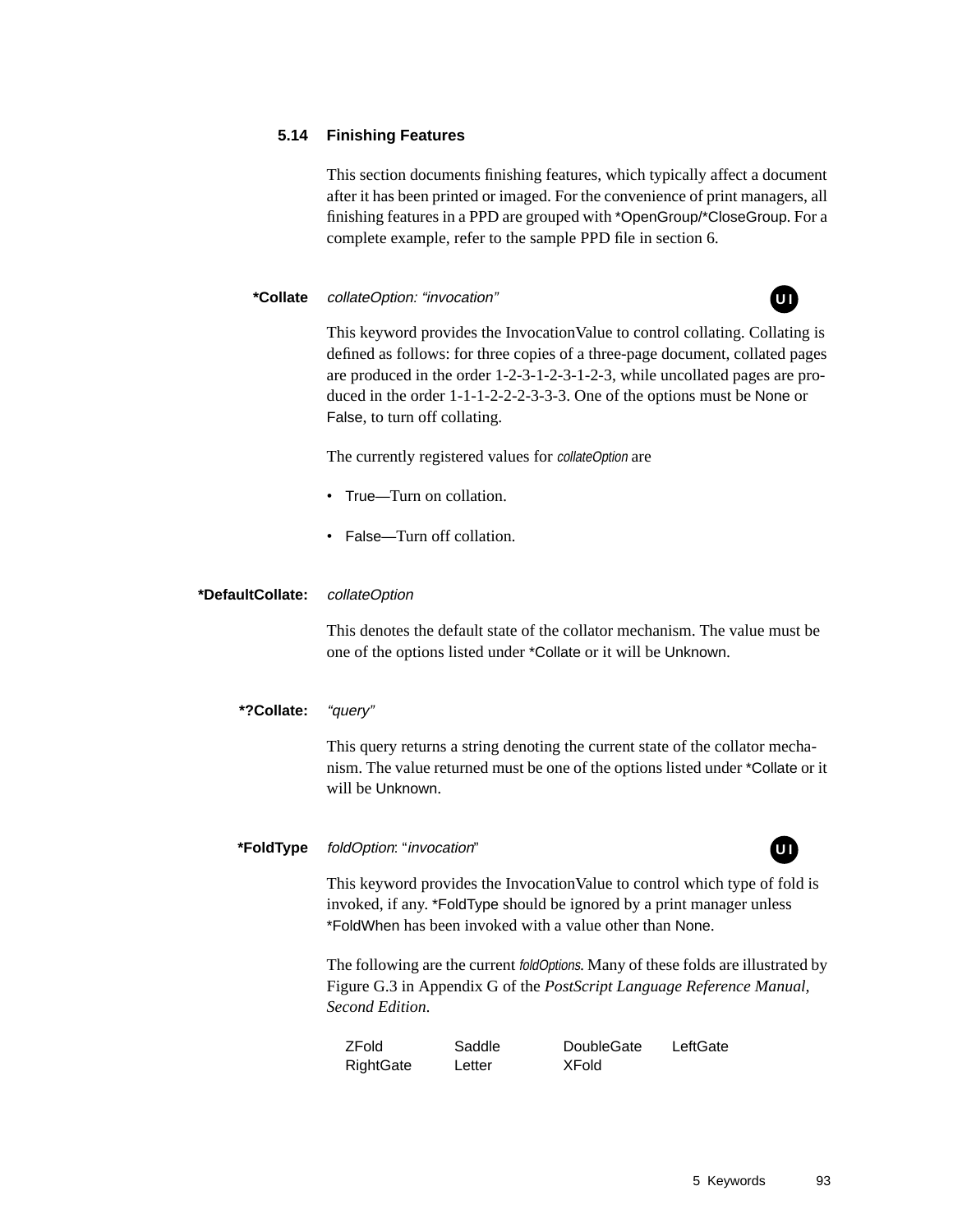### **\*DefaultFoldType:** foldOption

This denotes the default type of fold for the folding mechanism. The value must be one of the options listed under \*FoldType or it will be Unknown.

## **\*?FoldType:** "query"

This query returns a string denoting the current type of fold on the folding mechanism. The value returned must be one of the options listed under \*FoldType or it will be Unknown.

## **\*FoldWhen** foldOption: "invocation"



This keyword provides the InvocationValue to control when a job is folded, if folding has been invoked. Examples include "end of job", "end of group." One of the options must be None or False, to turn off folding.

These foldOptions are used with the \*FoldWhen keyword to determine when the document should be folded:

- None-Do not fold.
- DeviceDeactivation—Fold immediately after the device has been deactivated.
- EndOfJob—Fold when the last page has joined the other pages in the job, so the entire job can be folded together. The notion of "job" is explained in section 3.7.7 of the *PostScript Language Reference Manual, Second Edition*.
- EndOfSet—Fold when the last page has joined the other pages in the set, so the entire set can be folded together. The definition of "set" depends on whether the document is collated. For a definition of "set," see the **NumCopies** and **Collate** entries in Table 4.11 of the *PostScript Language Reference Manual, Second Edition*.
- EndOfPage—Fold after each **showpage** or **copypage**.

## **F\*DefaultFoldWhen:** foldOption

This denotes the default for when the folding mechanism will fold a job. The value must be one of the options listed under \*FoldWhen or it will be Unknown.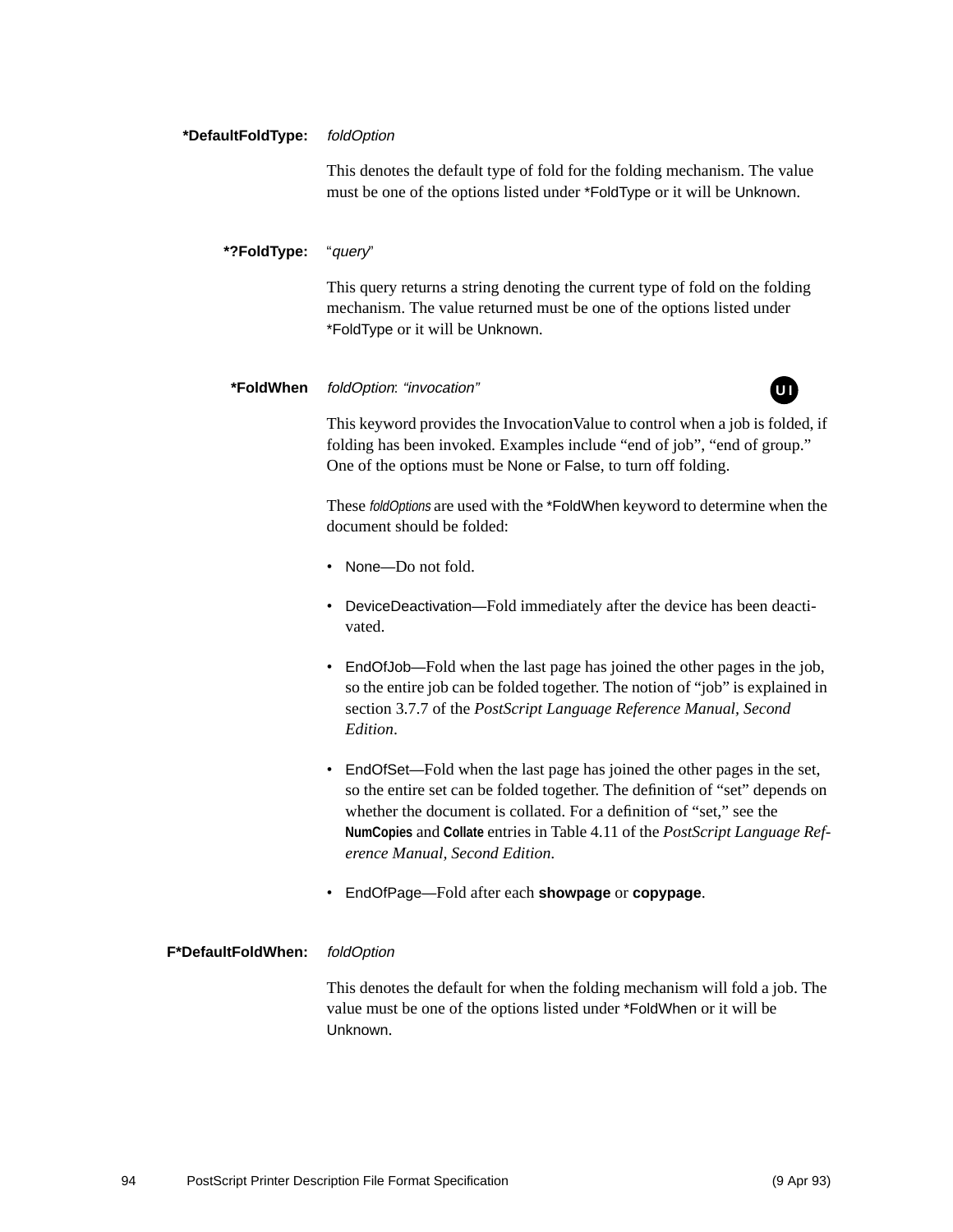### **\*?FoldWhen:** "query"

This query returns a string denoting the current state of when the folding mechanism will fold a job. The value returned must be one of the options listed under \*FoldWhen or it will be Unknown.

## **\*Sorter** sortOption: "invocation"



This keyword provides the InvocationValue to invoke sorting. On some devices, there might be different kinds of sorting; on other devices, sorting may simply be on or off. One of the options must be None or False to turn off sorting.

The currently registered values for sortOption are:

- True—Turn on sorting.
- False—Turn off sorting.

## **\*DefaultSorter:** sortOption

This denotes the default state of the sorter mechanism. The value must be one of the options listed under \*Sorter or it will be Unknown.

**\*?Sorter: "**query"

This query returns a string denoting the current state of the sorter mechanism. The value returned must be one of the options listed under \*Sorter or it will be Unknown.

**\*StapleLocation** stapleOption: "invocation"



This keyword provides an InvocationValue that controls where the staple is placed on the page—for devices where the location is expressed as a single parameter. A PPD file will contain either \*StapleLocation or \*StapleX and \*StapleY but not both. \*StapleLocation should be ignored by a print manager unless \*StapleWhen has been invoked with a value other than None.

**\*DefaultStapleLocation:** stapleOption

This denotes the default location for stapling. The value must be one of the options listed under \*StapleLocation or it will be Unknown.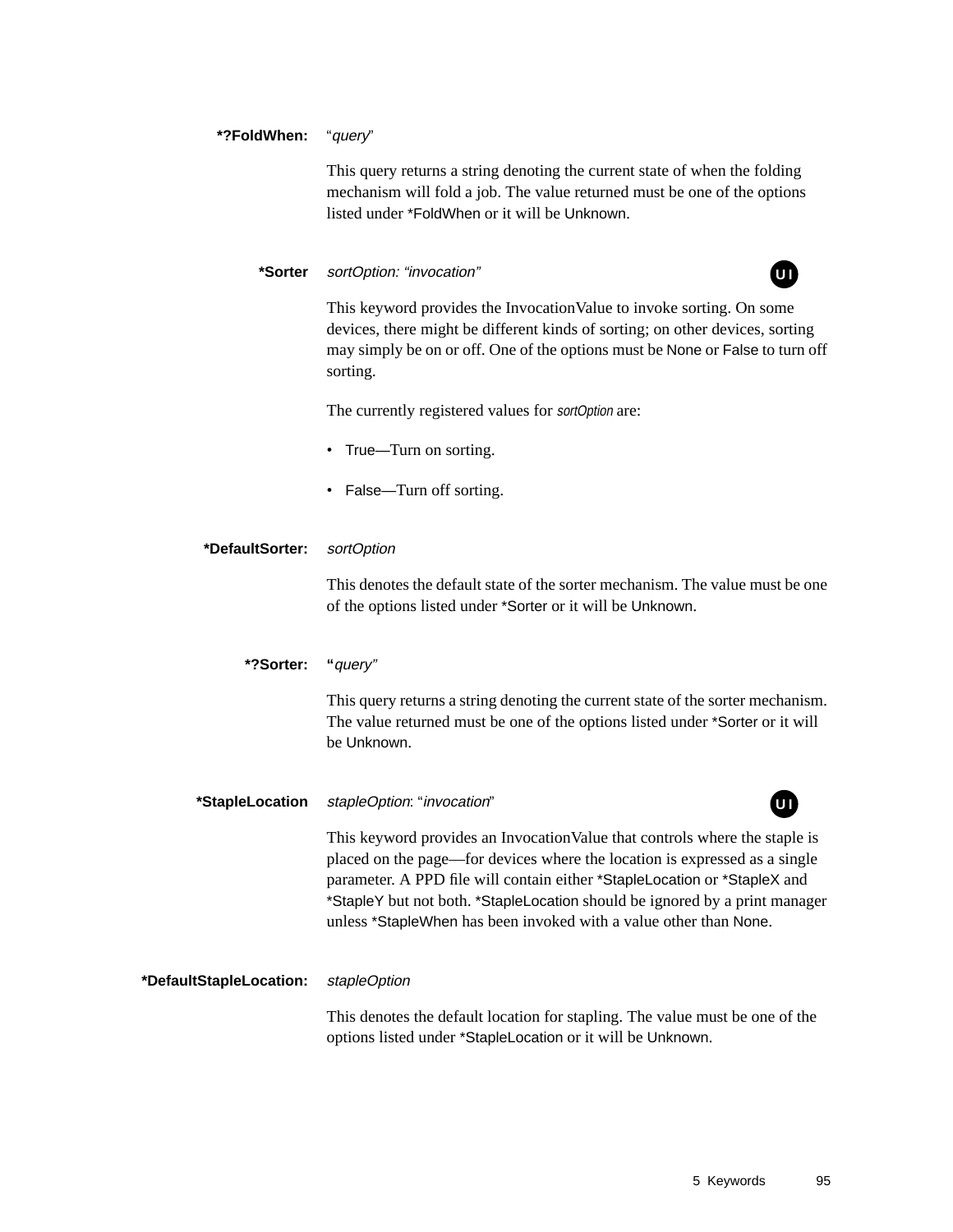#### **\*?StapleLocation:** "query"

This query returns a string that denotes the current stapling location. It will return one of the options listed under \*StapleLocation or it will be Unknown.

The following stapleOptions are used with the \*StapleLocation keyword to determine the location of staples:

- SinglePortrait—With the page in portrait orientation, a single staple is put at the upper left.
- SingleLandscape—With the page in landscape orientation, a single staple is put at the upper left.
- DualLandscape—With the page in landscape orientation, two staples are put along the top edge of the page, approximately 1/3 and 2/3 of the way across the page, respectively.

### **\*StapleX** stapleOption: "invocation"



This keyword provides an InvocationValue that controls the *x* dimension (in default user space) of where the staple is placed on the page—for devices where the location is expressed as two parameters, *x* and *y*. This keyword must appear in PPD files in which \*StapleY appears. A PPD file will contain either \*StapleLocation or \*StapleX and \*StapleY but not both. \*StapleX should be ignored by a print manager unless \*StapleWhen has been invoked with a value other than None.

These stapleOptions are used with the \*StapleX keyword to determine the location of staples in relation to the *x* axis when the page is in portrait orientation:

- Left—The staple is placed along the left side of the page. Exactly where it is placed in relation to the left edge is device-dependent.
- Right—The staple is placed along the right side of the page. Exactly where it is placed in relation to the right edge is device-dependent.
- Saddle—The staple is placed halfway along the *x* axis of the page. This is commonly used when the page is to be stapled along the center and then folded in half along the staple line to form a booklet.

## **\*DefaultStapleX:** stapleOption

This denotes the default location for stapling. The value must be one of the options listed under \*StapleX or it will be Unknown.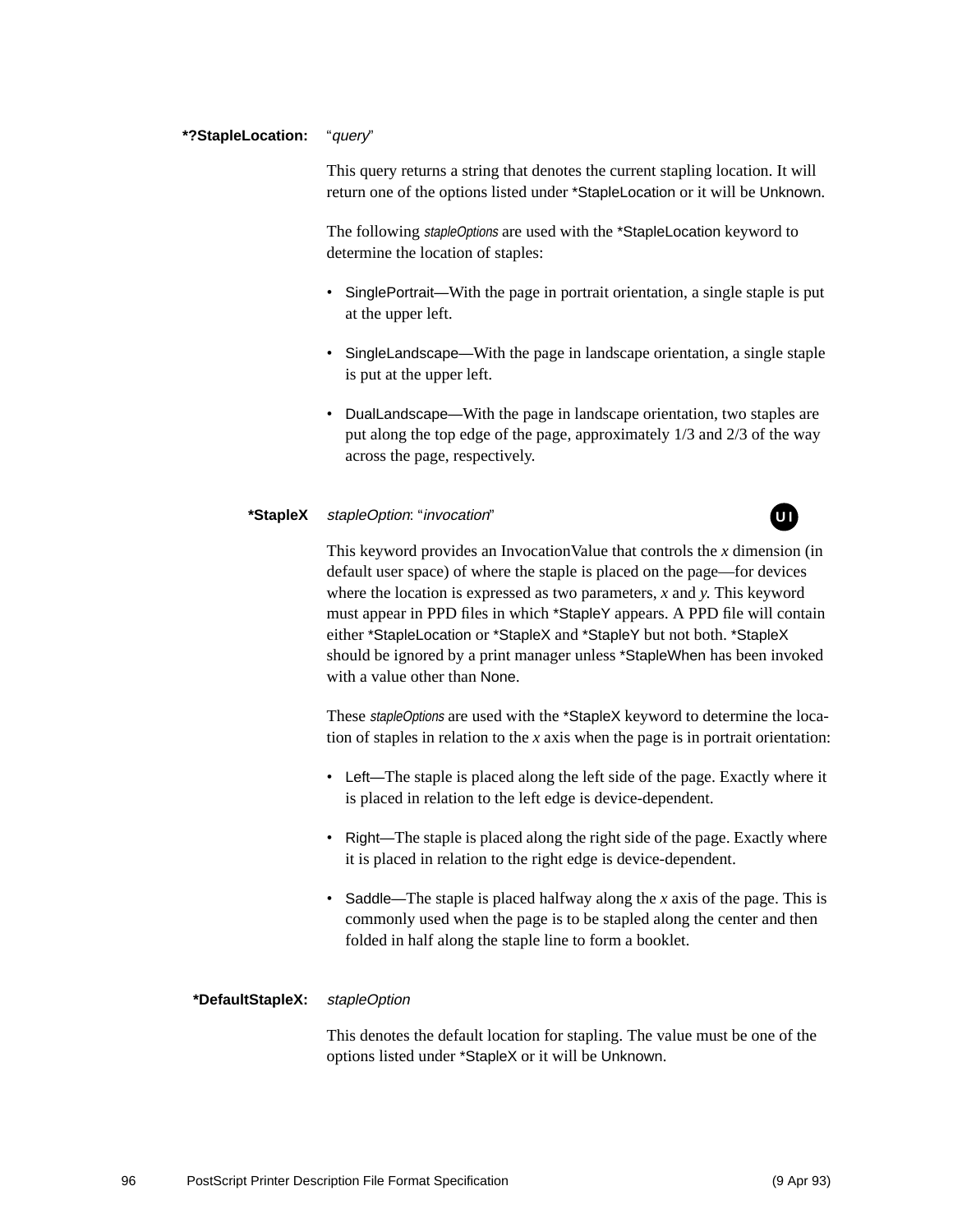### **\*?StapleX:** "query"

This query returns a string that denotes the current stapling location. It will return one of the options listed under \*StapleX or it will be Unknown.

### **\*StapleY** stapleOption: "invocation"



This keyword provides an InvocationValue that controls the *y* dimension (in default user space) of where the staple is placed on the page—for devices where the location is expressed as two parameters, *x* and *y*. This keyword must appear in PPD files in which \*StapleX appears. A PPD file will contain either \*StapleLocation or \*StapleX and \*StapleY but not both. \*StapleY should be ignored by a print manager unless \*StapleWhen has been invoked with a value other than None.

These stapleOptions are used with the \*StapleY keyword to determine the location of staples in relation to the *y* axis with the page in portrait orientation:

- Top—The staple is placed at the top of the page. Exactly where it is placed in relation to the top edge is device-dependent
- OneThird—The staple is placed 1/3 of the way down the page.
- Middle—The staple is placed halfway down the page.
- TwoThirds—The staple is placed 2/3 of the way down the page.
- Bottom—The staple is placed at the bottom of the page. Exactly where it is placed in relation to the bottom edge is device-dependent

# **\*DefaultStapleY:** stapleOption

This denotes the default location for stapling. The value must be one of the options listed under \*StapleY or it will be Unknown.

# **\*?StapleY:** "query"

This query returns a string that denotes the current stapling location. It will return one of the options listed under \*StapleY or it will be Unknown.

# **\*StapleWhen** stapleOption: "invocation"



This keyword provides the InvocationValue to control when a job is stapled, if stapling has been invoked. Examples include "end of job," "end of group." One of the options must be None or False to turn off stapling.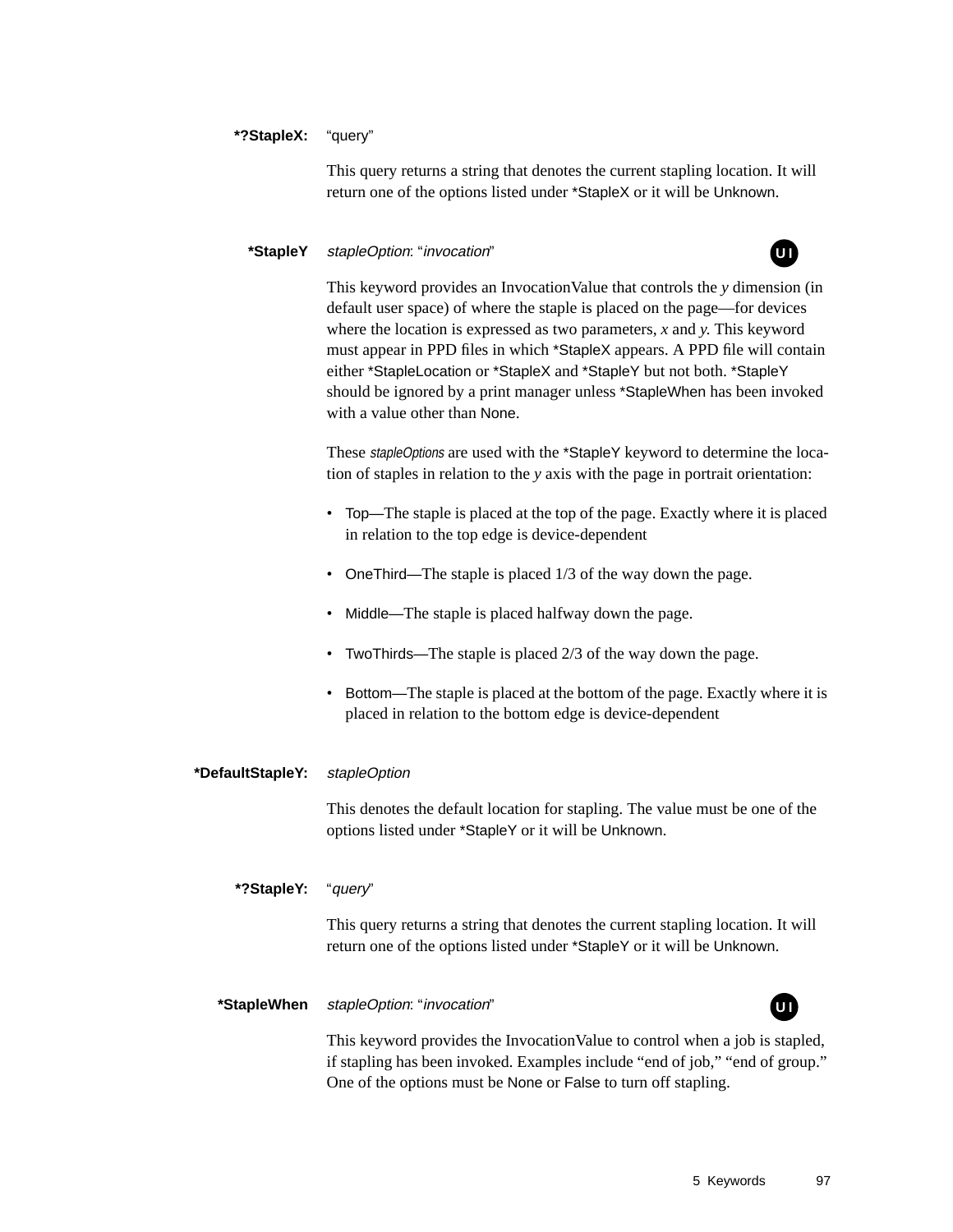#### **\*DefaultStapleWhen:** stapleOption

This denotes the default time for stapling. The value must be one of the options listed under \*StapleWhen or it will be Unknown.

### **\*?StapleWhen:** "query"

This query returns a string that denotes when stapling will occur under the current setting. It will return one of the options listed under \*StapleWhen or it will be Unknown.

These stapleOptions are used with the \*StapleWhen keyword to determine when the document should be stapled:

- None—Do not staple.
- DeviceDeactivation—Staple immediately after the device has been deactivated.
- EndOfJob—Staple when the last page has joined the other pages in the job, so the entire job can be stapled together. The notion of "job" is explained in section 3.7.7 of the *PostScript Language Reference Manual, Second Edition*.
- EndOfSet—Staple when the last page has joined the other pages in the set, so the entire set can be stapled together. The definition of "set" depends on whether or not the document is collated. For a definition of "set," see the **NumCopies** and **Collate** entries in Table 4.11 of the *PostScript Language Reference Manual, Second Edition*.
- EndOfPage—Staple after each **showpage** or **copypage**.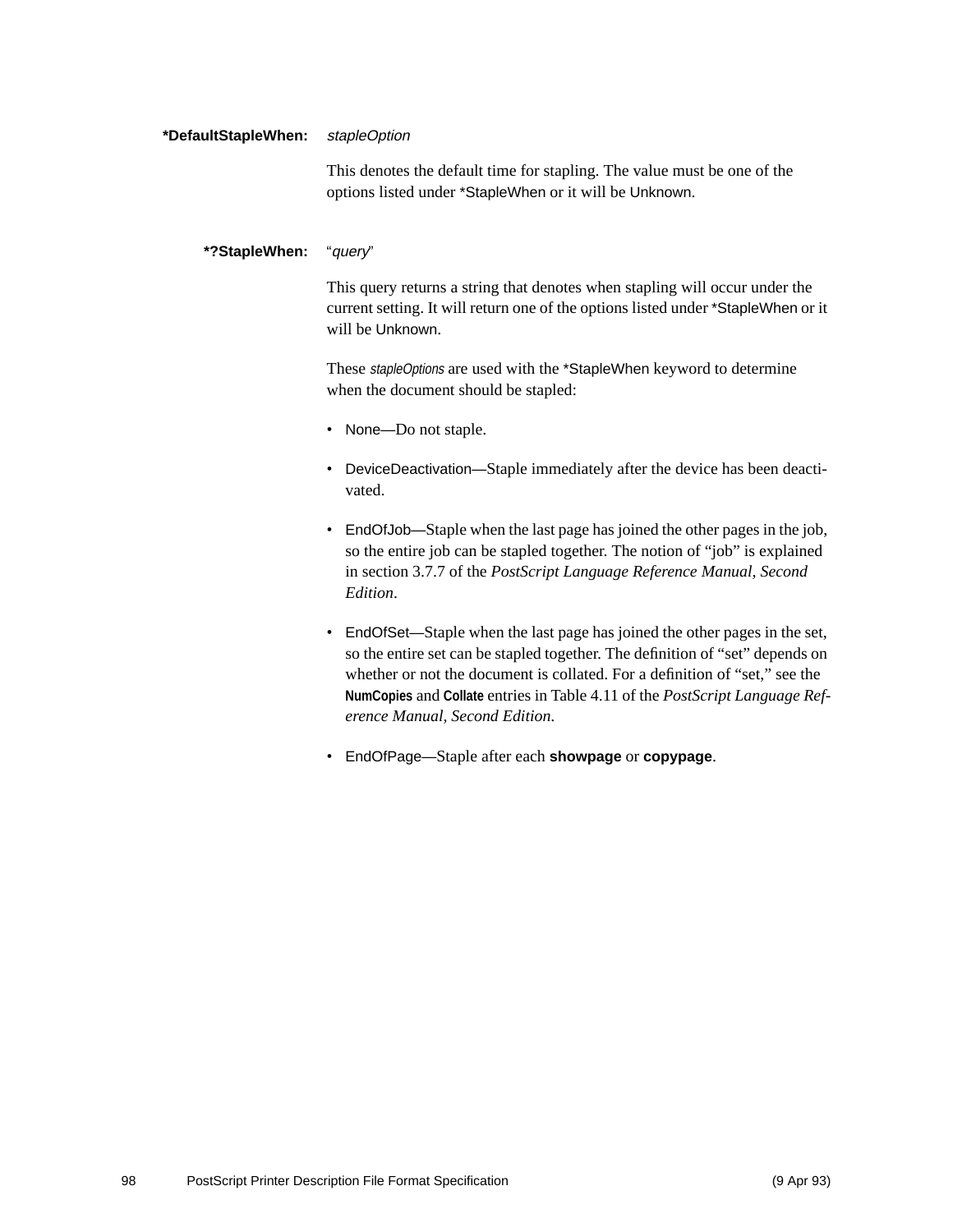#### **\*StapleOrientation** orientationOption: "invocation"



This keyword provides the InvocationValue to control the orientation of the staple; for example, 45 degrees. \*StapleOrientation should be ignored by a print manager unless \*StapleWhen has been invoked with a value other than None.

These stapleOptions are used with the \*StapleOrientation keyword to determine the orientation of the staple with respect to default user space:

- 0—The staple is not turned. That is, the staple is horizontal, or parallel to the *x* axis of the page.
- 45—The staple is rotated 45 degrees clockwise from the *x* axis of the page.
- 90—The staple is rotated 90 degrees clockwise from the *x* axis of the page. That is, the staple is vertical, or parallel to the y axis of the page.
- 135—The staple is rotated 135 degrees clockwise from the *x* axis of the page.

#### **\*DefaultStapleOrientation:** orientationOption

This denotes the default orientation for the staple. The value must be one of the options listed under \*StapleOrientation or it will be Unknown.

**\*?StapleOrientation:** "query"

This query returns a string that denotes the current orientation for stapling. It will return one of the options listed under \*StapleOrientation or it will be Unknown.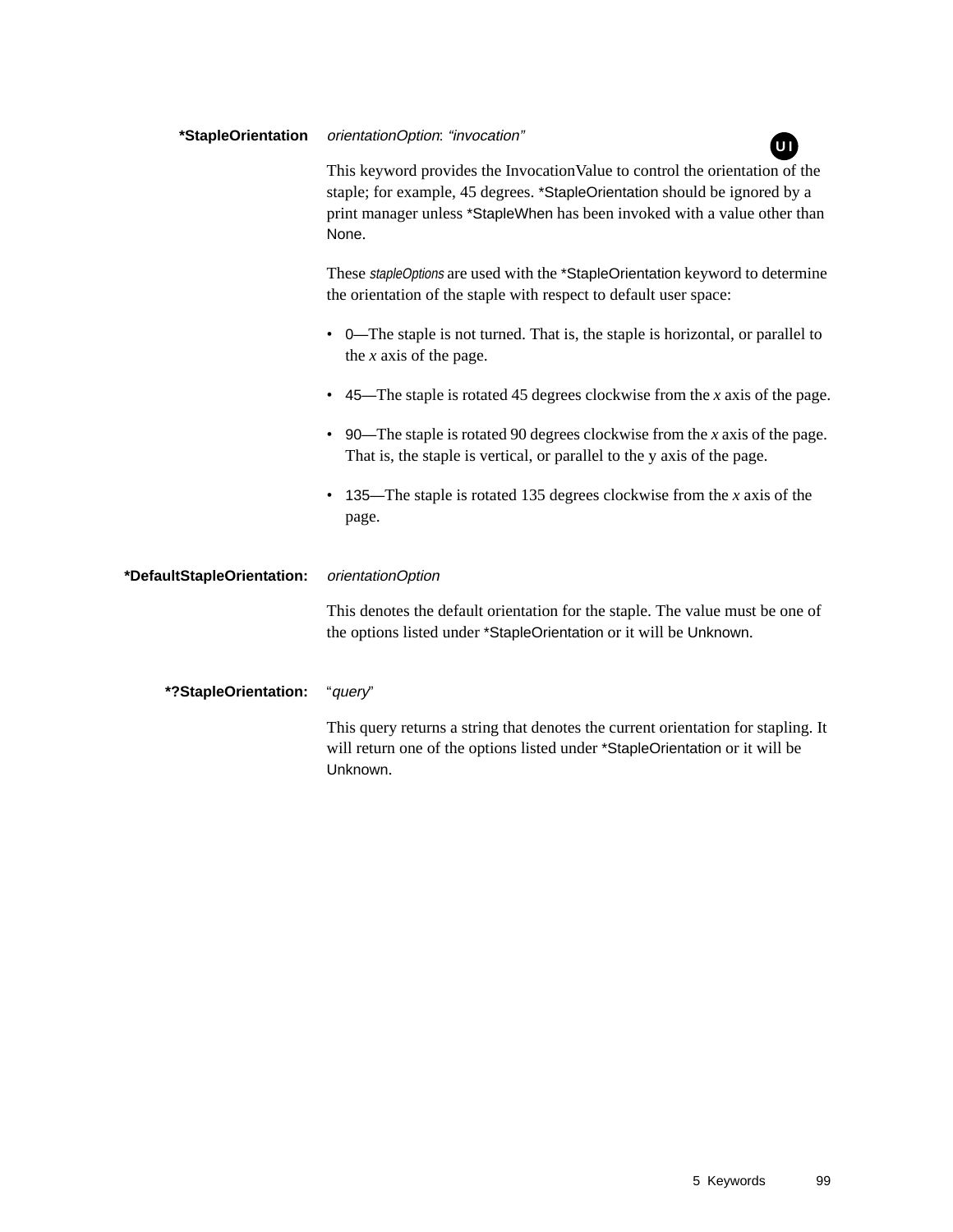### **\*BindEdge** bindOption: "invocation"



This provides the InvocationValue to control which edge is bound. One of the options must be None to turn off binding. \*BindEdge should be ignored by a print manager unless \*BindWhen has been invoked with a value other than None.

These bindOptions are used with the \*BindEdge keyword to determine the location of binding relative to the page in default user space (portrait orientation):

- Left—The binding is placed along the left side of the page.
- Right—The binding is placed along the right side of the page.
- Bottom—The binding is placed along the bottom of the page.
- Top—The binding is placed along the top of the page.

## **\*DefaultBindEdge:** bindOption

This denotes the default edge for binding. The value must be one of the options listed under \*BindEdge or it will be Unknown.

# **\*?BindEdge:** "query"

This query returns a string denoting which edge will be bound under the current setting. The value returned must be one of the options listed under \*BindEdge or it will be Unknown.

**\*BindType** bindOption: "invocation"



This provides the InvocationValue to control the type of binding. \*BindType should be ignored by a print manager unless \*BindWhen has been invoked with a value other than None.

# **\*DefaultBindType:** bindOption

This denotes the type of binding. The value must be one of the options listed under \*BindType or it will be Unknown.

# **\*?BindType:** "query"

This query returns a string denoting which type of binding will occur under the current setting. The value returned must be one of the options listed under \*BindType or it will be Unknown.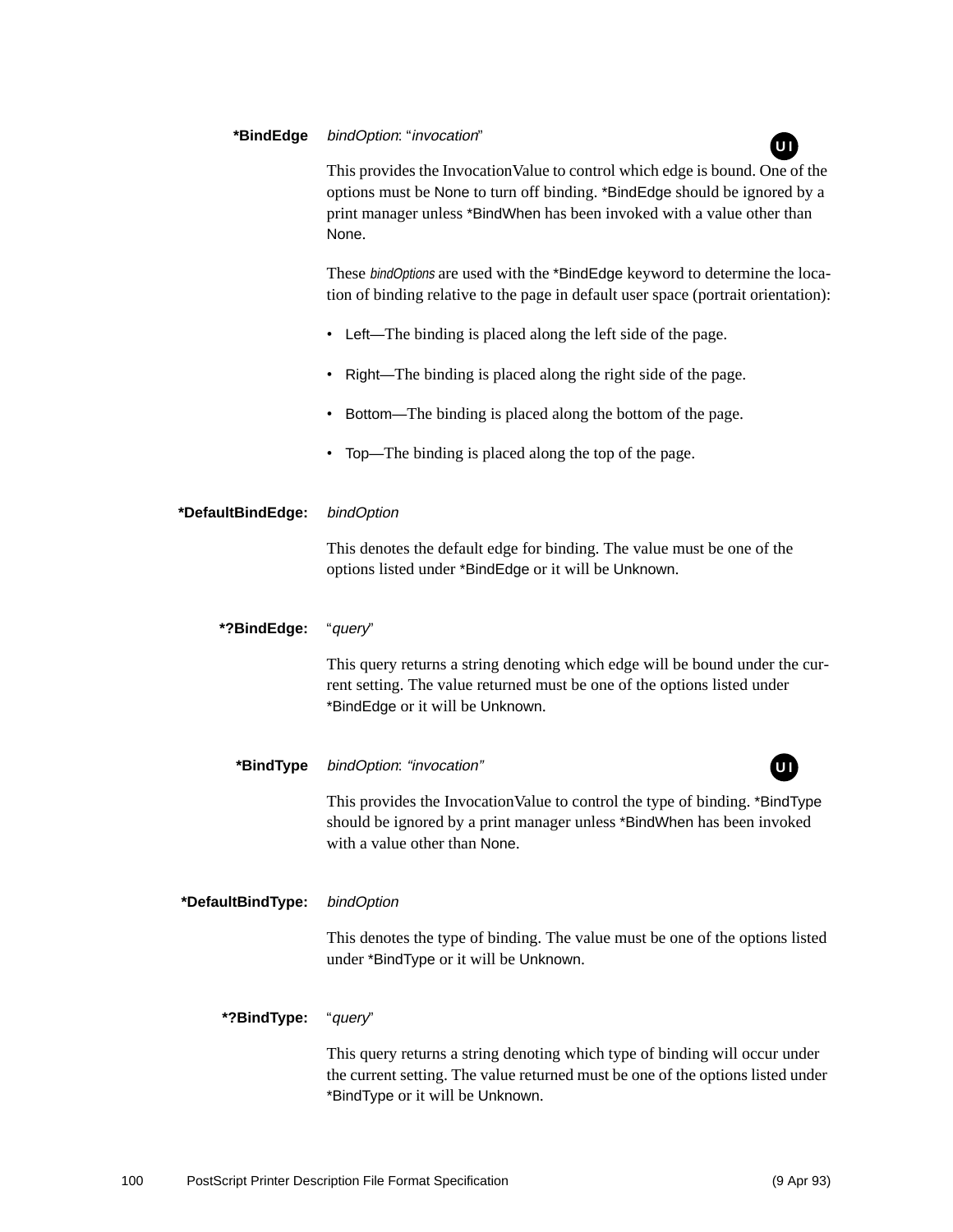

This provides the InvocationValue to control the binding color. The valid values for colorOption are strings describing the color of the binding. These strings vary from product to product. \*BindColor should be ignored by a print manager unless \*BindWhen has been invoked with a value other than None.

**\*DefaultBindColor:** colorOption

This denotes the default color of binding. The value must be one of the options listed under \*BindColor or it will be Unknown.

**\*?BindColor:** "query"

This query returns a string denoting which binding color will be used under the current setting. The value returned must be one of the options listed under \*BindColor or it will be Unknown.

**\*BindWhen** bindOption: "invocation"



This keyword provides the InvocationValue to turn on binding and to control when a job is bound. One of the options must be None or False to turn off binding.

**\*DefaultBindWhen:** bindOption

This denotes the default time for binding. The value must be one of the options listed under \*BindWhen or it will be Unknown.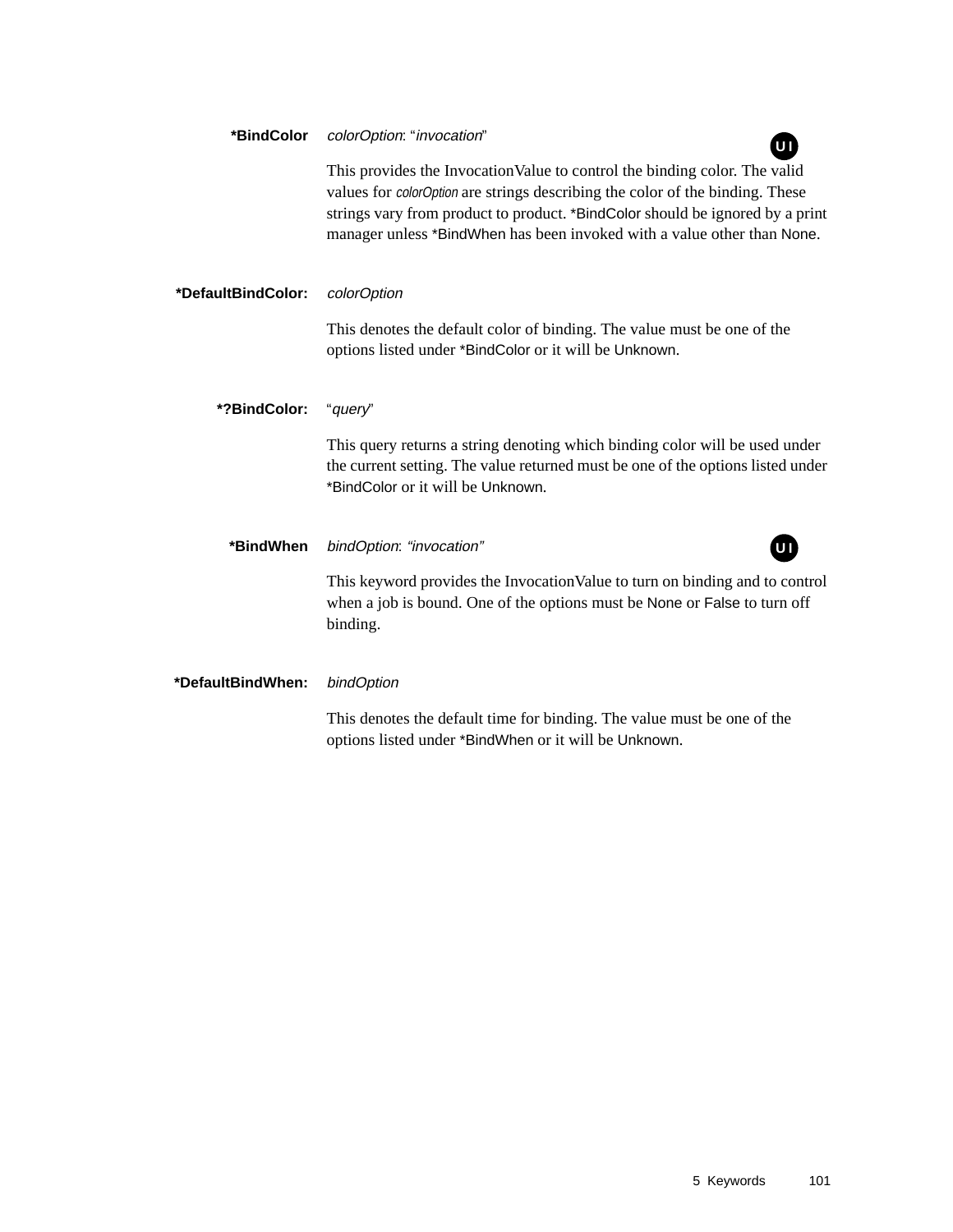#### **\*?BindWhen:** "query"

This query returns a string that denotes when binding will occur under the current setting. It will return one of the options listed under \*BindWhen or it will be Unknown.

These bindOptions are used with the \*BindWhen keyword to determine when the document should be bound:

- None—Do not bind.
- DeviceDeactivation—Bind immediately after the device has been deactivated.
- EndOfJob—Bind when the last page has joined the other pages in the job, so the entire job can be bound together. The notion of "job" is explained in section 3.7.7 of the *PostScript Language Reference Manual, Second Edition*.
- EndOfSet—Bind when the last page has joined the other pages in the set, so the whole set can be bound together. The definition of "set" depends on whether or not the document is collated. For a definition of "set," see the **NumCopies** and **Collate** entries in Table 4.11 of the *PostScript Language Reference Manual, Second Edition*.

# **\*Booklet** bookletOption: "invocation"



This provides the InvocationValue to make booklets. Booklets are created by saddle stitching, folding, and trimming. One of the options must be None or False, to turn off booklet-making.

The currently registered values for bookletOption are:

- True—Make a booklet.
- False-Do not make a booklet.

## **F\*DefaultBooklet:** bookletOption

This denotes the default state of booklet making. The value must be one of the options listed under \*Booklet or it will be Unknown.

#### **\*?Booklet:** "query"

This query returns a string denoting the current state of booklet making. The value returned must be one of the options listed under \*Booklet or it will be Unknown.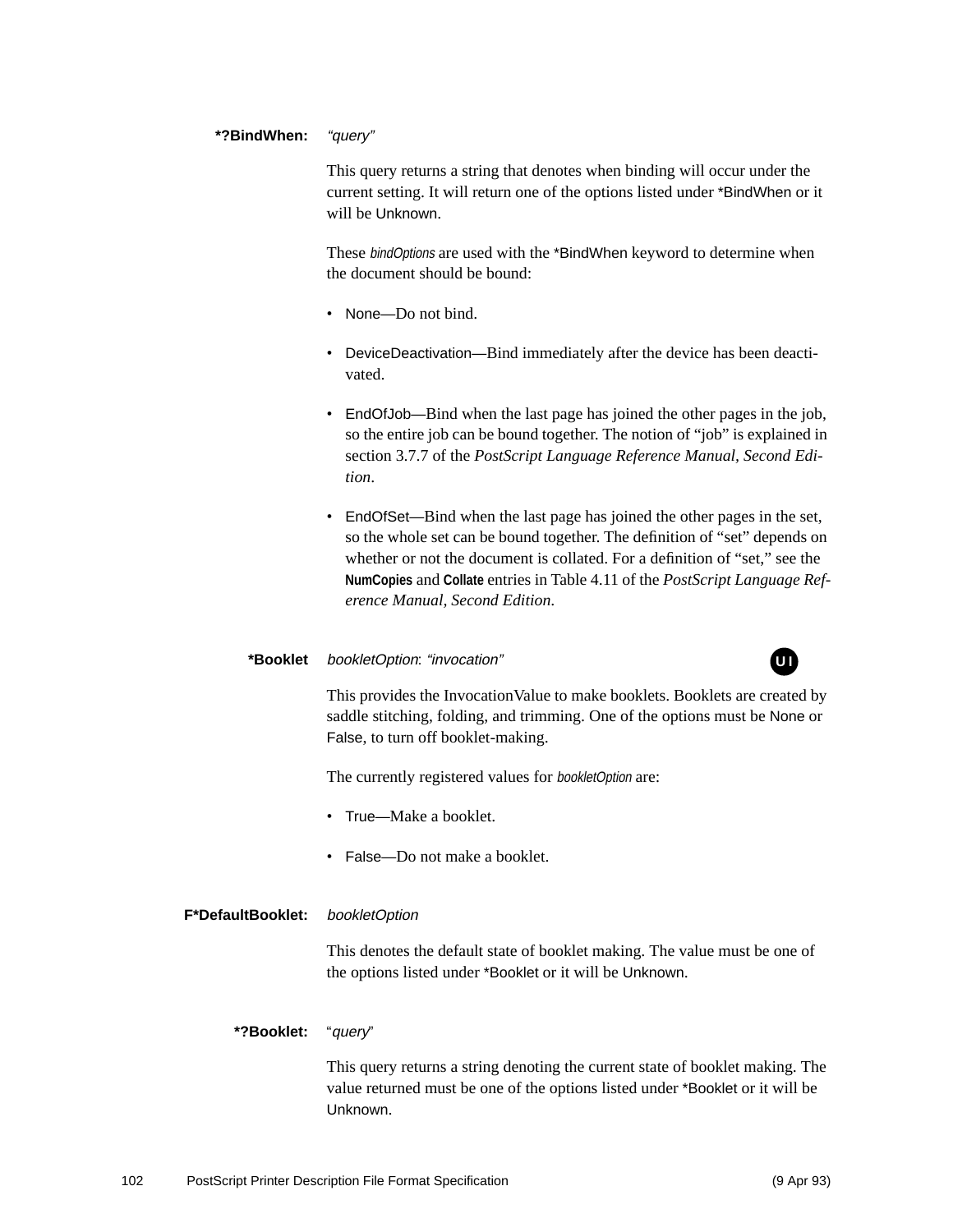### **\*Slipsheet** slipsheetOption: "invocation"



This provides the InvocationValue to control slipsheeting. Slipsheeting is the insertion of pages of a different color or type between sets of documents. One of the options must be None or False to turn off slipsheeting.

The currently registered values for slipsheetOption are:

- None—Turn off slipsheeting.
- DeviceDeactivation—Insert slipsheet at device deactivation.
- EndOfJob—Insert slipsheet at the end of the current job.
- EndOfSet—Insert slipsheet at the end of the current set.
- True—Turn on slipsheeting—for devices in which slipsheeting is a binary state. Whether this activates slipsheeting at the end of the job, end of set, or device deactivation is device-dependent.
- False—Turn off slipsheeting—for devices in which slipsheeting is a binary state.

## **\*DefaultSlipsheet:** slipsheetOption

This denotes the default state of slipsheeting. The value must be one of the options listed under \*Slipsheet or it will be Unknown.

**\*?Slipsheet:** "query"

This query returns a string denoting the current state of slipsheeting. The value returned must be one of the options listed under \*Slipsheet or it will be Unknown.

**F\*InsertSheet** True | False: "invocation"



This provides the InvocationValue to insert a sheet at a specific place in the document. For example, a printer might allow the insertion of a photograph between specific pages of the document after the pages have passed through the heated elements in the printer. To accomplish this, a print manager would emit the code for a True value at the beginning of the specific page, emit the **showpage** operator to insert the special sheet, and then emit the code for the False value of \*InsertSheet.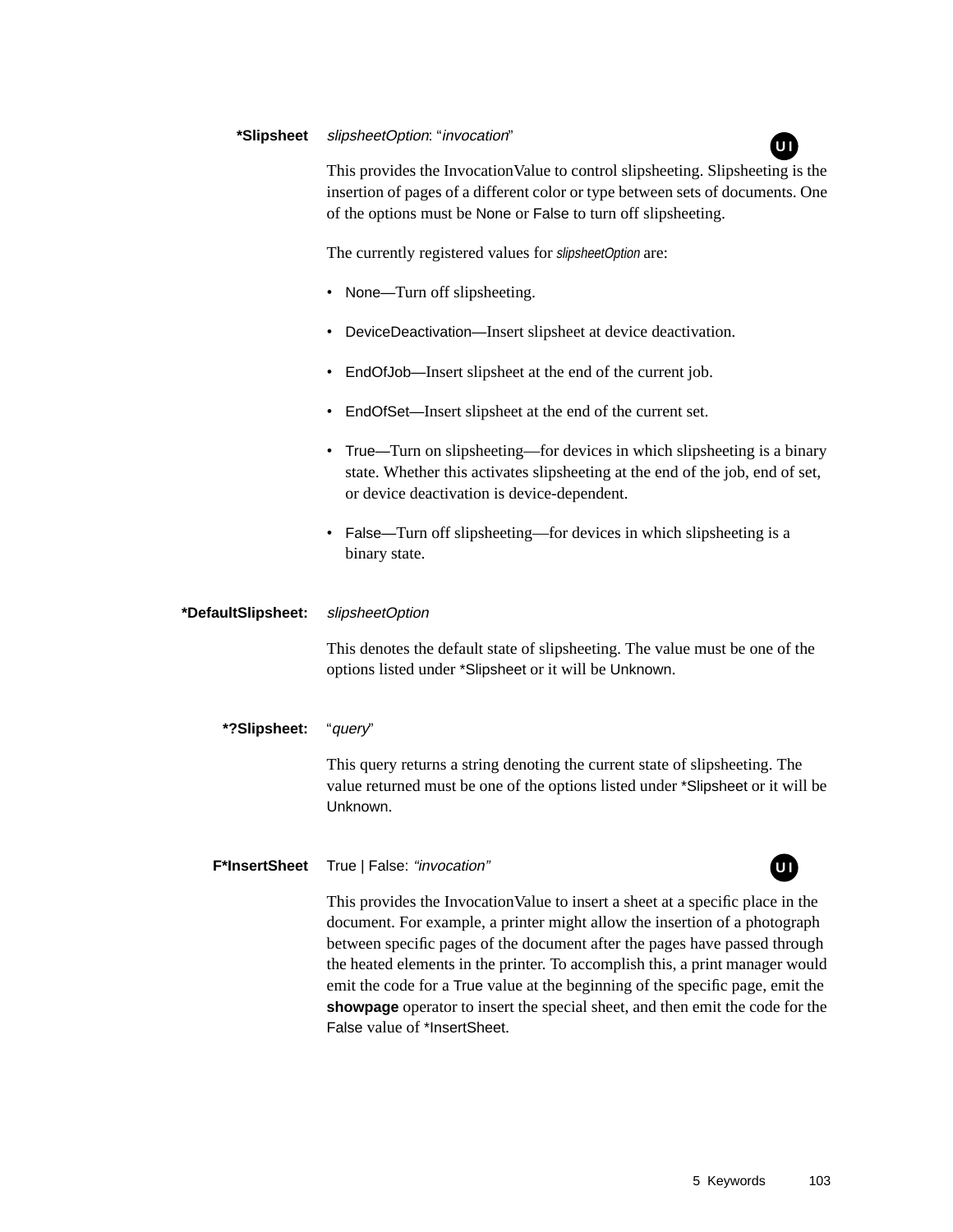# **\*DefaultInsertSheet:** True | False | Unknown

This denotes the default state of \*InsertSheet. A value of True means that the next page will be drawn from a special input tray and inserted in the page sequence. A value of False means that the next page will be drawn from one of the regular input trays.

# **\*?InsertSheet:** "query"

This query returns a string denoting the current state of \*InsertSheet. The value returned must be one of the options listed under \*InsertSheet or it will be Unknown.

## **\*Jog** jogOption:"invocation"



This provides the InvocationValue to control jogging.When jogging is invoked, the next job or set is offset to the left or right from the previous job or set in the output bin. Jogging is also known as "offset stacking". One of the options must be None or False to turn off jogging.

The currently registered values for jogOption are:

- None—Turn off jogging.
- DeviceDeactivation— Jog at device deactivation.
- EndOfJob— Jog at the end of the current job.
- EndOfSet— Jog at the end of the current set.

# **\*DefaultJog:** jogOption

This denotes the default state of jogging. The value must be one of the options listed under \*Jog or it will be Unknown.

# **\*?Jog:** "query"

This query returns a string denoting the current state of jogging. The value returned must be one of the options listed under \*Jog or it will be Unknown.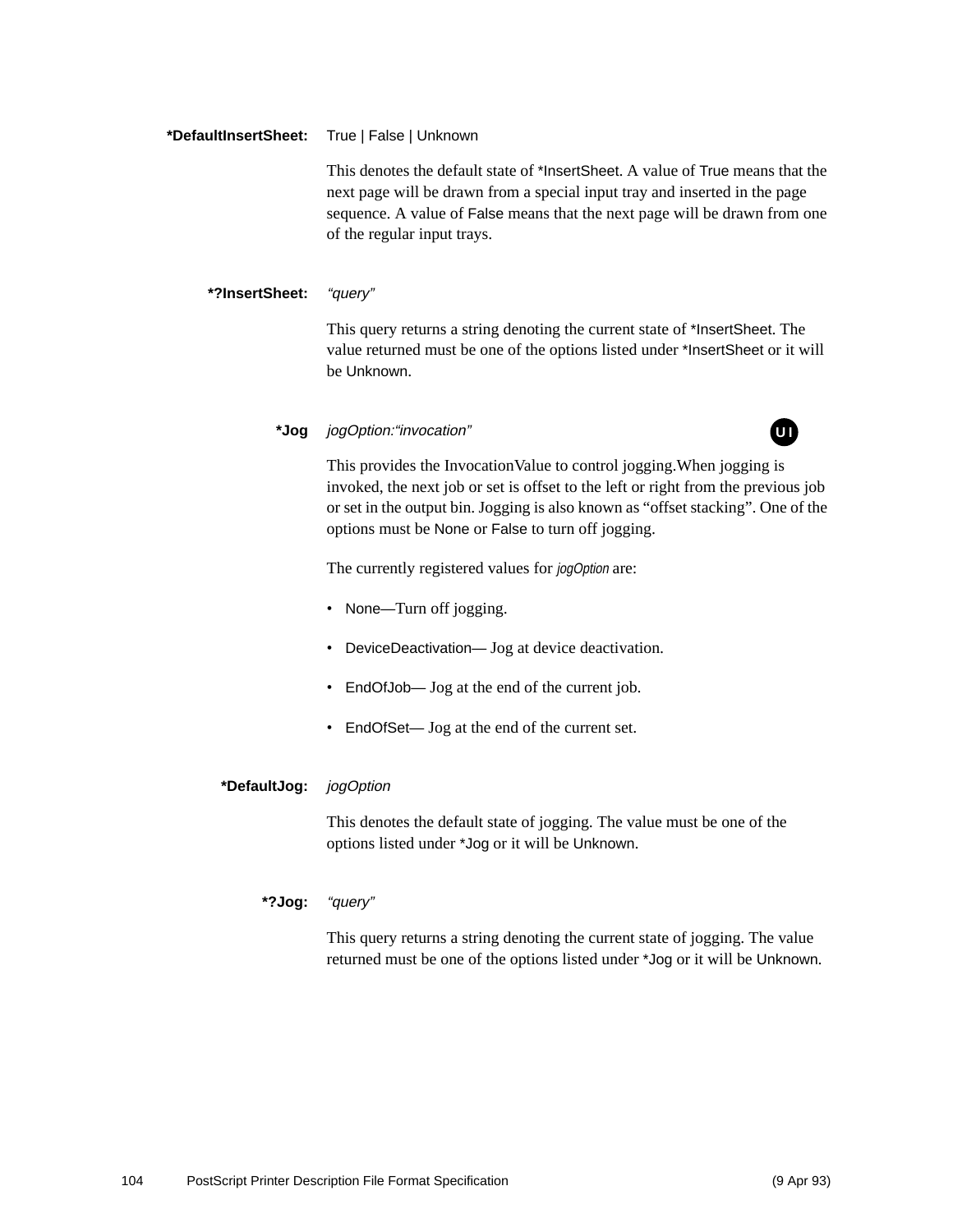# **5.15 Imagesetter Features**

|                        | This section contains features that are usually found only on images etters<br>(also referred to as typesetters and filmsetters). These features are imple-<br>mented by device-dependent means, but a uniform interface to them is pro-<br>vided by the PostScript interpreter. Each of these features is documented in<br>section 4.11 of the PostScript Language Reference Manual, Second Edition. |
|------------------------|-------------------------------------------------------------------------------------------------------------------------------------------------------------------------------------------------------------------------------------------------------------------------------------------------------------------------------------------------------------------------------------------------------|
| *MirrorPrint           | True   False: "invocation"                                                                                                                                                                                                                                                                                                                                                                            |
|                        | This keyword provides the Invocation Value to turn the mirror print feature on<br>(True) and off (False).                                                                                                                                                                                                                                                                                             |
| *DefaultMirrorPrint:   | True   False                                                                                                                                                                                                                                                                                                                                                                                          |
|                        | This denotes the default state of mirror printing.                                                                                                                                                                                                                                                                                                                                                    |
| *?MirrorPrint:         | "query"                                                                                                                                                                                                                                                                                                                                                                                               |
|                        | This query returns True if the device is currently set up to print mirror prints;<br>False if it is not.                                                                                                                                                                                                                                                                                              |
| *NegativePrint         | True   False: "invocation"                                                                                                                                                                                                                                                                                                                                                                            |
|                        | This keyword provides the Invocation Value to turn the negative print feature<br>on (True) and off (False).                                                                                                                                                                                                                                                                                           |
| *DefaultNegativePrint: | True   False                                                                                                                                                                                                                                                                                                                                                                                          |
|                        | This denotes the default state of negative printing.                                                                                                                                                                                                                                                                                                                                                  |
| *?NegativePrint:       | "query"                                                                                                                                                                                                                                                                                                                                                                                               |
|                        | This query returns True if the device is currently set up to print negative<br>prints; False if it is not.                                                                                                                                                                                                                                                                                            |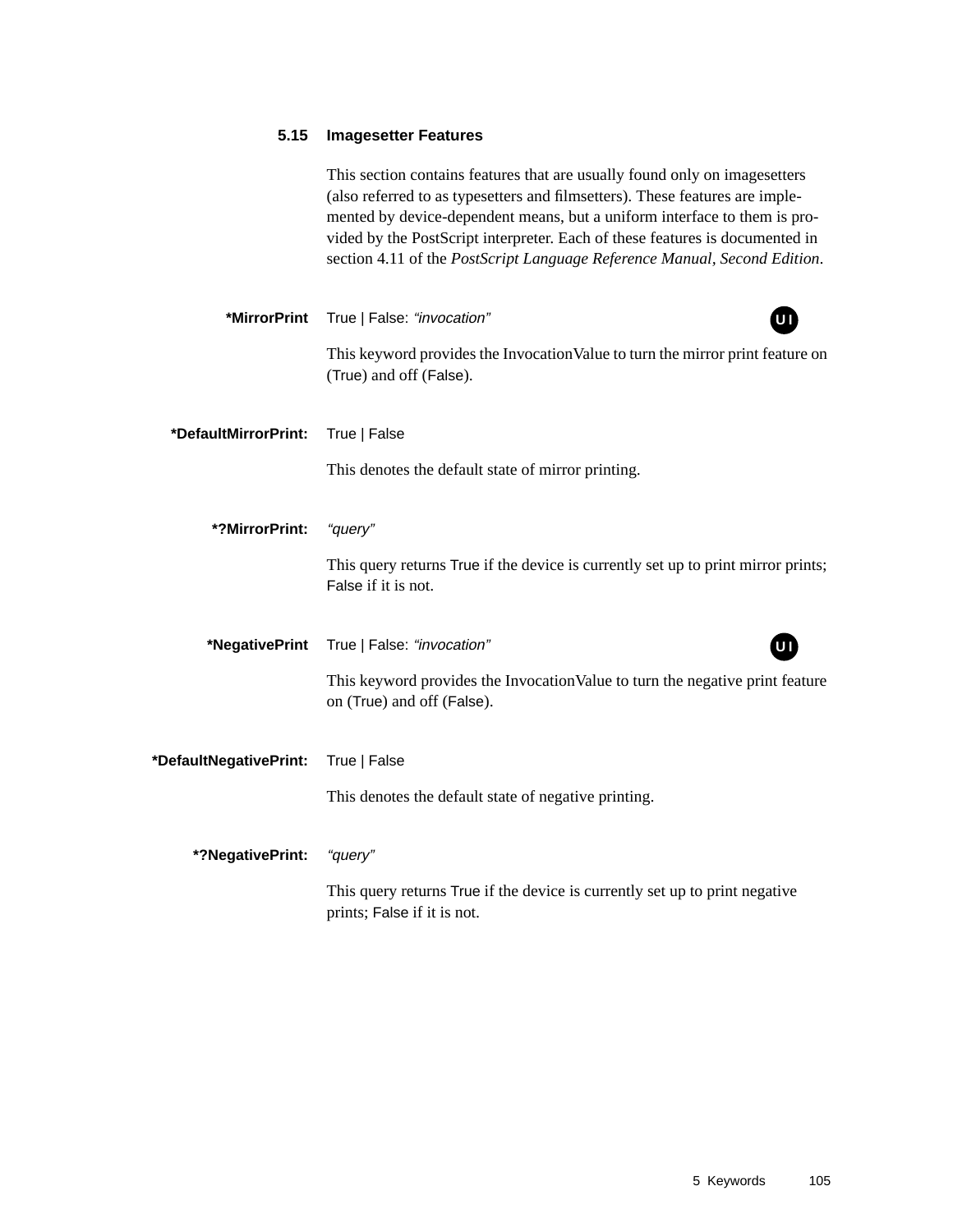**\*AdvanceMedia** advanceOption: "invocation"



This keyword provides the InvocationValue to tell the device when to advance roll-fed media by a preset distance.

The currently registered values for advanceOption are:

- None—Do not advance the medium.
- DeviceDeactivation—Advance the medium at device deactivation.
- EndOfJob—Advance the medium at the end of the job.
- EndOfSet—Advance the medium after each set.
- EndOfPage—Advance the medium after each **showpage** or **copypage.**

#### **\*DefaultAdvanceMedia:** advanceOption

This denotes the default state of \*AdvanceMedia.The value must be one of the options listed under \*AdvanceMedia or it will be Unknown.

#### **\*?AdvanceMedia:** "query"

This query returns a string denoting the current state of \*AdvanceMedia. The value returned must be one of the options listed under \*AdvanceMedia or it will be Unknown.

## **\*CutMedia** cutOption: "invocation"



This keyword provides the InvocationValue to tell the device when to cut rollfed media.

The currently registered values for *cutOption* are:

- None—Do not cut the medium.
- DeviceDeactivation—Cut the medium at device deactivation.
- EndOfJob—Cut the medium at the end of the job.
- EndOfSet—Cut the medium after each set.
- EndOfPage—Cut the medium after each **showpage** or **copypage.**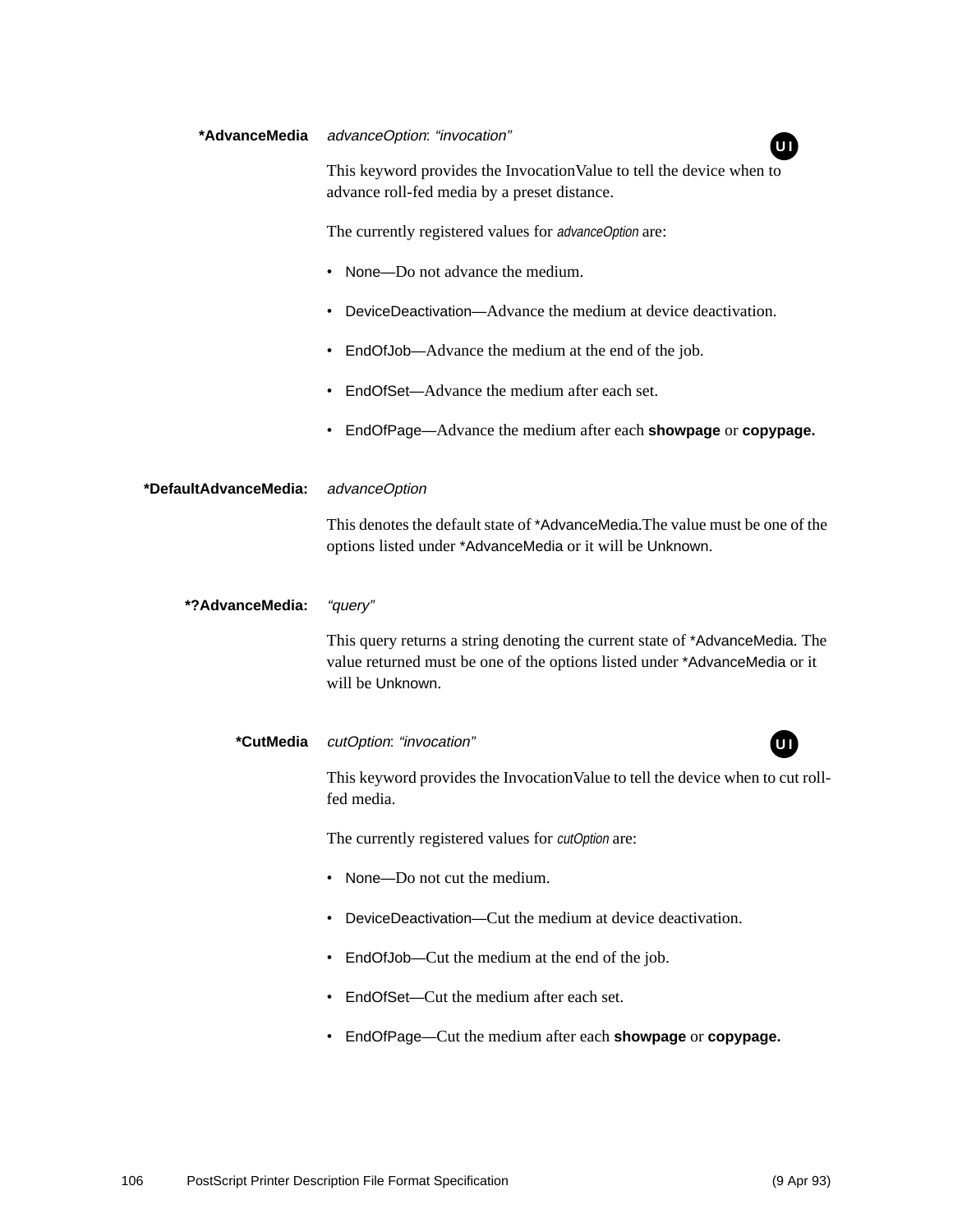#### **\*DefaultCutMedia:** cutOption

This denotes the default state of \*CutMedia.The value must be one of the options listed under \*CutMedia or it will be Unknown.

#### **\*?CutMedia:** "query"

This query returns a string denoting the current state of \*CutMedia. The value returned must be one of the options listed under \*CutMedia or it will be Unknown.

#### **5.16 Resolution and Appearance Control**

This section contains keywords that control the resolution and related appearance characteristics of the device.

#### **\*DefaultResolution:** resolutionOption | Unknown

This entry provides the default resolution of the device, in dots (spots) per linear inch, in both *x* and *y* dimensions and in PostScript default user space. The value resolutionOption must be a string either of the form 300dpi or of the form 300x300dpi, or it can be Unknown if the resolution cannot be determined upon power-up. The value of resolutionOption appearing here must be a valid resolution listed under \*SetResolution or \*Resolution.

If the format of resolutionOption is 300x300dpi, the device supports anamorphic resolution; that is, the resolution in the *x* dimension can be different from the resolution in the *y* dimension. For example, a printer might support a resolution of 300x600dpi. The first number denotes the resolution in the *x* dimension; the second number denotes the resolution in the *y* dimension. The "x" in the middle is a convenient separator, and the dpi signifies "dots per inch."

The format 300dpi is a shorthand form of 300x300dpi and means that the resolution is the same in both the x and y dimensions (the device does not support anamorphic resolution). This is the most common case found in PPD files.

The format of resolutionOption used by \*DefaultResolution must be used consistently wherever a resolutionOption appears. The two formats 300dpi and 300x300dpi cannot be intermixed in a PPD file.

#### **\*Resolution** resolutionOption: "invocation"



For devices that support resolution changes from within a PostScript language job, this entry will provide the proper InvocationValue for each resolution supported by the device. There can be several of these entries, if the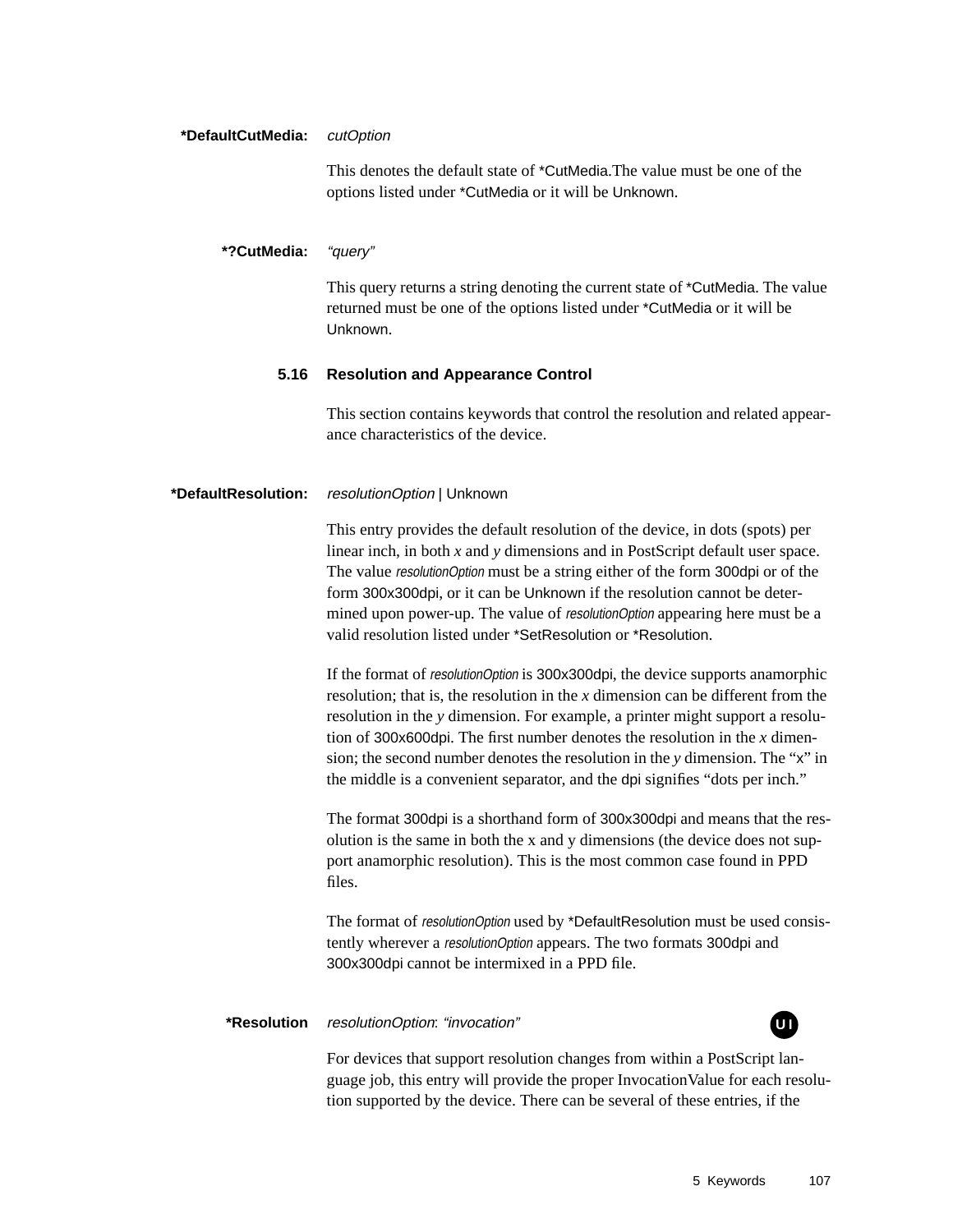PostScript device supports multiple selectable resolutions. The string resolutionOption is of the form specified in the \*DefaultResolution entry. Print managers need to ensure that any resolution changes occur before the page size is selected.

*Note* \*Resolution *does not require a password to precede the invocation. If a device requires a password to change the resolution, the PPD file should contain* \*SetResolution*, instead of* \*Resolution*.*

#### **\*SetResolution** resolutionOption: "invocation" **†**

For devices that support resolution changes from software and require that the resolution be changed "outside the server loop," in initial virtual memory, this entry will provide the proper InvocationValue for each resolution supported by the device. There can be several of these entries, if the PostScript device supports multiple selectable resolutions. The string resolutionOption is of the form specified under \*DefaultResolution. Print managers need to ensure that any resolution changes occur before the page size is selected.

*Note* \*SetResolution *requires a password to precede the invocation, and thus should be present only in the PPD files of devices that require a password to change the resolution. Devices that do not require a password to change the resolution should use* \*Resolution*.*

## **\*?Resolution:** "query"

This query returns a string denoting the current resolution of the device. The returned value will be a string of the form specified under \*DefaultResolution or it will be Unknown. The resolution returned must be a valid resolution listed under \*SetResolution or \*Resolution.

**<sup>†</sup>** This keyword requires the \*Password value to be supplied in front of the invocation.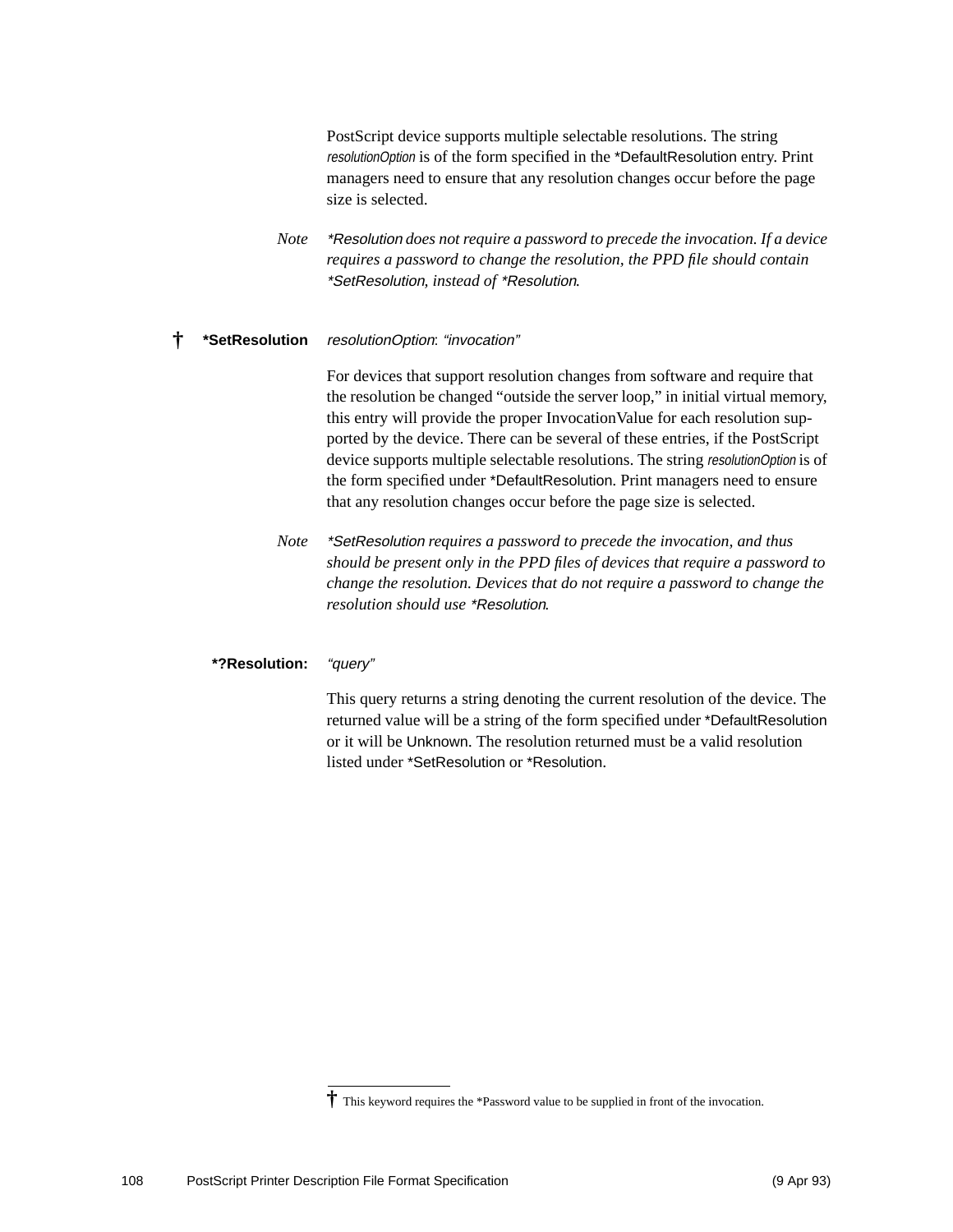#### **\*Smoothing** smoothOption: "invocation"



This provides the InvocationValues to invoke various levels of "smoothing" the edges of text and graphics after they have been rendered by the device. Smoothing is also sometimes referred to as "bit smoothing," "anti-aliasing," or "resolution enhancement," Option keywords describe the level of smoothing. One of the options must be None or False to turn off smoothing.

The currently registered values for smoothOption are:

- None—No smoothing.
- Light—Turn on light smoothing.
- Medium—Turn on medium smoothing
- Dark—Turn on dark smoothing
- True—Turn on smoothing (for a device that has only a binary setting).
- False—Turn off smoothing (for a device that has only a binary setting).

#### **\*DefaultSmoothing:** smoothOption

This denotes the default state of the smoothing mechanism. The value must be one of the options listed under \*Smoothing or it will be Unknown.

#### **\*?Smoothing:** "query"

This query returns a string that denotes the current state of the smoothing mechanism. The returned value must be an option listed under \*Smoothing or it may be Unknown.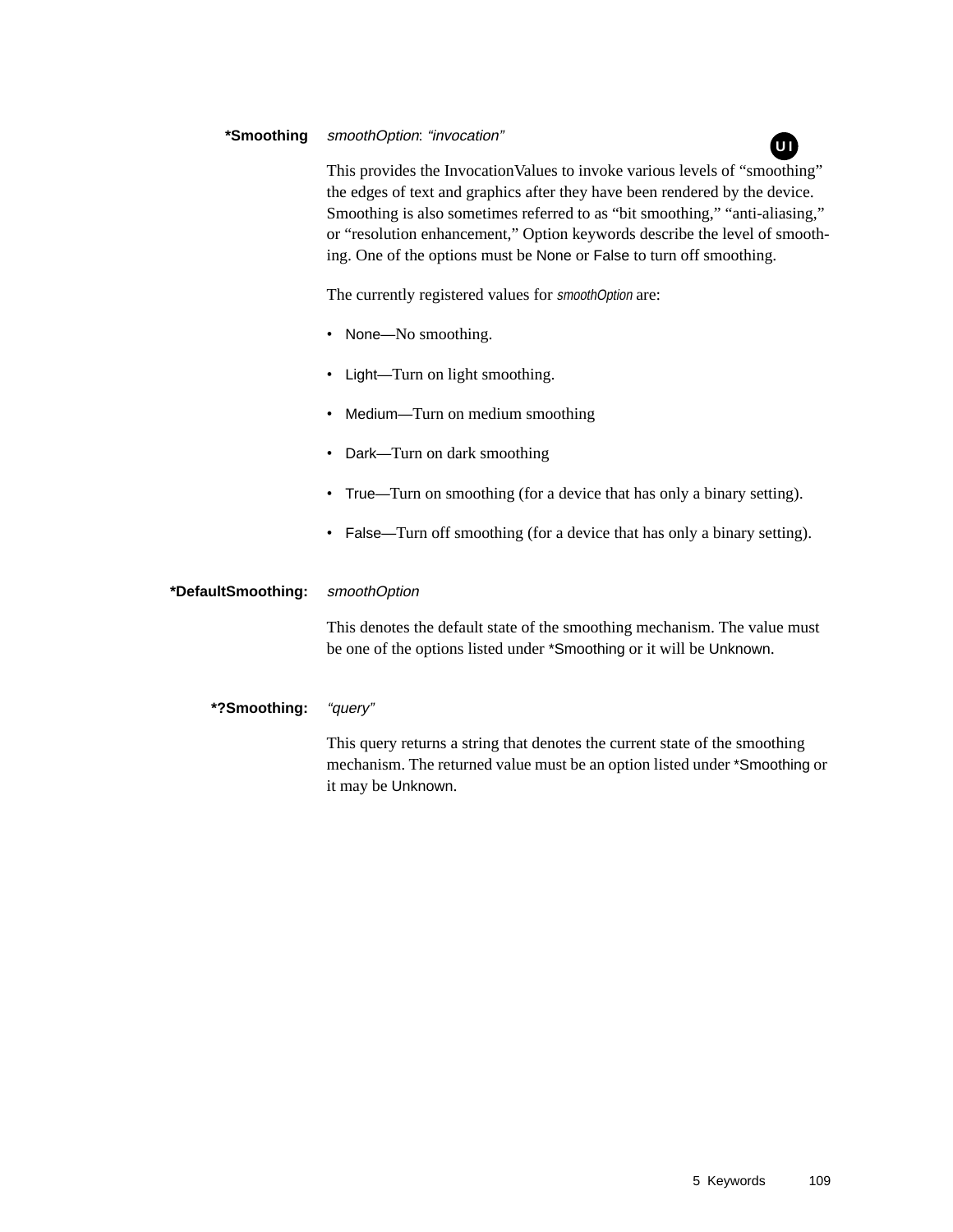#### **\*BitsPerPixel** depthOption: "invocation"



This provides the InvocationValues to select various gray-scale levels or color depths. Option keywords are strings that denote the number of bits per pixel that should be used to represent a color when rendering the job on the device. One of the options must be None, which is equivalent to 1 bit per pixel.

The currently registered values for *depthOption* are:

- None—Use 1 bit per pixel.
- 2—Use 2 bits per pixel.
- 4—Use 4 bits per pixel.
- 8—Use 8 bits per pixel.

### **\*DefaultBitsPerPixel:** depthOption

This denotes the default number of bits per pixel used to render color or grayscale on this device. The value must be one of the options listed under \*BitsPerPixel or it will be Unknown.

## **\*?BitsPerPixel:** "query"

This query returns a string that denotes the current number of bits per pixel used to render color or gray-scale on this device. The returned value must be an option listed under \*BitsPerPixel or it will be Unknown.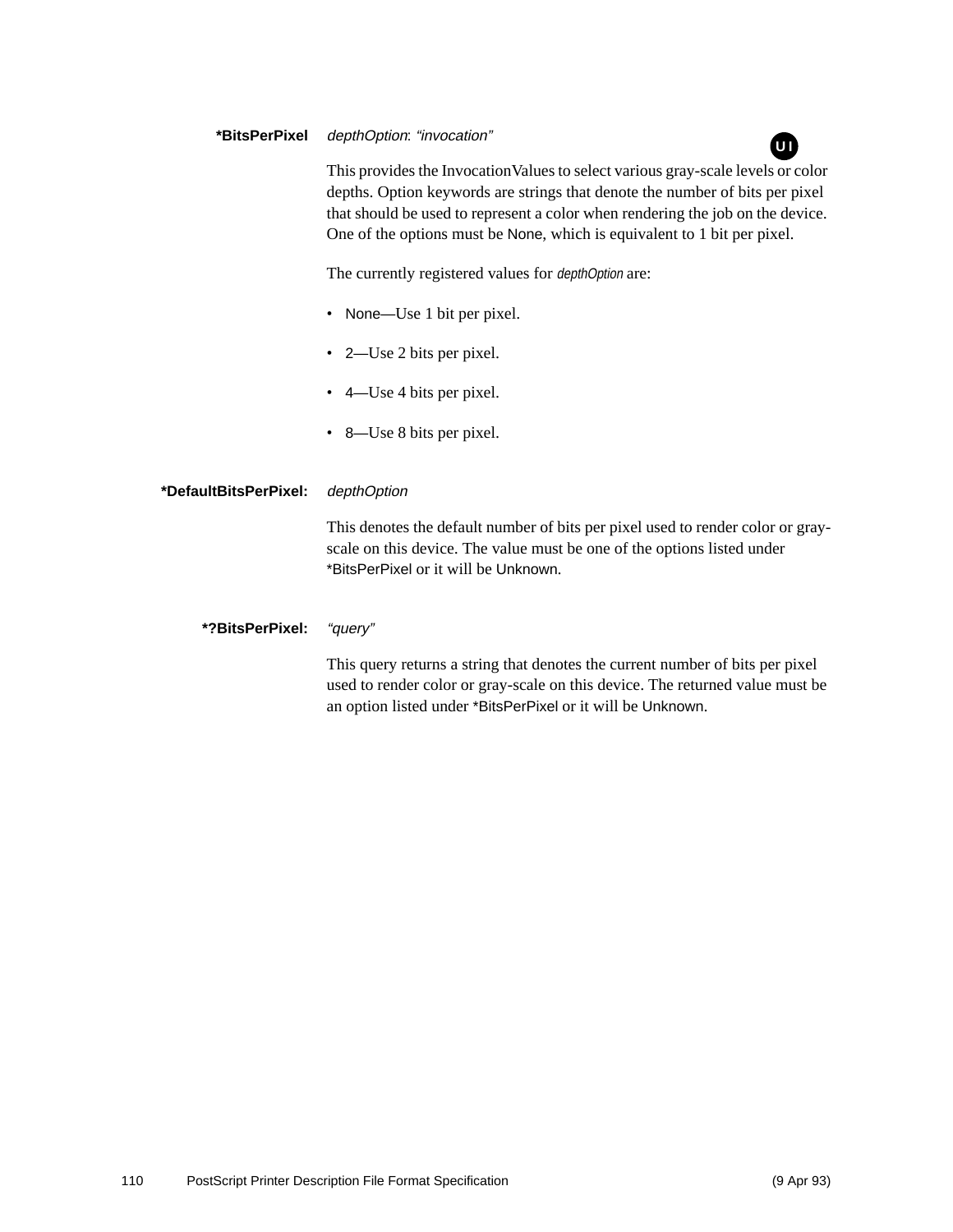# **5.17 Gray Levels and Halftoning**

| *AccurateScreensSupport: | True   False                                                                                                                                                                                                                                                                                                                                                                           |
|--------------------------|----------------------------------------------------------------------------------------------------------------------------------------------------------------------------------------------------------------------------------------------------------------------------------------------------------------------------------------------------------------------------------------|
|                          | This string value indicates whether or not the device supports Adobe's Accu-<br>rate Screens technology. The value is True if accurate screens are supported,<br>otherwise it is False. The accurate screens feature is documented in section<br>6.4 of the PostScript Language Reference Manual, Second Edition.                                                                      |
| *ScreenFreq:             | "real"                                                                                                                                                                                                                                                                                                                                                                                 |
|                          | This QuotedValue is the frequency argument returned by the currentscreen<br>operator after powering on the device. It represents the halftone screen fre-<br>quency.                                                                                                                                                                                                                   |
| *ScreenAngle:            | "real"                                                                                                                                                                                                                                                                                                                                                                                 |
|                          | This QuotedValue is the angle argument returned by the currentscreen oper-<br>ator after powering on the device. It represents the halftone screen angle.                                                                                                                                                                                                                              |
| *ScreenProc              | spotOption: "{ procedure }"                                                                                                                                                                                                                                                                                                                                                            |
|                          | This Invocation Value provides a procedure body that is suitable for use as a<br>"spot function" with the <b>setscreen</b> or <b>sethalftone</b> (Level 2) operator. The<br>spotOption represents the name of the spot function. These options are used to<br>specify an alternate shape for the halftone spot. There can be one or more of<br>these spot shape options in a PPD file. |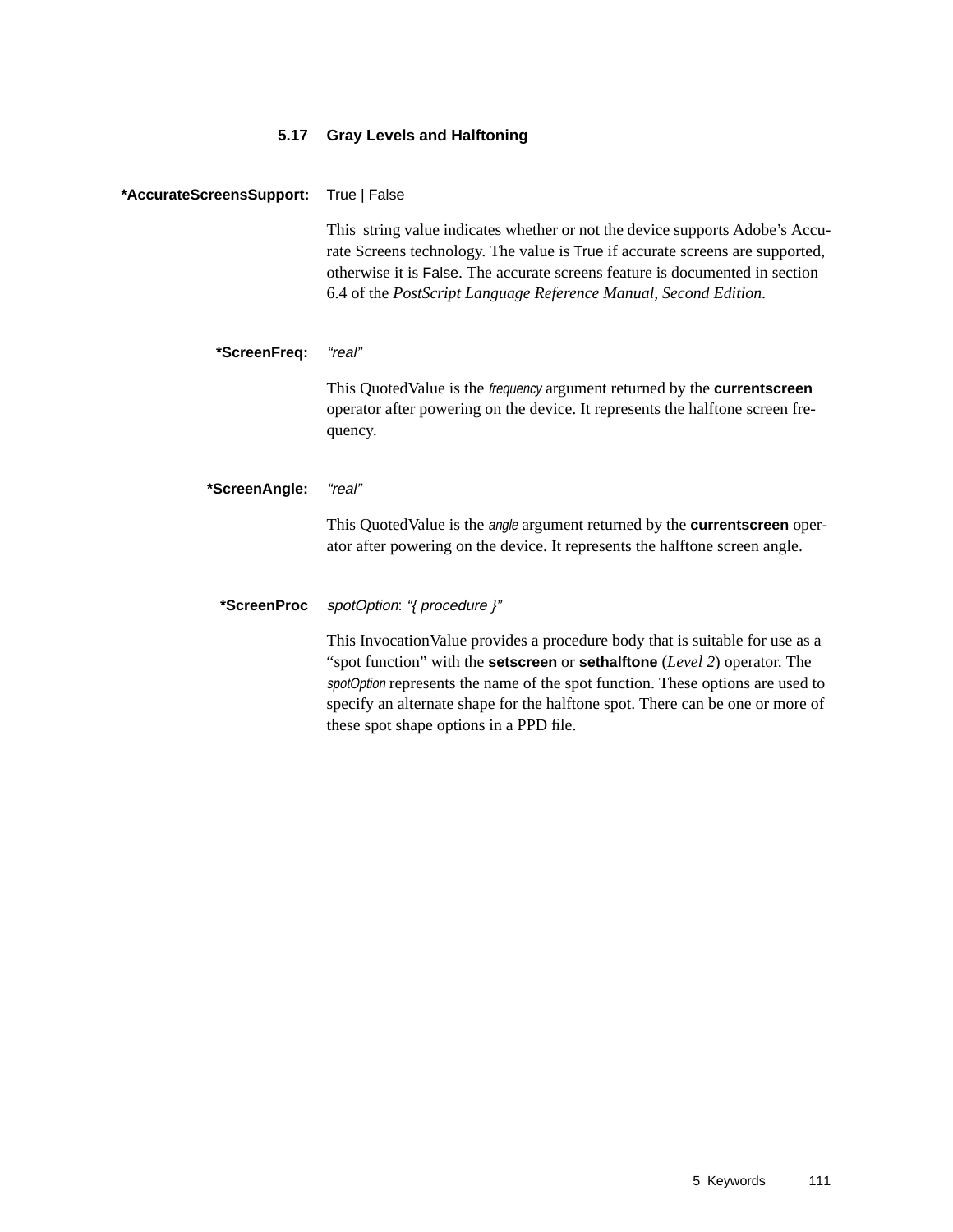This represents the proc argument (the default halftone spot function) returned by the **currentscreen** operator after powering on the device. The string spotOption must correspond to one of the options listed under \*ScreenProc.

These spot options are used by the \*ScreenProc keyword to set the halftone screen spot function. Any of these options can also have a .Inverse qualifier, which would invert the color of the spot function, or it can have a serialization qualifier to distinguish it from other options.

The currently registered values for spotOption are:

- Dot—This keyword represents a standard dot-shaped halftone screen function. This is the default shape for the halftone cell on many PostScript language implementations, and basically consists of small, black, roughly circular spots that vary in size with the gray level. This keyword also encompasses more sophisticated functions that also produce circular dots (for example, as found on higher-resolution devices), but which might slightly differ from the most basic dot screen.
- Line—This keyword represents a line screen halftone function. Gray levels will be rendered by parallel lines which vary in thickness according to the gray level.
- Ellipse—This keyword provides an "elliptical spot" screen, which is similar to a dot screen except that the dots are elliptical rather than circular.
- Cross—This provides a "crosshatch" screen halftone function.
- Mezzo—This provides a pseudorandom "mezzotint" screen function for the halftone mechanism.
- DiamondDot—This provides a screen in which low gray levels produce round dots, medium gray levels produce diamond-shaped dots, and high gray levels produce negative dots. This screen produces smoother transitions among medium gray levels.

## **\*Transfer** transferOption: "{ procedure }"

This keyword provides InvocationValues for possible transfer functions which may be invoked with the operators **settransfer**, **setcolortransfer**, and **sethalftone** (Level 2 only). A transfer function is a procedure that corrects for the characteristics of a particular marking engine or display technology to obtain "true" optical gray or color densities. A transfer function is expected to return accurate results at the 10% increments and should return reasonable values at any point between 0 and 1.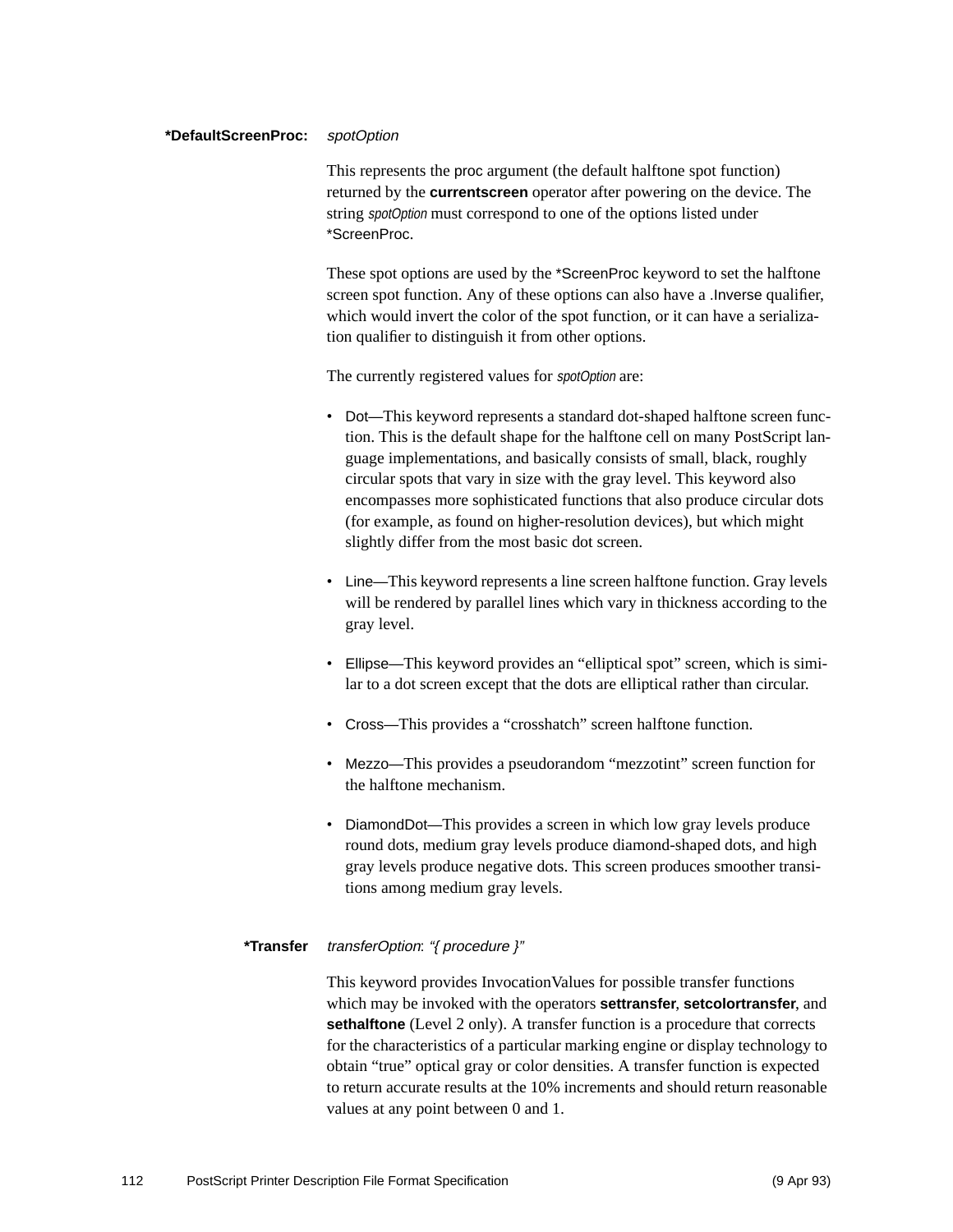Since transfer functions are inherently specific to an *instance* of a type of device, any transfer functions should be entered into a local customization file for a specific device. Most PPD files will ship without any transfer functions defined for a class of devices.

*Note When transfer functions are used at the PostScript language level, always concatenate the transfer function with the existing one, rather than replacing it. See section 6.3 of the PostScript Language Reference Manual, Second Edition for more information about transfer functions and their uses.*

#### **\*DefaultTransfer:** Null | Factory

On monochrome devices, this is the built-in transfer function, as returned by the **currenttransfer** operator immediately after powering up the device. Most devices ship with a null default transfer function.

Any of these transfer option keywords can also have the .Inverse qualifier or a serialization qualifier to distinguish it from other options. Inversion is typically performed by appending **1 exch sub** to the existing transfer function, but an inverse normalized function can be much more complex.

The currently registered values for transferOption are:

- Null—This is provided to indicate a null procedure body for the transfer function. A null procedure body is represented in the PostScript language as a pair of curly braces, **{ }**.
- Factory—For a monochrome device that ships from the factory with a built-in non-null transfer function, this entry lists the transfer function built into the device.
- Normalized—For a monochrome device, this provides a normalized transfer function to obtain "true" optical gray densities. For a color device, the Normalized option provides the transfer function to correct the gray values on an RGB device and the black colorant on a CMYK device.
- Red—For a color device, this provides a normalized transfer function to correct the red colorant on an RGB device or the cyan colorant on a CMYK device.
- Green—For a color device, this provides a normalized transfer function to correct the green colorant on an RGB device or the magenta colorant on a CMYK device.
- Blue—For a color device, this provides a normalized transfer function to correct the blue colorant on an RGB device or the yellow colorant on a CMYK device.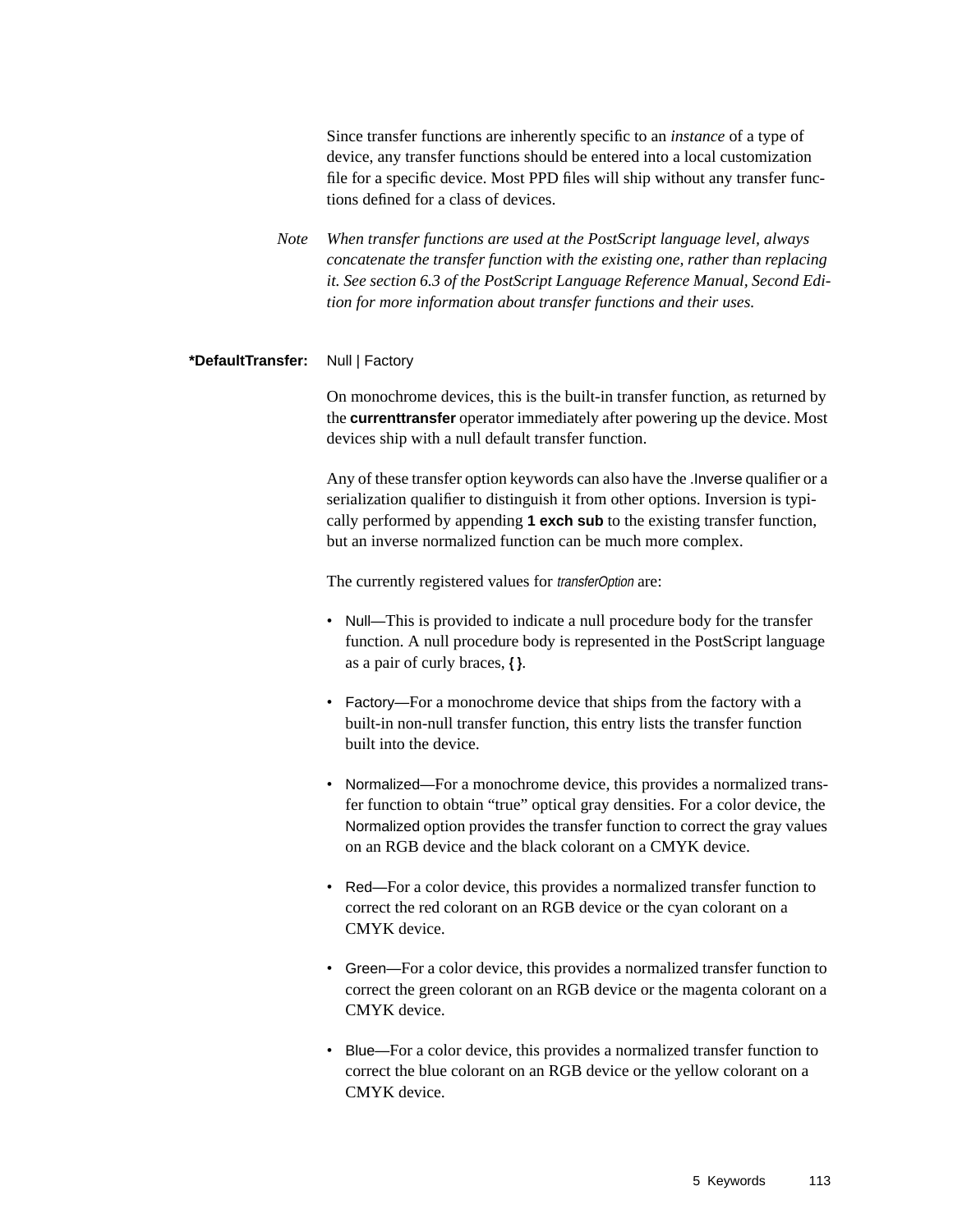| 5.18                                              | <b>Color Issues</b>                                                                                                                                                                                                                                                            |
|---------------------------------------------------|--------------------------------------------------------------------------------------------------------------------------------------------------------------------------------------------------------------------------------------------------------------------------------|
|                                                   | This section contains keywords used to adjust colors on color devices.                                                                                                                                                                                                         |
| *BlackSubstitution                                | True   False: "invocation code"                                                                                                                                                                                                                                                |
|                                                   | This provides the Invocation Value to invoke black substitution. When True, it<br>indicates that the printer should substitute process black ink for any pixel that<br>is marked in composite black (cyan, magenta, and yellow inks all requested)<br>to produce better black. |
| *DefaultBlackSubstitution:                        | True   False                                                                                                                                                                                                                                                                   |
|                                                   | This denotes the default state of the black substitution feature.                                                                                                                                                                                                              |
| *?BlackSubstitution:                              | "query"                                                                                                                                                                                                                                                                        |
|                                                   | This query returns True if black substitution is currently invoked and False if<br>it is not.                                                                                                                                                                                  |
| *ColorModel colormodelOption:: "invocation"<br>UI |                                                                                                                                                                                                                                                                                |
|                                                   | This keyword provides Invocation Values to select different native color<br>models to be used by the device for imaging. The native color model is the<br>color model to which all colors are converted before rendering.                                                      |
| *DefaultColorModel:                               | colormodelOption                                                                                                                                                                                                                                                               |
|                                                   | This denotes the default native color model of the device. The value must be<br>one of the options listed under *ColorModel or it will be Unknown.                                                                                                                             |
| *?ColorModel:                                     | "query"                                                                                                                                                                                                                                                                        |
|                                                   | This query returns the current native color model. The returned value must<br>match one of the options under *ColorModel or it will be Unknown.                                                                                                                                |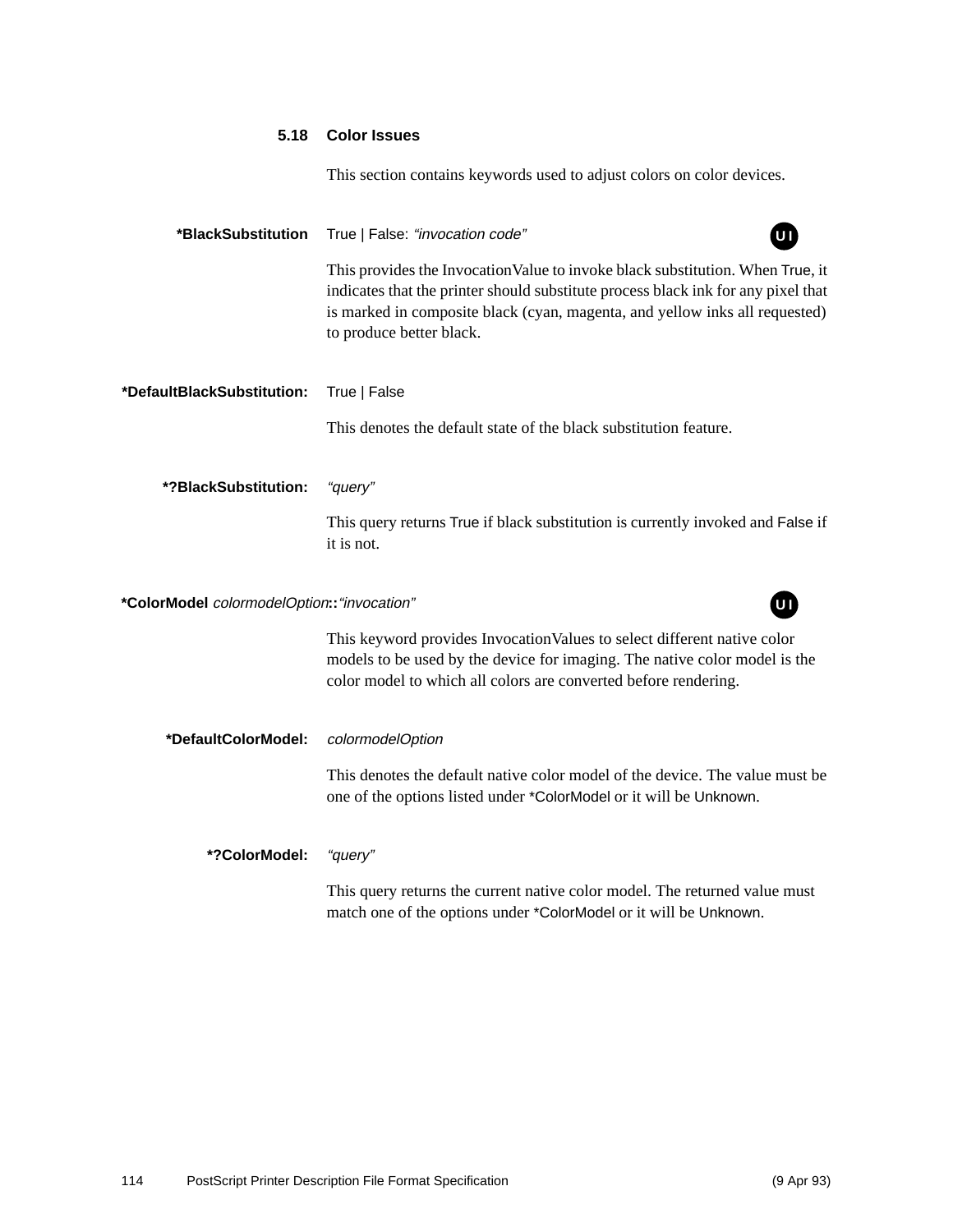The currently registered values for colormodelOption are

- CMY—Cyan-magenta-yellow color model.
- CMYK—Cyan-magenta-yellow-black color model.
- RGB—Red-green-blue color model.
- Gray—Gray-scale color model.

#### **\*ColorRenderDict** dictOption: "invocation"

On Level 2 color devices, manufacturers can supply different built-in color rendering dictionaries to calibrate the device colors for different types of paper, different halftone screens, or for many other purposes. The keyword \*ColorRenderDict provides the InvocationValue to set up the new color rendering dictionary referred to by dictOption.

The option dictOption will typically be an integer because there is no logical name for each dictionary, so it will also typically have a translation string representing a more meaningful dictionary name to display to the user.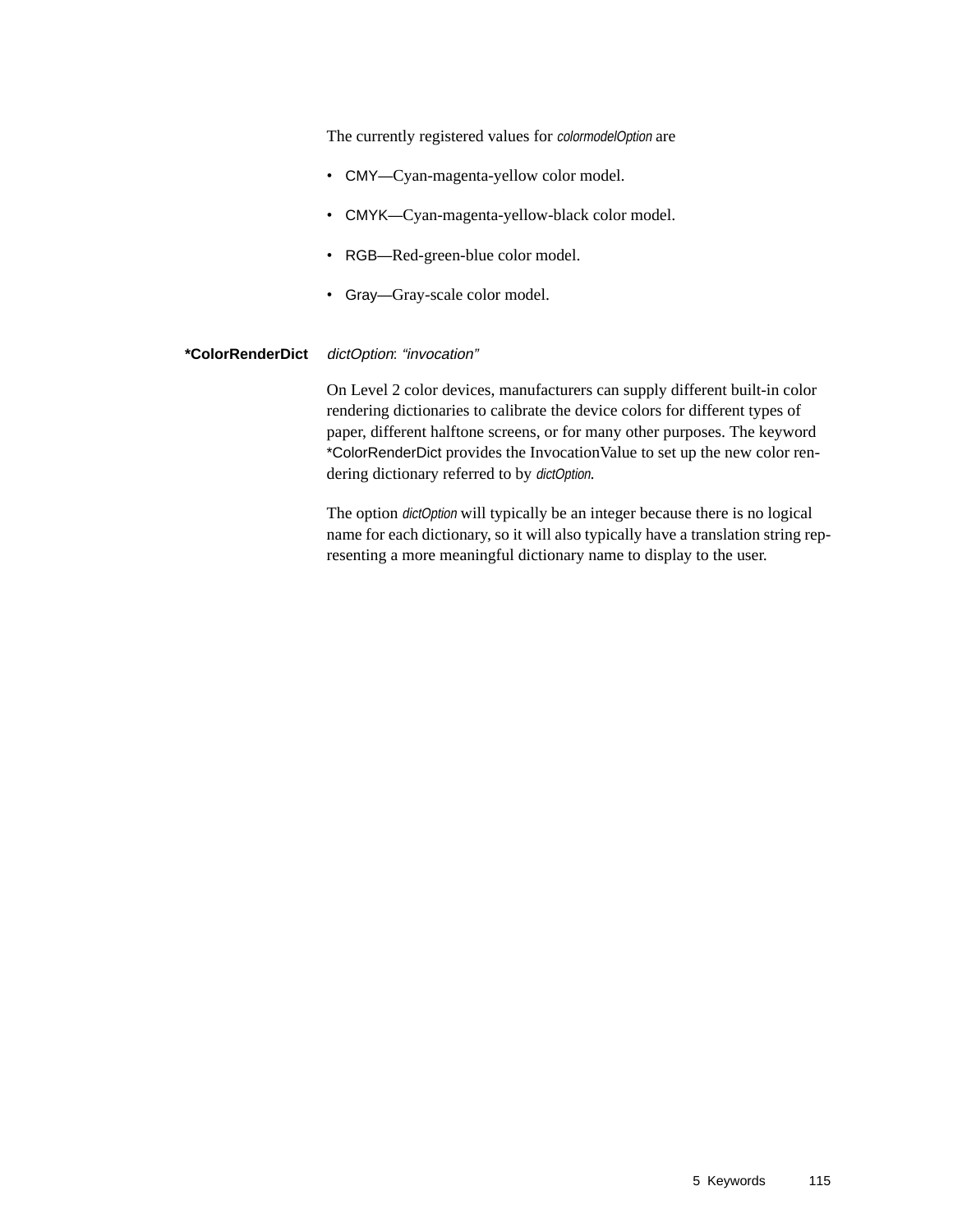#### For example:

```
*ColorRenderDict 1/Bond Paper: "
  /CRD1 /ColorRendering findresource
  setcolorrendering"
*End
```
An instance of this keyword will be supplied for each built-in color rendering dictionary. The code for this keyword will invoke the named color rendering dictionary.

In addition, if a user wants to supply new color rendering dictionaries, new instances of this keyword can be added to a local customization file for a given device. For new dictionaries in the local customization file, the code would have to create the dictionary and fill it with the appropriate values for color calibration. For example:

```
*ColorRenderDict 2/Paper Towels: "10 dict dup begin
...
setcolorrendering"
*End
```
The "..." represents key-value pairs that are created and put into the dictionary by this code. The key-value pairs represent color calibration values.

## **5.19 Color Separation Keywords**

Color separations are device-dependent. A color separation is a monochrome print that represents a single color plate that is later printed in combination with other plates on a full color press system. In this sense, a color separation can be one of the four standard *process colors* (cyan, magenta, yellow, and black) from which all other colors are simulated by mixing, or it can be a particular *spot color*, which is simply an ink of a particular color.

For color separations to work well, it must be possible to print several layers one on top of the other on a color printing press. The way the color mixing is optimized is to print each color plate with a different halftone screen, usually rotated at some specific angle to minimize both dot interference with other plates and to avoid moiré patterns.

The selection of these halftone screens is typically done by hand for a particular device, taking resolution and other device characteristics into account (even variations in the speed of media travel). Once a good set of screen parameters have been established, they are used for almost all separations on that machine, unless screens of different granularity are desired, in which case the process is repeated.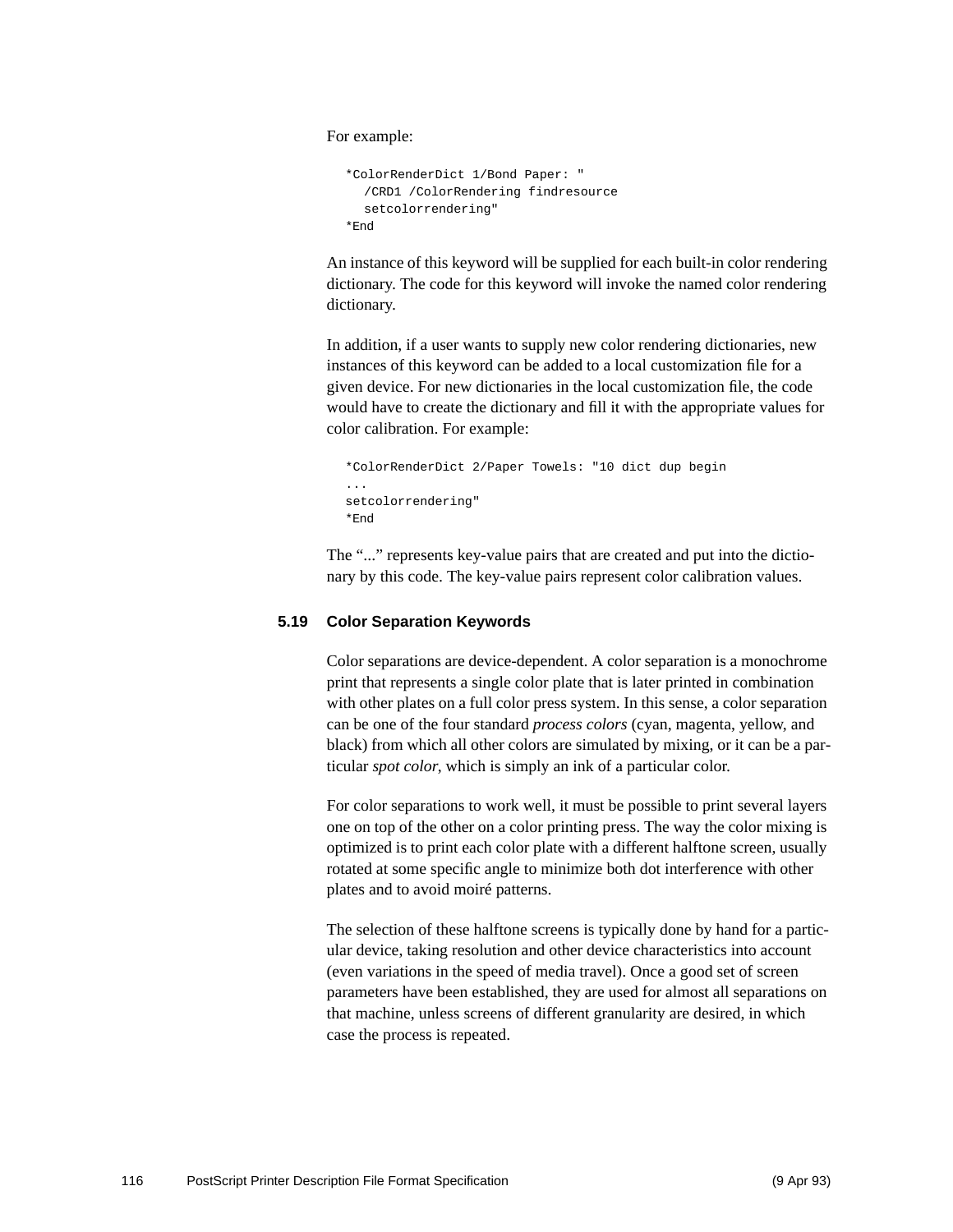In addition to the halftoning process necessary for producing separations, there are issues of color matching that are equally device-dependent. As an example, many companies have specific names for their entire range of colored inks. These colors can be simulated or approximated with various color technologies (screen phosphors or process inks) but it might not be possible to render them exactly. There is usually a color mapping table that associates a particular combination of process inks (or screen phosphor intensities) to one of the named colors. This is, of course, device-specific.

### **Option Keywords**

Color separation option keywords (the notation colorsepkey in the keyword listings) are designed to reflect particular combinations of separation characteristics. For example, a given separation typically is designed for a particular process color (for example, the cyan separation), at a certain halftone screen frequency, for a particular resolution device. To this end, the color separation option keywords are complex and modular, but they can be made more human-readable through use of the general translation string mechanism provided in the file format.

A colorsepkey consists of a name that can optionally have any number of qualifiers (sub-components), each separated by a dot (., decimal ASCII 46). The key is typically a color name, and the qualifiers typically refer to a screen frequency, a resolution, and sometimes to vendor-specific or printer-specific features that can affect the appearance of the color separation, such as a special screening method or a specific type of controller.

Two common qualifiers are defined in this spec: screen frequency, which must end in the string lpi, and resolution, which must end in the string dpi. These qualifiers occur in the following relationship:

#### colorname.frequency.resolution

Any number of other qualifiers can appear after the resolution qualifier and will be separated from each other by a dot.

The idea is to be able to associate many different components of a color separation package by keyword. The keywords are arbitrary, but the structured qualifiers make it possible for an application to separate the components, if necessary, to allow a user to choose from several frequencies, optional resolutions, and so on. Otherwise, these keywords behave similarly to any other option keywords in PPD files. For devices where the resolution cannot be varied (most of them), the resolution qualifier will usually be omitted from the colorsepkey keyword.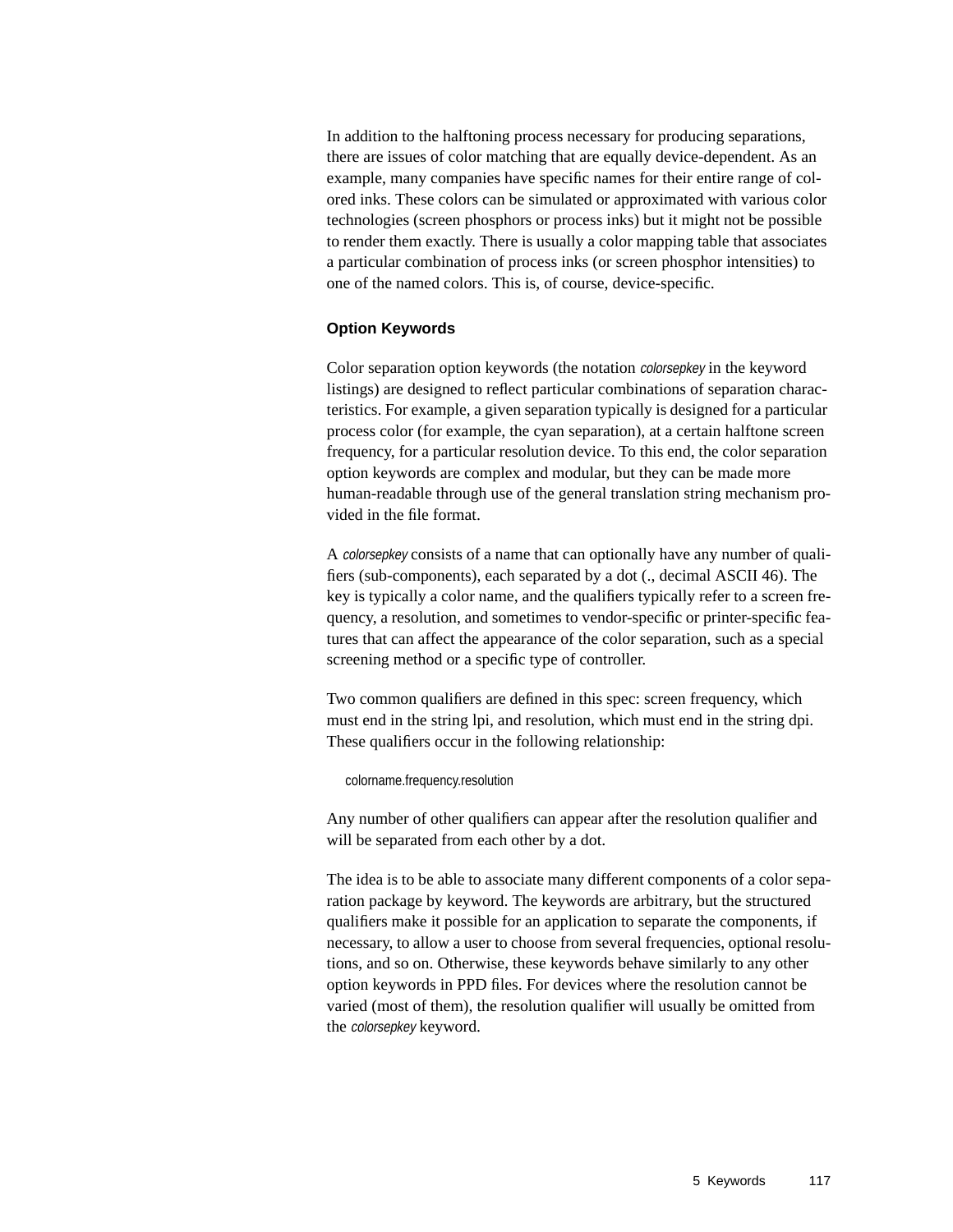The following are several examples, to help illustrate the format more clearly:

|                      | *ColorSepScreenAngle ProcessCyan.60lpi.1270dpi: "37"<br>*ColorSepScreenAngle ProcessMagenta.60lpi.1270dpi: "45"<br>*ColorSepScreenAngle ProcessYellow.60lpi.1270dpi: "75"<br>*ColorSepScreenAngle ProcessBlack.60lpi.1270dpi: "0"<br>*ColorSepScreenFreq ProcessBlack.60lpi.1270dpi: "60"<br>*ColorSepScreenProc ProcessBlack.60lpi.1270dpi: "{ pop }"<br>*ColorSepTransfer ProcessBlack.60lpi.1270dpi: "{ 1 exch sub }"<br>*ColorSepScreenFreq ProcessCyan.901pi.1270dpi: "90"<br>*ColorSepScreenFreq ProcessCyan.601pi.600dpi: "60" |
|----------------------|---------------------------------------------------------------------------------------------------------------------------------------------------------------------------------------------------------------------------------------------------------------------------------------------------------------------------------------------------------------------------------------------------------------------------------------------------------------------------------------------------------------------------------------|
|                      | The following keywords provide suggested values for manipulating the<br>PostScript language halftone machinery to provide good color separations.<br>Each separate process color should be printed with a different screen angle<br>and perhaps different transfer functions or at various screen frequencies.                                                                                                                                                                                                                        |
|                      | Be aware that all color separation entries are optional. If an entry does not<br>exist for a specific color, the default value should be used. For example, there<br>might be entries for screen frequencies and screen angles for a color but not<br>an entry for a screen procedure for that color.                                                                                                                                                                                                                                 |
| *DefaultColorSep:    | colorsepkey<br>This keyword provides the default color separation in the form of a colorsepkey<br>keyword. This is used in conjunction with the other entries listed below.                                                                                                                                                                                                                                                                                                                                                           |
| *ColorSepScreenFreq  | colorsepkey: "real"<br>This keyword provides the Invocation Value for the appropriate screen fre-<br>quency for a color separation keyed to the given colorsepkey.                                                                                                                                                                                                                                                                                                                                                                    |
| *ColorSepScreenAngle | colorsepkey: "real"<br>This entry gives the halftone screen angle Invocation Value for the given color<br>separation.                                                                                                                                                                                                                                                                                                                                                                                                                 |
| *ColorSepScreenProc  | colorsepkey: "{procedure}"<br>This provides the halftone spot function Invocation Value for the specified<br>color separation.                                                                                                                                                                                                                                                                                                                                                                                                        |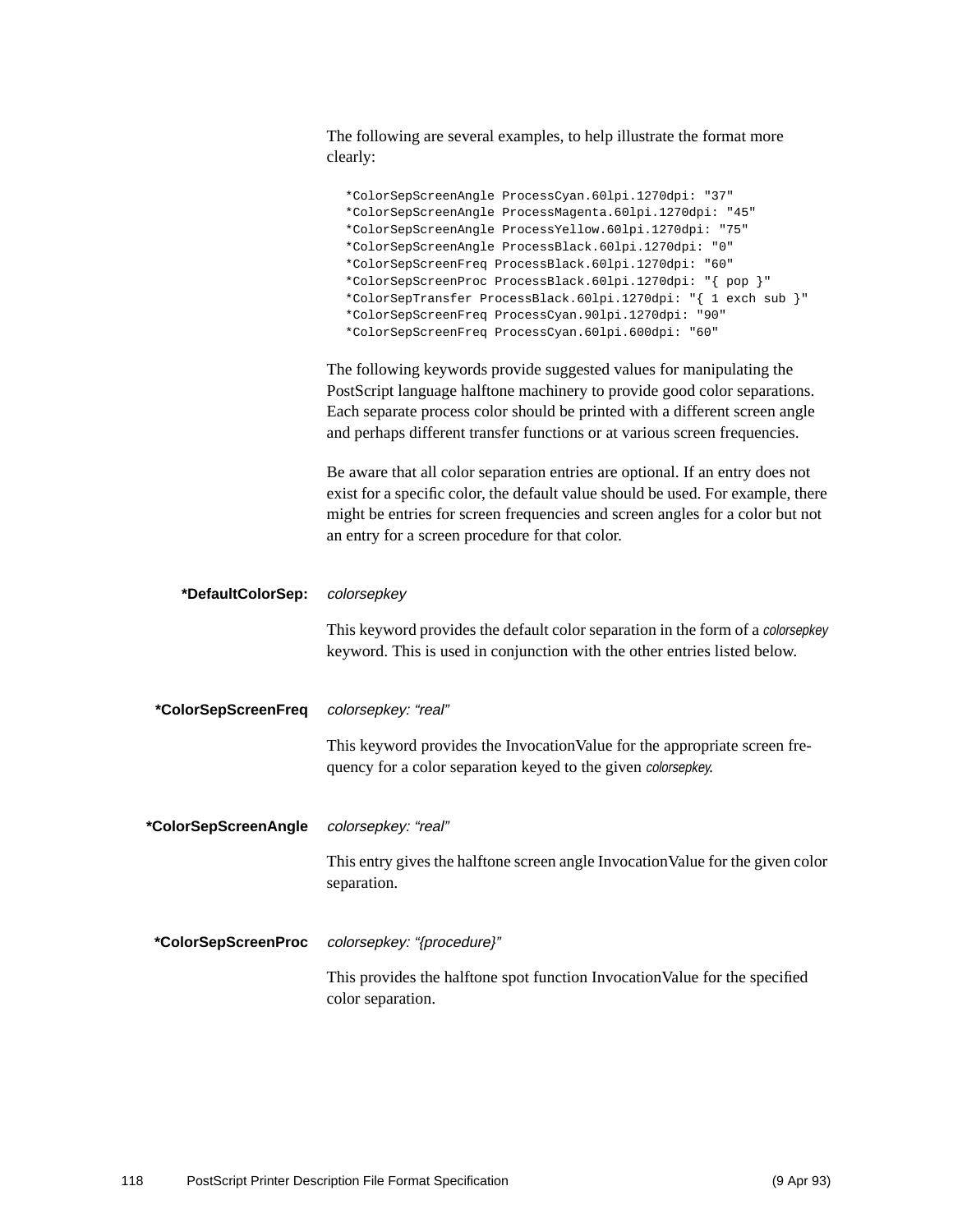**\*ColorSepTransfer** colorsepkey: "{procedure}"

This entry provides the transfer function InvocationValue appropriate for the given color separation keyword.

**\*CustomCMYK** inkname: "cyan magenta yellow black"

This entry provides an InvocationValue containing the CMYK equivalents for a named custom color. These can be user-defined or names used in a commercial color matching system that can provide CMYK approximations for particular marking technologies. The idea is to associate any given named ink (whether it be from a commercial color matching system or a local custom color) with a set of process color values to approximate it. For example:

```
*CustomCMYK HarvestGold: "0 .01 .9 .01"
```
The keyword \*CustomCMYK is kept deliberately brief because there might be hundreds of entries of this sort in a PPD file. For some devices, in fact, these entries can be put into a separate file (considered a customization of the standard file) and reference the original with the \*Include convention mentioned in section 2.6.

#### **\*InkName:** inkname / alias

This keyword provides a StringValue that is an alternative name for one of the inkname keywords used in the \*CustomCMYK section. It provides slightly more human-readable versions of the keywords that can be presented in a user interface (the keywords themselves cannot contain spaces). Here is an example:

\*InkName: p305/COLORNAME 305

Alternatively, you can omit the \*InkName entry and simply supply a translation string for the option keyword of the \*CustomCMYK entry. For example:

\*CustomCMYK p305/Harvest Gold 305: "0 .01 .9 0.1"

#### **\*Separations** True | False: "invocation"



If the device can provide automatic generation of color separations, this provides the InvocationValue to tell the device to output either color separations (True) or composite color (False). True means that this device will produce each page by printing multiple color separations, one for each device colorant. False means that the device will produce each page as a single composite page with all the colors, if any, combined on the same page. Color separations are explained in section 4.8 of the *PostScript Language Reference Manual, Second Edition*.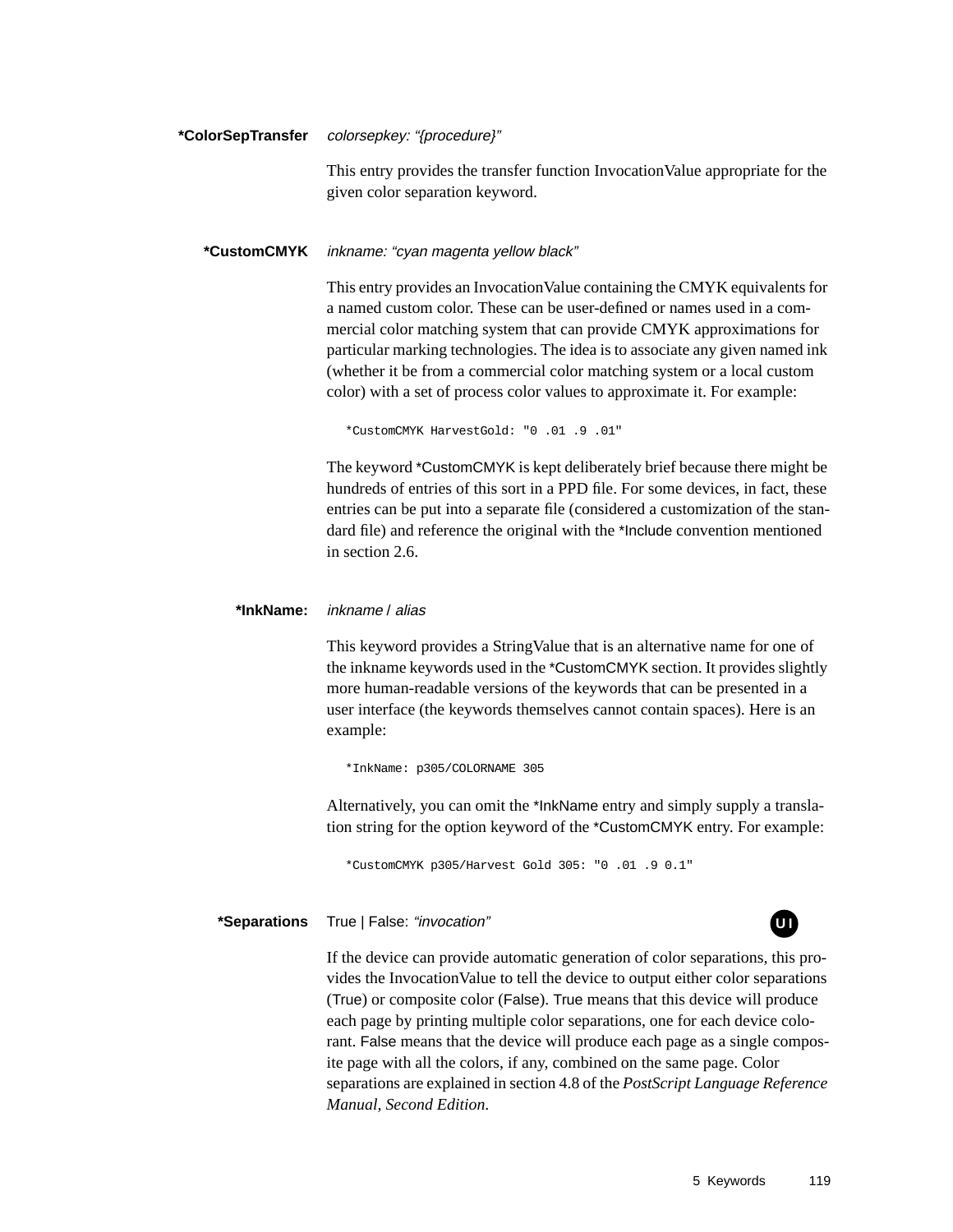#### **\*DefaultSeparations:** True | False

This denotes the default state of the automatic separations mechanism.

### **\*?Separations:** "query"

This query will return True if the device is set up to produce color separations of a given file, and False if the device is set up to produce all colors on a single page.

## **5.20 Font Related Keywords**

This section contains keywords that provide information about the fonts on the device.

#### **\*Font** fontname: encoding "(version)" charset status

This entry provides a StringValue that gives one line of information for each font resident on the product. An initial PPD file will contain only the fonts shipped with the product in its minimal configuration. These fonts may be in ROM or on a peripheral device such as a hard disk.

The option fontname is the valid PostScript language name of the font, without the leading slash. The value of encoding is a keyword indicating the type of encoding. A list of valid encoding values can be found at the end of this section.

The version field contains the version number of the font (as found under the key version in the **FontInfo** dictionary that is a subdictionary of the particular font dictionary). The charset field indicates the character set of the font, which may be different from the encoding of the font. A list of valid charset options can be found at the end of this section.

The status field indicates whether or not the font can be removed without causing the printer to cease its normal functioning.Valid keywords for the status field are ROM and Disk. The distinction between ROM and Disk is that upon powering up the device, a font from the ROM list will be inaccessible only if there is a printer malfunction. A font from the Disk list, while usually available, could possibly be inaccessible without a printer malfunction.

The following table contains examples of typical cases of font distribution and under which status keyword they would be assigned. Note that this table is not exhaustive as to the different methods of font distribution; more exist than are documented here.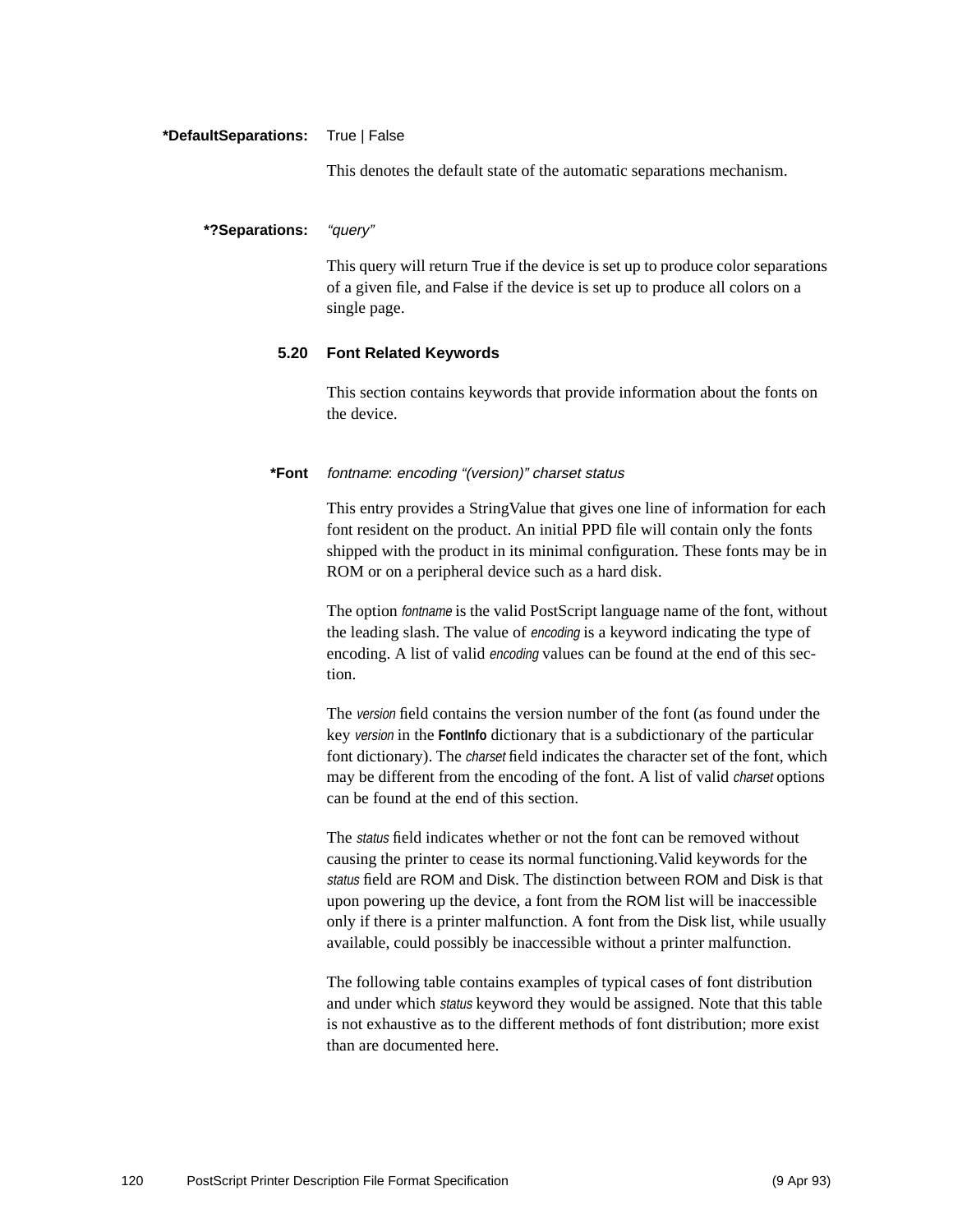| Font distribution               | Erasable       | Removable      | <b>Status</b> |
|---------------------------------|----------------|----------------|---------------|
| ROM-resident                    | N <sub>0</sub> | $\rm No$       | <b>ROM</b>    |
| auto-loaded into RAM, read-only | $\rm No$       | $\rm No$       | <b>ROM</b>    |
| internal read-only CD-ROM       | N <sub>0</sub> | N <sub>0</sub> | <b>ROM</b>    |
| downloaded to RAM, writable     | <b>Yes</b>     | $\rm No$       | Disk          |
| external read-only CD-ROM       | $\rm No$       | Yes            | <b>Disk</b>   |
| internal writable hard disk     | Yes            | N <sub>0</sub> | <b>Disk</b>   |
| external writable hard disk     | Yes            | Yes            | Disk          |

**Table 7** *Designation of fonts: ROM versus Disk*

It is possible for a device to ship with all fonts listed under Disk. For example, a device can exist on which all fonts are shipped on an external CD-ROM (the fonts are not erasable, but the CD-ROM is removable, therefore these fonts would be listed under Disk).

Fonts that are added to the printer any time after its initial shipment from the factory can be added to a local customization file for the printer. Such fonts will usually have a status field of Disk, as it is highly likely that aftermarket fonts would be freely removable.

*Note The* charset *and* status *fields of the* \*Font *keyword are new in version 4.0 of this specification. They did not exist in version 3.0.*

## **Font Encoding Options**

The encoding value of the \*Font keyword indicates the default encoding of each font. Fonts can be re-encoded to provide other encodings; the character set options for each font indicate which encodings are possible for that font. The following are the current encoding options:

- Standard—This indicates a font which, by default, uses the Adobe **StandardEncoding** vector.
- Special—This indicates a font with nonstandard font-specific encoding (for instance, the Sonata font).
- ISOLatin1—This indicates a font which, by default, uses the Adobe **ISOLatin1Encoding** vector.
- Expert—This indicates a font which, by default, uses the Adobe Expert encoding vector.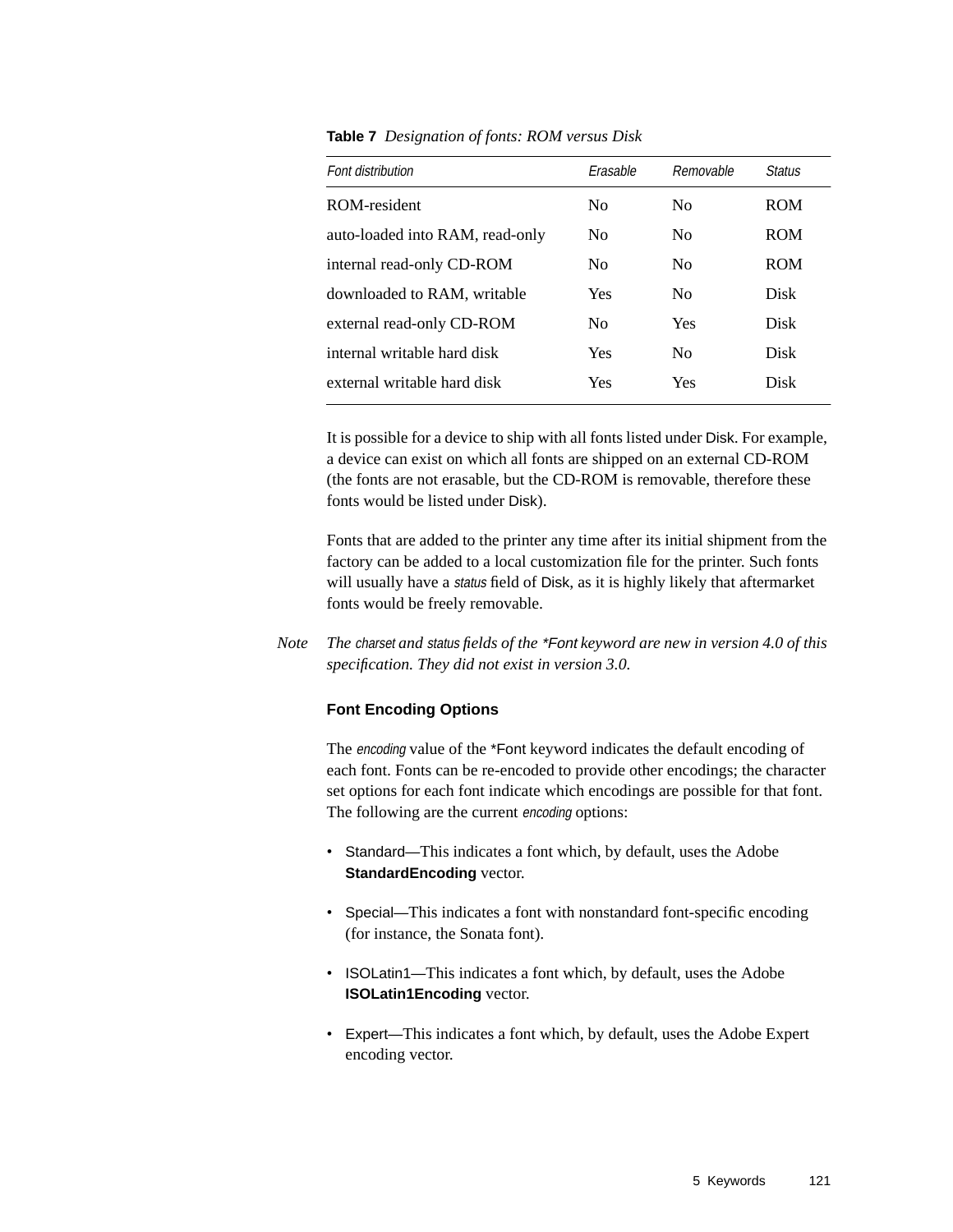- ExpertSubset—This indicates a font which, by default, uses the Adobe ExpertSubset encoding vector.
- JIS—This indicates a Japanese font with JIS (Japan Industrial Standard) encoding. (This is a two byte-per-character encoding.)
- RKSJ—This indicates a Japanese font with RKSJ (Romaji-Kana-Shift-JIS) encoding. (This is a mixed one and two byte-per-character encoding, common on PCs, and often informally referred to as "Shift JIS." In this specification, "Shift-JIS" refers to the two byte-per-character encoding, which is a proper subset of RKSJ.)
- EUC—This indicates a Japanese font with EUC (Extended UNIX Code) encoding. (This is a two byte-per-character encoding.)
- Shift-JIS—This indicates a Japanese font with Shift-JIS encoding. (This is a two byte-per-character encoding. It is a proper subset of RKSJ. The Japanese PC encoding commonly referred to as "Shift JIS," which includes one-byte Romaji and Katakana codes, is referred to in this specification as RKSJ.)

## **Character Set Options**

The *charset* value of the \*Font keyword indicates which shape descriptions (glyphs) are contained in the font and are available for re-encoding. For example, most Roman fonts from Adobe contain enough glyphs to support both the Standard and ISOLatin1 encodings, and so would be labeled Standard.

The distinction between encodings and character sets can be confusing. For most Roman fonts, a given encoding corresponds to one, or at most two, character sets. For example, Roman fonts that use Standard encoding will have either the Standard or OldStandard character set. For Japanese fonts, on the other hand, almost all combinations of encoding and character set are supported.

- Standard—This indicates a Roman font that contains the character set that supports both the Standard and ISOLatin1 encodings.
- OldStandard—This indicates a Roman font that contains the character set necessary to support the Standard encoding. OldStandard is a subset of the Standard character set.
- Special—This indicates a font that supports a font-specific character set (for example, Sonata).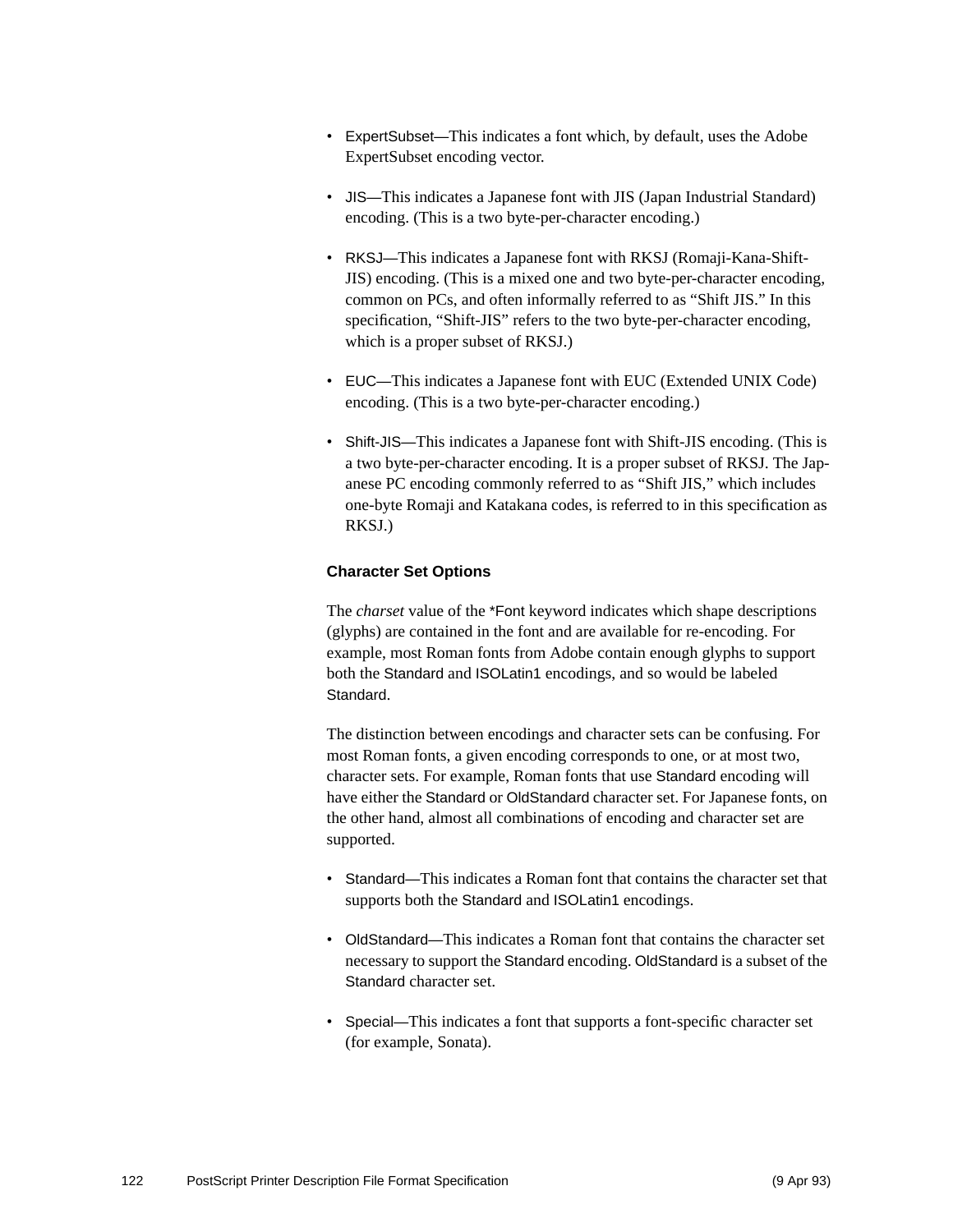- ISOLatin1—This indicates a Roman font that contains the character set that supports the ISOLatin1 encoding. ISOLatin1 is a subset of the Standard character set.
- Expert—This indicates a Roman font that contains the character set that supports the Expert encoding.
- ExpertSubset—This indicates a Roman font that contains the character set that supports the ExpertSubset encoding.
- JIS-83—This indicates a Japanese font that supports the JIS X0208-1983 character set.
- JIS-78—This indicates a Japanese font that supports the JIS 1978 character set.
- 83pv—This indicates a Japanese font that supports the 83pv (Apple® Macintosh-compatible) character set.
- Add—This indicates a Japanese font that supports the Add (Fujitsu FM system-compatible) character set.
- Ext—This indicates a Japanese font that supports the Extended (NEC PC-98-compatible) character set.
- NWP—This indicates a Japanese font that supports the NWP (NEC Word Processor) character set.

#### **\*DefaultFont:** Error | fontname

This gives the name of the default font provided by **findfont** if the requested font is not available. Note that in some devices this might not be well-defined (especially where there might be a network font server, for instance), and in these cases, this entry might not be present. For many devices this field will contain the name Courier. If this value is Error, an execution error will occur if the font is not found. Any other value implies that a font substitution will take place (such as substituting Courier).

## **\*?FontList:** "query"

Provides a PostScript language sequence to return a list of all available fonts. It should consult the **FontDirectory** dictionary as well as any mass storage devices available to the device. The list does not need to be in any particular order, but each name is returned separated by a slash '**/**' character. This is normally the way the PostScript language **==** operator will return a font name. All white space characters should be ignored. The end of the font list is indicated by a trailing **\*** sign on a line by itself (decimal ASCII 42).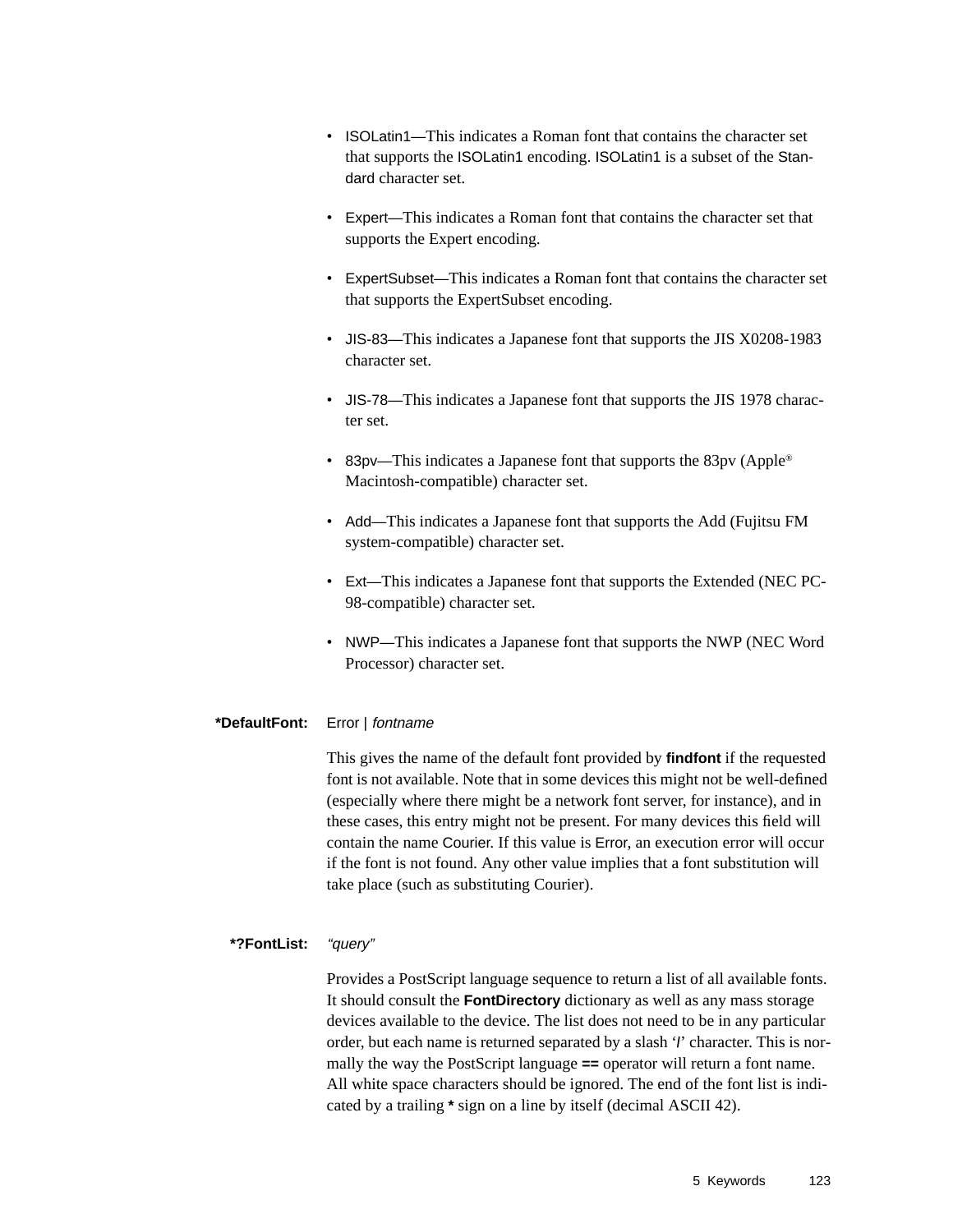### The following is a look at two valid returns from the query:

```
/Optima/Optima-Bold/Optima-Oblique/Optima-BoldOblique/Courier/Symbol
*
/Courier
/Symbol
/Times-Roman
*
```
*Note In previous versions of this specification, using* **flush** *to separate names into packets was recommended. This turns out to result in major performance degradation, and is no longer recommended.*

#### **\*?FontQuery:** "query"

This provides a PostScript language query that should be combined with a particular list of font names being sought. It looks for any number of names on the stack, and will print a list of values depending on whether or not the font is known to the PostScript interpreter. The font names must be provided on the operand stack by the print manager. This is done by emitting the names, with leading slash '*l*' characters, before emitting the query itself. To avoid stack overflow, the number of names on the stack should be less than 150.

So that the Document Manager does not have to keep track of the precise order in which the values are returned and to guard against errors from dropped information, the syntax of the returned value will be /fontname:Yes or /fontname:No, where each font in the list is returned in this manner. The slashes delimit the individually returned font names, although *newlines* should be expected (and ignored) between them. A final **\*** character will follow the returned values.

```
/Times-Roman:Yes
/Optima:Yes
/CircleFont:No
/Adobe-Garamond:No
*
```
The query provided by \*?FontQuery is in many cases preferable to the \*?FontList query, since that query can return a very long list of fonts in some devices (with mass storage such as built-in hard disks or network font servers) available to the PostScript interpreter.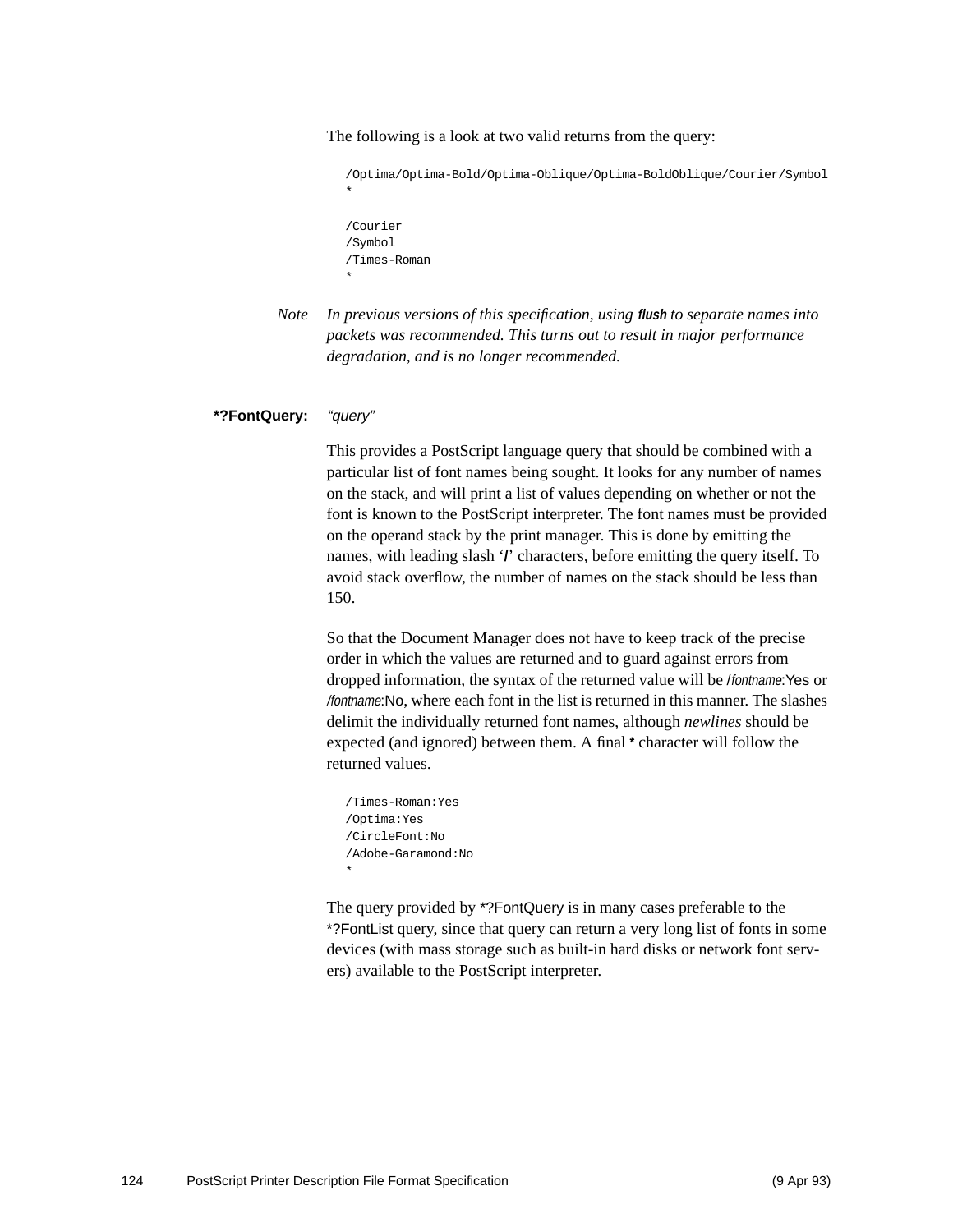## **5.21 Printer Messages**

In an environment which the output device is connected to the host by a bidirectional channel, such as serial communication, the output device can return various status messages to the host. A print manager can recognize these messages and convert some of them to a more readable form before displaying them to the user. The messages are divided into categories and enumerated in the PPD file for recognition purposes.

#### **\*PrinterError:** "string"

Printer errors are reported automatically by the output device when something is wrong. The same printer errors can often be returned in a status message as a response to a request for status (see \*Status). This provides a list of QuotedValues that are possible Printer Error messages returned by the device in the following form:

%%[PrinterError: cover open]%% %%[PrinterError: paper exit misfeed]%%

The PPD file entries for these error messages would be as follows:

\*PrinterError: "cover open" \*PrinterError: "paper exit misfeed"

The brackets, percent signs, and the word "PrinterError" from the original error message are not included in the PPD file.

If a translation string were included, the PPD file entry would look like this:

\*PrinterError: "cover open"/lucka <F6>ppen

The translation string translates the error message into Swedish; the hexadecimal substring 'F6' represents the 8-bit character 'Odieresissmall'. See section 3.7 for details on translation string syntax.

## **\*Status:** "string"

This lists the possible responses to a status query as QuotedValues. A status query is typically accomplished by sending ^T (control-T, decimal ASCII 20) over a serial connection or by a special status packet if a network protocol is used (for instance, AppleTalk®).

The status message may be composed of up to three parts. There is always at least the word "status: message" with an appropriate status message (those messages are listed in this section of the PPD file). There may also be two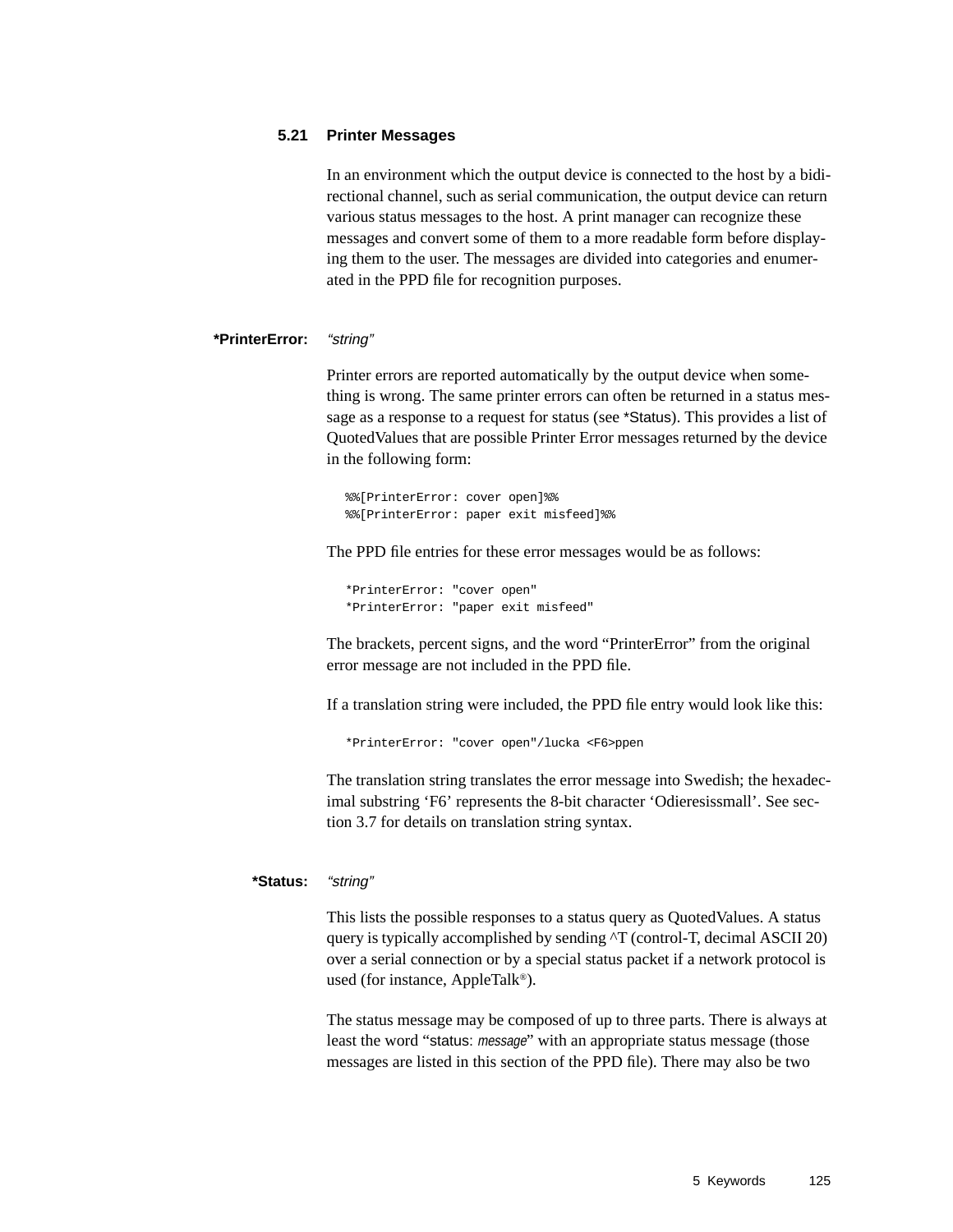other sections in the message from the device, listing the currently executing job name (job: name) as defined by the variable **jobname** in **statusdict**, and a source field, like this: source: connection.

The following are examples of status messages returned by a PostScript output device:

%%[status: warming up]%% %%[status: busy; source: AppleTalk]%% %%[job: userjob; status: waiting; source: serial25]%% %%[job: myjob; status: PrinterError: cover open; source: serial25]%%

> The entries in the PPD file will not have the brackets, the percent signs, or the extraneous fields for jobname and source. The PPD file will contain only the message field:

```
*Status: "warming up"
*Status: "busy"
*Status: "waiting"
*Status: "PrinterError: cover open"
```
Note that the message portion of a status message can contain a printer error, so the same list of printer errors that appears under \*PrinterError may appear under \*Status.

#### **\*Source:** "sourceOption"

This lists the possible sources for print jobs, as QuotedValues. These correspond to the source: field in the status message (as shown under the \*Status section). The following are example entries for Level 1 devices:

```
*Source: "serial25"
*Source: "serial9"
*Source: "AppleTalk"
*Source: "Centronics"
```
and for Level 2 devices:

```
*Source: "Serial"
*Source: "SerialB"
*Source: "LocalTalk"
*Source: "Parallel"
```
The status message in which the source is found can contain other fields (as in the example under \*Status), depending on the values of **jobname** in **statusdict** and whether or not there is an active job (in which case the source is listed). Just the strings for the source field are provided in this section.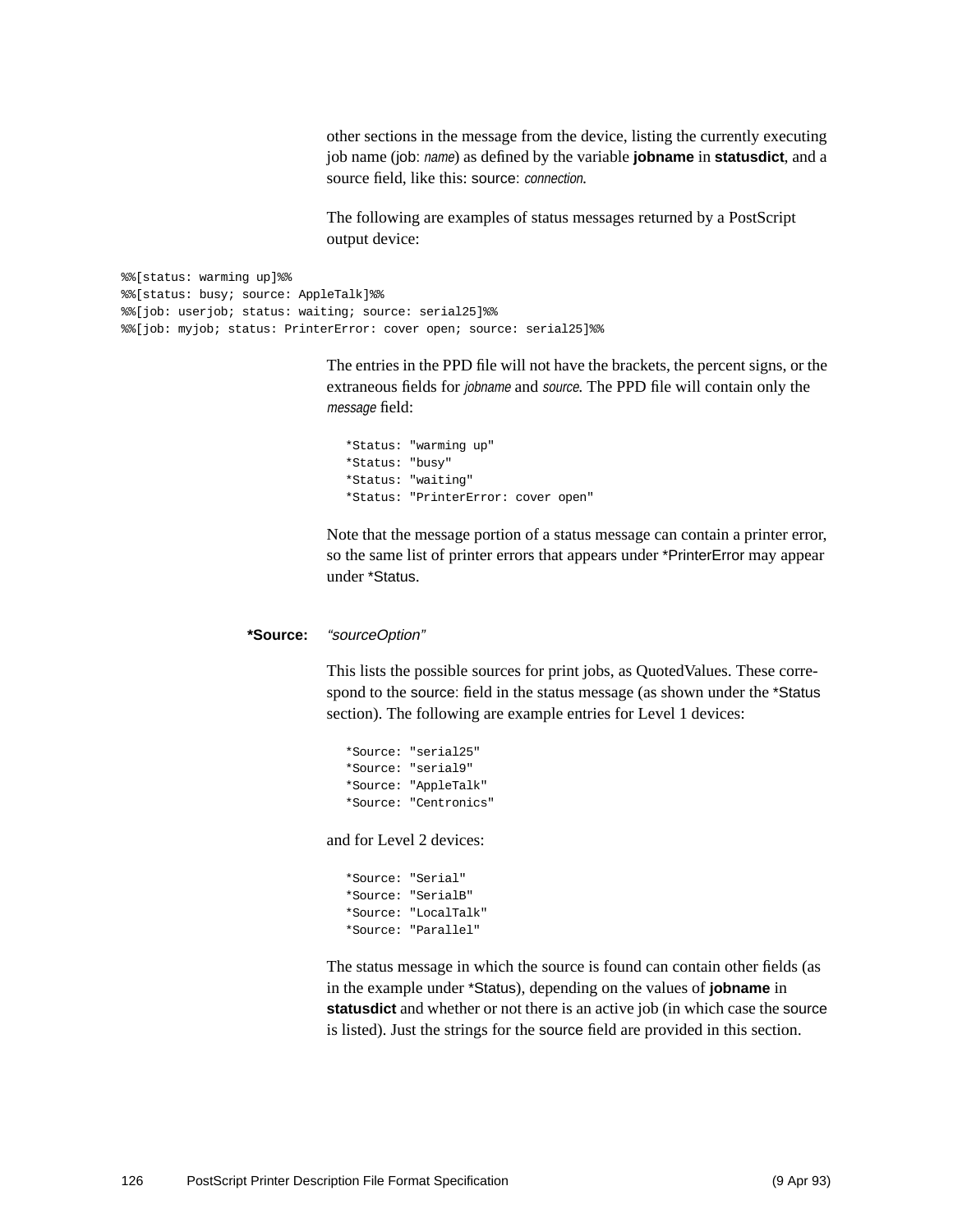| *Message: | "string"                                                                                                                                                                                                                                                                                                                                                                                                                                                                                                               |
|-----------|------------------------------------------------------------------------------------------------------------------------------------------------------------------------------------------------------------------------------------------------------------------------------------------------------------------------------------------------------------------------------------------------------------------------------------------------------------------------------------------------------------------------|
|           | This provides, as Quoted Values, a list of possible device messages that do not<br>fit into the categories of *Status, *PrinterError, or *Source. Messages that are<br>listed under those keywords are not repeated here. The strings listed under the<br>keyword *Message will contain the text delimiters (brackets and percent<br>signs), if they exist in the original error message generated by the device.                                                                                                      |
|           | The following are two examples. The first example contains the delimiters as<br>the device generated them. The second example contains no delimiters<br>because the device generates this message without delimiters. The second<br>example also contains a translation string and some special syntax, which is<br>explained below.                                                                                                                                                                                   |
|           | *Message: "%%[exitserver: permanent state may be changed]%%"                                                                                                                                                                                                                                                                                                                                                                                                                                                           |
|           | *Message: "\fontname\ not found, using Courier"/no \fontname\ on this printer                                                                                                                                                                                                                                                                                                                                                                                                                                          |
|           | Notice the <i>\tontname\</i> notation in the last example, with the backslashes. The<br>exact text of this message depends on which font was requested by the user<br>program. This backslash notation is a PPD file syntax that indicates that any<br>arbitrary PostScript language name may be found at the beginning of that<br>message (substituted for <i>\fontname\)</i> . A parser, parsing a PPD file, should parse<br>for the complete string <i>\fontname</i> }. Special significance should not be given to |

## **5.22 System Management**

#### **\*PatchFile:** "invocation" **†**

This represents a (perhaps large) PostScript language sequence that is a downloadable patch to ROM code, which is downloaded outside the server loop, into initial VM. It is represented as a QuotedValue. It can be used if there are any known bugs in existing PostScript devices or to provide some initial state to all jobs. A program that is managing a PostScript device should make every attempt to guarantee that this information is resident in the Post-Script interpreter's memory before any jobs are run.

the single character \, because a backslash can occur in other contexts.

Code in a patch file must adhere to the following requirements. These restrictions are intended to ensure that this patch code will only execute on the printer for which it was intended, and will not execute if it has already been executed on this particular printer (to conserve memory space and avoid possible conflicts). A conforming patch file must do the following:

• Check a unique key to see if the patch has already been downloaded to the printer.

**<sup>†</sup>** This keyword requires the \*Password value to be supplied in front of the invocation.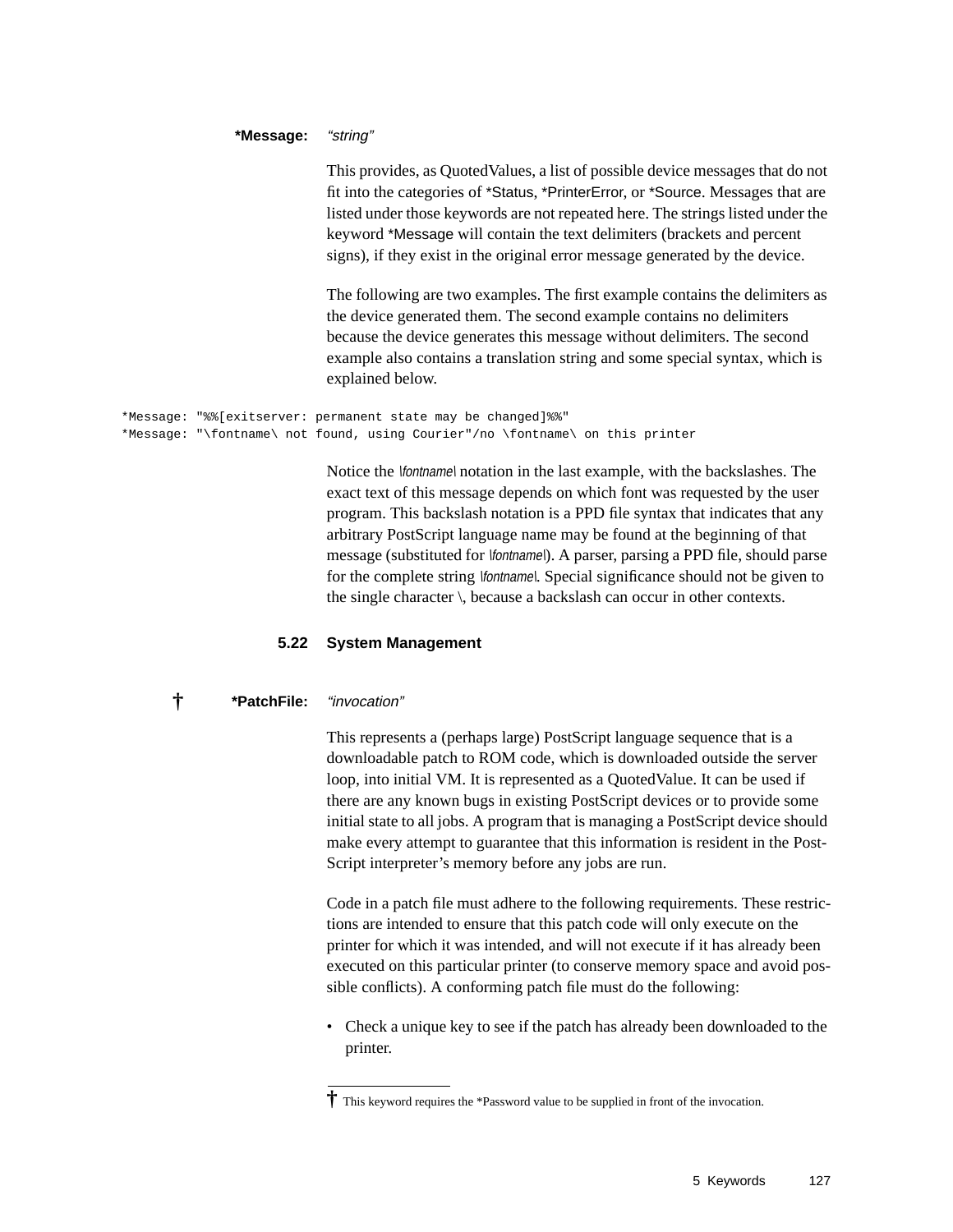- Compare the **product**, **version**, and **revision** strings on the printer to the values of the \*Product and \*PSVersion entries in the PPD file to make sure that this patch will be downloaded only to the printer for which it was written.
- If downloading the patch, define or set a unique key in a dictionary or otherwise indicate the patch's presence, so that its existence can be checked later.

### **\*?PatchFile:** "query"

This query checks the key set by the code in \*PatchFile and returns True if the patch file is present behind the server loop, and False if it is not. This allows a print manager to decide whether it is necessary to download the patch file outside the server loop as a separate job. The patch file's presence is determined by the presence or absence of a certain key in a dictionary, or by any other method that the implementor of the patch file chooses. If a patch file is implemented, a patch file query must be provided.

### **\*JobPatchFile** int: "invocation"

Like \*PatchFile, this is used to download a PostScript language sequence, but it does not require a password and is not downloaded outside the server loop. It is used to provide initial state for certain jobs, and should be attached to the beginning of the job and the pair of files should be downloaded as one job. The option keyword is provided so that multiple patch files on a device may be numbered.

#### **\*FreeVM:** "int"

This QuotedValue is the value as returned by the PostScript language sequence

vmstatus exch sub == pop

when a device is first powered on. It can be used by a document manager to determine which of several devices has more memory built into it. Free VM is a static value which does not reflect the current amount of VM available on the device. It should be regarded as a maximum limit of free VM rather than as a measure of current availability.

**<sup>†</sup>** This keyword requires the \*Password value to be supplied in front of the invocation.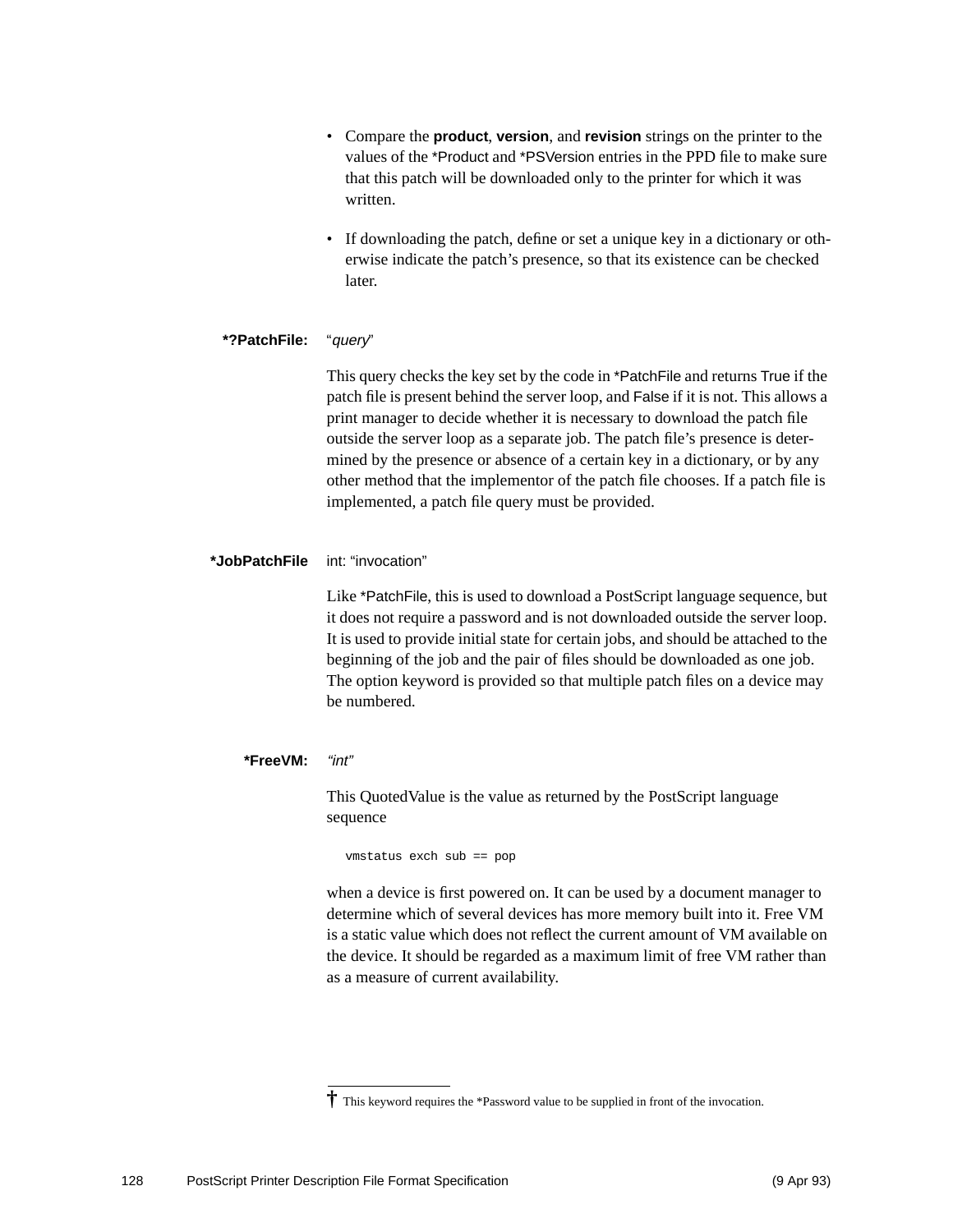#### **\*Reset:** "invocation"

**†**

This QuotedValue is a PostScript language sequence that will perform a "soft" restart of the PostScript interpreter. It can be used by a printing manager to reboot the device under some circumstances.

#### **\*Password:** "invocation"

This QuotedValue provides the password required to persistently set values in initial VM on the device. It is used in conjunction with the \*ExitServer keyword and other keywords that are flagged with the dagger. See section 2.6 for details on local customization for instructions on changing this password for a specific device.

#### **\*ExitServer:** "invocation" **†**

This QuotedValue provides the appropriate PostScript language sequence to exit the job server loop (on a Level 1 device, this code would typically use the exitserver operator, and on a Level 2 device, the **startjob** operator). This should be used carefully, if at all, by a print manager. Its purpose is to make changes to device memory permanent until the device is turned off. It is usually only appropriate for error patches or to change the system defaults on a device. The value of \*Password or the current password input by a user must precede this invocation.

#### **\*DeviceAdjustMatrix:** "[ transformation matrix ]"

This QuotedValue provides a device-specific transformation matrix to compensate for any anamorphic scaling or offset problems inherent in the underlying mechanical marking device. If the device has no such inherent problems, the value of \*DeviceAdjustMatrix is the identity matrix [1 0 0 1 0 0], and the entire entry is omitted from the PPD file.

A system administrator might need to add \*DeviceAdjustMatrix to a local customization file for a particular device to compensate for slight shrinkage or magnification caused by motor speeds, media thicknesses, and so on. See section 2.6 for information on local customization files.

*Note The* \*ImageableArea *figures given in the PPD files will no longer be exactly accurate if the device matrix is adjusted. Bear in mind, if this field is changed, any operations sensitive to the page boundaries might have to be recomputed slightly, or the results might be off the page.*

**<sup>†</sup>** This keyword requires the \*Password value to be supplied in front of the invocation.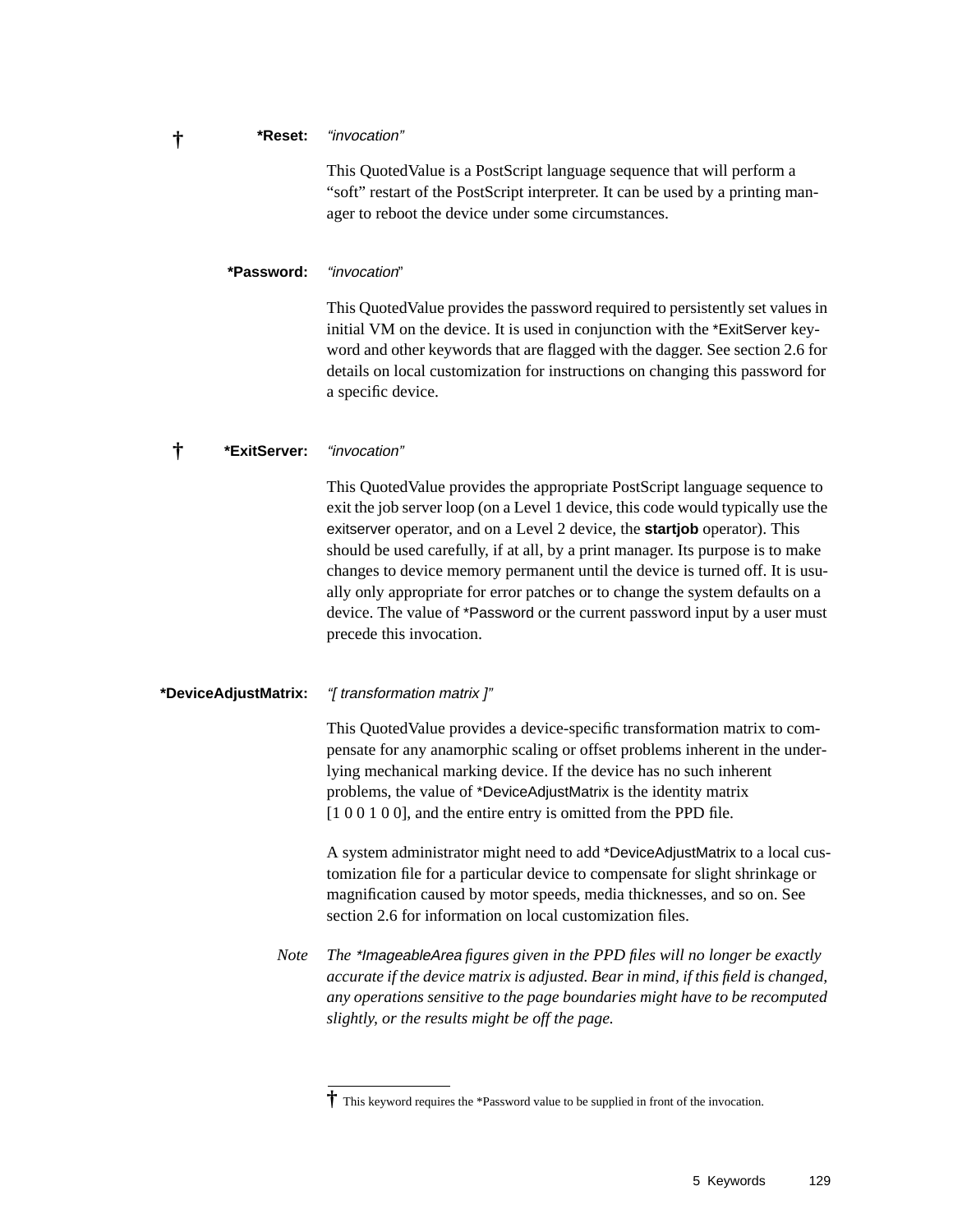## **5.23 Features Accessible Only Through Job Control Language**

On some devices, certain features can be accessed only through a job control language (JCL), which is managed independently from the PostScript language interpreter. Keywords pertaining to such features are referred to throughout this document as "\*JCL keywords". A typical job which accesses certain features via JCL code would contain these components in this order:

- the code from \*JCLBegin, which starts the JCL job
- the code, if any, to change the desired feature, such as \*JCLResolution or \*JCLFrameBufferSize
- the code from \*JCLToPSInterpreter, which invokes the PostScript interpreter
- the PostScript language job
- the code from \*JCLEnd, which ends the job and returns the device to its idle state, awaiting further JCL commands.
- **\*JCLBegin:** "JCL"
- **\*JCLToPSInterpreter:** "JCL"
	- **\*JCLEnd:** "JCL"

These QuotedValues provide the JCL commands to bracket one or more PostScript language jobs into one printed document. The job is emitted in the order shown in the introduction to this section. If any of the \*JCL- keywords are present in a PPD file, then these three keywords must all be present.

Here is an example of these keywords, using Hewlett Packard's PJL as the JCL:

\*JCLBegin: "<1B>%-12345X@PJL JOB<0A>" \*JCLToPSInterpreter: "@PJL ENTER LANGUAGE = POSTSCRIPT <0A>" \*JCLEnd: "<1B>%-12345X@PJL EOJ<0A><1B>%-12345X"

#### **\*JCLOpenUI** mainKeyword**: PickOne | PickMany | Boolean**

#### **\*JCLCloseUI**: mainKeyword

These keywords are identical to the \*OpenUI/\*CloseUI keywords (see section 5.5 for a description), except that they are used to enclose only \*JCL keywords. Like keywords for other selectable features, JCL keywords affect the user interface, and as such must be presented to the user in a consistent fashion. All JCL keywords that provide the user with selectable features will be enclosed in the \*JCLOpenUI/\*JCLCloseUI keywords. If a print manager does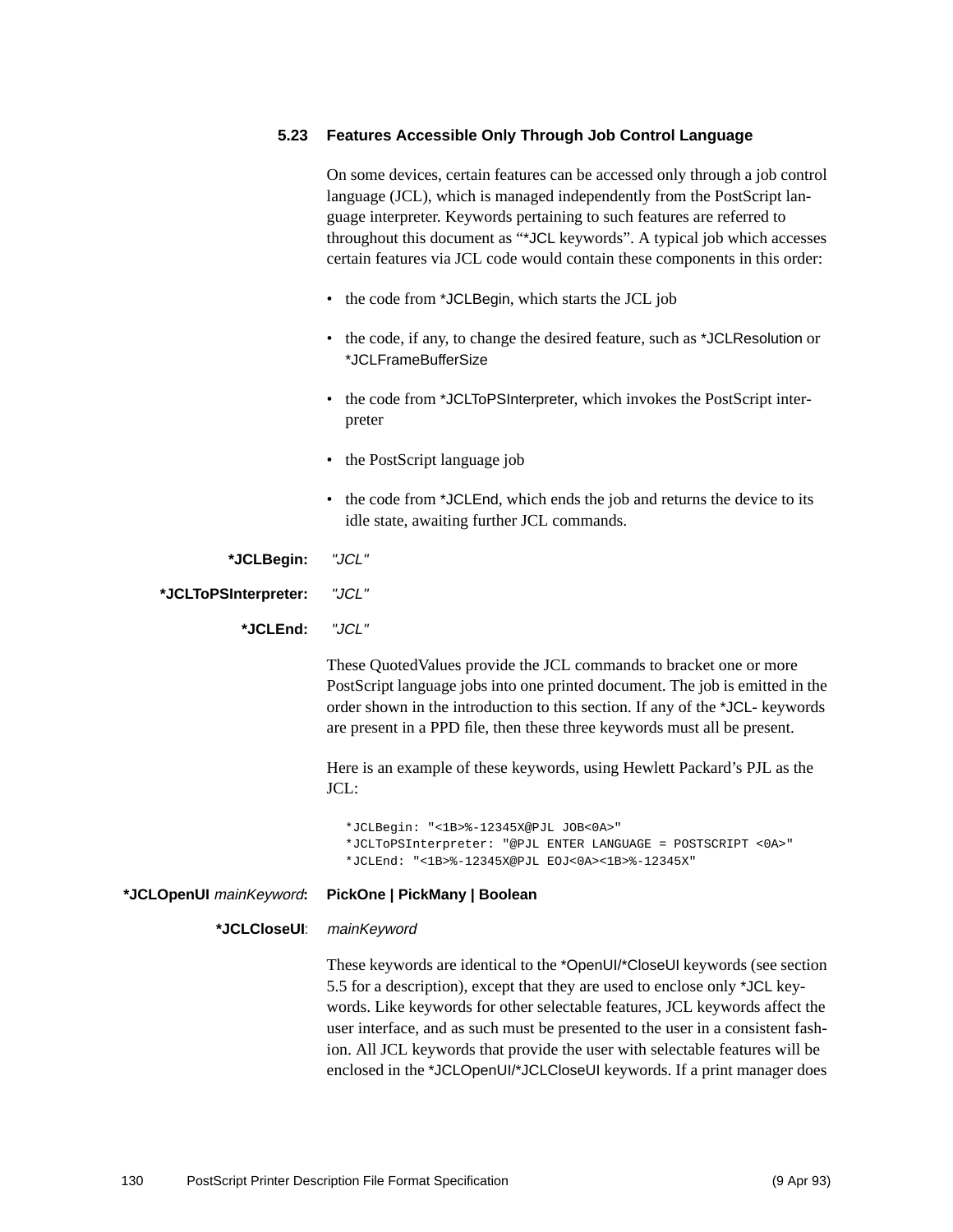not wish to offer selection of features via JCL to the user, the parser can simply skip all sections of the PPD file that are bracketed by \*JCLOpenUI/ \*JCLCloseUI.

#### **\*JCLFrameBufferSize** frameBufferOption: "JCL"

This entry provides the JCL code to change the frame buffer size. Note that requesting a larger frame buffer size means that less memory is available for resources such as downloaded fonts.

Although the value looks like an InvocationValue, the \*JCL keywords have special parsing rules and such values are treated like QuotedValues. This is because the values usually contain out-of-range byte codes in hexadecimal strings, which the print manager must translate before emitting into the job stream.

The values for frameBufferOption are device-specific. One of the options must be Off, with a corresponding QuotedValue that sends the JCL code to turn off the ability to set the frame buffer size. The results of this action are device-dependent. Other possibilities for options include any of the media size options supported by the device, with the corresponding JCL code requesting the frame buffer size appropriate for that media size. See section 5.9 for a description of media option keywords.

*Note On some devices, setting the frame buffer size may cause the device's memory to be reinitialized, removing anything that had previously been downloaded outside the server loop (at save level 0). For example, downloaded fonts, patterns, prologs, forms, and other downloaded resources would be removed from the device's memory.*

Here is an example of the frame buffer size keywords in a PPD file:

\*JCLOpenUI \*JCLFrameBufferSize/Frame Buffer Size: PickOne \*DefaultJCLFrameBufferSize: Letter \*OrderDependency: 20 JCLSetup \*JCLFrameBufferSize \*JCLFrameBufferSize Off: '@PJL SET PAGEPROTECT = OFF<0A>' \*JCLFrameBufferSize Letter: '@PJL SET PAGEPROTECT = LTR<0A>' \*JCLFrameBufferSize Legal: '@PJL SET PAGEPROTECT = LGL<0A>' \*JCLCloseUI: \*JCLFrameBufferSize

#### **F\*DefaultJCLFrameBufferSize**:frameBufferOption:

This indicates the default frame buffer size set by a JCL command. The value must match one of the options listed under \*JCLFrameBufferSize.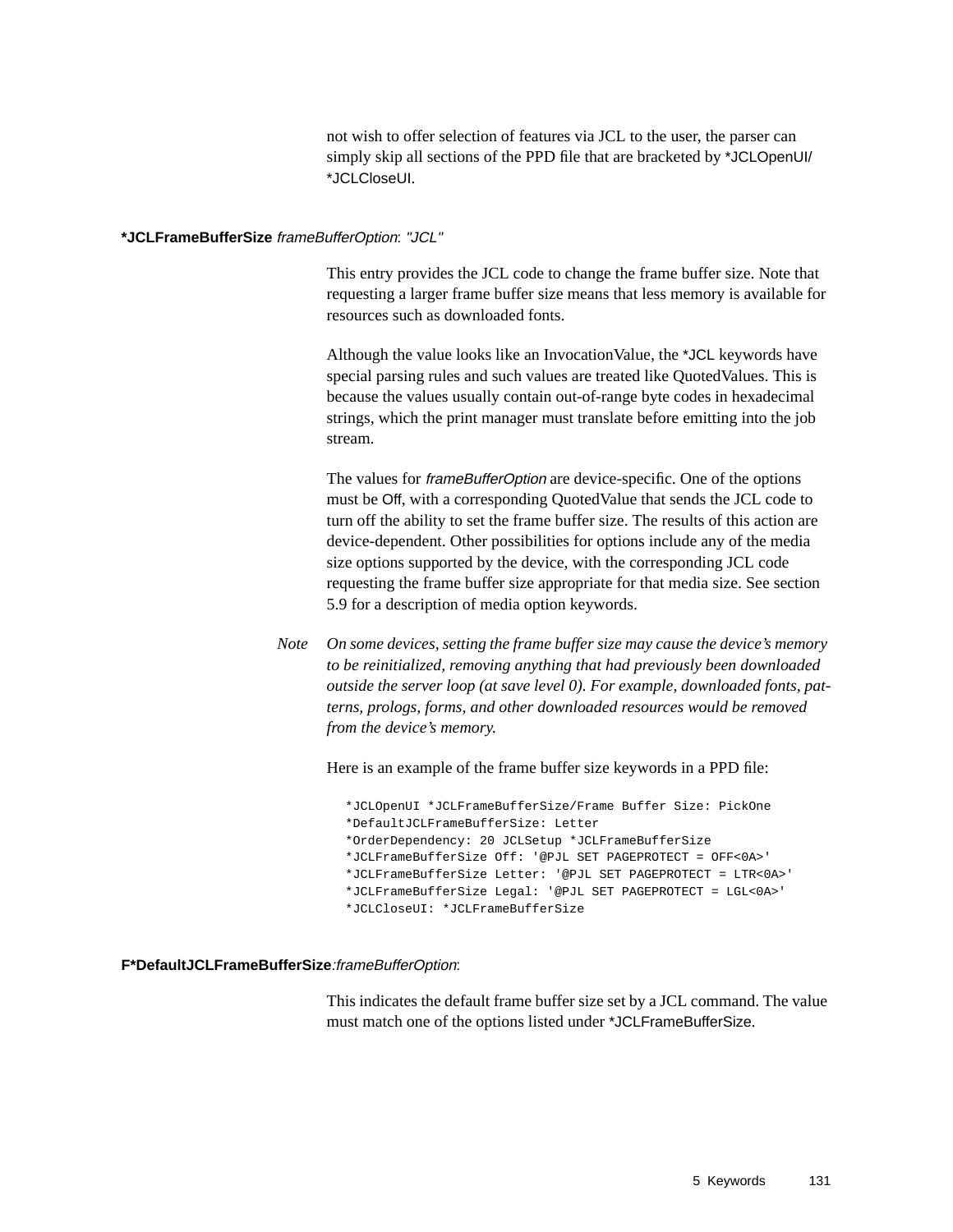#### **\*?JCLFrameBufferSize**: "query"

This query returns a string denoting the current frame buffer size set by a JCL command. The string returned must be a valid *frameBufferOption* listed under \*JCLFrameBufferSize. If it is not possible to determine the frame buffer size, this query will be omitted.

#### **\*JCLResolution** resolutionOption: "JCL"'

This entry provides the JCL code to change the resolution. There is one entry for each resolution supported by the device. For a complete explanation of resolutionOption and its possible values, see the description of \*DefaultResolution in section 5.16.

Although the value looks like an InvocationValue, the \*JCL keywords have special parsing rules and such values are treated like QuotedValues. This is because the values usually contain out-of-range byte codes in hexadecimal strings, which the print manager must translate before emitting into the job stream.

*Note On some devices, setting the resolution may cause the device's memory to be reinitialized, removing anything that had previously been downloaded outside the server loop (at save level 0). For example, downloaded fonts, patterns, prologs, forms, and other downloaded resources would be removed from the device's memory.*

#### **\*DefaultJCLResolution**: resolutionOption | Unknown

This indicates the default resolution set by a JCL command. The value must match one of the options listed under \*JCLResolution. For a complete explanation of resolutionOption, see the description of \*DefaultResolution in section 5.16.

#### **\*?JCLResolution**: "query"

This query returns a string denoting the device resolution set by a JCL command. The resolution returned must be a valid *resolutionOption* listed under \*JCLResolution. If it is not possible to determine the resolution, this query will be omitted.

Here is a typical entry, using PJL as the JCL:

\*JCLOpenUI \*JCLResolution/Resolution Settings: PickOne \*DefaultJCLResolution: 300dpi \*OrderDependency: 10 JCLSetup \*JCLResolution \*JCLResolution 300dpi/300 DPI: "@PJL SET RESOLUTION = 300<0A>" \*JCLResolution 600dpi/600 DPI: "@PJL SET RESOLUTION = 600<0A>" \*JCLCloseUI: \*JCLResolution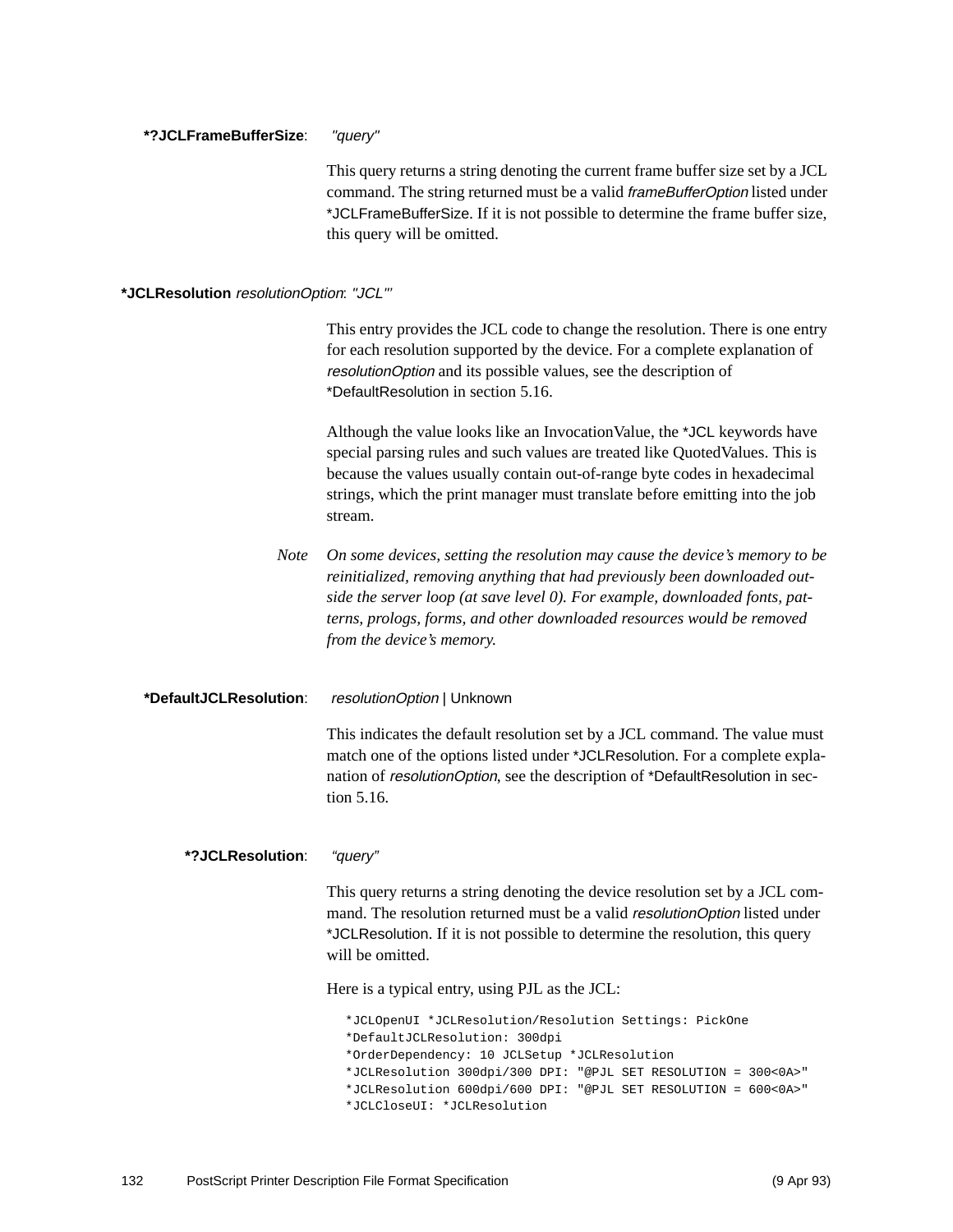# **6 Sample PPD File Structure**

This section contains examples of PPD files for three types of devices

- a generic Level 1 black and white printer
- a generic Level 2 color printer
- a generic Level 1 images etter

## **6.1 Level 1 300 DPI Monochrome Printer**

This PPD file describes a black and white duplex printer containing a Post-Script Level 1 interpreter. The printer has a resolution of 300 spots per inch, and supports four levels of software-selectable resolution enhancement. The printer has multiple input and output trays, including an optional envelope feeder. It supports automatic tray switching, the Adobe Binary Communications Protocol, and contains a software-selectable Hewlett-Packard LaserJet emulator. It also supports Hewlett Packard's PJL job control language. It does not support the attachment of a writable file system, such as a hard disk.

```
*PPD-Adobe: "4.1"
*FormatVersion: "4.1"
*FileVersion: "1.0"
*LanguageEncoding: ISOLatin1
*LanguageVersion: English
*Product: "(Acme LaserPrinter II)"
*PSVersion: "(52.3) 1"
*ModelName: "Acme LaserPrinter Model II"
*ShortNickName: "Acme Laser Model 2 v52.3"
*NickName: "Acme LaserPrinter Model II v.52.3"
*PCFileName: "ACNIFTY1.PPD"
*%===== Installable Options =============
*OpenGroup: InstallableOptions/Options Installed
*OpenUI *Option1/Optional Envelope Feeder: Boolean
*DefaultOption1: False
*Option1 True/Installed: ""
*Option1 False/Not Installed: ""
*CloseUI: *Option1
*CloseGroup: InstallableOptions
*% ====== Constraints ===========
*% This device cannot print duplex on envelopes or transparencies,
*% It cannot output legal size paper to the rear output tray. It
*% cannot print from the envelope feeder unless the feeder is installed
*UIConstraints: *PageSize Envelope *Duplex
*UIConstraints: *Duplex *PageSize Envelope
*UIConstraints: *Duplex *MediaType Transparent
*UIConstraints: *MediaType Transparent *Duplex
*UIConstraints: *PageSize Legal *OutputBin Rear
*UIConstraints: *OutputBin Rear *PageSize Legal
*UIConstraints: *Option1 False *InputSlot Envelope
```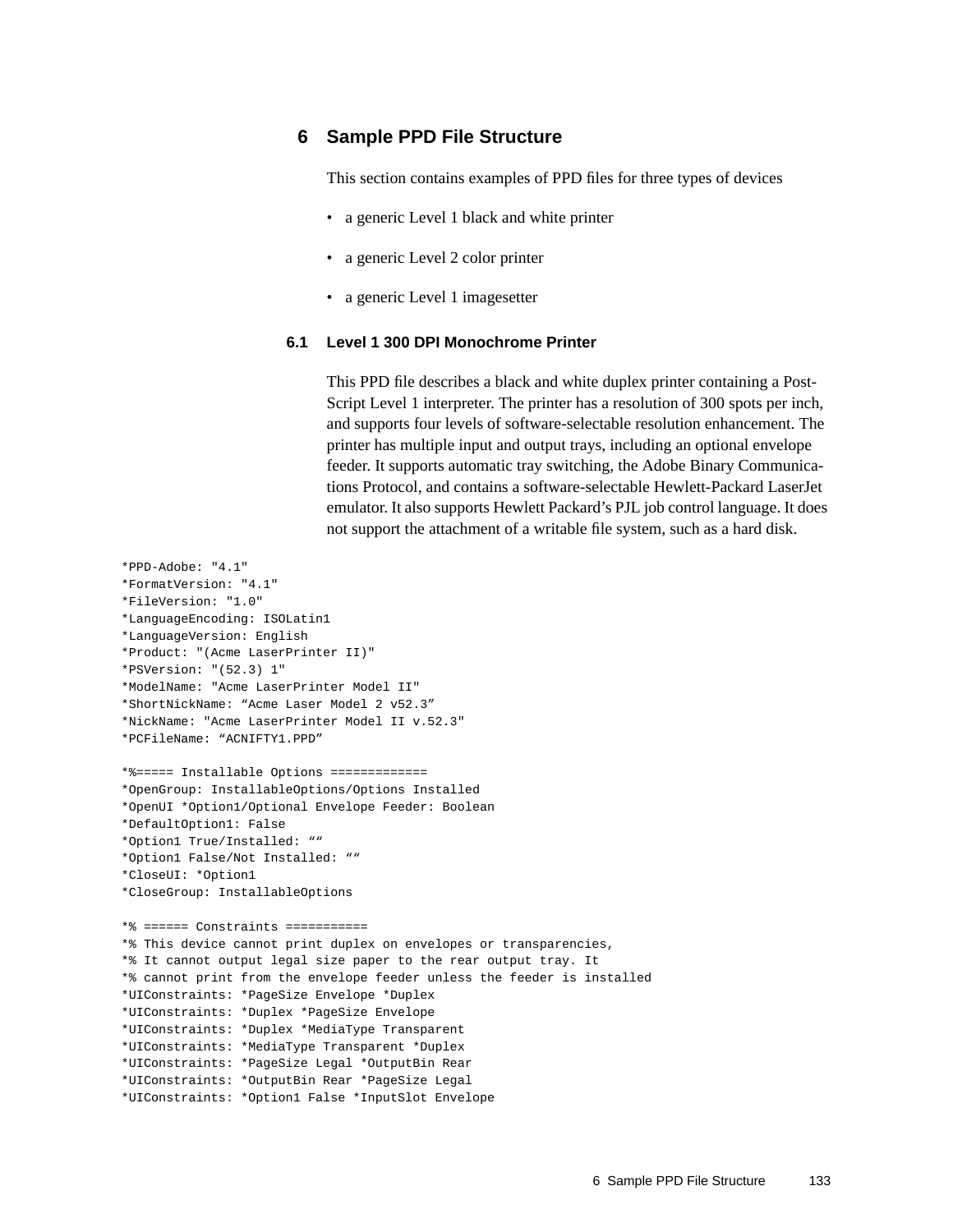```
*%=== Basic Capabilities ===============
*LanguageLevel: 1
*DefaultColorSpace: Gray
*FreeVM: "1133530"
*Throughput: "8"
*Protocols: BCP PJL
*Emulators: hplj
*StartEmulator_hplj: "currentfile /hpcl statusdict /emulate get exec "
*StopEmulator_hplj: "<1B7F>0"
*JCLBegin: "<1B>%-12345X@PJL JOB<0A>"
*JCLToPSInterpreter: "@PJL ENTER LANGUAGE = POSTSCRIPT <0A>"
*JCLEnd: "<1B>%-12345X@PJL EOJ<0A><1B>%-12345X"
*Password: "0"
*ExitServer: " count 0 eq { % is the password on the stack?
     true
  }{dup% potential password
     statusdict /checkpassword get exec not
   } ifelse
   { % if no password or not valid
     (WARNING : Cannot perform the exitserver command.) =
     (Password supplied is not valid.) =
    (Please contact the author of this software.) = flush quit
   } if
  serverdict /exitserver get exec"
*End
*Reset: "count 0 eq { % is the password on the stack?
     true
  }{dup% potential password
    statusdict /checkpassword get exec not
   } ifelse
   { % if no password or not valid
     (WARNING : Cannot reset printer.) =
     (Password supplied is not valid.) =
    (Please contact the author of this software.) = flush quit
   } if
  serverdict /exitserver get exec
  systemdict /quit get exec
   (WARNING : Printer Reset Failed.) = flush"
*End
*%=== Resolution ======================
*DefaultResolution: 300dpi
*?Resolution: "save
  initgraphics
  0 0 moveto currentpoint matrix defaultmatrix transform
  0 72 lineto currentpoint matrix defaultmatrix transform
  3 -1 roll sub dup mul
  3 1 roll exch sub dup mul
  add sqrt round cvi
  ( ) cvs print (dpi) = flush
restore"
*End
```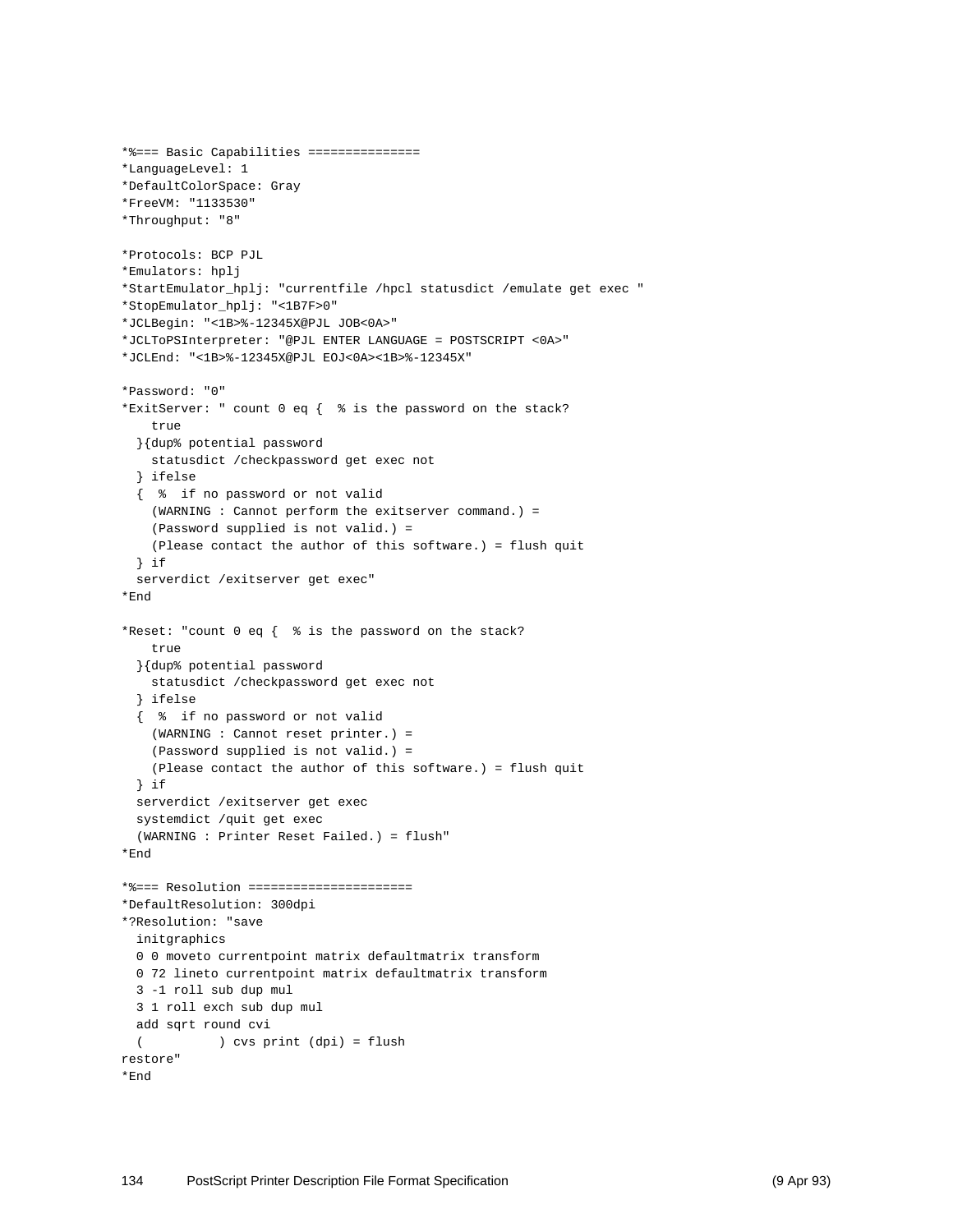```
*OpenUI *Smoothing/Resolution Enhancement Level: PickOne
*OrderDependency: 40 AnySetup *Smoothing
*DefaultSmoothing: Medium
*Smoothing None/Off: "0 statusdict /setdoret get exec"
*Smoothing Light: "1 statusdict /setdoret get exec"
*Smoothing Medium: "2 statusdict /setdoret get exec"
*Smoothing Dark: "3 statusdict /setdoret get exec"
*?Smoothing: "save
  [(None)(Light)(Medium)(Dark)]
  statusdict /doret {get exec}
  stopped { pop pop (Unknown)} if
  = flush restore"
*End
*CloseUI: *Smoothing
*% Halftone Information ===========================
*ScreenFreq: "60.0"
*ScreenAngle: "45.0"
*DefaultScreenProc: Dot
*ScreenProc Dot: "
{abs exch abs 2 copy add 1 gt {1 sub dup mul exch 1 sub dup mul add 1
sub}{dup mul exch dup mul add 1 exch sub}ifelse}
"
*End
*ScreenProc Line: "{pop}"
*ScreenProc Ellipse: "{dup 5 mul 8 div mul exch dup mul exch add
 sqrt 1 exch sub}
"
*End
*DefaultTransfer: Null
*Transfer Null: "{}"
*Transfer Null.Inverse: "{1 exch sub}"
```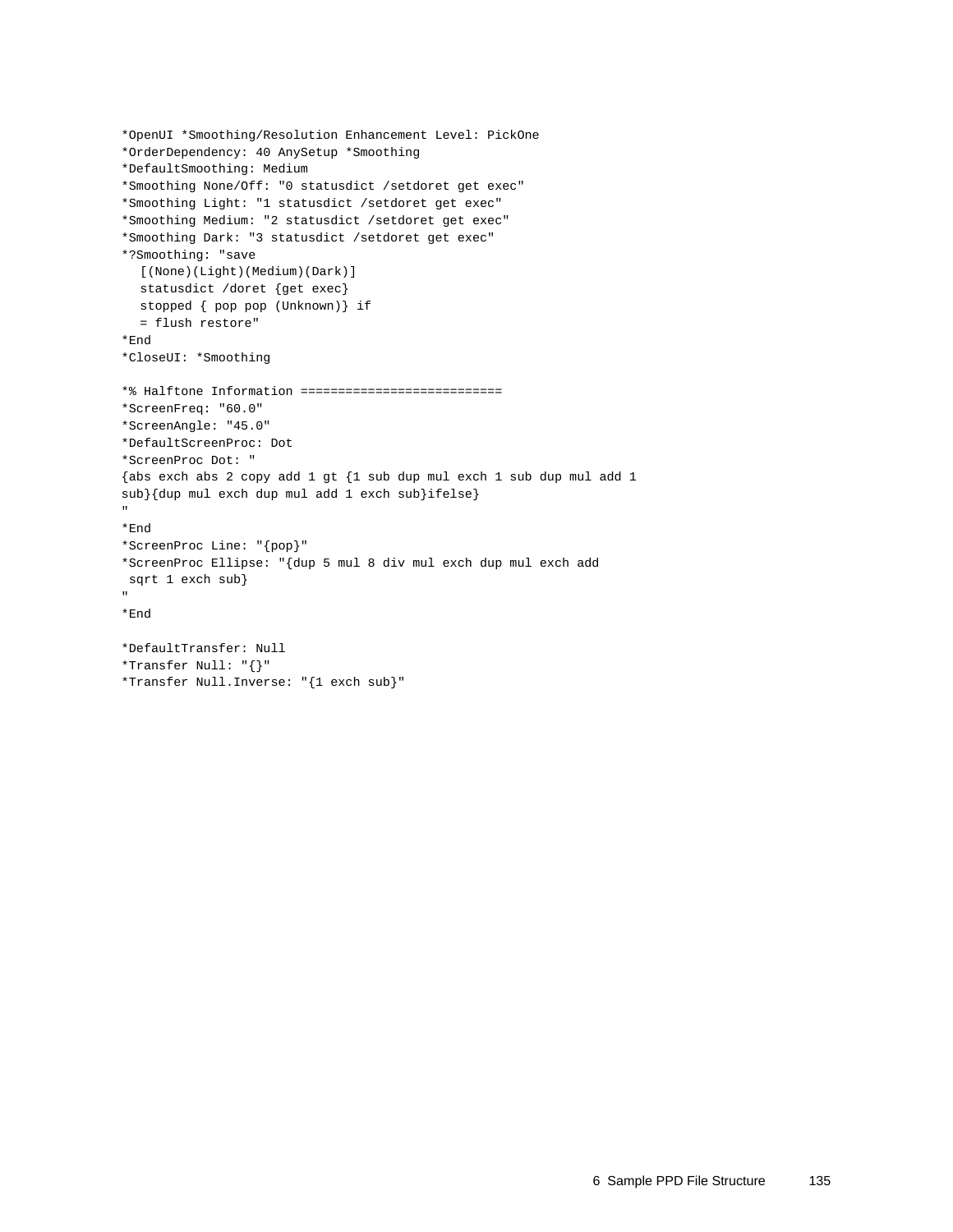```
*% === Paper Handling ===================
*% Use these entries to set paper size unless there is specific reason
*% to use PageRegion, such as when using manual feed.
*OpenUI *PageSize: PickOne
*OrderDependency: 20 AnySetup *PageSize
*DefaultPageSize: Unknown
*PageSize Letter: "statusdict /lettertray get exec"
*PageSize Legal: "statusdict /legaltray get exec"
*PageSize A4: "statusdict /a4tray get exec"
*PageSize Envelope.270.500/AcmeCorp Envelope: "
  statusdict/acmeenvelopetray get exec"
*End
*PageSize Comm10/Comm #10 Envelope: "
    statusdict /4.125x9.5envelopetray get exec"
*End
*?PageSize: "save
  8 dict
    dup /lettertray (Letter) put
    dup /legaltray (Legal) put
    dup /a4tray (A4) put
    dup /4.125x9.5envelopetray (Comm10) put
    dup /acmeenvelopetray (Envelope.270.500) put
  statusdict /papersize get exec
  3 1 roll {get} stopped {(Unknown)}if
  exch not { print (.Transverse) }if
  = flush
  restore
"
*End
*CloseUI: *PageSize
*% These entries set up the frame buffer. Usually used with manual feed.
*OpenUI *PageRegion: PickOne
*OrderDependency: 30 AnySetup *PageRegion
*DefaultPageRegion: Unknown
*PageRegion Letter: "letter"
*PageRegion Legal: "legal"
*PageRegion A4: "a4"
*PageRegion Envelope.270.500/AcmeCorp Envelope: "acmeenvelope"
*PageRegion Comm10/Comm #10 Envelope: "4.125x9.5envelope"
*CloseUI: *PageRegion
*% These entries provide the imageable areas of the media option keywords.
*DefaultImageableArea: Unknown
*ImageableArea Letter: "13.1 12.1 596.2 774.3 "
*ImageableArea Legal: "15.1 13.1 597.2 991.1 "
*ImageableArea A4: "16.1 14.3 583.2 823.6 "
*ImageableArea Envelope.270.500/AcmeCorp Envelope: "16.3 20.2 265.2 495.1 "
*ImageableArea Comm10/Comm #10 Envelope: "17.2 21.3 292.12 672.23"
*?ImageableArea: "save
   /cvp {( ) cvs print ( ) print } bind def
   /upperright {10000 mul floor 10000 div} bind def
  /lowerleft {10000 mul ceiling 10000 div} bind def
  newpath clippath pathbbox
  4 -2 roll exch 2 {lowerleft cvp} repeat
  exch 2 {upperright cvp} repeat flush
restore"
*End
```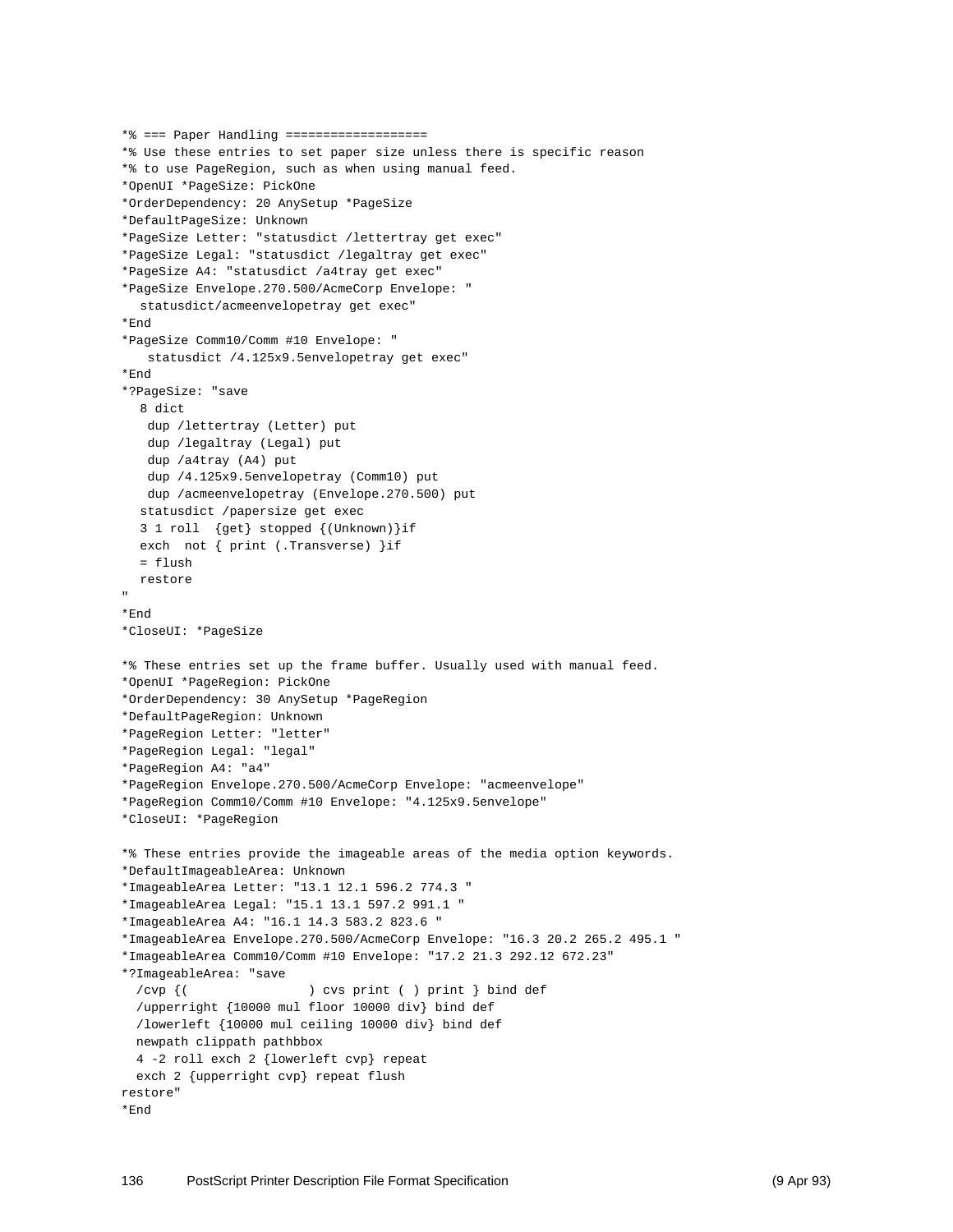```
*% These provide the physical dimensions of the media, by option keyword.
*DefaultPaperDimension: Unknown
*PaperDimension Letter: "612 792"
*PaperDimension Legal: "612 1008"
*PaperDimension A4: "595 842"
*PaperDimension Envelope.270.500/AcmeCorp Envelope: "270 500"
*PaperDimension Comm10/Comm #10 Envelope: "297 684"
*OpenUI *MediaType: PickOne
*OrderDependency: 20 AnySetup *MediaType
*DefaultMediaType: Opaque
*MediaType Transparent: "1 statusdict /setmediatype get exec"
*MediaType Opaque: "0 statusdict /setmediatype get exec"
*?MediaType: "save
  [(Opaque)(Transparent)]
  statusdict /mediatype {get exec}
  stopped {pop pop (Unknown)}if = flush restore"
*End
*CloseUI: *MediaType
*OpenUI *InputSlot: PickOne
*OrderDependency: 15 AnySetup *InputSlot
*DefaultInputSlot: Upper
*InputSlot Upper: " 0 statusdict /setpapertray get exec"
*InputSlot Lower: " 1 statusdict /setpapertray get exec"
*InputSlot Envelope: " 2 statusdict /setpapertray get exec"
*?InputSlot: "
 save
   3 dict
   dup /0 (Upper) put
   dup /1 (Lower) put
   dup /2 (Envelope) put
   statusdict /papertray get exec
    {get} stopped {pop pop (Unknown)} if = flush
 restore"
*End
*CloseUI: *InputSlot
*OpenUI *ManualFeed: Boolean
*OrderDependency: 15 AnySetup *ManualFeed
*DefaultManualFeed: False
*ManualFeed True: "statusdict /manualfeed true put"
*ManualFeed False: "statusdict /manualfeed false put"
*?ManualFeed: "save
  statusdict /manualfeed get
 \{(True)\}\{(False)\}ifelse = flush restore"
*End
*CloseUI: *ManualFeed
*DefaultOutputOrder: Normal
*DefaultOutputBin: Upper
*PageStackOrder Upper: Normal
```

```
*PageStackOrder Rear: Reverse
```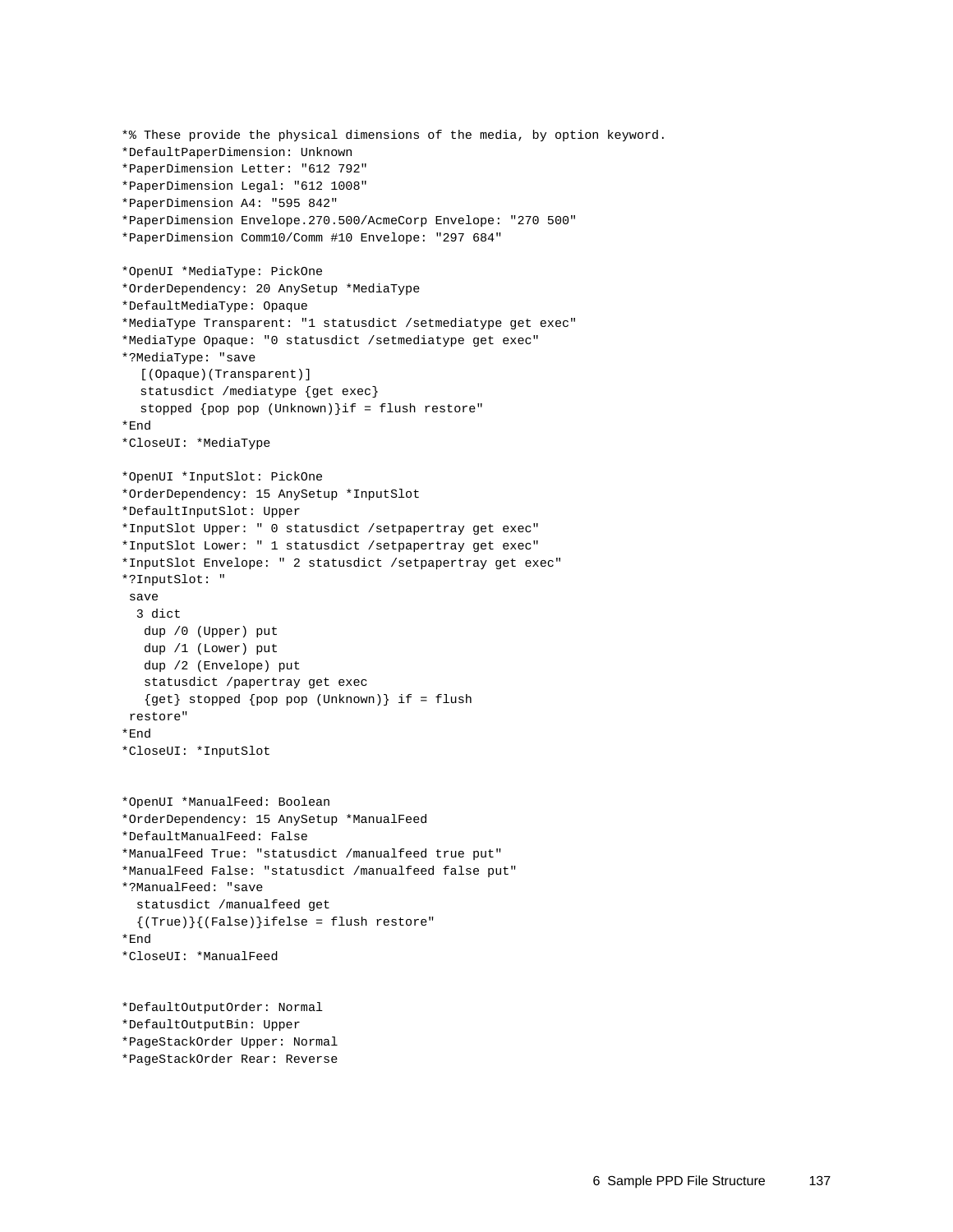```
*OpenUI *TraySwitch: Boolean
*OrderDependency: 30 AnySetup *TraySwitch
*DefaultTraySwitch: False
*TraySwitch True: "statusdict /trayswitch true put"
*TraySwitch False: "statusdict /trayswitch false put"
*?TraySwitch: "save
  statusdict /trayswitch get
  ({True})}({False})ifelse = flush restore"
*End
*CloseUI: *TraySwitch
*OpenUI *Duplex: PickOne
*OrderDependency: 30 AnySetup *Duplex
*DefaultDuplex: None
*Duplex DuplexTumble: "
  true statusdict /setduplexmode get exec
  true statusdict /settumble get exec"
*End
*Duplex DuplexNoTumble: "
  true statusdict /setduplexmode get exec
  false statusdict /settumble get exec"
*End
*Duplex None: "
  false statusdict /setduplexmode get exec
  false statusdict /settumble get exec"
*End
*?Duplex: "save
         statusdict /duplexmode get exec
         {tumble{(DuplexTumble)}{(DuplexNoTumble)}ifelse}
         {(None)}ifelse = flush restore"
*End
*CloseUI: *Duplex
*% Font Information =====================
*DefaultFont: Courier
*Font AvantGarde-Book: Standard "(001.002)" Standard ROM
*Font AvantGarde-BookOblique: Standard "(001.002)" Standard ROM
*Font AvantGarde-Demi: Standard "(001.003)" Standard ROM
*Font AvantGarde-DemiOblique: Standard "(001.003)" Standard ROM
*Font Courier: Standard "(002.002)" Standard ROM
*Font Courier-Bold: Standard "(002.002)" Standard ROM
*Font Courier-BoldOblique: Standard "(002.002)" Standard ROM
*Font Symbol: Special "(001.003)" Special ROM
*Font Times-Bold: Standard "(001.002)" Standard ROM
*Font Times-BoldItalic: Standard "(001.004)" Standard ROM
*Font Times-Italic: Standard "(001.002)" Standard ROM
*Font Times-Roman: Standard "(001.002)" Standard ROM
*Font ZapfDingbats: Special "(001.002)" Special ROM
```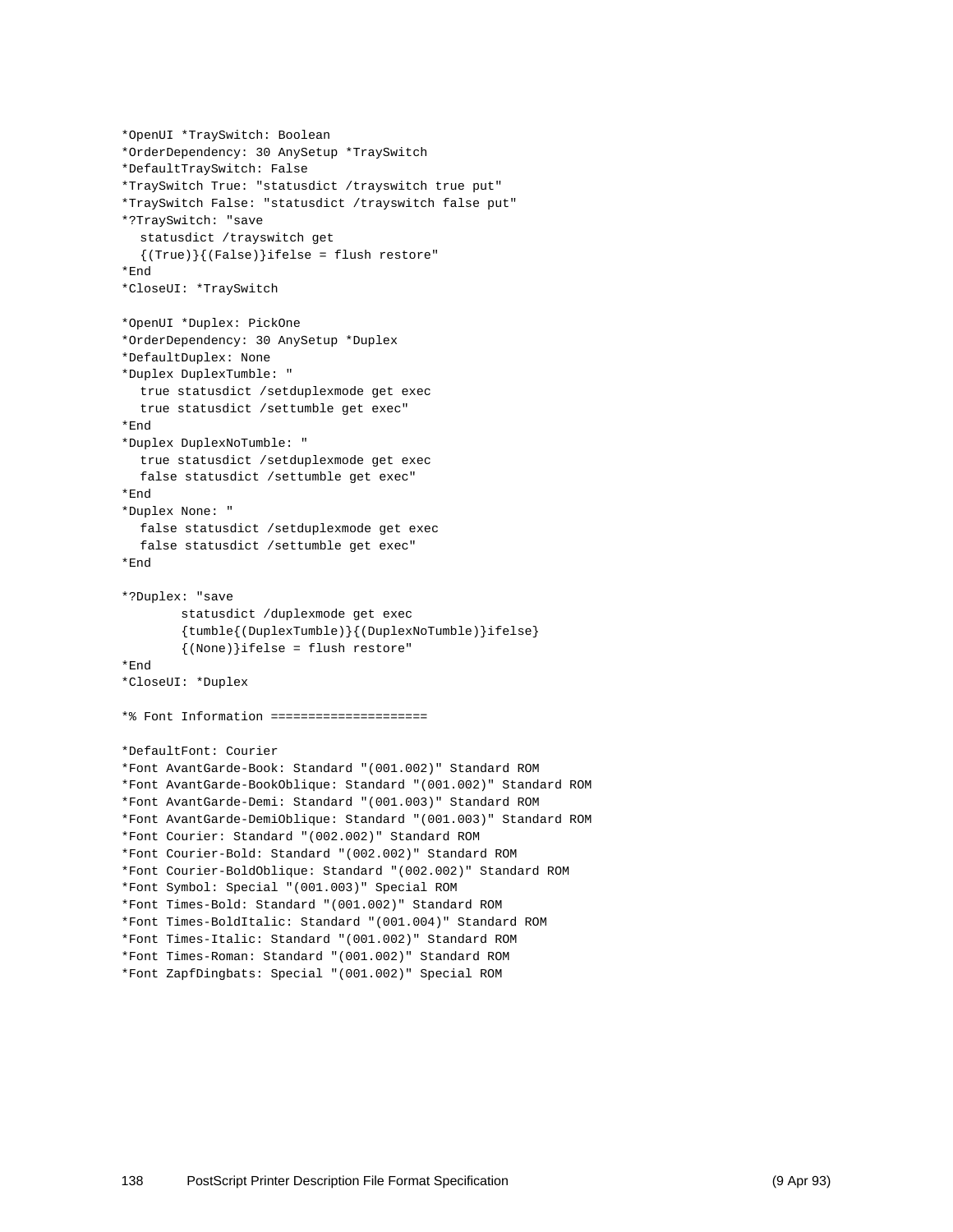```
*?FontQuery: "save
 /str 100 string dup 0 (fonts/) putinterval def
 {
   count 1 gt
    {
     exch dup str 6 94 getinterval cvs
     (/) print dup print (:) print exch
     FontDirectory exch known
     { pop (Yes) }
    {
      length 6 add str 0 3 -1 roll getinterval
      mark exch status
      {cleartomark (Yes)}{cleartomark (No)} ifelse
     } ifelse = flush
    }
    {exit} ifelse
 }bind loop
 (*) = flush
restore
"
*End
*?FontList: "save
  FontDirectory { pop == } bind forall flush
 (*) = flush
restore
"
*End
*% Printer Messages (verbatim from printer):
*Message: "%%[ exitserver: permanent state may be changed ]%%"
*Message: "\FontName\ not found, using Courier"
*% Status (format: %%[ status: <one of these> ]%% )
*Status: "idle"
*Status: "busy"
*Status: "waiting"
*Status: "printing"
*Status: "initializing"
*Status: "PrinterError: Optical System Error "
*Status: "PrinterError: Main Motor Err "
*Status: "PrinterError: Prn not Rdy"/Error: Printer Not Ready
*% Input Sources (format:%%[status:<stat>;source:<one of these>]%%)
*Source: "serial9"
*Source: "serial25"
*Source: "AppleTalk"
*Source: "Centronics"
*% Printer Error (format: %%[ PrinterError: <one of these> ]%%)
*PrinterError: "Optical System Error "
*PrinterError: " Main Motor Err "
*PrinterError: "Prn not Rdy"/Error: Printer Not Ready
```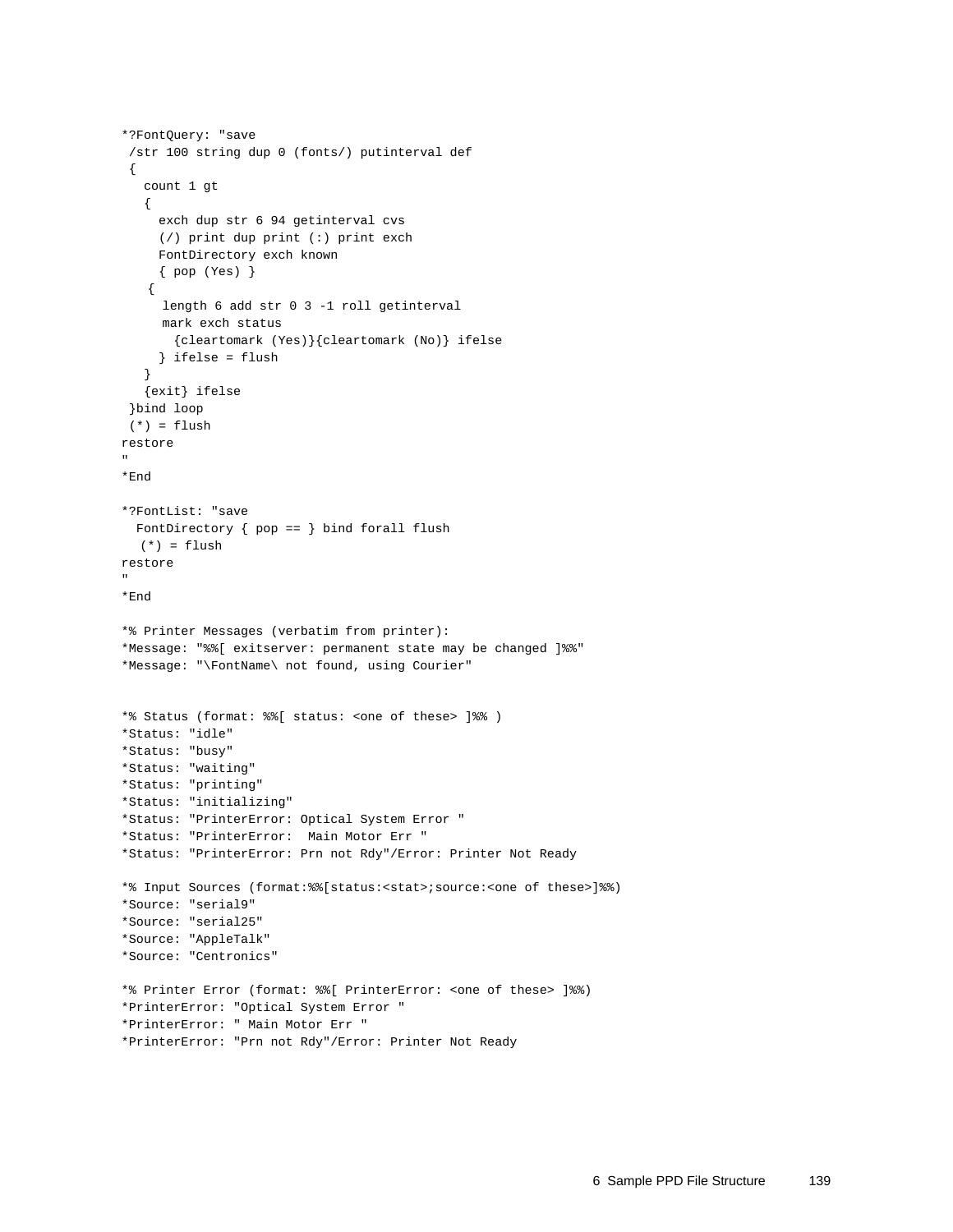```
*% Color Separation Information =====================
*DefaultColorSep: ProcessBlack.60lpi.300dpi/60 lpi / 300 dpi
*InkName: ProcessBlack/Process Black
*InkName: CustomColor/Custom Color
*InkName: ProcessCyan/Process Cyan
*InkName: ProcessMagenta/Process Magenta
*InkName: ProcessYellow/Process Yellow
*% For 60 lpi / 300 dpi ===============================
*ColorSepScreenAngle ProcessBlack.60lpi.300dpi/60 lpi / 300 dpi: "45"
*ColorSepScreenAngle CustomColor.60lpi.300dpi/60 lpi / 300 dpi: "45"
*ColorSepScreenAngle ProcessCyan.60lpi.300dpi/60 lpi / 300 dpi: "15"
*ColorSepScreenAngle ProcessMagenta.60lpi.300dpi/60 lpi / 300 dpi: "75"
*ColorSepScreenAngle ProcessYellow.60lpi.300dpi/60 lpi / 300 dpi: "0"
*ColorSepScreenFreq ProcessBlack.60lpi.300dpi/60 lpi / 300 dpi: "60"
*ColorSepScreenFreq CustomColor.60lpi.300dpi/60 lpi / 300 dpi: "60"
*ColorSepScreenFreq ProcessCyan.60lpi.300dpi/60 lpi / 300 dpi: "60"
*ColorSepScreenFreq ProcessMagenta.60lpi.300dpi/60 lpi / 300 dpi: "60"
*ColorSepScreenFreq ProcessYellow.60lpi.300dpi/60 lpi / 300 dpi: "60"
*% For 53 lpi / 300 dpi ===============================
*ColorSepScreenAngle ProcessBlack.53lpi.300dpi/53 lpi / 300 dpi: "45.0"
*ColorSepScreenAngle CustomColor.53lpi.300dpi/53 lpi / 300 dpi: "45.0"
*ColorSepScreenAngle ProcessCyan.53lpi.300dpi/53 lpi / 300 dpi: "71.5651"
*ColorSepScreenAngle ProcessMagenta.53lpi.300dpi/53 lpi / 300 dpi: "18.43"
*ColorSepScreenAngle ProcessYellow.53lpi.300dpi/53 lpi / 300 dpi: "0.0"
*ColorSepScreenFreq ProcessBlack.53lpi.300dpi/53 lpi / 300 dpi: "53.033"
*ColorSepScreenFreq CustomColor.53lpi.300dpi/53 lpi / 300 dpi: "53.033"
*ColorSepScreenFreq ProcessCyan.53lpi.300dpi/53 lpi / 300 dpi: "47.43"
*ColorSepScreenFreq ProcessMagenta.53lpi.300dpi/53 lpi / 300 dpi: "47.43"
*ColorSepScreenFreq ProcessYellow.53lpi.300dpi/53 lpi / 300 dpi: "50.0"
```
\*% end of PPD file for Acme LaserPrinter II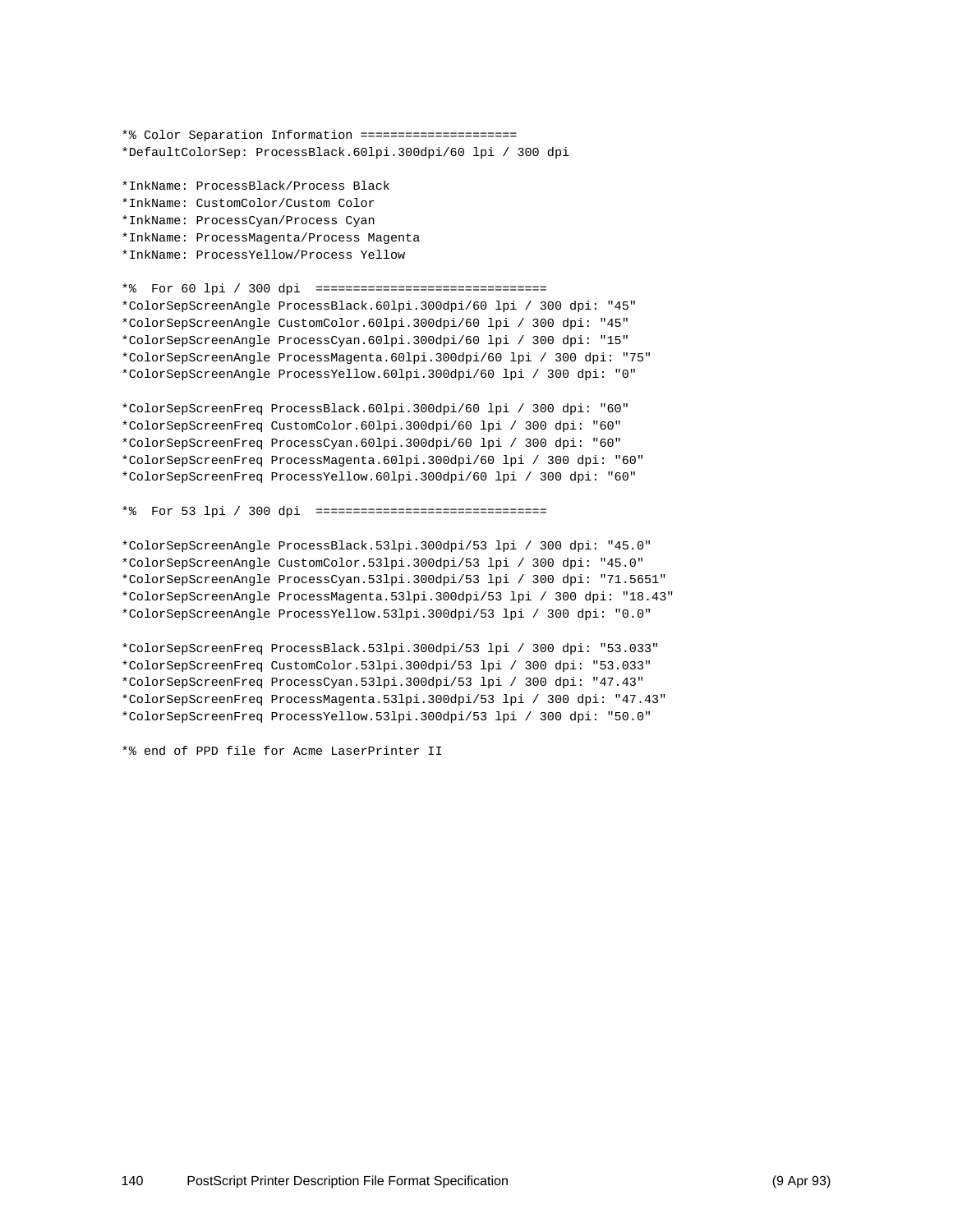#### **6.2 Level 2 Color Printer**

This PPD file describes a Level 2 color printer with one input slot, one output bin, and two supported page sizes. The printer accepts manually fed pages, and can have a hard disk attached to it. It can also do color separations at the printer, when sent a composite color file.

```
*PPD-Adobe: "4.1"
*FormatVersion: "4.1"
*FileVersion: "1.0"
*LanguageEncoding: ISOLatin1
*LanguageVersion: English
*Product: "(Acme Color Printer)"
*PSVersion: "(2000.0) 0"
*ModelName: "Acme Color Printer v.2000"
*NickName: "Acme Color Printer v.2000"
*PCFileName: "ACCOLOR1.PPD"
*%=== Basic Capabilities ===============
*LanguageLevel: 2
*DefaultColorSpace: CMYK
*FreeVM: "8134935"
*FileSystem: True
*?FileSystem: "save statusdict /diskonline get exec
  ({\text{True}}){}({\text{False}}) ifelse = flush restore"
*End
*Throughput: "1"
*Password: "0"
*ExitServer: "
 count 0 eq
 { false } { true exch startjob } ifelse
  not { (WARNING: Cannot modify initial VM.) =
             (Missing or invalid password.) =
             (Please contact the author of this software.) = flush quit
  } if"
"
*End
*Reset: "
   count 0 eq
    { false } { true exch startjob } ifelse
   not { (WARNING: Cannot reset printer.) =
             (Missing or invalid password.) =
             (Please contact the author of this software.) = flush quit
           } if
    systemdict /quit get exec
    (WARNING : Printer Reset Failed.) = flush
"
*End
```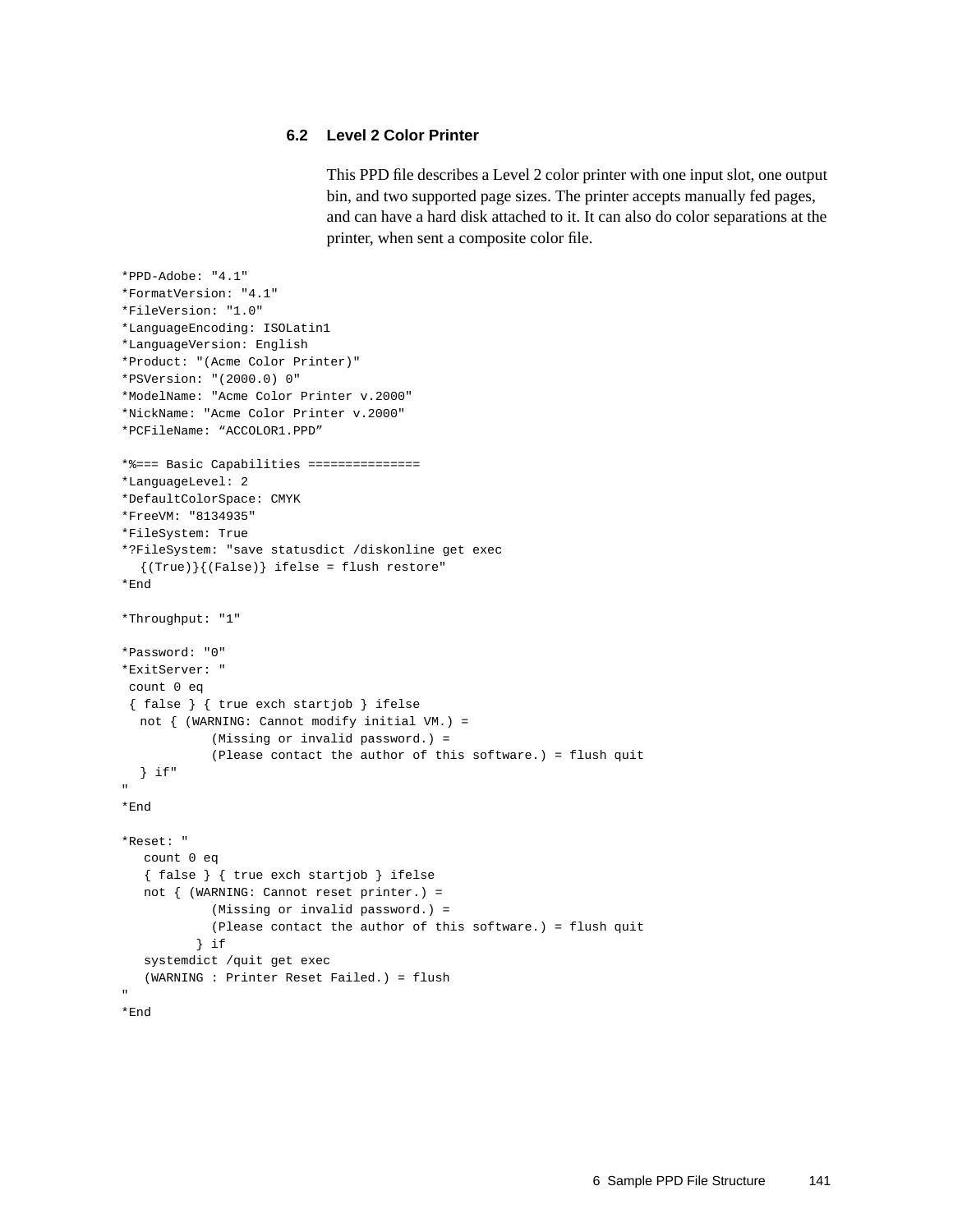```
*%=== Built-In Color Rendering Dictionaries ===========
*ColorRenderDict 1/Copy Paper: "
/OEMDict1 /ColorRendering findresource setcolorrendering"
*End
*ColorRenderDict 2/Bond Paper: "
/OEMDict2 /ColorRendering findresource setcolorrendering"
*End
*ColorRenderDict 3/Transparency: "
/OEMDict3 /ColorRendering findresource setcolorrendering"
*End
*%=== Resolution Information ======================
*DefaultResolution: 300dpi
*?Resolution: "save
  currentpagedevice /HWResolution get
  0 get
  ( ) cvs print
  (dpi) = flush
  restore
"
*End
*% Halftone Information ===========================
*ScreenFreq: "60.0"
*ScreenAngle: "45.0"
*DefaultScreenProc: Dot
*ScreenProc Dot: "
{abs exch abs 2 copy add 1 gt {1 sub dup mul exch 1 sub dup mul add 1
sub}{dup mul exch dup mul add 1 exch sub}ifelse}
"
*End
*ScreenProc Line: "{pop}"
*ScreenProc Ellipse: "{dup 5 mul 8 div mul exch dup mul exch add
 sqrt 1 exch sub}
"
*End
*DefaultTransfer: Null
*Transfer Null: "{}"
*Transfer Null.Inverse: "{1 exch sub}"
*% Paper Handling ===================
*% Use these entries to set paper size, unless there is
*% specific reason to use PageRegion, such as with manual feed.
*OpenUI *PageSize: PickOne
*OrderDependency: 20 AnySetup *PageSize
*PageSize Letter: "1 dict dup /PageSize [612 792] put setpagedevice"
*PageSize Legal: "1 dict dup /PageSize [612 1008] put setpagedevice"
*DefaultPageSize: Letter
```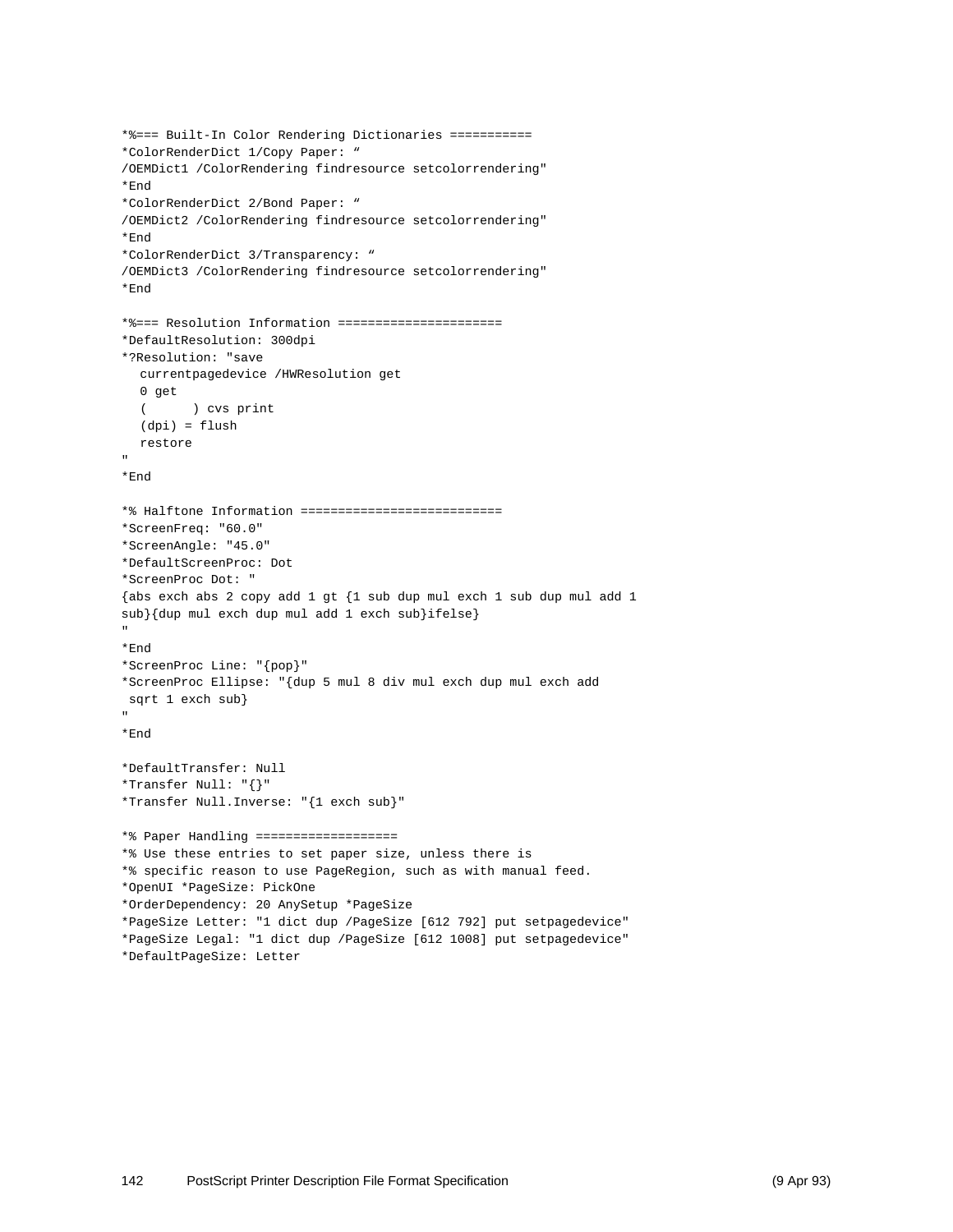```
*?PageSize: "save
    currentpagedevice /PageSize get aload pop
    2 copy gt {exch} if (Unknown)
    2 dict
    dup [612 792] (Letter) put
   dup [612 1008] (Legal) put
    { exch aload pop 4 index sub abs 5 le exch 5 index sub abs 5 le and
      { exch pop exit } {pop} ifelse
    } bind forall = flush pop pop
 restore
"
*End
*CloseUI: *PageSize
*% These entries set up the frame buffer. Usually used with manual feed.
*OpenUI *PageRegion: PickOne
*OrderDependency: 30 AnySetup *PageRegion
*PageRegion Letter: "1 dict dup /PageSize [612 792] put setpagedevice"
*PageRegion Legal: "1 dict dup /PageSize [612 1008] put setpagedevice"
*DefaultPageRegion: Letter
*CloseUI: *PageRegion
*% The following entries provide information about specific paper keywords.
*DefaultImageableArea: Letter
*ImageableArea Letter: "13 12 596 774 "
*ImageableArea Legal: "15 13 597 991 "
*?ImageableArea: " save /cvp { cvi ( ) cvs
  print ( ) print } bind def
  newpath clippath pathbbox
  4 -2 roll exch 2 {ceiling cvp} repeat
  exch 2 {floor cvp} repeat flush
 restore
"
*End
*% These provide the physical dimensions of the paper (by keyword)
*DefaultPaperDimension: Letter
*PaperDimension Letter: "612 792"
*PaperDimension Legal: "612 1008"
*OpenUI *ManualFeed: Boolean
*OrderDependency: 15 AnySetup *ManualFeed
*ManualFeed True: "1 dict dup /ManualFeed true put setpagedevice"
*ManualFeed False: "1 dict dup /ManualFeed false put setpagedevice"
*DefaultManualFeed: False
*?ManualFeed: "save
  currentpagedevice /ManualFeed get
  {(True)}{(False)}ifelse
  = flush
  restore"
*End
*CloseUI: *ManualFeed
```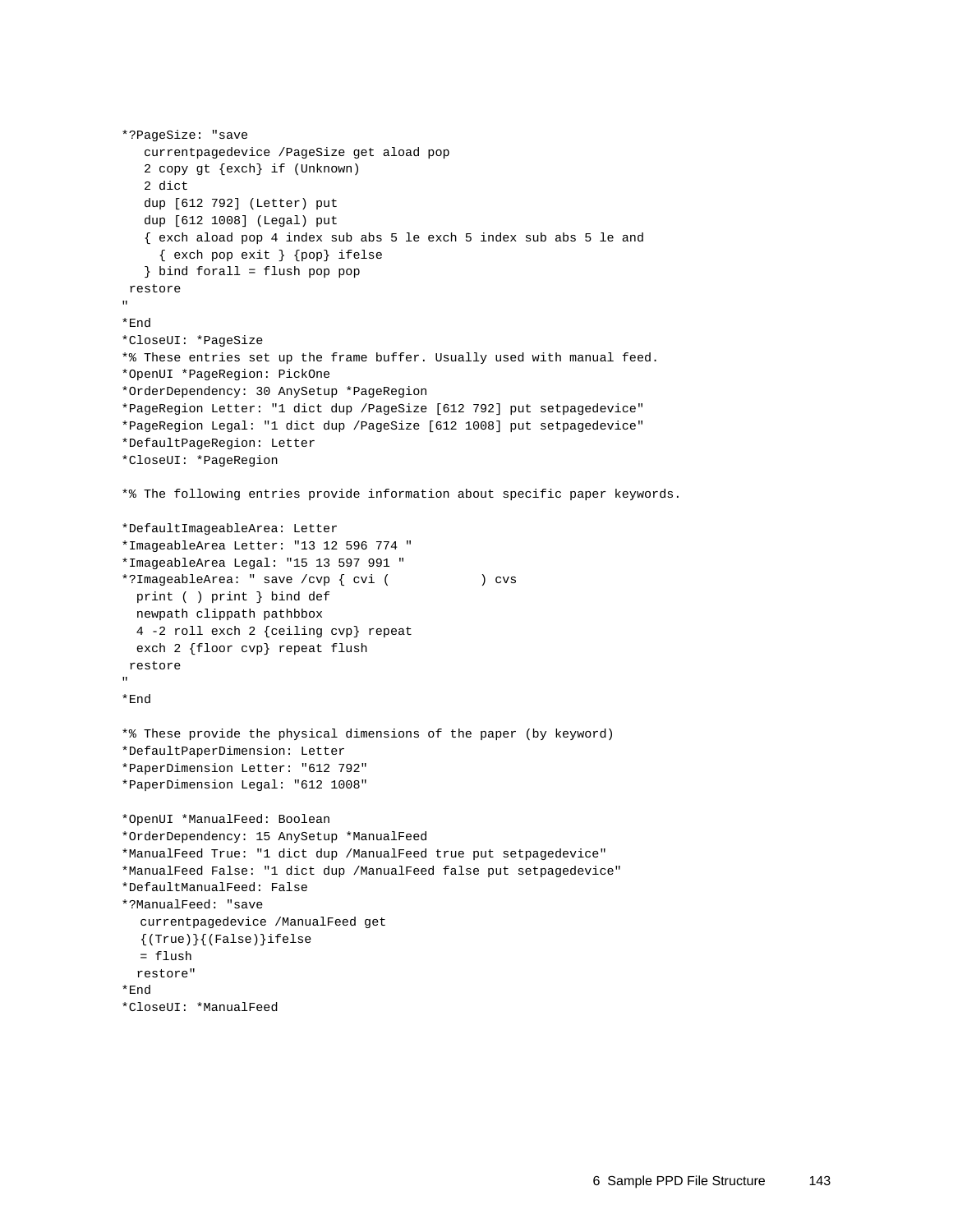```
*% Font Information =====================
*DefaultFont: Courier
*Font AvantGarde-Book: Standard "(001.002)" Standard ROM
*Font AvantGarde-BookOblique: Standard "(001.002)" Standard ROM
*Font AvantGarde-Demi: Standard "(001.003)" Standard ROM
*Font AvantGarde-DemiOblique: Standard "(001.003)" Standard ROM
*Font Courier: Standard "(002.002)" Standard ROM
*Font Courier-Bold: Standard "(002.002)" Standard ROM
*Font Courier-BoldOblique: Standard "(002.002)" Standard ROM
*Font Symbol: Special "(001.003)" Special ROM
*Font Times-Bold: Standard "(001.002)" Standard ROM
*Font Times-BoldItalic: Standard "(001.004)" Standard ROM
*Font Times-Italic: Standard "(001.002)" Standard ROM
*Font Times-Roman: Standard "(001.002)" Standard ROM
*Font ZapfDingbats: Special "(001.002)" Special ROM
*?FontQuery: "
    save
    { count 1 gt
       { exch dup 127 string cvs (/) print print (:) print
       /Font resourcestatus {pop pop (Yes)} {(No)} ifelse =
       } { exit } ifelse
    } bind loop
    (*) = flush
   restore"
*End
*?FontList: "
  save (*) {cvn ==} 128 string /Font resourceforall
    (*) = flush restore"
*End
*% Printer Messages (verbatim from printer):
*Message: "%%[ exitserver: permanent state may be changed ]%%"
*Message: "\FontName\ not found, using Courier"
*% Status (format: %%[ status: <one of these> ]%% )
*Status: "idle"
*Status: "busy"
*Status: "waiting"
*Status: "printing"
*Status: "initializing"
*Status: "PrinterError: "Optical System Error "
*Status: "PrinterError: " Cover Open "
*Status: "PrinterError: "Prnter Wrmng"/PrinterError: Printer Warming Up
*% Input Sources (format:%%[status:<stat>;source:<one of these>]%%)
*Source: "%Serial%"
*Source: "%SerialB%"
*Source: "%LocalTalk%"
*Source: "%Parallel%"
```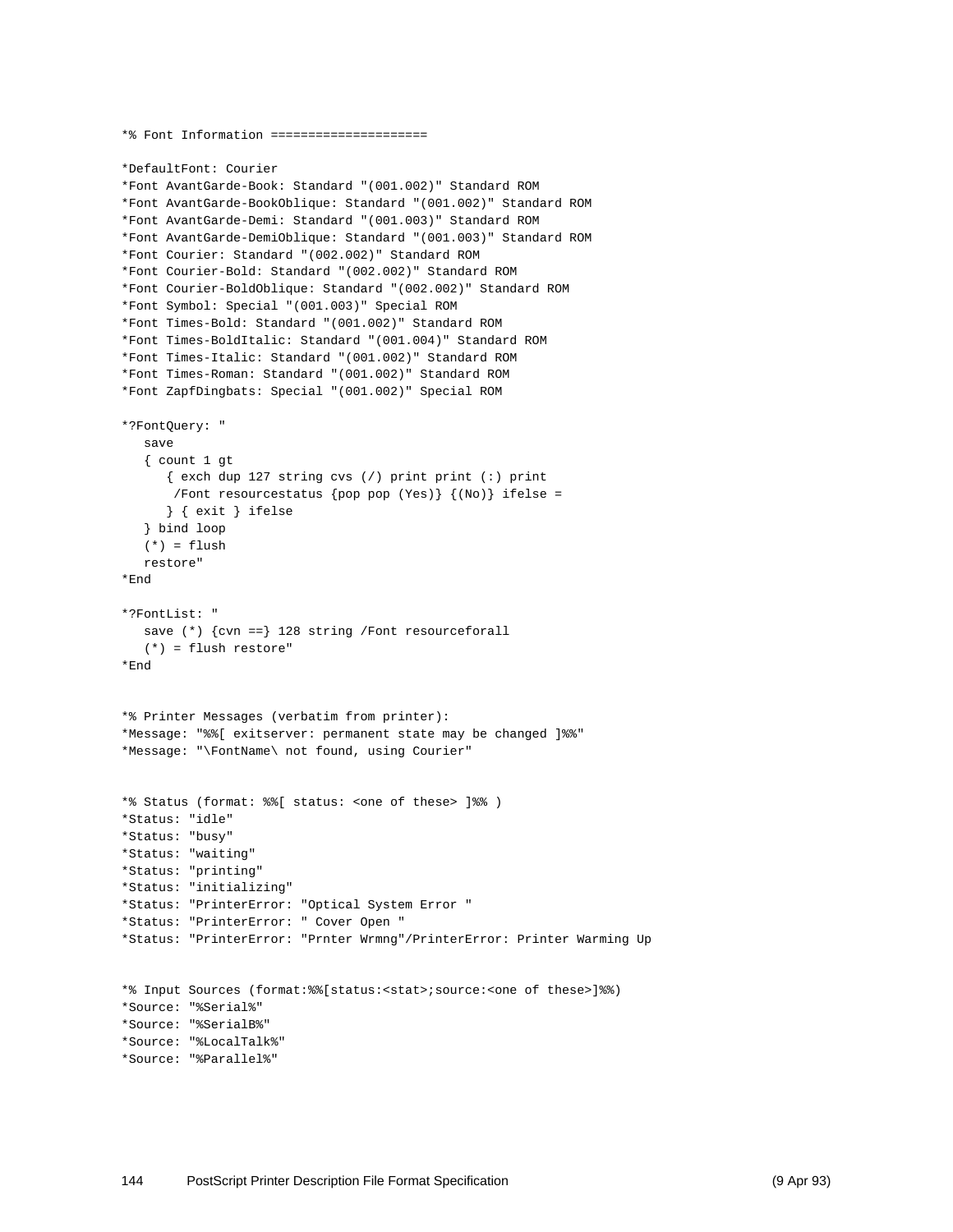```
*% Printer Error (format: %%[ PrinterError: <one of these> ]%%)
*PrinterError: "Optical System Error "
*PrinterError: " Cover Open "
*PrinterError: "Prnter Wrmng"/Printer Warming Up
*% Color Separation Information =====================
*OpenUI *Separations: Boolean
*OrderDependency: 40 AnySetup *Separations
*Separations True: "1 dict dup /Separations true put setpagedevice"
*Separations False: "1 dict dup /Separations false put setpagedevice"
*DefaultSeparations: False
*?Separations: "save currentpagedevice /Separations get
  ({True})}({False})ifelse = flush restore
"
*End
*CloseUI: *Separations
*DefaultColorSep: ProcessBlack.60lpi.300dpi/60 lpi / 300 dpi
*InkName: ProcessBlack/Process Black
*InkName: CustomColor/Custom Color
*InkName: ProcessCyan/Process Cyan
*InkName: ProcessMagenta/Process Magenta
*InkName: ProcessYellow/Process Yellow
*% For 60 lpi / 300 dpi ===============================
*ColorSepScreenAngle ProcessBlack.60lpi.300dpi/60 lpi / 300 dpi: "45"
*ColorSepScreenAngle CustomColor.60lpi.300dpi/60 lpi / 300 dpi: "45"
*ColorSepScreenAngle ProcessCyan.60lpi.300dpi/60 lpi / 300 dpi: "15"
*ColorSepScreenAngle ProcessMagenta.60lpi.300dpi/60 lpi / 300 dpi: "75"
*ColorSepScreenAngle ProcessYellow.60lpi.300dpi/60 lpi / 300 dpi: "0"
*ColorSepScreenFreq ProcessBlack.60lpi.300dpi/60 lpi / 300 dpi: "60"
*ColorSepScreenFreq CustomColor.60lpi.300dpi/60 lpi / 300 dpi: "60"
*ColorSepScreenFreq ProcessCyan.60lpi.300dpi/60 lpi / 300 dpi: "60"
*ColorSepScreenFreq ProcessMagenta.60lpi.300dpi/60 lpi / 300 dpi: "60"
*ColorSepScreenFreq ProcessYellow.60lpi.300dpi/60 lpi / 300 dpi: "60"
*% For 53 lpi / 300 dpi ===============================
*ColorSepScreenAngle ProcessBlack.53lpi.300dpi/53 lpi / 300 dpi: "45.0"
*ColorSepScreenAngle CustomColor.53lpi.300dpi/53 lpi / 300 dpi: "45.0"
*ColorSepScreenAngle ProcessCyan.53lpi.300dpi/53 lpi / 300 dpi: "71.5651"
*ColorSepScreenAngle ProcessMagenta.53lpi.300dpi/53 lpi / 300 dpi: "18.43"
*ColorSepScreenAngle ProcessYellow.53lpi.300dpi/53 lpi / 300 dpi: "0.0"
*ColorSepScreenFreq ProcessBlack.53lpi.300dpi/53 lpi / 300 dpi: "53.033"
*ColorSepScreenFreq CustomColor.53lpi.300dpi/53 lpi / 300 dpi: "53.033"
*ColorSepScreenFreq ProcessCyan.53lpi.300dpi/53 lpi / 300 dpi: "47.43"
*ColorSepScreenFreq ProcessMagenta.53lpi.300dpi/53 lpi / 300 dpi: "47.43"
*ColorSepScreenFreq ProcessYellow.53lpi.300dpi/53 lpi / 300 dpi: "50.0"
*% end of PPD file for Acme Color Printer
```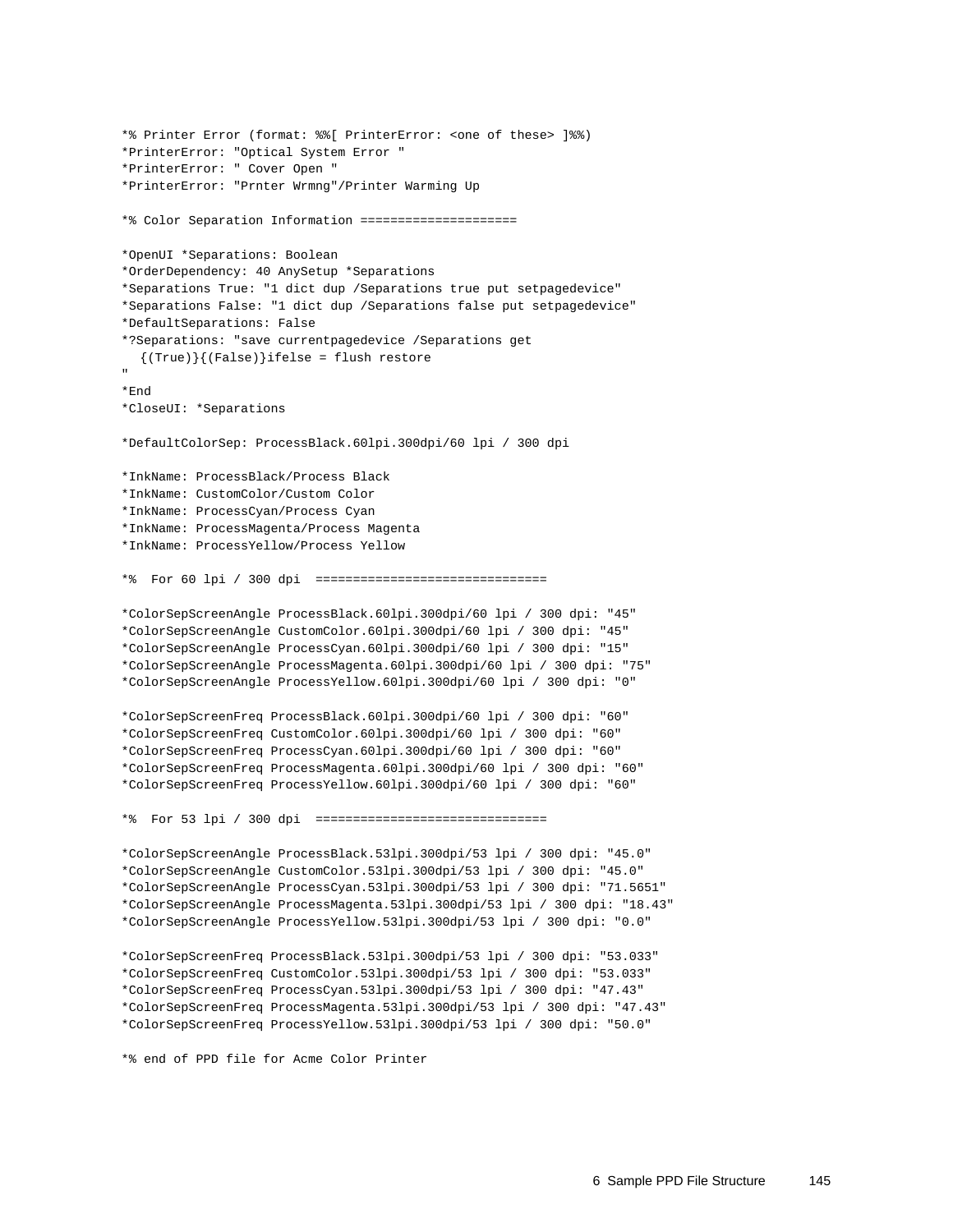#### **6.3 Level 1 Imagesetter**

This paragraph describes a generic Level 1 imagesetter. This is a roll-fed device, and it allows the user to invoke a custom page size. It supports variable resolution and accurate screens. It supports the features mirror print and negative print, which have been grouped together by the \*OpenGroup/ \*CloseGroup keyword pair. This device ships with several fonts built into the ROM of the device, and the font Avant-Garde on a separate hard disk.

```
*PPD-Adobe: "4.1"
*FormatVersion: "4.1"
*FileVersion: "1.0"
*LanguageEncoding: ISOLatin1
*LanguageVersion: English
*Product: "(Acme Imagesetter)"
*PSVersion: "(52.3) 7"
*ModelName: "Acme Imagesetter v.52.3"
*NickName: "Acme Imagesetter v.52.3"
*PCFileName: "ACIMAGE1.PPD"
*%=== Basic Capabilities ===============
*LanguageLevel: 1
*Extensions: CMYK FileSystem
*ColorDevice: False
*DefaultColorSpace: Gray
*VariablePaperSize: True
*FreeVM: "8134935"
*FileSystem: True
*?FileSystem: "save statusdict /diskonline get exec
  ({\text{True}}){({\text{False}})} ifelse = flush restore"
*End
*Throughput: "1"
*Password: "0"
*ExitServer: " count 0 eq { % is the password on the stack?
    true
  }{dup% potential password
    statusdict /checkpassword get exec not
   } ifelse
   { % if no password or not valid
     (WARNING : Cannot perform the exitserver command.) =
     (Password supplied is not valid.) =
     (Please contact the author of this software.) = flush quit
   } if
  serverdict /exitserver get exec"
*End
```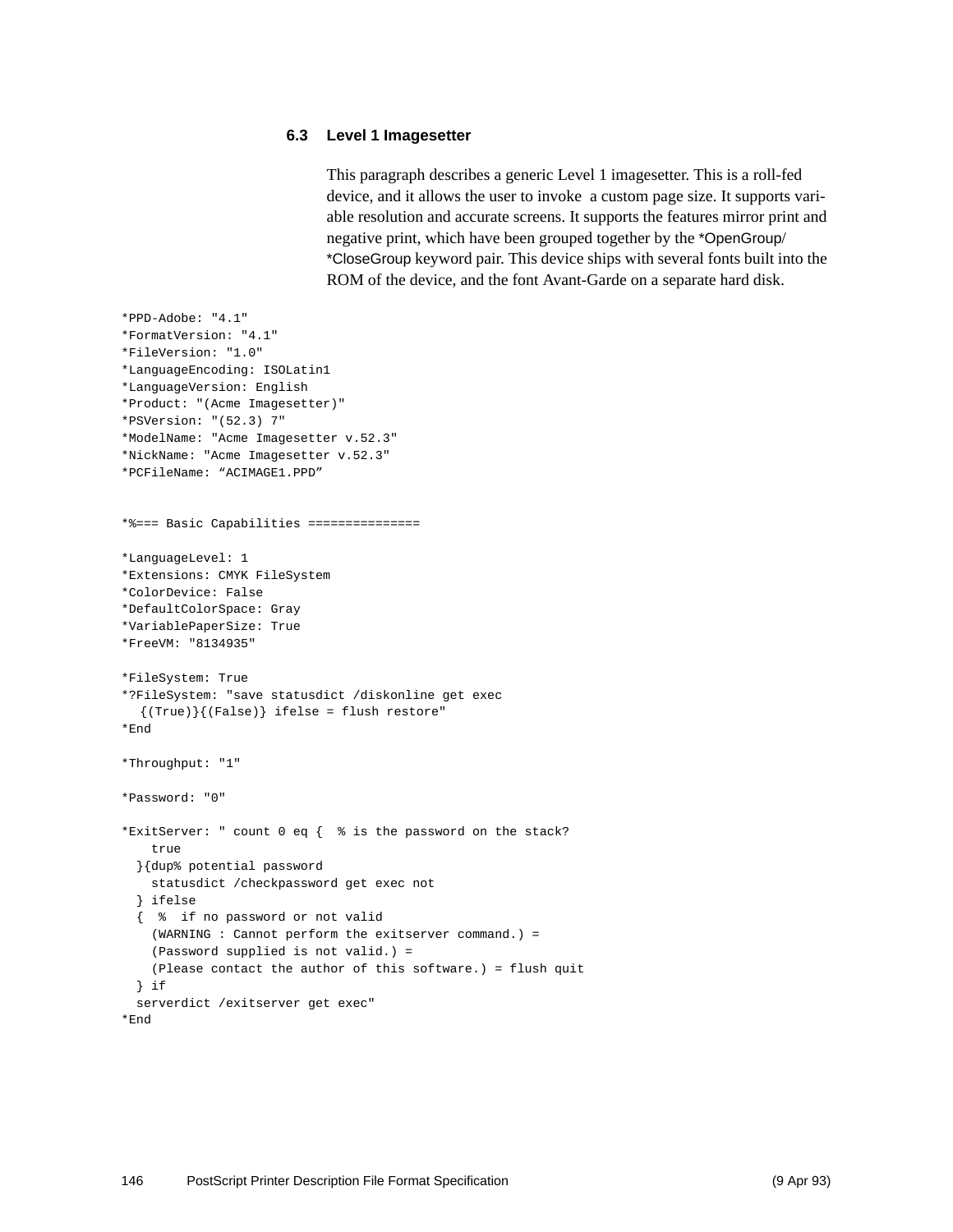```
*Reset: "count 0 eq { % is the password on the stack?
    true
  }{dup% potential password
    statusdict /checkpassword get exec not
   } ifelse
   { % if no password or not valid
     (WARNING : Cannot reset printer.) =
    (Password supplied is not valid.) =
    (Please contact the author of this software.) = flush quit
   } if
  serverdict /exitserver get exec
  systemdict /quit get exec
  (WARNING : Printer Reset Failed.) = flush"
*End
*%=== Resolution Information ===================
*OpenUI *Resolution/Choose Resolution: PickOne
*OrderDependency: 10 AnySetup *Resolution
*Resolution 600dpi: "600 statusdict /setresolution get exec"
*Resolution 1200dpi: "1200 statusdict /setresolution get exec"
*Resolution 2400dpi: "2400 statusdict /setresolution get exec"
*DefaultResolution: 1200dpi
*?Resolution: "save
  initgraphics
  0 0 moveto currentpoint matrix defaultmatrix transform
  0 72 lineto currentpoint matrix defaultmatrix transform
  3 -1 roll sub dup mul
  3 1 roll exch sub dup mul
  add sqrt round cvi
  ( ) cvs print (dpi) = flush
restore
"
*End
*CloseUI: *Resolution
*% === Halftone Information ===========================
*ScreenFreq: "60.0"
*ScreenAngle: "45.0"
*DefaultScreenProc: Dot
*ScreenProc Dot: "
{abs exch abs 2 copy add 1 gt {1 sub dup mul exch 1 sub dup mul add 1
sub}{dup mul exch dup mul add 1 exch sub}ifelse}
"
*End
*ScreenProc Line: "{pop}"
*ScreenProc Ellipse: "{dup 5 mul 8 div mul exch dup mul exch add
 sqrt 1 exch sub}
"
*End
*AccurateScreensSupport: True
*DefaultTransfer: Null
*Transfer Null: "{}"
*Transfer Null.Inverse: "{1 exch sub}"
```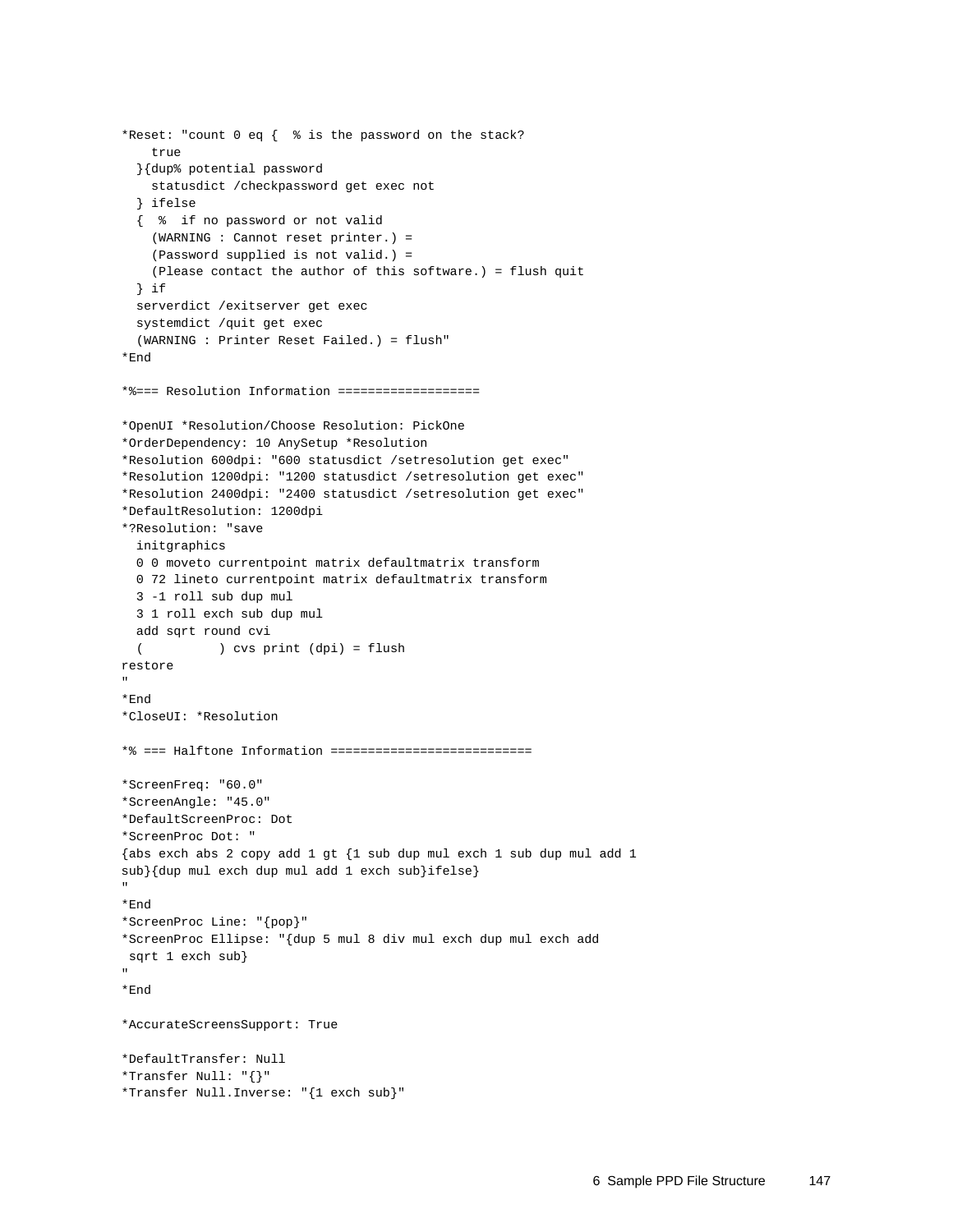```
*% Paper Handling ===================
*% Use these entries to set paper size most of the time, unless there is
*% specific reason to use PageRegion or PaperTray.
*OpenUI *PageSize: PickOne
*OrderDependency: 30 AnySetup *PageSize
*DefaultPageSize: Letter
*PageSize Letter: "letter"
*PageSize Legal: "legal"
*PageSize Ledger: "ledger"
*PageSize Tabloid: "11x17"
*?PageSize: "save
  mark
   statusdict /pageparams get exec
  pop pop % margins and orientation
   4 dict
      dup [792 612] (Letter) put
      dup [1008 612] (Legal) put
      dup [1224 792] (Tabloid) put
      dup [792 1224] (Ledger) put
   (Unknown) exch
   { exch aload pop
     4 index eq exch 5 index eq and
     { exch pop exit } { pop } ifelse
   } bind forall = flush cleartomark
restore
"
*End
*CloseUI: *PageSize
*% These entries set up the frame buffer. Same as *PageSize for an
*% imagesetter, which has no input trays or manual feed slot.
*OpenUI *PageRegion: PickOne
*OrderDependency: 40 AnySetup *PageRegion
*DefaultPageRegion: Letter
*PageRegion Letter: "letter"
*PageRegion Legal: "legal"
*PageRegion Ledger: "ledger"
*PageRegion Tabloid: "11x17"
*CloseUI: *PageRegion
*% These entries provide the imageable area for specific paper keywords.
*DefaultImageableArea: Letter
*ImageableArea Letter: "0.0 0.0 612.0 792.0"
*ImageableArea Legal: "0.0 0.0 612.0 1008.0"
*ImageableArea Ledger: "0.0 0.0 1224.0 792.0"
*ImageableArea Tabloid: "0.0 0.0 792.0 1224.0"
*?ImageableArea: "
save
   /cvp { ( ) cvs print ( ) print } bind def
   /upperright {10000 mul floor 10000 div} bind def
   /lowerleft {10000 mul ceiling 10000 div} bind def
  newpath clippath pathbbox
   4 -2 roll exch 2 {lowerleft cvp} repeat
   exch 2 {upperright cvp} repeat flush
 restore
"
*End
```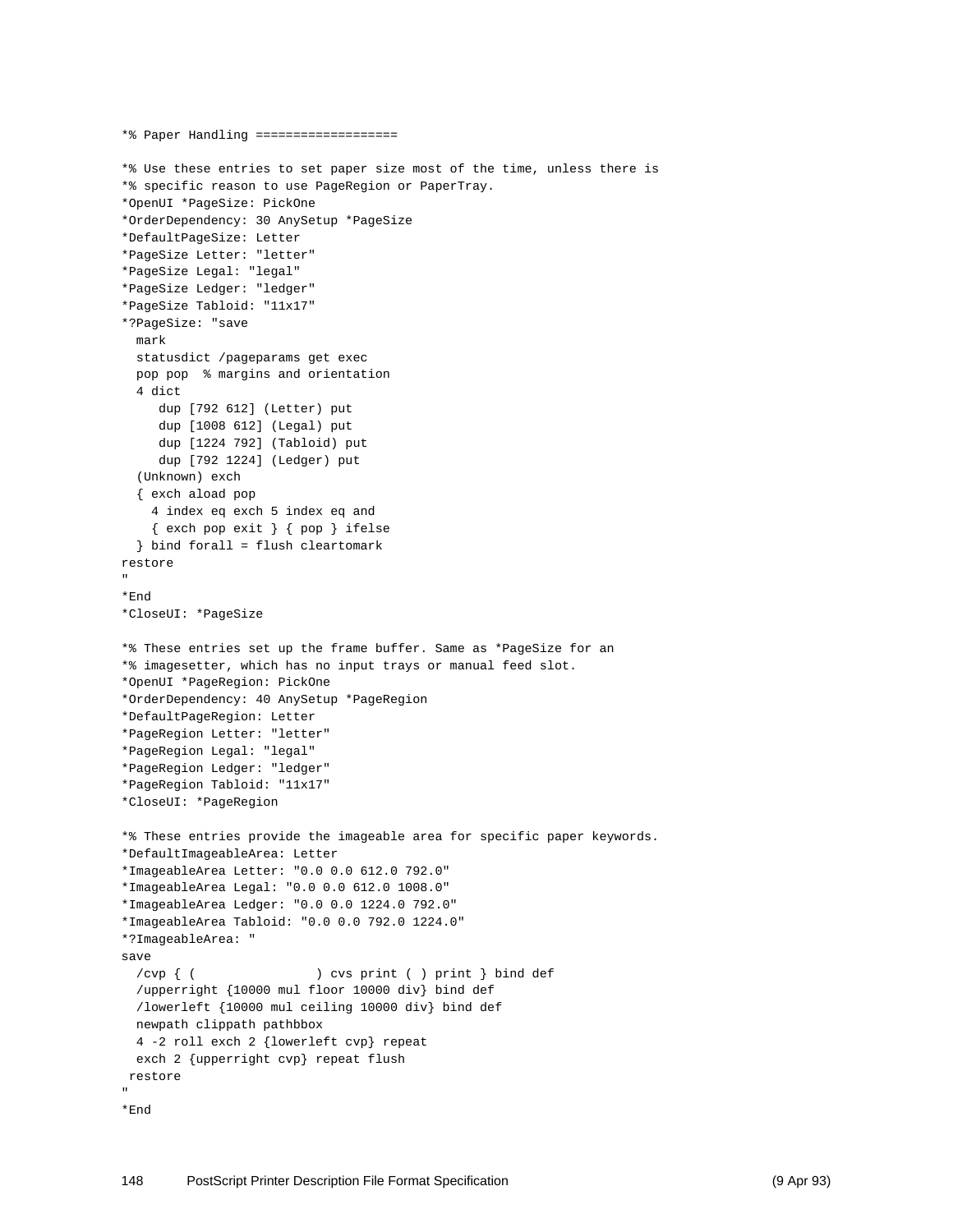```
*% These provide the physical dimensions of the page (by option keyword)
*DefaultPaperDimension: Letter
*PaperDimension Letter: "612 792"
*PaperDimension Legal: "612 1008"
*PaperDimension Ledger: "1224 792"
*PaperDimension Tabloid: "792 1224"
*%=== Custom Page Sizes ==================================
*% These entries provide the code and parameter ranges for a user to set up custom page sizes.
*CustomPageSize True: "exch pop statusdict /setpageparams get exec"
*ParamCustomPageSize Width: 1 points 1 612
*ParamCustomPageSize Height: 2 points 1 1224
*ParamCustomPageSize WidthOffset: 3 points 0 512
*ParamCustomPageSize HeightOffset: 4 points 0 0
*ParamCustomPageSize Orientation: 5 int 0 1
*CenterRegistered: False
*?CurrentMediaWidth: "save statusdict /mediawidth get exec = flush restore"
*% === Imagesetter Information ===========================
*OpenGroup: Imagesetter
*OpenUI *MirrorPrint/Mirror Print: Boolean
*OrderDependency: 40 AnySetup *MirrorPrint
*MirrorPrint True: "true statusdict /setmirrorprint get exec"
*MirrorPrint False: "false statusdict /setmirrorprint get exec"
*DefaultMirrorPrint: False
*?MirrorPrint: "save statusdict /mirrorprint get exec
  ({True})}(False)}ifelse = flush restore"
*End
*CloseUI: *MirrorPrint
*OpenUI *NegativePrint/Negative Print: Boolean
*OrderDependency: 40 AnySetup *NegativePrint
*NegativePrint True: "true statusdict /setnegativeprint get exec"
*NegativePrint False: "false statusdict /setnegativeprint get exec"
*DefaultNegativePrint: False
*?NegativePrint: "save statusdict /negativeprint get exec
   ({True})}({False})ifelse = flush restore"
*End
*CloseUI: *NegativePrint
*CloseGroup: Imagesetter
*% Font Information =====================
*% For example purposes, this device ships with several fonts built into
*% the ROM of the device, and Avant-Garde on a separate hard disk
*DefaultFont: Courier
*Font AvantGarde-Book: Standard "(001.002)" Standard Disk
*Font AvantGarde-BookOblique: Standard "(001.002)" Standard Disk
*Font AvantGarde-Demi: Standard "(001.003)" Standard Disk
*Font AvantGarde-DemiOblique: Standard "(001.003)" Standard Disk
*Font Courier: Standard "(002.002)" Standard ROM
*Font Courier-Bold: Standard "(002.002)" Standard ROM
*Font Courier-BoldOblique: Standard "(002.002)" Standard ROM
*Font Symbol: Special "(001.003)" Special ROM
*Font Times-Bold: Standard "(001.002)" Standard ROM
*Font Times-BoldItalic: Standard "(001.004)" Standard ROM
*Font Times-Italic: Standard "(001.002)" Standard ROM
*Font Times-Roman: Standard "(001.002)" Standard ROM
*?FontQuery: "
```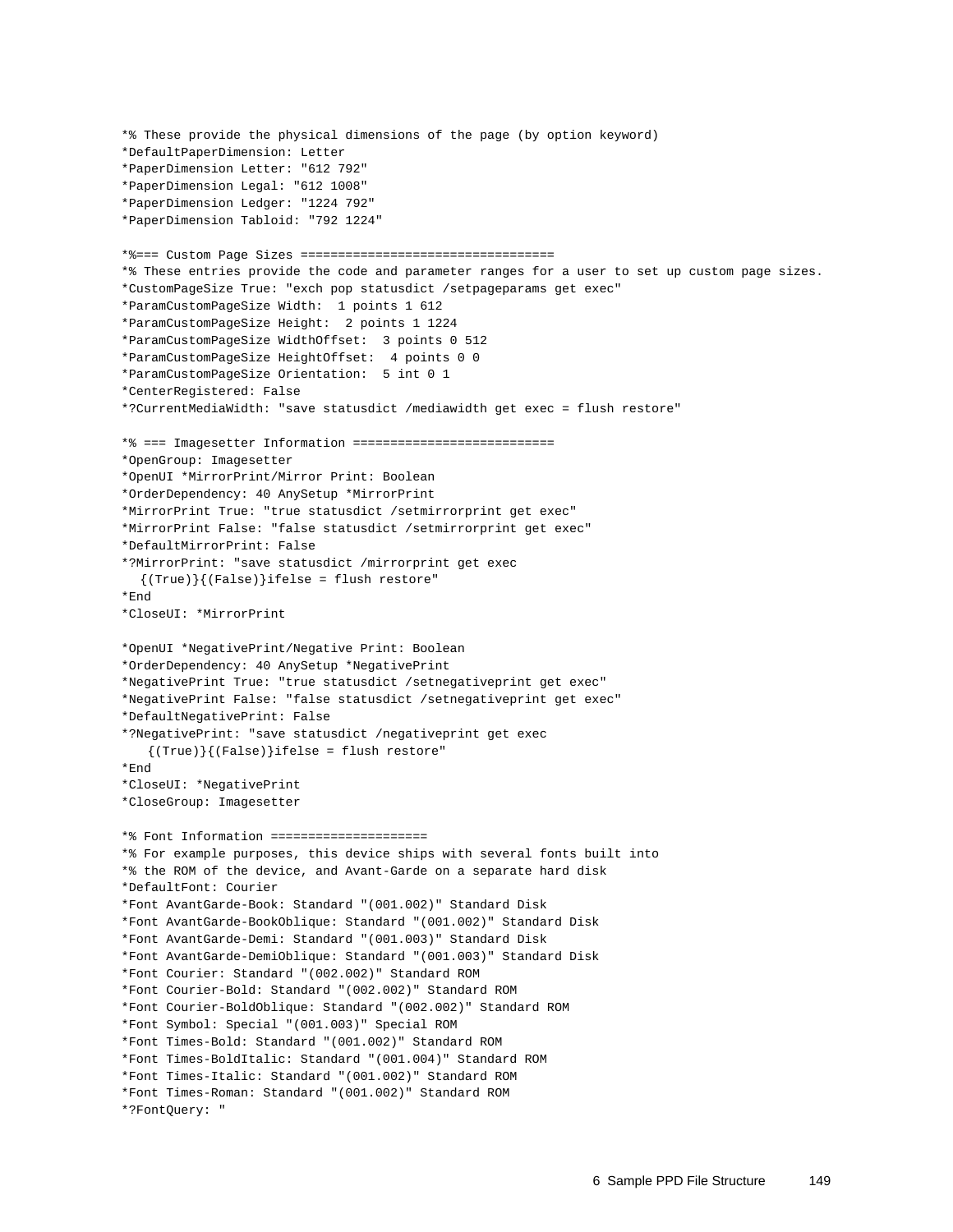```
save
 /str 100 string dup 0 (fonts/) putinterval def
 {
   count 1 gt
    {
     exch dup str 6 94 getinterval cvs
      (/) print dup print (:) print exch
     FontDirectory exch known
      { pop (Yes) }
    {
      length 6 add str 0 3 -1 roll getinterval
      mark exch status
       {cleartomark (Yes)}{cleartomark (No)} ifelse
      } ifelse = flush
    }
    {exit} ifelse
 }bind loop
 (*) = flush
restore
"
*End
*?FontList: "
save
  FontDirectory { pop == } bind forall flush
  /filenameforall where
  \{ pop (fonts/*){ dup length 6 sub 6 exch getinterval cvn == } bind
    128 string filenameforall flush
   } if
 (*) = flush
restore
"
*End
*% Printer Messages (verbatim from printer):
*Message: "%%[ exitserver: permanent state may be changed ]%%"
*Message: "\FontName\ not found, using Courier"
*% Status (format: %%[ status: <one of these> ]%% )
*Status: "idle"
*Status: "busy"
*Status: "waiting"
*Status: "printing"
*Status: "initializing"
*Status: "PrinterError: Cassette not loaded"
*Status: "PrinterError: Film Unit Error"
*% Input Sources (format:%%[status:<stat>;source:<one of these>]%%)
*Source: "Appletalk"
*Source: "Centronics"
*Source: "serial9"
*Source: "serial25"
*% Printer Error (format: %%[ PrinterError: <one of these> ]%%)
*PrinterError: "Cassette not loaded"
*PrinterError: "Film Unit Error"
*% Color Separation Information =====================
```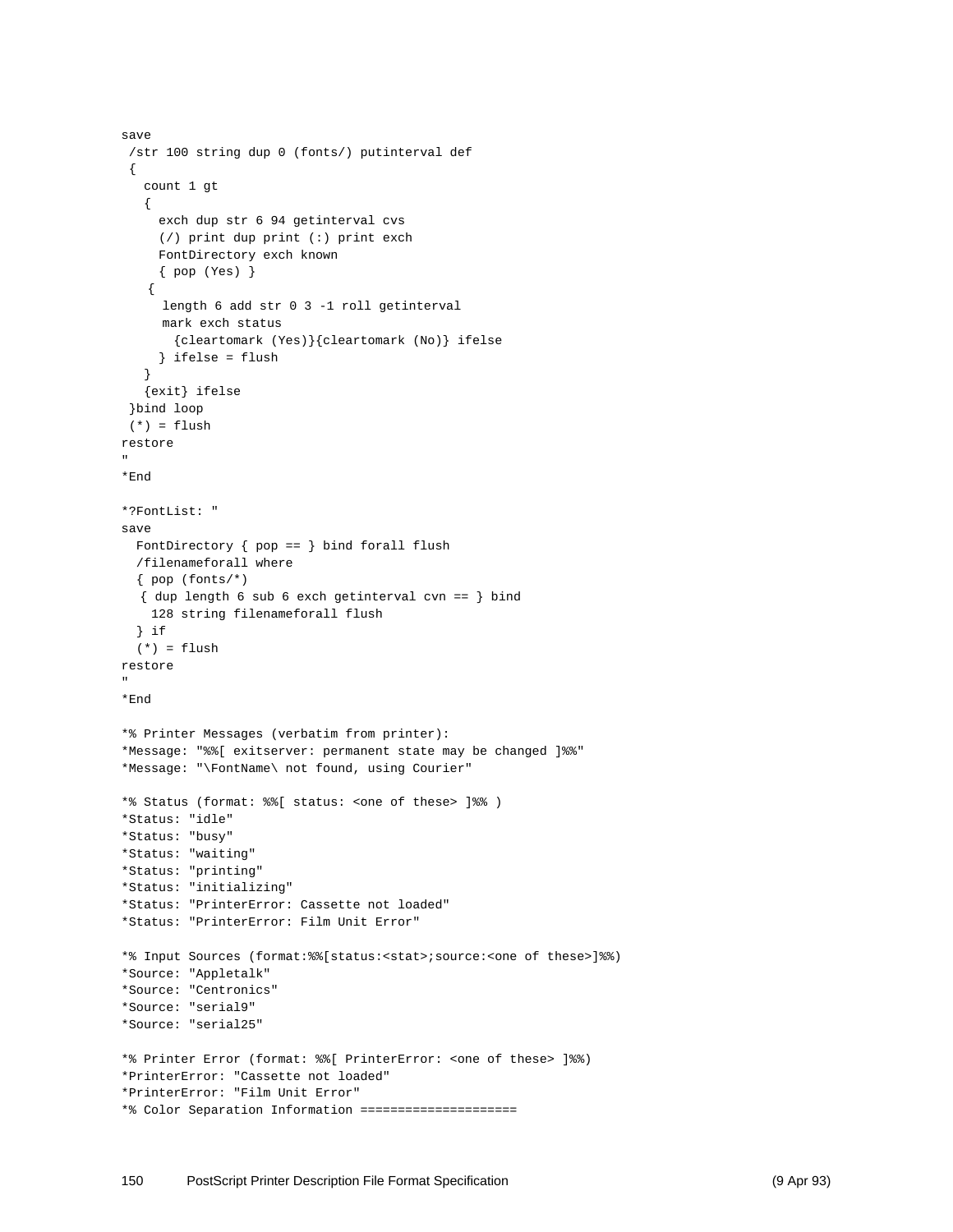```
*DefaultColorSep: ProcessBlack.90lpi.1200dpi/90 lpi / 1200 dpi
*InkName: ProcessBlack/Process Black
*InkName: CustomColor/Custom Color
*InkName: ProcessCyan/Process Cyan
*InkName: ProcessMagenta/Process Magenta
*InkName: ProcessYellow/Process Yellow
*% For 90 lpi / 1200 dpi ===============================
*ColorSepScreenAngle ProcessCyan.90lpi.1200dpi/90 lpi / 1200 dpi: "71.565"
*ColorSepScreenAngle ProcessMagenta.90lpi.1200dpi/90 lpi/1200 dpi: "18.43"
*ColorSepScreenAngle ProcessYellow.90lpi.1200dpi/90 lpi / 1200 dpi: "0"
*ColorSepScreenAngle ProcessBlack.90lpi.1200dpi/90 lpi / 1200 dpi: "45"
*ColorSepScreenAngle CustomColor.90lpi.1200dpi/90 lpi / 1200 dpi: "45"
*ColorSepScreenFreq ProcessCyan.90lpi.1200dpi/90 lpi / 1200 dpi: "94.8683"
*ColorSepScreenFreq ProcessMagenta.90lpi.1200dpi/90 lpi/1200 dpi: "94.86"
*ColorSepScreenFreq ProcessYellow.90lpi.1200dpi/90 lpi / 1200 dpi: "30"
*ColorSepScreenFreq ProcessBlack.90lpi.1200dpi/90 lpi / 1200 dpi: "84.852"
*ColorSepScreenFreq CustomColor.90lpi.1200dpi/90 lpi / 1200 dpi: "84.8528"
*ColorSepScreenProc ProcessYellow.90lpi.1200dpi/90 lpi / 1200 dpi: "
{2 {1 add 2 div 3 mul dup floor sub 2 mul 1 sub exch } repeat
abs exch abs 2 copy add 1 gt \{1 \text{ sub dup mul exch 1 sub dup mul add 1}\}sub }{dup mul exch dup mul add 1 exch sub }ifelse }"
*End
*% For 110 lpi / 1200 dpi ==============================
*ColorSepScreenAngle ProcessCyan.110lpi.1200dpi/110 lpi /1200 dpi: "70.01"
*ColorSepScreenAngle ProcessMagenta.110lpi.1200dpi/110 lpi/1200 dpi: "19"
*ColorSepScreenAngle ProcessYellow.110lpi.1200dpi/110 lpi / 1200 dpi: "0"
*ColorSepScreenAngle ProcessBlack.110lpi.1200dpi/110 lpi / 1200 dpi: "45"
*ColorSepScreenAngle CustomColor.110lpi.1200dpi/110 lpi / 1200 dpi: "45"
*ColorSepScreenFreq ProcessCyan.110lpi.1200dpi/110 lpi /1200 dpi: "102.52"
*ColorSepScreenFreq ProcessMagenta.110lpi.1200dpi/110 lpi/1200 dpi: "102"
*ColorSepScreenFreq ProcessYellow.110lpi.1200dpi/110 lpi/1200 dpi: "109.1"
*ColorSepScreenFreq ProcessBlack.110lpi.1200dpi/110 lpi/1200 dpi: "121.22"
*ColorSepScreenFreq CustomColor.110lpi.1200dpi/110 lpi/1200 dpi: "121.218"
*% For 90 lpi / 2400 dpi ===============================
*ColorSepScreenAngle ProcessCyan.90lpi.2400dpi/90 lpi /2400 dpi: "71.5651"
*ColorSepScreenAngle ProcessMagenta.90lpi.2400dpi/90 lpi/2400 dpi: "18.44"
*ColorSepScreenAngle ProcessYellow.90lpi.2400dpi/90 lpi / 2400 dpi: "0"
*ColorSepScreenAngle ProcessBlack.90lpi.2400dpi/90 lpi / 2400 dpi: "45"
*ColorSepScreenAngle CustomColor.90lpi.2400dpi/90 lpi / 2400 dpi: "45"
*ColorSepScreenFreq ProcessCyan.90lpi.2400dpi/90 lpi / 2400 dpi: "94.8683"
*ColorSepScreenFreq ProcessMagenta.90lpi.2400dpi/90 lpi /2400 dpi: "94.87"
*ColorSepScreenFreq ProcessYellow.90lpi.2400dpi/90 lpi / 2400 dpi: "30"
*ColorSepScreenFreq ProcessBlack.90lpi.2400dpi/90 lpi /2400 dpi: "84.8528"
*ColorSepScreenFreq CustomColor.90lpi.2400dpi/90 lpi / 2400 dpi: "84.8528"
```
\*ColorSepScreenProc ProcessYellow.90lpi.2400dpi/90 lpi / 2400 dpi: "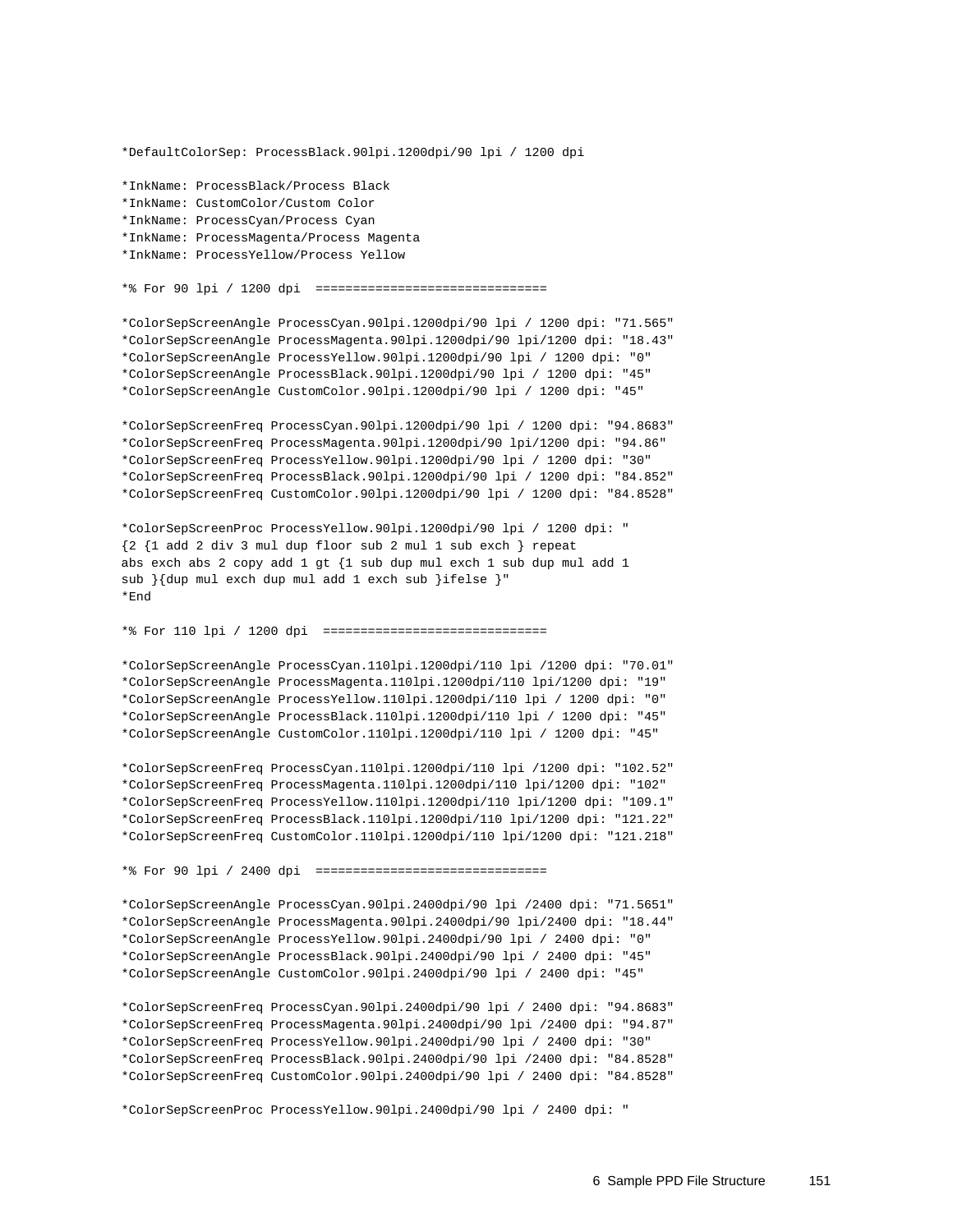```
{2 {1 add 2 div 3 mul dup floor sub 2 mul 1 sub exch } repeat
  abs exch abs 2 copy add 1 gt \{1 \text{ sub dup mul exch 1 sub dup mul add } 1sub }{dup mul exch dup mul add 1 exch sub }ifelse }"
*End
```
\*% For 115 lpi / 2400 dpi ==============================

\*ColorSepScreenAngle ProcessCyan.115lpi.2400dpi/115 lpi /2400 dpi: "71.56" \*ColorSepScreenAngle ProcessMagenta.115lpi.2400dpi/115 lpi/ 2400 dpi: "18" \*ColorSepScreenAngle ProcessYellow.115lpi.2400dpi/115 lpi / 2400 dpi: "0" \*ColorSepScreenAngle ProcessBlack.115lpi.2400dpi/115 lpi / 2400 dpi: "45" \*ColorSepScreenAngle CustomColor.115lpi.2400dpi/115 lpi / 2400 dpi: "45"

\*ColorSepScreenFreq ProcessCyan.115lpi.2400dpi/115 lpi/2400 dpi: "126.491" \*ColorSepScreenFreq ProcessMagenta.115lpi.2400dpi/115 lpi/ 2400 dpi: "126" \*ColorSepScreenFreq ProcessYellow.115lpi.2400dpi/115 lpi / 2400 dpi: "120" \*ColorSepScreenFreq ProcessBlack.115lpi.2400dpi/115 lpi/2400 dpi: "113.13" \*ColorSepScreenFreq CustomColor.115lpi.2400dpi/115 lpi/2400 dpi: "113.137"

\*% For 130 lpi / 2400 dpi ==============================

\*ColorSepScreenAngle ProcessCyan.130lpi.2400dpi/130 lpi/2400 dpi: "71.565" \*ColorSepScreenAngle ProcessMagenta.130lpi.2400dpi/130 lpi/ 2400 dpi: "18" \*ColorSepScreenAngle ProcessYellow.130lpi.2400dpi/130 lpi / 2400 dpi: "0" \*ColorSepScreenAngle ProcessBlack.130lpi.2400dpi/130 lpi / 2400 dpi: "45" \*ColorSepScreenAngle CustomColor.130lpi.2400dpi/130 lpi / 2400 dpi: "45"

\*ColorSepScreenFreq ProcessCyan.130lpi.2400dpi/130 lpi/2400 dpi: "126.491" \*ColorSepScreenFreq ProcessMagenta.130lpi.2400dpi/130 lpi/ 2400 dpi: "126" \*ColorSepScreenFreq ProcessYellow.130lpi.2400dpi/130 lpi/2400 dpi: "133.3" \*ColorSepScreenFreq ProcessBlack.130lpi.2400dpi/130 lpi/2400 dpi: "141.42" \*ColorSepScreenFreq CustomColor.130lpi.2400dpi/130 lpi/2400 dpi: "141.421" \*% end of PPD file for Acme Imagesetter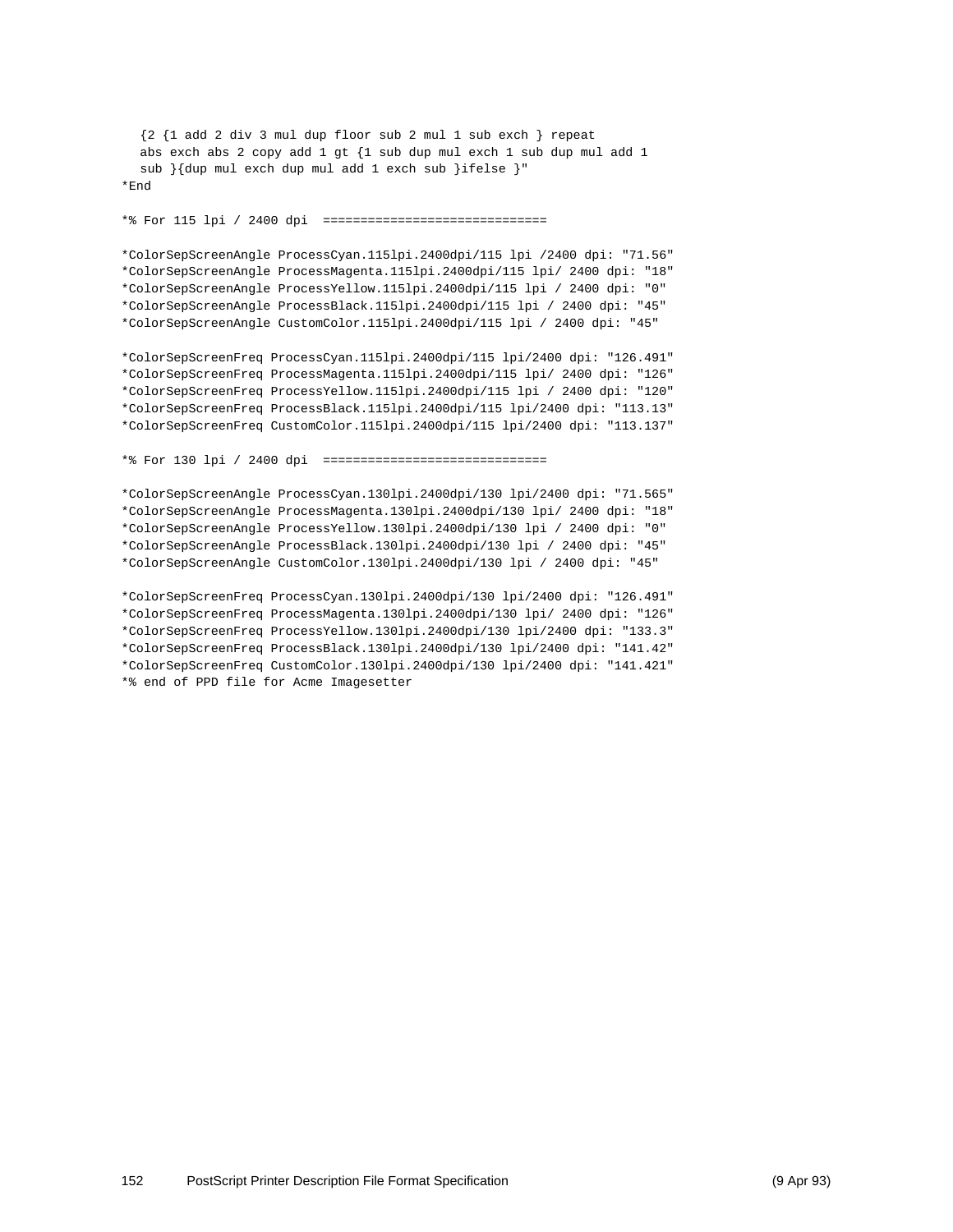# **Appendix A: User Interface Keywords**

This appendix provides a list of keywords that are typically bracketed by the \*OpenUI/\*CloseUI keywords in PPD files produced by Adobe Systems. Only the main keywords are listed here; naturally, their associated defaults and queries would also be included in the \*OpenUI/\*CloseUI bracketing. Other keywords may also be bracketed by \*OpenUI/\*CloseUI; this list provides only the *typical* set.

- \*AccurateScreensSupport \*AdvanceMedia \*BindColor \*BindEdge \*BindType \*BindWhen \*BitsPerPixel \*BlackSubstitution \*Booklet \*Collate \*ColorModel \*CutMedia \*Duplex \*FoldType \*FoldWhen \*InputSlot \*InsertSheet \*Jog \*ManualFeed \*MediaColor \*MediaType \*MediaWeight \*MirrorPrint \*NegativePrint \*OutputBin \*OutputMode \*OutputOrder \*PageSize \*PageRegion \*Resolution
- \*Separations \*Signature \*Slipsheet \*Smoothing \*Sorter \*StapleLocation \*StapleOrientation \*StapleWhen \*StapleX \*StapleY \*TraySwitch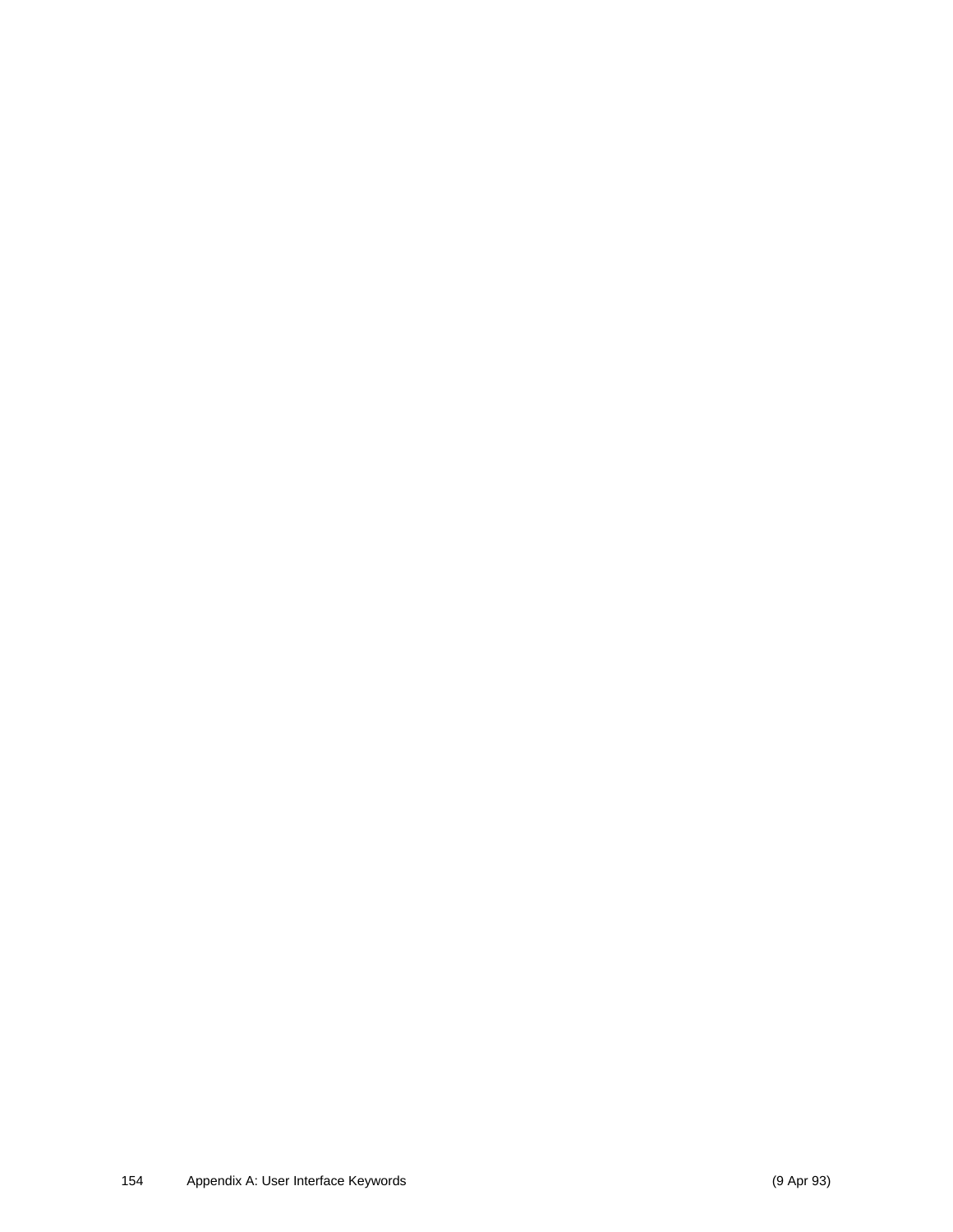# **Appendix B: Repeated Keywords**

In the general model, if a main keyword, or specific combination of main and option keyword, is repeated within a PPD file or in an included PPD file, the first occurrence has precedence and future occurrences are ignored. For historical reasons, there are certain keywords in a PPD file that do not conform to the general model; specific main keywords are repeated, but all occurrences are relevant and should be recorded by a parser because their values are unique. For backward compatibility, the form of these keywords cannot be changed.

To provide assistance to PPD file parsers, the following is a list of main keywords (excluding structure keywords) which do not have option keywords to distinguish one instance from another, yet all instances are relevant, so the all occurrences of this main keyword and its associated unique values should be recorded by the PPD file parser.

\*Emulators \*Extensions \*FaxSupport \*Include \*Message \*PrinterError \*Product \*Protocols \*PSVersion \*Source \*Status \*UIConstraints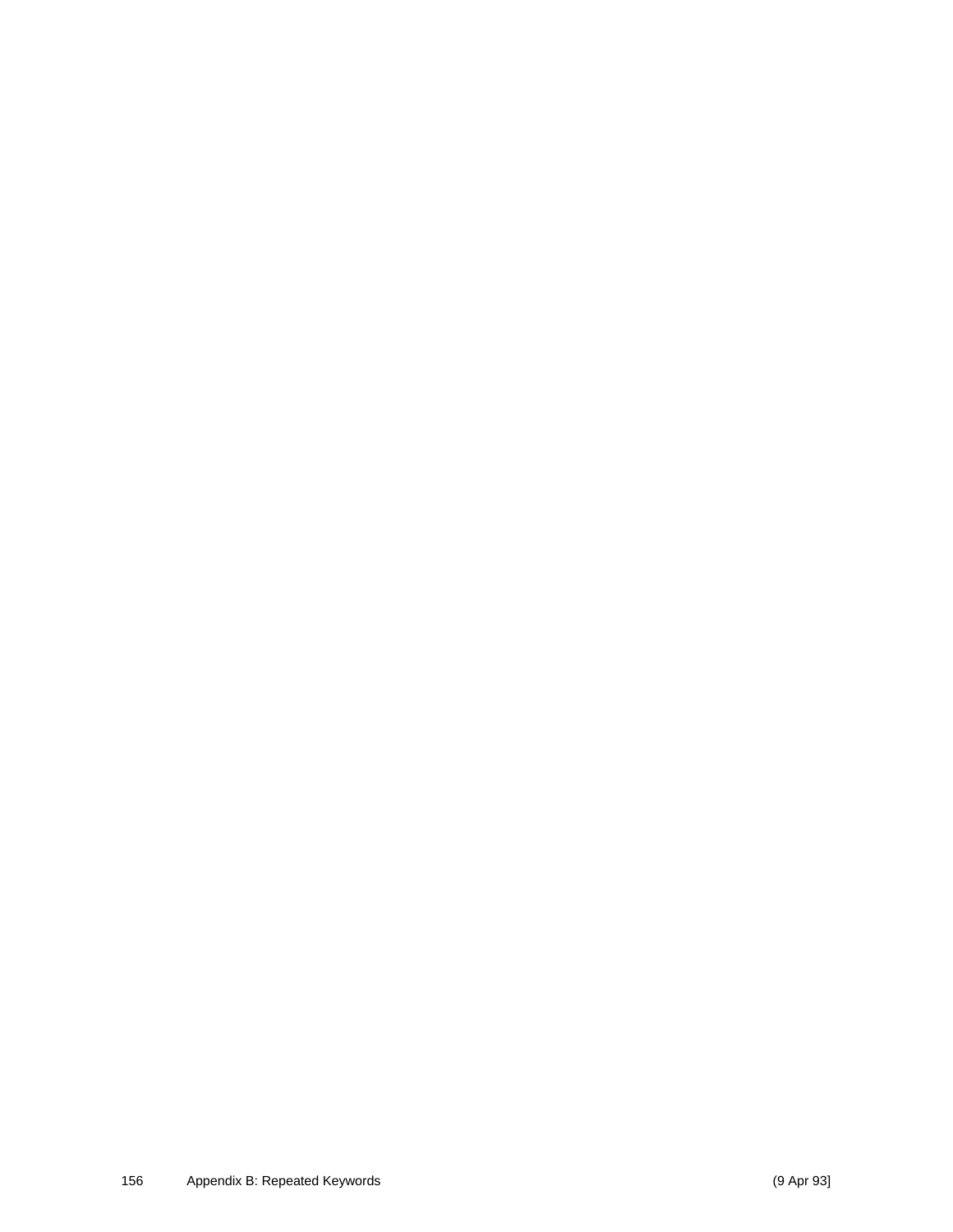# **Appendix C: Character Encodings**

The \*LanguageEncoding keyword defines the encoding used by translation strings and certain QuotedValues in a PPD file. This appendix describes three encodings commonly used in PPD files, and how to convert between them. The three encoding options compared in this appendix are ISOLatin1, WindowsANSI, and MacStandard. ISOLatin1 encoding is commonly used in the Unix environment. WindowsANSI is defined by Microsoft for use in the Windows operating system. MacStandard is the encoding used by Macintosh computers.

Document managers will need to convert certain strings from the encoding used in the PPD file to the encoding used on their operating system. For document managers operating in the Macintosh, Windows, and Unix environments, this often means a conversion between two of the three encodings listed here. These tables are intended to help in that conversion.

Table 7 shows the three encoding vectors in their entirety. It is indexed by character code and contains the union of all of the characters in all three encoding vectors.

Tables 8, 9, and 10 contain only the differences between the three encoding vectors, and could be the basis for conversion tables in a document manager. Table 8 is indexed by the character code and name of each character in the WindowsANSI encoding vector. Table 9 is indexed by the character code and name of each character in the MacStandard encoding vector. Table 10 is indexed by the character code and name of each character in the ISOLatin1 encoding vector.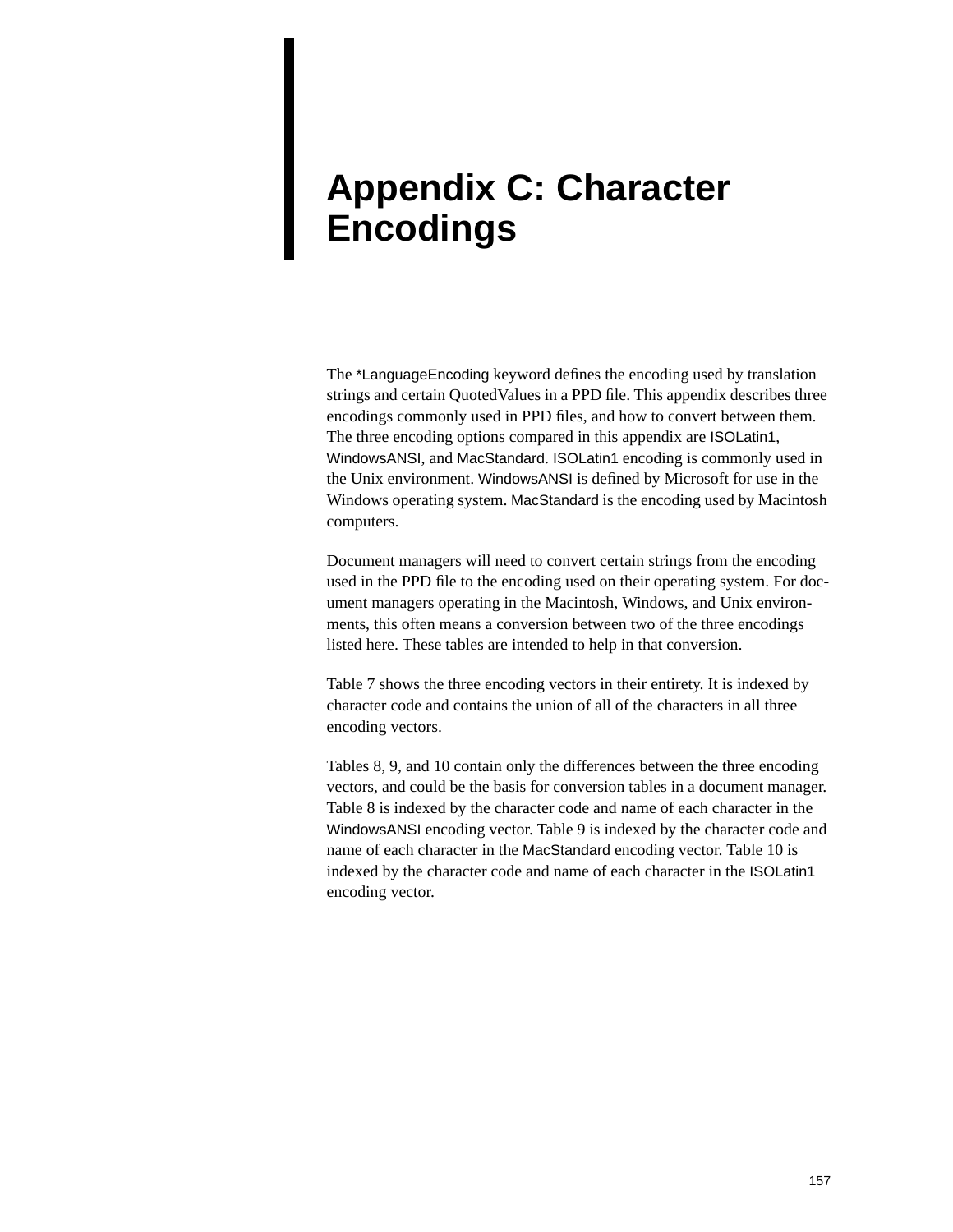## **C.1 All Encodings Indexed By Byte Code**

Table 7 shows the three encoding vectors in their entirety. The first column gives the byte code. The second, third, and fourth columns give the PostScript language name of the character encoded at that position in the specified encoding vector. The word "unused" in a column means there is no printable character at that byte code position in the specified encoding vector.

| Code     | WindowsANSI  | ISOLatin1    | MacStandard  | Code   | WindowsANSI    | ISOLatin1    | MacStandard |
|----------|--------------|--------------|--------------|--------|----------------|--------------|-------------|
| $0 - 31$ | unused       | unused       | unused       | 95     | underscore     | underscore   | underscore  |
| 32       | space        | space        | space        | 96     | grave          | quoteleft    | grave       |
| 33       | exclam       | exclam       | exclam       | 97-122 | $a-z$          | $a-z$        | $a-z$       |
| 34       | quotedbl     | quotedbl     | quotedbl     | 123    | braceleft      | braceleft    | braceleft   |
| 35       | numbersign   | numbersign   | numbersign   | 124    | bar            | bar          | bar         |
| 36       | dollar       | dollar       | dollar       | 125    | braceright     | braceright   | braceright  |
| 37       | percent      | percent      | percent      | 126    | asciitilde     | asciitilde   | asciitilde  |
| 38       | ampersand    | ampersand    | ampersand    | 127    | unused         | unused       | unused      |
| 39       | quotesingle  | quoteright   | quotesingle  | 128    | unused         | unused       | Adieresis   |
| 40       | parenleft    | parenleft    | parenleft    | 129    | unused         | unused       | Aring       |
| 41       | parenright   | parenright   | parenright   | 130    | quotesinglbase | unused       | Ccedilla    |
| 42       | asterisk     | asterisk     | asterisk     | 131    | florin         | unused       | Eacute      |
| 43       | plus         | plus         | plus         | 132    | quotedblbase   | unused       | Ntilde      |
| 44       | comma        | comma        | comma        | 133    | ellipsis       | unused       | Odieresis   |
| 45       | hyphen       | minus        | hyphen       | 134    | dagger         | unused       | Udieresis   |
| 46       | period       | period       | period       | 135    | daggerdbl      | unused       | aacute      |
| 47       | slash        | slash        | slash        | 136    | circumflex     | unused       | agrave      |
| 48       | zero         | zero         | zero         | 137    | perthousand    | unused       | acircumflex |
| 49       | one          | one          | one          | 138    | Scaron         | unused       | adieresis   |
| 50       | two          | two          | two          | 139    | guilsinglleft  | unused       | atilde      |
| 51       | three        | three        | three        | 140    | <b>OE</b>      | unused       | aring       |
| 52       | four         | four         | four         | 141    | unused         | unused       | ccedilla    |
| 53       | five         | five         | five         | 142    | unused         | unused       | eacute      |
| 54       | six          | six          | six          | 143    | unused         | unused       | egrave      |
| 55       | seven        | seven        | seven        | 144    | unused         | dotlessi     | ecircumflex |
| 56       | eight        | eight        | eight        | 145    | quoteleft      | grave        | edieresis   |
| 57       | nine         | nine         | nine         | 146    | quoteright     | acute        | iacute      |
| 58       | colon        | colon        | colon        | 147    | quotedblleft   | circumflex   | igrave      |
| 59       | semicolon    | semicolon    | semicolon    | 148    | quotedblright  | tilde        | icircumflex |
| 60       | less         | less         | less         | 149    | bullet         | macron       | idieresis   |
| 61       | equal        | equal        | equal        | 150    | endash         | breve        | ntilde      |
| 62       | greater      | greater      | greater      | 151    | emdash         | dotaccent    | oacute      |
| 63       | question     | question     | question     | 152    | tilde          | dieresis     | ograve      |
| 64       | at           | at           | at           | 153    | trademark      | unused       | ocircumflex |
| 65-90    | $A-Z$        | $A-Z$        | A-Z          | 154    | scaron         | ring         | odieresis   |
| 91       | bracketleft  | bracketleft  | bracketleft  | 155    | guilsinglright | cedilla      | otilde      |
| 92       | backslash    | backslash    | backslash    | 156    | <b>oe</b>      | unused       | uacute      |
| 93       | bracketright | bracketright | bracketright | 157    | unused         | hungarumlaut | ugrave      |
| 94       | asciicircum  | asciicircum  | asciicircum  | 158    | unused         | ogonek       | ucircumflex |

#### **Table 8: All Encodings Indexed By Byte Code**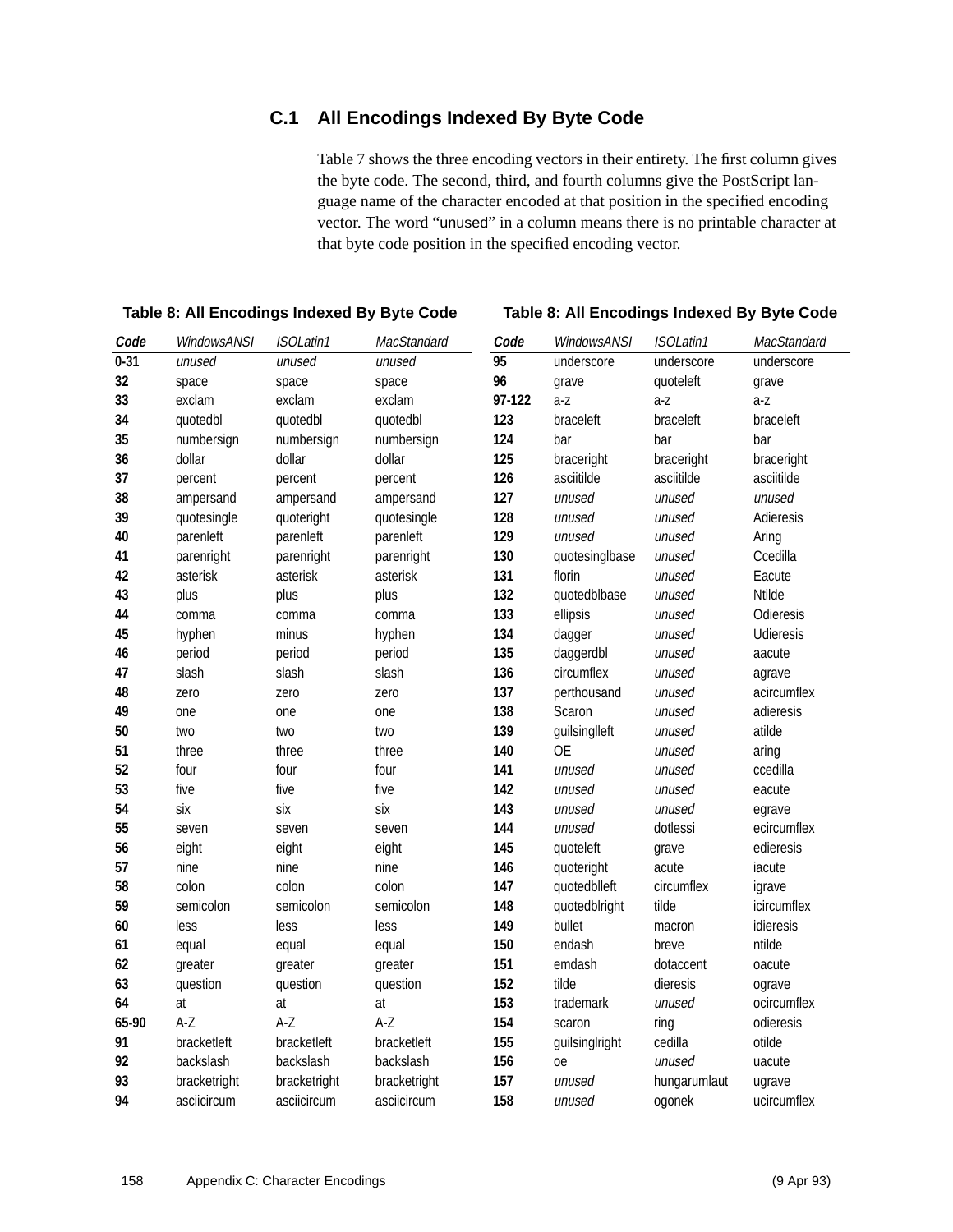## **Table 8: All Encodings Indexed By Byte Code**

## **Table 8: All Encodings Indexed By Byte Code**

| Code       | WindowsANSI                  | ISOLatin1             | MacStandard      | Code       | WindowsANSI   | ISOLatin1     | MacStandard        |
|------------|------------------------------|-----------------------|------------------|------------|---------------|---------------|--------------------|
| 159        | Ydieresis                    | caron                 | udieresis        | 211        | Oacute        | Oacute        | quotedblright      |
| 160        | space                        | space                 | dagger           | 212        | Ocircumflex   | Ocircumflex   | quoteleft          |
| 161        | exclamdown                   | exclamdown            | degree           | 213        | Otilde        | Otilde        | quoteright         |
| 162        | cent                         | cent                  | cent             | 214        | Odieresis     | Odieresis     | divide             |
| 163        | sterling                     | sterling              | sterling         | 215        | multiply      | multiply      | lozenge            |
| 164        | currency                     | currency              | section          | 216        | Oslash        | Oslash        | ydieresis          |
| 165        | yen                          | yen                   | bullet           | 217        | Ugrave        | Ugrave        | Ydieresis          |
| 166        | brokenbar                    | brokenbar             | paragraph        | 218        | <b>Uacute</b> | <b>Uacute</b> | fraction           |
| 167        | section                      | section               | germandbls       | 219        | Ucircumflex   | Ucircumflex   | currency           |
| 168        | dieresis                     | dieresis              | registered       | 220        | Udieresis     | Udieresis     | guilsinglleft      |
| 169        | copyright                    | copyright             | copyright        | 221        | Yacute        | Yacute        | guilsinglright     |
| 170        | ordfeminine                  | ordfeminine           | trademark        | 222        | Thorn         | Thorn         | fi                 |
| 171        | guillemotleft                | guillemotleft         | acute            | 223        | germandbls    | germandbls    | fl                 |
| 172        | logicalnot                   | logicalnot            | dieresis         | 224        | agrave        | agrave        | daggerdbl          |
| 173        | hyphen                       | hyphen                | notequal         | 225        | aacute        | aacute        | periodcentered     |
| 174        | registered                   | registered            | AE               | 226        | acircumflex   | acircumflex   | quotesinglbase     |
| 175        | macron                       | macron                | Oslash           | 227        | atilde        | atilde        | quotedblbase       |
| 176        | degree                       | degree                | infinity         | 228        | adieresis     | adieresis     | perthousand        |
| 177        | plusminus                    | plusminus             | plusminus        | 229        | aring         | aring         | Acircumflex        |
| 178        | twosuperior                  | twosuperior           | lessequal        | 230        | ae            | ae            | Ecircumflex        |
| 179        | threesuperior                | threesuperior         | greaterequal     | 231        | ccedilla      | ccedilla      | Aacute             |
| 180        | acute                        | acute                 | yen              | 232        | egrave        | egrave        | Edieresis          |
| 181        | mu                           | mu                    | mu               | 233        | eacute        | eacute        | Egrave             |
| 182        | paragraph                    | paragraph             | partialdiff      | 234        | ecircumflex   | ecircumflex   | lacute             |
| 183        | periodcentered               | periodcentered        | summation        | 235        | edieresis     | edieresis     | <b>Icircumflex</b> |
| 184        | cedilla                      | cedilla               | product          | 236        | igrave        | igrave        | Idieresis          |
| 185        | onesuperior                  | onesuperior           | pi               | 237        | iacute        | iacute        | Igrave             |
| 186        | ordmasculine                 | ordmasculine          | integral         | 238        | icircumflex   | icircumflex   | Oacute             |
| 187        | guillemotright               | guillemotright        | ordfeminine      | 239        | idieresis     | idieresis     | Ocircumflex        |
| 188        | onequarter                   | onequarter            | ordmasculine     | 240        | eth           | eth           | apple              |
| 189        | onehalf                      | onehalf               | Omega            | 241        | ntilde        | ntilde        | Ograve             |
| 190        | threequarters                | threequarters         | ae               | 242        | ograve        | ograve        | <b>Uacute</b>      |
| 191        | questiondown                 | questiondown          | oslash           | 243        | oacute        | oacute        | <b>Ucircumflex</b> |
| 192        | Agrave                       | Agrave                | questiondown     | 244        | ocircumflex   | ocircumflex   | Ugrave             |
| 193        | Aacute                       | Aacute                | exclamdown       | 245        | otilde        | otilde        | dotlessi           |
| 194        | Acircumflex                  | Acircumflex           | logicalnot       | 246        | odieresis     | odieresis     | circumflex         |
| 195        | Atilde                       | Atilde                | radical          | 247        | divide        | divide        | tilde              |
| 196        | Adieresis                    | Adieresis             | florin           | 248        | oslash        | oslash        | macron             |
| 197        | Aring                        | Aring                 | approxequal      | 249        | ugrave        | ugrave        | breve              |
| 198        | AE                           | AE                    | Delta            | 250        | uacute        | uacute        | dotaccent          |
| 199        | Ccedilla                     | Ccedilla              | guillemotleft    | 251        | ucircumflex   | ucircumflex   | ring               |
| 200        | Egrave                       | Egrave                | guillemotright   | 252        | udieresis     | udieresis     | cedilla            |
| 201<br>202 | Eacute<br>Ecircumflex        | Eacute<br>Ecircumflex | ellipsis         | 253<br>254 | yacute        | yacute        | hungarumlaut       |
| 203        |                              |                       | space            | 255        | thorn         | thorn         | ogonek             |
| 204        | Edieresis                    | Edieresis             | Agrave<br>Atilde |            | ydieresis     | ydieresis     | caron              |
| 205        | Igrave                       | Igrave<br>lacute      | Otilde           |            |               |               |                    |
| 206        | lacute<br><b>Icircumflex</b> | Icircumflex           | <b>OE</b>        |            |               |               |                    |
| 207        | Idieresis                    | Idieresis             | <b>oe</b>        |            |               |               |                    |
| 208        | Eth                          | Eth                   | endash           |            |               |               |                    |
| 209        | Ntilde                       | Ntilde                | emdash           |            |               |               |                    |
| 210        | Ograve                       | Ograve                | quotedblleft     |            |               |               |                    |
|            |                              |                       |                  |            |               |               |                    |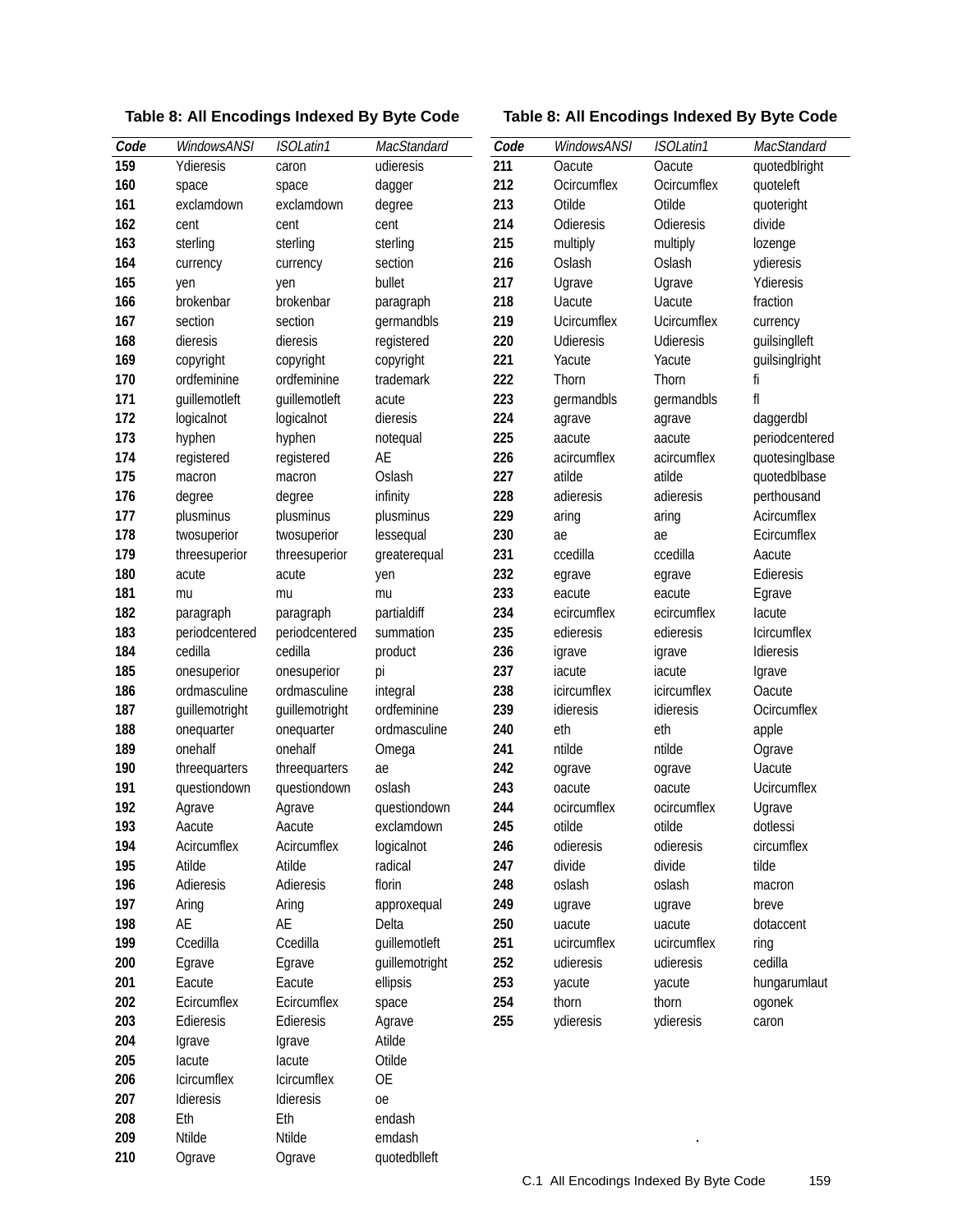# **C.2 Conversions from WindowsANSI Encoding**

In Table 8, the first two columns give the byte code and name of a character in the source encoding vector, WindowsANSI (abbreviated for space in the table as ANSI). The third and fourth columns give the corresponding byte code in the destination encoding vectors, MacStandard (abbreviated as Mac) and ISOLatin1, respectively. The word "same" in a column means that the destination byte code is the same as the source byte code. The string "n/a" in a column means that the character has no equivalent in the destination encoding vector.

**Table 9: Conversions from WindowsANSI**

| <b>Encoding</b>       |             |      |           | <b>Encoding (Continued)</b> |                 |     |           |
|-----------------------|-------------|------|-----------|-----------------------------|-----------------|-----|-----------|
| <b>Character Name</b> | <b>ANSI</b> | Mac  | ISOLatin1 | <b>Character Name</b>       | <b>ANSI</b>     | Mac | ISOLatin1 |
| quotesingle           | 39          | same | n/a       | guillemotleft               | $\frac{1}{171}$ | 199 | same      |
| hyphen                | 45          | same | 173       | logicalnot                  | 172             | 194 | same      |
| grave                 | 96          | same | 145       | hyphen                      | 173             | 45  | same      |
| quotesinglbase        | 130         | 226  | n/a       | registered                  | 174             | 168 | same      |
| florin                | 131         | 196  | n/a       | macron                      | 175             | 248 | same      |
| quotedblbase          | 132         | 227  | n/a       | degree                      | 176             | 161 | same      |
| ellipsis              | 133         | 201  | n/a       | twosuperior                 | 178             | n/a | same      |
| dagger                | 134         | 160  | n/a       | threesuperior               | 179             | n/a | same      |
| daggerdbl             | 135         | 224  | n/a       | acute                       | 180             | 171 | same      |
| circumflex            | 136         | 246  | 147       | paragraph                   | 182             | 166 | same      |
| perthousand           | 137         | 228  | n/a       | periodcentered              | 183             | 225 | same      |
| Scaron                | 138         | n/a  | n/a       | cedilla                     | 184             | 252 | same      |
| guilsinglleft         | 139         | 220  | n/a       | onesuperior                 | 185             | n/a | same      |
| ОE                    | 140         | 206  | n/a       | ordmasculine                | 186             | 188 | same      |
| quoteleft             | 145         | 212  | 96        | guillemotright              | 187             | 200 | same      |
| quoteright            | 146         | 213  | 39        | onequarter                  | 188             | n/a | same      |
| quotedblleft          | 147         | 210  | n/a       | onehalf                     | 189             | n/a | same      |
| quotedblright         | 148         | 211  | n/a       | threequarters               | 190             | n/a | same      |
| bullet                | 149         | 165  | n/a       | questiondown                | 191             | 192 | same      |
| endash                | 150         | 208  | n/a       | Agrave                      | 192             | 203 | same      |
| emdash                | 151         | 209  | n/a       | Aacute                      | 193             | 231 | same      |
| tilde                 | 152         | 247  | 148       | Acircumflex                 | 194             | 229 | same      |
| trademark             | 153         | 170  | n/a       | Atilde                      | 195             | 204 | same      |
| scaron                | 154         | n/a  | n/a       | Adieresis                   | 196             | 128 | same      |
| guilsinglright        | 155         | 221  | n/a       | Aring                       | 197             | 129 | same      |
| oe                    | 156         | 207  | n/a       | <b>AE</b>                   | 198             | 174 | same      |
| bullet                | 157         | 165  | n/a       | Ccedilla                    | 199             | 130 | same      |
| bullet                | 158         | 165  | n/a       | Egrave                      | 200             | 233 | same      |
| Ydieresis             | 159         | 217  | n/a       | Eacute                      | 201             | 131 | same      |
| space                 | 160         | 32   | same      | Ecircumflex                 | 202             | 230 | same      |
| exclamdown            | 161         | 193  | same      | Edieresis                   | 203             | 232 | same      |
| currency              | 164         | 219  | same      | Igrave                      | 204             | 237 | same      |
| yen                   | 165         | 180  | same      | lacute                      | 205             | 234 | same      |
| brokenbar             | 166         | n/a  | same      | Icircumflex                 | 206             | 235 | same      |
| section               | 167         | 164  | same      | Idieresis                   | 207             | 236 | same      |
| dieresis              | 168         | 172  | same      | Eth                         | 208             | n/a | same      |
| ordfeminine           | 170         | 187  | same      | <b>Ntilde</b>               | 209             | 132 | same      |

## **Table 9: Conversions from WindowsANSI Encoding**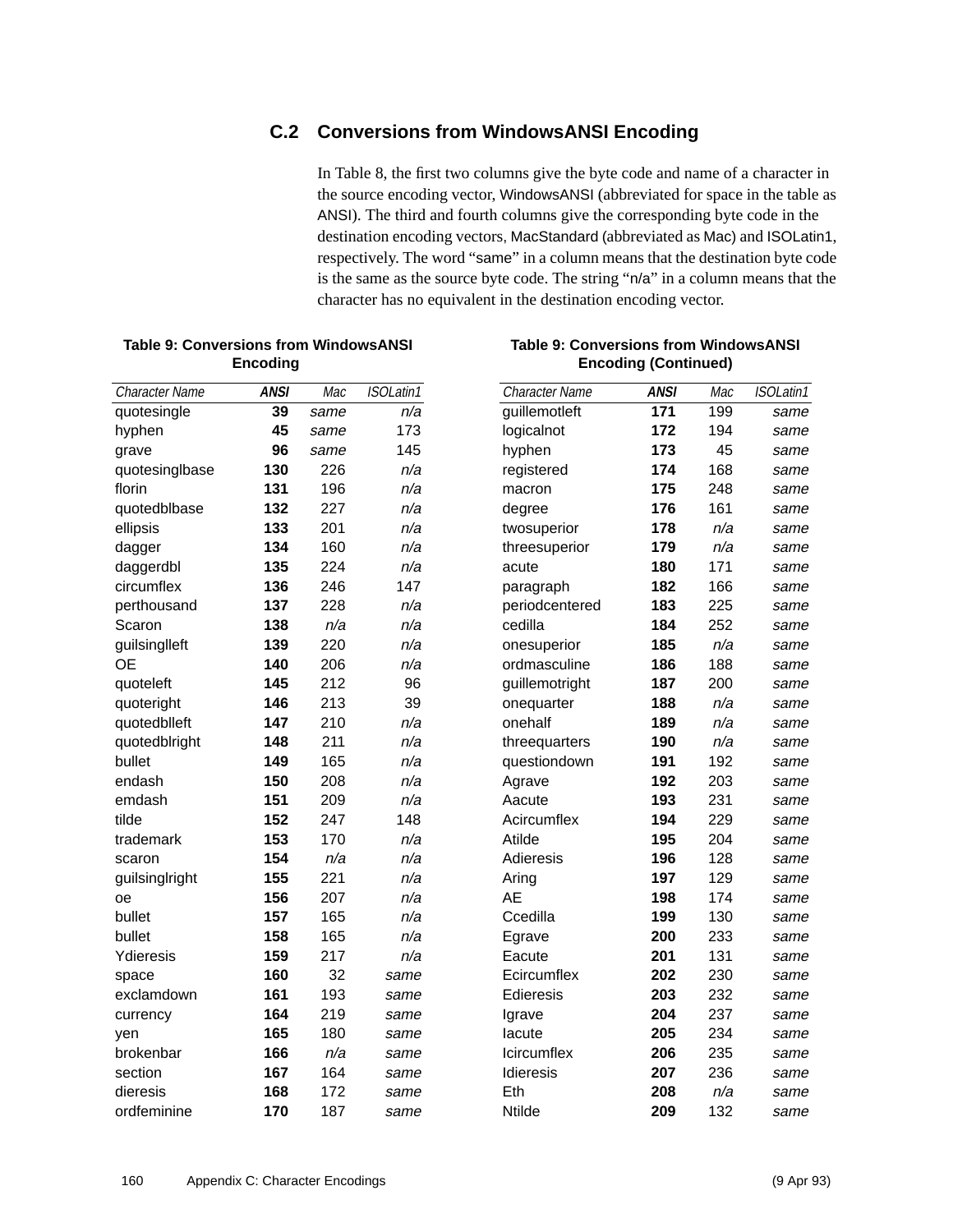| <b>Character Name</b> | ANSI | Mac | ISOLatin1 |
|-----------------------|------|-----|-----------|
| Ograve                | 210  | 241 | same      |
| Oacute                | 211  | 238 | same      |
| Ocircumflex           | 212  | 239 | same      |
| Otilde                | 213  | 205 | same      |
| Odieresis             | 214  | 133 | same      |
| multiply              | 215  | n/a | same      |
| Oslash                | 216  | 175 | same      |
| Ugrave                | 217  | 244 | same      |
| Uacute                | 218  | 242 | same      |
| Ucircumflex           | 219  | 243 | same      |
| <b>Udieresis</b>      | 220  | 134 | same      |
| Yacute                | 221  | n/a | same      |
| Thorn                 | 222  | n/a | same      |
| germandbls            | 223  | 167 | same      |
| agrave                | 224  | 136 | same      |
| aacute                | 225  | 135 | same      |
| acircumflex           | 226  | 137 | same      |
| atilde                | 227  | 139 | same      |
| adieresis             | 228  | 138 | same      |
| aring                 | 229  | 140 | same      |
| ae                    | 230  | 190 | same      |
| ccedilla              | 231  | 141 | same      |
| egrave                | 232  | 143 | same      |
| eacute                | 233  | 142 | same      |
| ecircumflex           | 234  | 144 | same      |
| edieresis             | 235  | 145 | same      |
| igrave                | 236  | 147 | same      |
| iacute                | 237  | 146 | same      |
| icircumflex           | 238  | 148 | same      |
| idieresis             | 239  | 149 | same      |
| eth                   | 240  | n/a | same      |
| ntilde                | 241  | 150 | same      |
| ograve                | 242  | 152 | same      |
| oacute                | 243  | 151 | same      |
| ocircumflex           | 244  | 153 | same      |
| otilde                | 245  | 155 | same      |
| odieresis             | 246  | 154 | same      |
| divide                | 247  | 214 | same      |
| oslash                | 248  | 191 | same      |
| ugrave                | 249  | 157 | same      |
| uacute                | 250  | 156 | same      |
| ucircumflex           | 251  | 158 | same      |
| udieresis             | 252  | 159 | same      |
| yacute                | 253  | n/a | same      |
| thorn                 | 254  | n/a | same      |
| ydieresis             | 255  | 216 | same      |

### **Table 9: Conversions from WindowsANSI Encoding (Continued)**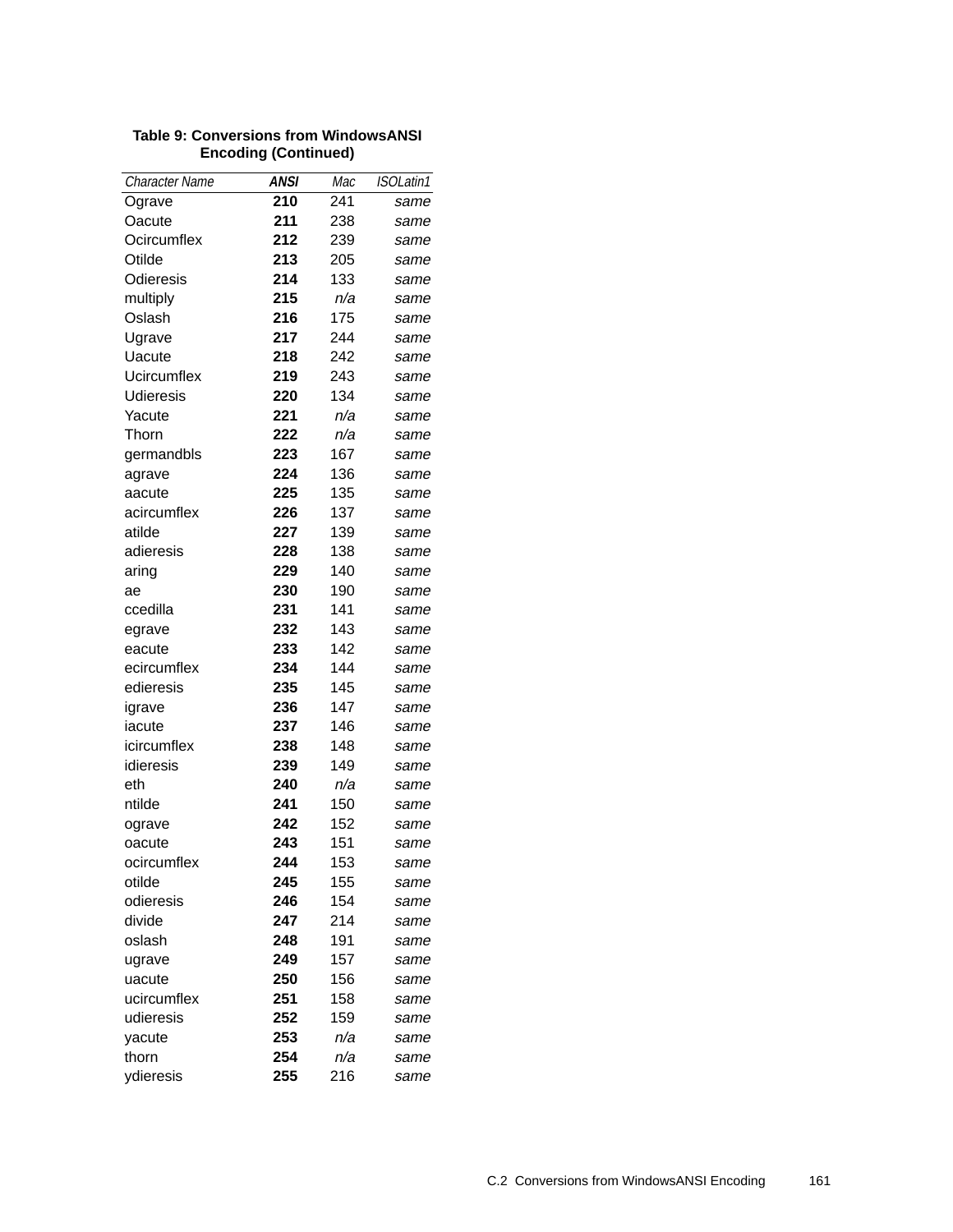## **C.3 Conversions from MacStandard Encoding**

In Table 9, the first two columns give the byte code and name of a character in the source encoding vector, MacStandard (abbreviated for space in the table as Mac). The third and fourth columns give the corresponding byte code in the destination encoding vectors, WindowsANSI (abbreviated as ANSI) and ISOLatin1, respectively. The word "same" in a column means that the destination byte code is the same as the source byte code. The string "n/a" in a column means that the character has no equivalent in the destination encoding vector.

**Table 10: Conversions from MacStandard**

| Encoding              |                 |             |           | <b>Encoding (Continued)</b> |            |             |           |
|-----------------------|-----------------|-------------|-----------|-----------------------------|------------|-------------|-----------|
| <b>Character Name</b> | <b>Mac</b>      | <b>ANSI</b> | ISOLatin1 | <b>Character Name</b>       | <b>Mac</b> | <b>ANSI</b> | ISOLatin1 |
| hyphen                | $\overline{45}$ | same        | 173       | section                     | 164        | 167         | 167       |
| grave                 | 96              | same        | 145       | bullet                      | 165        | 149         | n/a       |
| Adieresis             | 128             | 196         | 196       | paragraph                   | 166        | 182         | 182       |
| Aring                 | 129             | 197         | 197       | germandbls                  | 167        | 223         | 223       |
| Ccedilla              | 130             | 199         | 199       | registered                  | 168        | 174         | 174       |
| Eacute                | 131             | 201         | 201       | trademark                   | 170        | 153         | n/a       |
| <b>Ntilde</b>         | 132             | 209         | 209       | acute                       | 171        | 180         | 146       |
| Odieresis             | 133             | 214         | 214       | dieresis                    | 172        | 168         | 152       |
| <b>Udieresis</b>      | 134             | 220         | 220       | notequal                    | 173        | n/a         | n/a       |
| aacute                | 135             | 225         | 225       | <b>AE</b>                   | 174        | 198         | 198       |
| agrave                | 136             | 224         | 224       | Oslash                      | 175        | 216         | 216       |
| acircumflex           | 137             | 226         | 226       | infinity                    | 176        | n/a         | n/a       |
| adieresis             | 138             | 228         | 228       | lessequal                   | 178        | n/a         | n/a       |
| atilde                | 139             | 227         | 227       | greaterequal                | 179        | n/a         | n/a       |
| aring                 | 140             | 229         | 229       | yen                         | 180        | 165         | 165       |
| ccedilla              | 141             | 231         | 231       | partialdiff                 | 182        | n/a         | n/a       |
| eacute                | 142             | 233         | 233       | summation                   | 183        | n/a         | n/a       |
| egrave                | 143             | 232         | 232       | product                     | 184        | n/a         | n/a       |
| ecircumflex           | 144             | 234         | 234       | pi                          | 185        | n/a         | n/a       |
| edieresis             | 145             | 235         | 235       | integral                    | 186        | n/a         | n/a       |
| iacute                | 146             | 237         | 237       | ordfeminine                 | 187        | 170         | 170       |
| igrave                | 147             | 236         | 236       | ordmasculine                | 188        | 186         | 186       |
| icircumflex           | 148             | 238         | 238       | Omega                       | 189        | n/a         | n/a       |
| idieresis             | 149             | 239         | 239       | ae                          | 190        | 230         | 230       |
| ntilde                | 150             | 241         | 241       | oslash                      | 191        | 248         | 248       |
| oacute                | 151             | 243         | 243       | questiondown                | 192        | 191         | 191       |
| ograve                | 152             | 242         | 242       | exclamdown                  | 193        | 161         | 161       |
| ocircumflex           | 153             | 244         | 244       | logicalnot                  | 194        | 172         | 172       |
| odieresis             | 154             | 246         | 246       | radical                     | 195        | n/a         | n/a       |
| otilde                | 155             | 245         | 245       | florin                      | 196        | 131         | n/a       |
| uacute                | 156             | 250         | 250       | approxequal                 | 197        | n/a         | n/a       |
| ugrave                | 157             | 249         | 249       | Delta                       | 198        | n/a         | n/a       |
| ucircumflex           | 158             | 251         | 251       | guillemotleft               | 199        | 171         | 171       |
| udieresis             | 159             | 252         | 252       | guillemotright              | 200        | 187         | 187       |
| dagger                | 160             | 134         | n/a       | ellipsis                    | 201        | 133         | n/a       |
| degree                | 161             | 176         | 176       | space                       | 202        | 32          | 32        |

#### **Table 10: Conversions from MacStandard Encoding**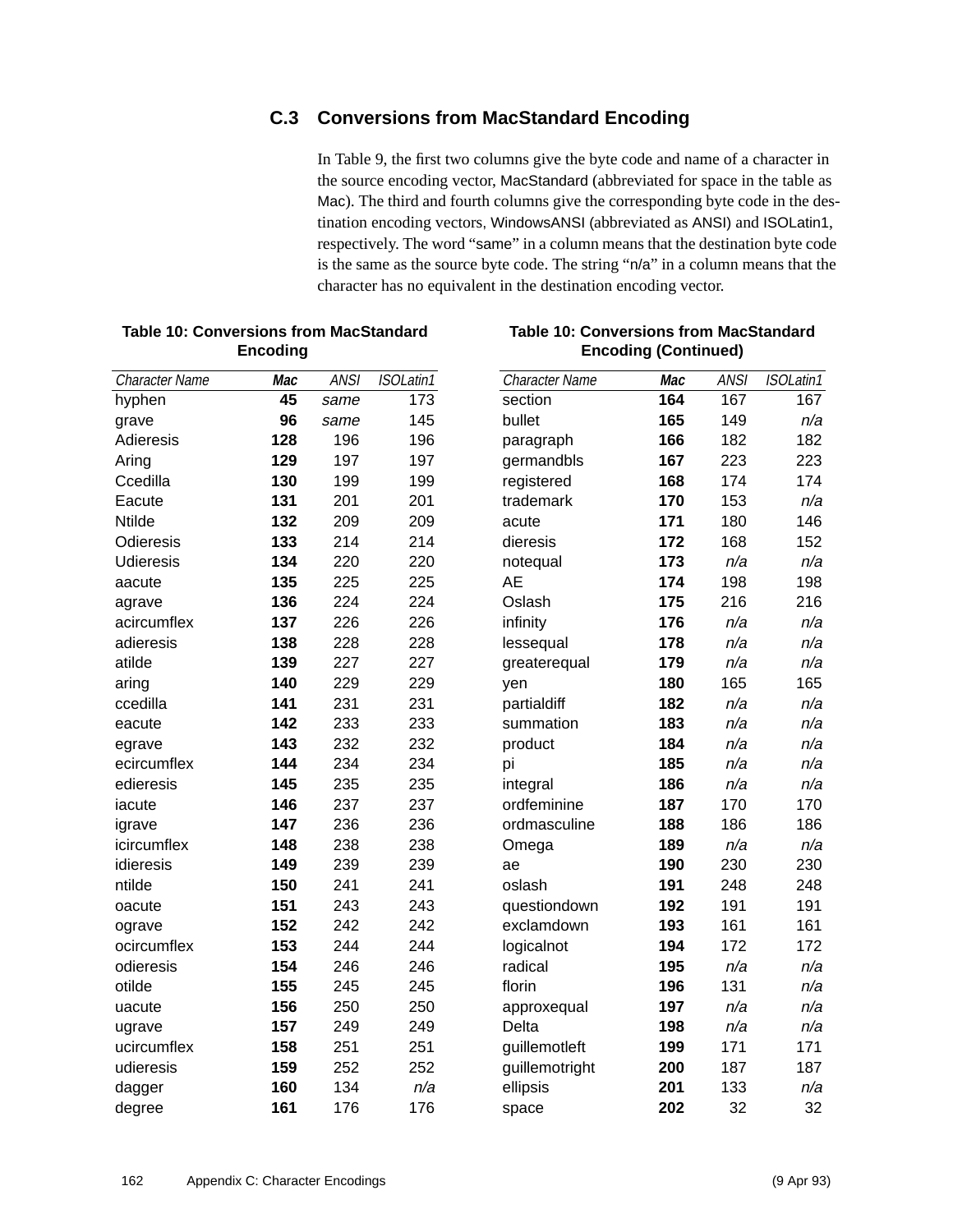|                       |            | <b>ANSI</b> | ISOLatin1 |
|-----------------------|------------|-------------|-----------|
| <b>Character Name</b> | Mac<br>203 | 192         |           |
| Agrave                |            |             | 192       |
| Atilde                | 204        | 195         | 195       |
| Otilde                | 205        | 213         | 213       |
| <b>OE</b>             | 206        | 140         | n/a       |
| oe                    | 207        | 156         | n/a       |
| endash                | 208        | 150         | n/a       |
| emdash                | 209        | 151         | n/a       |
| quotedblleft          | 210        | 147         | n/a       |
| quotedblright         | 211        | 148         | n/a       |
| quoteleft             | 212        | 145         | 96        |
| quoteright            | 213        | 146         | 39        |
| divide                | 214        | 247         | 247       |
| lozenge               | 215        | n/a         | n/a       |
| ydieresis             | 216        | 255         | 255       |
| Ydieresis             | 217        | 159         | n/a       |
| fraction              | 218        | n/a         | n/a       |
| currency              | 219        | 164         | 164       |
| guilsinglleft         | 220        | 139         | n/a       |
| guilsinglright        | 221        | 155         | n/a       |
| fi                    | 222        | n/a         | n/a       |
| fl                    | 223        | n/a         | n/a       |
| daggerdbl             | 224        | 135         | n/a       |
| periodcentered        | 225        | 183         | 183       |
| quotesinglbase        | 226        | 130         | n/a       |
| quotedblbase          | 227        | 132         | n/a       |
| perthousand           | 228        | 137         | n/a       |
| Acircumflex           | 229        | 194         | 194       |
| Ecircumflex           | 230        | 202         | 202       |
| Aacute                | 231        | 193         | 193       |
| Edieresis             | 232        | 203         | 203       |
| Egrave                | 233        | 200         | 200       |
| lacute                | 234        | 205         | 205       |
| <b>Icircumflex</b>    | 235        | 206         | 206       |
| Idieresis             | 236        | 207         | 207       |
| Igrave                | 237        | 204         | 204       |
| Oacute                | 238        | 211         | 211       |
| Ocircumflex           | 239        | 212         | 212       |
| apple                 | 240        | n/a         | n/a       |
| Ograve                | 241        | 210         | 210       |
| <b>Uacute</b>         | 242        | 218         | 218       |
| <b>Ucircumflex</b>    | 243        | 219         | 219       |
| Ugrave                | 244        | 217         | 217       |
| dotlessi              | 245        | n/a         | 144       |
| circumflex            | 246        | n/a         | 147       |
| tilde                 | 247        |             | 148       |
|                       |            | 152         |           |

### **Table 10: Conversions from MacStandard Encoding (Continued)**

## **Table 10: Conversions from MacStandard Encoding (Continued)**

| <b>Character Name</b> | Mac | ANSI | ISOLatin1 |
|-----------------------|-----|------|-----------|
| macron                | 248 | 175  | 149       |
| breve                 | 249 | n/a  | 150       |
| dotaccent             | 250 | n/a  | 151       |
| ring                  | 251 | n/a  | 154       |
| cedilla               | 252 | 184  | 155       |
| hungarumlaut          | 253 | n/a  | 157       |
| ogonek                | 254 | n/a  | 158       |
| caron                 | 255 | n/a  | 159       |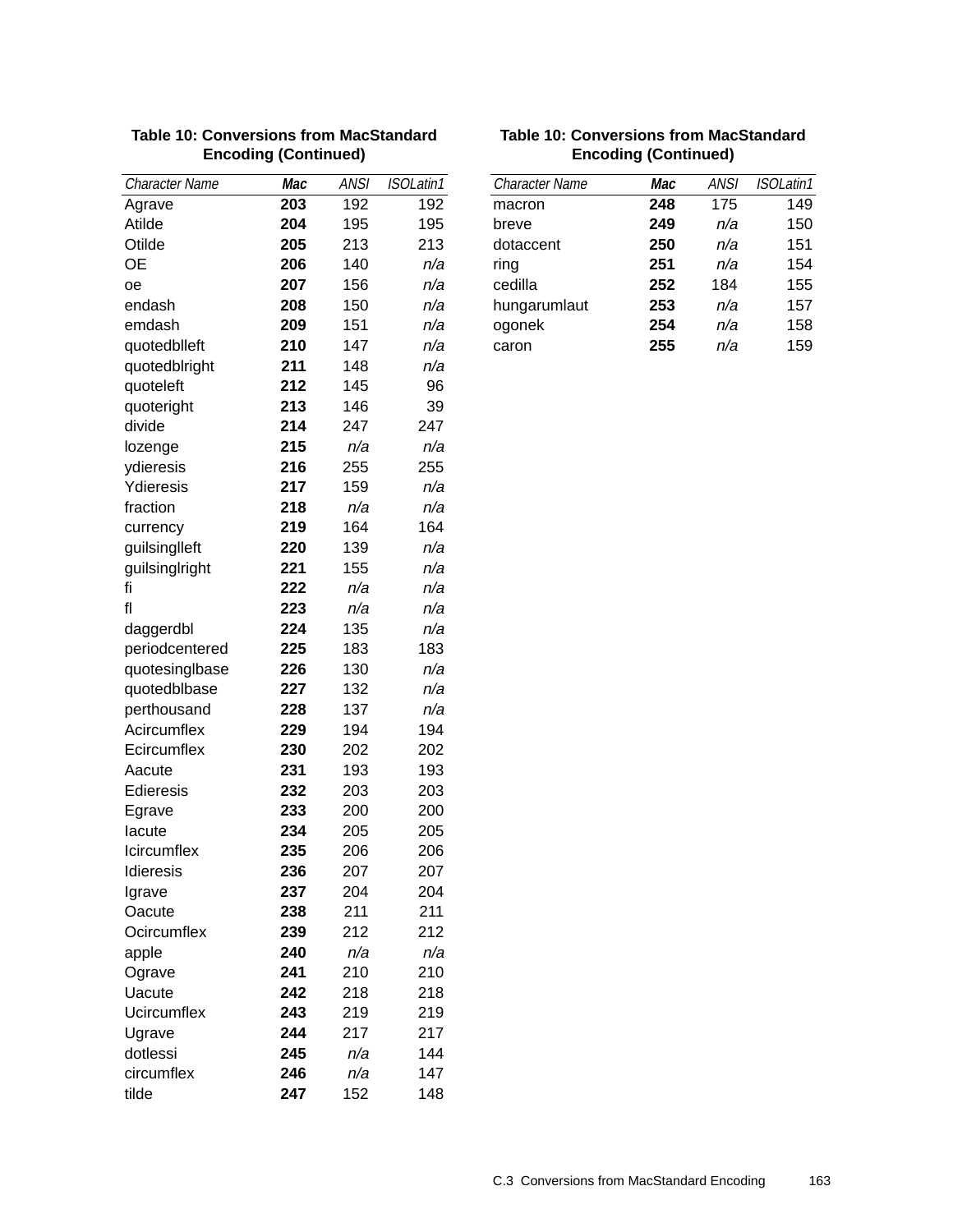## **C.4 Conversions from ISOLatin1 Encoding**

In Table 10, the first two columns give the byte code and name of a character in the source encoding vector, ISOLatin1 . The third and fourth columns give the corresponding byte code in the destination encoding vectors, WindowsANSI (abbreviated for space in the table as ANSI) and MacStandard (abbreviated as Mac), respectively. The word "same" in a column means that the destination byte code is the same as the source byte code. The string "n/a" in a column means that the character has no equivalent in the destination encoding vector.

> **Table 11: Conversions from ISOLatin1 Encoding (Continued)**

| <b>Character Name</b> | <b>ISOLatin1</b> | <b>ANSI</b> | Mac              | <b>Character Name</b> | <b>ISOLatin1</b> | <b>ANSI</b> | Mac |
|-----------------------|------------------|-------------|------------------|-----------------------|------------------|-------------|-----|
| quoteright            | 39               | 146         | $\overline{213}$ | cedilla               | 184              | same        | 252 |
| quoteleft             | 96               | 145         | 212              | onesuperior           | 185              | same        | n/a |
| dotlessi              | 144              | n/a         | 245              | ordmasculine          | 186              | same        | 188 |
| grave                 | 145              | 96          | 96               | guillemotright        | 187              | same        | 200 |
| acute                 | 146              | 180         | 171              | onequarter            | 188              | same        | n/a |
| circumflex            | 147              | n/a         | 246              | onehalf               | 189              | same        | n/a |
| tilde                 | 148              | 152         | 247              | threequarters         | 190              | same        | n/a |
| macron                | 149              | 175         | 248              | questiondown          | 191              | same        | 192 |
| breve                 | 150              | n/a         | 249              | Agrave                | 192              | same        | 203 |
| dotaccent             | 151              | n/a         | 250              | Aacute                | 193              | same        | 231 |
| dieresis              | 152              | 168         | 172              | Acircumflex           | 194              | same        | 229 |
| ring                  | 154              | n/a         | 251              | Atilde                | 195              | same        | 204 |
| cedilla               | 155              | n/a         | 252              | Adieresis             | 196              | same        | 128 |
| hungarumlaut          | 157              | n/a         | 253              | Aring                 | 197              | same        | 129 |
| ogonek                | 158              | n/a         | 254              | <b>AE</b>             | 198              | same        | 174 |
| caron                 | 159              | n/a         | 255              | Ccedilla              | 199              | same        | 130 |
| space                 | 160              | same        | 32               | Egrave                | 200              | same        | 233 |
| exclamdown            | 161              | same        | 193              | Eacute                | 201              | same        | 131 |
| currency              | 164              | same        | 219              | Ecircumflex           | 202              | same        | 230 |
| yen                   | 165              | same        | 180              | Edieresis             | 203              | same        | 232 |
| brokenbar             | 166              | same        | n/a              | Igrave                | 204              | same        | 237 |
| section               | 167              | same        | 164              | lacute                | 205              | same        | 234 |
| dieresis              | 168              | same        | 172              | <b>Icircumflex</b>    | 206              | same        | 235 |
| ordfeminine           | 170              | same        | 187              | Idieresis             | 207              | same        | 236 |
| guillemotleft         | 171              | same        | 199              | Eth                   | 208              | same        | n/a |
| logicalnot            | 172              | same        | 194              | <b>Ntilde</b>         | 209              | same        | 132 |
| hyphen                | 173              | same        | 45               | Ograve                | 210              | same        | 241 |
| registered            | 174              | same        | 168              | Oacute                | 211              | same        | 238 |
| macron                | 175              | same        | 248              | Ocircumflex           | 212              | same        | 239 |
| degree                | 176              | same        | 161              | Otilde                | 213              | same        | 205 |
| twosuperior           | 178              | same        | n/a              | Odieresis             | 214              | same        | 133 |
| threesuperior         | 179              | same        | n/a              | multiply              | 215              | same        | n/a |
| acute                 | 180              | same        | 171              | Oslash                | 216              | same        | 175 |
| paragraph             | 182              | same        | 166              | Ugrave                | 217              | same        | 244 |
| periodcentered        | 183              | same        | 225              | <b>Uacute</b>         | 218              | same        | 242 |

#### **Table 11: Conversions from ISOLatin1 Encoding**

### 164 Appendix C: Character Encodings (9 Apr 93)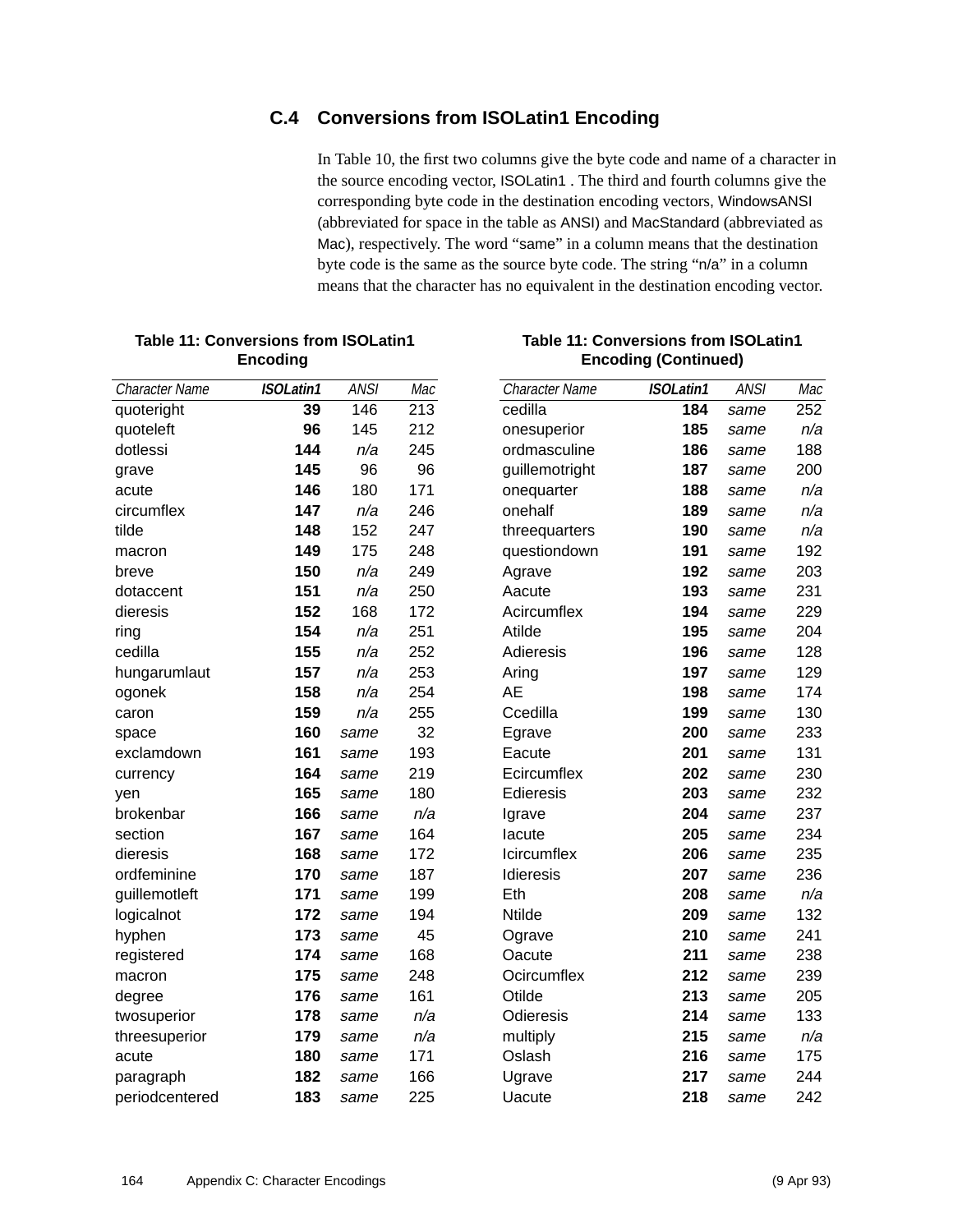| <b>Character Name</b> | <b>ISOLatin1</b> | <b>ANSI</b> | Mac |
|-----------------------|------------------|-------------|-----|
| <b>Ucircumflex</b>    | 219              | same        | 243 |
| Udieresis             | 220              | same        | 134 |
| Yacute                | 221              | same        | n/a |
| Thorn                 | 222              | same        | n/a |
| germandbls            | 223              | same        | 167 |
| agrave                | 224              | same        | 136 |
| aacute                | 225              | same        | 135 |
| acircumflex           | 226              | same        | 137 |
| atilde                | 227              | same        | 139 |
| adieresis             | 228              | same        | 138 |
| aring                 | 229              | same        | 140 |
| ae                    | 230              | same        | 190 |
| ccedilla              | 231              | same        | 141 |
| egrave                | 232              | same        | 143 |
| eacute                | 233              | same        | 142 |
| ecircumflex           | 234              | same        | 144 |
| edieresis             | 235              | same        | 145 |
| igrave                | 236              | same        | 147 |
| iacute                | 237              | same        | 146 |
| icircumflex           | 238              | same        | 148 |
| idieresis             | 239              | same        | 149 |
| eth                   | 240              | same        | n/a |
| ntilde                | 241              | same        | 150 |
| ograve                | 242              | same        | 152 |
| oacute                | 243              | same        | 151 |
| ocircumflex           | 244              | same        | 153 |
| otilde                | 245              | same        | 155 |
| odieresis             | 246              | same        | 154 |
| divide                | 247              | same        | 214 |
| oslash                | 248              | same        | 191 |
| ugrave                | 249              | same        | 157 |
| uacute                | 250              | same        | 156 |
| ucircumflex           | 251              | same        | 158 |
| udieresis             | 252              | same        | 159 |
| yacute                | 253              | same        | n/a |
| thorn                 | 254              | same        | n/a |
| ydieresis             | 255              | same        | 216 |

## **Table 11: Conversions from ISOLatin1 Encoding (Continued)**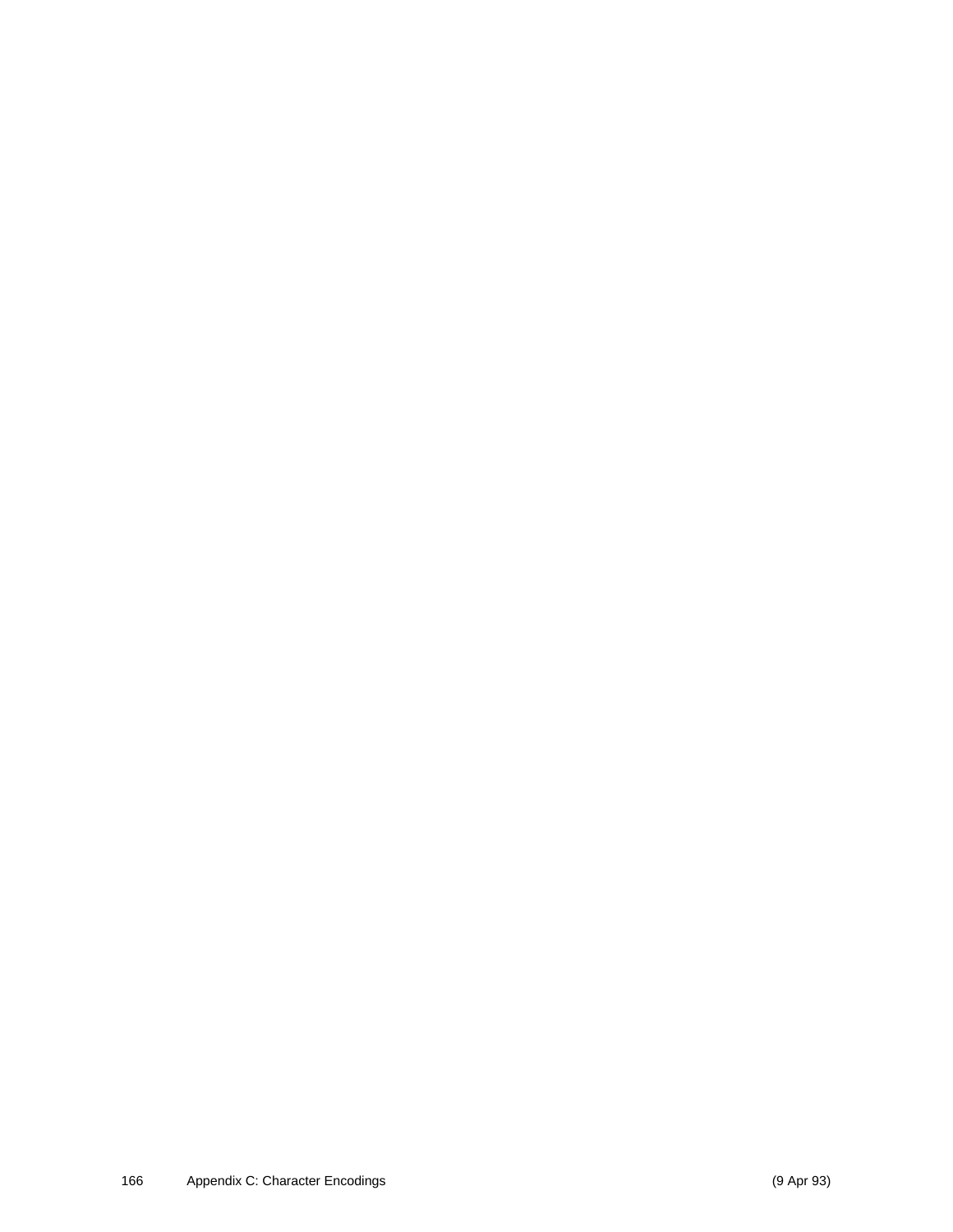# **Appendix D: Changes Since Earlier Versions**

# **D.1 Changes since Version 4.0, October 14, 1992**

- Changed spec version number from 4.0 to 4.1 in all appropriate places.
- Changed this section from Appendix C to Appendix D.
- Inserted new Appendix C, Character Encodings, for use with the new \*LanguageEncoding keyword.
- Added the following new keywords

| *TTRasterizer       | *LanguageEncoding    | *ShortNickName             |
|---------------------|----------------------|----------------------------|
| *ColorModel         | *?ColorModel         | *DefaultColorModel         |
| *JCLOpenUI          | *JCLCloseUI          | *JCLToPSInterpreter        |
| *JCLBegin           | *JCLEnd              |                            |
| *JCLFrameBufferSize | *?JCLFrameBufferSize | *DefaultJCLFrameBufferSize |
| *JCLResolution      | *?JCLResolution      | *DefaultJCLResolution      |
| *MaxMediaHeight     | *?CurrentMediaHeight |                            |

- Substantially rewrote section 5.12, *Custom Page Sizes*, to define the meaning of custom page sizes on cut-sheet devices (old version dealt only with roll-fed devices). Added definitions for cut-sheet devices to the custom page size parameters and to all relevant keywords. Divided roll-fed and cut-sheet devices into two subsections, wrote new intro to cover both sections. Clarified portions of \*HWMargins and added info about how to use it. Added new illustrations and examples. Changed \*MaxMediaWidth from int to real. Added explanation to \*CurrentMediaWidth.
- Added new section 5.23, "Features Accessible Only Through Job Control Language", to document new \*JCL keywords.
- In section 3.6, "Syntax of Values", under the subheadings *QuotedValues* and *Parsing Summary For Values*, added exception for \*JCL keywords to the first rule, regarding the presence of option keywords. \*JCL keywords are treated like QuotedValues even if they have an option and look like InvocationValues.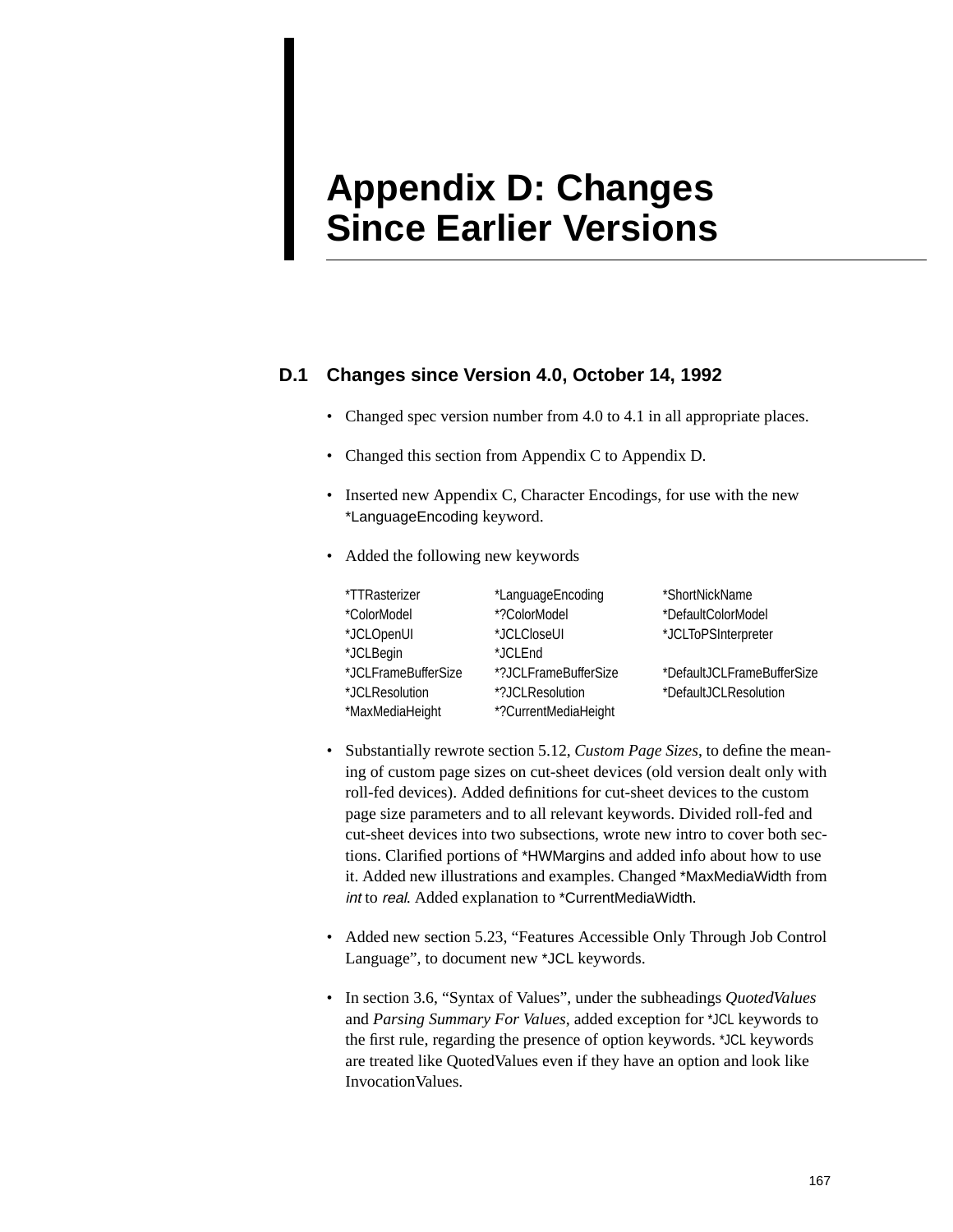- In section 4.2, *Elementary Types*, added new elementary type: JCL. Under \*Protocols, added note to subsection on PJL regarding the interaction of the PJL value and the \*JCL keywords. Added JCLSetup section to \*OrderDependency.
- Added reference to \*ShortNickName in \*NickName description. Also under \*NickName, clarified use of translation strings and encodings with \*NickName.
- Changed description of \*UIConstraints and the Installable Options section to include keyword-value pairs as well as keyword-option pairs.
- \*ImageableArea: Added description of PPD files for devices that have pages with an imageable area that can vary depending on resolution and other factors.
- Added subheading *Syntax and Use* in section 5.7, *Installable Options*. Added new section of info: *Keyword-Value Pairs*.
- Various minor wording changes were made for clarification or brevity. Minor typographical errors were fixed. Updated examples at end to include some of the new keywords. Pages renumbered, new index and TOC generated.

## **D.2 Changes since February 14, 1992**

• Minor typographical errors were corrected.

## **D.3 Changes since Version 3.0, dated March 8, 1989**

### **D.3.1 Changes to Text**

Significant rewriting and reorganizing occurred in this version of the spec, so rather than documenting line-by-line changes, only the major semantic and syntactical changes are described here.

- The specification version number was increased to 4.0
- International headquarters' addresses added to front cover; updated copyright.
- "PostScript Printer Description files" was changed to "PPD files" in all but the first few times it is mentioned; "Printer Description files" were likewise changed to "PPD files" in all cases. Changed "printer" to "device" in most cases. Changed "paper" to "media" in text, not in keywords.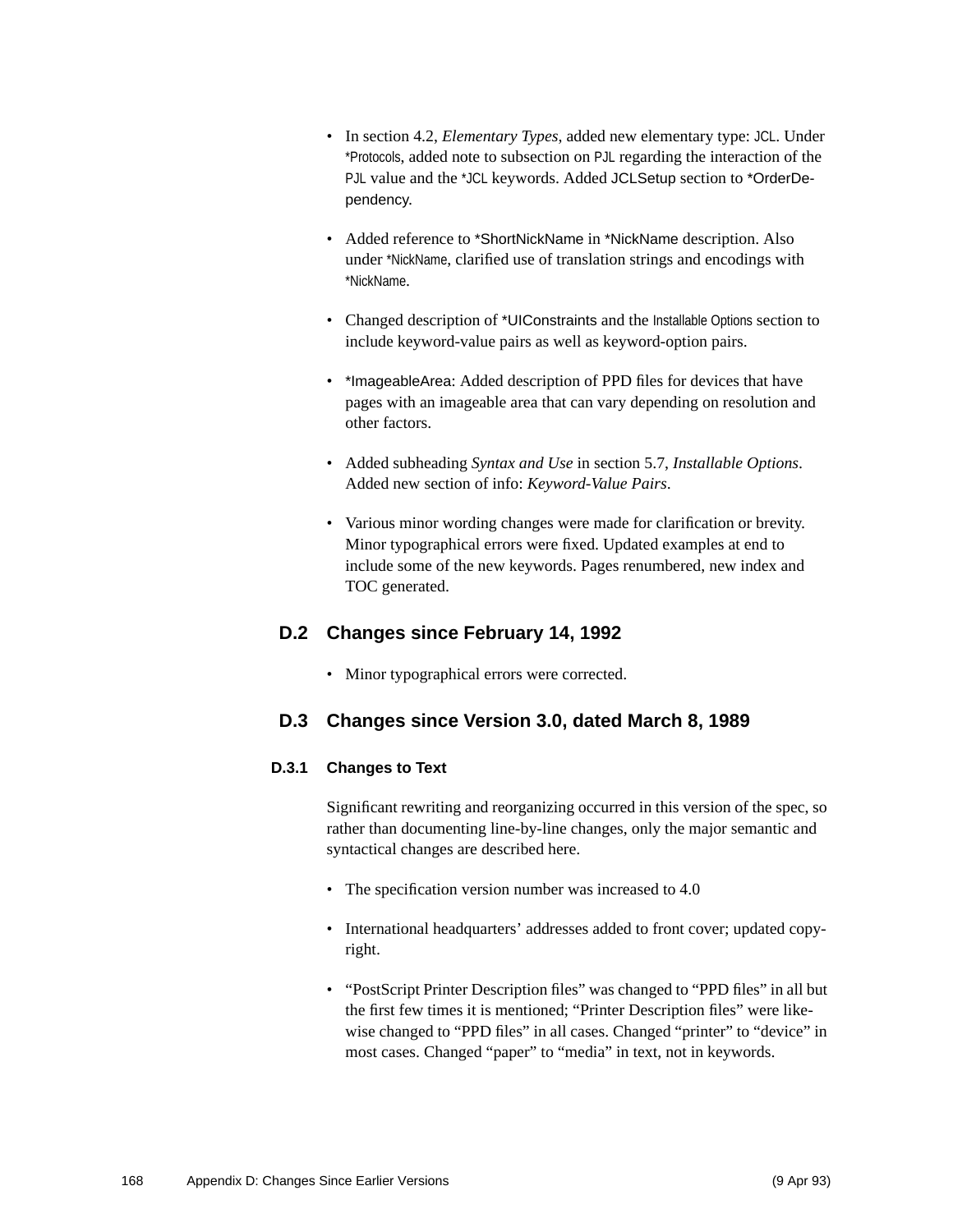- The option keyword section at the end of the document was removed; all currently registered option keywords are now documented with their respective main keywords.
- Added section with several sample PPD files.
- *Introduction* became a section (section 1) and was rewritten to reflect new focus on building a user interface from a PPD file and to get more basic information on the first page.
- *Using PPD Files*: Completely rewritten to show how document composition application and print manager interact to create PostScript language code, and how code sample grows as it passes through various phases (DSC comments added). Added sections on building a user interface, inserting print-time features, error-handling, post-processing, and order dependencies within a file.
- *Local Customization and \*Include:* The entire section was rewritten to explain what kind of information is in the initial PPD file, what kind of information a user or system administrator might want to change or add, the drawbacks of editing a PPD file directly, and alternative suggestions to managing PPD files. Explained local customization files in more detail and emphasized consistent use of that title for them, since we never had a title before. Added subsection on changing \*Default- values in local customization file. Expanded meaning of defaults—in original PPD file, defaults are the factory defaults, but they can now be changed in a local customization file. New rule for \*Include: filenames must be enclosed in quotes.
- *The Format:* Significantly rewritten. Added sentence about how queries only work if the physical interface to the device allows feedback. Added ASCII code chart for commonly referenced characters, definition of terms, and descriptions of canonical forms of keyword entries. A bullet was added to point out the maximum line length of 255 characters. The maximum length of 40 characters per keyword was clarified under *Main Keywords*. Split apart *Parsing Details* and reintegrated into subsections on main keywords, option keywords, and values. Divided descriptions of main keywords, option keywords, and values into subsections for PPD writers and PPD parsers.
- *Details:* Section was split apart and integrated into separate sections on main keywords, option keywords, and values. Under *Main Keywords*, it was clarified that a *grep* for a complete keyword includes the *asterisk* in the keyword name (so "\*PageSize" is not a substring of "\*DefaultPageSize**"**).
- *Semantics of Main Keywords*: Section was removed and information moved to either *The Format* or *Main Keywords*.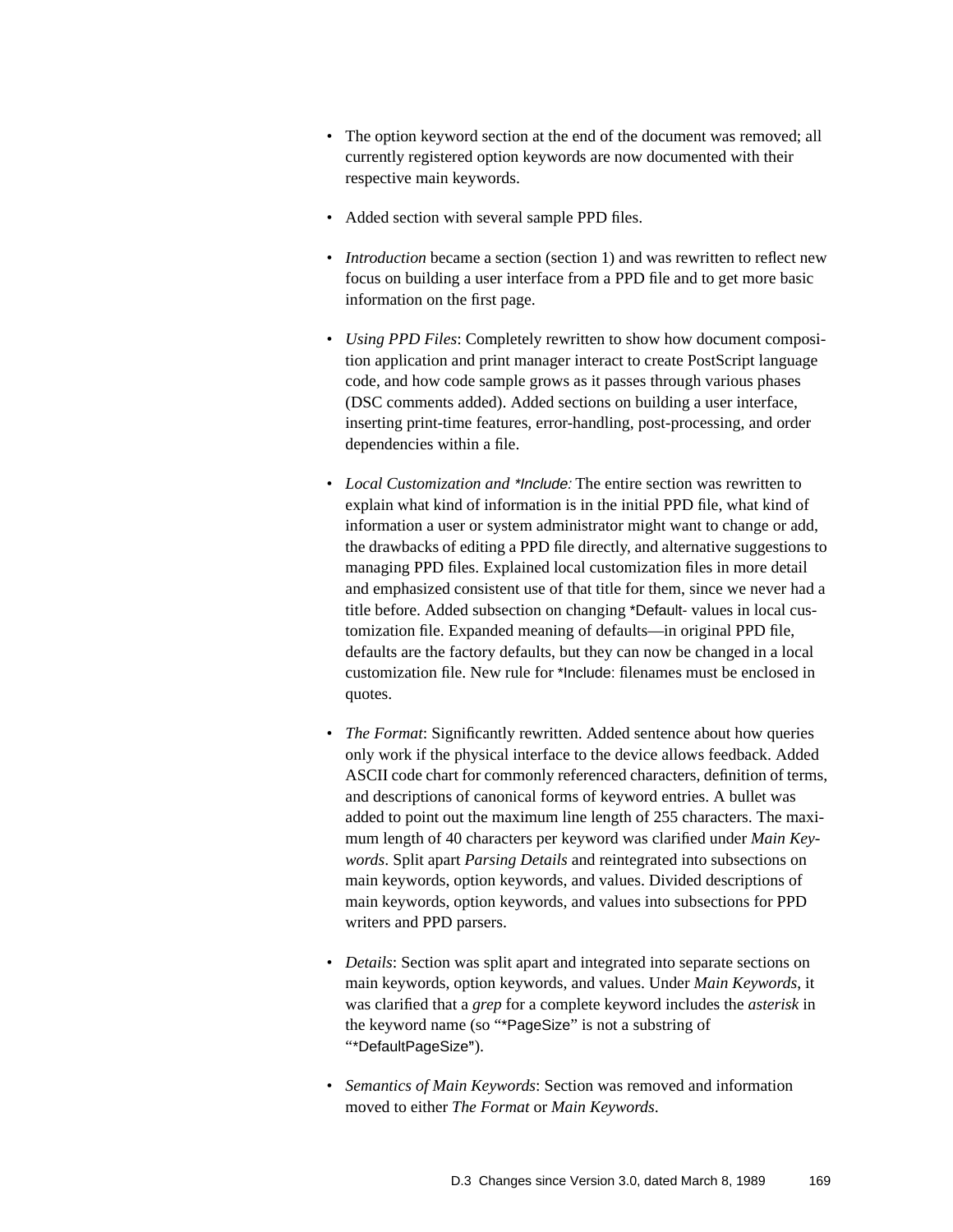- The following keywords are now *required* in a a PPD file, whereas previously there was no requirement. Some are old keywords, some are new: \*PPD-Adobe, \*Product, \*PSVersion, \*PCFileName, \*ModelName, \*Nick-Name, \*PageSize, \*PageRegion, \*ImageableArea, \*PaperDimension, \*FileVersion, \*FormatVersion, and \*LanguageVersion.
- *Option Keywords*: Significantly rewritten. Added advice for parsers and emphasized extensibility of option keywords.
- *Translation String Syntax*: This section was moved and retitled from *Foreign Language Customization: Translation String Syntax*, because it applies to more than foreign languages. Section was expanded to include examples of translating cryptic keywords "from English to English". In the French example, the nonexistent keyword \*PaperSize was changed to \*PageSize and syntactically incorrect percent signs and brackets and the word PrinterError were all removed. Added section about 7-bit ASCII PPD files and how to represent 8-bit characters (for foreign languages) as hex strings. Provided reasons and noted that translation strings, if present, should always be displayed to the user rather than the original option keyword. Added *Parsing Summary* for translation strings.
- *Human-Readable Comments*: Added paragraph about comments in Post-Script language code.
- *PostScript Language Sequences*: The prohibition against leaving anything on the operand and dictionary stacks was removed, as it is already violated by the color separation keywords, the halftone screen keywords, the transfer function keywords, and probably others.
- *Parsing Details* section was removed and integrated into previous sections.
- *Syntax of Specification*: New section to document syntax of spec itself. Added syntax and elementary types. Changed the symbols used for "or" in the meta-syntax from a *slash* to a *vertical bar*, to be consistent with the DSC. Inclusive "or" is now defined to be ellipsis, like the DSC. Added explanations and examples of each type of PPD entry (main keyword with fixed option list, main keyword with variable option list, and keyword with no options).
- *Paper Handling*, was merged with a later section, *Introduction to Media Handling*.
- The *Color Extensions* section was removed and its material was moved to the beginning of the *Color Keywords* section.
- In the *Keywords* intro, added paragraph about how if a feature is not supported by a device, it should be omitted from the PPD. Moved *Standard Option Values For Main Keywords* from back of document to beginning of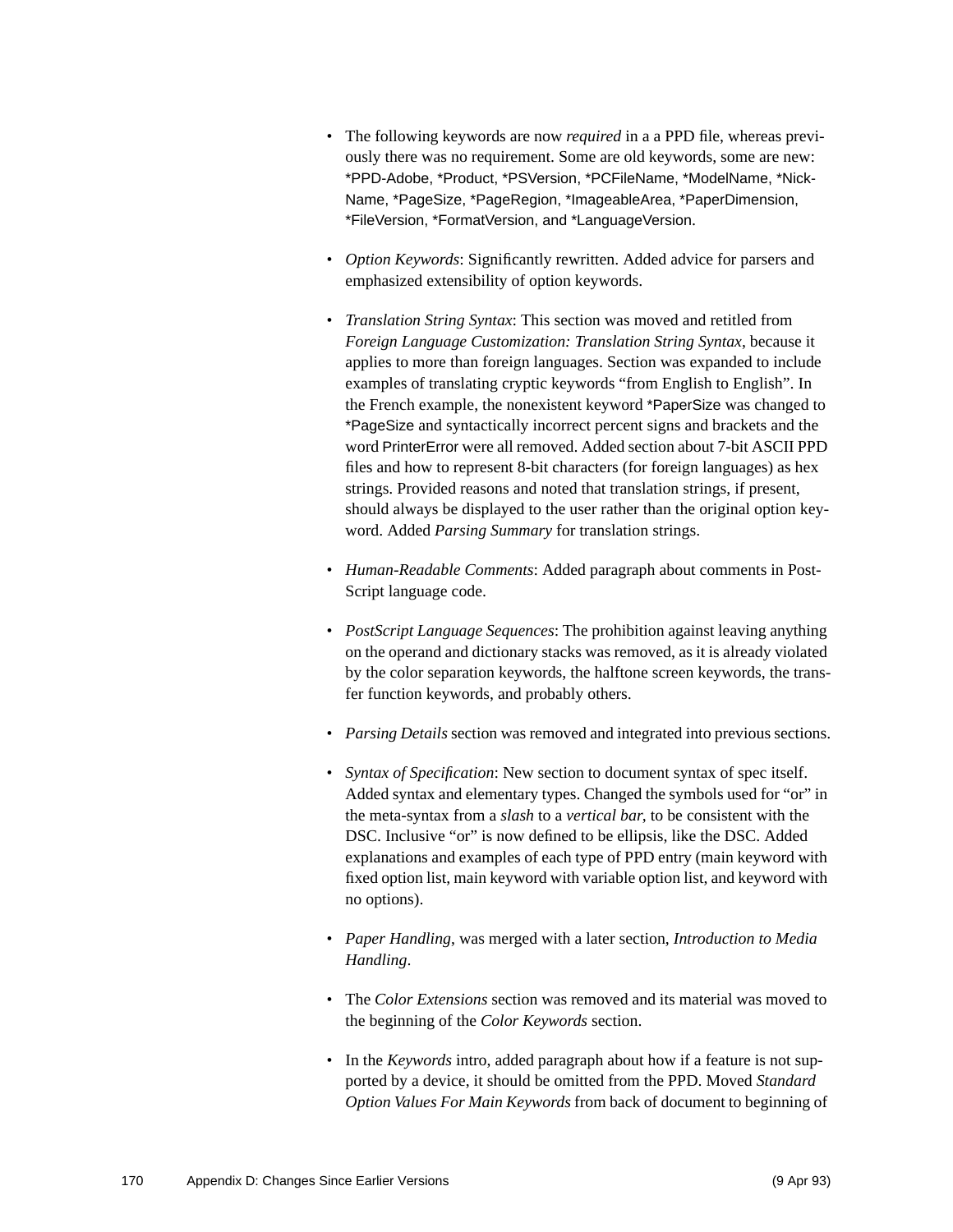section, to document global options like True, False, None, and Unknown. Added examples for each of these and added note about not using None or Unknown to indicate absence of a feature on a device.



• *Keywords*: Rearranged all keywords into more logical sections and order. Removed all option keywords from end of document and integrated them into their respective main keyword sections. Added UI symbol (seen to left of this paragraph) throughout document to mark keywords that should be bracketed with \*OpenUI/\*CloseUI.

#### **D.3.2 New Keywords**

\*BindColor \*?BindColor \*DefaultBindColor \*BindEdge \*?BindEdge \*DefaultBindEdge \*BindType \*?BindType \*DefaultBindType \*BindWhen \*?BindWhen \*DefaultBindWhen \*BitsPerPixel \*?BitsPerPixel \*DefaultBitsPerPixel \*Booklet \*?Booklet \*DefaultBooklet \*Collate \*?Collate \*DefaultCollate \*CutMedia \*?CutMedia \*DefaultCutMedia \*Duplex \*?Duplex \*DefaultDuplex \*FoldType \*?FoldType \*DefaultFoldType \*FoldWhen \*?FoldWhen \*DefaultFoldWhen \*InsertSheet \*?InsertSheet \*DefaultInsertSheet \*Jog \*?Jog \*DefaultJog \*MediaColor \*?MediaColor \*DefaultMediaColor \*MediaType \*?MediaType \*DefaultMediaType \*MediaWeight \*?MediaWeight \*DefaultMediaWeight \*MirrorPrint \*?MirrorPrint \*DefaultMirrorPrint \*NegativePrint \*?NegativePrint \*DefaultNegativePrint \*OutputMode \*?OutputMode \*DefaultOutputMode \*Separations \*?Separations \*DefaultSeparations \*Signature \*?Signature \*DefaultSignature \*Slipsheet \*?Slipsheet \*DefaultSlipsheet \*Smoothing \*?Smoothing \*DefaultSmoothing \*Sorter \*?Sorter \*DefaultSorter \*StapleLocation \*?StapleLocation \*DefaultStapleLocation \*StapleWhen \*?StapleWhen \*DefaultStapleWhen \*StapleX \*?StapleX \*DefaultStapleX \*StapleY \*?StapleY \*DefaultStapleY \*TraySwitch \*?TraySwitch \*DefaultTraySwitch \*OpenUI \*CloseUI \*Extensions

\*OpenGroup \*CloseGroup \*Protocols \*StartEmulator\_ \*StopEmulator\_ \*Emulators \*FaxSupport \*JobPatchFile \*?PatchFile \*CustomPageSize \*ParamCustomPageSize \*?CurrentMediaWidth

\*AdvanceMedia \*?AdvanceMedia \*DefaultAdvanceMedia \*BlackSubstitution \*?BlackSubstitution \*DefaultBlackSubstitution \*StapleOrientation \*?StapleOrientation \*DefaultStapleOrientation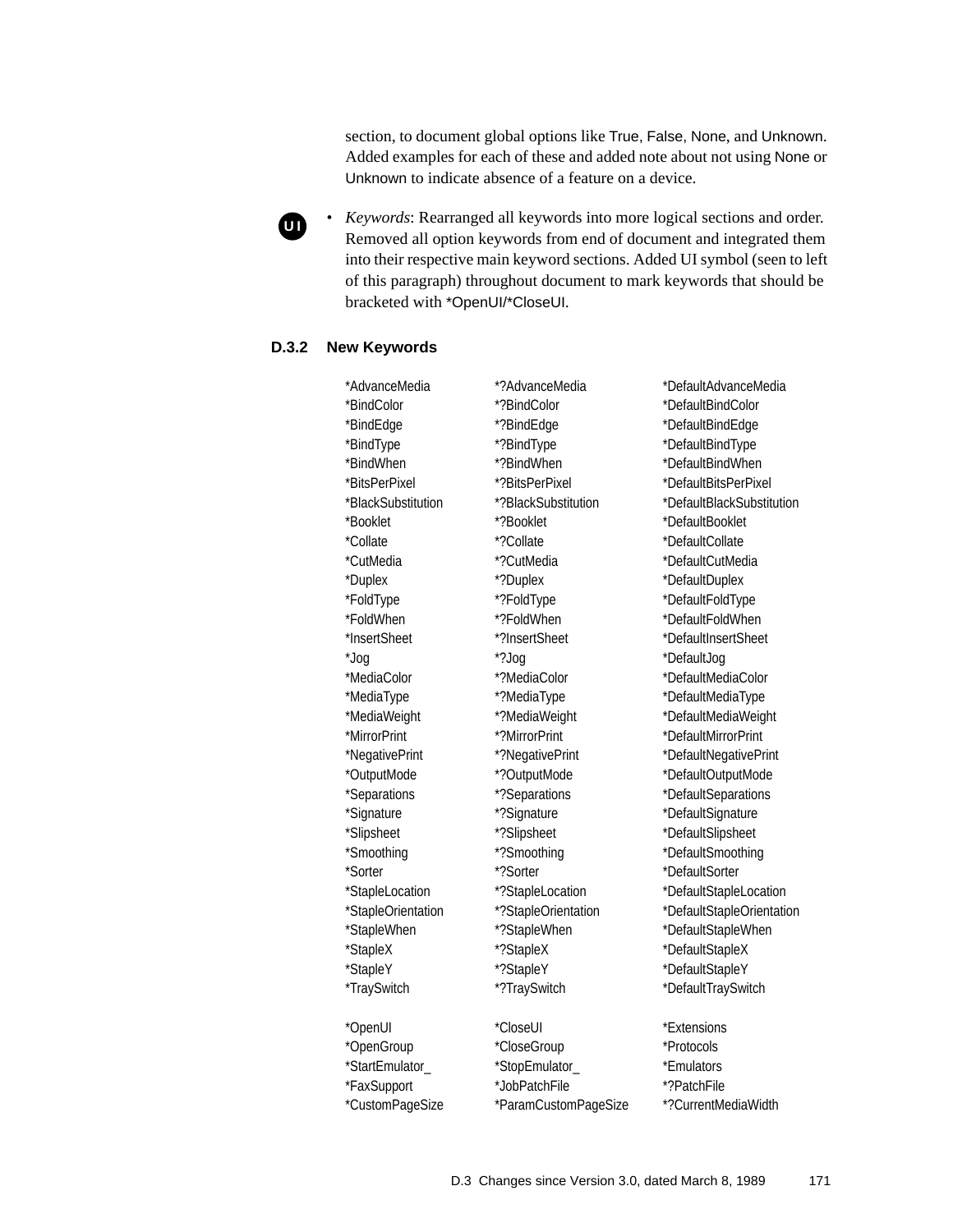| MaxMediaWidth      | *CenterRegi  |
|--------------------|--------------|
| Resolution         | *HWMargins   |
| ColorRenderDict    | *OrderDepe   |
| DefaultColorSpace  | *LanguageL   |
| RequiresPageRegion | *UIConstrair |

istered \*PageStackOrder s \*LandscapeOrientation \*PCFileName evel \*ModelName nts \*AccurateScreensSupport

#### **D.3.3 Changes to Existing Keywords**

The changes to the syntax and semantics of actual keywords from version 3.0 are as follows:

- \*Include: The filename must now be enclosed in double quotes.
- \*ImageableArea, \*?ImageableArea: The numbers in the value (and the numbers returned by the query) are now real numbers; previously, they were integers.
- \*DefaultResolution, \*?Resolution, \*SetResolution: These can now take an option of the form 300x600dpi. Previously, the only format for an option was 300dpi. This change is necessary to accommodate printers with anamorphic resolution. See the descriptions of these keywords for full details.
- \*Font: Two more fields were added to the value to describe the *character set* of the font and whether the font is *removable* or not. The value now has four fields instead of the previous two fields. The two new fields were added at the end of the old value, after the version number.
- \*PaperTray, \*?PaperTray**,** and \*DefaultPaperTray were removed, as their code had always been redundant with \*PageSize and no tools were found to depend upon their presence.
- \*Collator, \*?Collator, \*DefaultCollator: These were changed to \*Collate, \*?Collate, and \*DefaultCollate, since they had not previously been used in PPD files and this brought them more in line with other keyword usage.

### **D.3.4 Changes to Descriptions of Existing Keywords**

• *General Information Keywords*: This section title was changed from *General Defaults and Information Keywords*. In \*FileVersion, the structure of the version number and how to update it was clarified. In \*FormatVersion, the conformance number of the spec was changed to "4.0." In \*LanguageVersion, added material about the encoding of foreign translation strings and how to represent non-English characters in translation strings. Added new language option keywords Swedish and Danish. Added Level 1 and Level 2 code fragments to \*Product. The definition and examples of \*Nickname were corrected to be a string within quotation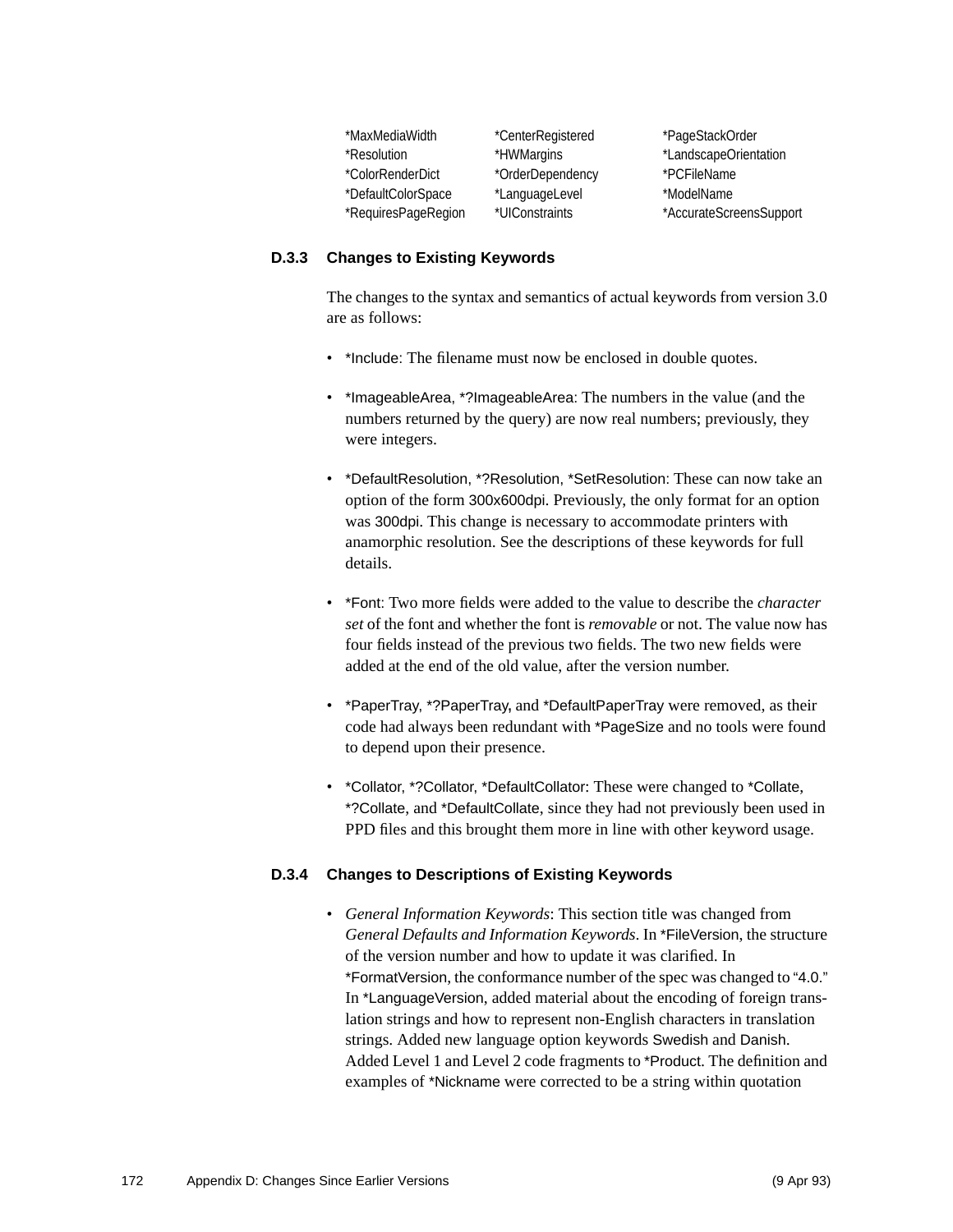marks but without parentheses (for example, "Apple LaserWriter® II NTX v49.3"), since all existing PPD files had been built that way (without parentheses).

- *Basic Device Capabilities*: \*ColorDevice: clarified that this keyword indicates physical color output. Added reference to \*Extensions, for devices that support color extensions but may or may not physically output color. Moved \*FileSystem keywords here. \*FileSystem was clarified as referring to the *capacity* for a file system; example was added for a device that has the *capacity* but does not have a file system *installed*; reemphasized that this entry should be omitted if there is no capacity for having a file system. Clarified meaning of return values of \*?FileSystem. Moved \*Throughput to this section.
- *Keywords*: Added new section *Structure Keywords*. Moved \*Include and \*End to this section.
- *Introduction to Media Handling*: New section created from *Paper Handling*. Significantly rewritten. Added **setpagedevice** to the list of example invocations.
- *Media Option Keywords*: New section, created from several old sections. Significantly rewritten. Added info about the extensibility of media option keywords. *PaperKeyword* became *mediaOption* throughout the document. Refined explanation of how to handle Envelopes. Prose was added about parsing for \*OpenUI/\*CloseUI rather than a specific list of options. Clarified meaning of Transverse (long edge perpendicular to feed direction).
- *Media Option Keywords*: Rewrote all dimensions in consistent format. Built tables of ISO and JIS standard paper and envelope sizes and added most sizes. Moved most U.S. standard definitions to a separate table, except for the ones that needed extra text to explain them, and included several new media sizes. Changed imageable area definition of A4Small from inches to points (all others were already in points). Changed imageable area of LetterSmall from 553x731.5 points to 552x730 points, because that is what 8 out of 9 PPD files had for that imageable area.
- *Paper Size Invocation* became *Media Selection* Under \*DefaultPageSize, Unknown is now an option. Clarified, with examples, how \*PageSize is meant to be used. Explained how \*PageRegion should be used. Removed \*PaperTray and associated default and query.
- *Information About Media Sizes*: Under \*DefaultImageableArea and \*DefaultPaperDimension, the sentence "The value should always be Letter." was removed. "This value may be Unknown or one of the media options listed under \*ImageableArea/\*PaperDimension." was added. For \*ImageableArea, clarified that imageable area was measured in PostScript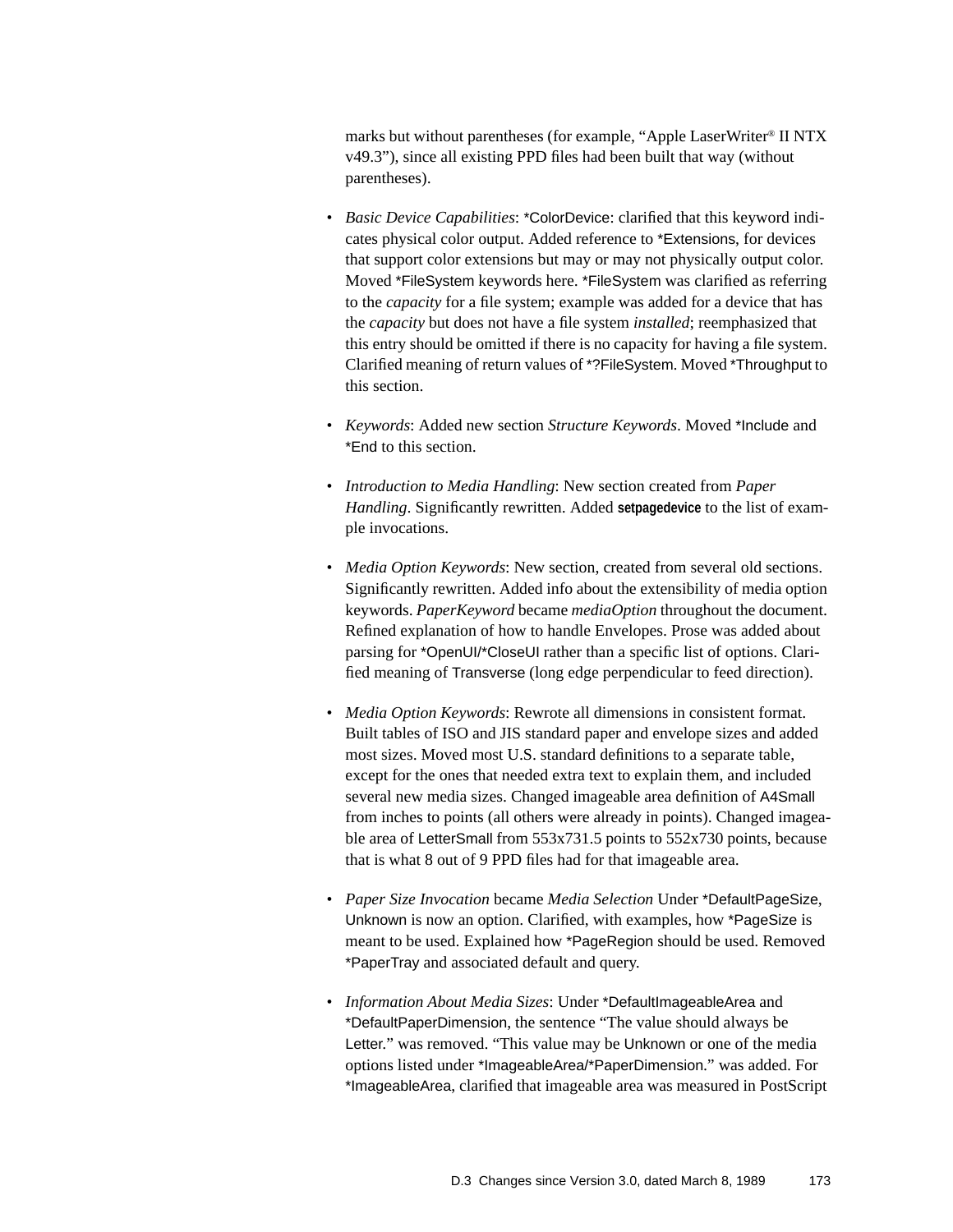default units. Changed "integers" to "reals" for all imageable area and paper dimension keywords. Added that x and y axes should correspond in \*ImageableArea and \*PaperDimension.

- *Media Handling Features*: For the \*InputSlot keywords, the list of options was replaced by *trayOption* and explanation was added. Current options were brought forward from the rear of the document. In the definition of \*ManualFeed the value None was removed from the list of valid choices and the explanation changed. The \*OutputBin keywords were changed to accept an extensible list of bin names, the current options were integrated into this section from the rear of the document, and return values were specified for the query. Added Rear option for output trays. The explanation of \*OutputOrder was modified to address how most devices handle page stack order today.
- *Keywords*: Moved information on device resolution to new section *Resolution and Appearance Control*
- *Resolution and Appearance Control*: This new section was created to contain \*SetResolution, \*DefaultResolution, \*?Resolution, and resolution information. Expanded format of the resolution option keyword to include "300x300dpi" (as well as the old format of "300dpi"), to accommodate devices with anamorphic resolution.
- *Gray Levels & Halftoning*: The description on \*ScreenFreq was changed from "the second argument" to "the frequency argument". The description on \*ScreenAngle was changed from "the first argument" to "the angle argument". Both \*ScreenFreq and \*ScreenAngle were changed to be a *real* instead of an *integer*, since that is what is returned by **currentscreen**. Throughout this section, "the .Invert qualifier" was changed to "the .Inverse qualifier". This was a typo in the spec; the .Invert qualifier never appeared in a PPD file. Spot options were integrated into this section.
- *Gray Levels & Halftoning*: Several option keywords were added to \*Transfer to include the ability to define transfer functions for each process color. Options added to Null and Normalized were Red, Green, and Blue. The option Factory was added to distinguish between transfer functions that are built-in and transfer functions that are suggested. Entire section was rewritten for more detail and clarification.
- *Color Separation Keywords*: Merged earlier color separation section (used to be 3.0) into the intro of this section. Added DiamondDot spot function.
- *Font Related*: In the definition of \*DefaultFont, Error was included as a possible value.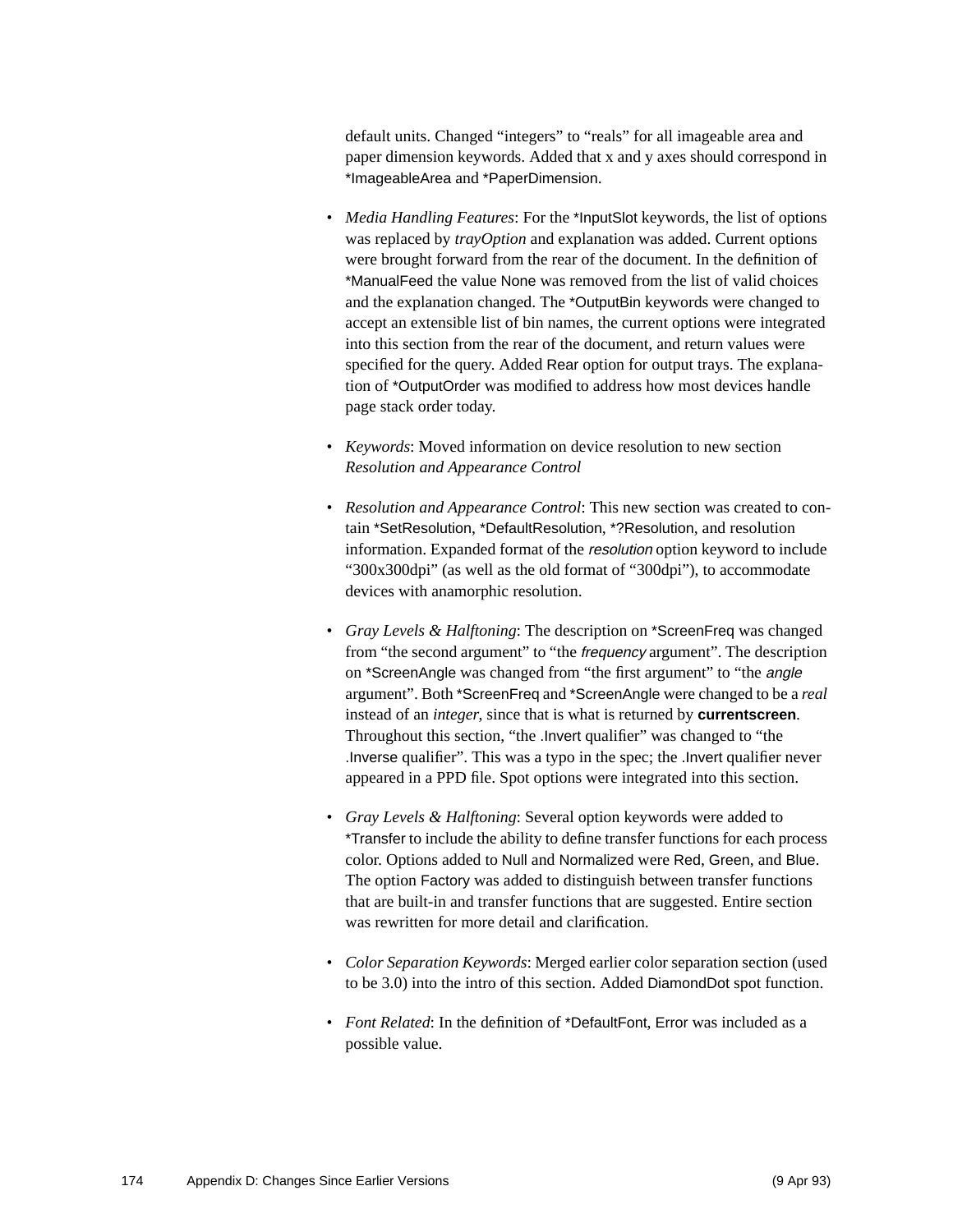- *Font Related*: \*Font was expanded to include a charset field to describe the character set supported by the font. A new value field, status, with possible values of ROM or Disk, was added to describe whether or not fonts are removable. Built table to show the difference between ROM and Disk. Integrated font option keywords for encoding and charset into this section.
- *Printer Messages*: General rewording throughout section. Under \*Message, added "Messages that appear under \*Status or \*PrinterError should not be repeated here." Clarified that same messages may appear both under \*Status and \*PrinterError. Added examples of PPD file entries and translation strings to \*PrinterError and added Level 2 device names to the list of options for \*Source.
- *System Management*: Reworded \*PatchFile explanation for clarity and added requirements for behavior of patch file code. Reformatted \*FreeVM to call out code. The description of \*Password was changed to refer to the *current* password instead of the *default* password.
- *System Management*: Under \*DeviceAdjustMatrix, added that this entry should be commented out if it is not used, and added reference to *Localization* section (for instructions about creating a local customization file for a device that needs to use \*DeviceAdjustMatrix).
- Cleaned up all sample code to eliminate "begin...end" so no dictionaries are left on the stack if the code fails.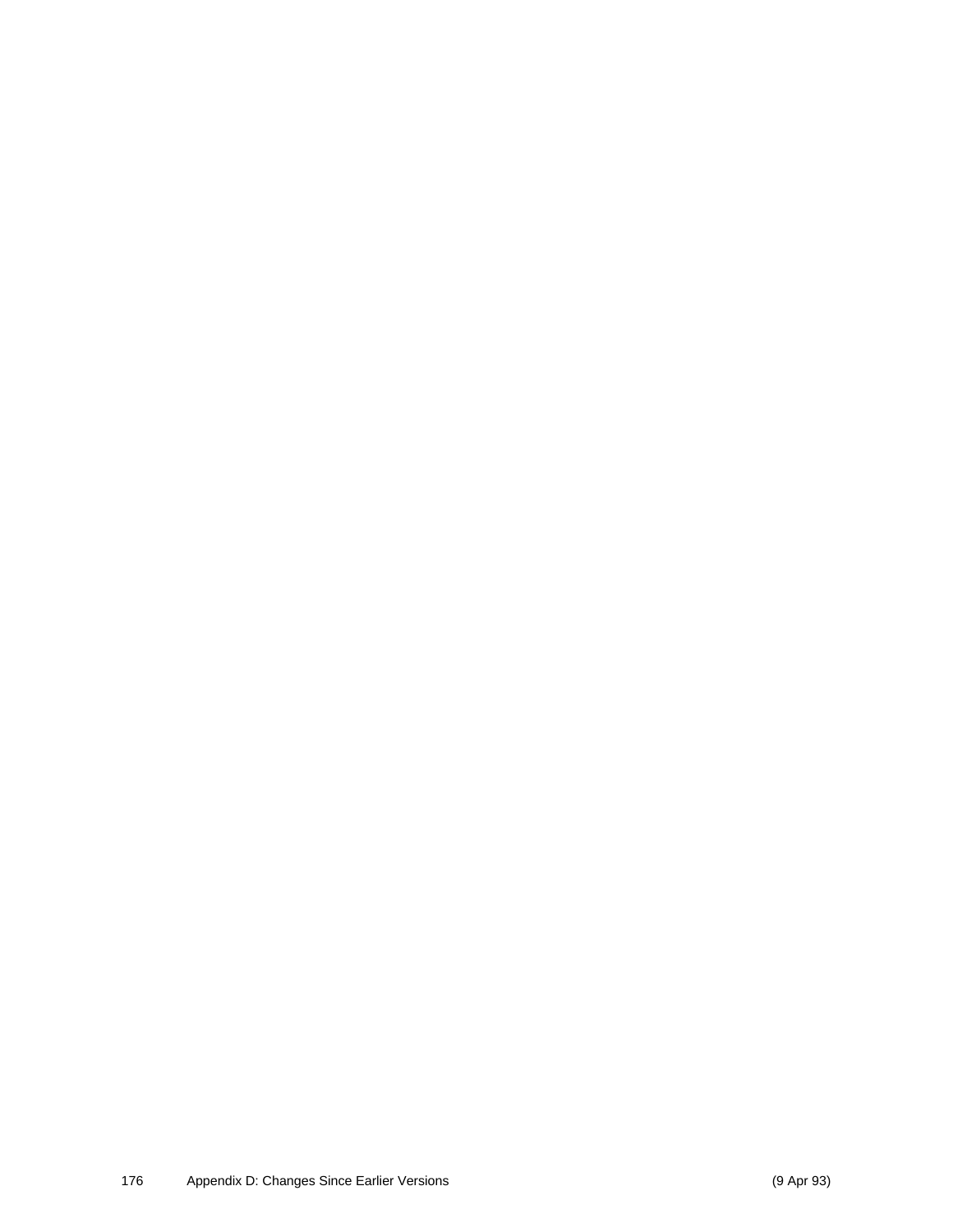# **Index**

#### **Symbols**

**\*** (first character of main keywords, PPD files) 14 **\*%** (comment characters in PPD files) 27 **\*?** (first characters of query keywords, PPD files) 14 **/** (translation string marker in PPD files) 25 **^** (caret, marks a symbol name) 56 **|** (exclusive OR) 29

#### **A**

A paper sizes, table 66 **Accept68K**, \*TTRasterizer option 45 **\*AccurateScreensSupport** 111 **\*?AdvanceMedia** 106 **\*AdvanceMedia** 106 anti-aliasing 109 **AnySetup**, \*OrderDependency parameter 53 ASCII characters used in PPD files 11, 15, 19

#### **B**

B paper sizes, table 67, 68 basic device capabilities keywords 42–45 **BCP**, \*Protocols option 46 binary communications protocol, presence noted in PPD file 46 **\*?BindColor** 101 **\*BindColor** 101 **\*?BindEdge** 100 **\*BindEdge** 100 binding a job 100, 101

**\*?BindType** 100 **\*BindType** 100 **\*?BindWhen** 102 **\*BindWhen** 101 bit smoothing 109 **\*?BitsPerPixel** 110 **\*BitsPerPixel** 110 **\*?BlackSubstitution** 114 **\*BlackSubstitution** 114 **\*?Booklet** 102 **\*Booklet** 102 **Boolean**, \*OpenUI option defined 49 bounding box, imageable area of page 73 building a user interface from a PPD file 1, 2 byte codes range in PPD files 13, 14 translating PPD files 25

# **C**

C envelope sizes, table 68 **\*CenterRegistered** 84 clear channel needed for BCP 46 needed for emulators 48 clipping path, relationship to \*ImageableArea 73 **\*CloseGroup** 52 **\*CloseUI** 49 **\*?Collate** 93 **\*Collate** 93 colon, in PPD files 19 color issues in PPD files 114–116 black substitution 114 color depths, invoking 110 color matching 117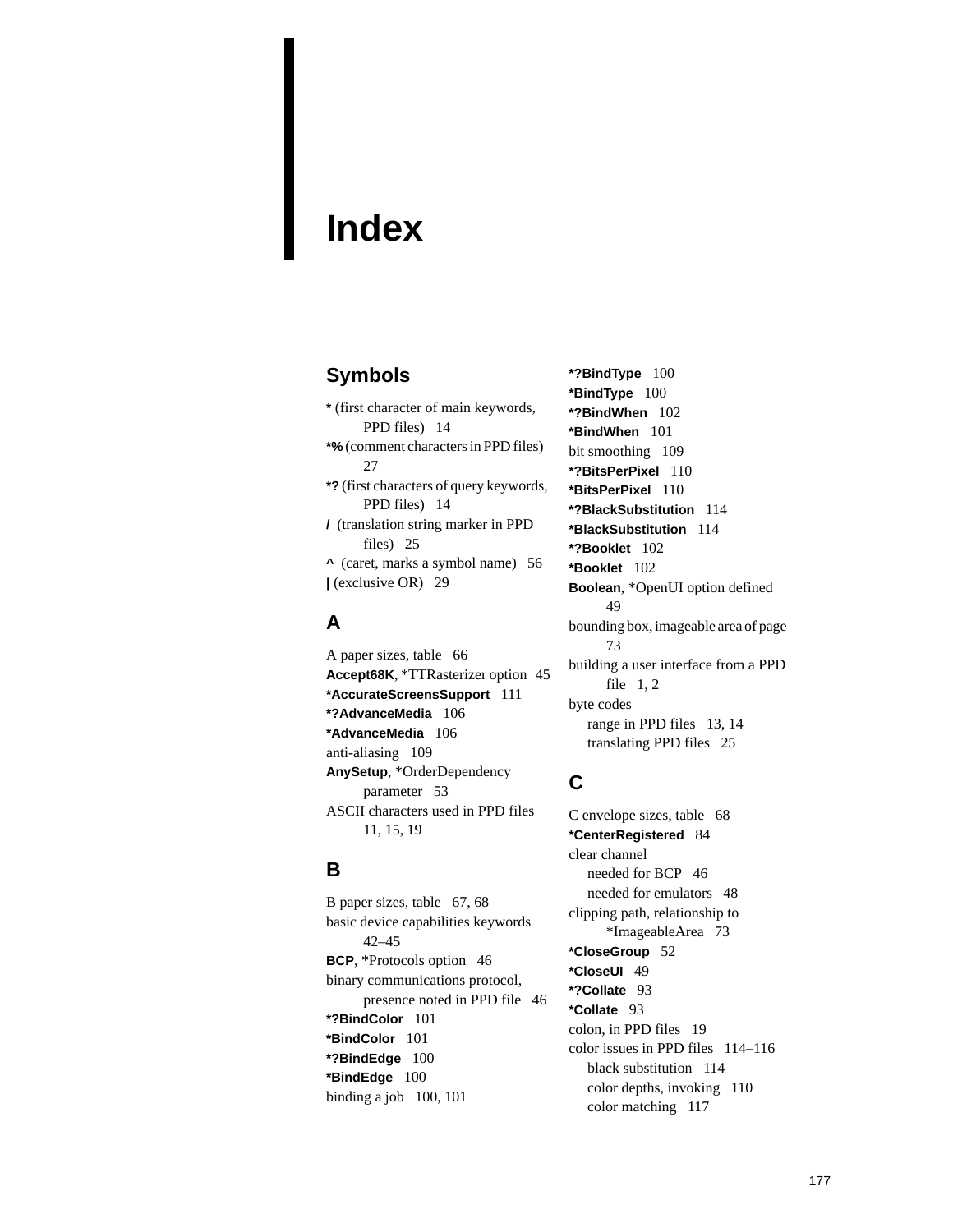color rendering dictionaries 115 color separation keywords in PPD files 116–120 custom color 119 option keywords defined 117 process color 116 **\*ColorDevice** 42 **\*?ColorModel** 114 **\*ColorModel** 114 **\*ColorRenderDict** 115 colorsepkey (option keyword) 117 **\*ColorSepScreenAngle** 118 example 118 **\*ColorSepScreenFreq** 118 example 118 **\*ColorSepScreenProc** 118 example 118 **\*ColorSepTransfer** 119 example 118 comments in PPD files 27 configuration panel, created from PPD file 60 **\*?CurrentMediaHeight** 82 **\*?CurrentMediaWidth** 82 custom page sizes 76–85 **\*CustomCMYK** 119 use with \*InkName 119 customization of PPD files 8 **\*CustomPageSize** 79 example 80, 81 parameters for cut-sheet devices 78 parameters for roll-fed devices 77 relationship to \*ParamCustomPageSize 79 relationship to \*VariablePaperSize 85 **\*?CutMedia** 107 **\*CutMedia** 106

#### **D**

\*Default 23 example of format 15 in InstallableOptions entry 60, 62 prefix 14 translation string allowed 25 use of False 35 use of True 34 default keywords in PPD files 10, 12 default state of the device 3

**\*DefaultAdvanceMedia** 106 **\*DefaultBindColor** 101 **\*DefaultBindEdge** 100 **\*DefaultBindType** 100 **\*DefaultBindWhen** 101 **\*DefaultBitsPerPixel** 110 **\*DefaultBlackSubstitution** 114 **\*DefaultBooklet** 102 **\*DefaultCollate** 93 **\*DefaultColorModel** 114 **\*DefaultColorSep** 118 **\*DefaultColorSpace** 43 **\*DefaultCutMedia** 107 **\*DefaultDuplex** 91 **\*DefaultFoldType** 94 **\*DefaultFoldWhen** 94 **\*DefaultFont** 123 **\*DefaultImageableArea** 74 **\*DefaultInputSlot** 85 **\*DefaultInsertSheet** 104 **\*DefaultJCLFrameBufferSize** 131 **\*DefaultJCLResolution** 132 **\*DefaultJog** 104 **\*DefaultManualFeed** 90 **\*DefaultMediaColor** 72 **\*DefaultMediaType** 72 **\*DefaultMediaWeight** 73 **\*DefaultMirrorPrint** 105 **\*DefaultNegativePrint** 105 **\*DefaultOutputBin** 87 **\*DefaultOutputMode** 92 **\*DefaultOutputOrder** 88 **\*DefaultPageRegion** 71 **\*DefaultPageSize** 71 **\*DefaultPaperDimension** 74 **\*DefaultPaperTray**, removed in 4.0 71 **\*DefaultResolution** 107 **\*DefaultScreenProc** 112 **\*DefaultSeparations** 120 **\*DefaultSignature** 90 **\*DefaultSlipsheet** 103 **\*DefaultSmoothing** 109 **\*DefaultSorter** 95 **\*DefaultStapleLocation** 95 **\*DefaultStapleOrientation** 99 **\*DefaultStapleWhen** 98 **\*DefaultStapleX** 96 **\*DefaultStapleY** 97 **\*DefaultTransfer** 113

**\*DefaultTraySwitch** 89

device, definition of 1 **\*DeviceAdjustMatrix** 129 **DL**, envelope size defined 68 document structuring conventions relationship to PPD files 2 surrounding PPD file features 4, 5 **DocumentSetup**, \*OrderDependency parameter 53 DSC. *See* document structuring conventions **\*?Duplex** 91 **\*Duplex** 91 list of options for 91

#### **E**

editable customization files (PPD files) 8 elementary types of a PPD file 30 **\*Emulators** 47 emulators and protocols keywords 46–48 encoding option in \*Font entry 121 in \*LanguageEncoding entry 37 **\*End** 28, 56 envelopes list of U.S. standard sizes 70 requesting unnamed sizes 70 table of C sizes 68 error handling, in PPD files 6 exiting the server loop, PPD keywords marked 30 **\*ExitServer** 129 **ExitServer**, \*OrderDependency parameter 53 **\*Extensions** 43

# **F, G**

**False**, defined 35 **\*FaxSupport** 43 *filename*, elementary type defined 30 **\*?FileSystem** 44 **\*FileSystem** 44 filmsetter (imagesetter) features 105 finishing features 93–104 folding a job after printing 94 **\*?FoldType** 94 **\*FoldType** 93 **\*?FoldWhen** 95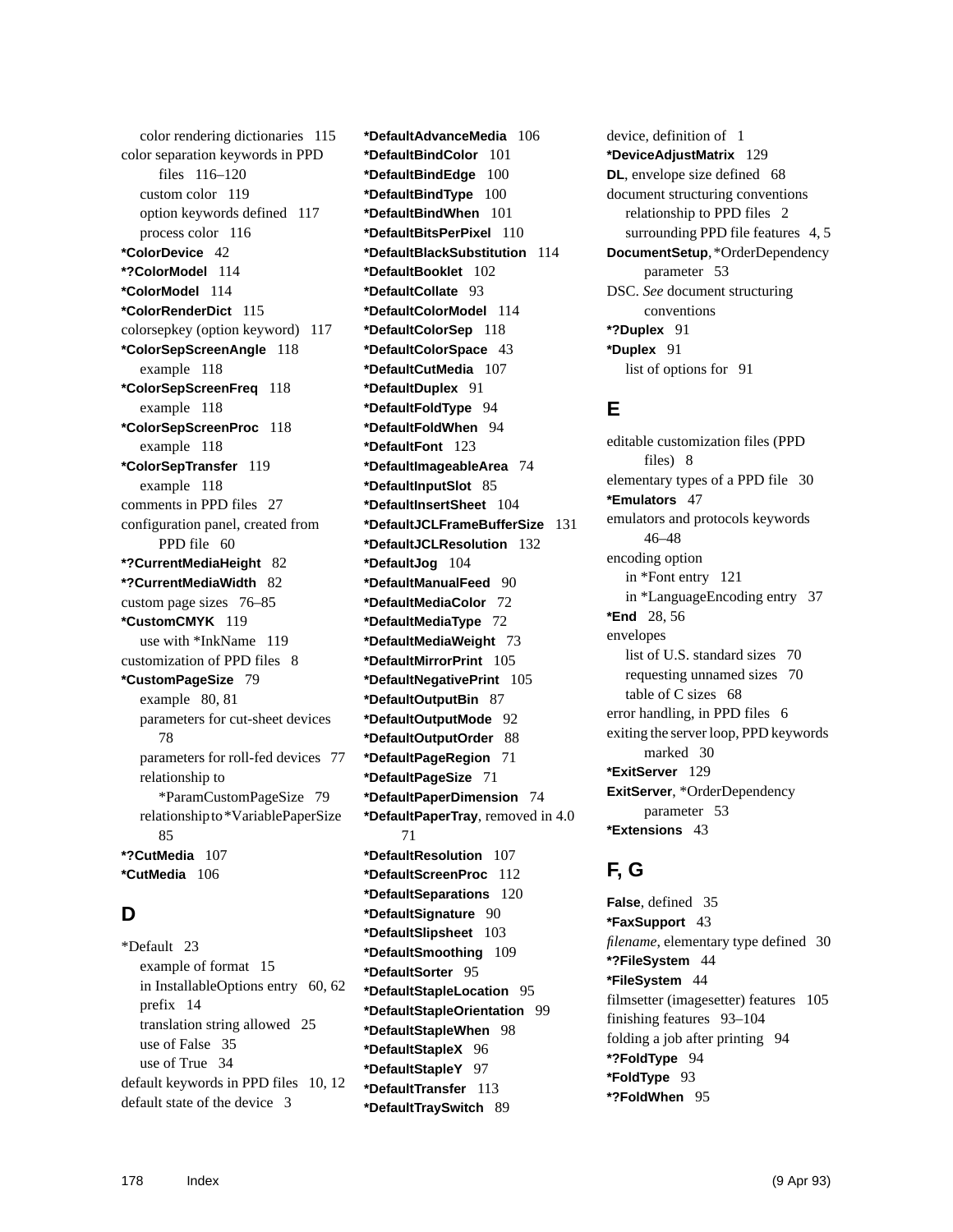**\*FoldWhen** 94 **\*Font** 120 font related keywords in PPD files 120–123 character set options 122 font encoding options 121 fonts in ROM 120 fonts on disk 120 **\*?FontList** 123 *fontname*, elementary type defined 31 **\*?FontQuery** 124 foreign language translation 24 format of PPD files 11–29 **\*FormatVersion** 36 **\*FreeVM** 128 relationship to \*VMOption 62 **globaldict** , assumptions in PPD files 28 gray levels and halftoning in PPD files 111–113 normalized transfer function 113 transfer options 113

#### **H**

halftone screen angle 111 frequency 111 list of spot options 112 order of invocation 7 spot function 111 hard disk, presence noted in PPD files 44 HeadToToe duplex printing 91 **Height**, custom page size parameter 77, 78 **HeightOffset**, custom page size parameter 77, 79 **\*HWMargins** 83

#### **I**

**\*?ImageableArea** 74 **\*ImageableArea** 73 use 64 imagesetter features 105–107 **\*Include** 9, 24, 56 use with \*SymbolValue 59 **\*InkName** 119 input slot options, list of common 85

**\*?InputSlot** 85 **\*InputSlot** 85 use instead of \*PaperTray 71 **\*?InsertSheet** 104 **\*InsertSheet** 103 installable options (PPD file group) 59–63 **InstallableOptions** option keyword definition 60 use with \*VMOption 63 *int*, elementary type defined 31 *invocation*, elementary type defined 31 InvocationValue 20 in InstallableOptions entry 62 symbol name in place of 56 ISO Standard "B" Sizes, table 68 ISO Standard "C" Envelope Sizes, table 68 ISO/JIS Standard "A" Sizes, table 66 **ISOLatin1** \*LanguageEncoding option 37 font character set option 123 font encoding option 121

### **J, K**

JCL keywords relationship to \*Procotols 46, 130 *JCL*, elementary type defined 31 **\*JCLBegin** 130 **\*JCLCloseUI** 130 **\*JCLEnd** 130 **\*?JCLFrameBufferSize** 132 **\*JCLFrameBufferSize** 131 **\*JCLOpenUI** 130 **\*?JCLResolution** 132 **\*JCLResolution** 132 **JCLSetup**, \*OrderDependency parameter 53 **\*JCLToPSInterpreter** 130 **JIS** character set options 123 font encoding option 122 use with \*LanguageVersion 37 JIS Standard "B" Sizes, table 67 **JIS83-RKSJ**, \*LanguageEncoding option 37 job control language keywords 130 **\*JobPatchFile** 128 **\*?Jog** 104

**\*Jog** 104 keywords in PPD files 34–129

### **L**

landscape orientation, relationship to Transverse 65 **\*LandscapeOrientation** 74 language extensions, support in PPD files 43 **\*LanguageEncoding** 37 byte code conversion tables 157– 165 **\*LanguageLevel** 44 **\*LanguageVersion** 38 Level 1 presence noted in PPD file 4, 44 Level 2 presence noted in PPD file 4, 44 line length in PPD file 13 local customization (PPD) file 8 parsing order 9 local customization of PPD files 2, 8–11

#### **M**

**MacStandard**, \*LanguageEncoding option 37 main keywords in PPD files 14–16 ASCII characters 16 case 16 definition 12 delimiters 16 general format 15 length limit 16 parsing 15 sample entry 33 standard option values 34–35 terminators 16 unrecognized 16 managing a device via PPD files 8 **\*?ManualFeed** 90 **\*ManualFeed** 90 **\*MaxMediaHeight** 82 **\*MaxMediaWidth** 81 media handling features in PPD files 63, 85–92 automatic tray switching 89 duplex printing 91 output order options, list of 89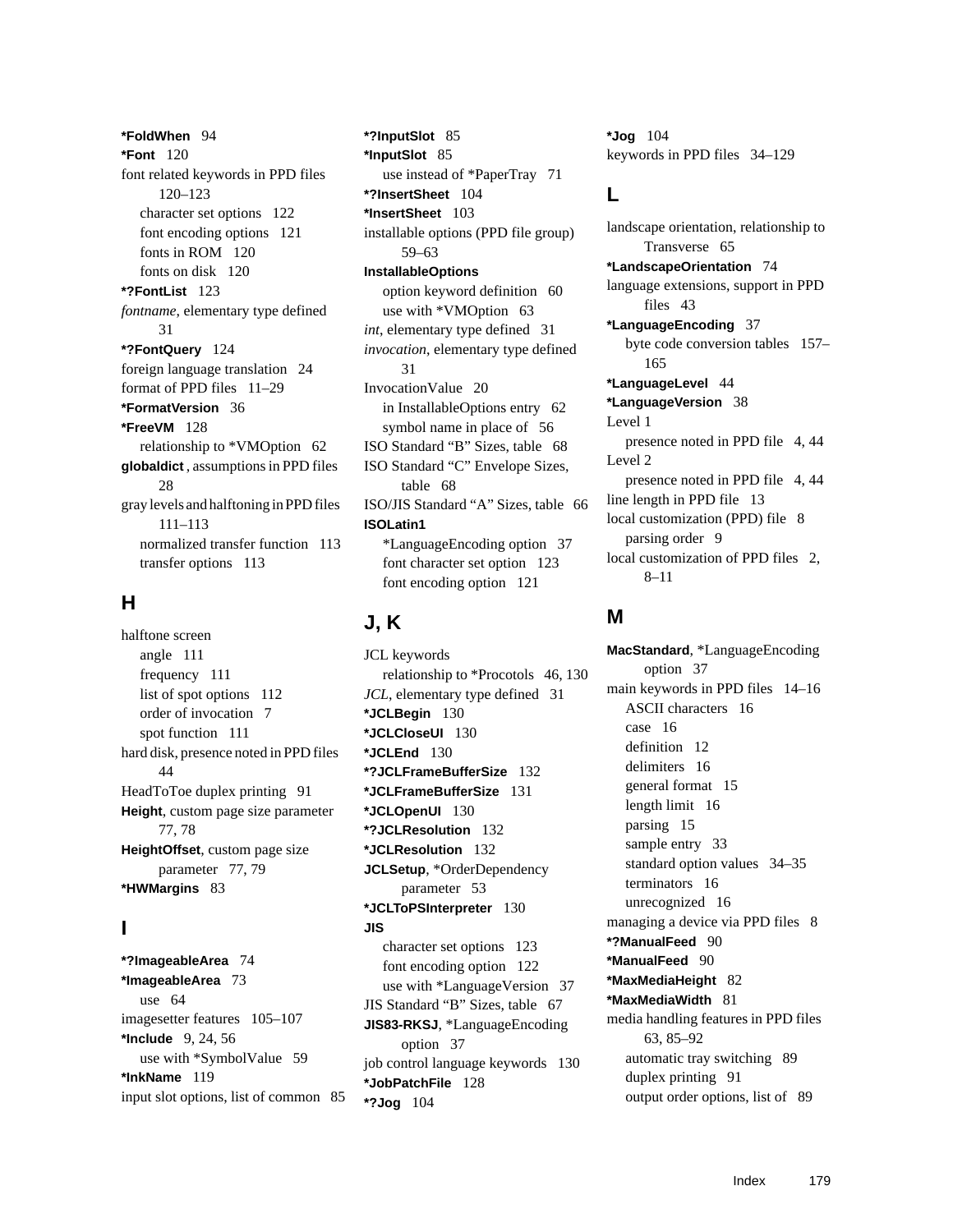select a media tray 85 selecting letterhead 85 selecting special paper 85 tumbling a duplex print job 91 media option keywords (PPD files) 65–70 media selection (PPD files) 70–73 media size information 73–76 bounding box query 74 margins 73 physical height 74 physical width 74 **\*?MediaColor** 72 **\*MediaColor** 72 mediaOption, defined 65 **\*?MediaType** 72 **\*MediaType** 72 **\*?MediaWeight** 73 **\*MediaWeight** 72 **\*Message** 127 **Minus90**, \*LandscapeOrientation option 75 **\*?MirrorPrint** 105 **\*MirrorPrint** 105 **\*ModelName** 38 \*NickName same as 39 use of 40

#### **N**

**\*?NegativePrint** 105 **\*NegativePrint** 105 **\*NickName** 39 relation to \*ShortNickName 42 use of 40, 42 **None** defined 35 in PickMany option list 50 in PickOne option list 50 **Normal**, output order defined 89 NoValue 20, 22

# **O**

one-sided printing 91 **\*OpenGroup** 10, 52 **\*OpenUI** 10, 30, 49 list of user interface keywords 153 \*Option, in InstallableOptions entry 60

option keywords in PPD files 17–19 ASCII characters 19 capitalization conventions 65 case 19 control and registration 12 definition 12 forbidden characters 17 length limit 19 parsing 18 qualifier 17 serialization 18 *option*, elementary type defined 31 optional features, handling in PPD files 59 order dependency in PPD files 7 **\*OrderDependency** 8, 53 **Orientation**, custom page size parameter 77, 79 output bin options, list of common 87 output file, definition of 1 **\*OutputBin** 87 **?OutputBin** 87 **\*?OutputMode** 92 **\*OutputMode** 92 **\*?OutputOrder** 89 **\*OutputOrder** 87

#### **P**

**\*PageRegion** 71 can be overridden by \*PageSize 71 use with manual feed 64 pages per minute 44 **PageSetup**, \*OrderDependency parameter 53 **\*?PageSize** 71 **\*PageSize** 70 use 64 use of \*PageRegion instead of 71 **\*PageStackOrder** 89 paper and envelope sizes, table 69 **\*PaperDimension** 74 relationship to \*ImageableArea 73 use 64 **\*?PaperTray**, removed in 4.0 71 **\*PaperTray**, removed in 4.0 71 \*Param, prefix 14 **\*ParamCustomPageSize** 79 relationship to \*VariablePaperSize

85 parsing rules for PPD files 14 parsing summary for values 23 **\*Password** 30, 129 **\*?PatchFile** 128 **\*PatchFile** 127 **\*PCFileName** 40 **PickMany**, \*OpenUI option defined 49 **PickOne**, \*OpenUI option defined 49 **PJL**, \*Protocols option 46 **Plus90**, \*LandscapeOrientation option 75 PostScript language sequences in PPD files 28 PostScript printer description files. *See* PPD files PPD file format specification 1–152 changes from earlier versions 167 PPD files local customization (PPD) file naming 10 post-processing 5 **\*PPD-Adobe** 49 print manager, defined in PPD spec 3 printer messages in PPD files 125– 127 **\*PrinterError** 125 **\*Product** 39, 40 **Prolog**, \*OrderDependency parameter 53 **\*Protocols** 46, 48 **\*PSVersion** 40

# **Q**

query keywords in PPD files 12 *query*, elementary type defined 31 querying the device via a PPD file 11 QuotedValue 20

# **R**

*real*, elementary type defined 32 repeated keywords 155 required keywords 6, 16, 29, 34 **\*RequiresPageRegion** 86 **\*Reset** 129 **\*?Resolution** 108 **\*Resolution** 107